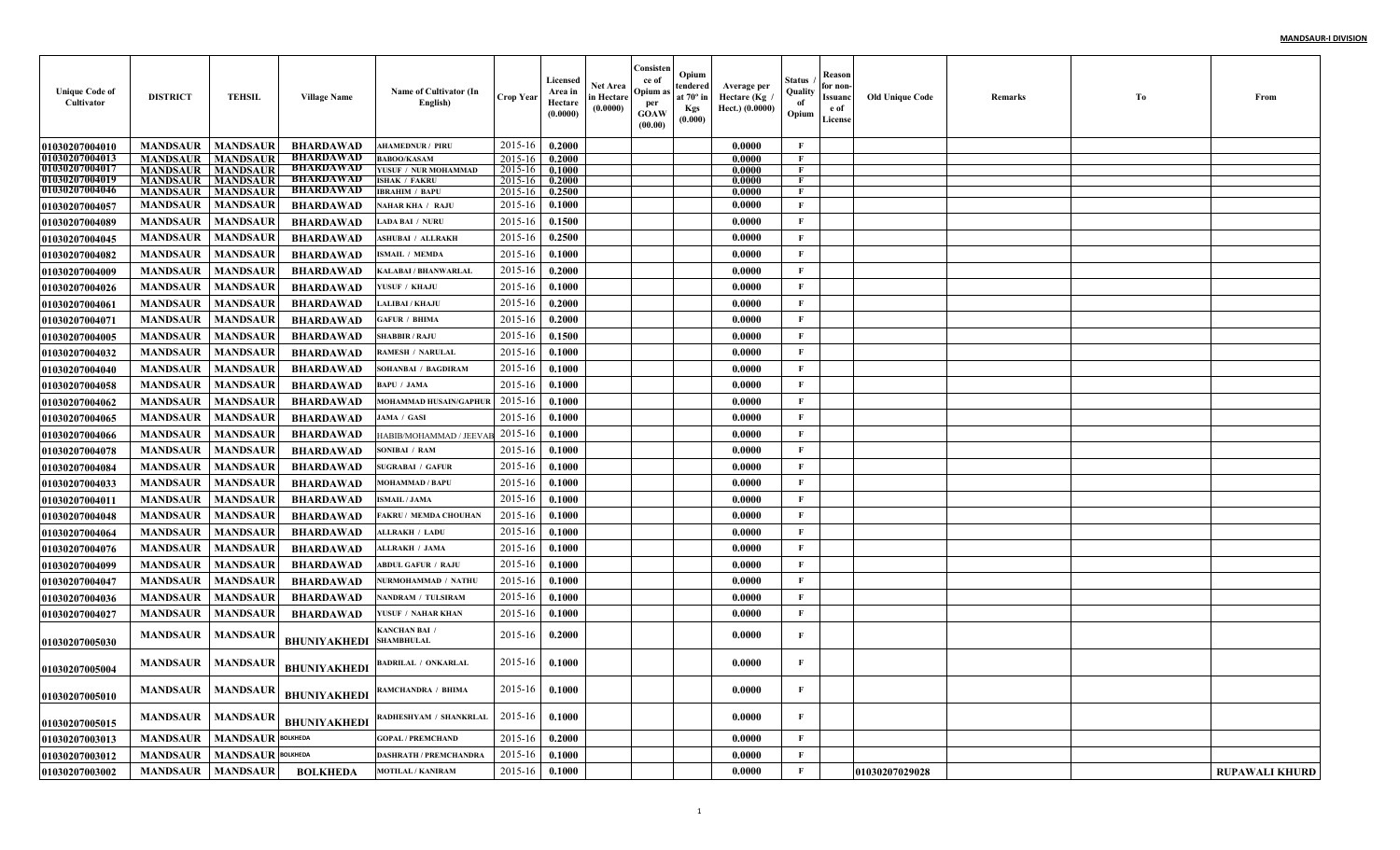| <b>Unique Code of</b><br>Cultivator | <b>DISTRICT</b> | TEHSIL                  | <b>Village Name</b>                           | Name of Cultivator (In<br>English)                | Crop Year | Licensed<br>Area in<br>Hectare<br>(0.0000) | <b>Net Area</b><br>in Hectare<br>(0.0000) | Consisten<br>ce of<br>Opium a<br>per<br>GOAW<br>(00.00) | Opium<br>tendered<br>at 70° in<br>Kgs<br>(0.000) | Average per<br>Hectare (Kg<br>Hect.) (0.0000) | <b>Status</b><br>Quality<br>of<br>Opium | Reason<br>for non-<br>Issuanc<br>e of<br>License | <b>Old Unique Code</b> | Remarks | To | From                |
|-------------------------------------|-----------------|-------------------------|-----------------------------------------------|---------------------------------------------------|-----------|--------------------------------------------|-------------------------------------------|---------------------------------------------------------|--------------------------------------------------|-----------------------------------------------|-----------------------------------------|--------------------------------------------------|------------------------|---------|----|---------------------|
| 01030207002009                      | <b>MANDSAUR</b> | <b>MANDSAUR</b> BUGLIYA |                                               | SHIVNARAYAN / JAYRAM                              | 2015-16   | 0.1000                                     |                                           |                                                         |                                                  | 0.0000                                        | $\mathbf F$                             |                                                  |                        |         |    |                     |
| 01030207007006                      | <b>MANDSAUR</b> | <b>MANDSAUR</b>         | <b>DAWOODKHEDI</b>                            | PRABHULAL / CHUNILAL                              | 2015-16   | 0.1500                                     |                                           |                                                         |                                                  | 0.0000                                        | F                                       |                                                  |                        |         |    |                     |
| 01030207007008                      | <b>MANDSAUR</b> | <b>MANDSAUF</b>         | <b>DAWOODKHEDI</b>                            | KANCHAN BAI / RAMLAL                              | 2015-16   | 0.2000                                     |                                           |                                                         |                                                  | 0.0000                                        | $\mathbf{F}$                            |                                                  |                        |         |    |                     |
| 01030207007010                      | <b>MANDSAUR</b> | <b>MANDSAUR</b>         | <b>DAWOODKHEDI</b>                            | SITARAM / CHUNILAL                                | 2015-16   | 0.1000                                     |                                           |                                                         |                                                  | 0.0000                                        | F                                       |                                                  |                        |         |    |                     |
| 01030207007009                      | <b>MANDSAUR</b> | <b>MANDSAUF</b>         | <b>DAWOODKHEDI</b>                            | <b>JAGANANTH / CHUNILAL</b>                       | 2015-16   | 0.1000                                     |                                           |                                                         |                                                  | 0.0000                                        | $\mathbf{F}$                            |                                                  |                        |         |    |                     |
| 01030207007011                      | <b>MANDSAUR</b> | <b>MANDSAUF</b>         | <b>DAWOODKHEDI</b>                            | MAGANIRAM / CHUNILAL                              | 2015-16   | 0.1000                                     |                                           |                                                         |                                                  | 0.0000                                        | $\mathbf{F}$                            |                                                  |                        |         |    |                     |
| 01030207007028                      | <b>MANDSAUR</b> | <b>MANDSAUF</b>         | <b>DAWOODKHEDI</b>                            | KISHNIBAI / RAMLAL                                | 2015-16   | 0.1000                                     |                                           |                                                         |                                                  | 0.0000                                        | $\mathbf{F}$                            |                                                  | 01030207005002         |         |    | <b>BHUNIYAKHEDI</b> |
| 01030207010004                      | <b>MANDSAUR</b> | <b>MANDSAUR</b>         | DHARIYAKHEDI                                  | <b>LALKUNWER / MOKAMSINGH</b>                     | 2015-16   | 0.2000                                     |                                           |                                                         |                                                  | 0.0000                                        | $\mathbf{F}$                            |                                                  |                        |         |    |                     |
| 01030207010005                      | <b>MANDSAUR</b> |                         | MANDSAUR   DHARIYAKHEDI MANGILAL / NANURAM    |                                                   | 2015-16   | 0.1500                                     |                                           |                                                         |                                                  | 0.0000                                        | $\mathbf F$                             |                                                  |                        |         |    |                     |
| 01030207010025                      | <b>MANDSAUR</b> | <b>MANDSAUR</b>         | <b>DHARIYAKHEDI</b>                           | LAKSHMIBAI / JAYASHNKAR                           | 2015-16   | 0.1500                                     |                                           |                                                         |                                                  | 0.0000                                        | $\mathbf{F}$                            |                                                  |                        |         |    |                     |
| 01030207010032                      | <b>MANDSAUR</b> | <b>MANDSAUR</b>         |                                               | <b>DHARIYAKHEDI CHAGANLAL / RAMBAKSH</b>          | 2015-16   | 0.2000                                     |                                           |                                                         |                                                  | 0.0000                                        | F                                       |                                                  |                        |         |    |                     |
| 01030207010035                      | <b>MANDSAUR</b> | <b>MANDSAUR</b>         | DHARIYAKHEDI                                  | <b>BHANWARLAL / BHAGIRATH</b>                     | 2015-16   | 0.2000                                     |                                           |                                                         |                                                  | 0.0000                                        | $\mathbf F$                             |                                                  |                        |         |    |                     |
| 01030207010048                      | <b>MANDSAUR</b> | <b>MANDSAUR</b>         | <b>DHARIYAKHEDI</b>                           | <b>BALWANT SINGH /</b><br><b>BALBAHADUR SINGH</b> | 2015-16   | 0.2000                                     |                                           |                                                         |                                                  | 0.0000                                        | $\mathbf{F}$                            |                                                  |                        |         |    |                     |
| 01030207010073                      | <b>MANDSAUR</b> |                         | MANDSAUR   DHARIYAKHEDI MADHAVLAL / KANA      |                                                   | 2015-16   | 0.2500                                     |                                           |                                                         |                                                  | 0.0000                                        | $\mathbf F$                             |                                                  |                        |         |    |                     |
| 01030207010074                      | <b>MANDSAUR</b> | <b>MANDSAUR</b>         | DHARIYAKHEDI                                  | <b>BADRILAL / BALURAM</b>                         | 2015-16   | 0.1500                                     |                                           |                                                         |                                                  | 0.0000                                        | $\mathbf{F}$                            |                                                  |                        |         |    |                     |
| 01030207010078                      | <b>MANDSAUR</b> | MANDSAUR                |                                               | DHARIYAKHEDI   OMPRAKASH / SALAGRAM               | 2015-16   | 0.1000                                     |                                           |                                                         |                                                  | 0.0000                                        | $\mathbf{F}$                            |                                                  |                        |         |    |                     |
| 01030207010081                      | <b>MANDSAUR</b> | <b>MANDSAUR</b>         |                                               | DHARIYAKHEDI JAWAHARLAL / JAGDISH                 | 2015-16   | 0.2500                                     |                                           |                                                         |                                                  | 0.0000                                        | $\mathbf F$                             |                                                  |                        |         |    |                     |
| 01030207010089                      | <b>MANDSAUR</b> |                         | MANDSAUR   DHARIYAKHEDI   KAILASH / RAMLAL    |                                                   | 2015-16   | 0.2000                                     |                                           |                                                         |                                                  | 0.0000                                        | $\mathbf{F}$                            |                                                  |                        |         |    |                     |
| 01030207010115                      | <b>MANDSAUR</b> | <b>MANDSAUR</b>         | <b>DHARIYAKHEDI</b>                           | JAGDISH / JAYSHANKAR<br>SHARMA                    | 2015-16   | 0.2000                                     |                                           |                                                         |                                                  | 0.0000                                        | $\mathbf{F}$                            |                                                  |                        |         |    |                     |
| 01030207010121                      | <b>MANDSAUR</b> | <b>MANDSAUR</b>         | <b>DHARIYAKHEDI</b>                           | KALU SINGH / HUKUM SINGH                          | 2015-16   | 0.2000                                     |                                           |                                                         |                                                  | 0.0000                                        | $\mathbf F$                             |                                                  |                        |         |    |                     |
| 01030207010183                      | <b>MANDSAUR</b> |                         |                                               | MANDSAUR   DHARIYAKHEDI TEJRAM / RAMCHANDRA       | 2015-16   | 0.1500                                     |                                           |                                                         |                                                  | 0.0000                                        | $\mathbf F$                             |                                                  |                        |         |    |                     |
| 01030207010188                      | <b>MANDSAUR</b> | <b>MANDSAUR</b>         | <b>DHARIYAKHEDI TULSIRAM / KANA</b>           |                                                   | 2015-16   | 0.2000                                     |                                           |                                                         |                                                  | 0.0000                                        | $\mathbf{F}$                            |                                                  |                        |         |    |                     |
| 01030207010192                      | <b>MANDSAUR</b> | <b>MANDSAUR</b>         |                                               | <b>DHARIYAKHEDI   YUSUF KHA / BASHIR KHA</b>      | 2015-16   | 0.1500                                     |                                           |                                                         |                                                  | 0.0000                                        | $\mathbf F$                             |                                                  |                        |         |    |                     |
| 01030207010124                      | <b>MANDSAUR</b> |                         | MANDSAUR   DHARIYAKHEDI   BHERULAL / MANGILAL |                                                   | 2015-16   | 0.2500                                     |                                           |                                                         |                                                  | 0.0000                                        | $\mathbf F$                             |                                                  |                        |         |    |                     |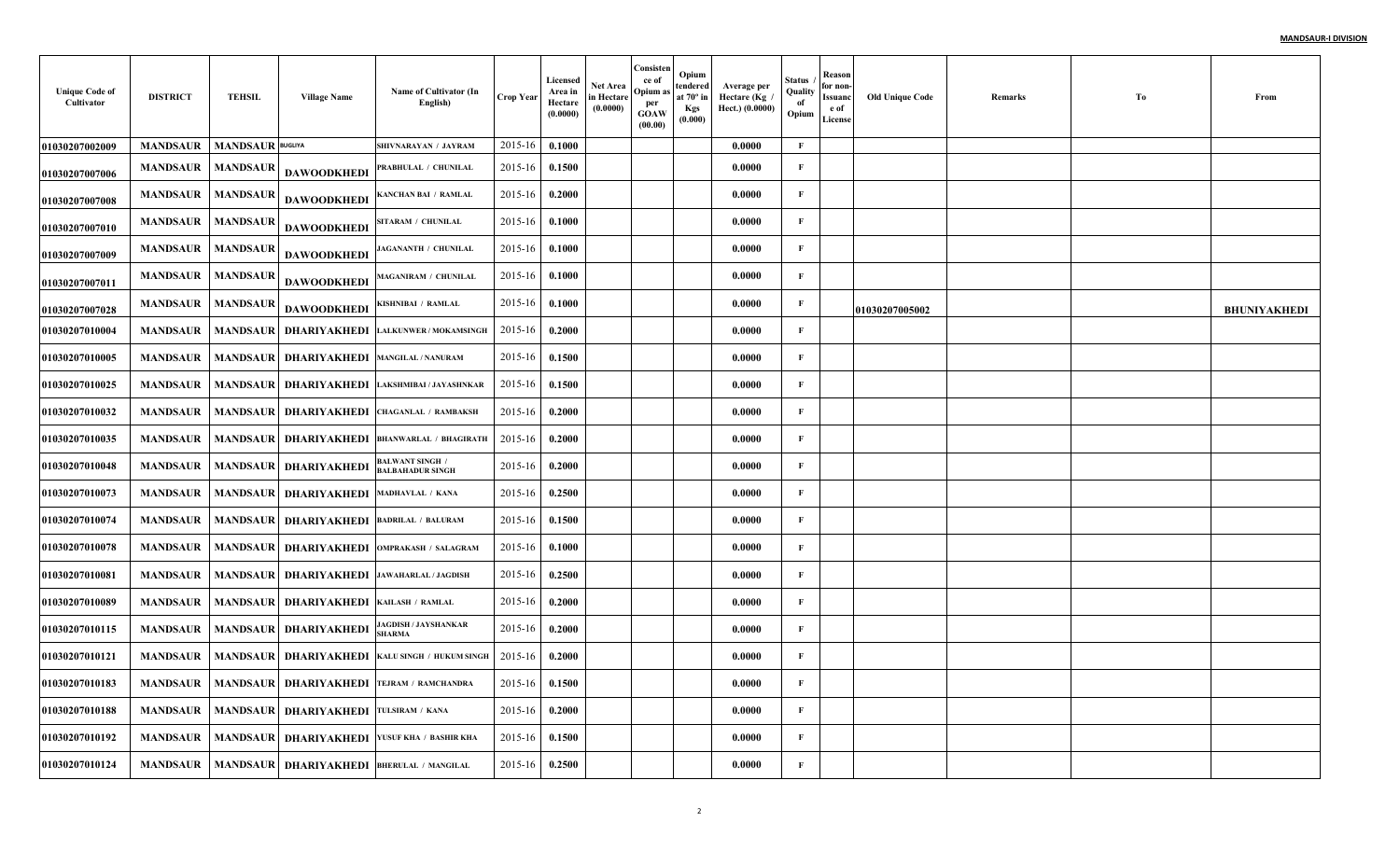| <b>Unique Code of</b><br>Cultivator | <b>DISTRICT</b> | <b>TEHSIL</b>   | <b>Village Name</b>                                   | Name of Cultivator (In<br>English)                        | Crop Year   | Licensed<br>Area in<br>Hectare<br>(0.0000) | <b>Net Area</b><br>in Hectare<br>(0.0000) | Consisten<br>ce of<br>Opium as<br>per<br><b>GOAW</b><br>(00.00) | Opium<br>tendered<br>at 70° in<br>Kgs<br>(0.000) | Average per<br>Hectare (Kg<br>Hect.) (0.0000) | <b>Status</b><br>Quality<br>of<br>Opium | Reason<br>for non-<br><b>Issuanc</b><br>e of<br>License | <b>Old Unique Code</b> | Remarks | To | From |
|-------------------------------------|-----------------|-----------------|-------------------------------------------------------|-----------------------------------------------------------|-------------|--------------------------------------------|-------------------------------------------|-----------------------------------------------------------------|--------------------------------------------------|-----------------------------------------------|-----------------------------------------|---------------------------------------------------------|------------------------|---------|----|------|
| 01030207010123                      | <b>MANDSAUR</b> | <b>MANDSAUR</b> | <b>DHARIYAKHEDI</b>                                   | <b>GITA BAI / ONKAR</b>                                   | 2015-16     | 0.1500                                     |                                           |                                                                 |                                                  | 0.0000                                        | F                                       |                                                         |                        |         |    |      |
| 01030207010011                      | <b>MANDSAUR</b> | <b>MANDSAUR</b> | <b>DHARIYAKHEDI</b>                                   | RADHESHYAM / PRABHULAL                                    | 2015-16     | 0.2000                                     |                                           |                                                                 |                                                  | 0.0000                                        | F                                       |                                                         |                        |         |    |      |
| 01030207010196                      | <b>MANDSAUR</b> | <b>MANDSAUR</b> | DHARIYAKHEDI                                          | <b>USMAN / NIJAM SHAH</b>                                 | 2015-16     | 0.1500                                     |                                           |                                                                 |                                                  | 0.0000                                        | F                                       |                                                         |                        |         |    |      |
| 01030207010001                      | <b>MANDSAUR</b> |                 | <b>MANDSAUR   DHARIYAKHEDI</b>                        | <b>SHAMBHU LAL /</b><br><b>BHANWARLAL</b>                 | 2015-16     | 0.1500                                     |                                           |                                                                 |                                                  | 0.0000                                        | F                                       |                                                         |                        |         |    |      |
| 01030207010080                      | <b>MANDSAUR</b> |                 | MANDSAUR DHARIYAKHEDI                                 | RAMESHCHANDRA /<br>SHAMBHULAL                             | 2015-16     | 0.1500                                     |                                           |                                                                 |                                                  | 0.0000                                        | F                                       |                                                         |                        |         |    |      |
| 01030207010021                      | <b>MANDSAUR</b> | <b>MANDSAUR</b> | DHARIYAKHEDI                                          | <b>MANGIBAI / BANSHILAL</b>                               | 2015-16     | 0.1000                                     |                                           |                                                                 |                                                  | 0.0000                                        | $\mathbf{F}$                            |                                                         |                        |         |    |      |
| 01030207010064                      | MANDSAUR        |                 | <b>MANDSAUR   DHARIYAKHEDI</b>                        | <b>MANOHAR SINGH / NATHU</b><br>SINGH                     | 2015-16     | 0.1000                                     | 0.0956                                    | 67.14                                                           | 5.036                                            | 52.6778                                       | G                                       |                                                         |                        |         |    |      |
| 01030207010198                      | <b>MANDSAUR</b> | <b>MANDSAUR</b> | <b>DHARIYAKHEDI</b>                                   | <b>SURESH KUMAR /</b><br><b>CHAGANLAL</b>                 | 2015-16     | 0.1000                                     |                                           |                                                                 |                                                  | 0.0000                                        | F                                       |                                                         |                        |         |    |      |
| 01030207010213                      | <b>MANDSAUR</b> |                 | <b>MANDSAUR   DHARIYAKHEDI</b>                        | CHAMANLAL URF CHIMAN.<br>RATANLAL                         | 2015-16     | 0.1500                                     |                                           |                                                                 |                                                  | 0.0000                                        | F                                       |                                                         |                        |         |    |      |
| 01030207010129                      | <b>MANDSAUR</b> |                 | <b>MANDSAUR DHARIYAKHEDI</b>                          | <b>SHAMBHU SINGH / ARJUN</b><br>SINGH                     | 2015-16     | 0.1000                                     |                                           |                                                                 |                                                  | 0.0000                                        | F                                       |                                                         |                        |         |    |      |
| 01030207010127                      | <b>MANDSAUR</b> | <b>MANDSAUR</b> | DHARIYAKHEDI                                          | SHOBHARAM / AMRATRAM                                      | 2015-16     | 0.2000                                     |                                           |                                                                 |                                                  | 0.0000                                        |                                         |                                                         |                        |         |    |      |
| 01030207010017                      | <b>MANDSAUR</b> | <b>MANDSAUR</b> | <b>DHARIYAKHEDI BAPULAL / RANGLAL</b>                 |                                                           | 2015-16     | 0.2000                                     |                                           |                                                                 |                                                  | 0.0000                                        | F                                       |                                                         |                        |         |    |      |
| 01030207010216                      | <b>MANDSAUR</b> |                 |                                                       | MANDSAUR   DHARIYAKHEDI   RAMPRASAD / ONKARLAL            | 2015-16     | 0.2000                                     |                                           |                                                                 |                                                  | 0.0000                                        | F                                       |                                                         |                        |         |    |      |
| 01030207010007                      | <b>MANDSAUR</b> | <b>MANDSAUR</b> | <b>DHARIYAKHEDI RAMCHANDRA / KHIMA</b>                |                                                           | 2015-16     | 0.1000                                     |                                           |                                                                 |                                                  | 0.0000                                        | F                                       |                                                         |                        |         |    |      |
| 01030207010028                      | <b>MANDSAUR</b> |                 | MANDSAUR   DHARIYAKHEDI  DEVILAL / KANA               |                                                           | 2015-16     | 0.1000                                     |                                           |                                                                 |                                                  | 0.0000                                        |                                         |                                                         |                        |         |    |      |
| 01030207010038                      | <b>MANDSAUR</b> | <b>MANDSAUR</b> | DHARIYAKHEDI                                          | <b>GANGABAI / BHERULAL</b>                                | 2015-16     | 0.1000                                     |                                           |                                                                 |                                                  | 0.0000                                        | F                                       |                                                         |                        |         |    |      |
| 01030207010049                      | <b>MANDSAUR</b> |                 | <b>MANDSAUR   DHARIYAKHEDI</b>                        | RAMCHANDSINGH /<br>BALBAHADURSINGH                        | 2015-16     | 0.1000                                     |                                           |                                                                 |                                                  | 0.0000                                        | F                                       |                                                         |                        |         |    |      |
| 01030207010061                      | <b>MANDSAUR</b> | <b>MANDSAUR</b> | DHARIYAKHEDI                                          | <b>JETRAM / MANNA</b>                                     | 2015-16     | 0.1000                                     |                                           |                                                                 |                                                  | 0.0000                                        | F                                       |                                                         |                        |         |    |      |
| 01030207010077                      | <b>MANDSAUR</b> | <b>MANDSAUR</b> | <b>DHARIYAKHEDI</b>                                   | <b>MAR SINGH / BHAGWAN</b><br><b>SINGH</b>                | 2015-16     | 0.1000                                     |                                           |                                                                 |                                                  | 0.0000                                        | F                                       |                                                         |                        |         |    |      |
| 01030207010086                      | <b>MANDSAUR</b> | <b>MANDSAUR</b> | <b>DHARIYAKHEDI</b>                                   | <b>MANOHAR SINGH / LAL</b><br><b>SINGH</b>                | $2015 - 16$ | 0.1000                                     |                                           |                                                                 |                                                  | 0.0000                                        | F                                       |                                                         |                        |         |    |      |
| 01030207010119                      |                 |                 |                                                       | MANDSAUR   MANDSAUR   DHARIYAKHEDI CHAMANLAL / PRABHULAL  | $2015 - 16$ | 0.1000                                     |                                           |                                                                 |                                                  | 0.0000                                        | F                                       |                                                         |                        |         |    |      |
| 01030207010120                      |                 |                 | MANDSAUR   MANDSAUR   DHARIYAKHEDI JAGDISH / RATANLAL |                                                           | 2015-16     | 0.1000                                     |                                           |                                                                 |                                                  | 0.0000                                        | $\mathbf{F}$                            |                                                         |                        |         |    |      |
| 01030207010122                      |                 |                 |                                                       | MANDSAUR   MANDSAUR   DHARIYAKHEDI   SAMRATHMAL / DEVILAL | 2015-16     | 0.1000                                     |                                           |                                                                 |                                                  | 0.0000                                        | F                                       |                                                         |                        |         |    |      |
| 01030207010128                      |                 |                 | MANDSAUR MANDSAUR DHARIYAKHEDI                        | <b>BHAGWAN SINGH / TAKHAT</b><br><b>SINGH</b>             | 2015-16     | 0.1000                                     |                                           |                                                                 |                                                  | 0.0000                                        | $\mathbf{F}$                            |                                                         |                        |         |    |      |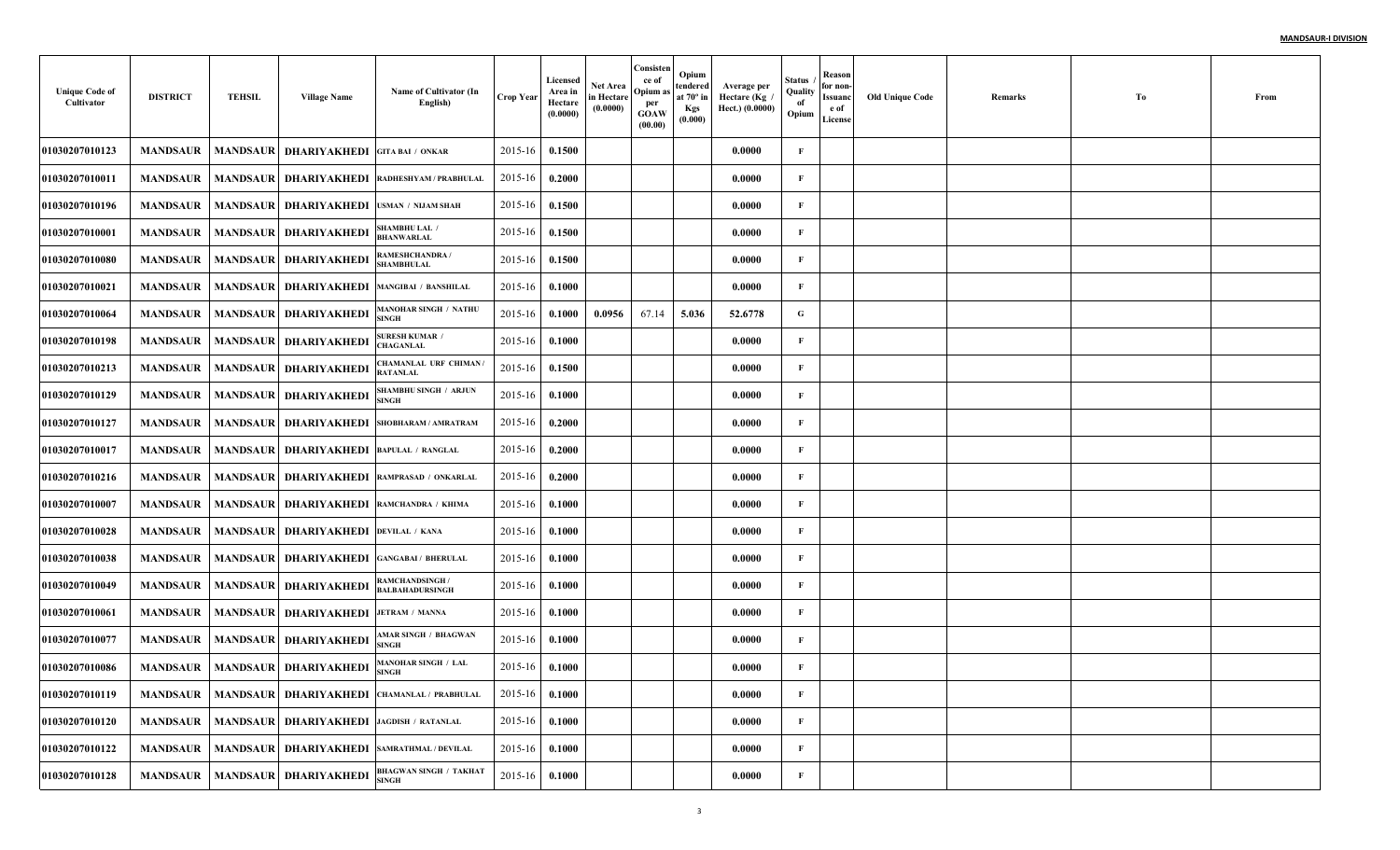| <b>Unique Code of</b><br>Cultivator | <b>DISTRICT</b>   | <b>TEHSIL</b>   | <b>Village Name</b>                    | Name of Cultivator (In<br>English)                        | Crop Year   | Licensed<br>Area in<br>Hectare<br>(0.0000) | <b>Net Area</b><br>in Hectare<br>(0.0000) | Consisten<br>ce of<br>Opium a<br>per<br>GOAW<br>(00.00) | Opium<br>tendered<br>at $70^\circ$ in<br>Kgs<br>(0.000) | Average per<br>Hectare (Kg<br>Hect.) (0.0000) | Status<br>Quality<br>of<br>Opium | Reason<br>for non-<br><b>Issuanc</b><br>e of<br>License | <b>Old Unique Code</b> | Remarks | To | From |
|-------------------------------------|-------------------|-----------------|----------------------------------------|-----------------------------------------------------------|-------------|--------------------------------------------|-------------------------------------------|---------------------------------------------------------|---------------------------------------------------------|-----------------------------------------------|----------------------------------|---------------------------------------------------------|------------------------|---------|----|------|
| 01030207010136                      | <b>MANDSAUR</b>   | <b>MANDSAUR</b> | <b>DHARIYAKHEDI SHIVNARAYAN / KALU</b> |                                                           | 2015-16     | 0.1000                                     |                                           |                                                         |                                                         | 0.0000                                        | $\mathbf{F}$                     |                                                         |                        |         |    |      |
| 01030207010143                      | <b>MANDSAUR</b>   | <b>MANDSAUR</b> | DHARIYAKHEDI AMBALAL / KISHANLAL       |                                                           | 2015-16     | 0.1000                                     |                                           |                                                         |                                                         | 0.0000                                        | F                                |                                                         |                        |         |    |      |
| 01030207010152                      | <b>MANDSAUR</b>   | <b>MANDSAUR</b> | DHARIYAKHEDI                           | <b>SHETAN KUNVAR/</b><br><b>KALUSINGH</b>                 | 2015-16     | 0.1000                                     |                                           |                                                         |                                                         | 0.0000                                        | $\mathbf{F}$                     |                                                         |                        |         |    |      |
| 01030207010189                      | <b>MANDSAUR</b>   |                 |                                        | MANDSAUR DHARIYAKHEDI CHENARAM/JAGANNATH                  | 2015-16     | 0.1000                                     |                                           |                                                         |                                                         | 0.0000                                        | F                                |                                                         |                        |         |    |      |
| 01030207010191                      | <b>MANDSAUR</b>   | <b>MANDSAUR</b> |                                        | <b>DHARIYAKHEDI  BHERU SINGH / HINDU SINGH</b>            | 2015-16     | 0.1000                                     |                                           |                                                         |                                                         | 0.0000                                        | $\mathbf{F}$                     |                                                         |                        |         |    |      |
| 01030207010204                      | <b>MANDSAUR</b>   |                 | MANDSAUR   DHARIYAKHEDI                | MOHANLAL / KASHIRAM                                       | 2015-16     | 0.1000                                     |                                           |                                                         |                                                         | 0.0000                                        | $\mathbf{F}$                     |                                                         |                        |         |    |      |
| 01030207010205                      | <b>MANDSAUR</b>   | <b>MANDSAUR</b> | DHARIYAKHEDI CHAINRAM / RUGNATH        |                                                           | 2015-16     | 0.1000                                     |                                           |                                                         |                                                         | 0.0000                                        | $\mathbf{F}$                     |                                                         |                        |         |    |      |
| 01030207010118                      | <b>MANDSAUR</b>   |                 | MANDSAUR   DHARIYAKHEDI                | YASHPALSINGH/<br><b>SHIVPALSINGH</b>                      | 2015-16     | 0.1000                                     |                                           |                                                         |                                                         | 0.0000                                        | F                                |                                                         |                        |         |    |      |
| 01030207010009                      | <b>MANDSAUR</b>   | <b>MANDSAUR</b> | <b>DHARIYAKHEDI KACHANBAI/BADRILAL</b> |                                                           | 2015-16     | 0.1000                                     |                                           |                                                         |                                                         | 0.0000                                        | $\mathbf{F}$                     |                                                         |                        |         |    |      |
| 01030207010190                      | MANDSAUR          |                 | <b>MANDSAUR   DHARIYAKHEDI</b>         | <b>GAJRAJ SINGH / BHERU</b><br><b>SINGH</b>               | 2015-16     | 0.1000                                     |                                           |                                                         |                                                         | 0.0000                                        | F                                |                                                         |                        |         |    |      |
| 01030207010018                      | MANDSAUR          |                 | MANDSAUR   DHARIYAKHEDI                | PREM SINGH / SHANKAR<br>SINGH                             | 2015-16     | 0.1000                                     |                                           |                                                         |                                                         | 0.0000                                        | $\mathbf{F}$                     |                                                         |                        |         |    |      |
| 01030207010211                      | <b>MANDSAUR</b>   |                 | <b>MANDSAUR DHARIYAKHEDI</b>           | <b>SOHAN KUNWAR / BAPU</b><br><b>SINGH</b>                | 2015-16     | 0.1000                                     |                                           |                                                         |                                                         | 0.0000                                        | $\mathbf{F}$                     |                                                         |                        |         |    |      |
| 01030207010060                      | MANDSAUR          |                 | MANDSAUR   DHARIYAKHEDI                | DILIP SINGH / SHAMBHU<br>SINGH                            | 2015-16     | 0.1000                                     |                                           |                                                         |                                                         | 0.0000                                        | $\mathbf{F}$                     |                                                         |                        |         |    |      |
| 01030207010135                      | <b>MANDSAUR</b>   | <b>MANDSAUR</b> |                                        | <b>DHARIYAKHEDI GYANCHAND / KALURAM</b>                   | 2015-16     | 0.1000                                     |                                           |                                                         |                                                         | 0.0000                                        | F                                |                                                         |                        |         |    |      |
| 01030207010117                      | MANDSAUR          | <b>MANDSAUR</b> |                                        | <b>DHARIYAKHEDI DURGASHANKAR / KALURAM</b>                | 2015-16     | 0.1000                                     |                                           |                                                         |                                                         | 0.0000                                        | $\mathbf{F}$                     |                                                         |                        |         |    |      |
| 01030207010171                      | <b>MANDSAUR</b>   |                 | MANDSAUR   DHARIYAKHEDI                | <b>LAXMAN SINGH / AMAR</b><br><b>SINGH</b>                | 2015-16     | 0.1000                                     |                                           |                                                         |                                                         | 0.0000                                        | $\mathbf{F}$                     |                                                         |                        |         |    |      |
| 01030207010147                      | MANDSAUR          | <b>MANDSAUR</b> | DHARIYAKHEDI                           | <b>GORDHAN / KALU</b>                                     | 2015-16     | 0.1000                                     |                                           |                                                         |                                                         | 0.0000                                        | $\mathbf{F}$                     |                                                         |                        |         |    |      |
| 01030207010193                      | <b>MANDSAUR</b>   | <b>MANDSAUR</b> | DHARIYAKHEDI DASHRATH / MANGILAL       |                                                           | 2015-16     | 0.1000                                     |                                           |                                                         |                                                         | 0.0000                                        | $\mathbf{F}$                     |                                                         |                        |         |    |      |
| 01030207010162                      | MANDSAUR          | <b>MANDSAUR</b> | DHARIYAKHEDI                           | /INODKUMAR/<br>KANHAIYALAL                                | 2015-16     | 0.1000                                     |                                           |                                                         |                                                         | 0.0000                                        | F                                |                                                         |                        |         |    |      |
| 01030207010109                      | <b>MANDSAUR</b>   |                 | MANDSAUR DHARIYAKHEDI                  | <b>KANHEYALAL/</b><br><b>PYARCHANDRA</b>                  | $2015 - 16$ | 0.1000                                     |                                           |                                                         |                                                         | 0.0000                                        | $\mathbf{F}$                     |                                                         |                        |         |    |      |
| 01030207010184                      |                   |                 |                                        | MANDSAUR   MANDSAUR   DHARIYAKHEDI   RAMPRASAD / MANGILAL | $2015 - 16$ | 0.1000                                     |                                           |                                                         |                                                         | 0.0000                                        | $\mathbf{F}$                     |                                                         |                        |         |    |      |
| 01030207012006                      | <b>MANDSAUR</b>   | <b>MANDSAUR</b> | <b>GUJRADA</b>                         | <b>AMRITRAM / NANDA</b>                                   | 2015-16     | 0.1000                                     |                                           |                                                         |                                                         | 0.0000                                        | $\mathbf{F}$                     |                                                         |                        |         |    |      |
| 01030207012013                      | <b>MANDSAUR</b>   | <b>MANDSAUR</b> | <b>GUJRADA</b>                         | <b>AMRITRAM / BHERULAL</b>                                | 2015-16     | 0.2000                                     |                                           |                                                         |                                                         | 0.0000                                        | $\mathbf{F}$                     |                                                         |                        |         |    |      |
| 01030207012017                      | <b>MANDSAUR</b>   | <b>MANDSAUR</b> | <b>GUJRADA</b>                         | TULSHIBAI / JAGANNATH                                     | 2015-16     | 0.2000                                     |                                           |                                                         |                                                         | 0.0000                                        | F                                |                                                         |                        |         |    |      |
| 01030207012038                      | <b>MANDSAUR</b>   | <b>MANDSAUR</b> | <b>GUJRADA</b>                         | HEMARAJ/KALOORAM<br><b>CHAMAR</b>                         | 2015-16     | 0.2000                                     |                                           |                                                         |                                                         | 0.0000                                        | $\mathbf{F}$                     |                                                         |                        |         |    |      |
| 01030207012010                      | MANDSAUR MANDSAUR |                 | <b>GUJRADA</b>                         | <b>GANGARAM / BHERA</b>                                   | 2015-16     | 0.1000                                     |                                           |                                                         |                                                         | 0.0000                                        | $\mathbf{F}$                     |                                                         |                        |         |    |      |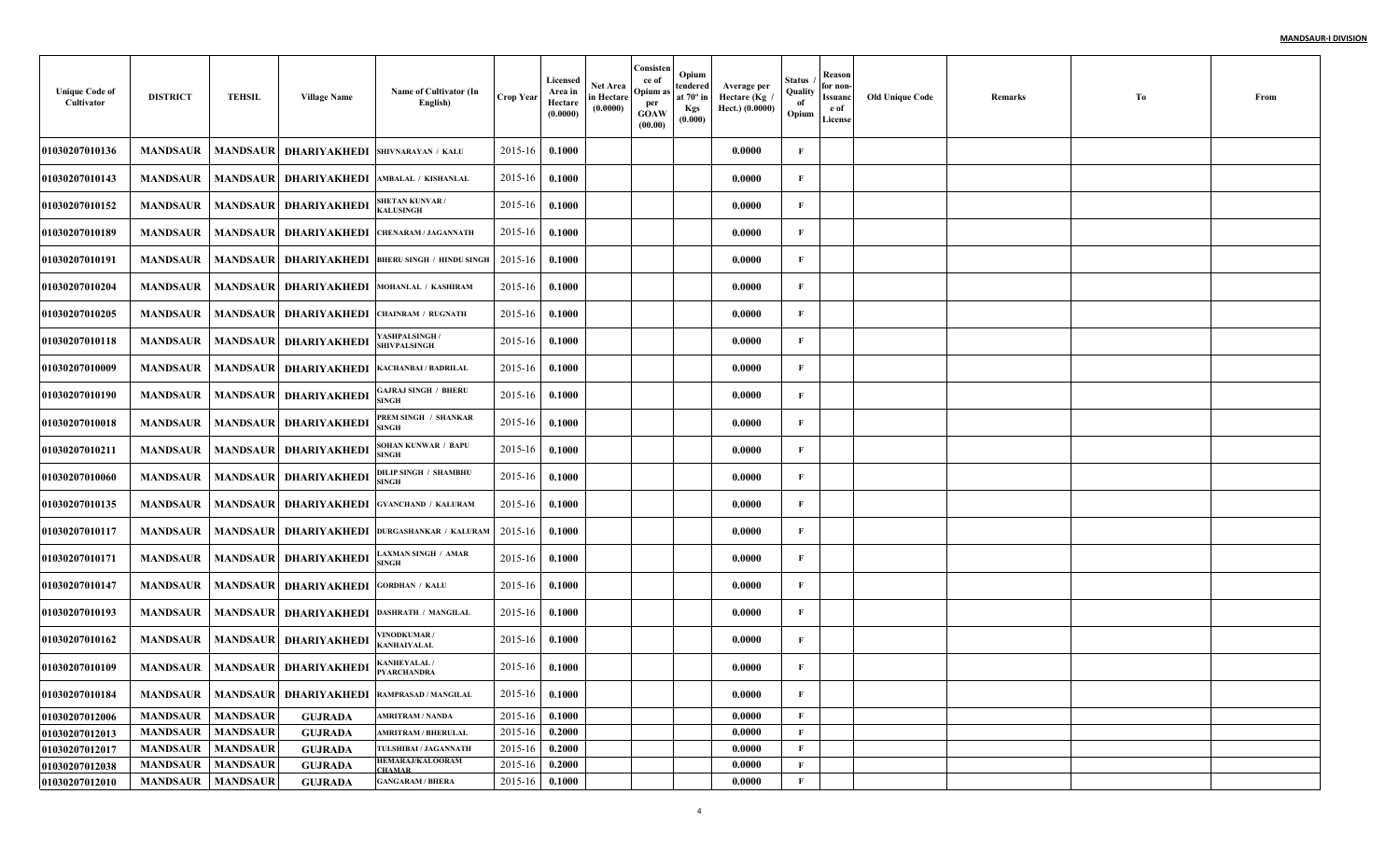| <b>Unique Code of</b><br>Cultivator | <b>DISTRICT</b>          | <b>TEHSIL</b>   | <b>Village Name</b>                                                                                                         | Name of Cultivator (In<br>English)                    | Crop Year   | Licensed<br>Area in<br>Hectare<br>(0.0000) | Net Area<br>in Hectare<br>(0.0000) | Consisten<br>ce of<br>Opium a<br>per<br>GOAW<br>(00.00) | Opium<br>tendered<br>at 70° in<br>Kgs<br>(0.000) | Average per<br>Hectare (Kg /<br>Hect.) (0.0000) | Status<br>Quality<br>of<br>Opium | Reason<br>for non-<br>Issuanc<br>e of<br>License | <b>Old Unique Code</b> | Remarks | Tо | From |
|-------------------------------------|--------------------------|-----------------|-----------------------------------------------------------------------------------------------------------------------------|-------------------------------------------------------|-------------|--------------------------------------------|------------------------------------|---------------------------------------------------------|--------------------------------------------------|-------------------------------------------------|----------------------------------|--------------------------------------------------|------------------------|---------|----|------|
| 01030207012018                      | <b>MANDSAUR</b>          | <b>MANDSAUR</b> | <b>GUJRADA</b>                                                                                                              | RAMLAL / CHUNNILAL                                    | 2015-16     | 0.1000                                     |                                    |                                                         |                                                  | 0.0000                                          | F                                |                                                  |                        |         |    |      |
| 01030207012035                      | <b>MANDSAUR</b>          | <b>MANDSAUR</b> | <b>GUJRADA</b>                                                                                                              | <b>RAMLAL / GULAB</b>                                 | 2015-16     | 0.1000                                     |                                    |                                                         |                                                  | 0.0000                                          | F                                |                                                  |                        |         |    |      |
| 01030207012070                      | <b>MANDSAUR</b>          | <b>MANDSAUR</b> | <b>GUJRADA</b>                                                                                                              | <b>DEVRAM / BHERULAL</b>                              | 2015-16     | 0.1000                                     |                                    |                                                         |                                                  | 0.0000                                          | F                                |                                                  |                        |         |    |      |
| 01030207012084                      | <b>MANDSAUR</b>          | <b>MANDSAUR</b> | <b>GUJRADA</b>                                                                                                              | <b>BABULAL / BHANWAR LAL</b>                          | 2015-16     | 0.1000                                     |                                    |                                                         |                                                  | 0.0000                                          | F                                |                                                  |                        |         |    |      |
| 01030207012030                      | <b>MANDSAUR</b>          | <b>MANDSAUR</b> | <b>GUJRADA</b>                                                                                                              | HULASIBAI / MANGILAL                                  | 2015-16     | 0.1000                                     |                                    |                                                         |                                                  | 0.0000                                          | F                                |                                                  |                        |         |    |      |
| 01030207013002                      |                          |                 | MANDSAUR   MANDSAUR GURADIYA DEDA                                                                                           | <b>BHERULAL / BHANVARLAL</b>                          | 2015-16     | 0.2500                                     |                                    |                                                         |                                                  | 0.0000                                          | F                                |                                                  |                        |         |    |      |
| 01030207013003                      | <b>MANDSAUR</b>          |                 | MANDSAUR GURADIYA DEDA                                                                                                      | <b>GOPALKRISHAN / BAPULAL</b>                         | 2015-16     | 0.2000                                     |                                    |                                                         |                                                  | 0.0000                                          | $\mathbf{F}$                     |                                                  |                        |         |    |      |
| 01030207013005                      | MANDSAUR MANDSAUR        |                 | <b>GURADIYA DEDA</b>                                                                                                        | <b>IEMANT/HEERALAL</b>                                | 2015-16     | 0.1000                                     |                                    |                                                         |                                                  | 0.0000                                          | $\mathbf{F}$                     |                                                  |                        |         |    |      |
| 01030207013024                      |                          |                 | MANDSAUR   MANDSAUR   GURA <u>DIYA DEDA</u>                                                                                 | RAMDAYAL / KALURAM                                    | 2015-16     | 0.1500                                     |                                    |                                                         |                                                  | 0.0000                                          | $\mathbf{F}$                     |                                                  |                        |         |    |      |
| 01030207013034                      |                          |                 | MANDSAUR   MANDSAUR   GURADIYA DEDA                                                                                         | KANVARLAL / KASHIRAM                                  | 2015-16     | 0.2500                                     |                                    |                                                         |                                                  | 0.0000                                          | $\mathbf{F}$                     |                                                  |                        |         |    |      |
| 01030207013040                      | MANDSAUR   MANDSAUR      |                 | <b>GURADIYA DEDA</b>                                                                                                        | KAILASHACHND/SHREELAL                                 | 2015-16     | 0.1500                                     |                                    |                                                         |                                                  | 0.0000                                          | $\mathbf{F}$                     |                                                  |                        |         |    |      |
| 01030207013041                      | <b>MANDSAUR</b> MANDSAUR |                 | <b>GURADIYA DEDA</b>                                                                                                        | <b>BHAGATRAM / KALURAM</b>                            | 2015-16     | 0.2500                                     |                                    |                                                         |                                                  | 0.0000                                          | F                                |                                                  |                        |         |    |      |
| 01030207013047                      | <b>MANDSAUR</b> MANDSAUR |                 | <b>GURADIYA DEDA</b>                                                                                                        | PANNALAL / GOTAM                                      | 2015-16     | 0.2500                                     |                                    |                                                         |                                                  | 0.0000                                          | $\mathbf F$                      |                                                  |                        |         |    |      |
| 01030207013049                      |                          |                 | MANDSAUR   MANDSAUR   GURADIYA DEDA                                                                                         | SHYAMSUNDAR / RATANLAL                                | 2015-16     | 0.2000                                     |                                    |                                                         |                                                  | 0.0000                                          | $\mathbf{F}$                     |                                                  |                        |         |    |      |
| 01030207013055                      |                          |                 | MANDSAUR   MANDSAUR   GURA <u>DIYA DEDA</u>                                                                                 | RADHESHYAM / BHUVANIRAM                               | 2015-16     | 0.1500                                     |                                    |                                                         |                                                  | 0.0000                                          | $\mathbf{F}$                     |                                                  |                        |         |    |      |
| 01030207013073                      | <b>MANDSAUR</b>          | <b>MANDSAUR</b> | <b>GURADIYA DEDA</b>                                                                                                        | RAMKANYABAI / ASHOK<br>/KESHARBAI                     | 2015-16     | 0.2500                                     |                                    |                                                         |                                                  | 0.0000                                          | F                                |                                                  |                        |         |    |      |
| 01030207013082                      |                          |                 | $\begin{array}{c c c c} \textbf{MANDSAUR} & \textbf{MANDSAUR} & \textbf{GURADIYA DEDA} & \textbf{LAXMINARAYAN} \end{array}$ | PUSHKARLAL/                                           | 2015-16     | 0.2500                                     |                                    |                                                         |                                                  | 0.0000                                          | $\mathbf F$                      |                                                  |                        |         |    |      |
| 01030207013107                      |                          |                 | MANDSAUR   MANDSAUR   GURADIYA DEDA                                                                                         | KISHOR / KANVARLAL                                    | 2015-16     | 0.2000                                     |                                    |                                                         |                                                  | 0.0000                                          | $\mathbf{F}$                     |                                                  |                        |         |    |      |
| 01030207013146                      |                          |                 | MANDSAUR   MANDSAUR   GURADIYA DEDA                                                                                         | <b>BANVARILAL / RADHESHYAM</b>                        | 2015-16     | 0.2000                                     |                                    |                                                         |                                                  | 0.0000                                          | $\mathbf F$                      |                                                  |                        |         |    |      |
| 01030207013152                      |                          |                 |                                                                                                                             | MANDSAUR MANDSAUR GURADIYA DEDA RAJMAL/LAKSHMINARAYAN | 2015-16     | 0.2500                                     |                                    |                                                         |                                                  | 0.0000                                          | F                                |                                                  |                        |         |    |      |
| 01030207013159                      |                          |                 | MANDSAUR   MANDSAUR   GURADIYA DEDA                                                                                         | KALURAM / HIRALAL                                     | 2015-16     | 0.2000                                     |                                    |                                                         |                                                  | 0.0000                                          | $\mathbf{F}$                     |                                                  |                        |         |    |      |
| 01030207013171                      |                          |                 |                                                                                                                             | MANDSAUR MANDSAUR GURADIYA DEDA PREMSUKH/BHAGATRAM    | $2015 - 16$ | 0.2500                                     |                                    |                                                         |                                                  | 0.0000                                          | F                                |                                                  |                        |         |    |      |
| 01030207013053                      |                          |                 | MANDSAUR   MANDSAUR   GURADIYA DEDA                                                                                         | <b>GHISIBAI / LAXMINARAYAN</b>                        | 2015-16     | 0.2000                                     |                                    |                                                         |                                                  | 0.0000                                          | F                                |                                                  |                        |         |    |      |
| 01030207013066                      |                          |                 | $\begin{array}{ c c c c }\hline \text{MANDSAUR} & \text{MANDSAUR} & \text{GURADIYA DEDA} \\\hline \end{array}$              | <b>MADANLAL / RATANLAL</b>                            | 2015-16     | 0.2000                                     |                                    |                                                         |                                                  | 0.0000                                          | $\mathbf{F}$                     |                                                  |                        |         |    |      |
| 01030207013147                      |                          |                 | MANDSAUR   MANDSAUR   GURADIYA DEDA                                                                                         | <b>DEVILAL / BADRILAL</b>                             | 2015-16     | 0.2000                                     |                                    |                                                         |                                                  | 0.0000                                          | F                                |                                                  |                        |         |    |      |
| 01030207013067                      |                          |                 | MANDSAUR   MANDSAUR   GURADIYA DEDA                                                                                         | NATHIBAI / BHAGATRAM                                  | 2015-16     | 0.2500                                     |                                    |                                                         |                                                  | 0.0000                                          | $\mathbf{F}$                     |                                                  |                        |         |    |      |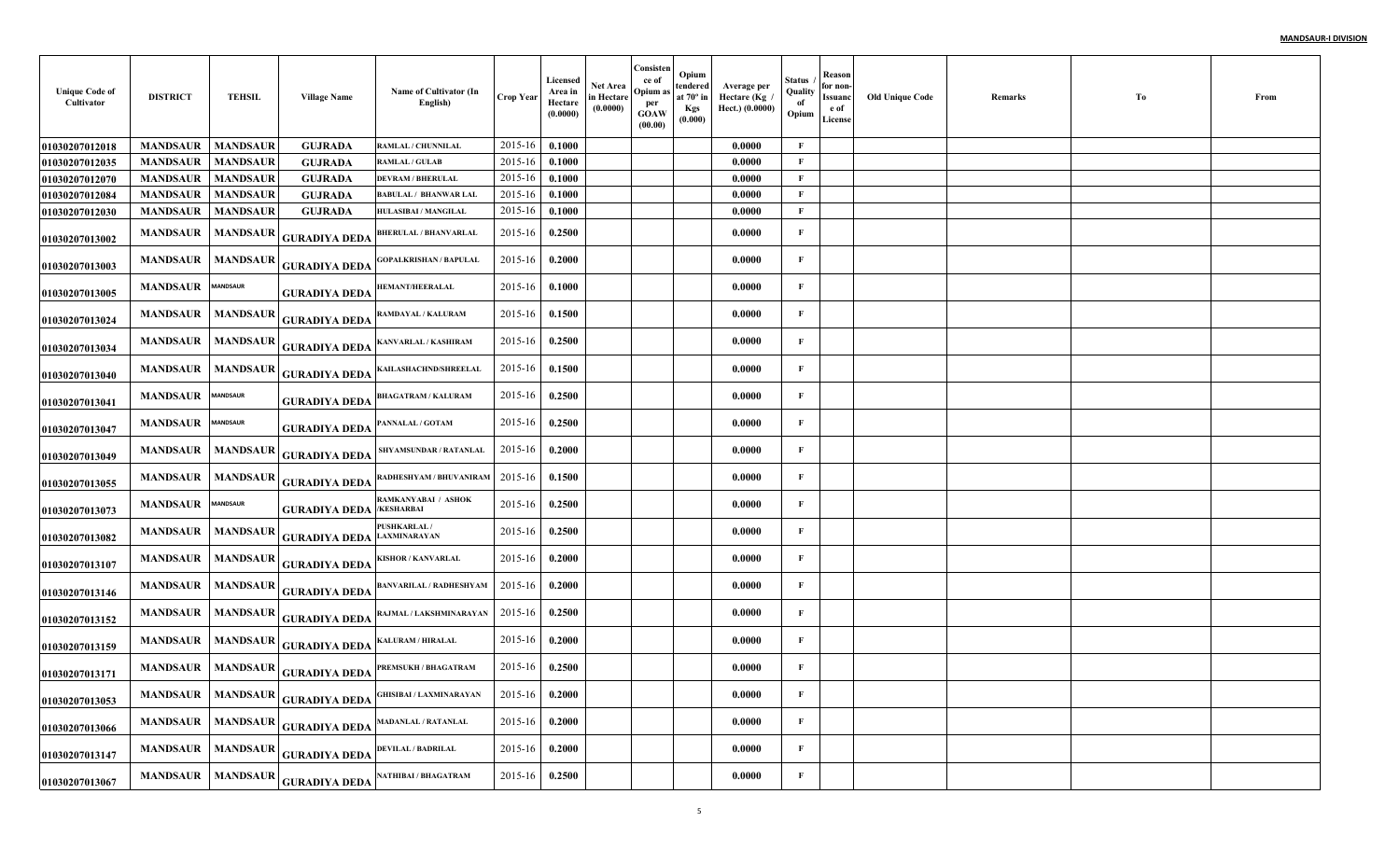| <b>Unique Code of</b><br>Cultivator | <b>DISTRICT</b>   | TEHSIL          | <b>Village Name</b>                                                                                          | Name of Cultivator (In<br>English)   | <b>Crop Year</b> | Licensed<br>Area in<br>Hectare<br>(0.0000) | Net Area<br>in Hectare<br>(0.0000) | Consisten<br>ce of<br>Opium as<br>per<br>GOAW<br>(00.00) | Opium<br>tendered<br>at $70^\circ$ in<br>Kgs<br>(0.000) | Average per<br>Hectare (Kg<br>Hect.) (0.0000) | <b>Status</b><br>Quality<br>of<br>Opium | Reason<br>for non-<br>Issuanc<br>e of<br>License | <b>Old Unique Code</b> | Remarks | To | From |
|-------------------------------------|-------------------|-----------------|--------------------------------------------------------------------------------------------------------------|--------------------------------------|------------------|--------------------------------------------|------------------------------------|----------------------------------------------------------|---------------------------------------------------------|-----------------------------------------------|-----------------------------------------|--------------------------------------------------|------------------------|---------|----|------|
| 01030207013176                      | <b>MANDSAUR</b>   | <b>MANDSAUR</b> | <b>GURADIYA DEDA</b>                                                                                         | NIJAMUDDIN / MANGIYA                 | 2015-16          | 0.1000                                     |                                    |                                                          |                                                         | 0.0000                                        | $\mathbf{F}$                            |                                                  |                        |         |    |      |
| 01030207013016                      | <b>MANDSAUR</b>   | <b>MANDSAUR</b> | <b>GURADIYA DEDA</b>                                                                                         | <b>MANGILAL / BHUVANIRAM</b>         | 2015-16          | 0.1000                                     |                                    |                                                          |                                                         | 0.0000                                        | F                                       |                                                  |                        |         |    |      |
| 01030207013050                      |                   |                 | MANDSAUR   MANDSAUR   GURADIYA DEDA                                                                          | <b>BHERULAL / CHAMANLAL</b>          | 2015-16          | 0.1000                                     |                                    |                                                          |                                                         | 0.0000                                        | $\mathbf{F}$                            |                                                  |                        |         |    |      |
| 01030207013058                      |                   |                 | MANDSAUR   MANDSAUR   GURADIYA DEDA                                                                          | <b>GANGARAM / JAGANNATH</b>          | $2015 - 16$      | 0.1000                                     |                                    |                                                          |                                                         | 0.0000                                        | F                                       |                                                  |                        |         |    |      |
| 01030207013076                      | <b>MANDSAUR</b>   |                 | MANDSAUR GURADIYA DEDA                                                                                       | <b>MADANLAL / KASHIRAM</b>           | 2015-16          | 0.1000                                     |                                    |                                                          |                                                         | 0.0000                                        | $\mathbf{F}$                            |                                                  |                        |         |    |      |
| 01030207013106                      | MANDSAUR MANDSAUR |                 | <b>GURADIYA DEDA</b>                                                                                         | CHANDMAL / AMRITRAM                  | 2015-16          | 0.1000                                     |                                    |                                                          |                                                         | 0.0000                                        | F                                       |                                                  |                        |         |    |      |
| 01030207013116                      |                   |                 | MANDSAUR   MANDSAUR   GURADIYA DEDA                                                                          | RAMRATAN / CHENRAM                   | $2015 - 16$      | 0.1000                                     |                                    |                                                          |                                                         | 0.0000                                        | $\mathbf{F}$                            |                                                  |                        |         |    |      |
| 01030207013128                      | MANDSAUR MANDSAUR |                 | <b>GURADIYA DEDA VYAPAREE</b>                                                                                | PUSHKAR/RAMAPRAHALAD                 | $2015 - 16$      | $\bf{0.1000}$                              |                                    |                                                          |                                                         | 0.0000                                        | $\mathbf{F}$                            |                                                  |                        |         |    |      |
| 01030207013144                      |                   |                 | MANDSAUR   MANDSAUR   GURADIYA DEDA                                                                          | SHYAMSUNDAR /<br><b>GOPALKRISHAN</b> | $2015 - 16$      | 0.1000                                     |                                    |                                                          |                                                         | 0.0000                                        | F                                       |                                                  |                        |         |    |      |
| 01030207013143                      | <b>MANDSAUR</b>   |                 | MANDSAUR GURADIYA DEDA                                                                                       | RANJITKUMAR / MADANLAL               | $2015 - 16$      | 0.1000                                     |                                    |                                                          |                                                         | 0.0000                                        | F                                       |                                                  |                        |         |    |      |
| 01030207013059                      |                   |                 | MANDSAUR   MANDSAUR   GURADIYA DEDA                                                                          | NATHULAL / BHUVANIRAM                | 2015-16          | 0.1000                                     |                                    |                                                          |                                                         | 0.0000                                        | $\mathbf{F}$                            |                                                  |                        |         |    |      |
| 01030207013060                      |                   |                 | $\begin{array}{ c c c }\hline \text{MANDSAUR} & \text{MANDSAUR} & \text{GURADIYA DEDA} \\\hline \end{array}$ | <b>NANDRAM / GOBA</b>                | $2015 - 16$      | 0.1000                                     |                                    |                                                          |                                                         | 0.0000                                        | F                                       |                                                  |                        |         |    |      |
| 01030207013097                      |                   |                 | MANDSAUR MANDSAUR GURADIYA DEDA SURAJBAI/JAGANNATH                                                           |                                      | $2015 - 16$      | 0.1000                                     |                                    |                                                          |                                                         | 0.0000                                        | F                                       |                                                  |                        |         |    |      |
| 01030207013178                      | <b>MANDSAUR</b>   |                 | MANDSAUR GURADIYA DEDA                                                                                       | <b>JUMMA / IBRAHIM</b>               | 2015-16          | 0.1000                                     |                                    |                                                          |                                                         | 0.0000                                        | $\mathbf{F}$                            |                                                  |                        |         |    |      |
| 01030207013004                      |                   |                 | MANDSAUR   MANDSAUR   GURADIYA DEDA                                                                          | RAMKUNWARBAI / RAMLAL                | $2015 - 16$      | 0.1000                                     |                                    |                                                          |                                                         | 0.0000                                        | $\mathbf{F}$                            |                                                  |                        |         |    |      |
| 01030207013029                      |                   |                 | MANDSAUR   MANDSAUR GURADIYA DEDA                                                                            | <b>GIRDHARI / KALU</b>               | 2015-16          | 0.1000                                     |                                    |                                                          |                                                         | 0.0000                                        | $\mathbf{F}$                            |                                                  |                        |         |    |      |
| 01030207013072                      |                   |                 | MANDSAUR   MANDSAUR   GURADIYA DEDA                                                                          | RAMESHCHANDRA /<br><b>DAULATRAM</b>  | $2015 - 16$      | 0.1000                                     |                                    |                                                          |                                                         | 0.0000                                        | $\mathbf{F}$                            |                                                  |                        |         |    |      |
| 01030207013081                      | <b>MANDSAUR</b>   | <b>MANDSAUR</b> | <b>GURADIYA DEDA</b>                                                                                         | <b>OMPRAKASH / MANNALAL</b>          | $2015 - 16$      | 0.1000                                     |                                    |                                                          |                                                         | 0.0000                                        | $\mathbf F$                             |                                                  |                        |         |    |      |
| 01030207013099                      | <b>MANDSAUR</b>   |                 | MANDSAUR GURADIYA DEDA                                                                                       | SHIVNARAYAN / PRABHULAL              | 2015-16          | 0.1000                                     |                                    |                                                          |                                                         | 0.0000                                        | F                                       |                                                  |                        |         |    |      |
| 01030207013121                      | MANDSAUR MANDSAUR |                 | <b>GURADIYA DEDA</b>                                                                                         | SHYAMUBAI/AMRITRAM                   | 2015-16          | 0.1000                                     |                                    |                                                          |                                                         | 0.0000                                        | F                                       |                                                  |                        |         |    |      |
| 01030207013142                      |                   |                 | MANDSAUR   MANDSAUR   GURADIYA DEDA                                                                          | <b>KAMLESH / SHYAMSUNDAR</b>         | 2015-16          | 0.1000                                     |                                    |                                                          |                                                         | 0.0000                                        | $\mathbf{F}$                            |                                                  |                        |         |    |      |
| 01030207013145                      | <b>MANDSAUR</b>   |                 | MANDSAUR GURADIYA DEDA                                                                                       | <b>DVARKAPRASAD / HIRALAL</b>        | $2015 - 16$      | 0.1000                                     |                                    |                                                          |                                                         | 0.0000                                        | $\mathbf{F}$                            |                                                  |                        |         |    |      |
| 01030207013148                      | <b>MANDSAUR</b>   |                 | MANDSAUR GURADIYA DEDA                                                                                       | <b>GANESHRAM / JAGANNATH</b>         | 2015-16          | 0.1000                                     |                                    |                                                          |                                                         | 0.0000                                        | $\mathbf F$                             |                                                  |                        |         |    |      |
| 01030207013168                      |                   |                 | MANDSAUR   MANDSAUR   GURADIYA DEDA                                                                          | HARIPRASAD / RAMDAYAL                | $2015 - 16$      | 0.1000                                     |                                    |                                                          |                                                         | 0.0000                                        | F                                       |                                                  |                        |         |    |      |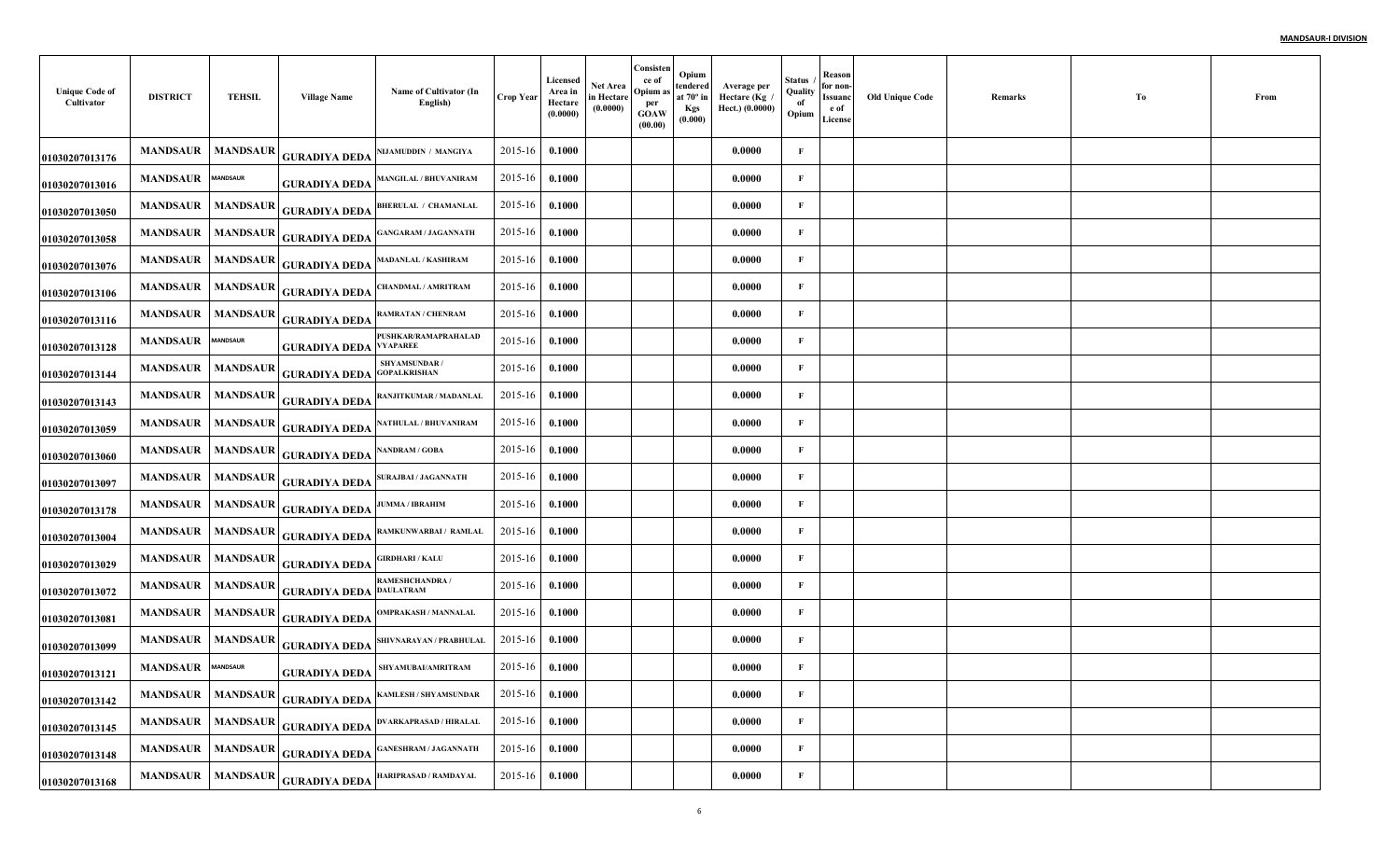| <b>Unique Code of</b><br>Cultivator | <b>DISTRICT</b>            | <b>TEHSIL</b>   | <b>Village Name</b>  | Name of Cultivator (In<br>English)          | <b>Crop Year</b> | Licensed<br>Area in<br>Hectare<br>(0.0000) | <b>Net Area</b><br>in Hectare<br>(0.0000) | Consisten<br>ce of<br>Opium as<br>per<br>GOAW<br>(00.00) | Opium<br>tendered  <br>at $70^\circ$ in<br>Kgs<br>(0.000) | Average per<br>Hectare (Kg<br>Hect.) (0.0000) | Status<br>Quality<br>of<br>Opium | Reason<br>for non-<br><b>Issuanc</b><br>e of<br>License | <b>Old Unique Code</b> | Remarks | Тo | From |
|-------------------------------------|----------------------------|-----------------|----------------------|---------------------------------------------|------------------|--------------------------------------------|-------------------------------------------|----------------------------------------------------------|-----------------------------------------------------------|-----------------------------------------------|----------------------------------|---------------------------------------------------------|------------------------|---------|----|------|
| 01030207013111                      | <b>MANDSAUR</b>            | <b>MANDSAUR</b> | <b>GURADIYA DEDA</b> | <b>KESHURAM / FAKIRCHANDRA</b>              | 2015-16          | 0.1000                                     |                                           |                                                          |                                                           | 0.0000                                        | F                                |                                                         |                        |         |    |      |
| 01030207017001                      | <b>MANDSAUR</b>            | <b>MANDSAUR</b> | <b>KAROLI</b>        | <b>SUKHIBAI / PANNALAL</b>                  | 2015-16          | 0.2500                                     |                                           |                                                          |                                                           | 0.0000                                        | F                                |                                                         |                        |         |    |      |
| <b>01030207017002</b>               | <b>MANDSAUR</b>            | <b>MANDSAUR</b> | <b>KAROLI</b>        | GIRDHARILAL /<br><b>ARDICHANDRA</b>         | 2015-16          | 0.2500                                     |                                           |                                                          |                                                           | 0.0000                                        | F                                |                                                         |                        |         |    |      |
| <b>01030207017006</b>               | <b>MANDSAUR</b>            | <b>MANDSAUR</b> | <b>KAROLI</b>        | NANDIBAI / BHANWARLAI                       | 2015-16          | 0.2000                                     |                                           |                                                          |                                                           | 0.0000                                        | F                                |                                                         |                        |         |    |      |
| <b>01030207017009</b>               | <b>MANDSAUR</b>            | <b>MANDSAUR</b> | <b>KAROLI</b>        | <b>MANGILAL / DOLATRAM</b>                  | 2015-16          | 0.2500                                     |                                           |                                                          |                                                           | 0.0000                                        | F                                |                                                         |                        |         |    |      |
| <b>0103020701701</b> 1              | <b>MANDSAUR</b>            | <b>MANDSAUR</b> | <b>KAROLI</b>        | <b>RESHMKUNWAR/</b><br><b>HIMMATSINGE</b>   | 2015-16          | 0.2500                                     |                                           |                                                          |                                                           | 0.0000                                        | F                                |                                                         |                        |         |    |      |
| <b>01030207017017</b>               | <b>MANDSAUR</b>            | <b>MANDSAUR</b> | <b>KAROLI</b>        | <b>BHOPATSINGH / RAMSINGH</b>               | $2015 - 16$      | 0.2500                                     |                                           |                                                          |                                                           | 0.0000                                        | F                                |                                                         |                        |         |    |      |
| <b>01030207017018</b>               | <b>MANDSAUR</b>            | <b>MANDSAUR</b> | <b>KAROLI</b>        | <b>NATHUSINGH / SAJJANSINGH</b>             | $2015 - 10$      | 0.2500                                     |                                           |                                                          |                                                           | 0.0000                                        | F                                |                                                         |                        |         |    |      |
| <b>01030207017020</b>               | <b>MANDSAUR</b>            | <b>MANDSAUR</b> | <b>KAROLI</b>        | MANGILAL / VARDICHADRA                      | $2015 - 10$      | 0.2500                                     |                                           |                                                          |                                                           | 0.0000                                        | F                                |                                                         |                        |         |    |      |
| <b>01030207017022</b>               | <b>MANDSAUR</b>            | <b>MANDSAUR</b> | <b>KAROLI</b>        | <b>BHULIBAI / AMBALAL</b>                   | $2015 - 1$       | 0.2500                                     |                                           |                                                          |                                                           | 0.0000                                        | F                                |                                                         |                        |         |    |      |
| 01030207017024                      | <b>MANDSAUR</b>            | <b>MANDSAUR</b> | <b>KAROLI</b>        | RAMKISHAN / SHANKARLAI                      | $2015 - 1$       | 0.2500                                     |                                           |                                                          |                                                           | 0.0000                                        | F                                |                                                         |                        |         |    |      |
| <b>01030207017027</b>               | <b>MANDSAUR</b>            | <b>MANDSAUR</b> | <b>KAROLI</b>        | RAJULAL / MODIRAM                           | $2015 - 10$      | 0.2500                                     |                                           |                                                          |                                                           | 0.0000                                        | F                                |                                                         |                        |         |    |      |
| 01030207017029                      | <b>MANDSAUR</b>            | <b>MANDSAUR</b> | <b>KAROLI</b>        | <b>MANGUSINGH / AMARSING</b>                | $2015 - 10$      | 0.2500                                     |                                           |                                                          |                                                           | 0.0000                                        | F                                |                                                         |                        |         |    |      |
| <b>01030207017031</b>               | <b>MANDSAUR</b>            | <b>MANDSAUR</b> | <b>KAROLI</b>        | <b>CHENSINGH / UDAYSINGE</b>                | $2015 - 10$      | 0.2500                                     |                                           |                                                          |                                                           | 0.0000                                        | $\mathbf{F}$                     |                                                         |                        |         |    |      |
| <b>01030207017032</b>               | <b>MANDSAUR</b>            | <b>MANDSAUR</b> | <b>KAROLI</b>        | <b>DEVATSINGH / GULABSINGI</b>              | $2015 - 10$      | 0.2500                                     |                                           |                                                          |                                                           | 0.0000                                        | $\mathbf{F}$                     |                                                         |                        |         |    |      |
| <b>01030207017033</b>               | <b>MANDSAUR</b>            | <b>MANDSAUR</b> | <b>KAROLI</b>        | <b>KARUSINGH / GULABSINGH</b>               | $2015 - 16$      | 0.2500                                     |                                           |                                                          |                                                           | 0.0000                                        | $\mathbf{F}$                     |                                                         |                        |         |    |      |
| 01030207017038                      | <b>MANDSAUR</b>            | <b>MANDSAUR</b> | <b>KAROLI</b>        | <b>VISHNUKNUWAR/</b><br><b>CUSHALSINGH</b>  | $2015 - 16$      | 0.2000                                     |                                           |                                                          |                                                           | 0.0000                                        | F                                |                                                         |                        |         |    |      |
| 01030207017041                      | <b>MANDSAUR</b>            | <b>MANDSAUR</b> | <b>KAROLI</b>        | <b>KRISHNABAI / NANALAL</b>                 | 2015-16          | 0.2500                                     |                                           |                                                          |                                                           | 0.0000                                        | F                                |                                                         |                        |         |    |      |
| <b>01030207017043</b>               | <b>MANDSAUR</b>            | <b>MANDSAUR</b> | <b>KAROLI</b>        | <b>AMRITRAM / PANNALAL</b>                  | 2015-16          | 0.2500                                     |                                           |                                                          |                                                           | 0.0000                                        | $\mathbf{F}$                     |                                                         |                        |         |    |      |
| <b>01030207017045</b>               | <b>MANDSAUR</b>            | <b>MANDSAUR</b> | <b>KAROLI</b>        | <b>BHAGIRATH / PANNALAI</b>                 | $2015 - 16$      | 0.2500                                     |                                           |                                                          |                                                           | 0.0000                                        | F                                |                                                         |                        |         |    |      |
| <b>01030207017046</b>               | <b>MANDSAUR</b>            | <b>MANDSAUR</b> | <b>KAROLI</b>        | RAJULAL / BALMUKAND                         | $2015 - 10$      | 0.2500                                     |                                           |                                                          |                                                           | 0.0000                                        | F                                |                                                         |                        |         |    |      |
| <b>01030207017047</b>               | <b>MANDSAUR</b>            | <b>MANDSAUR</b> | <b>KAROLI</b>        | DASHRATHLAL / BALMUKAND                     | $2015 - 16$      | 0.2500                                     |                                           |                                                          |                                                           | 0.0000                                        | F                                |                                                         |                        |         |    |      |
| <b>01030207017048</b>               | <b>MANDSAUR</b>            | <b>MANDSAUR</b> | <b>KAROLI</b>        | ISHWAR SINGH / AMAR SINGH                   | 2015-16          | 0.2500                                     |                                           |                                                          |                                                           | 0.0000                                        | F                                |                                                         |                        |         |    |      |
| <b>01030207017049</b>               | <b>MANDSAUR</b>            | <b>MANDSAUR</b> | <b>KAROLI</b>        | KANTIBAI / TULSIRAM                         | 2015-16          | 0.2000                                     |                                           |                                                          |                                                           | 0.0000                                        | $\mathbf{F}$                     |                                                         |                        |         |    |      |
| <b>01030207017050</b>               | <b>MANDSAUR</b>            | <b>MANDSAUR</b> | <b>KAROLI</b>        | <b>MANUBAI / DEVILAL</b>                    | 2015-16          | 0.2500                                     |                                           |                                                          |                                                           | 0.0000                                        | F                                |                                                         |                        |         |    |      |
| <b>01030207017061</b>               | <b>MANDSAUR</b>            | <b>MANDSAUR</b> | <b>KAROLI</b>        | KHUMANSINGH / UKARSINGH                     | 2015-16          | 0.2000                                     |                                           |                                                          |                                                           | 0.0000                                        | F                                |                                                         |                        |         |    |      |
| <b>01030207017028</b>               | <b>MANDSAUR</b>            | <b>MANDSAUR</b> | <b>KAROLI</b>        | KISHOR / ONKARLAL                           | 2015-16          | 0.2500                                     |                                           |                                                          |                                                           | 0.0000                                        | F                                |                                                         |                        |         |    |      |
| <b>01030207017037</b>               | <b>MANDSAUR</b>            | <b>MANDSAUR</b> | <b>KAROLI</b>        | ONKARLAL / GORDHANLAL                       | 2015-16          | 0.2500                                     |                                           |                                                          |                                                           | 0.0000                                        | $\mathbf{F}$                     |                                                         |                        |         |    |      |
| 01030207017053                      | <b>MANDSAUR</b>            | <b>MANDSAUR</b> | <b>KAROLI</b>        | <b>KAILASHKUNWAR</b><br><b>BHAGVANSINGH</b> | 2015-16          | 0.2500                                     |                                           |                                                          |                                                           | 0.0000                                        | $\mathbf{F}$                     |                                                         |                        |         |    |      |
| <b>01030207017063</b>               | <b>MANDSAUR</b>            | <b>MANDSAUR</b> | <b>KAROLI</b>        | KANWARLAL / DOLATRAM                        | 2015-16          | 0.2500                                     |                                           |                                                          |                                                           | 0.0000                                        | $\mathbf{F}$                     |                                                         |                        |         |    |      |
| <b>01030207017012</b>               | <b>MANDSAUR</b>            | <b>MANDSAUR</b> | <b>KAROLI</b>        | MODIRAM / GORDHANLAL                        | 2015-16          | 0.2500                                     |                                           |                                                          |                                                           | 0.0000                                        | F                                |                                                         |                        |         |    |      |
| 01030207017026                      | <b>MANDSAUR</b>            | <b>MANDSAUR</b> | <b>KAROLI</b>        | <b>LAKSHMINARAYAN /</b><br><b>MODIRAM</b>   | 2015-16          | 0.2500                                     |                                           |                                                          |                                                           | 0.0000                                        | F                                |                                                         |                        |         |    |      |
| 01030207017055                      | <b>MANDSAUR</b>            | <b>MANDSAUR</b> | <b>KAROLI</b>        | SHRIRAM / RATANLAL                          | 2015-16          | 0.2500                                     |                                           |                                                          |                                                           | 0.0000                                        |                                  |                                                         |                        |         |    |      |
| <b>01030207017054</b>               | MANDSAUR                   | <b>MANDSAUR</b> | <b>KAROLI</b>        | <b>AMARSINGH / BALVANTSINGH</b>             | 2015-16          | 0.2500                                     |                                           |                                                          |                                                           | 0.0000                                        | F                                |                                                         |                        |         |    |      |
| 01030207017035                      | <b>MANDSAUR</b>            | <b>MANDSAUR</b> | <b>KAROLI</b>        | <b>RUPKUNWAR / BHERU SINGH</b>              | 2015-16          | 0.2500                                     |                                           |                                                          |                                                           | 0.0000                                        | F                                |                                                         |                        |         |    |      |
| 01030207017004                      | <b>MANDSAUR</b>            | <b>MANDSAUR</b> | <b>KAROLI</b>        | <b>AMBALAL / BAGDIRAM</b>                   | 2015-16          | 0.2500                                     |                                           |                                                          |                                                           | 0.0000                                        | F                                |                                                         |                        |         |    |      |
| 01030207017015                      | <b>MANDSAUR</b>            | <b>MANDSAUR</b> | <b>KAROLI</b>        | <b>BALMUKUND / DOLATRAM</b>                 | $2015 - 16$      | 0.2500                                     |                                           |                                                          |                                                           | 0.0000                                        | F                                |                                                         |                        |         |    |      |
| <b>01030207017021</b>               | <b>MANDSAUR</b>            | <b>MANDSAUR</b> | <b>KAROLI</b>        | RAMSINGH / SAJJANSINGH                      | 2015-16          | 0.1000                                     |                                           |                                                          |                                                           | 0.0000                                        | F                                |                                                         |                        |         |    |      |
| 01030207017058                      | <b>MANDSAUR   MANDSAUR</b> |                 | <b>KAROLI</b>        | <b>SHYAMKUNWAR /</b><br><b>JASVANTSINGH</b> | $2015 - 16$      | 0.1000                                     |                                           |                                                          |                                                           | 0.0000                                        | F                                |                                                         |                        |         |    |      |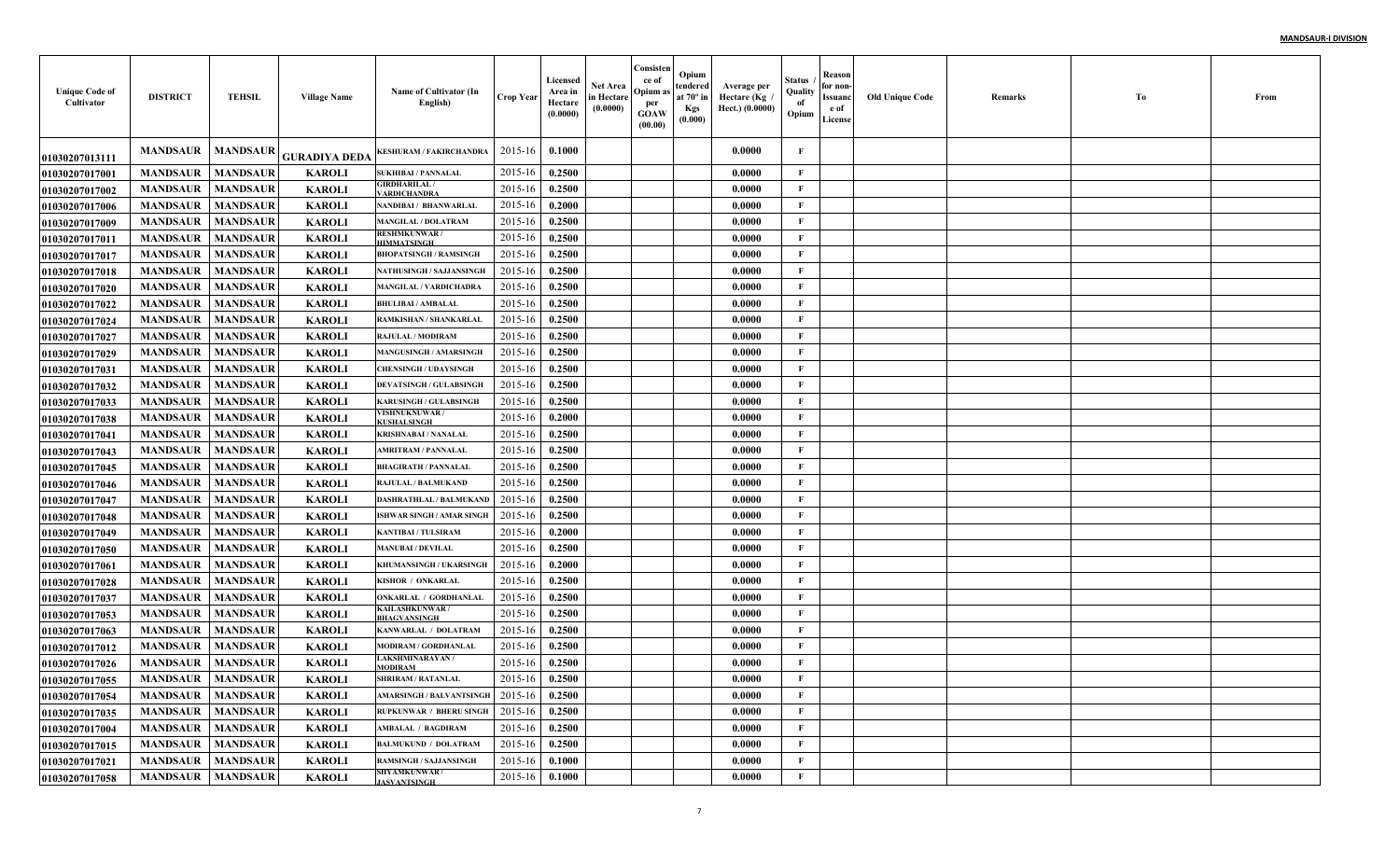| <b>Unique Code of</b><br>Cultivator | <b>DISTRICT</b>            | <b>TEHSIL</b>   | <b>Village Name</b> | Name of Cultivator (In<br>English)         | Crop Year        | Licensed<br>Area in<br>Hectare<br>(0.0000) | Net Area<br>in Hectare<br>(0.0000) | Consisten<br>ce of<br>Opium a<br>per<br><b>GOAW</b><br>(00.00) | Opium<br>tendered<br>at $70^\circ$ in<br><b>Kgs</b><br>(0.000) | Average per<br>Hectare (Kg /<br>Hect.) (0.0000) | Status<br>Quality<br>of<br>Opium | Reason<br>for non-<br>Issuanc<br>e of<br>License | Old Unique Code | Remarks | Tо | From |
|-------------------------------------|----------------------------|-----------------|---------------------|--------------------------------------------|------------------|--------------------------------------------|------------------------------------|----------------------------------------------------------------|----------------------------------------------------------------|-------------------------------------------------|----------------------------------|--------------------------------------------------|-----------------|---------|----|------|
| <b>01030207017059</b>               | <b>MANDSAUR</b>            | <b>MANDSAUR</b> | <b>KAROLI</b>       | <b>NARENDRASINGH/</b><br>BHNUVANISINGH     | 2015-16          | 0.1000                                     |                                    |                                                                |                                                                | 0.0000                                          | F                                |                                                  |                 |         |    |      |
| <b>01030207017062</b>               | <b>MANDSAUR</b>            | <b>MANDSAUR</b> | <b>KAROLI</b>       | <b>GOPALSINGH / BHUVANSINGH</b>            | 2015-16          | 0.1000                                     |                                    |                                                                |                                                                | 0.0000                                          | $\mathbf{F}$                     |                                                  |                 |         |    |      |
| <b>01030207017044</b>               | <b>MANDSAUR</b>            | <b>MANDSAUR</b> | <b>KAROLI</b>       | RAGHUVIRSINGH / RAMSINGH                   | 2015-16          | 0.1000                                     |                                    |                                                                |                                                                | 0.0000                                          | F                                |                                                  |                 |         |    |      |
| <b>01030207017066</b>               | <b>MANDSAUR</b>            | <b>MANDSAUR</b> | <b>KAROLI</b>       | <b>BHANWARKUNWAR/</b><br><b>MRAVSINGH</b>  | 2015-16          | 0.1000                                     |                                    |                                                                |                                                                | 0.0000                                          | F                                |                                                  |                 |         |    |      |
| <b>01030207017036</b>               | <b>MANDSAUR</b>            | <b>MANDSAUR</b> | <b>KAROLI</b>       | <b>GOVINDSINGH /</b><br><b>BHUVANSINGH</b> | 2015-16          | 0.1000                                     |                                    |                                                                |                                                                | 0.0000                                          | $\mathbf{F}$                     |                                                  |                 |         |    |      |
| 01030207017040                      | <b>MANDSAUR</b>            | <b>MANDSAUR</b> | <b>KAROLI</b>       | NISHABAI / SHIVLAL                         | 2015-16          | 0.1000                                     |                                    |                                                                |                                                                | 0.0000                                          | $\mathbf{F}$                     |                                                  |                 |         |    |      |
| 01030207017014                      | <b>MANDSAUR</b>            | <b>MANDSAUR</b> | <b>KAROLI</b>       | <b>MANGILAL / RAMLAL</b>                   | 2015-16          | 0.1000                                     |                                    |                                                                |                                                                | 0.0000                                          | F                                |                                                  |                 |         |    |      |
| <b>01030207023045</b>               | <b>MANDSAUR</b>            | MANDSAUR        | <b>MULTANPURA</b>   | NATHULAL / BADRILAL                        | 2015-16          | 0.2500                                     |                                    |                                                                |                                                                | 0.0000                                          | F                                |                                                  |                 |         |    |      |
| <b>01030207025002</b>               | <b>MANDSAUR</b>            | <b>MANDSAUR</b> | <b>NOGANVA</b>      | YUVRAJ / MANGILAL JAIN                     | 2015-16          | 0.1500                                     |                                    |                                                                |                                                                | 0.0000                                          | F                                |                                                  |                 |         |    |      |
| <b>01030207025005</b>               | <b>MANDSAUR</b>            | MANDSAUR        | <b>NOGANVA</b>      | <b>BHURIBAI / BAGDIRAM</b>                 | 2015-16          | 0.2000                                     |                                    |                                                                |                                                                | 0.0000                                          | F                                |                                                  |                 |         |    |      |
| <b>01030207025006</b>               | <b>MANDSAUR</b>            | <b>MANDSAUR</b> | <b>NOGANVA</b>      | <b>MADANLAL / LAKSHMAN</b>                 | 2015-16          | 0.2000                                     |                                    |                                                                |                                                                | 0.0000                                          | $\mathbf{F}$                     |                                                  |                 |         |    |      |
| <b>01030207025009</b>               | <b>MANDSAUR</b>            | <b>MANDSAUR</b> | <b>NOGANVA</b>      | <b>MANGIBAI / AMBALAL</b>                  | 2015-16          | 0.2000                                     |                                    |                                                                |                                                                | 0.0000                                          | $\mathbf{F}$                     |                                                  |                 |         |    |      |
| <b>01030207025012</b>               | <b>MANDSAUR</b>            | <b>MANDSAUR</b> | <b>NOGANVA</b>      | <b>BAPULAL / JAYCHAND</b>                  | 2015-16          | 0.2500                                     |                                    |                                                                |                                                                | 0.0000                                          | $\mathbf{F}$                     |                                                  |                 |         |    |      |
| <b>01030207025013</b>               | <b>MANDSAUR</b>            | <b>MANDSAUR</b> | <b>NOGANVA</b>      | HIRABAI / LABHCHANDRA                      | 2015-16          | 0.2000                                     |                                    |                                                                |                                                                | 0.0000                                          | $\mathbf{F}$                     |                                                  |                 |         |    |      |
| 01030207025014                      | <b>MANDSAUR</b>            | <b>MANDSAUR</b> | <b>NOGANVA</b>      | PRATAPBAI / PRABHULAI                      | 2015-16          | 0.2500                                     |                                    |                                                                |                                                                | 0.0000                                          | $\mathbf{F}$                     |                                                  |                 |         |    |      |
| <b>01030207025015</b>               | <b>MANDSAUR</b>            | <b>MANDSAUR</b> | <b>NOGANVA</b>      | <b>CHIMANLAL / CHATURBHU.</b>              | 2015-16          | 0.2000                                     |                                    |                                                                |                                                                | 0.0000                                          | $\mathbf{F}$                     |                                                  |                 |         |    |      |
| <b>01030207025016</b>               | <b>MANDSAUR</b>            | <b>MANDSAUR</b> | <b>NOGANVA</b>      | DINDAYAL / SHIVSHANKAR                     | 2015-16          | 0.2000                                     |                                    |                                                                |                                                                | 0.0000                                          | $\mathbf{F}$                     |                                                  |                 |         |    |      |
| <b>01030207025023</b>               | <b>MANDSAUR</b>            | <b>MANDSAUR</b> | <b>NOGANVA</b>      | RAGURAJ SINGH / SAJJAN<br>SINGH            | 2015-16          | 0.2000                                     |                                    |                                                                |                                                                | 0.0000                                          | $\mathbf{F}$                     |                                                  |                 |         |    |      |
| <b>01030207025029</b>               | <b>MANDSAUR</b>            | <b>MANDSAUR</b> | <b>NOGANVA</b>      | <b>SUKHIBAI / LAKSHMICHND</b>              | 2015-16          | 0.2500                                     |                                    |                                                                |                                                                | 0.0000                                          | $\mathbf{F}$                     |                                                  |                 |         |    |      |
| <b>01030207025030</b>               | <b>MANDSAUR</b>            | <b>MANDSAUR</b> | <b>NOGANVA</b>      | <b>HIRALAL / BHERULAL</b>                  | 2015-16          | 0.1500                                     |                                    |                                                                |                                                                | 0.0000                                          | $\mathbf{F}$                     |                                                  |                 |         |    |      |
| <b>01030207025033</b>               | <b>MANDSAUR</b>            | <b>MANDSAUR</b> | <b>NOGANVA</b>      | <b>KESHARBAI / NANDA</b>                   | 2015-16          | 0.2500                                     | 0.0648                             | 69.94                                                          | 4.636                                                          | 71.5432                                         | G                                |                                                  |                 |         |    |      |
| <b>01030207025038</b>               | <b>MANDSAUR</b>            | <b>ANDSAUR</b>  | <b>NOGANVA</b>      | <b>LAXMIBAI/HEERALAL</b>                   | 2015-16          | 0.1000                                     |                                    |                                                                |                                                                | 0.0000                                          | F                                |                                                  |                 |         |    |      |
| <b>01030207025044</b>               | <b>MANDSAUR</b>            | <b>MANDSAUR</b> | <b>NOGANVA</b>      | <b>TARABAI / BHERULAL</b>                  | 2015-16          | 0.2000                                     |                                    |                                                                |                                                                | 0.0000                                          | $\mathbf{F}$                     |                                                  |                 |         |    |      |
| <b>01030207025046</b>               | <b>MANDSAUR</b>            | <b>MANDSAUR</b> | <b>NOGANVA</b>      | KALABAI/SHOBHARAM                          | 2015-16          | 0.2500                                     |                                    |                                                                |                                                                | 0.0000                                          | $\mathbf{F}$                     |                                                  |                 |         |    |      |
| <b>01030207025050</b>               | <b>MANDSAUR</b>            | <b>MANDSAUR</b> | <b>NOGANVA</b>      | <b>SHANTILAL / LABCHAND</b>                | 2015-16          | 0.2500                                     |                                    |                                                                |                                                                | 0.0000                                          | $\mathbf{F}$                     |                                                  |                 |         |    |      |
| <b>01030207025051</b>               | <b>MANDSAUR</b>            | <b>MANDSAUR</b> | <b>NOGANVA</b>      | MOHANPAL SINGH / LAXMAN<br>SINGH           | 2015-16          | 0.2500                                     |                                    |                                                                |                                                                | 0.0000                                          | F                                |                                                  |                 |         |    |      |
| <b>01030207025059</b>               | <b>MANDSAUR</b>            | <b>MANDSAUR</b> | <b>NOGANVA</b>      | <b>JAGDISH / MANGILAL</b>                  | 2015-16          | 0.1000                                     |                                    |                                                                |                                                                | 0.0000                                          | $\mathbf{F}$                     |                                                  |                 |         |    |      |
| <b>01030207025070</b>               | <b>MANDSAUR</b>            | <b>MANDSAUR</b> | <b>NOGANVA</b>      | LAXMAN SINGH / SAJJAN<br><b>INGE</b>       | 2015-16          | 0.2500                                     |                                    |                                                                |                                                                | 0.0000                                          | $\mathbf{F}$                     |                                                  |                 |         |    |      |
| 01030207025071                      | <b>MANDSAUR</b>            | <b>MANDSAUR</b> | <b>NOGANVA</b>      | KOMAL SINGH / BHANWAR<br><b>INGE</b>       | 2015-16          | 0.2000                                     |                                    |                                                                |                                                                | 0.0000                                          | $\mathbf{F}$                     |                                                  |                 |         |    |      |
| <b>01030207025072</b>               | <b>MANDSAUR</b>            | <b>MANDSAUR</b> | <b>NOGANVA</b>      | DASHRATH SINGH / BHARAT<br>SINGH           | 2015-16          | 0.1500                                     |                                    |                                                                |                                                                | 0.0000                                          | $\mathbf{F}$                     |                                                  |                 |         |    |      |
| 01030207025084                      | <b>MANDSAUR</b>            | <b>MANDSAUR</b> | <b>NOGANVA</b>      | <b>BHUWAN / BHERULAL</b>                   | 2015-16          | 0.1000                                     |                                    |                                                                |                                                                | 0.0000                                          | F                                |                                                  |                 |         |    |      |
| <b>01030207025085</b>               | <b>MANDSAUR</b>            | <b>MANDSAUR</b> | <b>NOGANVA</b>      | SAMPATBAI / HAJARILAI                      | 2015-16          | 0.2000                                     | 0.1834                             | 72.37                                                          | 2.202                                                          | 12.0065                                         | G                                |                                                  |                 |         |    |      |
| <b>01030207025091</b>               | <b>MANDSAUR</b>            | <b>MANDSAUR</b> | NOGANVA             | PARVATSINGH / NATHUSINGH                   | 2015-16          | 0.1500                                     |                                    |                                                                |                                                                | 0.0000                                          | F                                |                                                  |                 |         |    |      |
| <b>01030207025099</b>               | <b>MANDSAUR</b>   MANDSAUR |                 | <b>NOGANVA</b>      | MOHAN KUNWAR / MAHIPAL<br><b>SINGH</b>     | $2015-16$ 0.2500 |                                            |                                    |                                                                |                                                                | 0.0000                                          | $\mathbf{F}$                     |                                                  |                 |         |    |      |
| 01030207025100                      | MANDSAUR                   | <b>MANDSAUR</b> | <b>NOGANVA</b>      | HIRALAL / SHOBHARAM                        | 2015-16          | 0.2500                                     |                                    |                                                                |                                                                | 0.0000                                          | F                                |                                                  |                 |         |    |      |
| <b>01030207025001</b>               | <b>MANDSAUR</b>            | <b>MANDSAUR</b> | <b>NOGANVA</b>      | PAVANKUNVAR/BHARATSING                     | 2015-16          | 0.1000                                     |                                    |                                                                |                                                                | 0.0000                                          | F                                |                                                  |                 |         |    |      |
| 01030207025024                      | <b>MANDSAUR</b>            | <b>MANDSAUR</b> | <b>NOGANVA</b>      | <b>ONKARLAL / AMARCHAND</b>                | 2015-16          | 0.2500                                     |                                    |                                                                |                                                                | 0.0000                                          | $\mathbf{F}$                     |                                                  |                 |         |    |      |
| <b>01030207025102</b>               | <b>MANDSAUR</b>            | <b>MANDSAUR</b> | <b>NOGANVA</b>      | <b>AMRITRAM / NANDA</b>                    | 2015-16          | 0.1500                                     |                                    |                                                                |                                                                | 0.0000                                          | $\mathbf{F}$                     |                                                  |                 |         |    |      |
| 01030207025040                      | <b>MANDSAUR</b>            | <b>MANDSAUR</b> | <b>NOGANVA</b>      | <b>SURESHKUMAR / HIRALAL</b>               | 2015-16          | 0.2500                                     |                                    |                                                                |                                                                | 0.0000                                          | F                                |                                                  |                 |         |    |      |
| 01030207025017                      | <b>MANDSAUR</b>            | <b>MANDSAUR</b> | <b>NOGANVA</b>      | KANWARLAL/RAMLAL                           | 2015-16          | 0.1000                                     |                                    |                                                                |                                                                | 0.0000                                          | $\mathbf F$                      |                                                  |                 |         |    |      |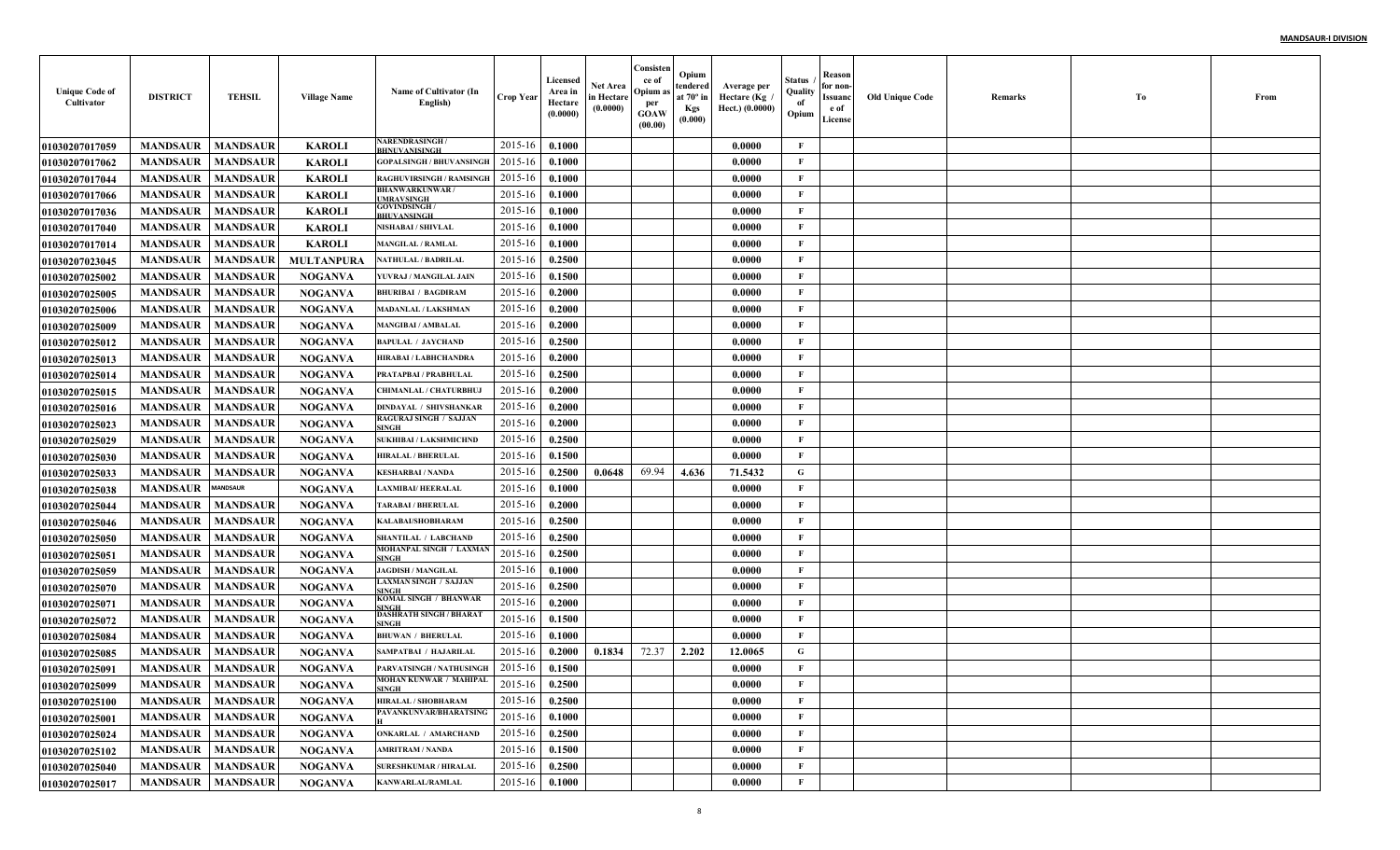| <b>Unique Code of</b><br>Cultivator | <b>DISTRICT</b>            | <b>TEHSIL</b>   | <b>Village Name</b> | Name of Cultivator (In<br>English)          | <b>Crop Year</b> | Licensed<br>Area in<br>Hectare<br>(0.0000) | Net Area<br>in Hectare<br>(0.0000) | Consisten<br>ce of<br>Opium a<br>per<br><b>GOAW</b><br>(00.00) | Opium<br>tendered<br>at $70^\circ$ in<br><b>Kgs</b><br>(0.000) | Average per<br>Hectare (Kg<br>Hect.) (0.0000) | Status<br>Quality<br>of<br>Opium | Reason<br>for non-<br>Issuanc<br>e of<br>License | <b>Old Unique Code</b> | Remarks | Тo | From |
|-------------------------------------|----------------------------|-----------------|---------------------|---------------------------------------------|------------------|--------------------------------------------|------------------------------------|----------------------------------------------------------------|----------------------------------------------------------------|-----------------------------------------------|----------------------------------|--------------------------------------------------|------------------------|---------|----|------|
| <b>01030207025018</b>               | <b>MANDSAUR</b>            | <b>MANDSAUR</b> | <b>NOGANVA</b>      | <b>KISHANLAL / GOBA</b>                     | 2015-16          | 0.2000                                     |                                    |                                                                |                                                                | 0.0000                                        | F                                |                                                  |                        |         |    |      |
| <b>0103020702501</b> 1              | <b>MANDSAUR</b>            | <b>MANDSAUR</b> | <b>NOGANVA</b>      | <b>SURATRAM / AMRITRAM</b>                  | 2015-16          | 0.1000                                     |                                    |                                                                |                                                                | 0.0000                                        | $\mathbf{F}$                     |                                                  |                        |         |    |      |
| <b>01030207025019</b>               | <b>MANDSAUR</b>            | <b>MANDSAUR</b> | <b>NOGANVA</b>      | <b>KASTURIBAI / BHERULAI</b>                | 2015-16          | 0.2500                                     |                                    |                                                                |                                                                | 0.0000                                        | $\mathbf{F}$                     |                                                  |                        |         |    |      |
| 01030207025031                      | <b>MANDSAUR</b>            | <b>MANDSAUR</b> | <b>NOGANVA</b>      | <b>MANGIBAI / NIRBHERAM</b>                 | 2015-16          | 0.1000                                     |                                    |                                                                |                                                                | 0.0000                                        | $\mathbf{F}$                     |                                                  |                        |         |    |      |
| <b>01030207025037</b>               | <b>MANDSAUR</b>            | <b>MANDSAUR</b> | <b>NOGANVA</b>      | TULSIRAM / NANDRAM                          | 2015-16          | 0.1000                                     |                                    |                                                                |                                                                | 0.0000                                        | $\mathbf{F}$                     |                                                  |                        |         |    |      |
| 01030207025078                      | <b>MANDSAUR</b>            | <b>MANDSAUR</b> | <b>NOGANVA</b>      | PANNALAL / BHAGIRATH                        | 2015-16          | 0.2500                                     |                                    |                                                                |                                                                | 0.0000                                        | $\mathbf{F}$                     |                                                  |                        |         |    |      |
| <b>01030207025095</b>               | <b>MANDSAUR</b>            | <b>MANDSAUR</b> | <b>NOGANVA</b>      | <b>KANCHAN BAI / NATHU</b>                  | 2015-16          | 0.1000                                     |                                    |                                                                |                                                                | 0.0000                                        | $\mathbf{F}$                     |                                                  |                        |         |    |      |
| 01030207025004                      | <b>MANDSAUR</b>            | <b>MANDSAUR</b> | <b>NOGANVA</b>      | <b>RADHESHYAM / NANDA</b>                   | 2015-16          | 0.2500                                     |                                    |                                                                |                                                                | 0.0000                                        | F                                |                                                  |                        |         |    |      |
| <b>0103020702510</b> 1              | <b>MANDSAUR</b>            | <b>MANDSAUR</b> | <b>NOGANVA</b>      | PUNAMCHANDRA / HIRALAL                      | 2015-16          | 0.2000                                     |                                    |                                                                |                                                                | 0.0000                                        | $\mathbf{F}$                     |                                                  |                        |         |    |      |
| <b>01030207025008</b>               | <b>MANDSAUR</b>            | <b>MANDSAUR</b> | <b>NOGANVA</b>      | <b>RAJENDRASING / KOMALSING</b>             | 2015-16          | 0.1000                                     |                                    |                                                                |                                                                | 0.0000                                        | $\mathbf{F}$                     |                                                  |                        |         |    |      |
| <b>01030207025025</b>               | <b>MANDSAUR</b>            | <b>MANDSAUR</b> | <b>NOGANVA</b>      | NANDKUNVAR/NARAYANSING                      | 2015-16          | 0.1000                                     |                                    |                                                                |                                                                | 0.0000                                        | $\mathbf{F}$                     |                                                  |                        |         |    |      |
| <b>01030207026002</b>               | <b>MANDSAUR</b>            | <b>MANDSAUR</b> | <b>PITHAKHEDI</b>   | MANGILAL URF MAHADEV<br><b>PRAYRCHAND</b>   | 2015-16          | 0.2000                                     |                                    |                                                                |                                                                | 0.0000                                        | F                                |                                                  |                        |         |    |      |
| 01030207026013                      | <b>MANDSAUR</b>            | <b>MANDSAUR</b> | <b>PITHAKHEDI</b>   | <b>GOVINDSINGH</b> /<br><b>ANOHARSINGH</b>  | 2015-16          | 0.1500                                     |                                    |                                                                |                                                                | 0.0000                                        | $\mathbf{F}$                     |                                                  |                        |         |    |      |
| <b>01030207026024</b>               | <b>MANDSAUR</b>            | <b>MANDSAUR</b> | <b>PITHAKHEDI</b>   | SHNKARLAL / PYARCHAND                       | 2015-16          | 0.1500                                     |                                    |                                                                |                                                                | 0.0000                                        | F                                |                                                  |                        |         |    |      |
| <b>01030207026033</b>               | <b>MANDSAUR</b>            | <b>MANDSAUR</b> | <b>PITHAKHEDI</b>   | NAGU SINGH / PRATAP SINGE                   | 2015-16          | 0.1000                                     |                                    |                                                                |                                                                | 0.0000                                        | $\mathbf{F}$                     |                                                  |                        |         |    |      |
| <b>01030207026009</b>               | <b>MANDSAUR</b>            | <b>MANDSAUR</b> | PITHAKHEDI          | <b>DHAPUBAI / RATANLAL</b>                  | 2015-16          | 0.1000                                     |                                    |                                                                |                                                                | 0.0000                                        | $\mathbf{F}$                     |                                                  |                        |         |    |      |
| <b>01030207026012</b>               | <b>MANDSAUR</b>            | <b>MANDSAUR</b> | PITHAKHEDI          | <b>NIRMALAKUNWAR /</b><br><b>HYAMSINGH</b>  | 2015-16          | 0.1000                                     |                                    |                                                                |                                                                | 0.0000                                        | $\mathbf{F}$                     |                                                  |                        |         |    |      |
| <b>01030207026027</b>               | <b>MANDSAUR</b>            | <b>MANDSAUR</b> | PITHAKHEDI          | <b>TAMUSINGH/</b><br><b>AKSHMANSINGH</b>    | 2015-16          | 0.1000                                     |                                    |                                                                |                                                                | 0.0000                                        | $\mathbf{F}$                     |                                                  |                        |         |    |      |
| <b>01030207026036</b>               | <b>MANDSAUR</b>            | <b>MANDSAUR</b> | <b>PITHAKHEDI</b>   | MAHENDRA SINGH / DAYAL<br><b>INGH</b>       | 2015-16          | 0.1000                                     |                                    |                                                                |                                                                | 0.0000                                        | $\mathbf{F}$                     |                                                  |                        |         |    |      |
| <b>01030207026039</b>               | <b>MANDSAUR</b>            | <b>MANDSAUR</b> | <b>PITHAKHEDI</b>   | <b>GAJRAJ SINGH / DAYAL</b><br><b>INGH</b>  | 2015-16          | 0.1000                                     |                                    |                                                                |                                                                | 0.0000                                        | $\mathbf{F}$                     |                                                  |                        |         |    |      |
| <b>01030207026050</b>               | <b>MANDSAUR</b>            | <b>MANDSAUR</b> | <b>PITHAKHEDI</b>   | <b>BHAGWANSINGH /</b><br>AHARSINGH          | 2015-16          | 0.1000                                     |                                    |                                                                |                                                                | 0.0000                                        | $\mathbf{F}$                     |                                                  |                        |         |    |      |
| <b>01030207026065</b>               | <b>MANDSAUR</b>            | <b>MANDSAUR</b> | <b>PITHAKHEDI</b>   | RAGHUNATH / RAM SINGH                       | 2015-16          | 0.1000                                     |                                    |                                                                |                                                                | 0.0000                                        | $\mathbf{F}$                     |                                                  |                        |         |    |      |
| <b>01030207026098</b>               | <b>MANDSAUR</b>            | <b>MANDSAUR</b> | <b>PITHAKHEDI</b>   | RAMESHVAR / LAKSHMAN                        | 2015-16          | 0.1000                                     |                                    |                                                                |                                                                | 0.0000                                        | $\mathbf{F}$                     |                                                  |                        |         |    |      |
| <b>01030207026103</b>               | <b>MANDSAUR</b>            | <b>MANDSAUR</b> | <b>PITHAKHEDI</b>   | PRAHLAD / MOHANLAL                          | 2015-16          | 0.1000                                     |                                    |                                                                |                                                                | 0.0000                                        | $\mathbf{F}$                     |                                                  |                        |         |    |      |
| <b>01030207026004</b>               | <b>MANDSAUR</b>            | <b>MANDSAUR</b> | <b>PITHAKHEDI</b>   | <b>BHERULAL / TULSIRAM</b>                  | 2015-16          | 0.1000                                     |                                    |                                                                |                                                                | 0.0000                                        | $\mathbf{F}$                     |                                                  |                        |         |    |      |
| <b>01030207026046</b>               | <b>MANDSAUR</b>            | <b>MANDSAUR</b> | <b>PITHAKHEDI</b>   | <b>RAKESH / MANGILAL</b>                    | 2015-16          | 0.1000                                     |                                    |                                                                |                                                                | 0.0000                                        | $\mathbf{F}$                     |                                                  |                        |         |    |      |
| <b>01030207026057</b>               | <b>MANDSAUR</b>            | <b>MANDSAUR</b> | <b>PITHAKHEDI</b>   | TAMMU BAI / GHASIRAM                        | 2015-16          | 0.1000                                     |                                    |                                                                |                                                                | 0.0000                                        | $\mathbf{F}$                     |                                                  |                        |         |    |      |
| <b>01030207026043</b>               | <b>MANDSAUR</b>            | <b>MANDSAUR</b> | <b>PITHAKHEDI</b>   | <b>MUBARIK / MANGTU</b>                     | 2015-16          | 0.1000                                     |                                    |                                                                |                                                                | 0.0000                                        | $\mathbf{F}$                     |                                                  |                        |         |    |      |
| <b>01030207027068</b>               | <b>MANDSAUR</b>            | <b>MANDSAUR</b> | <b>RALAYATA</b>     | <b>KANKUBAI / RAMESHWAR</b>                 | 2015-16          | 0.1000                                     |                                    |                                                                |                                                                | 0.0000                                        | $\mathbf{F}$                     |                                                  |                        |         |    |      |
| <b>01030207027076</b>               | <b>MANDSAUR</b>            | <b>MANDSAUR</b> | <b>RALAYATA</b>     | PAPPUBAI / NANURAM                          | 2015-16          | 0.2000                                     |                                    |                                                                |                                                                | 0.0000                                        | $\mathbf{F}$                     |                                                  |                        |         |    |      |
| <b>01030207027077</b>               | <b>MANDSAUR</b>            | <b>MANDSAUR</b> | <b>RALAYATA</b>     | <b>LALIBAI / MANGILAL</b>                   | 2015-16          | 0.2500                                     |                                    |                                                                |                                                                | 0.0000                                        | $\mathbf{F}$                     |                                                  |                        |         |    |      |
| <b>01030207027098</b>               | <b>MANDSAUR</b>            | <b>MANDSAUR</b> | RALAYATA            | <b>KAVERIBAI / BADRILAI</b>                 | 2015-16          | 0.2000                                     |                                    |                                                                |                                                                | 0.0000                                        | $\mathbf{F}$                     |                                                  |                        |         |    |      |
| 01030207027005                      | <b>MANDSAUR</b>            | <b>MANDSAUR</b> | <b>RALAYATA</b>     | <b>MANGILAL / RAMCHANDRA</b>                | 2015-16          | 0.1000                                     |                                    |                                                                |                                                                | 0.0000                                        | F                                |                                                  |                        |         |    |      |
| 01030207027154                      | <b>MANDSAUR</b>   MANDSAUR |                 | RALAYATA            | KANHAIYALAL / KALURAM                       | $2015-16$ 0.2500 |                                            |                                    |                                                                |                                                                | 0.0000                                        | F                                |                                                  |                        |         |    |      |
| 01030207027075                      | <b>MANDSAUR</b>            | <b>MANDSAUR</b> | <b>RALAYATA</b>     | <b>MANGILAL / NANDA</b>                     | 2015-16          | 0.2000                                     |                                    |                                                                |                                                                | 0.0000                                        | $\mathbf{F}$                     |                                                  |                        |         |    |      |
| 01030207027082                      | <b>MANDSAUR</b>            | <b>MANDSAUR</b> | <b>RALAYATA</b>     | <b>PRATAP / BABRU</b>                       | 2015-16          | 0.2000                                     |                                    |                                                                |                                                                | 0.0000                                        | $\mathbf{F}$                     |                                                  |                        |         |    |      |
| 01030207027009                      | <b>MANDSAUR</b>            | <b>MANDSAUR</b> | <b>RALAYATA</b>     | RAMLAL / FAKIRCHAND                         | 2015-16          | 0.1000                                     |                                    |                                                                |                                                                | 0.0000                                        | $\mathbf{F}$                     |                                                  |                        |         |    |      |
| <b>01030207028001</b>               | <b>MANDSAUR</b>            | <b>MANDSAUR</b> | <b>REWASDEWDA</b>   | <b>NANALAL / RAMLAL</b>                     | 2015-16          | 0.2500                                     |                                    |                                                                |                                                                | 0.0000                                        | $\mathbf{F}$                     |                                                  |                        |         |    |      |
| 01030207028009                      | <b>MANDSAUR</b>            | <b>MANDSAUR</b> | <b>REWASDEWDA</b>   | <b>BHARAT/CHOTHMAL/</b><br><b>MOHANALAL</b> | 2015-16          | 0.1000                                     |                                    |                                                                |                                                                | 0.0000                                        | $\mathbf{F}$                     |                                                  |                        |         |    |      |
| 01030207028010                      | MANDSAUR                   |                 | MANDSAUR REWASDEWDA | <b>RATNIBAI / DIWAN JI</b>                  | 2015-16          | 0.2500                                     |                                    |                                                                |                                                                | 0.0000                                        | $\mathbf{F}$                     |                                                  |                        |         |    |      |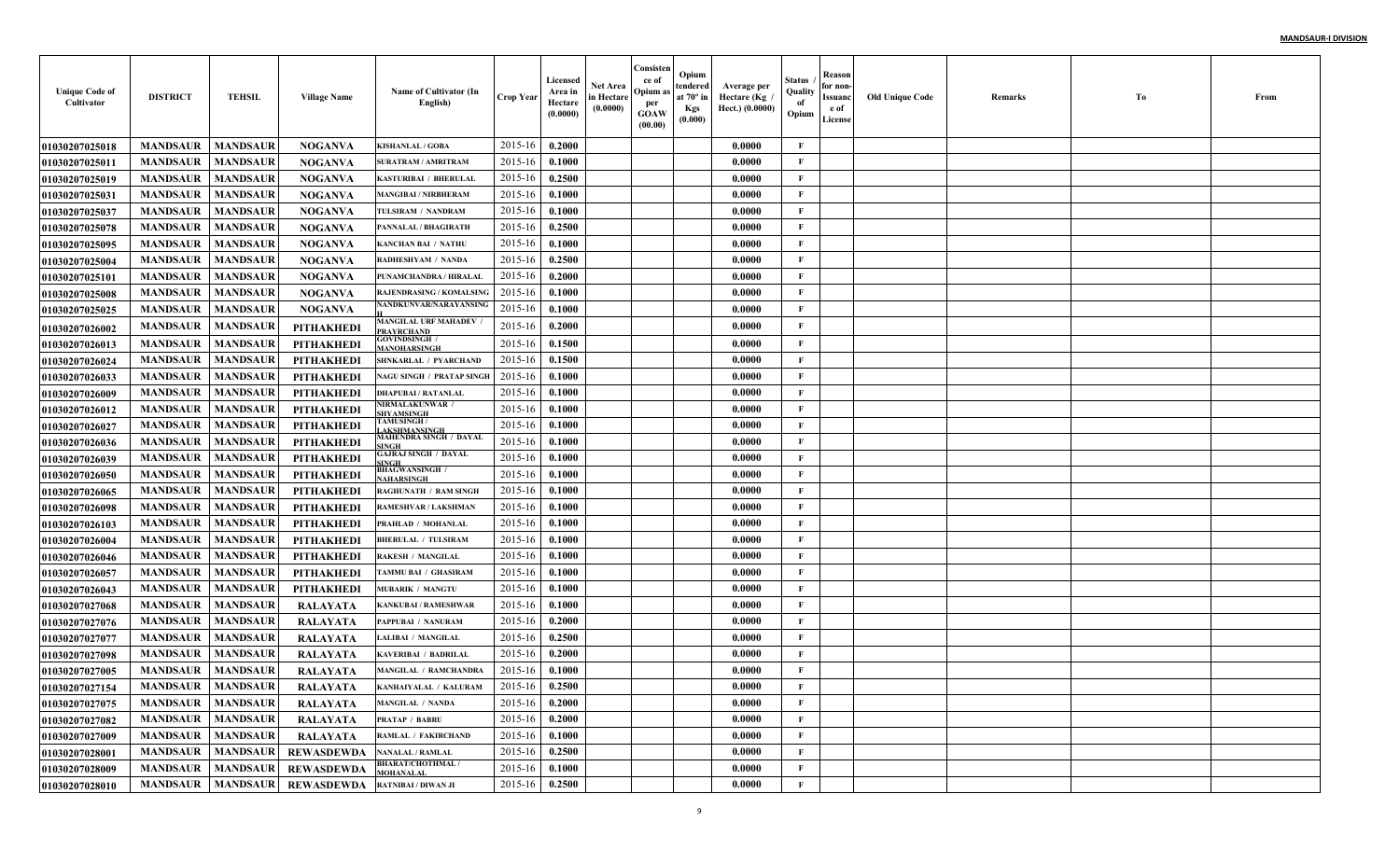| <b>Unique Code of</b><br>Cultivator | <b>DISTRICT</b> | <b>TEHSIL</b>   | <b>Village Name</b>                                  | Name of Cultivator (In<br>English)               | <b>Crop Year</b> | Licensed<br>Area in<br>Hectare<br>(0.0000) | Net Area<br>in Hectare<br>(0.0000) | Consisten<br>ce of<br>Opium a<br>per<br><b>GOAW</b><br>(00.00) | Opium<br>tendered<br>at $70^\circ$ in<br><b>Kgs</b><br>(0.000) | Average per<br>Hectare (Kg<br>Hect.) (0.0000) | Status<br>Quality<br>of<br>Opium | Reason<br>for non-<br>Issuanc<br>e of<br>License | <b>Old Unique Code</b> | Remarks    | Тo | From |
|-------------------------------------|-----------------|-----------------|------------------------------------------------------|--------------------------------------------------|------------------|--------------------------------------------|------------------------------------|----------------------------------------------------------------|----------------------------------------------------------------|-----------------------------------------------|----------------------------------|--------------------------------------------------|------------------------|------------|----|------|
| <b>0103020702801</b>                | <b>MANDSAUR</b> | <b>MANDSAUR</b> | <b>REWASDEWDA</b>                                    | <b>MAGANIBAI / NANDA</b>                         | 2015-16          | 0.2500                                     |                                    |                                                                |                                                                | 0.0000                                        | F                                |                                                  |                        |            |    |      |
| <b>01030207028013</b>               | <b>MANDSAUR</b> | <b>MANDSAUR</b> | <b>REWASDEWDA</b>                                    | PARMANAND / CHUNILAI                             | 2015-16          | 0.2500                                     |                                    |                                                                |                                                                | 0.0000                                        | $\mathbf{F}$                     |                                                  |                        |            |    |      |
| 01030207028014                      | <b>MANDSAUR</b> | <b>MANDSAUR</b> | <b>REWASDEWDA</b>                                    | <b>GOVARDHAN / BHERULAI</b>                      | 2015-16          | 0.2500                                     |                                    |                                                                |                                                                | 0.0000                                        | $\mathbf{F}$                     |                                                  |                        |            |    |      |
| <b>01030207028015</b>               | <b>MANDSAUR</b> | <b>MANDSAUR</b> | <b>REWASDEWDA</b>                                    | RADHESHYAM / MANGILAI                            | 2015-16          | 0.2500                                     |                                    |                                                                |                                                                | 0.0000                                        | $\mathbf{F}$                     |                                                  |                        |            |    |      |
| <b>01030207028016</b>               | <b>MANDSAUR</b> | <b>MANDSAUR</b> | <b>REWASDEWDA</b>                                    | <b>KAVERI BAI / PANNALAI</b>                     | 2015-16          | 0.2500                                     |                                    |                                                                |                                                                | 0.0000                                        | $\mathbf{F}$                     |                                                  |                        |            |    |      |
| <b>01030207028017</b>               | <b>MANDSAUR</b> | <b>MANDSAUR</b> | <b>REWASDEWDA</b>                                    | PANIBAI / BHERULAL                               | 2015-16          | 0.2500                                     |                                    |                                                                |                                                                | 0.0000                                        | $\mathbf{F}$                     |                                                  |                        |            |    |      |
| 01030207028111                      | <b>MANDSAUR</b> | <b>MANDSAUR</b> | <b>REWASDEWDA</b>                                    | RAMCHAND / GOPAL                                 | 2015-16          | 0.2000                                     |                                    |                                                                |                                                                | 0.0000                                        | $\mathbf{F}$                     |                                                  |                        |            |    |      |
| <b>01030207028023</b>               | <b>MANDSAUR</b> | <b>MANDSAUR</b> | <b>REWASDEWDA</b>                                    | <b>SURATRAM / BHAGIRATE</b>                      | 2015-16          | 0.2500                                     |                                    |                                                                |                                                                | 0.0000                                        | F                                |                                                  |                        |            |    |      |
| <b>01030207028026</b>               | <b>MANDSAUR</b> | <b>MANDSAUR</b> | <b>REWASDEWDA</b>                                    | <b>DHPUBAI / VARDA</b>                           | 2015-16          | 0.2500                                     |                                    |                                                                |                                                                | 0.0000                                        | $\mathbf{F}$                     |                                                  |                        |            |    |      |
| <b>01030207028028</b>               | <b>MANDSAUR</b> | <b>MANDSAUR</b> | <b>REWASDEWDA</b>                                    | <b>FAKIRCHAND / NANURAM</b>                      | 2015-16          | 0.2500                                     |                                    |                                                                |                                                                | 0.0000                                        | $\mathbf{F}$                     |                                                  |                        |            |    |      |
| <b>01030207028030</b>               | <b>MANDSAUR</b> | <b>MANDSAUR</b> | <b>REWASDEWDA</b>                                    | <b>GANESHRAM / VARDA</b>                         | 2015-16          | 0.2500                                     |                                    |                                                                |                                                                | 0.0000                                        | $\mathbf{F}$                     |                                                  |                        |            |    |      |
| <b>01030207028033</b>               | <b>MANDSAUR</b> | <b>MANDSAUR</b> | <b>REWASDEWDA</b>                                    | CHAGANIBAI / MANGILAI                            | 2015-16          | 0.2500                                     |                                    |                                                                |                                                                | 0.0000                                        | $\mathbf{F}$                     |                                                  |                        |            |    |      |
| <b>01030207028036</b>               | <b>MANDSAUR</b> | <b>MANDSAUR</b> | <b>REWASDEWDA</b>                                    | <b>CHAMPALAL / KESARIMAL</b><br><b>SUNDARBAI</b> | 2015-16          | 0.2500                                     |                                    |                                                                |                                                                | 0.0000                                        | $\mathbf{F}$                     |                                                  |                        |            |    |      |
| <b>01030207028037</b>               | <b>MANDSAUR</b> | <b>MANDSAUR</b> | <b>REWASDEWDA</b>                                    | <b>MANGILAL / RAMLAL</b>                         | 2015-16          | 0.2500                                     |                                    |                                                                |                                                                | 0.0000                                        | $\mathbf{F}$                     |                                                  |                        |            |    |      |
| 01030207028040                      | <b>MANDSAUR</b> | <b>MANDSAUR</b> | <b>REWASDEWDA</b>                                    | KANHAIYALAL / AMRITRAM                           | 2015-16          | 0.2500                                     |                                    |                                                                |                                                                | 0.0000                                        | $\mathbf{F}$                     |                                                  |                        |            |    |      |
| 01030207028041                      | <b>MANDSAUR</b> | <b>MANDSAUR</b> | <b>REWASDEWDA</b>                                    | <b>DEUBAI / RATANLAL</b>                         | 2015-16          | 0.2500                                     |                                    |                                                                |                                                                | 0.0000                                        | $\mathbf{F}$                     |                                                  |                        |            |    |      |
| <b>01030207028043</b>               | <b>MANDSAUR</b> | <b>MANDSAUR</b> | <b>REWASDEWDA</b>                                    | <b>KAILASH / BHAGWATILAL</b>                     | 2015-16          | 0.1000                                     |                                    |                                                                |                                                                | 0.0000                                        | $\mathbf{F}$                     |                                                  |                        | THEFT CASE |    |      |
| <b>01030207028046</b>               | <b>MANDSAUR</b> | <b>MANDSAUR</b> | <b>REWASDEWDA</b>                                    | LAXMINARAYAN / CHUNILAI                          | 2015-16          | 0.2500                                     |                                    |                                                                |                                                                | 0.0000                                        | $\mathbf{F}$                     |                                                  |                        |            |    |      |
| <b>01030207028054</b>               | <b>MANDSAUR</b> | <b>MANDSAUR</b> | <b>REWASDEWDA</b>                                    | <b>CHAGANLAL / PANNALAI</b>                      | 2015-16          | 0.2500                                     |                                    |                                                                |                                                                | 0.0000                                        | $\mathbf{F}$                     |                                                  |                        |            |    |      |
| <b>01030207028056</b>               | <b>MANDSAUR</b> | <b>MANDSAUR</b> | <b>REWASDEWDA</b>                                    | <b>MANGIBAI / RATANLAL</b>                       | 2015-16          | 0.2500                                     |                                    |                                                                |                                                                | 0.0000                                        | $\mathbf{F}$                     |                                                  |                        |            |    |      |
| <b>01030207028061</b>               | <b>MANDSAUR</b> | <b>MANDSAUR</b> | <b>REWASDEWDA</b>                                    | <b>BASANTIBAI / AMBARAM</b>                      | 2015-16          | 0.2000                                     |                                    |                                                                |                                                                | 0.0000                                        | $\mathbf{F}$                     |                                                  |                        |            |    |      |
| <b>01030207028062</b>               | <b>MANDSAUR</b> | <b>MANDSAUR</b> | <b>REWASDEWDA</b>                                    | TULSIRAMDAS / RAMDAS                             | 2015-16          | 0.2500                                     | 0.2105                             | 72.71                                                          | 5.973                                                          | 28.3753                                       | $\mathbf G$                      |                                                  |                        |            |    |      |
| <b>01030207028067</b>               | <b>MANDSAUR</b> | <b>MANDSAUR</b> | <b>REWASDEWDA</b>                                    | HIRALAL / NANALAL                                | 2015-16          | 0.2500                                     |                                    |                                                                |                                                                | 0.0000                                        | $\mathbf{F}$                     |                                                  |                        |            |    |      |
| <b>01030207028068</b>               | <b>MANDSAUR</b> | <b>MANDSAUR</b> | <b>REWASDEWDA</b>                                    | GOPAL / RAMLAL                                   | 2015-16          | 0.2500                                     |                                    |                                                                |                                                                | 0.0000                                        | $\mathbf{F}$                     |                                                  |                        |            |    |      |
| <b>01030207028069</b>               | <b>MANDSAUR</b> | <b>MANDSAUR</b> | <b>REWASDEWDA</b>                                    | <b>KISHANLAL/BHUVAN</b>                          | 2015-16          | 0.2500                                     | 0.1144                             | 69.04                                                          | 6.835                                                          | 59.7465                                       | G                                |                                                  |                        |            |    |      |
| <b>01030207028071</b>               | <b>MANDSAUR</b> | <b>MANDSAUR</b> | <b>REWASDEWDA</b>                                    | KAILASH / HARIRAM                                | 2015-16          | 0.2000                                     |                                    |                                                                |                                                                | 0.0000                                        | $\mathbf{F}$                     |                                                  |                        |            |    |      |
| <b>01030207028073</b>               | <b>MANDSAUR</b> | <b>MANDSAUR</b> | <b>REWASDEWDA</b>                                    | <b>VINOD / RAMCHAND</b>                          | 2015-16          | 0.2000                                     |                                    |                                                                |                                                                | 0.0000                                        | $\mathbf{F}$                     |                                                  |                        |            |    |      |
| 01030207028074                      | <b>MANDSAUR</b> | <b>MANDSAUR</b> | <b>REWASDEWDA</b>                                    | <b>BASANTILAL / RAMCHAND</b>                     | 2015-16          | 0.2500                                     |                                    |                                                                |                                                                | 0.0000                                        | $\mathbf{F}$                     |                                                  |                        |            |    |      |
| <b>01030207028075</b>               | <b>MANDSAUR</b> | <b>MANDSAUR</b> | <b>REWASDEWDA</b>                                    | KANWARLAL / RAMCHAND                             | 2015-16          | 0.2500                                     |                                    |                                                                |                                                                | 0.0000                                        | $\mathbf{F}$                     |                                                  |                        |            |    |      |
| <b>01030207028076</b>               | <b>MANDSAUR</b> | <b>MANDSAUR</b> | <b>REWASDEWDA</b>                                    | <b>KARULAL / BHAGWATILAI</b>                     | 2015-16          | 0.2000                                     |                                    |                                                                |                                                                | 0.0000                                        | $\mathbf{F}$                     |                                                  |                        |            |    |      |
| <b>01030207028083</b>               | <b>MANDSAUR</b> | <b>MANDSAUR</b> | <b>REWASDEWDA</b>                                    | RAMNATH / DADAMCHANDRA                           | 2015-16          | 0.2500                                     |                                    |                                                                |                                                                | 0.0000                                        | $\mathbf{F}$                     |                                                  |                        |            |    |      |
| <b>01030207028086</b>               | <b>MANDSAUR</b> | <b>MANDSAUR</b> | <b>REWASDEWDA</b>                                    | <b>GOPAL / RATANLAI</b>                          | 2015-16          | 0.2000                                     |                                    |                                                                |                                                                | 0.0000                                        | $\mathbf{F}$                     |                                                  |                        |            |    |      |
| <b>01030207028092</b>               | <b>MANDSAUR</b> | <b>MANDSAUR</b> | <b>REWASDEWDA</b>                                    | <b>GANESHRAM / DIWAN</b>                         | 2015-16          | 0.2500                                     |                                    |                                                                |                                                                | 0.0000                                        | $\mathbf{F}$                     |                                                  |                        |            |    |      |
| 01030207028105                      |                 |                 | MANDSAUR   MANDSAUR   REWASDEWDA   SUBHASH / NANALAL |                                                  | $2015-16$ 0.2500 |                                            |                                    |                                                                |                                                                | 0.0000                                        | F                                |                                                  |                        |            |    |      |
| 01030207028110                      | <b>MANDSAUR</b> | <b>MANDSAUR</b> | REWASDEWDA                                           | <b>BASANTILAL / KISHNA</b>                       | 2015-16          | 0.2500                                     |                                    |                                                                |                                                                | 0.0000                                        | $\mathbf{F}$                     |                                                  |                        |            |    |      |
| 01030207028116                      | <b>MANDSAUR</b> |                 | MANDSAUR REWASDEWDA                                  | PANNALAL / CHUNILAL                              | 2015-16          | 0.2500                                     |                                    |                                                                |                                                                | 0.0000                                        | $\mathbf{F}$                     |                                                  |                        |            |    |      |
| 01030207028117                      | <b>MANDSAUR</b> |                 | MANDSAUR REWASDEWDA                                  | KAILASH / BHERULAL                               | 2015-16          | 0.1500                                     |                                    |                                                                |                                                                | 0.0000                                        | $\mathbf{F}$                     |                                                  |                        |            |    |      |
| 01030207028120                      | <b>MANDSAUR</b> | <b>MANDSAUR</b> | <b>REWASDEWDA</b>                                    | KANHAIYALAL / VARDICHAND                         | 2015-16          | 0.2500                                     |                                    |                                                                |                                                                | 0.0000                                        | $\mathbf{F}$                     |                                                  |                        |            |    |      |
| 01030207028123                      | <b>MANDSAUR</b> | <b>MANDSAUR</b> | <b>REWASDEWDA</b>                                    | NIHALCHAND / KANHAIYALAL                         | 2015-16          | 0.2500                                     |                                    |                                                                |                                                                | 0.0000                                        | $\mathbf{F}$                     |                                                  |                        |            |    |      |
| 01030207028125                      | <b>MANDSAUR</b> |                 |                                                      | MANDSAUR REWASDEWDA SUKHLAL / LAXMICHNAD         | 2015-16          | 0.2500                                     |                                    |                                                                |                                                                | 0.0000                                        | $\mathbf{F}$                     |                                                  |                        |            |    |      |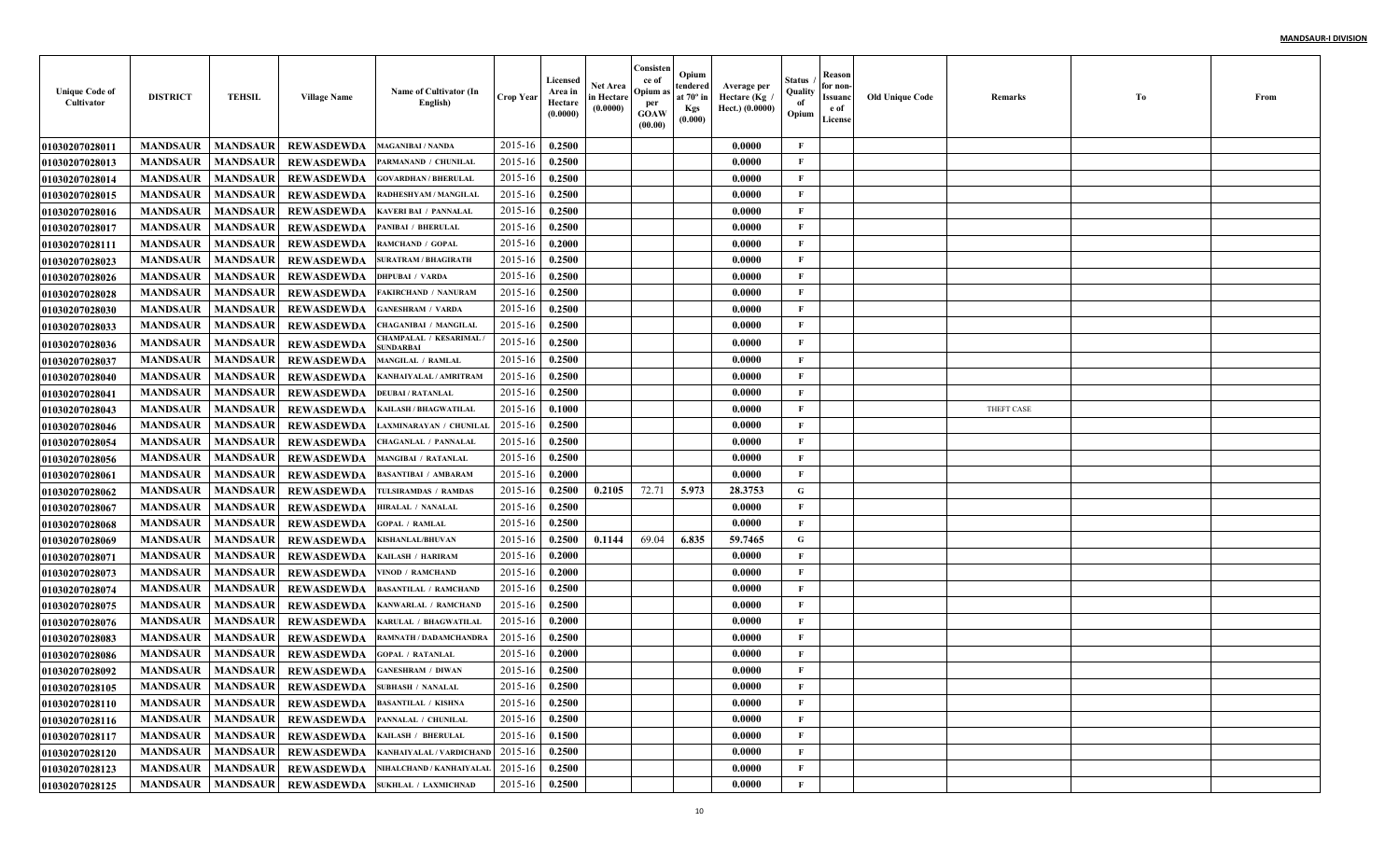| <b>Unique Code of</b><br>Cultivator | <b>DISTRICT</b> | <b>TEHSIL</b>   | <b>Village Name</b>          | Name of Cultivator (In<br>English)                      | <b>Crop Year</b> | Licensed<br>Area in<br>Hectare<br>(0.0000) | Net Area<br>in Hectare<br>(0.0000) | Consisten<br>ce of<br>Opium as<br>per<br><b>GOAW</b><br>(00.00) | Opium<br>tendered<br>at 70° in<br><b>Kgs</b><br>(0.000) | Average per<br>Hectare (Kg)<br>Hect.) (0.0000) | Status<br>Quality<br>of<br>Opium | Reason<br>for non-<br>Issuanc<br>e of<br>License | <b>Old Unique Code</b> | Remarks | Тo | From |
|-------------------------------------|-----------------|-----------------|------------------------------|---------------------------------------------------------|------------------|--------------------------------------------|------------------------------------|-----------------------------------------------------------------|---------------------------------------------------------|------------------------------------------------|----------------------------------|--------------------------------------------------|------------------------|---------|----|------|
| <b>01030207028129</b>               | <b>MANDSAUR</b> | <b>MANDSAUR</b> | <b>REWASDEWDA</b>            | <b>RAMESH / RAMNATH</b>                                 | 2015-16          | 0.2500                                     |                                    |                                                                 |                                                         | 0.0000                                         | $\mathbf{F}$                     |                                                  |                        |         |    |      |
| 01030207028131                      | <b>MANDSAUR</b> | <b>MANDSAUR</b> | <b>REWASDEWDA</b>            | <b>BADRILAL / JAGNATH</b>                               | 2015-16          | 0.2500                                     |                                    |                                                                 |                                                         | 0.0000                                         | F                                |                                                  |                        |         |    |      |
| <b>01030207028133</b>               | <b>MANDSAUR</b> | <b>MANDSAUR</b> | <b>REWASDEWDA</b>            | <b>HIRALAL / RATANLAL</b>                               | 2015-16          | 0.2500                                     |                                    |                                                                 |                                                         | 0.0000                                         | $\mathbf{F}$                     |                                                  |                        |         |    |      |
| <b>01030207028142</b>               | <b>MANDSAUR</b> | <b>MANDSAUR</b> | <b>REWASDEWDA</b>            | <b>MADANLAL / NANDUBAI</b>                              | 2015-16          | 0.2500                                     |                                    |                                                                 |                                                         | 0.0000                                         | $\mathbf{F}$                     |                                                  |                        |         |    |      |
| <b>01030207028149</b>               | <b>MANDSAUR</b> | <b>MANDSAUR</b> | <b>REWASDEWDA</b>            | <b>GITA BAI / LAXMINARAYAN</b>                          | 2015-16          | 0.2500                                     |                                    |                                                                 |                                                         | 0.0000                                         | $\mathbf{F}$                     |                                                  |                        |         |    |      |
| <b>01030207028003</b>               | <b>MANDSAUR</b> | <b>MANDSAUR</b> | <b>REWASDEWDA</b>            | SOHANBAI / PUNAMCHNAD                                   | 2015-16          | 0.2000                                     |                                    |                                                                 |                                                         | 0.0000                                         | F                                |                                                  |                        |         |    |      |
| <b>01030207028005</b>               | <b>MANDSAUR</b> | <b>MANDSAUR</b> | <b>REWASDEWDA</b>            | /INOD/RAMACHANDRA                                       | 2015-16          | 0.2500                                     |                                    |                                                                 |                                                         | 0.0000                                         | F                                |                                                  |                        |         |    |      |
| <b>01030207028007</b>               | <b>MANDSAUR</b> | <b>MANDSAUR</b> | <b>REWASDEWDA</b>            | <b>LAXMICHNAD / PANNALAI</b>                            | 2015-16          | 0.1000                                     |                                    |                                                                 |                                                         | 0.0000                                         | $\mathbf{F}$                     |                                                  |                        |         |    |      |
| <b>0103020702810</b> 4              | <b>MANDSAUR</b> | <b>MANDSAUR</b> | <b>REWASDEWDA</b>            | <b>MODIRAM / GANPAT</b>                                 | 2015-16          | 0.2500                                     |                                    |                                                                 |                                                         | 0.0000                                         | $\mathbf{F}$                     |                                                  |                        |         |    |      |
| <b>01030207028021</b>               | <b>MANDSAUR</b> | <b>MANDSAUR</b> | <b>REWASDEWDA</b>            | GOVERDHAN SINGH / PARVA'                                | 2015-16          | 0.2500                                     |                                    |                                                                 |                                                         | 0.0000                                         | $\mathbf{F}$                     |                                                  |                        |         |    |      |
| <b>01030207028027</b>               | <b>MANDSAUR</b> | <b>MANDSAUR</b> | <b>REWASDEWDA</b>            | RADHESHYAM / CHUNILAL                                   | 2015-16          | 0.1000                                     |                                    |                                                                 |                                                         | 0.0000                                         | $\mathbf{F}$                     |                                                  |                        |         |    |      |
| <b>01030207028029</b>               | <b>MANDSAUR</b> | <b>MANDSAUR</b> | <b>REWASDEWDA</b>            | <b>NEMICHAND / HIRALAL</b>                              | 2015-16          | 0.1000                                     |                                    |                                                                 |                                                         | 0.0000                                         | $\mathbf{F}$                     |                                                  |                        |         |    |      |
| <b>01030207028032</b>               | <b>MANDSAUR</b> | <b>MANDSAUR</b> | <b>REWASDEWDA</b>            | <b>NANDUBAI / KISHNALAI</b>                             | 2015-16          | 0.1000                                     |                                    |                                                                 |                                                         | 0.0000                                         | $\mathbf{F}$                     |                                                  |                        |         |    |      |
| <b>01030207028034</b>               | <b>MANDSAUR</b> | <b>MANDSAUR</b> | <b>REWASDEWDA</b>            | <b>SHOBHARAM / TEKCHAND</b>                             | 2015-16          | 0.2500                                     |                                    |                                                                 |                                                         | 0.0000                                         | $\mathbf{F}$                     |                                                  |                        |         |    |      |
| <b>01030207028044</b>               | <b>MANDSAUR</b> | <b>MANDSAUR</b> | <b>REWASDEWDA</b>            | MULCHAND / KALURAM                                      | 2015-16          | 0.1000                                     |                                    |                                                                 |                                                         | 0.0000                                         | $\mathbf{F}$                     |                                                  |                        |         |    |      |
| <b>01030207028082</b>               | <b>MANDSAUR</b> | <b>MANDSAUR</b> | <b>REWASDEWDA</b>            | <b>MANMAL / SHANTILAL</b>                               | 2015-16          | 0.2000                                     |                                    |                                                                 |                                                         | 0.0000                                         | $\mathbf{F}$                     |                                                  |                        |         |    |      |
| <b>01030207028087</b>               | <b>MANDSAUR</b> | <b>MANDSAUR</b> | <b>REWASDEWDA</b>            | KAMLA BAI / GANESHRAM                                   | 2015-16          | 0.1000                                     |                                    |                                                                 |                                                         | 0.0000                                         | $\mathbf{F}$                     |                                                  |                        |         |    |      |
| <b>01030207028102</b>               | <b>MANDSAUR</b> | <b>MANDSAUR</b> | <b>REWASDEWDA</b>            | <b>GANESHRAM / MAGANRAM</b>                             | 2015-16          | 0.2500                                     |                                    |                                                                 |                                                         | 0.0000                                         | $\mathbf{F}$                     |                                                  |                        |         |    |      |
| <b>01030207028154</b>               | <b>MANDSAUR</b> | <b>MANDSAUR</b> | <b>REWASDEWDA</b>            | <b>JAGDISH / BHAGIRATH</b>                              | 2015-16          | 0.2500                                     |                                    |                                                                 |                                                         | 0.0000                                         | $\mathbf{F}$                     |                                                  |                        |         |    |      |
| <b>01030207028165</b>               | <b>MANDSAUR</b> | <b>MANDSAUR</b> | <b>REWASDEWDA</b>            | <b>BHAGIRATH / DADAMCHAND</b>                           | 2015-16          | 0.2500                                     |                                    |                                                                 |                                                         | 0.0000                                         | $\mathbf{F}$                     |                                                  |                        |         |    |      |
| <b>01030207028168</b>               | <b>MANDSAUR</b> | <b>MANDSAUR</b> | <b>REWASDEWDA</b>            | <b>GANGABAI / RAMCHAND</b>                              | 2015-16          | 0.2000                                     |                                    |                                                                 |                                                         | 0.0000                                         | $\mathbf{F}$                     |                                                  |                        |         |    |      |
| <b>01030207028173</b>               | <b>MANDSAUR</b> | <b>MANDSAUR</b> | <b>REWASDEWDA</b>            | <b>MAGANIBAI / KACHRUMAL</b>                            | 2015-16          | 0.2500                                     |                                    |                                                                 |                                                         | 0.0000                                         | $\mathbf F$                      |                                                  |                        |         |    |      |
| <b>01030207028180</b>               | <b>MANDSAUR</b> | <b>MANDSAUR</b> | <b>REWASDEWDA</b>            | KACHARMAL/ONKAR                                         | 2015-16          | 0.1000                                     |                                    |                                                                 |                                                         | 0.0000                                         | $\mathbf{F}$                     |                                                  |                        |         |    |      |
| <b>01030207028185</b>               | <b>MANDSAUR</b> | <b>MANDSAUR</b> | <b>REWASDEWDA</b>            | <b>BADRILAL / RAMLAL</b>                                | 2015-16          | 0.2500                                     |                                    |                                                                 |                                                         | 0.0000                                         | $\mathbf{F}$                     |                                                  |                        |         |    |      |
| <b>01030207028186</b>               | <b>MANDSAUR</b> | <b>MANDSAUR</b> | <b>REWASDEWDA</b>            | LILABAI / GOPAL                                         | 2015-16          | 0.2500                                     |                                    |                                                                 |                                                         | 0.0000                                         | $\mathbf{F}$                     |                                                  |                        |         |    |      |
| <b>0103020702821</b> 4              | <b>MANDSAUR</b> | <b>MANDSAUR</b> | <b>REWASDEWDA</b>            | KANHAIYALAL / RAMCHAND                                  | 2015-16          | 0.2000                                     |                                    |                                                                 |                                                         | 0.0000                                         | $\mathbf{F}$                     |                                                  |                        |         |    |      |
| <b>01030207028216</b>               | <b>MANDSAUR</b> | <b>MANDSAUR</b> | <b>REWASDEWDA</b>            | /IDHYABAI / BHANWARLAI                                  | 2015-16          | 0.2500                                     |                                    |                                                                 |                                                         | 0.0000                                         | F                                |                                                  |                        |         |    |      |
| <b>01030207028217</b>               | <b>MANDSAUR</b> | <b>MANDSAUR</b> | <b>REWASDEWDA</b>            | KANHAIYALAL / NANDA                                     | 2015-16          | 0.2500                                     | 0.1328                             | 65.75                                                           | 5.786                                                   | 43.5693                                        | G                                |                                                  |                        |         |    |      |
| 01030207028218                      | <b>MANDSAUR</b> | <b>MANDSAUR</b> | <b>REWASDEWDA</b>            | <b>KESHRIMAL / BADRILAI</b>                             | 2015-16          | 0.2500                                     |                                    |                                                                 |                                                         | 0.0000                                         | $\mathbf{F}$                     |                                                  |                        |         |    |      |
| <b>01030207028190</b>               | <b>MANDSAUR</b> | <b>MANDSAUR</b> | <b>REWASDEWDA</b>            | <b>BADRILAL / KASTURCHAND</b>                           | 2015-16          | 0.2000                                     |                                    |                                                                 |                                                         | 0.0000                                         | $\mathbf{F}$                     |                                                  |                        |         |    |      |
| <b>01030207028205</b>               | <b>MANDSAUR</b> | <b>MANDSAUR</b> | <b>REWASDEWDA</b>            | <b>MANGILAL / DEVILAL</b>                               | 2015-16          | 0.2500                                     |                                    |                                                                 |                                                         | 0.0000                                         | F                                |                                                  |                        |         |    |      |
| <b>01030207028220</b>               | <b>MANDSAUR</b> | <b>MANDSAUR</b> | <b>REWASDEWDA</b>            | <b>JAGDISH / MANGILAL</b>                               | 2015-16          | 0.2000                                     |                                    |                                                                 |                                                         | 0.0000                                         | $\mathbf{F}$                     |                                                  |                        |         |    |      |
| <b>01030207028058</b>               | <b>MANDSAUR</b> | <b>MANDSAUR</b> | <b>REWASDEWDA</b>            | <b>JAGDISH / NANURAM</b>                                | 2015-16          | 0.1500                                     |                                    |                                                                 |                                                         | 0.0000                                         | F                                |                                                  |                        |         |    |      |
| <b>01030207028179</b>               |                 |                 |                              | MANDSAUR   MANDSAUR   REWASDEWDA   LAXMAN / MATHURALAL  | 2015-16 0.2500   |                                            |                                    |                                                                 |                                                         | 0.0000                                         | F                                |                                                  |                        |         |    |      |
| 01030207028209                      | <b>MANDSAUR</b> | <b>MANDSAUR</b> | REWASDEWDA JAGDISH / NANALAL |                                                         | 2015-16          | 0.2500                                     |                                    |                                                                 |                                                         | 0.0000                                         | $\mathbf{F}$                     |                                                  |                        |         |    |      |
| <b>01030207028064</b>               | <b>MANDSAUR</b> | <b>MANDSAUR</b> | <b>REWASDEWDA</b>            | <b>RUPNARAYAN/</b><br><b>RAMESHCHAND</b>                | 2015-16          | 0.2500                                     |                                    |                                                                 |                                                         | 0.0000                                         | $\mathbf{F}$                     |                                                  |                        |         |    |      |
| <b>01030207028197</b>               | <b>MANDSAUR</b> | <b>MANDSAUR</b> | <b>REWASDEWDA</b>            | <b>NANURAM / PYARAJI</b>                                | 2015-16          | 0.2500                                     |                                    |                                                                 |                                                         | 0.0000                                         | $\mathbf{F}$                     |                                                  |                        |         |    |      |
| 01030207028122                      | <b>MANDSAUR</b> | <b>MANDSAUR</b> |                              | REWASDEWDA RAMNARAYAN / NANURAM                         | 2015-16          | 0.2500                                     |                                    |                                                                 |                                                         | 0.0000                                         | $\mathbf{F}$                     |                                                  |                        |         |    |      |
| 01030207028097                      | <b>MANDSAUR</b> | <b>MANDSAUR</b> | REWASDEWDA KAMAL / BHERULAL  |                                                         | 2015-16          | 0.2500                                     |                                    |                                                                 |                                                         | 0.0000                                         | $\mathbf{F}$                     |                                                  |                        |         |    |      |
| 01030207028163                      |                 |                 |                              | MANDSAUR   MANDSAUR   REWASDEWDA   DHAPU BAI / MANNALAL | $2015 - 16$      | 0.2500                                     |                                    |                                                                 |                                                         | 0.0000                                         | $\mathbf{F}$                     |                                                  |                        |         |    |      |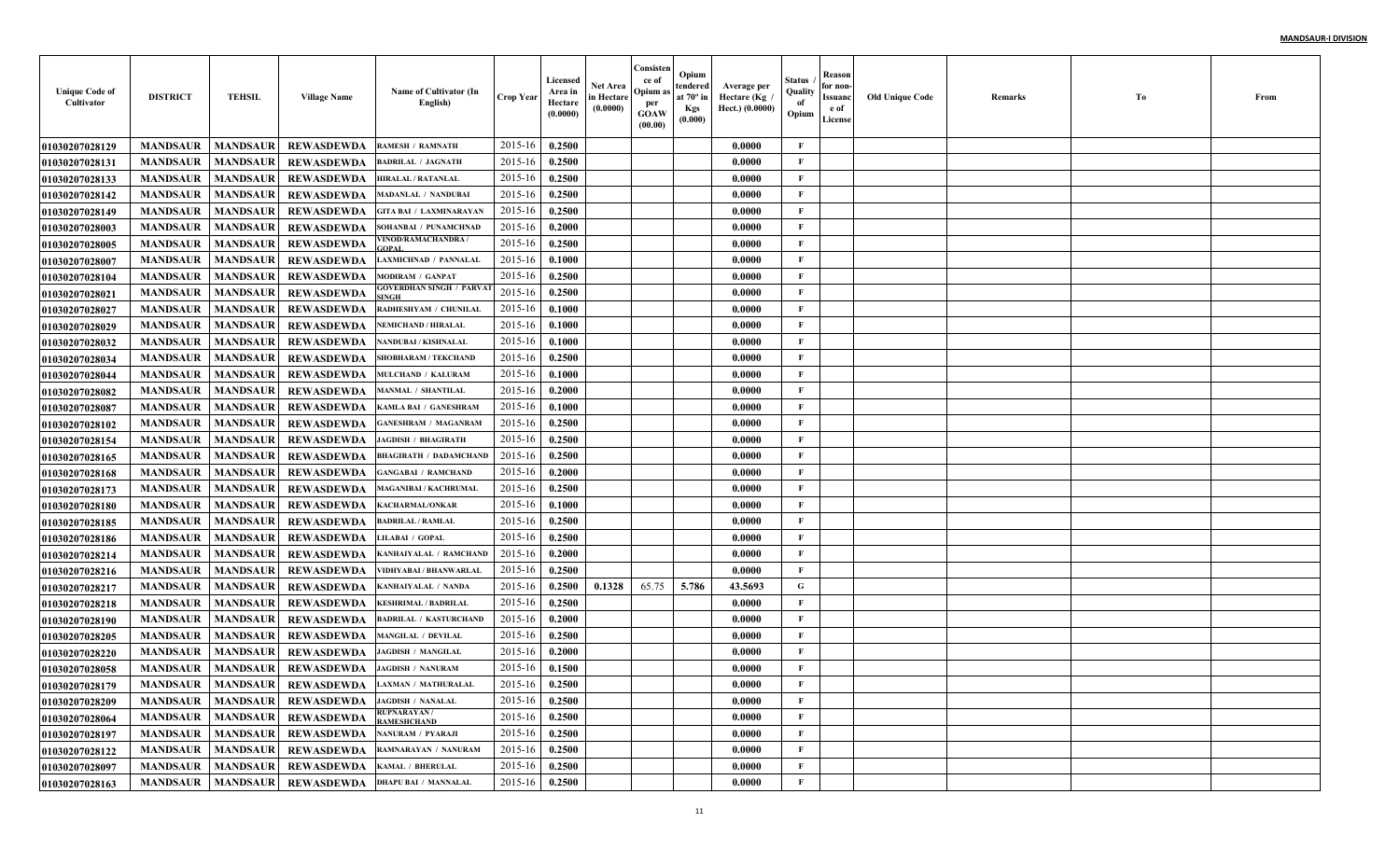| <b>Unique Code of</b><br>Cultivator | <b>DISTRICT</b> | <b>TEHSIL</b>   | <b>Village Name</b> | Name of Cultivator (In<br>English)                                           | <b>Crop Year</b> | Licensed<br>Area in<br>Hectare<br>(0.0000) | Net Area<br>in Hectare<br>(0.0000) | Consisten<br>ce of<br>Opium as<br>per<br><b>GOAW</b><br>(00.00) | Opium<br>tendered<br>at $70^\circ$ in<br><b>Kgs</b><br>(0.000) | Average per<br>Hectare (Kg)<br>Hect.) (0.0000) | Status<br>Quality<br>of<br>Opium | Reason<br>for non-<br>Issuanc<br>e of<br>License | <b>Old Unique Code</b> | Remarks | Тo | From |
|-------------------------------------|-----------------|-----------------|---------------------|------------------------------------------------------------------------------|------------------|--------------------------------------------|------------------------------------|-----------------------------------------------------------------|----------------------------------------------------------------|------------------------------------------------|----------------------------------|--------------------------------------------------|------------------------|---------|----|------|
| <b>01030207028066</b>               | <b>MANDSAUR</b> | <b>MANDSAUR</b> | <b>REWASDEWDA</b>   | <b>JAMANABAI / PURANMAL</b>                                                  | 2015-16          | 0.2500                                     |                                    |                                                                 |                                                                | 0.0000                                         | $\mathbf{F}$                     |                                                  |                        |         |    |      |
| 01030207028159                      | <b>MANDSAUR</b> | <b>MANDSAUR</b> | <b>REWASDEWDA</b>   | TULSIBAI/ NANURAM                                                            | 2015-16          | 0.2500                                     |                                    |                                                                 |                                                                | 0.0000                                         | F                                |                                                  |                        |         |    |      |
| <b>01030207028063</b>               | <b>MANDSAUR</b> | <b>MANDSAUR</b> | <b>REWASDEWDA</b>   | <b>KESARBAI / MADANLAL</b>                                                   | 2015-16          | 0.2500                                     |                                    |                                                                 |                                                                | 0.0000                                         | $\mathbf{F}$                     |                                                  |                        |         |    |      |
| <b>01030207028080</b>               | <b>MANDSAUR</b> | <b>MANDSAUR</b> | <b>REWASDEWDA</b>   | MUNNIBAI / DHANNALAL                                                         | 2015-16          | 0.2500                                     |                                    |                                                                 |                                                                | 0.0000                                         | $\mathbf{F}$                     |                                                  |                        |         |    |      |
| <b>01030207028124</b>               | <b>MANDSAUR</b> | <b>MANDSAUR</b> | <b>REWASDEWDA</b>   | NYAYSHANKAR / MANGILAL                                                       | 2015-16          | 0.2000                                     |                                    |                                                                 |                                                                | 0.0000                                         | $\mathbf{F}$                     |                                                  |                        |         |    |      |
| <b>01030207028132</b>               | <b>MANDSAUR</b> | <b>MANDSAUR</b> | <b>REWASDEWDA</b>   | <b>GITABAI / MANGILAL</b>                                                    | 2015-16          | 0.2000                                     |                                    |                                                                 |                                                                | 0.0000                                         | F                                |                                                  |                        |         |    |      |
| <b>01030207028152</b>               | <b>MANDSAUR</b> | <b>MANDSAUR</b> | <b>REWASDEWDA</b>   | <b>GODAWRIBAI / RATANLAI</b>                                                 | 2015-16          | 0.1500                                     |                                    |                                                                 |                                                                | 0.0000                                         | F                                |                                                  |                        |         |    |      |
| 01030207028008                      | <b>MANDSAUR</b> | <b>MANDSAUR</b> | <b>REWASDEWDA</b>   | KOSHALYABAI / RAGHUNATI                                                      | 2015-16          | 0.2000                                     |                                    |                                                                 |                                                                | 0.0000                                         | $\mathbf{F}$                     |                                                  |                        |         |    |      |
| <b>01030207028050</b>               | <b>MANDSAUR</b> | <b>MANDSAUR</b> | <b>REWASDEWDA</b>   | MULCHAND / MANGILAI                                                          | 2015-16          | 0.2500                                     |                                    |                                                                 |                                                                | 0.0000                                         | $\mathbf{F}$                     |                                                  |                        |         |    |      |
| <b>01030207028072</b>               | <b>MANDSAUR</b> | <b>MANDSAUR</b> | <b>REWASDEWDA</b>   | <b>AMBALAL/HIRALAL</b>                                                       | 2015-16          | 0.2500                                     |                                    |                                                                 |                                                                | 0.0000                                         | $\mathbf{F}$                     |                                                  |                        |         |    |      |
| <b>01030207028022</b>               | <b>MANDSAUR</b> | <b>MANDSAUR</b> | <b>REWASDEWDA</b>   | KANHEYALAL KISHANLAI                                                         | 2015-16          | 0.1000                                     |                                    |                                                                 |                                                                | 0.0000                                         | $\mathbf{F}$                     |                                                  |                        |         |    |      |
| <b>01030207028089</b>               | <b>MANDSAUR</b> | <b>MANDSAUR</b> | <b>REWASDEWDA</b>   | <b>BHANWAR SINGH / KISHOR</b><br>INGH                                        | 2015-16          | 0.2500                                     |                                    |                                                                 |                                                                | 0.0000                                         | $\mathbf{F}$                     |                                                  |                        |         |    |      |
| <b>01030207028167</b>               | <b>MANDSAUR</b> | <b>MANDSAUR</b> | <b>REWASDEWDA</b>   | RUKMANIBAI / AMRATRAM                                                        | 2015-16          | 0.2000                                     |                                    |                                                                 |                                                                | 0.0000                                         | $\mathbf{F}$                     |                                                  |                        |         |    |      |
| <b>01030207028128</b>               | <b>MANDSAUR</b> | <b>MANDSAUR</b> | <b>REWASDEWDA</b>   | <b>RAMNRAYAN / BHERULAL</b>                                                  | 2015-16          | 0.2000                                     |                                    |                                                                 |                                                                | 0.0000                                         | $\mathbf{F}$                     |                                                  |                        |         |    |      |
| <b>01030207028094</b>               | <b>MANDSAUR</b> | <b>MANDSAUR</b> | <b>REWASDEWDA</b>   | <b>DHAPU BAI / DALLA</b>                                                     | 2015-16          | 0.2000                                     |                                    |                                                                 |                                                                | 0.0000                                         | $\mathbf{F}$                     |                                                  |                        |         |    |      |
| <b>01030207028198</b>               | <b>MANDSAUR</b> | <b>MANDSAUR</b> | <b>REWASDEWDA</b>   | <b>RUPA / TULSIRAM</b>                                                       | 2015-16          | 0.2500                                     |                                    |                                                                 |                                                                | 0.0000                                         | $\mathbf{F}$                     |                                                  |                        |         |    |      |
| 01030207028115                      | <b>MANDSAUR</b> | <b>MANDSAUR</b> | <b>REWASDEWDA</b>   | <b>MANGIBAI / SHIVNARAYAN</b>                                                | 2015-16          | 0.2000                                     |                                    |                                                                 |                                                                | 0.0000                                         | $\mathbf{F}$                     |                                                  |                        |         |    |      |
| <b>01030207028144</b>               | <b>MANDSAUR</b> | <b>MANDSAUR</b> | <b>REWASDEWDA</b>   | <b>MUNNALAL / NANDA</b>                                                      | 2015-16          | 0.2000                                     |                                    |                                                                 |                                                                | 0.0000                                         | $\mathbf{F}$                     |                                                  |                        |         |    |      |
| <b>01030207028155</b>               | <b>MANDSAUR</b> | <b>MANDSAUR</b> | <b>REWASDEWDA</b>   | <b>GOTAM / TRILOKCHANDR</b>                                                  | 2015-16          | 0.2000                                     |                                    |                                                                 |                                                                | 0.0000                                         | $\mathbf{F}$                     |                                                  |                        |         |    |      |
| 01030207028187                      | <b>MANDSAUR</b> | <b>MANDSAUR</b> | <b>REWASDEWDA</b>   | <b>RAMRATAN / KISHANLAI</b>                                                  | 2015-16          | 0.2500                                     |                                    |                                                                 |                                                                | 0.0000                                         | $\mathbf{F}$                     |                                                  |                        |         |    |      |
| <b>01030207028203</b>               | <b>MANDSAUR</b> | <b>MANDSAUR</b> | <b>REWASDEWDA</b>   | <b>SHANTIBAI / KARULAL</b>                                                   | 2015-16          | 0.2000                                     |                                    |                                                                 |                                                                | 0.0000                                         | $\mathbf{F}$                     |                                                  |                        |         |    |      |
| <b>01030207028139</b>               | <b>MANDSAUR</b> | <b>MANDSAUR</b> | <b>REWASDEWDA</b>   | <b>GOPAL / DADAMCHAND</b>                                                    | 2015-16          | 0.1000                                     |                                    |                                                                 |                                                                | 0.0000                                         | $\mathbf F$                      |                                                  |                        |         |    |      |
| <b>01030207028208</b>               | <b>MANDSAUR</b> | <b>MANDSAUR</b> | <b>REWASDEWDA</b>   | <b>DULICHAND / RATANLAI</b>                                                  | 2015-16          | 0.2500                                     |                                    |                                                                 |                                                                | 0.0000                                         | $\mathbf{F}$                     |                                                  |                        |         |    |      |
| <b>01030207028212</b>               | <b>MANDSAUR</b> | <b>MANDSAUR</b> | <b>REWASDEWDA</b>   | NANDLAL / NANALAL                                                            | 2015-16          | 0.2500                                     |                                    |                                                                 |                                                                | 0.0000                                         | $\mathbf{F}$                     |                                                  |                        |         |    |      |
| <b>01030207028060</b>               | <b>MANDSAUR</b> | <b>MANDSAUR</b> | <b>REWASDEWDA</b>   | <b>BHUWANIBAI /</b><br><b>AMESHCHAND</b>                                     | 2015-16          | 0.2500                                     |                                    |                                                                 |                                                                | 0.0000                                         | $\mathbf{F}$                     |                                                  |                        |         |    |      |
| <b>01030207028195</b>               | <b>MANDSAUR</b> | <b>MANDSAUR</b> | <b>REWASDEWDA</b>   | <b>BAPULAL / BHAGIRATH</b>                                                   | 2015-16          | 0.2500                                     |                                    |                                                                 |                                                                | 0.0000                                         | $\mathbf{F}$                     |                                                  |                        |         |    |      |
| <b>01030207028077</b>               | <b>MANDSAUR</b> | <b>MANDSAUR</b> | <b>REWASDEWDA</b>   | <b>SUBHASH / DALAMCHANDRA</b>                                                | 2015-16          | 0.2500                                     |                                    |                                                                 |                                                                | 0.0000                                         | $\mathbf{F}$                     |                                                  |                        |         |    |      |
| <b>01030207028181</b>               | <b>MANDSAUR</b> | <b>MANDSAUR</b> | <b>REWASDEWDA</b>   | SALIM KHA / D.P. GAFURAN B                                                   | 2015-16          | 0.1500                                     |                                    |                                                                 |                                                                | 0.0000                                         | $\mathbf{F}$                     |                                                  |                        |         |    |      |
| <b>01030207028053</b>               | <b>MANDSAUR</b> | <b>MANDSAUR</b> | <b>REWASDEWDA</b>   | KAILASH / NANDA                                                              | 2015-16          | 0.2000                                     |                                    |                                                                 |                                                                | 0.0000                                         | $\mathbf{F}$                     |                                                  |                        |         |    |      |
| <b>01030207028136</b>               | <b>MANDSAUR</b> | <b>MANDSAUR</b> | <b>REWASDEWDA</b>   | <b>BHERULAL / DEVA</b>                                                       | 2015-16          | 0.2000                                     |                                    |                                                                 |                                                                | 0.0000                                         | $\mathbf{F}$                     |                                                  |                        |         |    |      |
| <b>01030207028160</b>               | <b>MANDSAUR</b> | <b>MANDSAUR</b> | <b>REWASDEWDA</b>   | <b>GHISIBAI / HIRALAL</b>                                                    | 2015-16          | 0.2500                                     | 0.1216                             | 68.35                                                           | 4.775                                                          | 39.2681                                        | G                                |                                                  |                        |         |    |      |
| <b>01030207028192</b>               | <b>MANDSAUR</b> | <b>MANDSAUR</b> | <b>REWASDEWDA</b>   | KANWARLAL / NANURAM                                                          | 2015-16          | 0.2500                                     |                                    |                                                                 |                                                                | 0.0000                                         | $\mathbf{F}$                     |                                                  |                        |         |    |      |
| 01030207028213                      | <b>MANDSAUR</b> | <b>MANDSAUR</b> | <b>REWASDEWDA</b>   | NONDRAM / PANNALAL                                                           | 2015-16          | 0.2500                                     |                                    |                                                                 |                                                                | 0.0000                                         | $\mathbf{F}$                     |                                                  |                        |         |    |      |
| <b>01030207028206</b>               |                 |                 |                     | MANDSAUR   MANDSAUR   REWASDEWDA   DHARAMCHAND / PANNALAL   2015-16   0.1500 |                  |                                            |                                    |                                                                 |                                                                | 0.0000                                         | F                                |                                                  |                        |         |    |      |
| 01030207028049                      | <b>MANDSAUR</b> | <b>MANDSAUR</b> | <b>REWASDEWDA</b>   | <b>KESHAR BAI /</b><br><b>BHUWANISHANKAR</b>                                 | 2015-16          | 0.2500                                     |                                    |                                                                 |                                                                | 0.0000                                         | $\mathbf{F}$                     |                                                  |                        |         |    |      |
| 01030207028006                      | <b>MANDSAUR</b> | <b>MANDSAUR</b> | <b>REWASDEWDA</b>   | <b>BHAGUDIBAI / BHAGWAN</b>                                                  | 2015-16          | 0.1000                                     |                                    |                                                                 |                                                                | 0.0000                                         | $\mathbf{F}$                     |                                                  |                        |         |    |      |
| 01030207028182                      | <b>MANDSAUR</b> | <b>MANDSAUR</b> | REWASDEWDA          | <b>RATANBAI / MANGILAL</b><br><b>RAMNARAYAN /</b>                            | 2015-16          | 0.1000                                     |                                    |                                                                 |                                                                | 0.0000                                         | $\mathbf{F}$                     |                                                  |                        |         |    |      |
| 01030207028024                      | <b>MANDSAUR</b> | <b>MANDSAUR</b> | <b>REWASDEWDA</b>   | <b>ARDICHAND</b>                                                             | 2015-16          | 0.2500                                     | 0.1269                             | 70.69                                                           | 4.868                                                          | 38.3609                                        | $\mathbf G$                      |                                                  |                        |         |    |      |
| <b>01030207028171</b>               | <b>MANDSAUR</b> | <b>MANDSAUR</b> | <b>REWASDEWDA</b>   | SITABAI / NANURAM<br><b>KUMAWAT</b>                                          | 2015-16          | 0.2000                                     | 0.0528                             | 60.08                                                           | 1.468                                                          | 27.8030                                        | $\mathbf G$                      |                                                  |                        |         |    |      |
| 01030207028107                      | <b>MANDSAUR</b> |                 | MANDSAUR REWASDEWDA | MAHAVIR PRASAD / GOUTAM                                                      | 2015-16          | 0.1000                                     |                                    |                                                                 |                                                                | 0.0000                                         | $\mathbf{F}$                     |                                                  |                        |         |    |      |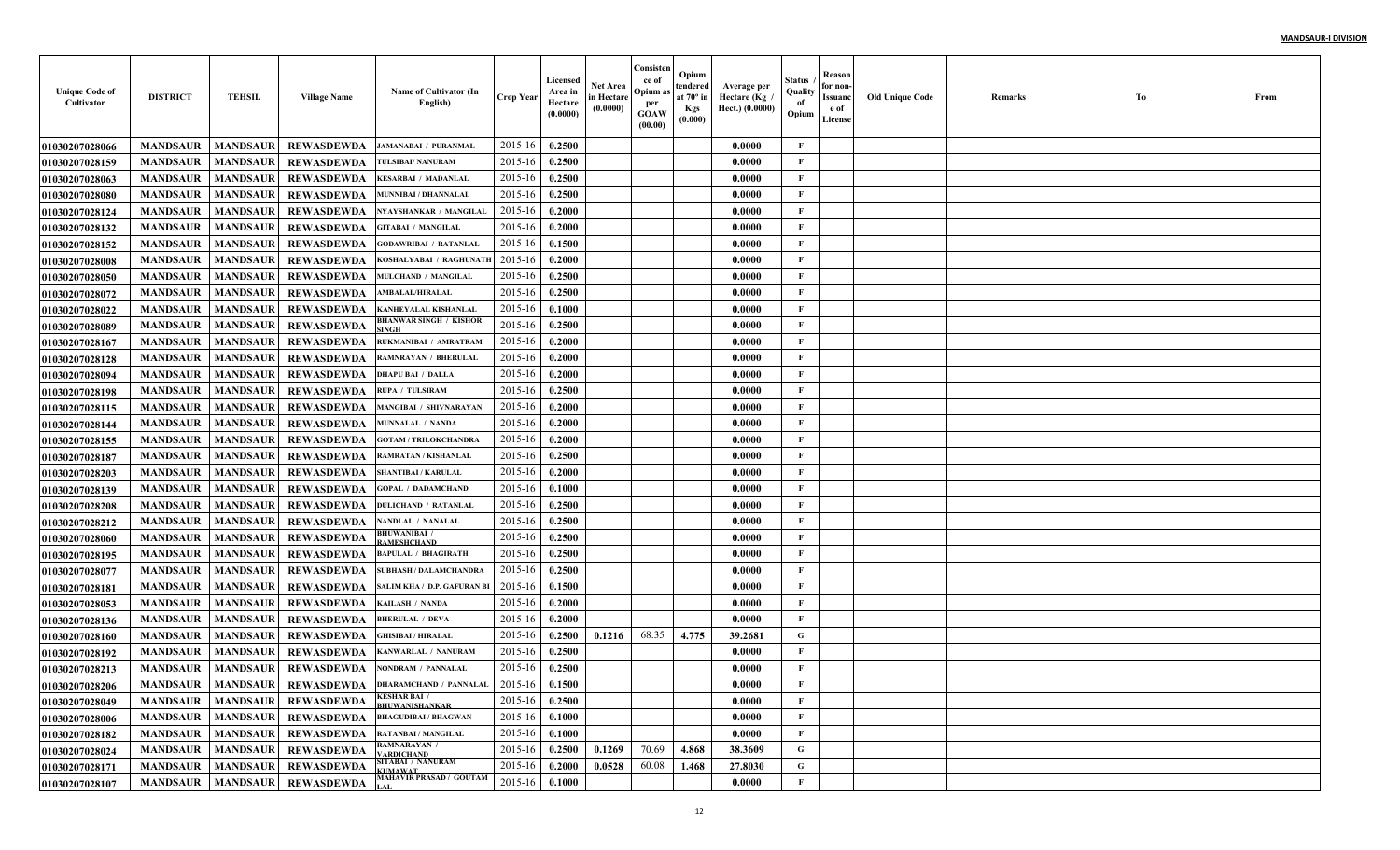| <b>Unique Code of</b><br>Cultivator | <b>DISTRICT</b>            | <b>TEHSIL</b>   | <b>Village Name</b> | Name of Cultivator (In<br>English)          | <b>Crop Year</b> | Licensed<br>Area in<br>Hectare<br>(0.0000) | Net Area<br>in Hectare<br>(0.0000) | Consisten<br>ce of<br>Opium a<br>per<br><b>GOAW</b><br>(00.00) | Opium<br>tendered<br>at $70^\circ$ in<br><b>Kgs</b><br>(0.000) | Average per<br>Hectare (Kg<br>Hect.) (0.0000) | Status<br>Quality<br>of<br>Opium | Reason<br>for non-<br>Issuanc<br>e of<br>License | <b>Old Unique Code</b> | Remarks | Тo | From |
|-------------------------------------|----------------------------|-----------------|---------------------|---------------------------------------------|------------------|--------------------------------------------|------------------------------------|----------------------------------------------------------------|----------------------------------------------------------------|-----------------------------------------------|----------------------------------|--------------------------------------------------|------------------------|---------|----|------|
| <b>01030207028042</b>               | <b>MANDSAUR</b>            | <b>MANDSAUR</b> | <b>REWASDEWDA</b>   | <b>KESARBAI / RADHAKISHAN</b>               | 2015-16          | 0.1000                                     |                                    |                                                                |                                                                | 0.0000                                        | F                                |                                                  |                        |         |    |      |
| <b>01030207030001</b>               | <b>MANDSAUR</b>            | <b>MANDSAUR</b> | <b>RINDWAN</b>      | PEPKUNVAR / BALWANT<br>INGH                 | 2015-16          | 0.2000                                     |                                    |                                                                |                                                                | 0.0000                                        | $\mathbf{F}$                     |                                                  |                        |         |    |      |
| 01030207030004                      | <b>MANDSAUR</b>            | <b>MANDSAUR</b> | <b>RINDWAN</b>      | <b>BAGDIRAM / JIVA</b>                      | 2015-16          | 0.2500                                     |                                    |                                                                |                                                                | 0.0000                                        | $\mathbf{F}$                     |                                                  |                        |         |    |      |
| <b>01030207030006</b>               | <b>MANDSAUR</b>            | <b>MANDSAUR</b> | <b>RINDWAN</b>      | BALWANT SINGH / JUJHAR<br>INGH              | 2015-16          | 0.2500                                     |                                    |                                                                |                                                                | 0.0000                                        | $\mathbf{F}$                     |                                                  |                        |         |    |      |
| <b>01030207030007</b>               | <b>MANDSAUR</b>            | <b>MANDSAUR</b> | <b>RINDWAN</b>      | <b>GOPAL / MATHURALAL</b>                   | 2015-16          | 0.2500                                     |                                    |                                                                |                                                                | 0.0000                                        | $\mathbf{F}$                     |                                                  |                        |         |    |      |
| <b>01030207030010</b>               | <b>MANDSAUR</b>            | <b>MANDSAUR</b> | <b>RINDWAN</b>      | FULCHAND / KISHANLAI                        | 2015-16          | 0.2500                                     |                                    |                                                                |                                                                | 0.0000                                        | $\mathbf{F}$                     |                                                  |                        |         |    |      |
| 01030207030014                      | <b>MANDSAUR</b>            | <b>MANDSAUR</b> | <b>RINDWAN</b>      | <b>BHANWARLAL / HAJARILAL</b>               | 2015-16          | 0.2500                                     |                                    |                                                                |                                                                | 0.0000                                        | $\mathbf{F}$                     |                                                  |                        |         |    |      |
| <b>01030207030020</b>               | <b>MANDSAUR</b>            | <b>MANDSAUR</b> | <b>RINDWAN</b>      | TAMUBAI / CHENRAM                           | 2015-16          | 0.2000                                     |                                    |                                                                |                                                                | 0.0000                                        | F                                |                                                  |                        |         |    |      |
| <b>01030207030023</b>               | <b>MANDSAUR</b>            | <b>MANDSAUR</b> | <b>RINDWAN</b>      | <b>AVANTIBAI/BHANVARLAL</b>                 | 2015-16          | 0.1000                                     |                                    |                                                                |                                                                | 0.0000                                        | $\mathbf{F}$                     |                                                  |                        |         |    |      |
| <b>01030207030024</b>               | <b>MANDSAUR</b>            | <b>MANDSAUR</b> | <b>RINDWAN</b>      | <b>FATE SINGH / JUJHAR SINGH</b>            | 2015-16          | 0.2500                                     |                                    |                                                                |                                                                | 0.0000                                        | $\mathbf{F}$                     |                                                  |                        |         |    |      |
| <b>01030207030025</b>               | <b>MANDSAUR</b>            | <b>MANDSAUR</b> | <b>RINDWAN</b>      | <b>GENDKUNWAR / BHERUSINGH</b>              | 2015-16          | 0.2500                                     |                                    |                                                                |                                                                | 0.0000                                        | $\mathbf{F}$                     |                                                  |                        |         |    |      |
| <b>01030207030026</b>               | <b>MANDSAUR</b>            | <b>MANDSAUR</b> | <b>RINDWAN</b>      | <b>GOVINDSINGH / BALWANT</b><br>SINGH       | 2015-16          | 0.2000                                     |                                    |                                                                |                                                                | 0.0000                                        | $\mathbf{F}$                     |                                                  |                        |         |    |      |
| <b>01030207030030</b>               | <b>MANDSAUR</b>            | <b>MANDSAUR</b> | <b>RINDWAN</b>      | <b>BHUWANI SINGH / RATAN</b><br>SINGH       | 2015-16          | 0.2500                                     |                                    |                                                                |                                                                | 0.0000                                        | $\mathbf{F}$                     |                                                  |                        |         |    |      |
| <b>01030207030035</b>               | <b>MANDSAUR</b>            | <b>MANDSAUR</b> | <b>RINDWAN</b>      | AMBALAL / CHATARBHU,                        | 2015-16          | 0.2500                                     |                                    |                                                                |                                                                | 0.0000                                        | $\mathbf{F}$                     |                                                  |                        |         |    |      |
| <b>01030207030039</b>               | <b>MANDSAUR</b>            | <b>MANDSAUR</b> | <b>RINDWAN</b>      | <b>GOPAL / VARDICHAND</b>                   | 2015-16          | 0.2500                                     |                                    |                                                                |                                                                | 0.0000                                        | $\mathbf{F}$                     |                                                  |                        |         |    |      |
| <b>01030207030043</b>               | <b>MANDSAUR</b>            | <b>MANDSAUR</b> | <b>RINDWAN</b>      | <b>GHANSHYAM / VARDICHAND</b>               | 2015-16          | 0.2500                                     |                                    |                                                                |                                                                | 0.0000                                        | $\mathbf{F}$                     |                                                  |                        |         |    |      |
| <b>01030207030017</b>               | <b>MANDSAUR</b>            | <b>MANDSAUR</b> | <b>RINDWAN</b>      | <b>BHERULAL / DOULATRAM</b>                 | 2015-16          | 0.2500                                     | 0.1087                             | 69.04                                                          | 6.184                                                          | 56.8905                                       | G                                |                                                  |                        |         |    |      |
| <b>01030207030015</b>               | <b>MANDSAUR</b>            | <b>MANDSAUR</b> | <b>RINDWAN</b>      | RAMESHWAR / KISHANLAI                       | 2015-16          | 0.2500                                     |                                    |                                                                |                                                                | 0.0000                                        | $\mathbf{F}$                     |                                                  |                        |         |    |      |
| <b>01030207030012</b>               | <b>MANDSAUR</b>            | <b>MANDSAUR</b> | <b>RINDWAN</b>      | <b>UDAYRAM / KISHANLAL</b>                  | 2015-16          | 0.2500                                     |                                    |                                                                |                                                                | 0.0000                                        | $\mathbf{F}$                     |                                                  |                        |         |    |      |
| 01030207030021                      | <b>MANDSAUR</b>            | <b>MANDSAUR</b> | <b>RINDWAN</b>      | LAXMIBAI / LAXMINARAYAN                     | 2015-16          | 0.2500                                     |                                    |                                                                |                                                                | 0.0000                                        | $\mathbf{F}$                     |                                                  |                        |         |    |      |
| <b>01030207030016</b>               | <b>MANDSAUR</b>            | <b>MANDSAUR</b> | <b>RINDWAN</b>      | KISHANLAL / SURATRAM                        | 2015-16          | 0.2500                                     |                                    |                                                                |                                                                | 0.0000                                        | $\mathbf{F}$                     |                                                  |                        |         |    |      |
| <b>01030207030008</b>               | <b>MANDSAUR</b>            | <b>MANDSAUR</b> | <b>RINDWAN</b>      | <b>BHERU SINGH / PRATAP</b><br><b>SINGH</b> | 2015-16          | 0.1500                                     |                                    |                                                                |                                                                | 0.0000                                        | F                                |                                                  |                        |         |    |      |
| <b>01030207030005</b>               | <b>MANDSAUR</b>            | <b>MANDSAUR</b> | <b>RINDWAN</b>      | AMBALAL / KESHURAM                          | 2015-16          | 0.2500                                     |                                    |                                                                |                                                                | 0.0000                                        | $\mathbf{F}$                     |                                                  |                        |         |    |      |
| <b>01030207030022</b>               | <b>MANDSAUR</b>            | <b>MANDSAUR</b> | <b>RINDWAN</b>      | <b>BANSHILAL / MOTILAL</b>                  | 2015-16          | 0.1000                                     |                                    |                                                                |                                                                | 0.0000                                        | $\mathbf{F}$                     |                                                  |                        |         |    |      |
| <b>01030207030029</b>               | <b>MANDSAUR</b>            | <b>MANDSAUR</b> | <b>RINDWAN</b>      | <b>NANDUBAI / BHANWARLAI</b>                | 2015-16          | 0.1000                                     |                                    |                                                                |                                                                | 0.0000                                        | $\mathbf{F}$                     |                                                  |                        |         |    |      |
| <b>01030207030036</b>               | <b>MANDSAUR</b>            | <b>MANDSAUR</b> | <b>RINDWAN</b>      | <b>NARAYAN / BHUWAN</b>                     | 2015-16          | 0.1000                                     |                                    |                                                                |                                                                | 0.0000                                        | $\mathbf{F}$                     |                                                  |                        |         |    |      |
| <b>01030207030042</b>               | <b>MANDSAUR</b>            | <b>MANDSAUR</b> | <b>RINDWAN</b>      | <b>RANVIR SINGH / LAL SINGH</b>             | 2015-16          | 0.1000                                     |                                    |                                                                |                                                                | 0.0000                                        | $\mathbf F$                      |                                                  |                        |         |    |      |
| 01030207031016                      | <b>MANDSAUR</b>            | <b>MANDSAUR</b> | <b>SABAKHEDA</b>    | KOMALRAM / MANGILAI                         | 2015-16          | 0.2000                                     |                                    |                                                                |                                                                | 0.0000                                        | $\mathbf{F}$                     |                                                  |                        |         |    |      |
| <b>01030207031028</b>               | <b>MANDSAUR</b>            | <b>MANDSAUR</b> | <b>SABAKHEDA</b>    | <b>JHAMAKLAL / MOTILAI</b>                  | 2015-16          | 0.2000                                     |                                    |                                                                |                                                                | 0.0000                                        | $\mathbf{F}$                     |                                                  |                        |         |    |      |
| <b>01030207031042</b>               | <b>MANDSAUR</b>            | <b>MANDSAUR</b> | <b>SABAKHEDA</b>    | RAMCHADNRA / KACHARMA                       | 2015-16          | 0.2500                                     |                                    |                                                                |                                                                | 0.0000                                        | $\mathbf{F}$                     |                                                  |                        |         |    |      |
| <b>01030207031051</b>               | <b>MANDSAUR</b>            | <b>MANDSAUR</b> | <b>SABAKHEDA</b>    | FULKUNWAR / ONKARLAI                        | 2015-16          | 0.1000                                     |                                    |                                                                |                                                                | 0.0000                                        | $\mathbf{F}$                     |                                                  |                        |         |    |      |
| <b>01030207031053</b>               | <b>MANDSAUR</b>            | <b>MANDSAUR</b> | <b>SABAKHEDA</b>    | KANHAIYALAL /<br><b>HANWARLAI</b>           | 2015-16          | 0.1500                                     |                                    |                                                                |                                                                | 0.0000                                        | F                                |                                                  |                        |         |    |      |
| <b>01030207031055</b>               | <b>MANDSAUR</b>            | <b>MANDSAUR</b> | <b>SABAKHEDA</b>    | PREMSHUKH / HAJARILAL                       | 2015-16          | 0.2500                                     |                                    |                                                                |                                                                | 0.0000                                        | $\mathbf{F}$                     |                                                  |                        |         |    |      |
| <b>01030207031069</b>               | <b>MANDSAUR</b>   MANDSAUR |                 | <b>SABAKHEDA</b>    | NANI BAI / KISHAN LAL                       | $2015-16$ 0.2000 |                                            |                                    |                                                                |                                                                | 0.0000                                        | F                                |                                                  |                        |         |    |      |
| 01030207031097                      | <b>MANDSAUR</b>            | <b>MANDSAUR</b> | <b>SABAKHEDA</b>    | <b>MOHANBAI/RAMCHANDRA</b>                  | 2015-16          | 0.2500                                     |                                    |                                                                |                                                                | 0.0000                                        | $\mathbf{F}$                     |                                                  |                        |         |    |      |
| <b>01030207031098</b>               | <b>MANDSAUR</b>            | <b>MANDSAUR</b> | SABAKHEDA           | SHYAMSUNDAR / SALAGRAM                      | 2015-16          | 0.2000                                     |                                    |                                                                |                                                                | 0.0000                                        | $\mathbf{F}$                     |                                                  |                        |         |    |      |
| 01030207031116                      | <b>MANDSAUR</b>            | <b>MANDSAUR</b> | SABAKHEDA           | RAMESHCHAND / UDAYRAM                       | 2015-16          | 0.2000                                     |                                    |                                                                |                                                                | 0.0000                                        | $\mathbf{F}$                     |                                                  |                        |         |    |      |
| <b>01030207031117</b>               | <b>MANDSAUR</b>            | <b>MANDSAUR</b> | <b>SABAKHEDA</b>    | <b>RAMESHCHAND /</b><br>RAMKISHAN           | 2015-16          | 0.2000                                     |                                    |                                                                |                                                                | 0.0000                                        | $\mathbf{F}$                     |                                                  |                        |         |    |      |
| 01030207031143                      | <b>MANDSAUR</b>            | <b>MANDSAUR</b> | <b>SABAKHEDA</b>    | <b>SURAJMAL / RAMCHAND</b>                  | 2015-16          | 0.1000                                     |                                    |                                                                |                                                                | 0.0000                                        | $\mathbf{F}$                     |                                                  |                        |         |    |      |
| 01030207031146                      | <b>MANDSAUR</b>            | <b>MANDSAUR</b> | SABAKHEDA           | <b>GOPILAL / MANNALAL</b>                   | 2015-16          | 0.2000                                     |                                    |                                                                |                                                                | 0.0000                                        | $\mathbf F$                      |                                                  |                        |         |    |      |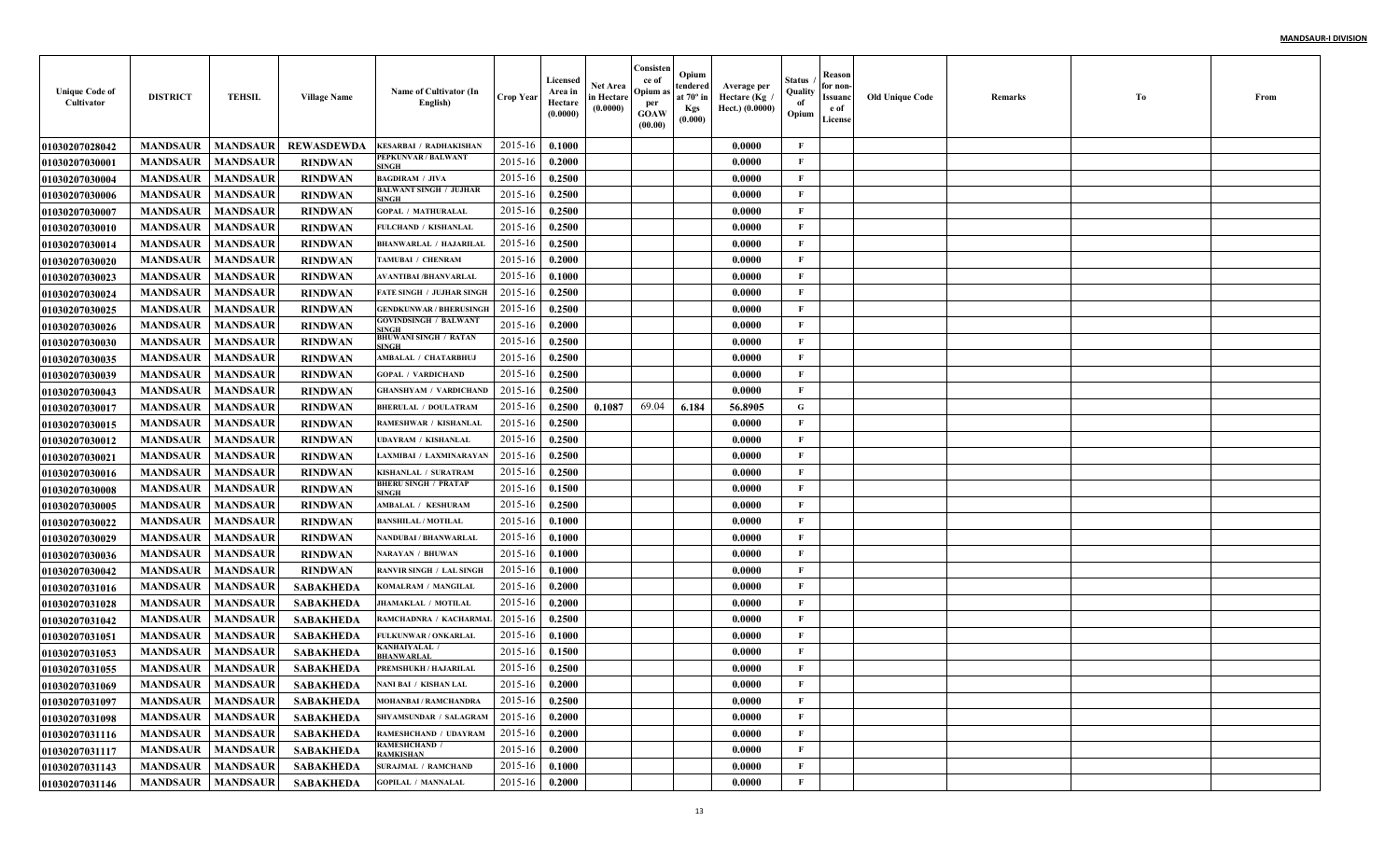| <b>Unique Code of</b><br>Cultivator | <b>DISTRICT</b>            | <b>TEHSIL</b>   | <b>Village Name</b> | Name of Cultivator (In<br>English)             | <b>Crop Year</b> | Licensed<br>Area in<br>Hectare<br>(0.0000) | Net Area<br>in Hectare<br>(0.0000) | Consisten<br>ce of<br>Opium a<br>per<br><b>GOAW</b><br>(00.00) | Opium<br>tendered<br>at $70^\circ$ in<br><b>Kgs</b><br>(0.000) | Average per<br>Hectare (Kg<br>Hect.) (0.0000) | Status<br>Quality<br>of<br>Opium | Reason<br>for non-<br>Issuanc<br>e of<br>License | <b>Old Unique Code</b> | Remarks | Тo | From |
|-------------------------------------|----------------------------|-----------------|---------------------|------------------------------------------------|------------------|--------------------------------------------|------------------------------------|----------------------------------------------------------------|----------------------------------------------------------------|-----------------------------------------------|----------------------------------|--------------------------------------------------|------------------------|---------|----|------|
| <b>01030207031150</b>               | <b>MANDSAUR</b>            | <b>MANDSAUR</b> | <b>SABAKHEDA</b>    | RAMESHCHAND / JAGDISH                          | 2015-16          | 0.2000                                     |                                    |                                                                |                                                                | 0.0000                                        | F                                |                                                  |                        |         |    |      |
| <b>01030207031165</b>               | <b>MANDSAUR</b>            | <b>MANDSAUR</b> | <b>SABAKHEDA</b>    | RAMKUNWAR / SHANKARLAI                         | 2015-16          | 0.2000                                     |                                    |                                                                |                                                                | 0.0000                                        | $\mathbf{F}$                     |                                                  |                        |         |    |      |
| 01030207031183                      | <b>MANDSAUR</b>            | <b>MANDSAUR</b> | <b>SABAKHEDA</b>    | <b>MENABAI / JUGALKISHOR</b>                   | 2015-16          | 0.2000                                     |                                    |                                                                |                                                                | 0.0000                                        | $\mathbf{F}$                     |                                                  |                        |         |    |      |
| <b>01030207031186</b>               | <b>MANDSAUR</b>            | <b>MANDSAUR</b> | <b>SABAKHEDA</b>    | AXMINARAYAN /<br><b>ADHESHYAM</b>              | 2015-16          | 0.1500                                     |                                    |                                                                |                                                                | 0.0000                                        | $\mathbf{F}$                     |                                                  |                        |         |    |      |
| <b>01030207031200</b>               | <b>MANDSAUR</b>            | <b>MANDSAUR</b> | <b>SABAKHEDA</b>    | <b>BHAGATRAM / ONKARLAI</b>                    | 2015-16          | 0.2000                                     |                                    |                                                                |                                                                | 0.0000                                        | $\mathbf{F}$                     |                                                  |                        |         |    |      |
| <b>01030207031221</b>               | <b>MANDSAUR</b>            | <b>MANDSAUR</b> | <b>SABAKHEDA</b>    | <b>ASHWANT / PRAHLAD</b>                       | 2015-16          | 0.2000                                     |                                    |                                                                |                                                                | 0.0000                                        | $\mathbf{F}$                     |                                                  |                        |         |    |      |
| <b>01030207031224</b>               | <b>MANDSAUR</b>            | <b>MANDSAUR</b> | <b>SABAKHEDA</b>    | <b>DINESH KUMAR</b><br><b>ANHAIYALAI</b>       | 2015-16          | 0.2500                                     |                                    |                                                                |                                                                | 0.0000                                        | $\mathbf{F}$                     |                                                  |                        |         |    |      |
| <b>01030207031238</b>               | <b>MANDSAUR</b>            | <b>MANDSAUR</b> | <b>SABAKHEDA</b>    | RAJENDRA KUMAR /<br>MBALA                      | 2015-16          | 0.1500                                     |                                    |                                                                |                                                                | 0.0000                                        | $\mathbf{F}$                     |                                                  |                        |         |    |      |
| 01030207031246                      | <b>MANDSAUR</b>            | <b>MANDSAUR</b> | <b>SABAKHEDA</b>    | KALA BAI / RADHESHYAM                          | 2015-16          | 0.2000                                     |                                    |                                                                |                                                                | 0.0000                                        | $\mathbf{F}$                     |                                                  |                        |         |    |      |
| <b>01030207031263</b>               | <b>MANDSAUR</b>            | <b>MANDSAUR</b> | <b>SABAKHEDA</b>    | RAMESHCHAND / NANURAM                          | 2015-16          | 0.2000                                     |                                    |                                                                |                                                                | 0.0000                                        | $\mathbf{F}$                     |                                                  |                        |         |    |      |
| <b>01030207031105</b>               | <b>MANDSAUR</b>            | <b>MANDSAUR</b> | <b>SABAKHEDA</b>    | <b>LAXMINARAYAN /</b><br>MOHANLAI              | 2015-16          | 0.1000                                     |                                    |                                                                |                                                                | 0.0000                                        | $\mathbf{F}$                     |                                                  |                        |         |    |      |
| <b>01030207031281</b>               | <b>MANDSAUR</b>            | <b>MANDSAUR</b> | <b>SABAKHEDA</b>    | <b>DEVIRAM / UDAYRAM</b>                       | 2015-16          | 0.2500                                     |                                    |                                                                |                                                                | 0.0000                                        | $\mathbf{F}$                     |                                                  |                        |         |    |      |
| <b>01030207031294</b>               | <b>MANDSAUR</b>            | <b>MANDSAUR</b> | <b>SABAKHEDA</b>    | RAMDAYAL / JHAMAKLAI                           | 2015-16          | 0.2000                                     |                                    |                                                                |                                                                | 0.0000                                        | $\mathbf{F}$                     |                                                  |                        |         |    |      |
| <b>01030207031293</b>               | <b>MANDSAUR</b>            | <b>MANDSAUR</b> | <b>SABAKHEDA</b>    | RAKESH KUMAR / RAMESH<br><b>HAND</b>           | 2015-16          | 0.2000                                     |                                    |                                                                |                                                                | 0.0000                                        | $\mathbf{F}$                     |                                                  |                        |         |    |      |
| <b>01030207031296</b>               | <b>MANDSAUR</b>            | <b>MANDSAUR</b> | <b>SABAKHEDA</b>    | <b>CHAINRAM / HAJARILAI</b>                    | 2015-16          | 0.2000                                     |                                    |                                                                |                                                                | 0.0000                                        | $\mathbf{F}$                     |                                                  |                        |         |    |      |
| <b>01030207031220</b>               | <b>MANDSAUR</b>            | <b>MANDSAUR</b> | <b>SABAKHEDA</b>    | <b>DEVILAL / GOPILAL</b>                       | 2015-16          | 0.2500                                     |                                    |                                                                |                                                                | 0.0000                                        | $\mathbf{F}$                     |                                                  |                        |         |    |      |
| 01030207031176                      | <b>MANDSAUR</b>            | <b>MANDSAUR</b> | <b>SABAKHEDA</b>    | <b>BHERULAL / KESHURAM</b>                     | 2015-16          | 0.1500                                     |                                    |                                                                |                                                                | 0.0000                                        | $\mathbf{F}$                     |                                                  |                        |         |    |      |
| <b>01030207031157</b>               | <b>MANDSAUR</b>            | <b>MANDSAUR</b> | <b>SABAKHEDA</b>    | RUKMANIBAI / TULSIRAM                          | 2015-16          | 0.2000                                     |                                    |                                                                |                                                                | 0.0000                                        | $\mathbf{F}$                     |                                                  |                        |         |    |      |
| 01030207031194                      | <b>MANDSAUR</b>            | <b>MANDSAUR</b> | <b>SABAKHEDA</b>    | <b>KANHAIYALAL / BADRILAL</b>                  | 2015-16          | 0.1500                                     |                                    |                                                                |                                                                | 0.0000                                        | $\mathbf{F}$                     |                                                  |                        |         |    |      |
| <b>01030207031040</b>               | <b>MANDSAUR</b>            | <b>MANDSAUR</b> | <b>SABAKHEDA</b>    | <b>SUBHASHCHAND /</b><br><b>ANSHILAI</b>       | 2015-16          | 0.1500                                     |                                    |                                                                |                                                                | 0.0000                                        | $\mathbf{F}$                     |                                                  |                        |         |    |      |
| 01030207031189                      | <b>MANDSAUR</b>            | <b>MANDSAUR</b> | <b>SABAKHEDA</b>    | <b>LILASHANKAR / SHIVLAL</b>                   | 2015-16          | 0.2000                                     |                                    |                                                                |                                                                | 0.0000                                        | $\mathbf{F}$                     |                                                  |                        |         |    |      |
| <b>01030207031196</b>               | <b>MANDSAUR</b>            | <b>MANDSAUR</b> | <b>SABAKHEDA</b>    | PRAHLAD / GOPAL                                | 2015-16          | 0.2500                                     |                                    |                                                                |                                                                | 0.0000                                        | F                                |                                                  |                        |         |    |      |
| <b>01030207031065</b>               | <b>MANDSAUR</b>            | <b>MANDSAUR</b> | <b>SABAKHEDA</b>    | <b>NANDLAL / SHIVLAL</b>                       | 2015-16          | 0.1500                                     |                                    |                                                                |                                                                | 0.0000                                        | $\mathbf{F}$                     |                                                  |                        |         |    |      |
| <b>01030207031078</b>               | <b>MANDSAUR</b>            | <b>MANDSAUR</b> | <b>SABAKHEDA</b>    | RAMLAL / PRABHULAL                             | 2015-16          | 0.2000                                     |                                    |                                                                |                                                                | 0.0000                                        | $\mathbf{F}$                     |                                                  |                        |         |    |      |
| <b>01030207031336</b>               | <b>MANDSAUR</b>            | <b>MANDSAUR</b> | <b>SABAKHEDA</b>    | <b>BHAGIRATH / KALU</b>                        | 2015-16          | 0.1000                                     |                                    |                                                                |                                                                | 0.0000                                        | $\mathbf N$                      |                                                  |                        |         |    |      |
| <b>01030207031062</b>               | <b>MANDSAUR</b>            | <b>MANDSAUR</b> | <b>SABAKHEDA</b>    | PYARIBAI / MOHANLAI                            | 2015-16          | 0.1500                                     |                                    |                                                                |                                                                | 0.0000                                        | $\mathbf{F}$                     |                                                  |                        |         |    |      |
| <b>01030207031102</b>               | <b>MANDSAUR</b>            | <b>MANDSAUR</b> | <b>SABAKHEDA</b>    | <b>GATUBAI / MUKESH /</b><br><b>BHANWERBAL</b> | 2015-16          | 0.2000                                     |                                    |                                                                |                                                                | 0.0000                                        | $\mathbf{F}$                     |                                                  |                        |         |    |      |
| <b>01030207031172</b>               | <b>MANDSAUR</b>            | <b>MANDSAUR</b> | <b>SABAKHEDA</b>    | <b>JAMNALAL/RENGLAL</b>                        | 2015-16          | 0.2000                                     |                                    |                                                                |                                                                | 0.0000                                        | $\mathbf{F}$                     |                                                  |                        |         |    |      |
| <b>01030207031243</b>               | <b>MANDSAUR</b>            | <b>MANDSAUR</b> | <b>SABAKHEDA</b>    | KALA / GHANSHYAM                               | 2015-16          | 0.2500                                     |                                    |                                                                |                                                                | 0.0000                                        | $\mathbf{F}$                     |                                                  |                        |         |    |      |
| 01030207031137                      | <b>MANDSAUR</b>            | <b>MANDSAUR</b> | <b>SABAKHEDA</b>    | RAMDAYAL / BAPULAL                             | 2015-16          | 0.2000                                     |                                    |                                                                |                                                                | 0.0000                                        | $\mathbf{F}$                     |                                                  |                        |         |    |      |
| 01030207031275                      | <b>MANDSAUR</b>            | <b>MANDSAUR</b> | <b>SABAKHEDA</b>    | PARMANAND / KISHANLAI                          | 2015-16          | 0.2000                                     |                                    |                                                                |                                                                | 0.0000                                        | $\mathbf{F}$                     |                                                  |                        |         |    |      |
| <b>01030207031012</b>               | <b>MANDSAUR</b>            | <b>MANDSAUR</b> | <b>SABAKHEDA</b>    | <b>BHAGIRATH / MANGILAI</b>                    | 2015-16          | 0.1000                                     |                                    |                                                                |                                                                | 0.0000                                        | F                                |                                                  |                        |         |    |      |
| <b>01030207031034</b>               | <b>MANDSAUR</b>            | <b>MANDSAUR</b> | <b>SABAKHEDA</b>    | <b>GOBARLAL / NIMBAJI</b>                      | 2015-16          | 0.1000                                     |                                    |                                                                |                                                                | 0.0000                                        | F                                |                                                  |                        |         |    |      |
| <b>01030207031037</b>               | <b>MANDSAUR</b>   MANDSAUR |                 | SABAKHEDA           | <b>KOMALRAM / BADRILAL</b>                     | $2015-16$ 0.1000 |                                            |                                    |                                                                |                                                                | 0.0000                                        | F                                |                                                  |                        |         |    |      |
| 01030207031044                      | <b>MANDSAUR</b>            | <b>MANDSAUR</b> | SABAKHEDA           | <b>JHAMKUBAI</b> /<br>AXMINARAYAN              | $2015 - 16$      | 0.1000                                     |                                    |                                                                |                                                                | 0.0000                                        | $\mathbf{F}$                     |                                                  |                        |         |    |      |
| <b>01030207031073</b>               | <b>MANDSAUR</b>            | <b>MANDSAUR</b> | SABAKHEDA           | KANKUBAI / MANGU                               | 2015-16          | 0.1000                                     |                                    |                                                                |                                                                | 0.0000                                        | $\mathbf{F}$                     |                                                  |                        |         |    |      |
| <b>01030207031077</b>               | <b>MANDSAUR</b>            | <b>MANDSAUR</b> | SABAKHEDA           | <b>CHATRA NAND / VARDIBAI</b>                  | 2015-16          | 0.1000                                     |                                    |                                                                |                                                                | 0.0000                                        | $\mathbf{F}$                     |                                                  |                        |         |    |      |
| <b>01030207031085</b>               | <b>MANDSAUR</b>            | <b>MANDSAUR</b> | <b>SABAKHEDA</b>    | RAM KUNWAR / VARDICHAND                        | 2015-16          | 0.1000                                     |                                    |                                                                |                                                                | 0.0000                                        | $\mathbf{F}$                     |                                                  |                        |         |    |      |
| 01030207031089                      | <b>MANDSAUR</b>            | <b>MANDSAUR</b> | <b>SABAKHEDA</b>    | <b>BHAGATRAM / BHAGWAN</b>                     | 2015-16          | 0.1000                                     |                                    |                                                                |                                                                | 0.0000                                        | $\mathbf{F}$                     |                                                  |                        |         |    |      |
| 01030207031140                      | <b>MANDSAUR</b>            | <b>MANDSAUR</b> | <b>SABAKHEDA</b>    | <b>GHANSHYAM / ONKARLAL</b>                    | 2015-16          | 0.1000                                     |                                    |                                                                |                                                                | 0.0000                                        | $\mathbf F$                      |                                                  |                        |         |    |      |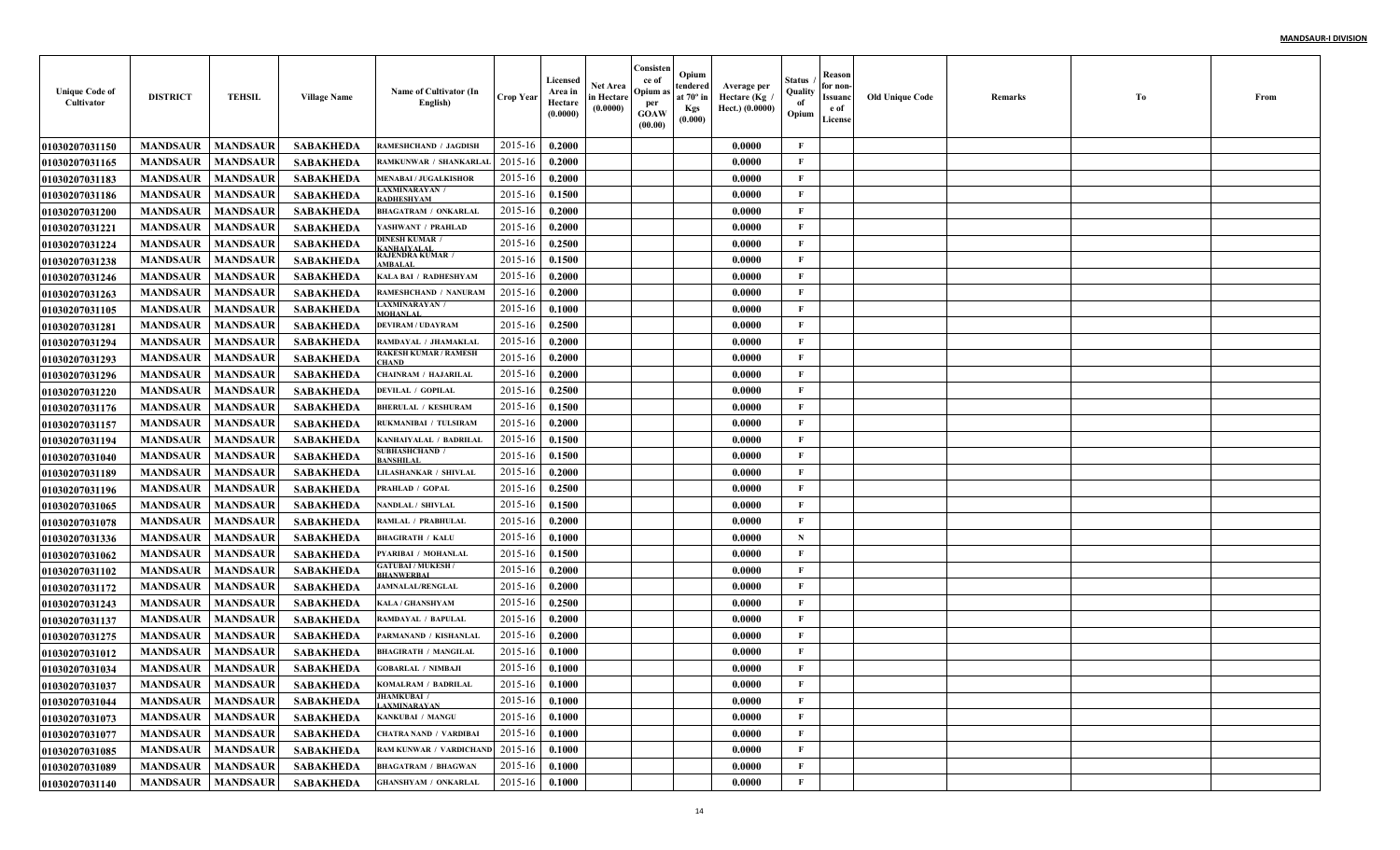| <b>Unique Code of</b><br>Cultivator | <b>DISTRICT</b>            | <b>TEHSIL</b>   | <b>Village Name</b> | Name of Cultivator (In<br>English)          | <b>Crop Year</b> | Licensed<br>Area in<br>Hectare<br>(0.0000) | Net Area<br>in Hectare<br>(0.0000) | Consisten<br>ce of<br>Opium a<br>per<br><b>GOAW</b><br>(00.00) | Opium<br>tendered<br>at $70^\circ$ in<br><b>Kgs</b><br>(0.000) | Average per<br>Hectare (Kg<br>Hect.) (0.0000) | Status<br>Quality<br>of<br>Opium | Reason<br>for non-<br>Issuanc<br>e of<br>License | <b>Old Unique Code</b> | Remarks | Тo | From |
|-------------------------------------|----------------------------|-----------------|---------------------|---------------------------------------------|------------------|--------------------------------------------|------------------------------------|----------------------------------------------------------------|----------------------------------------------------------------|-----------------------------------------------|----------------------------------|--------------------------------------------------|------------------------|---------|----|------|
| <b>01030207031145</b>               | <b>MANDSAUR</b>            | <b>MANDSAUR</b> | <b>SABAKHEDA</b>    | PARMANAND / RAMCHANDRA                      | 2015-16          | 0.1000                                     |                                    |                                                                |                                                                | 0.0000                                        | F                                |                                                  |                        |         |    |      |
| 01030207031158                      | <b>MANDSAUR</b>            | <b>MANDSAUR</b> | <b>SABAKHEDA</b>    | RAM LAL / MANGILAL                          | 2015-16          | 0.1000                                     |                                    |                                                                |                                                                | 0.0000                                        | $\mathbf{F}$                     |                                                  |                        |         |    |      |
| <b>01030207031167</b>               | <b>MANDSAUR</b>            | <b>MANDSAUR</b> | <b>SABAKHEDA</b>    | MOHANBAI / KESHURAM                         | 2015-16          | 0.1000                                     |                                    |                                                                |                                                                | 0.0000                                        | $\mathbf{F}$                     |                                                  |                        |         |    |      |
| <b>01030207031187</b>               | <b>MANDSAUR</b>            | <b>MANDSAUR</b> | <b>SABAKHEDA</b>    | <b>SHOBHABAI /</b><br><b>AMESHCHANDRA</b>   | 2015-16          | 0.1000                                     |                                    |                                                                |                                                                | 0.0000                                        | $\mathbf{F}$                     |                                                  |                        |         |    |      |
| <b>01030207031190</b>               | <b>MANDSAUR</b>            | <b>MANDSAUR</b> | <b>SABAKHEDA</b>    | <b>HIRALAL / GOBA</b>                       | 2015-16          | 0.1000                                     |                                    |                                                                |                                                                | 0.0000                                        | $\mathbf{F}$                     |                                                  |                        |         |    |      |
| 01030207031211                      | <b>MANDSAUR</b>            | <b>MANDSAUR</b> | <b>SABAKHEDA</b>    | <b>MUNNABAI / RAMVILAS</b>                  | 2015-16          | 0.1000                                     |                                    |                                                                |                                                                | 0.0000                                        | $\mathbf{F}$                     |                                                  |                        |         |    |      |
| 01030207031216                      | <b>MANDSAUR</b>            | <b>MANDSAUR</b> | <b>SABAKHEDA</b>    | <b>INDARMAL / HIRALAL</b>                   | 2015-16          | 0.1000                                     |                                    |                                                                |                                                                | 0.0000                                        | $\mathbf{F}$                     |                                                  |                        |         |    |      |
| <b>01030207031236</b>               | <b>MANDSAUR</b>            | <b>MANDSAUR</b> | <b>SABAKHEDA</b>    | SATAYNARAYAN / HIRALAL                      | 2015-16          | 0.2500                                     |                                    |                                                                |                                                                | 0.0000                                        | $\mathbf{F}$                     |                                                  |                        |         |    |      |
| <b>01030207031255</b>               | <b>MANDSAUR</b>            | <b>MANDSAUR</b> | <b>SABAKHEDA</b>    | <b>RAJENDRA KUMAR</b><br><b>AXMINARAYAN</b> | 2015-16          | 0.1000                                     |                                    |                                                                |                                                                | 0.0000                                        | $\mathbf{F}$                     |                                                  |                        |         |    |      |
| <b>01030207031259</b>               | <b>MANDSAUR</b>            | <b>MANDSAUR</b> | <b>SABAKHEDA</b>    | <b>NAR SINGH / RAMNARAYAN</b>               | 2015-16          | 0.1000                                     |                                    |                                                                |                                                                | 0.0000                                        | $\mathbf{F}$                     |                                                  |                        |         |    |      |
| 01030207031261                      | <b>MANDSAUR</b>            | <b>MANDSAUR</b> | <b>SABAKHEDA</b>    | <b>GOPAL / NANURAM</b>                      | 2015-16          | 0.1000                                     |                                    |                                                                |                                                                | 0.0000                                        | $\mathbf{F}$                     |                                                  |                        |         |    |      |
| 01030207031134                      | <b>MANDSAUR</b>            | <b>MANDSAUR</b> | <b>SABAKHEDA</b>    | <b>DASHRATH / ONKARLAI</b>                  | 2015-16          | 0.1000                                     |                                    |                                                                |                                                                | 0.0000                                        | $\mathbf{F}$                     |                                                  |                        |         |    |      |
| <b>01030207031269</b>               | <b>MANDSAUR</b>            | <b>MANDSAUR</b> | <b>SABAKHEDA</b>    | PARMESHVAR / NARAYAN                        | 2015-16          | 0.1000                                     |                                    |                                                                |                                                                | 0.0000                                        | $\mathbf{F}$                     |                                                  |                        |         |    |      |
| <b>01030207031273</b>               | <b>MANDSAUR</b>            | <b>MANDSAUR</b> | <b>SABAKHEDA</b>    | MAHESH KUMAR <i>(</i><br><b>ORISHANKAR</b>  | 2015-16          | 0.1000                                     |                                    |                                                                |                                                                | 0.0000                                        | $\mathbf{F}$                     |                                                  |                        |         |    |      |
| <b>01030207031283</b>               | <b>MANDSAUR</b>            | <b>MANDSAUR</b> | <b>SABAKHEDA</b>    | RADHSHYAM / RAMKISHAN                       | 2015-16          | 0.1000                                     |                                    |                                                                |                                                                | 0.0000                                        | $\mathbf{F}$                     |                                                  |                        |         |    |      |
| <b>01030207031310</b>               | <b>MANDSAUR</b>            | <b>MANDSAUR</b> | <b>SABAKHEDA</b>    | RUKMANBAI/NIRBHAYRAM                        | 2015-16          | 0.1000                                     |                                    |                                                                |                                                                | 0.0000                                        | $\mathbf{F}$                     |                                                  |                        |         |    |      |
| <b>01030207031288</b>               | <b>MANDSAUR</b>            | <b>MANDSAUR</b> | <b>SABAKHEDA</b>    | <b>BALMUKUND / HIRALAL</b>                  | 2015-16          | 0.1000                                     |                                    |                                                                |                                                                | 0.0000                                        | $\mathbf{F}$                     |                                                  |                        |         |    |      |
| <b>01030207031015</b>               | <b>MANDSAUR</b>            | <b>MANDSAUR</b> | <b>SABAKHEDA</b>    | <b>RAMRATAN / GANGARAM</b>                  | 2015-16          | 0.1000                                     |                                    |                                                                |                                                                | 0.0000                                        | $\mathbf{F}$                     |                                                  |                        |         |    |      |
| <b>01030207031206</b>               | <b>MANDSAUR</b>            | <b>MANDSAUR</b> | <b>SABAKHEDA</b>    | <b>BADRILAL / RAMJAS</b>                    | 2015-16          | 0.1000                                     |                                    |                                                                |                                                                | 0.0000                                        | $\mathbf{F}$                     |                                                  |                        |         |    |      |
| <b>01030207031217</b>               | <b>MANDSAUR</b>            | <b>MANDSAUR</b> | <b>SABAKHEDA</b>    | MAN KUNWARBAI /<br><b>NKARLAI</b>           | 2015-16          | 0.2000                                     |                                    |                                                                |                                                                | 0.0000                                        | $\mathbf{F}$                     |                                                  |                        |         |    |      |
| <b>01030207031334</b>               | <b>MANDSAUR</b>            | <b>MANDSAUR</b> | <b>SABAKHEDA</b>    | <b>BAGDIRAM / KARULAL</b>                   | 2015-16          | 0.1000                                     |                                    |                                                                |                                                                | 0.0000                                        | $\mathbf{F}$                     |                                                  |                        |         |    |      |
| <b>01030207031297</b>               | <b>MANDSAUR</b>            | <b>MANDSAUR</b> | <b>SABAKHEDA</b>    | <b>BADRILAL / CHIMANLAI</b>                 | 2015-16          | 0.1000                                     |                                    |                                                                |                                                                | 0.0000                                        | $\mathbf{F}$                     |                                                  |                        |         |    |      |
| <b>01030207031026</b>               | <b>MANDSAUR</b>            | <b>MANDSAUR</b> | <b>SABAKHEDA</b>    | PRAHLAD / GANGARAM                          | 2015-16          | 0.1000                                     |                                    |                                                                |                                                                | 0.0000                                        | $\mathbf{F}$                     |                                                  |                        |         |    |      |
| <b>01030207031067</b>               | <b>MANDSAUR</b>            | <b>MANDSAUR</b> | <b>SABAKHEDA</b>    | NANDUBAI / PANNALAI                         | 2015-16          | 0.1000                                     |                                    |                                                                |                                                                | 0.0000                                        | $\mathbf{F}$                     |                                                  |                        |         |    |      |
| <b>01030207031094</b>               | <b>MANDSAUR</b>            | <b>MANDSAUR</b> | <b>SABAKHEDA</b>    | <b>SURESHCHAND / JHAMAKLAI</b>              | 2015-16          | 0.1000                                     |                                    |                                                                |                                                                | 0.0000                                        | $\mathbf{F}$                     |                                                  |                        |         |    |      |
| <b>01030207031138</b>               | <b>MANDSAUR</b>            | <b>MANDSAUR</b> | <b>SABAKHEDA</b>    | PANNALAL / LAXMAN                           | 2015-16          | 0.1000                                     |                                    |                                                                |                                                                | 0.0000                                        | $\mathbf{F}$                     |                                                  |                        |         |    |      |
| <b>01030207031307</b>               | <b>MANDSAUR</b>            | <b>MANDSAUR</b> | <b>SABAKHEDA</b>    | RAJENDRA KUMAR / VINDO<br>TIMAE             | 2015-16          | 0.1000                                     |                                    |                                                                |                                                                | 0.0000                                        | $\mathbf{F}$                     |                                                  |                        |         |    |      |
| <b>01030207031071</b>               | <b>MANDSAUR</b>            | <b>MANDSAUR</b> | <b>SABAKHEDA</b>    | <b>BHAGATRAM / DALURAM</b>                  | 2015-16          | 0.1000                                     |                                    |                                                                |                                                                | 0.0000                                        | $\mathbf{F}$                     |                                                  |                        |         |    |      |
| <b>01030207031009</b>               | <b>MANDSAUR</b>            | <b>MANDSAUR</b> | <b>SABAKHEDA</b>    | PRABHULAL / KANWARLAI                       | 2015-16          | 0.1000                                     |                                    |                                                                |                                                                | 0.0000                                        | $\mathbf{F}$                     |                                                  |                        |         |    |      |
| <b>01030207031101</b>               | <b>MANDSAUR</b>            | <b>MANDSAUR</b> | <b>SABAKHEDA</b>    | <b>JAGDISH / BADRILAL</b>                   | 2015-16          | 0.1000                                     |                                    |                                                                |                                                                | 0.0000                                        | $\mathbf{F}$                     |                                                  |                        |         |    |      |
| <b>01030207031300</b>               | <b>MANDSAUR</b>            | <b>MANDSAUR</b> | SABAKHEDA           | <b>PRAHLAD / BHERULAL</b>                   | 2015-16          | 0.1000                                     |                                    |                                                                |                                                                | 0.0000                                        | $\mathbf{F}$                     |                                                  |                        |         |    |      |
| <b>01030207031321</b>               | <b>MANDSAUR</b>            | <b>MANDSAUR</b> | <b>SABAKHEDA</b>    | <b>MANOHARLAL/BHANVARLAL</b>                | 2015-16          | 0.1000                                     |                                    |                                                                |                                                                | 0.0000                                        | $\mathbf{F}$                     |                                                  |                        |         |    |      |
| <b>01030207031031</b>               | <b>MANDSAUR</b>            | <b>MANDSAUR</b> | <b>SABAKHEDA</b>    | HURABAI / MOHAMMADSHAH                      | 2015-16          | 0.1000                                     |                                    |                                                                |                                                                | 0.0000                                        | F                                |                                                  |                        |         |    |      |
| <b>01030207031024</b>               | <b>MANDSAUR   MANDSAUR</b> |                 | SABAKHEDA           | <b>GHANSHYAM / CHAMPALAL</b>                | $2015-16$ 0.1000 |                                            |                                    |                                                                |                                                                | 0.0000                                        | F                                |                                                  |                        |         |    |      |
| 01030207031295                      | <b>MANDSAUR</b>            | <b>MANDSAUR</b> | <b>SABAKHEDA</b>    | KARULAL / MADHU GAYARI                      | 2015-16          | 0.1000                                     |                                    |                                                                |                                                                | 0.0000                                        | $\mathbf{F}$                     |                                                  |                        |         |    |      |
| 01030207031262                      | <b>MANDSAUR</b>            | <b>MANDSAUR</b> | <b>SABAKHEDA</b>    | <b>CHAGANLAL / NANURAM</b>                  | 2015-16          | 0.1000                                     |                                    |                                                                |                                                                | 0.0000                                        | $\mathbf{F}$                     |                                                  |                        |         |    |      |
| 01030207032067                      | <b>MANDSAUR</b>            | <b>MANDSAUR</b> | <b>SINDPAN</b>      | KANHAIYALAL / MOHANLAL                      | 2015-16          | 0.1000                                     |                                    |                                                                |                                                                | 0.0000                                        | $\mathbf{F}$                     |                                                  |                        |         |    |      |
| 01030207032069                      | <b>MANDSAUR</b>            | <b>MANDSAUR</b> | <b>SINDPAN</b>      | <b>BAPULAL / MOTILAL</b>                    | 2015-16          | 0.2500                                     |                                    |                                                                |                                                                | 0.0000                                        | $\mathbf{F}$                     |                                                  |                        |         |    |      |
| 01030207032022                      | <b>MANDSAUR</b>            | <b>MANDSAUR</b> | <b>SINDPAN</b>      | KACHRU / BHANWARLAL                         | 2015-16          | 0.1500                                     |                                    |                                                                |                                                                | 0.0000                                        | $\mathbf{F}$                     |                                                  |                        |         |    |      |
| 01030207032053                      | MANDSAUR                   | <b>MANDSAUR</b> | <b>SINDPAN</b>      | <b>ATAMARAM / RAMCHAND</b>                  | 2015-16          | 0.2500                                     |                                    |                                                                |                                                                | 0.0000                                        | $\mathbf{F}$                     |                                                  |                        |         |    |      |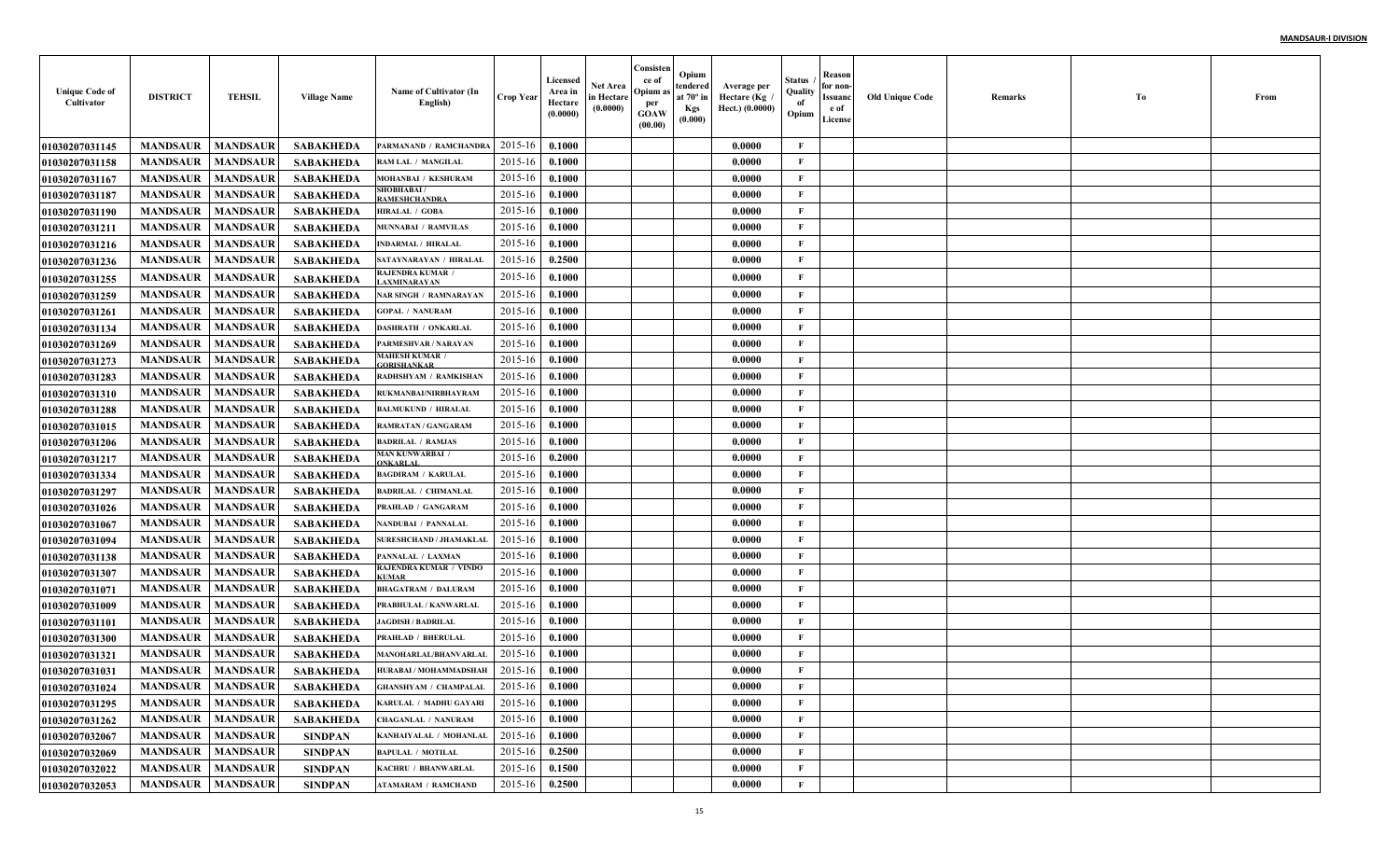| <b>Unique Code of</b><br>Cultivator | <b>DISTRICT</b>            | <b>TEHSIL</b>   | <b>Village Name</b> | Name of Cultivator (In<br>English) | <b>Crop Year</b> | Licensed<br>Area in<br>Hectare<br>(0.0000) | <b>Net Area</b><br>in Hectare<br>(0.0000) | Consisten<br>ce of<br>Opium a<br>per<br><b>GOAW</b><br>(00.00) | Opium<br>tendered<br>at $70^\circ$ in<br><b>Kgs</b><br>(0.000) | Average per<br>Hectare (Kg<br>Hect.) (0.0000) | Status<br>Quality<br>of<br>Opium | Reason<br>for non-<br>Issuanc<br>e of<br>License | <b>Old Unique Code</b> | Remarks | Тo | From |
|-------------------------------------|----------------------------|-----------------|---------------------|------------------------------------|------------------|--------------------------------------------|-------------------------------------------|----------------------------------------------------------------|----------------------------------------------------------------|-----------------------------------------------|----------------------------------|--------------------------------------------------|------------------------|---------|----|------|
| <b>01030207032072</b>               | <b>MANDSAUR</b>            | <b>MANDSAUR</b> | <b>SINDPAN</b>      | <b>VISHNULAL / RAMESHWER</b>       | 2015-16          | 0.2000                                     |                                           |                                                                |                                                                | 0.0000                                        | F                                |                                                  |                        |         |    |      |
| 01030207032048                      | <b>MANDSAUR</b>            | <b>MANDSAUR</b> | <b>SINDPAN</b>      | <b>MISHRILAL / CHAMPALAL</b>       | 2015-16          | 0.2000                                     |                                           |                                                                |                                                                | 0.0000                                        | $\mathbf{F}$                     |                                                  |                        |         |    |      |
| 01030207032111                      | <b>MANDSAUR</b>            | <b>MANDSAUR</b> | <b>SINDPAN</b>      | MADANLAL / JAGANATE                | 2015-16          | 0.1000                                     |                                           |                                                                |                                                                | 0.0000                                        | $\mathbf{F}$                     |                                                  |                        |         |    |      |
| <b>01030207032021</b>               | <b>MANDSAUR</b>            | <b>MANDSAUR</b> | <b>SINDPAN</b>      | MODIRAM / CHAMPALAI                | 2015-16          | 0.1000                                     |                                           |                                                                |                                                                | 0.0000                                        | $\mathbf{F}$                     |                                                  |                        |         |    |      |
| <b>01030207032104</b>               | <b>MANDSAUR</b>            | <b>MANDSAUR</b> | <b>SINDPAN</b>      | <b>OMPRAKASH / NANDRAM</b>         | 2015-16          | 0.1000                                     |                                           |                                                                |                                                                | 0.0000                                        | $\mathbf{F}$                     |                                                  |                        |         |    |      |
| 01030207032107                      | <b>MANDSAUR</b>            | <b>MANDSAUR</b> | <b>SINDPAN</b>      | KISHOR / KANHAIYALAI               | 2015-16          | 0.1000                                     |                                           |                                                                |                                                                | 0.0000                                        | $\mathbf{F}$                     |                                                  |                        |         |    |      |
| 01030207032051                      | <b>MANDSAUR</b>            | <b>MANDSAUR</b> | <b>SINDPAN</b>      | <b>MANGILAL / KACHRU</b>           | 2015-16          | 0.1000                                     |                                           |                                                                |                                                                | 0.0000                                        | $\mathbf{F}$                     |                                                  |                        |         |    |      |
| 01030207032057                      | <b>MANDSAUR</b>            | <b>MANDSAUR</b> | <b>SINDPAN</b>      | <b>SURESH KUMAR / GOPILAI</b>      | 2015-16          | 0.1000                                     |                                           |                                                                |                                                                | 0.0000                                        | $\mathbf{F}$                     |                                                  |                        |         |    |      |
| <b>01030207032094</b>               | <b>MANDSAUR</b>            | <b>MANDSAUR</b> | <b>SINDPAN</b>      | <b>BHANWARLAL / BHUWAN</b>         | 2015-16          | 0.1000                                     |                                           |                                                                |                                                                | 0.0000                                        | $\mathbf{F}$                     |                                                  |                        |         |    |      |
| <b>01030207032039</b>               | <b>MANDSAUR</b>            | <b>MANDSAUR</b> | <b>SINDPAN</b>      | <b>FAKIRCHAND / DEVILAL</b>        | 2015-16          | 0.1000                                     |                                           |                                                                |                                                                | 0.0000                                        | $\mathbf{F}$                     |                                                  |                        |         |    |      |
| <b>01030207033025</b>               | <b>MANDSAUR</b>            | <b>MANDSAUR</b> | <b>ACHERA</b>       | HABIB / GULSHERKHAN                | 2015-16          | 0.2000                                     |                                           |                                                                |                                                                | 0.0000                                        | $\mathbf N$                      |                                                  |                        |         |    |      |
| <b>01030207033033</b>               | <b>MANDSAUR</b>            | <b>MANDSAUR</b> | <b>ACHERA</b>       | RUKAMAN BAI / PURANMAL             | 2015-16          | 0.1000                                     |                                           |                                                                |                                                                | 0.0000                                        | $\mathbf{F}$                     |                                                  |                        |         |    |      |
| <b>01030207033028</b>               | <b>MANDSAUR</b>            | <b>MANDSAUR</b> | <b>ACHERA</b>       | <b>MANGILAL / GORDHAN</b>          | 2015-16          | 0.1000                                     |                                           |                                                                |                                                                | 0.0000                                        | $\mathbf{F}$                     |                                                  |                        |         |    |      |
| <b>01030207036005</b>               | <b>MANDSAUR</b>            | <b>MANDSAUR</b> | <b>AGHORIYA</b>     | RADHESHYAM / MANGILAI              | 2015-16          | 0.2500                                     |                                           |                                                                |                                                                | 0.0000                                        | $\mathbf{F}$                     |                                                  |                        |         |    |      |
| <b>01030207036010</b>               | <b>MANDSAUR</b>            | <b>MANDSAUR</b> | <b>AGHORIYA</b>     | <b>GOPAL / GIRDHARI</b>            | 2015-16          | 0.1500                                     |                                           |                                                                |                                                                | 0.0000                                        | $\mathbf{F}$                     |                                                  |                        |         |    |      |
| <b>01030207036025</b>               | <b>MANDSAUR</b>            | <b>MANDSAUR</b> | <b>AGHORIYA</b>     | MANGILAL / FAKIRCHAND              | 2015-16          | 0.1500                                     |                                           |                                                                |                                                                | 0.0000                                        | $\mathbf{F}$                     |                                                  |                        |         |    |      |
| <b>01030207036003</b>               | <b>MANDSAUR</b>            | <b>MANDSAUR</b> | <b>AGHORIYA</b>     | VAKTA / KACHARU                    | 2015-16          | 0.1000                                     |                                           |                                                                |                                                                | 0.0000                                        | $\mathbf{F}$                     |                                                  |                        |         |    |      |
| <b>01030207036009</b>               | <b>MANDSAUR</b>            | <b>MANDSAUR</b> | <b>AGHORIYA</b>     | RAMCHANDRA / KACHARI               | 2015-16          | 0.1000                                     |                                           |                                                                |                                                                | 0.0000                                        | $\mathbf{F}$                     |                                                  |                        |         |    |      |
| <b>01030207036014</b>               | <b>MANDSAUR</b>            | <b>MANDSAUR</b> | <b>AGHORIYA</b>     | <b>JANIBAI / BHERA</b>             | 2015-16          | 0.1000                                     |                                           |                                                                |                                                                | 0.0000                                        | $\mathbf{F}$                     |                                                  |                        |         |    |      |
| <b>01030207036013</b>               | <b>MANDSAUR</b>            | <b>MANDSAUR</b> | <b>AGHORIYA</b>     | SHNBHULAL / RAJARAM                | 2015-16          | 0.1000                                     |                                           |                                                                |                                                                | 0.0000                                        | $\mathbf{F}$                     |                                                  |                        |         |    |      |
| <b>01030207036001</b>               | <b>MANDSAUR</b>            | <b>MANDSAUR</b> | <b>AGHORIYA</b>     | <b>LAXMINARAYAN / KACHRU</b>       | 2015-16          | 0.1000                                     |                                           |                                                                |                                                                | 0.0000                                        | $\mathbf{F}$                     |                                                  |                        |         |    |      |
| <b>01030207036022</b>               | <b>MANDSAUR</b>            | <b>MANDSAUR</b> | <b>AGHORIYA</b>     | DEVILAL / BHANVARLAI               | 2015-16          | 0.1000                                     |                                           |                                                                |                                                                | 0.0000                                        | F                                |                                                  |                        |         |    |      |
| <b>01030207037001</b>               | <b>MANDSAUR</b>            | <b>MANDSAUR</b> | <b>AMLAWAD</b>      | <b>HASTIMAL BAGMAL</b>             | 2015-16          | 0.2000                                     | 0.0410                                    | 71.68                                                          | 3.021                                                          | 73.6829                                       | G                                |                                                  |                        |         |    |      |
| <b>01030207037003</b>               | <b>MANDSAUR</b>            | <b>MANDSAUR</b> | <b>AMLAWAD</b>      | <b>BALARAM BAGDIRAM</b>            | 2015-16          | 0.2500                                     |                                           |                                                                |                                                                | 0.0000                                        | $\mathbf F$                      |                                                  |                        |         |    |      |
| <b>01030207037010</b>               | <b>MANDSAUR</b>            | <b>MANDSAUR</b> | <b>AMLAWAD</b>      | <b>NAGULAL/ CHUNNILAI</b>          | 2015-16          | 0.2500                                     |                                           |                                                                |                                                                | 0.0000                                        | $\mathbf{F}$                     |                                                  |                        |         |    |      |
| <b>0103020703701</b> 1              | <b>MANDSAUR</b>            | <b>MANDSAUR</b> | <b>AMLAWAD</b>      | <b>CHUNNILAL DEVRAM</b>            | 2015-16          | 0.2500                                     |                                           |                                                                |                                                                | 0.0000                                        | $\mathbf{F}$                     |                                                  |                        |         |    |      |
| <b>01030207037013</b>               | <b>MANDSAUR</b>            | <b>MANDSAUR</b> | <b>AMLAWAD</b>      | <b>LAKSHMAN / MANGILAL</b>         | 2015-16          | 0.2500                                     |                                           |                                                                |                                                                | 0.0000                                        | $\mathbf F$                      |                                                  |                        |         |    |      |
| <b>01030207037019</b>               | <b>MANDSAUR</b>            | <b>MANDSAUR</b> | <b>AMLAWAD</b>      | <b>MANJU / MAGANLAL</b>            | 2015-16          | 0.2500                                     |                                           |                                                                |                                                                | 0.0000                                        | $\mathbf{F}$                     |                                                  |                        |         |    |      |
| <b>01030207037024</b>               | <b>MANDSAUR</b>            | <b>MANDSAUR</b> | <b>AMLAWAD</b>      | PRAHLAD / LAXMAN                   | 2015-16          | 0.2500                                     |                                           |                                                                |                                                                | 0.0000                                        | $\mathbf{F}$                     |                                                  |                        |         |    |      |
| 01030207037025                      | <b>MANDSAUR</b>            | <b>MANDSAUR</b> | <b>AMLAWAD</b>      | PRAHLAD / KANHAIYALAI              | 2015-16          | 0.2500                                     |                                           |                                                                |                                                                | 0.0000                                        | $\mathbf{F}$                     |                                                  |                        |         |    |      |
| <b>01030207037028</b>               | <b>MANDSAUR</b>            | <b>MANDSAUR</b> | <b>AMLAWAD</b>      | <b>GANPAT / HIRALAL</b>            | 2015-16          | 0.2000                                     |                                           |                                                                |                                                                | 0.0000                                        | $\mathbf{F}$                     |                                                  |                        |         |    |      |
| <b>01030207037029</b>               | <b>MANDSAUR</b>            | <b>MANDSAUR</b> | <b>AMLAWAD</b>      | <b>DASHRATH / KANHAIYALAL</b>      | 2015-16          | 0.2000                                     |                                           |                                                                |                                                                | 0.0000                                        | F                                |                                                  |                        |         |    |      |
| <b>01030207037030</b>               | <b>MANDSAUR</b>            | <b>MANDSAUR</b> | <b>AMLAWAD</b>      | <b>GOPAL / BHANWARLAL</b>          | 2015-16          | 0.2500                                     |                                           |                                                                |                                                                | 0.0000                                        | F                                |                                                  |                        |         |    |      |
| 01030207037035                      | <b>MANDSAUR</b>   MANDSAUR |                 | AMLAWAD             | <b>JAGDISH / MANALAL</b>           | $2015-16$ 0.2500 |                                            |                                           |                                                                |                                                                | 0.0000                                        | F                                |                                                  |                        |         |    |      |
| 01030207037038                      | <b>MANDSAUR</b>            | <b>MANDSAUR</b> | AMLAWAD             | SHIVLAL / BHERULAL                 | 2015-16          | 0.2500                                     |                                           |                                                                |                                                                | 0.0000                                        | F                                |                                                  |                        |         |    |      |
| <b>01030207037039</b>               | <b>MANDSAUR</b>            | <b>MANDSAUR</b> | AMLAWAD             | <b>SUHAGBAI / BHAGIRATH</b>        | 2015-16          | 0.2500                                     |                                           |                                                                |                                                                | 0.0000                                        | $\mathbf{F}$                     |                                                  |                        |         |    |      |
| <b>01030207037041</b>               | <b>MANDSAUR</b>            | <b>MANDSAUR</b> | <b>AMLAWAD</b>      | <b>LAXMINARAYAN /</b><br>SHOBHARAM | 2015-16          | 0.2500                                     | 0.2379                                    | 63.35                                                          | 14.109                                                         | 59.3064                                       | $\mathbf G$                      |                                                  |                        |         |    |      |
| 01030207037046                      | <b>MANDSAUR</b>            | <b>MANDSAUR</b> | AMLAWAD             | <b>DASHRATH / RAMLAL</b>           | 2015-16          | 0.2000                                     |                                           |                                                                |                                                                | 0.0000                                        | $\mathbf{F}$                     |                                                  |                        |         |    |      |
| 01030207037049                      | <b>MANDSAUR</b>            | <b>MANDSAUR</b> | <b>AMLAWAD</b>      | <b>MANJUBAI / BANSHILAL</b>        | 2015-16          | 0.2000                                     |                                           |                                                                |                                                                | 0.0000                                        | $\mathbf{F}$                     |                                                  |                        |         |    |      |
| 01030207037051                      | <b>MANDSAUR</b>            | <b>MANDSAUR</b> | AMLAWAD             | <b>BAPULAL / PRATHVIRAJ</b>        | 2015-16          | 0.1500                                     |                                           |                                                                |                                                                | 0.0000                                        | $\mathbf F$                      |                                                  |                        |         |    |      |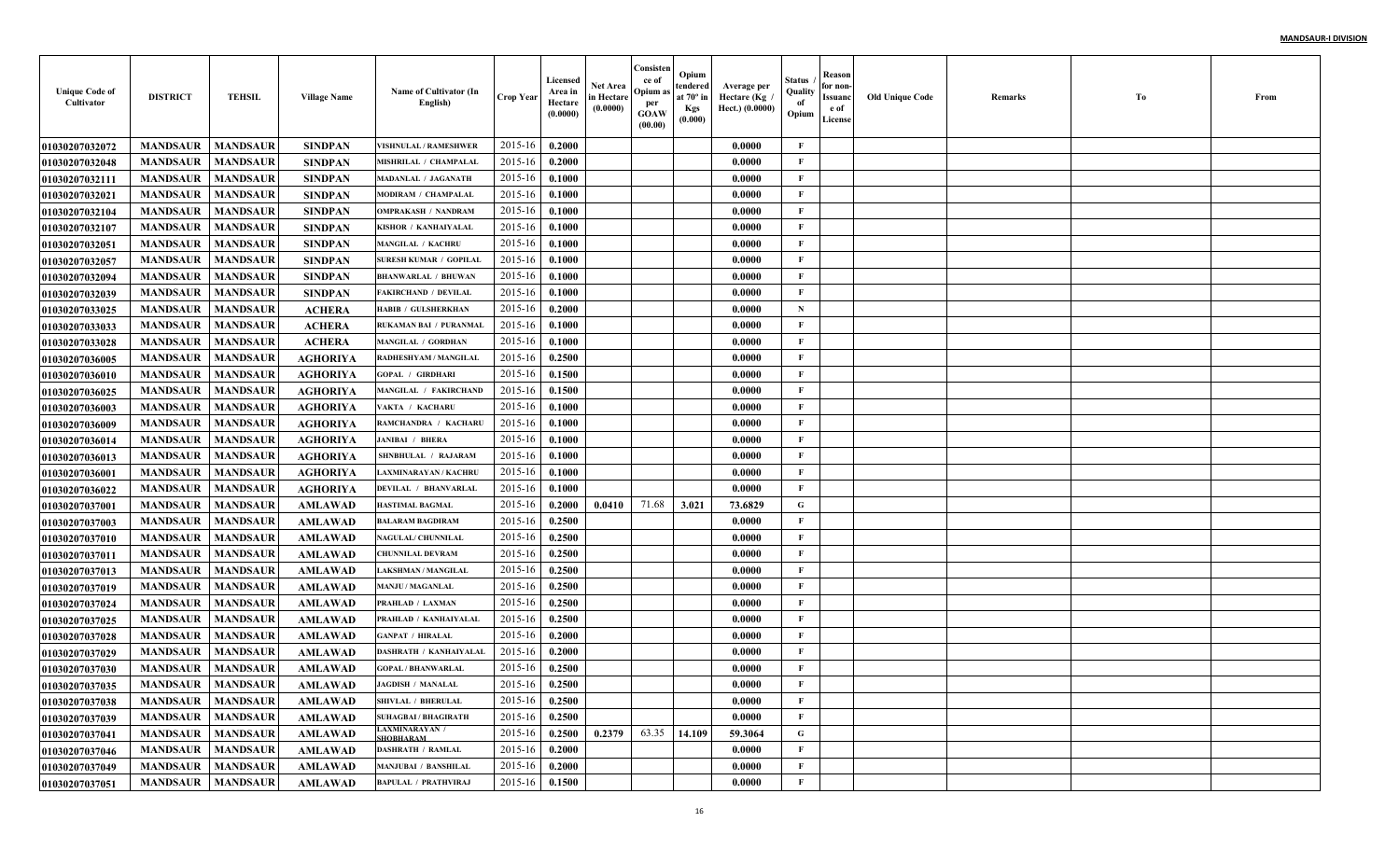| <b>Unique Code of</b><br>Cultivator | <b>DISTRICT</b>            | <b>TEHSIL</b>   | <b>Village Name</b> | Name of Cultivator (In<br>English)           | <b>Crop Year</b> | Licensed<br>Area in<br>Hectare<br>(0.0000) | Net Area<br>in Hectare<br>(0.0000) | Consisten<br>ce of<br>Opium a<br>per<br><b>GOAW</b><br>(00.00) | Opium<br>tendered<br>at $70^\circ$ in<br><b>Kgs</b><br>(0.000) | Average per<br>Hectare (Kg<br>Hect.) (0.0000) | Status<br>Quality<br>of<br>Opium | Reason<br>for non-<br>Issuanc<br>e of<br>License | <b>Old Unique Code</b> | Remarks | Тo | From |
|-------------------------------------|----------------------------|-----------------|---------------------|----------------------------------------------|------------------|--------------------------------------------|------------------------------------|----------------------------------------------------------------|----------------------------------------------------------------|-----------------------------------------------|----------------------------------|--------------------------------------------------|------------------------|---------|----|------|
| <b>01030207037052</b>               | <b>MANDSAUR</b>            | <b>MANDSAUR</b> | <b>AMLAWAD</b>      | <b>KARULAL / JUJHAR</b>                      | 2015-16          | 0.2000                                     |                                    |                                                                |                                                                | 0.0000                                        | F                                |                                                  |                        |         |    |      |
| <b>01030207037059</b>               | <b>MANDSAUR</b>            | <b>MANDSAUR</b> | <b>AMLAWAD</b>      | SHANTILAL / MOHANALAI                        | 2015-16          | 0.2000                                     |                                    |                                                                |                                                                | 0.0000                                        | $\mathbf{F}$                     |                                                  |                        |         |    |      |
| <b>01030207037060</b>               | <b>MANDSAUR</b>            | <b>MANDSAUR</b> | <b>AMLAWAD</b>      | <b>OMPRAKASH / RAMCHANDRA</b>                | 2015-16          | 0.2500                                     |                                    |                                                                |                                                                | 0.0000                                        | F                                |                                                  |                        |         |    |      |
| 01030207037061                      | <b>MANDSAUR</b>            | <b>MANDSAUR</b> | <b>AMLAWAD</b>      | <b>GOPAL / BAPULAL</b>                       | 2015-16          | 0.2500                                     | 0.0403                             | 73.16                                                          | 2.895                                                          | 71.8362                                       | G                                |                                                  |                        |         |    |      |
| <b>01030207037062</b>               | <b>MANDSAUR</b>            | <b>MANDSAUR</b> | <b>AMLAWAD</b>      | <b>HARISH KUMAR / RATANLAL</b>               | 2015-16          | 0.2000                                     |                                    |                                                                |                                                                | 0.0000                                        | $\mathbf{F}$                     |                                                  |                        |         |    |      |
| <b>01030207037064</b>               | <b>MANDSAUR</b>            | <b>MANDSAUR</b> | <b>AMLAWAD</b>      | <b>GHANSHYAM PURI /</b><br><b>PRABHUPURI</b> | 2015-16          | 0.2500                                     |                                    |                                                                |                                                                | 0.0000                                        | $\mathbf{F}$                     |                                                  |                        |         |    |      |
| <b>01030207037066</b>               | <b>MANDSAUR</b>            | <b>MANDSAUR</b> | <b>AMLAWAD</b>      | KANTILAL / CHAGANLAL                         | 2015-16          | 0.2500                                     |                                    |                                                                |                                                                | 0.0000                                        | $\mathbf{F}$                     |                                                  |                        |         |    |      |
| <b>01030207037069</b>               | <b>MANDSAUR</b>            | <b>MANDSAUR</b> | <b>AMLAWAD</b>      | DEVKANYABAI / RAMLAI                         | 2015-16          | 0.2000                                     |                                    |                                                                |                                                                | 0.0000                                        | F                                |                                                  |                        |         |    |      |
| <b>01030207037070</b>               | <b>MANDSAUR</b>            | <b>MANDSAUR</b> | <b>AMLAWAD</b>      | <b>DASHRATH / GANGARAM</b>                   | 2015-16          | 0.2500                                     |                                    |                                                                |                                                                | 0.0000                                        | $\mathbf{F}$                     |                                                  |                        |         |    |      |
| <b>01030207037072</b>               | <b>MANDSAUR</b>            | <b>MANDSAUR</b> | <b>AMLAWAD</b>      | SHYAMSUNDAR / NARAYAN                        | 2015-16          | 0.2000                                     |                                    |                                                                |                                                                | 0.0000                                        | $\mathbf{F}$                     |                                                  |                        |         |    |      |
| <b>01030207037073</b>               | <b>MANDSAUR</b>            | <b>MANDSAUR</b> | <b>AMLAWAD</b>      | NARAYAN / DHANRAJ                            | 2015-16          | 0.2000                                     |                                    |                                                                |                                                                | 0.0000                                        | $\mathbf{F}$                     |                                                  |                        |         |    |      |
| <b>01030207037079</b>               | <b>MANDSAUR</b>            | <b>MANDSAUR</b> | <b>AMLAWAD</b>      | NATHULAL / HIRALAL                           | 2015-16          | 0.2500                                     |                                    |                                                                |                                                                | 0.0000                                        | $\mathbf{F}$                     |                                                  |                        |         |    |      |
| <b>01030207037080</b>               | <b>MANDSAUR</b>            | <b>MANDSAUR</b> | <b>AMLAWAD</b>      | RAMKANYA BAI<br><b>BHANWARLAI</b>            | 2015-16          | 0.2000                                     |                                    |                                                                |                                                                | 0.0000                                        | $\mathbf{F}$                     |                                                  |                        |         |    |      |
| <b>01030207037088</b>               | <b>MANDSAUR</b>            | <b>MANDSAUR</b> | AMLAWAD             | KANCHANBAI / PRATHVIRAJ                      | 2015-16          | 0.2500                                     |                                    |                                                                |                                                                | 0.0000                                        | $\mathbf{F}$                     |                                                  |                        |         |    |      |
| <b>01030207037089</b>               | <b>MANDSAUR</b>            | <b>MANDSAUR</b> | <b>AMLAWAD</b>      | <b>MADANLAL / NARAYAN</b>                    | 2015-16          | 0.2000                                     |                                    |                                                                |                                                                | 0.0000                                        | $\mathbf{F}$                     |                                                  |                        |         |    |      |
| 01030207037091                      | <b>MANDSAUR</b>            | <b>MANDSAUR</b> | <b>AMLAWAD</b>      | <b>GORDHAN / NARAYAN</b>                     | 2015-16          | 0.1000                                     |                                    |                                                                |                                                                | 0.0000                                        | $\mathbf N$                      |                                                  |                        |         |    |      |
| <b>01030207037092</b>               | <b>MANDSAUR</b>            | <b>MANDSAUR</b> | <b>AMLAWAD</b>      | <b>DHANSHUK / KANTILAL</b>                   | 2015-16          | 0.2500                                     |                                    |                                                                |                                                                | 0.0000                                        | $\mathbf{F}$                     |                                                  |                        |         |    |      |
| <b>01030207037100</b>               | <b>MANDSAUR</b>            | <b>MANDSAUR</b> | <b>AMLAWAD</b>      | <b>BANSHILAL / BHERULAI</b>                  | 2015-16          | 0.2000                                     |                                    |                                                                |                                                                | 0.0000                                        | $\mathbf{F}$                     |                                                  |                        |         |    |      |
| <b>01030207037103</b>               | <b>MANDSAUR</b>            | <b>MANDSAUR</b> | <b>AMLAWAD</b>      | MOHANBAI / SHOBHARAM                         | 2015-16          | 0.2500                                     | 0.0952                             | 68.40                                                          | 6.029                                                          | 63.3298                                       | G                                |                                                  |                        |         |    |      |
| <b>01030207037116</b>               | <b>MANDSAUR</b>            | <b>MANDSAUR</b> | <b>AMLAWAD</b>      | <b>LAXMINARAYAN / HIRALAI</b>                | 2015-16          | 0.1000                                     |                                    |                                                                |                                                                | 0.0000                                        | $\mathbf{F}$                     |                                                  |                        |         |    |      |
| <b>01030207037105</b>               | <b>MANDSAUR</b>            | <b>MANDSAUR</b> | <b>AMLAWAD</b>      | RADHESHYAM / HIRALAL                         | 2015-16          | 0.2500                                     |                                    |                                                                |                                                                | 0.0000                                        | $\mathbf{F}$                     |                                                  |                        |         |    |      |
| <b>0103020703700</b> 4              | <b>MANDSAUR</b>            | <b>MANDSAUR</b> | <b>AMLAWAD</b>      | <b>GANGARAM / RAMCHANDRA</b>                 | 2015-16          | 0.1000                                     |                                    |                                                                |                                                                | 0.0000                                        | F                                |                                                  |                        |         |    |      |
| <b>01030207037017</b>               | <b>MANDSAUR</b>            | <b>MANDSAUR</b> | <b>AMLAWAD</b>      | GOVERDHANLAL<br><b>ARDICHANDRA</b>           | 2015-16          | 0.1000                                     |                                    |                                                                |                                                                | 0.0000                                        | $\mathbf{F}$                     |                                                  |                        |         |    |      |
| <b>01030207037020</b>               | <b>MANDSAUR</b>            | <b>MANDSAUR</b> | <b>AMLAWAD</b>      | <b>RAMESHCHAND / KARULAI</b>                 | 2015-16          | 0.1000                                     |                                    |                                                                |                                                                | 0.0000                                        | $\mathbf{F}$                     |                                                  |                        |         |    |      |
| <b>01030207037036</b>               | <b>MANDSAUR</b>            | <b>MANDSAUR</b> | <b>AMLAWAD</b>      | <b>BALARAM / RADHAKISHAN</b>                 | 2015-16          | 0.1000                                     |                                    |                                                                |                                                                | 0.0000                                        | $\mathbf{F}$                     |                                                  |                        |         |    |      |
| <b>01030207037047</b>               | <b>MANDSAUR</b>            | <b>MANDSAUR</b> | <b>AMLAWAD</b>      | <b>JAGDISHCHANDRA</b> /<br><b>PRATHVIRAJ</b> | 2015-16          | 0.1000                                     |                                    |                                                                |                                                                | 0.0000                                        | $\mathbf{F}$                     |                                                  |                        |         |    |      |
| <b>01030207037082</b>               | <b>MANDSAUR</b>            | <b>MANDSAUR</b> | <b>AMLAWAD</b>      | NANIBAI / MANGILAL                           | 2015-16          | 0.1000                                     |                                    |                                                                |                                                                | 0.0000                                        | $\mathbf F$                      |                                                  |                        |         |    |      |
| <b>01030207037085</b>               | <b>MANDSAUR</b>            | <b>MANDSAUR</b> | <b>AMLAWAD</b>      | RAMGOPAL / BADRILAL                          | 2015-16          | 0.1000                                     |                                    |                                                                |                                                                | 0.0000                                        | $\mathbf{F}$                     |                                                  |                        |         |    |      |
| <b>01030207037096</b>               | <b>MANDSAUR</b>            | <b>MANDSAUR</b> | <b>AMLAWAD</b>      | <b>MANGI LAL / VARDICHANI</b>                | 2015-16          | 0.1000                                     |                                    |                                                                |                                                                | 0.0000                                        | $\mathbf{F}$                     |                                                  |                        |         |    |      |
| <b>01030207037106</b>               | <b>MANDSAUR</b>            | <b>MANDSAUR</b> | <b>AMLAWAD</b>      | <b>GIRJABAI / GHANSHYAM</b>                  | 2015-16          | 0.1000                                     |                                    |                                                                |                                                                | 0.0000                                        | $\mathbf{F}$                     |                                                  |                        |         |    |      |
| 01030207037108                      | <b>MANDSAUR</b>            | <b>MANDSAUR</b> | <b>AMLAWAD</b>      | RAMLAL / BHANWARLAI                          | 2015-16          | 0.2500                                     |                                    |                                                                |                                                                | 0.0000                                        | $\mathbf{F}$                     |                                                  |                        |         |    |      |
| <b>01030207037109</b>               | <b>MANDSAUR</b>            | <b>MANDSAUR</b> | <b>AMLAWAD</b>      | MOHANBAI / HARIRAM                           | 2015-16          | 0.2500                                     |                                    |                                                                |                                                                | 0.0000                                        | F                                |                                                  |                        |         |    |      |
| <b>01030207037111</b>               | <b>MANDSAUR</b>            | <b>MANDSAUR</b> | <b>AMLAWAD</b>      | <b>KESHURAM / KACHRU</b>                     | 2015-16          | 0.2000                                     |                                    |                                                                |                                                                | 0.0000                                        | F                                |                                                  |                        |         |    |      |
| 01030207037115                      | <b>MANDSAUR</b>   MANDSAUR |                 | <b>AMLAWAD</b>      | KANHAIYALAL / MAGANIRAM $2015-16$   0.2000   |                  |                                            |                                    |                                                                |                                                                | 0.0000                                        | F                                |                                                  |                        |         |    |      |
| 01030207037119                      | <b>MANDSAUR</b>            | <b>MANDSAUR</b> | AMLAWAD             | <b>DHURIBAI / CHAGANLAL</b>                  | 2015-16          | 0.2500                                     |                                    |                                                                |                                                                | 0.0000                                        | $\mathbf{F}$                     |                                                  |                        |         |    |      |
| <b>01030207037120</b>               | <b>MANDSAUR</b>            | <b>MANDSAUR</b> | AMLAWAD             | MADANLAL / CHAGANLAL                         | 2015-16          | 0.2500                                     |                                    |                                                                |                                                                | 0.0000                                        | $\mathbf{F}$                     |                                                  |                        |         |    |      |
| 01030207037122                      | <b>MANDSAUR</b>            | <b>MANDSAUR</b> | <b>AMLAWAD</b>      | <b>BAPULAL / MANALAL</b>                     | 2015-16          | 0.2000                                     |                                    |                                                                |                                                                | 0.0000                                        | $\mathbf{F}$                     |                                                  |                        |         |    |      |
| 01030207037124                      | <b>MANDSAUR</b>            | <b>MANDSAUR</b> | <b>AMLAWAD</b>      | SOHANBAI / RAMCHANDRA                        | 2015-16          | 0.2500                                     |                                    |                                                                |                                                                | 0.0000                                        | $\mathbf{F}$                     |                                                  |                        |         |    |      |
| 01030207037125                      | <b>MANDSAUR</b>            | <b>MANDSAUR</b> | <b>AMLAWAD</b>      | MULCHAND / MANALAL                           | 2015-16          | 0.2500                                     |                                    |                                                                |                                                                | 0.0000                                        | $\mathbf{F}$                     |                                                  |                        |         |    |      |
| 01030207037126                      | <b>MANDSAUR</b>            | <b>MANDSAUR</b> | AMLAWAD             | <b>DHAPUBAI / KANHAIYALAL</b>                | 2015-16          | 0.2000                                     |                                    |                                                                |                                                                | 0.0000                                        | $\mathbf F$                      |                                                  |                        |         |    |      |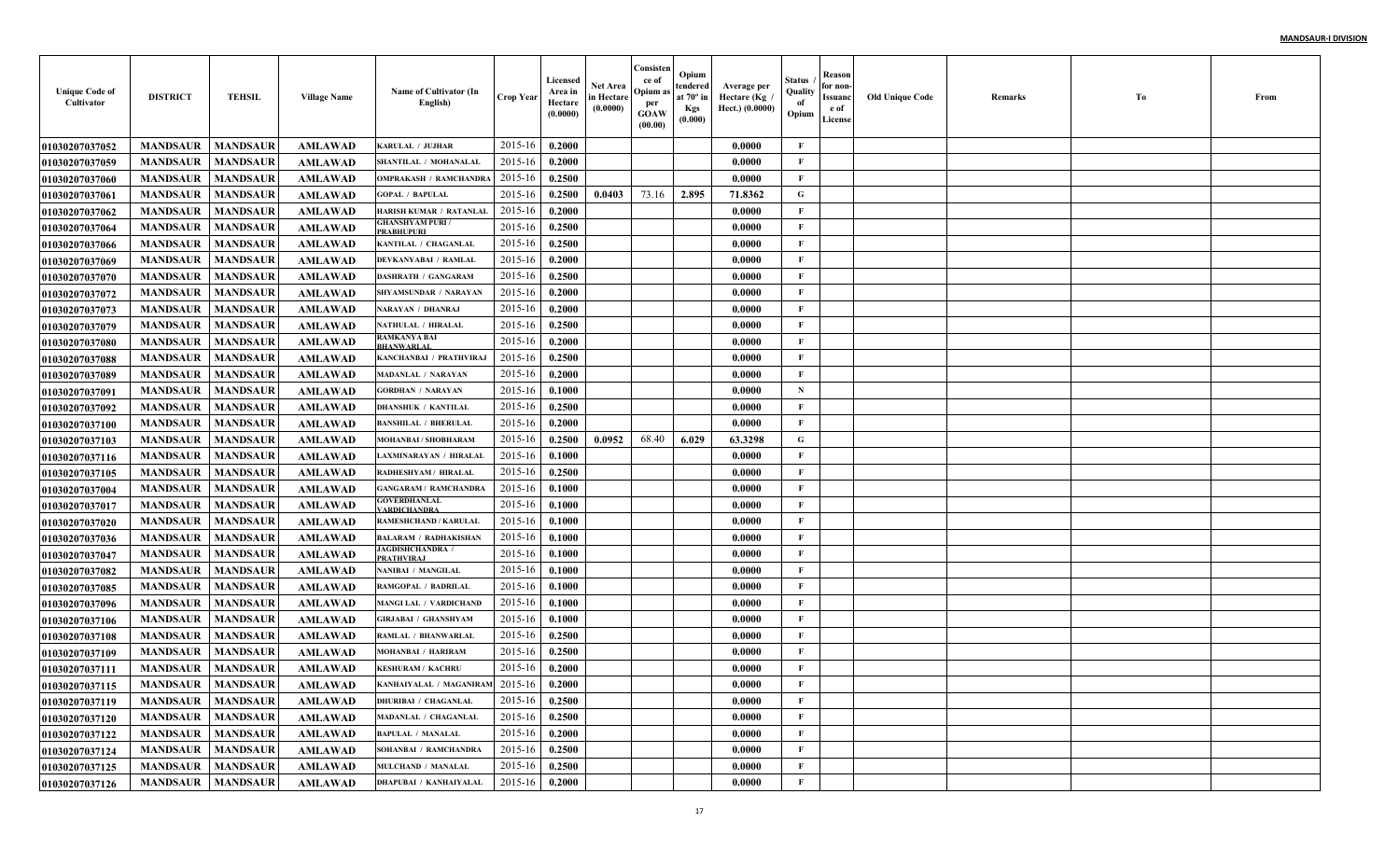| <b>Unique Code of</b><br>Cultivator | <b>DISTRICT</b>            | <b>TEHSIL</b>   | <b>Village Name</b> | Name of Cultivator (In<br>English) | <b>Crop Year</b> | Licensed<br>Area in<br>Hectare<br>(0.0000) | Net Area<br>in Hectare<br>(0.0000) | Consisten<br>ce of<br>Opium a<br>per<br><b>GOAW</b><br>(00.00) | Opium<br>tendered<br>at $70^\circ$ in<br><b>Kgs</b><br>(0.000) | Average per<br>Hectare (Kg<br>Hect.) (0.0000) | Status<br>Quality<br>of<br>Opium | Reason<br>for non-<br>Issuanc<br>e of<br>License | <b>Old Unique Code</b> | Remarks | Тo | From |
|-------------------------------------|----------------------------|-----------------|---------------------|------------------------------------|------------------|--------------------------------------------|------------------------------------|----------------------------------------------------------------|----------------------------------------------------------------|-----------------------------------------------|----------------------------------|--------------------------------------------------|------------------------|---------|----|------|
| <b>01030207037132</b>               | <b>MANDSAUR</b>            | <b>MANDSAUR</b> | <b>AMLAWAD</b>      | GIRJABAI / BADRILAL                | 2015-16          | 0.2500                                     |                                    |                                                                |                                                                | 0.0000                                        | F                                |                                                  |                        |         |    |      |
| 01030207037134                      | <b>MANDSAUR</b>            | <b>MANDSAUR</b> | <b>AMLAWAD</b>      | RADHESHYAM / BOTLAI                | 2015-16          | 0.2500                                     |                                    |                                                                |                                                                | 0.0000                                        | $\mathbf{F}$                     |                                                  |                        |         |    |      |
| <b>01030207037135</b>               | <b>MANDSAUR</b>            | <b>MANDSAUR</b> | <b>AMLAWAD</b>      | KANHAIYALAL / NANDA                | 2015-16          | 0.2000                                     |                                    |                                                                |                                                                | 0.0000                                        | $\mathbf{F}$                     |                                                  |                        |         |    |      |
| 01030207037139                      | <b>MANDSAUR</b>            | <b>MANDSAUR</b> | <b>AMLAWAD</b>      | <b>BABULAL / NATHULAL</b>          | 2015-16          | 0.2500                                     |                                    |                                                                |                                                                | 0.0000                                        | $\mathbf{F}$                     |                                                  |                        |         |    |      |
| 01030207037144                      | <b>MANDSAUR</b>            | <b>MANDSAUR</b> | <b>AMLAWAD</b>      | NANDUBAI / MOHANLAL                | 2015-16          | 0.2000                                     |                                    |                                                                |                                                                | 0.0000                                        | $\mathbf{F}$                     |                                                  |                        |         |    |      |
| 01030207037149                      | <b>MANDSAUR</b>            | <b>MANDSAUR</b> | <b>AMLAWAD</b>      | RAMCHANDRAA /<br><b>PYARCHAND</b>  | 2015-16          | 0.2000                                     |                                    |                                                                |                                                                | 0.0000                                        | $\mathbf{F}$                     |                                                  |                        |         |    |      |
| <b>01030207037152</b>               | <b>MANDSAUR</b>            | <b>MANDSAUR</b> | <b>AMLAWAD</b>      | <b>NAGUDAS / RAMDAS</b>            | 2015-16          | 0.2000                                     |                                    |                                                                |                                                                | 0.0000                                        | $\mathbf{F}$                     |                                                  |                        |         |    |      |
| 01030207037164                      | <b>MANDSAUR</b>            | <b>MANDSAUR</b> | <b>AMLAWAD</b>      | <b>DOLIBAI / BHANWARLAI</b>        | 2015-16          | 0.2000                                     |                                    |                                                                |                                                                | 0.0000                                        | $\mathbf{F}$                     |                                                  |                        |         |    |      |
| <b>01030207037172</b>               | <b>MANDSAUR</b>            | <b>MANDSAUR</b> | <b>AMLAWAD</b>      | HIRALAL / MAGANIRAM                | 2015-16          | 0.2000                                     |                                    |                                                                |                                                                | 0.0000                                        | $\mathbf{F}$                     |                                                  |                        |         |    |      |
| <b>01030207037178</b>               | <b>MANDSAUR</b>            | <b>MANDSAUR</b> | <b>AMLAWAD</b>      | <b>RATANBAI / MANGILAL</b>         | 2015-16          | 0.1000                                     |                                    |                                                                |                                                                | 0.0000                                        | $\mathbf{F}$                     |                                                  |                        |         |    |      |
| <b>01030207037050</b>               | <b>MANDSAUR</b>            | <b>MANDSAUR</b> | <b>AMLAWAD</b>      | RAJ KUMAR / KANHAIYALAL            | 2015-16          | 0.1500                                     |                                    |                                                                |                                                                | 0.0000                                        | $\mathbf{F}$                     |                                                  |                        |         |    |      |
| <b>01030207037084</b>               | <b>MANDSAUR</b>            | <b>MANDSAUR</b> | <b>AMLAWAD</b>      | <b>GANGARAM / RAMCHANDRA</b>       | 2015-16          | 0.2000                                     |                                    |                                                                |                                                                | 0.0000                                        | $\mathbf{F}$                     |                                                  |                        |         |    |      |
| <b>01030207037078</b>               | <b>MANDSAUR</b>            | <b>MANDSAUR</b> | <b>AMLAWAD</b>      | <b>RAMLAL / BABRU</b>              | 2015-16          | 0.2000                                     |                                    |                                                                |                                                                | 0.0000                                        | $\mathbf{F}$                     |                                                  |                        |         |    |      |
| 01030207037045                      | <b>MANDSAUR</b>            | <b>MANDSAUR</b> | <b>AMLAWAD</b>      | <b>OMPRAKASH / MANGILAL</b>        | 2015-16          | 0.1500                                     |                                    |                                                                |                                                                | 0.0000                                        | $\mathbf{F}$                     |                                                  |                        |         |    |      |
| <b>01030207037067</b>               | <b>MANDSAUR</b>            | <b>MANDSAUR</b> | <b>AMLAWAD</b>      | <b>DEVILAL / NAGULAL</b>           | 2015-16          | 0.2500                                     |                                    |                                                                |                                                                | 0.0000                                        | $\mathbf{F}$                     |                                                  |                        |         |    |      |
| <b>01030207037094</b>               | <b>MANDSAUR</b>            | <b>MANDSAUR</b> | <b>AMLAWAD</b>      | <b>DEVRAM / RADHAKISHAN</b>        | 2015-16          | 0.1000                                     |                                    |                                                                |                                                                | 0.0000                                        | $\mathbf{F}$                     |                                                  |                        |         |    |      |
| <b>01030207037192</b>               | <b>MANDSAUR</b>            | <b>MANDSAUR</b> | <b>AMLAWAD</b>      | PREMCHANDRA / CHENRAM              | 2015-16          | 0.2500                                     |                                    |                                                                |                                                                | 0.0000                                        | $\mathbf{F}$                     |                                                  |                        |         |    |      |
| <b>01030207037098</b>               | <b>MANDSAUR</b>            | <b>MANDSAUR</b> | <b>AMLAWAD</b>      | <b>MANGILAL / BHERULAL</b>         | 2015-16          | 0.2000                                     |                                    |                                                                |                                                                | 0.0000                                        | $\mathbf{F}$                     |                                                  |                        |         |    |      |
| <b>01030207037032</b>               | <b>MANDSAUR</b>            | <b>MANDSAUR</b> | <b>AMLAWAD</b>      | <b>SUMITRABAI / KOMAL</b>          | 2015-16          | 0.2000                                     |                                    |                                                                |                                                                | 0.0000                                        | $\mathbf{F}$                     |                                                  |                        |         |    |      |
| 01030207037133                      | <b>MANDSAUR</b>            | <b>MANDSAUR</b> | <b>AMLAWAD</b>      | <b>BHULIBAI / SHIVNARAYAN</b>      | 2015-16          | 0.2000                                     |                                    |                                                                |                                                                | 0.0000                                        | $\mathbf{F}$                     |                                                  |                        |         |    |      |
| <b>01030207037123</b>               | <b>MANDSAUR</b>            | <b>MANDSAUR</b> | <b>AMLAWAD</b>      | <b>BAGMAL / RATANLAL</b>           | 2015-16          | 0.2000                                     |                                    |                                                                |                                                                | 0.0000                                        | $\mathbf{F}$                     |                                                  |                        |         |    |      |
| <b>01030207037128</b>               | <b>MANDSAUR</b>            | <b>MANDSAUR</b> | <b>AMLAWAD</b>      | PRABHUPURI / TULSIPUR              | 2015-16          | 0.2000                                     |                                    |                                                                |                                                                | 0.0000                                        | F                                |                                                  |                        |         |    |      |
| <b>01030207037107</b>               | <b>MANDSAUR</b>            | <b>MANDSAUR</b> | <b>AMLAWAD</b>      | <b>BHAGUBAI / JAGANNATH</b>        | 2015-16          | 0.1000                                     |                                    |                                                                |                                                                | 0.0000                                        | $\mathbf{F}$                     |                                                  |                        |         |    |      |
| <b>01030207037182</b>               | <b>MANDSAUR</b>            | <b>MANDSAUR</b> | <b>AMLAWAD</b>      | SHYAMSUNDAR / MANAKLAI             | 2015-16          | 0.2500                                     |                                    |                                                                |                                                                | 0.0000                                        | $\mathbf{F}$                     |                                                  |                        |         |    |      |
| <b>01030207037002</b>               | <b>MANDSAUR</b>            | <b>MANDSAUR</b> | <b>AMLAWAD</b>      | <b>KOMAL MANAKLAL</b>              | 2015-16          | 0.2500                                     |                                    |                                                                |                                                                | 0.0000                                        | $\mathbf{F}$                     |                                                  |                        |         |    |      |
| <b>01030207037077</b>               | <b>MANDSAUR</b>            | <b>MANDSAUR</b> | <b>AMLAWAD</b>      | <b>MANAK LAL / RATANLAI</b>        | 2015-16          | 0.2500                                     |                                    |                                                                |                                                                | 0.0000                                        | $\mathbf{F}$                     |                                                  |                        |         |    |      |
| <b>01030207037194</b>               | <b>MANDSAUR</b>            | <b>MANDSAUR</b> | <b>AMLAWAD</b>      | <b>PRABHULAL / BABRU</b>           | 2015-16          | 0.2000                                     |                                    |                                                                |                                                                | 0.0000                                        | $\mathbf F$                      |                                                  |                        |         |    |      |
| 01030207037131                      | <b>MANDSAUR</b>            | <b>MANDSAUR</b> | <b>AMLAWAD</b>      | <b>DEVRAM / BHERULAL</b>           | 2015-16          | 0.1000                                     |                                    |                                                                |                                                                | 0.0000                                        | $\mathbf{F}$                     |                                                  |                        |         |    |      |
| 01030207037151                      | <b>MANDSAUR</b>            | <b>MANDSAUR</b> | <b>AMLAWAD</b>      | RAMKANYABAI / NAGULA               | 2015-16          | 0.1000                                     | 0.0496                             | 61.15                                                          | 2.760                                                          | 55.6452                                       | $\mathbf G$                      |                                                  |                        |         |    |      |
| <b>01030207037169</b>               | <b>MANDSAUR</b>            | <b>MANDSAUR</b> | <b>AMLAWAD</b>      | <b>SURAJBAI / SHANKARLAI</b>       | 2015-16          | 0.1000                                     | 0.0405                             | 61.41                                                          | 2.667                                                          | 65.8519                                       | G                                |                                                  |                        |         |    |      |
| <b>01030207040002</b>               | <b>MANDSAUR</b>            | <b>MANDSAUR</b> | <b>BADAKHED</b>     | MOHAMMAD / KASAM                   | 2015-16          | 0.2000                                     |                                    |                                                                |                                                                | 0.0000                                        | $\mathbf{F}$                     |                                                  |                        |         |    |      |
| <b>01030207040003</b>               | <b>MANDSAUR</b>            | <b>MANDSAUR</b> | <b>BADAKHED</b>     | NASRUDDIN / FAKIRA                 | 2015-16          | 0.2500                                     |                                    |                                                                |                                                                | 0.0000                                        | F                                |                                                  |                        |         |    |      |
| <b>01030207040007</b>               | <b>MANDSAUR</b>            | <b>MANDSAUR</b> | <b>BADAKHEDI</b>    | <b>HABIB / KASAM GAHALOT</b>       | 2015-16          | 0.2500                                     |                                    |                                                                |                                                                | 0.0000                                        | F                                |                                                  |                        |         |    |      |
| 01030207040008                      | <b>MANDSAUR   MANDSAUR</b> |                 | BADAKHEDI           | YUSUF / KASAM                      | $2015-16$ 0.2000 |                                            |                                    |                                                                |                                                                | 0.0000                                        | F                                |                                                  |                        |         |    |      |
| 01030207040012                      | <b>MANDSAUR</b>            | <b>MANDSAUR</b> | <b>BADAKHEDI</b>    | <b>ISMAIL / FAKRU JAMA</b>         | 2015-16          | 0.2000                                     |                                    |                                                                |                                                                | 0.0000                                        | F                                |                                                  |                        |         |    |      |
| <b>01030207040019</b>               | <b>MANDSAUR</b>            | <b>MANDSAUR</b> | <b>BADAKHEDI</b>    | <b>GAPHUR / KASAM</b>              | 2015-16          | 0.2500                                     |                                    |                                                                |                                                                | 0.0000                                        | $\mathbf{F}$                     |                                                  |                        |         |    |      |
| <b>01030207040021</b>               | <b>MANDSAUR</b>            | <b>MANDSAUR</b> | <b>BADAKHEDI</b>    | <b>BAPU / FAKRU</b>                | 2015-16          | 0.2500                                     |                                    |                                                                |                                                                | 0.0000                                        | $\mathbf{F}$                     |                                                  |                        |         |    |      |
| 01030207040028                      | <b>MANDSAUR</b>            | <b>MANDSAUR</b> | <b>BADAKHEDI</b>    | PEER MOHAMMAD/ALLARAKH             | 2015-16          | 0.2500                                     |                                    |                                                                |                                                                | 0.0000                                        | $\mathbf{F}$                     |                                                  |                        |         |    |      |
| 01030207040033                      | <b>MANDSAUR</b>            | <b>MANDSAUR</b> | <b>BADAKHEDI</b>    | <b>NATHU / RAJU</b>                | 2015-16          | 0.2500                                     |                                    |                                                                |                                                                | 0.0000                                        | $\mathbf{F}$                     |                                                  |                        |         |    |      |
| 01030207040034                      | <b>MANDSAUR</b>            | <b>MANDSAUR</b> | <b>BADAKHEDI</b>    | <b>JIVA / RAJU</b>                 | 2015-16          | 0.2000                                     |                                    |                                                                |                                                                | 0.0000                                        | $\mathbf{F}$                     |                                                  |                        |         |    |      |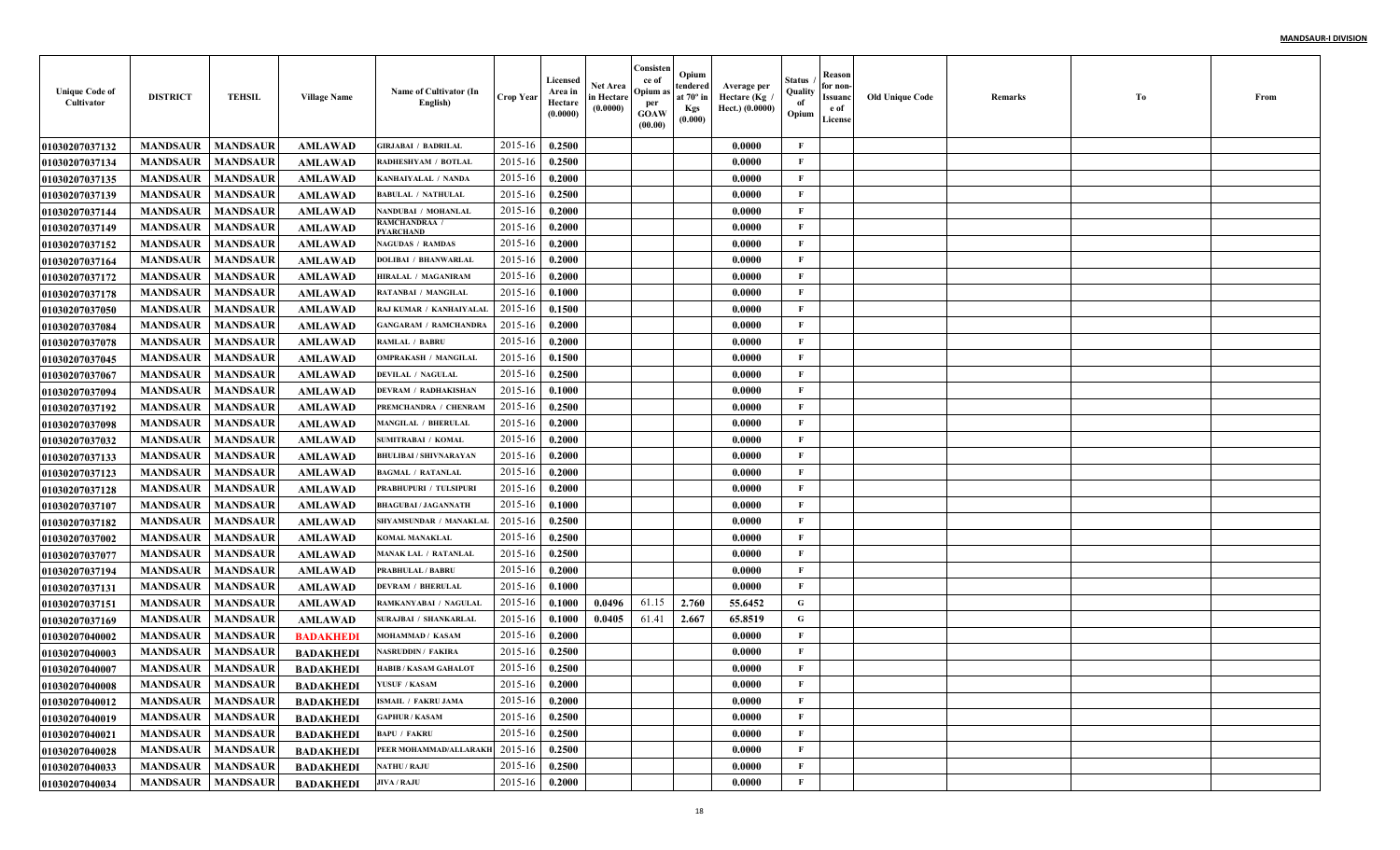| <b>Unique Code of</b><br>Cultivator | <b>DISTRICT</b> | <b>TEHSIL</b>   | <b>Village Name</b> | Name of Cultivator (In<br>English)              | <b>Crop Year</b> | Licensed<br>Area in<br>Hectare<br>(0.0000) | <b>Net Area</b><br>in Hectare<br>(0.0000) | Consisten<br>ce of<br>Opium a:<br>per<br><b>GOAW</b><br>(00.00) | Opium<br>tendered<br>at $70^\circ$ in<br>Kgs<br>(0.000) | Average per<br>Hectare (Kg<br>Hect.) (0.0000) | Status<br>Quality<br>of<br>Opium | Reason<br>for non-<br><b>Issuanc</b><br>e of<br>License | <b>Old Unique Code</b> | Remarks | Тo | From |
|-------------------------------------|-----------------|-----------------|---------------------|-------------------------------------------------|------------------|--------------------------------------------|-------------------------------------------|-----------------------------------------------------------------|---------------------------------------------------------|-----------------------------------------------|----------------------------------|---------------------------------------------------------|------------------------|---------|----|------|
| 01030207040047                      | <b>MANDSAUR</b> | <b>MANDSAUR</b> | <b>BADAKHEDI</b>    | <b>NURIBAI / KASAM HAFIJ</b>                    | 2015-16          | 0.2000                                     |                                           |                                                                 |                                                         | 0.0000                                        | $\mathbf{F}$                     |                                                         |                        |         |    |      |
| <b>01030207040050</b>               | <b>MANDSAUR</b> | <b>MANDSAUR</b> | <b>BADAKHEDI</b>    | <b>PYARA / KASAM</b>                            | $2015 - 16$      | 0.2000                                     |                                           |                                                                 |                                                         | 0.0000                                        | $\mathbf{F}$                     |                                                         |                        |         |    |      |
| <b>01030207040052</b>               | <b>MANDSAUR</b> | <b>MANDSAUR</b> | <b>BADAKHEDI</b>    | ISMAIL / FAKIRA IMLIWALA                        | 2015-16          | 0.2500                                     |                                           |                                                                 |                                                         | 0.0000                                        | $\mathbf F$                      |                                                         |                        |         |    |      |
| <b>01030207040057</b>               | <b>MANDSAUR</b> | <b>MANDSAUR</b> | <b>BADAKHEDI</b>    | HAMID SHAH / RAMJAN SHAF<br><b>AKIR PIRSHAH</b> | 2015-16          | 0.2000                                     |                                           |                                                                 |                                                         | 0.0000                                        | $\mathbf F$                      |                                                         |                        |         |    |      |
| <b>01030207040059</b>               | <b>MANDSAUR</b> | <b>MANDSAUR</b> | <b>BADAKHEDI</b>    | YUSUF / ALLARAKH                                | 2015-16          | 0.2500                                     |                                           |                                                                 |                                                         | 0.0000                                        | $\mathbf{F}$                     |                                                         |                        |         |    |      |
| 01030207040072                      | <b>MANDSAUR</b> | <b>MANDSAUR</b> | <b>BADAKHEDI</b>    | MEHBUB / MOHAMMAD<br><b>EFHLOD</b>              | 2015-16          | 0.2000                                     |                                           |                                                                 |                                                         | 0.0000                                        | $\mathbf F$                      |                                                         |                        |         |    |      |
| <b>01030207040073</b>               | <b>MANDSAUR</b> | <b>MANDSAUR</b> | <b>BADAKHEDI</b>    | <b>BABU / IBRAHIM</b>                           | 2015-16          | 0.1500                                     |                                           |                                                                 |                                                         | 0.0000                                        | $\mathbf F$                      |                                                         |                        |         |    |      |
| 01030207040077                      | <b>MANDSAUR</b> | <b>MANDSAUR</b> | <b>BADAKHEDI</b>    | <b>MUBARIK HUSEN / PHAKARU</b>                  | 2015-16          | 0.2000                                     |                                           |                                                                 |                                                         | 0.0000                                        | $\mathbf{F}$                     |                                                         |                        |         |    |      |
| 01030207040078                      | <b>MANDSAUR</b> | <b>MANDSAUR</b> | <b>BADAKHEDI</b>    | <b>SUGRABAI / GAFUR</b>                         | 2015-16          | 0.2000                                     |                                           |                                                                 |                                                         | 0.0000                                        | $\mathbf{F}$                     |                                                         |                        |         |    |      |
| <b>01030207040080</b>               | <b>MANDSAUR</b> | <b>MANDSAUR</b> | <b>BADAKHEDI</b>    | HAPHIJ GAPHUR / NATHU JI                        | 2015-16          | 0.2000                                     |                                           |                                                                 |                                                         | 0.0000                                        | $\mathbf F$                      |                                                         |                        |         |    |      |
| <b>01030207040046</b>               | <b>MANDSAUR</b> | <b>MANDSAUR</b> | <b>BADAKHEDI</b>    | <b>SUGARABAI / KHAJU</b>                        | 2015-16          | 0.2500                                     |                                           |                                                                 |                                                         | 0.0000                                        | $\mathbf F$                      |                                                         |                        |         |    |      |
| <b>01030207040009</b>               | <b>MANDSAUR</b> | <b>MANDSAUR</b> | <b>BADAKHEDI</b>    | <b>NARU / KAMRU FAKRU</b>                       | 2015-16          | 0.2500                                     |                                           |                                                                 |                                                         | 0.0000                                        | $\mathbf{F}$                     |                                                         |                        |         |    |      |
| 01030207040013                      | <b>MANDSAUR</b> | <b>MANDSAUR</b> | <b>BADAKHEDI</b>    | YUSUPH / KHAJU                                  | 2015-16          | 0.2500                                     |                                           |                                                                 |                                                         | 0.0000                                        | $\mathbf{F}$                     |                                                         |                        |         |    |      |
| 01030207040084                      | <b>MANDSAUR</b> | <b>MANDSAUR</b> | <b>BADAKHEDI</b>    | KAYYUM / LADU                                   | 2015-16          | 0.2000                                     |                                           |                                                                 |                                                         | 0.0000                                        | $\mathbf{F}$                     |                                                         |                        |         |    |      |
| <b>01030207040076</b>               | <b>MANDSAUR</b> | <b>MANDSAUR</b> | <b>BADAKHEDI</b>    | <b>ISHAK / LADU</b>                             | 2015-16          | 0.2500                                     |                                           |                                                                 |                                                         | 0.0000                                        | $\mathbf F$                      |                                                         |                        |         |    |      |
| <b>01030207040020</b>               | <b>MANDSAUR</b> | <b>MANDSAUR</b> | <b>BADAKHEDI</b>    | NUR MOHAMMAD / FAKIRA                           | 2015-16          | 0.2000                                     |                                           |                                                                 |                                                         | 0.0000                                        | $\mathbf F$                      |                                                         |                        |         |    |      |
| <b>01030207040005</b>               | <b>MANDSAUR</b> | <b>MANDSAUR</b> | <b>BADAKHEDI</b>    | <b>HAMID / LADU</b>                             | 2015-16          | 0.2000                                     |                                           |                                                                 |                                                         | 0.0000                                        | $\mathbf F$                      |                                                         |                        |         |    |      |
| 01030207040098                      | <b>MANDSAUR</b> | <b>MANDSAUR</b> | <b>BADAKHEDI</b>    | <b>ISHAK / NUR MOHAMMAD</b>                     | 2015-16          | 0.2500                                     |                                           |                                                                 |                                                         | 0.0000                                        | $\mathbf{F}$                     |                                                         |                        |         |    |      |
| 01030207040071                      | <b>MANDSAUR</b> | <b>MANDSAUR</b> | <b>BADAKHEDI</b>    | KAYYUM / NUR MOHAMMAD                           | 2015-16          | 0.2500                                     |                                           |                                                                 |                                                         | 0.0000                                        | $\mathbf{F}$                     |                                                         |                        |         |    |      |
| <b>01030207040100</b>               | <b>MANDSAUR</b> | <b>MANDSAUR</b> | <b>BADAKHEDI</b>    | <b>HASAM / GAFUR</b>                            | 2015-16          | 0.2500                                     |                                           |                                                                 |                                                         | 0.0000                                        | $\mathbf F$                      |                                                         |                        |         |    |      |
| <b>01030207040067</b>               | <b>MANDSAUR</b> | <b>MANDSAUR</b> | <b>BADAKHEDI</b>    | <b>BAPU / SATTAR DHARIWAL</b>                   | 2015-16          | 0.2000                                     |                                           |                                                                 |                                                         | 0.0000                                        | $\mathbf{F}$                     |                                                         |                        |         |    |      |
| <b>01030207040060</b>               | <b>MANDSAUR</b> | <b>MANDSAUR</b> | <b>BADAKHEDI</b>    | MAHAMMAD URF MEHBUB .<br><b>AKIRA</b>           | 2015-16          | 0.1000                                     |                                           |                                                                 |                                                         | 0.0000                                        | $\mathbf{F}$                     |                                                         |                        |         |    |      |
| 01030207040025                      | <b>MANDSAUR</b> | <b>MANDSAUR</b> | <b>BADAKHEDI</b>    | <b>SAJJAN BAI / SHANKAR</b>                     | 2015-16          | 0.2000                                     |                                           |                                                                 |                                                         | 0.0000                                        | $\mathbf{F}$                     |                                                         |                        |         |    |      |
| 01030207040069                      | <b>MANDSAUR</b> | <b>MANDSAUR</b> | <b>BADAKHEDI</b>    | <b>AHAMADANOOR/MEEMA</b>                        | 2015-16          | 0.2000                                     |                                           |                                                                 |                                                         | 0.0000                                        | $\mathbf{F}$                     |                                                         |                        |         |    |      |
| <b>01030207040082</b>               | <b>MANDSAUR</b> | <b>MANDSAUR</b> | <b>BADAKHEDI</b>    | <b>ISMAIL / KASAM AJAMERI</b>                   | 2015-16          | 0.2500                                     |                                           |                                                                 |                                                         | 0.0000                                        | $\mathbf{F}$                     |                                                         |                        |         |    |      |
| <b>01030207040006</b>               | <b>MANDSAUR</b> | <b>MANDSAUR</b> | <b>BADAKHEDI</b>    | <b>MOHAMMAD HUSAIN/NOOR</b><br><b>MOHAMMAD</b>  | 2015-16          | 0.2500                                     |                                           |                                                                 |                                                         | 0.0000                                        | $\mathbf{F}$                     |                                                         |                        |         |    |      |
| 01030207040102                      | <b>MANDSAUR</b> | <b>MANDSAUR</b> | <b>BADAKHEDI</b>    | <b>JETUN / TAJU</b>                             | 2015-16          | 0.2000                                     |                                           |                                                                 |                                                         | 0.0000                                        | $\mathbf{F}$                     |                                                         |                        |         |    |      |
| 01030207040074                      | <b>MANDSAUR</b> | <b>MANDSAUR</b> | <b>BADAKHED</b>     | <b>LAL MOHAMMAD URF LADU</b>                    | 2015-16          | 0.1500                                     |                                           |                                                                 |                                                         | 0.0000                                        | $\mathbf{F}$                     |                                                         |                        |         |    |      |
| 01030207040061                      | <b>MANDSAUR</b> | <b>MANDSAUR</b> | <b>BADAKHEDI</b>    | <b>RAJU / KASAM</b>                             | 2015-16          | 0.2000                                     |                                           |                                                                 |                                                         | 0.0000                                        | $\mathbf{F}$                     |                                                         |                        |         |    |      |
| <b>01030207040004</b>               | <b>MANDSAUR</b> | <b>MANDSAUR</b> | <b>BADAKHEDI</b>    | <b>JANNATBAI / PIR SHAH FAKIR</b>               | 2015-16          | 0.1000                                     |                                           |                                                                 |                                                         | 0.0000                                        | $\mathbf F$                      |                                                         |                        |         |    |      |
| <b>01030207040026</b>               | <b>MANDSAUR</b> | <b>MANDSAUR</b> | <b>BADAKHEDI</b>    | <b>KASAM / ALLARAKH</b>                         | 2015-16          | 0.1000                                     |                                           |                                                                 |                                                         | 0.0000                                        | $\mathbf{F}$                     |                                                         |                        |         |    |      |
| 01030207040027                      | <b>MANDSAUR</b> | <b>MANDSAUR</b> | <b>BADAKHEDI</b>    | PIR MOHAMMAD / KHAJU                            | 2015-16          | 0.2500                                     |                                           |                                                                 |                                                         | 0.0000                                        | $\mathbf{F}$                     |                                                         |                        |         |    |      |
| <b>01030207040029</b>               | <b>MANDSAUR</b> | <b>MANDSAUR</b> | <b>BADAKHEDI</b>    | NURIBAI / KASAM JAMA                            | 2015-16          | 0.1000                                     |                                           |                                                                 |                                                         | 0.0000                                        | $\mathbf{F}$                     |                                                         |                        |         |    |      |
| 01030207040041                      | <b>MANDSAUR</b> | <b>MANDSAUR</b> | <b>BADAKHEDI</b>    | <b>ISMAIL / KHAJU</b>                           | 2015-16          | 0.1500                                     |                                           |                                                                 |                                                         | 0.0000                                        | $\mathbf F$                      |                                                         |                        |         |    |      |
| <b>01030207040068</b>               | <b>MANDSAUR</b> | <b>MANDSAUR</b> | <b>BADAKHEDI</b>    | NURI BAI / BHIMA                                | 2015-16          | 0.1000                                     |                                           |                                                                 |                                                         | 0.0000                                        | $\mathbf F$                      |                                                         |                        |         |    |      |
| <b>01030207040079</b>               | <b>MANDSAUR</b> | <b>MANDSAUR</b> | <b>BADAKHEDI</b>    | <b>SABIR HUSSAIN / FAKRU</b>                    | 2015-16          | 0.1000                                     |                                           |                                                                 |                                                         | 0.0000                                        | $\mathbf{F}$                     |                                                         |                        |         |    |      |
| 01030207040063                      | <b>MANDSAUR</b> | <b>MANDSAUR</b> | <b>BADAKHEDI</b>    | <b>SATTAR / KASAM MUNSH</b>                     | 2015-16          | 0.1000                                     |                                           |                                                                 |                                                         | 0.0000                                        | $\mathbf{F}$                     |                                                         |                        |         |    |      |
| <b>01030207040023</b>               | <b>MANDSAUR</b> | <b>MANDSAUR</b> | <b>BADAKHEDI</b>    | LADA BAI / RAJU                                 | 2015-16          | 0.1000                                     |                                           |                                                                 |                                                         | 0.0000                                        | $\mathbf{F}$                     |                                                         |                        |         |    |      |
| 01030207040053                      | <b>MANDSAUR</b> | <b>MANDSAUR</b> | <b>BADAKHEDI</b>    | <b>PURIBAI / FAKARU</b>                         | 2015-16          | 0.2000                                     |                                           |                                                                 |                                                         | 0.0000                                        | $\mathbf F$                      |                                                         |                        |         |    |      |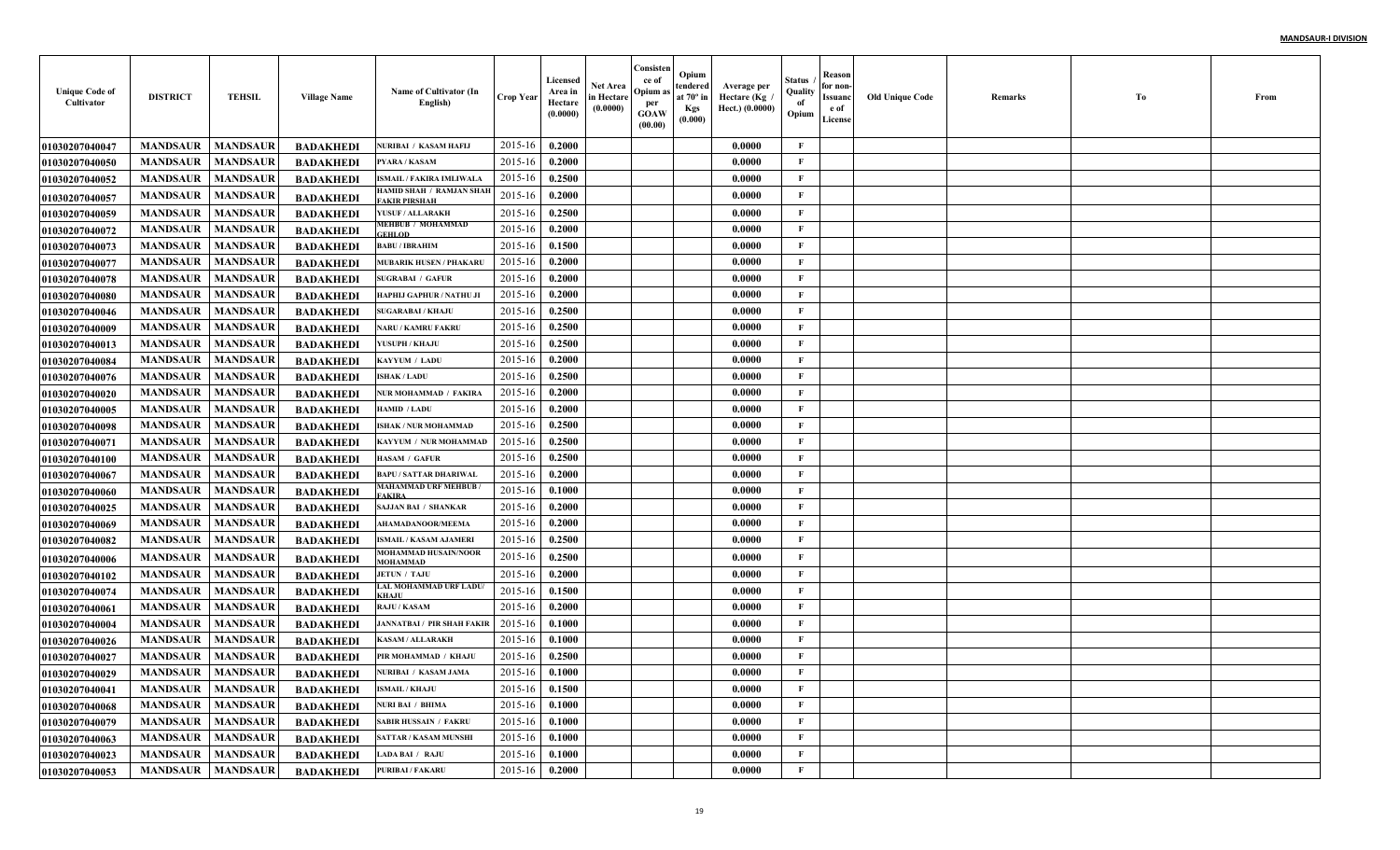| <b>Unique Code of</b><br>Cultivator | <b>DISTRICT</b>            | <b>TEHSIL</b>   | <b>Village Name</b> | Name of Cultivator (In<br>English) | Crop Year        | Licensed<br>Area in<br>Hectare<br>(0.0000) | Net Area<br>in Hectare<br>(0.0000) | Consisten<br>ce of<br>Opium a<br>per<br><b>GOAW</b><br>(00.00) | Opium<br>tendered<br>at $70^\circ$ in<br><b>Kgs</b><br>(0.000) | Average per<br>Hectare ( $Kg$<br>Hect.) (0.0000) | Status<br>Quality<br>of<br>Opium | Reason<br>for non-<br>Issuanc<br>e of<br>License | <b>Old Unique Code</b> | <b>Remarks</b> | Tо | From                    |
|-------------------------------------|----------------------------|-----------------|---------------------|------------------------------------|------------------|--------------------------------------------|------------------------------------|----------------------------------------------------------------|----------------------------------------------------------------|--------------------------------------------------|----------------------------------|--------------------------------------------------|------------------------|----------------|----|-------------------------|
| <b>01030207040085</b>               | <b>MANDSAUR</b>            | <b>MANDSAUR</b> | <b>BADAKHEDI</b>    | <b>BABU / HASAM</b>                | 2015-16          | 0.1000                                     |                                    |                                                                |                                                                | 0.0000                                           | F                                |                                                  |                        |                |    |                         |
| <b>0103020704010</b> 4              | <b>MANDSAUR</b>            | <b>MANDSAUR</b> | <b>BADAKHEDI</b>    | PYARIBAI / LALU                    | 2015-16          | 0.2000                                     |                                    |                                                                |                                                                | 0.0000                                           | $\mathbf{F}$                     |                                                  | 01030207052049         |                |    | <b>KHAJURI BADAYALA</b> |
| 01030207041031                      | <b>MANDSAUR</b>            | <b>MANDSAUR</b> | <b>BHALOT</b>       | <b>BADRILAL / TULSIRAM</b>         | 2015-16          | 0.2500                                     |                                    |                                                                |                                                                | 0.0000                                           | $\mathbf{F}$                     |                                                  |                        |                |    |                         |
| <b>01030207041003</b>               | <b>MANDSAUR</b>            | <b>MANDSAUR</b> | <b>BHALOT</b>       | RAMCHANDRA / BHUWAN                | 2015-16          | 0.2000                                     |                                    |                                                                |                                                                | 0.0000                                           | $\mathbf{F}$                     |                                                  |                        |                |    |                         |
| 01030207041009                      | <b>MANDSAUR</b>            | <b>MANDSAUR</b> | <b>BHALOT</b>       | <b>GOVINDRAM / GANGARAM</b>        | 2015-16          | 0.2000                                     |                                    |                                                                |                                                                | 0.0000                                           | $\mathbf{F}$                     |                                                  |                        |                |    |                         |
| 01030207041011                      | <b>MANDSAUR</b>            | <b>MANDSAUR</b> | <b>BHALOT</b>       | KANWARLAL / MANGILAI               | 2015-16          | 0.2000                                     |                                    |                                                                |                                                                | 0.0000                                           | $\mathbf{F}$                     |                                                  |                        |                |    |                         |
| 01030207041012                      | <b>MANDSAUR</b>            | <b>MANDSAUR</b> | <b>BHALOT</b>       | NATHULAL / GANGARAM                | 2015-16          | 0.2000                                     |                                    |                                                                |                                                                | 0.0000                                           | $\mathbf{F}$                     |                                                  |                        |                |    |                         |
| 01030207041014                      | <b>MANDSAUR</b>            | <b>MANDSAUR</b> | <b>BHALOT</b>       | <b>JAGDISH / RAGUNATH</b>          | 2015-16          | 0.2500                                     |                                    |                                                                |                                                                | 0.0000                                           | $\mathbf{F}$                     |                                                  |                        |                |    |                         |
| <b>01030207041016</b>               | <b>MANDSAUR</b>            | <b>MANDSAUR</b> | <b>BHALOT</b>       | <b>SHANTILAL / BHAGIRATH</b>       | 2015-16          | 0.2000                                     |                                    |                                                                |                                                                | 0.0000                                           | $\mathbf{F}$                     |                                                  |                        |                |    |                         |
| 01030207041021                      | <b>MANDSAUR</b>            | <b>MANDSAUR</b> | <b>BHALOT</b>       | SITABAI / AMRITRAM                 | 2015-16          | 0.2000                                     |                                    |                                                                |                                                                | 0.0000                                           | $\mathbf{F}$                     |                                                  |                        |                |    |                         |
| <b>01030207041024</b>               | <b>MANDSAUR</b>            | <b>MANDSAUR</b> | <b>BHALOT</b>       | <b>DINDAYAL / AMRU</b>             | 2015-16          | 0.2500                                     |                                    |                                                                |                                                                | 0.0000                                           | F                                |                                                  |                        |                |    |                         |
| <b>01030207041025</b>               | <b>MANDSAUR</b>            | <b>MANDSAUR</b> | <b>BHALOT</b>       | <b>JDAYLAL / KESHURAM</b>          | 2015-16          | 0.2500                                     |                                    |                                                                |                                                                | 0.0000                                           | F                                |                                                  |                        |                |    |                         |
| <b>01030207041027</b>               | <b>MANDSAUR</b>            | <b>MANDSAUR</b> | <b>BHALOT</b>       | PREMCHAND / BAGDIRAM               | 2015-16          | 0.2000                                     |                                    |                                                                |                                                                | 0.0000                                           | F                                |                                                  |                        |                |    |                         |
| <b>01030207041029</b>               | <b>MANDSAUR</b>            | <b>MANDSAUR</b> | <b>BHALOT</b>       | SHYAMLAL / BHERULAI                | 2015-16          | 0.2500                                     |                                    |                                                                |                                                                | 0.0000                                           | $\mathbf{F}$                     |                                                  |                        |                |    |                         |
| <b>01030207041030</b>               | <b>MANDSAUR</b>            | <b>MANDSAUR</b> | <b>BHALOT</b>       | <b>KACHRU / NANURAM</b>            | 2015-16          | 0.2000                                     |                                    |                                                                |                                                                | 0.0000                                           | $\mathbf{F}$                     |                                                  |                        |                |    |                         |
| <b>01030207041032</b>               | <b>MANDSAUR</b>            | <b>MANDSAUR</b> | <b>BHALOT</b>       | <b>GANGARAM / FATTA</b>            | 2015-16          | 0.1500                                     |                                    |                                                                |                                                                | 0.0000                                           | $\mathbf{F}$                     |                                                  |                        |                |    |                         |
| <b>01030207041033</b>               | <b>MANDSAUR</b>            | <b>MANDSAUR</b> | <b>BHALOT</b>       | <b>SHANTILAL / TEKA</b>            | 2015-16          | 0.2500                                     |                                    |                                                                |                                                                | 0.0000                                           | F                                |                                                  |                        |                |    |                         |
| <b>01030207041036</b>               | <b>MANDSAUR</b>            | <b>MANDSAUR</b> | <b>BHALOT</b>       | SITABAI / UDAYRAM                  | 2015-16          | 0.2000                                     |                                    |                                                                |                                                                | 0.0000                                           | $\mathbf{F}$                     |                                                  |                        |                |    |                         |
| 01030207041046                      | <b>MANDSAUR</b>            | <b>MANDSAUR</b> | <b>BHALOT</b>       | RATANLAL / RAMCHANDRA              | 2015-16          | 0.2000                                     |                                    |                                                                |                                                                | 0.0000                                           | $\mathbf{F}$                     |                                                  |                        |                |    |                         |
| 01030207041051                      | <b>MANDSAUR</b>            | <b>MANDSAUR</b> | <b>BHALOT</b>       | <b>BADRILAL / TEKA</b>             | 2015-16          | 0.2000                                     |                                    |                                                                |                                                                | 0.0000                                           | $\mathbf{F}$                     |                                                  |                        |                |    |                         |
| 01030207041054                      | <b>MANDSAUR</b>            | <b>MANDSAUR</b> | <b>BHALOT</b>       | UDELAL / NARAYAN                   | 2015-16          | 0.2500                                     |                                    |                                                                |                                                                | 0.0000                                           | $\mathbf{F}$                     |                                                  |                        |                |    |                         |
| <b>01030207041057</b>               | <b>MANDSAUR</b>            | <b>MANDSAUR</b> | <b>BHALOT</b>       | <b>GANGARAM / BHUWAN</b>           | 2015-16          | 0.2500                                     |                                    |                                                                |                                                                | 0.0000                                           | F                                |                                                  |                        |                |    |                         |
| <b>01030207041067</b>               | <b>MANDSAUR</b>            | <b>MANDSAUR</b> | <b>BHALOT</b>       | RUPLAL / BHORIRAM                  | 2015-16          | 0.1500                                     |                                    |                                                                |                                                                | 0.0000                                           | F                                |                                                  |                        |                |    |                         |
| <b>01030207041073</b>               | <b>MANDSAUR</b>            | <b>MANDSAUR</b> | <b>BHALOT</b>       | <b>NANDRAM / BHERULAL</b>          | 2015-16          | 0.2500                                     |                                    |                                                                |                                                                | 0.0000                                           | $\mathbf{F}$                     |                                                  |                        |                |    |                         |
| <b>01030207041077</b>               | <b>MANDSAUR</b>            | <b>MANDSAUR</b> | <b>BHALOT</b>       | <b>AMARU / KESHURAM</b>            | 2015-16          | 0.2000                                     |                                    |                                                                |                                                                | 0.0000                                           | F                                |                                                  |                        |                |    |                         |
| 01030207041084                      | <b>MANDSAUR</b>            | <b>MANDSAUR</b> | <b>BHALOT</b>       | KAMALNATH /<br><b>HAMBHUNATH</b>   | 2015-16          | 0.1000                                     |                                    |                                                                |                                                                | 0.0000                                           | F                                |                                                  |                        |                |    |                         |
| <b>01030207041088</b>               | <b>MANDSAUR</b>            | <b>MANDSAUR</b> | <b>BHALOT</b>       | SITABAI / KESHURAM                 | 2015-16          | 0.2500                                     |                                    |                                                                |                                                                | 0.0000                                           | $\mathbf{F}$                     |                                                  |                        |                |    |                         |
| 01030207041107                      | <b>MANDSAUR</b>            | <b>MANDSAUR</b> | <b>BHALOT</b>       | <b>BHANWARLAL / PANNALAI</b>       | 2015-16          | 0.1000                                     |                                    |                                                                |                                                                | 0.0000                                           | $\mathbf{F}$                     |                                                  |                        |                |    |                         |
| <b>01030207041127</b>               | <b>MANDSAUR</b>            | <b>MANDSAUR</b> | <b>BHALOT</b>       | <b>BAGDIRAM / BHERA</b>            | 2015-16          | 0.2000                                     |                                    |                                                                |                                                                | 0.0000                                           | F                                |                                                  |                        |                |    |                         |
| 01030207041134                      | <b>MANDSAUR</b>            | <b>MANDSAUR</b> | <b>BHALOT</b>       | RAMCHANDRA / DHURA                 | 2015-16          | 0.1500                                     |                                    |                                                                |                                                                | 0.0000                                           | $\mathbf{F}$                     |                                                  |                        |                |    |                         |
| 01030207041137                      | <b>MANDSAUR</b>            | <b>MANDSAUR</b> | <b>BHALOT</b>       | <b>KISHOR/UDA</b>                  | 2015-16          | 0.1000                                     |                                    |                                                                |                                                                | 0.0000                                           | $\mathbf{F}$                     |                                                  |                        |                |    |                         |
| 01030207041144                      | <b>MANDSAUR</b>            | <b>MANDSAUR</b> | <b>BHALOT</b>       | <b>RAMESHWAR / NATHU</b>           | 2015-16          | 0.2000                                     |                                    |                                                                |                                                                | 0.0000                                           | $\mathbf{F}$                     |                                                  |                        |                |    |                         |
| 01030207041152                      | <b>MANDSAUR</b>            | <b>MANDSAUR</b> | <b>BHALOT</b>       | MANGILAL / BAGDIRAM                | 2015-16          | 0.2500                                     |                                    |                                                                |                                                                | 0.0000                                           | $\mathbf{F}$                     |                                                  |                        |                |    |                         |
| 01030207041010                      | <b>MANDSAUR</b>   MANDSAUR |                 | <b>BHALOT</b>       | <b>DEVILAL / BHAGWAN</b>           | $2015-16$ 0.1000 |                                            |                                    |                                                                |                                                                | 0.0000                                           | F                                |                                                  |                        |                |    |                         |
| 01030207041013                      | MANDSAUR                   | <b>MANDSAUR</b> | <b>BHALOT</b>       | <b>BHAGWAN / JASRAJ</b>            | $2015 - 16$      | 0.1000                                     |                                    |                                                                |                                                                | 0.0000                                           | $\mathbf{F}$                     |                                                  |                        |                |    |                         |
| 01030207041038                      | <b>MANDSAUR</b>            | <b>MANDSAUR</b> | <b>BHALOT</b>       | RAMPRASAD / AMRU                   | 2015-16          | 0.1000                                     |                                    |                                                                |                                                                | 0.0000                                           | $\mathbf{F}$                     |                                                  |                        |                |    |                         |
| 01030207041069                      | <b>MANDSAUR</b>            | <b>MANDSAUR</b> | <b>BHALOT</b>       | <b>SHYAMLAL / NEMICHAND</b>        | 2015-16          | 0.1000                                     |                                    |                                                                |                                                                | 0.0000                                           | $\mathbf{F}$                     |                                                  |                        |                |    |                         |
| 01030207041103                      | <b>MANDSAUR</b>            | <b>MANDSAUR</b> | <b>BHALOT</b>       | NANDIBAI / JASRAJ                  | 2015-16          | 0.1000                                     |                                    |                                                                |                                                                | 0.0000                                           | $\mathbf{F}$                     |                                                  |                        |                |    |                         |
| 01030207041126                      | <b>MANDSAUR</b>            | <b>MANDSAUR</b> | <b>BHALOT</b>       | PYARIBAI / BHERULAL                | 2015-16          | 0.1000                                     |                                    |                                                                |                                                                | 0.0000                                           | $\mathbf{F}$                     |                                                  |                        |                |    |                         |
| 01030207041147                      | MANDSAUR MANDSAUR          |                 | <b>BHALOT</b>       | MANGILAL / RAMCHANDRA              | $2015 - 16$      | 0.1000                                     |                                    |                                                                |                                                                | 0.0000                                           | $\mathbf{F}$                     |                                                  |                        |                |    |                         |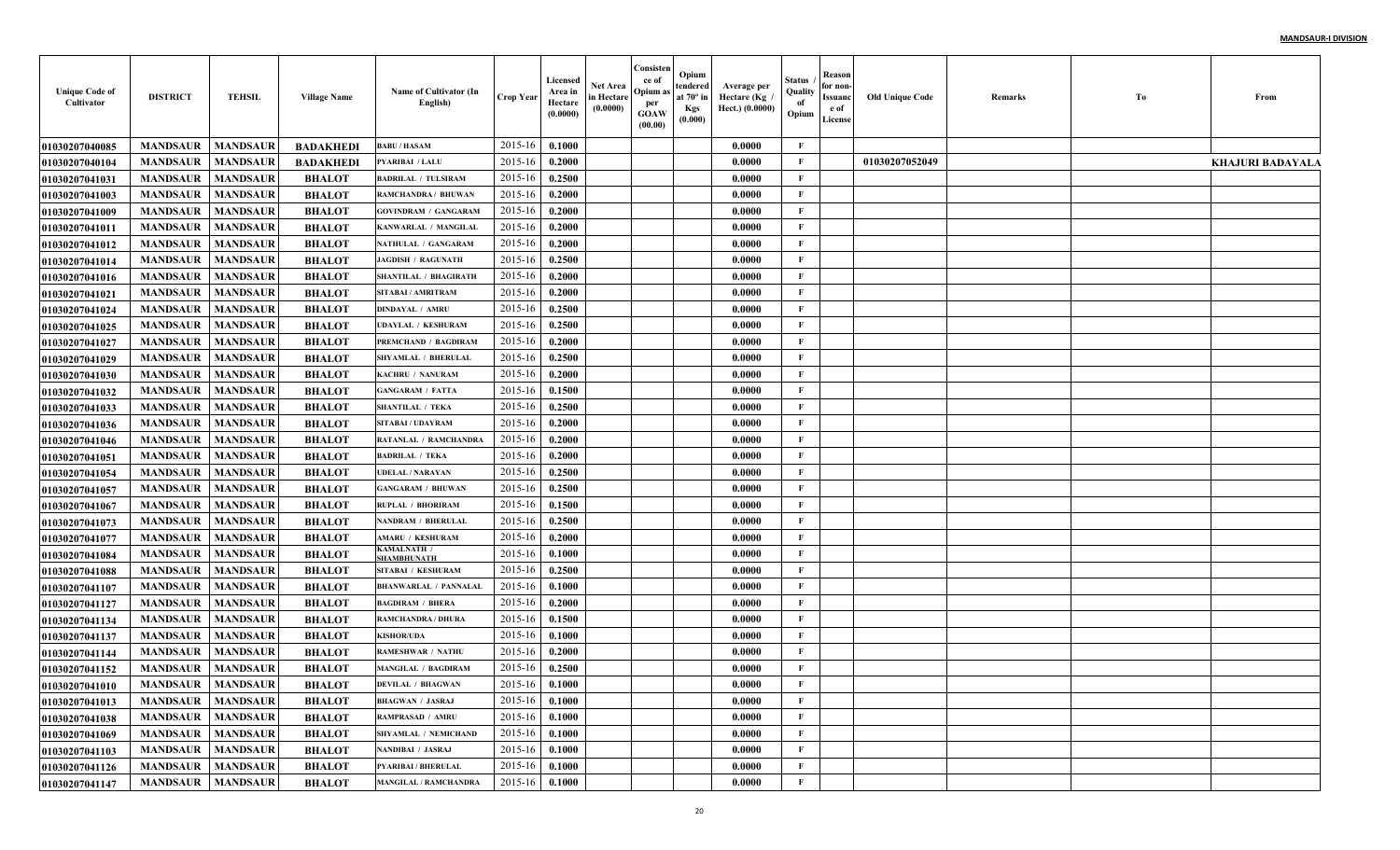| <b>Unique Code of</b><br>Cultivator | <b>DISTRICT</b>            | <b>TEHSIL</b>   | <b>Village Name</b> | Name of Cultivator (In<br>English)       | <b>Crop Year</b> | Licensed<br>Area in<br>Hectare<br>(0.0000) | <b>Net Area</b><br>in Hectare<br>(0.0000) | Consisten<br>ce of<br>Opium a<br>per<br><b>GOAW</b><br>(00.00) | Opium<br>tendered<br>at $70^\circ$ in<br><b>Kgs</b><br>(0.000) | Average per<br>Hectare (Kg<br>Hect.) (0.0000) | Status<br>Quality<br>of<br>Opium | Reason<br>for non-<br>Issuanc<br>e of<br>License | <b>Old Unique Code</b> | Remarks | Тo | From |
|-------------------------------------|----------------------------|-----------------|---------------------|------------------------------------------|------------------|--------------------------------------------|-------------------------------------------|----------------------------------------------------------------|----------------------------------------------------------------|-----------------------------------------------|----------------------------------|--------------------------------------------------|------------------------|---------|----|------|
| <b>01030207041179</b>               | <b>MANDSAUR</b>            | <b>MANDSAUR</b> | <b>BHALOT</b>       | <b>SITABAI/TULSIRAM</b>                  | 2015-16          | 0.2500                                     |                                           |                                                                |                                                                | 0.0000                                        | F                                |                                                  |                        |         |    |      |
| 01030207041188                      | <b>MANDSAUR</b>            | <b>MANDSAUR</b> | <b>BHALOT</b>       | <b>BAPULAL / KANHAIYALAI</b>             | 2015-16          | 0.1500                                     |                                           |                                                                |                                                                | 0.0000                                        | $\mathbf{F}$                     |                                                  |                        |         |    |      |
| 01030207041191                      | <b>MANDSAUR</b>            | <b>MANDSAUR</b> | <b>BHALOT</b>       | RAMPRATAPIBAI / CHUNNILA                 | 2015-16          | 0.1500                                     |                                           |                                                                |                                                                | 0.0000                                        | $\mathbf{F}$                     |                                                  |                        |         |    |      |
| <b>01030207041204</b>               | <b>MANDSAUR</b>            | <b>MANDSAUR</b> | <b>BHALOT</b>       | <b>DULICHAND / BAGDIRAM</b>              | 2015-16          | 0.2500                                     |                                           |                                                                |                                                                | 0.0000                                        | $\mathbf{F}$                     |                                                  |                        |         |    |      |
| 01030207041221                      | <b>MANDSAUR</b>            | <b>MANDSAUR</b> | <b>BHALOT</b>       | <b>OMPRAKASH / NANDRAM</b>               | 2015-16          | 0.2500                                     |                                           |                                                                |                                                                | 0.0000                                        | $\mathbf{F}$                     |                                                  |                        |         |    |      |
| 01030207041049                      | <b>MANDSAUR</b>            | <b>MANDSAUR</b> | <b>BHALOT</b>       | TAMA BAI / BAJERAM                       | 2015-16          | 0.1000                                     |                                           |                                                                |                                                                | 0.0000                                        | $\mathbf{F}$                     |                                                  |                        |         |    |      |
| <b>01030207041055</b>               | <b>MANDSAUR</b>            | <b>MANDSAUR</b> | <b>BHALOT</b>       | TULSIRAM / MANNALAL                      | 2015-16          | 0.1000                                     |                                           |                                                                |                                                                | 0.0000                                        | $\mathbf{F}$                     |                                                  |                        |         |    |      |
| 01030207041096                      | <b>MANDSAUR</b>            | <b>MANDSAUR</b> | <b>BHALOT</b>       | HARLAL / CHAMPALAL                       | 2015-16          | 0.1500                                     |                                           |                                                                |                                                                | 0.0000                                        | $\mathbf{F}$                     |                                                  |                        |         |    |      |
| <b>01030207041083</b>               | <b>MANDSAUR</b>            | <b>MANDSAUR</b> | <b>BHALOT</b>       | <b>BALURAM / TULSIRAM</b>                | 2015-16          | 0.2000                                     |                                           |                                                                |                                                                | 0.0000                                        | $\mathbf{F}$                     |                                                  |                        |         |    |      |
| 01030207041064                      | <b>MANDSAUR</b>            | <b>MANDSAUR</b> | <b>BHALOT</b>       | <b>UDAYLAL / TULSIRAM</b>                | 2015-16          | 0.1000                                     |                                           |                                                                |                                                                | 0.0000                                        | $\mathbf{F}$                     |                                                  |                        |         |    |      |
| <b>01030207041125</b>               | <b>MANDSAUR</b>            | <b>MANDSAUR</b> | <b>BHALOT</b>       | <b>MANIBAI / KISHANLAL</b>               | 2015-16          | 0.2500                                     |                                           |                                                                |                                                                | 0.0000                                        | $\mathbf{F}$                     |                                                  |                        |         |    |      |
| <b>01030207041231</b>               | <b>MANDSAUR</b>            | <b>MANDSAUR</b> | <b>BHALOT</b>       | SHYAMLAL / KACHRULAL                     | 2015-16          | 0.2000                                     |                                           |                                                                |                                                                | 0.0000                                        | $\mathbf{F}$                     |                                                  |                        |         |    |      |
| <b>01030207041232</b>               | <b>MANDSAUR</b>            | <b>MANDSAUR</b> | <b>BHALOT</b>       | <b>RATAN / RAMA</b>                      | 2015-16          | 0.2500                                     |                                           |                                                                |                                                                | 0.0000                                        | $\mathbf{F}$                     |                                                  |                        |         |    |      |
| <b>01030207041070</b>               | <b>MANDSAUR</b>            | <b>MANDSAUR</b> | <b>BHALOT</b>       | NATHULAL / RAMLAL                        | 2015-16          | 0.1000                                     |                                           |                                                                |                                                                | 0.0000                                        | $\mathbf{F}$                     |                                                  |                        |         |    |      |
| 01030207041072                      | <b>MANDSAUR</b>            | <b>MANDSAUR</b> | <b>BHALOT</b>       | PRAKASH / GANESHRAM                      | 2015-16          | 0.1000                                     |                                           |                                                                |                                                                | 0.0000                                        | $\mathbf{F}$                     |                                                  |                        |         |    |      |
| <b>01030207041136</b>               | <b>MANDSAUR</b>            | <b>MANDSAUR</b> | <b>BHALOT</b>       | <b>RUGHANATH / ONKAR</b>                 | 2015-16          | 0.2500                                     |                                           |                                                                |                                                                | 0.0000                                        | $\mathbf{F}$                     |                                                  |                        |         |    |      |
| 01030207041159                      | <b>MANDSAUR</b>            | <b>MANDSAUR</b> | <b>BHALOT</b>       | <b>VARDI BAI / RAMLAL</b>                | 2015-16          | 0.2500                                     |                                           |                                                                |                                                                | 0.0000                                        | $\mathbf{F}$                     |                                                  |                        |         |    |      |
| 01030207041162                      | <b>MANDSAUR</b>            | <b>MANDSAUR</b> | <b>BHALOT</b>       | <b>MOHANLAL / DEVA</b>                   | 2015-16          | 0.2000                                     |                                           |                                                                |                                                                | 0.0000                                        | $\mathbf{F}$                     |                                                  |                        |         |    |      |
| <b>01030207041050</b>               | <b>MANDSAUR</b>            | <b>MANDSAUR</b> | <b>BHALOT</b>       | <b>DEVILAL / FATTA</b>                   | 2015-16          | 0.2000                                     |                                           |                                                                |                                                                | 0.0000                                        | $\mathbf{F}$                     |                                                  |                        |         |    |      |
| <b>01030207041131</b>               | <b>MANDSAUR</b>            | <b>MANDSAUR</b> | <b>BHALOT</b>       | <b>BAGDIBAI / BHAGIRATH</b>              | 2015-16          | 0.2000                                     |                                           |                                                                |                                                                | 0.0000                                        | $\mathbf{F}$                     |                                                  |                        |         |    |      |
| <b>01030207041218</b>               | <b>MANDSAUR</b>            | <b>MANDSAUR</b> | <b>BHALOT</b>       | <b>RUKMAN BAI / BADRILAI</b>             | 2015-16          | 0.2000                                     |                                           |                                                                |                                                                | 0.0000                                        | $\mathbf{F}$                     |                                                  |                        |         |    |      |
| <b>01030207041163</b>               | <b>MANDSAUR</b>            | <b>MANDSAUR</b> | <b>BHALOT</b>       | <b>BHAGIRATH / NATHU</b>                 | 2015-16          | 0.2500                                     |                                           |                                                                |                                                                | 0.0000                                        | F                                |                                                  |                        |         |    |      |
| <b>01030207041111</b>               | <b>MANDSAUR</b>            | <b>MANDSAUR</b> | <b>BHALOT</b>       | <b>BADRILAL / PANNALAL</b>               | 2015-16          | 0.1500                                     |                                           |                                                                |                                                                | 0.0000                                        | $\mathbf{F}$                     |                                                  |                        |         |    |      |
| <b>01030207041228</b>               | <b>MANDSAUR</b>            | <b>MANDSAUR</b> | <b>BHALOT</b>       | <b>SALAGRAM / AASHARAM</b>               | 2015-16          | 0.1500                                     |                                           |                                                                |                                                                | 0.0000                                        | $\mathbf{F}$                     |                                                  |                        |         |    |      |
| <b>01030207041215</b>               | <b>MANDSAUR</b>            | <b>MANDSAUR</b> | <b>BHALOT</b>       | HANGAMBAI / RAMCHANDRA<br>DEVILAL GAYARI | 2015-16          | 0.2000                                     |                                           |                                                                |                                                                | 0.0000                                        | $\mathbf{F}$                     |                                                  |                        |         |    |      |
| <b>01030207041068</b>               | <b>MANDSAUR</b>            | <b>MANDSAUR</b> | <b>BHALOT</b>       | KANTI BAI / MOTI LAL                     | 2015-16          | 0.2000                                     |                                           |                                                                |                                                                | 0.0000                                        | $\mathbf{F}$                     |                                                  |                        |         |    |      |
| <b>01030207041108</b>               | <b>MANDSAUR</b>            | <b>MANDSAUR</b> | <b>BHALOT</b>       | <b>MANNALAL / JAYRAM</b>                 | 2015-16          | 0.1000                                     |                                           |                                                                |                                                                | 0.0000                                        | $\mathbf{F}$                     |                                                  |                        |         |    |      |
| <b>01030207041087</b>               | <b>MANDSAUR</b>            | <b>MANDSAUR</b> | <b>BHALOT</b>       | VISHNULAL / BHAGWANLAL                   | 2015-16          | 0.1000                                     |                                           |                                                                |                                                                | 0.0000                                        | $\mathbf{F}$                     |                                                  |                        |         |    |      |
| <b>01030207041097</b>               | <b>MANDSAUR</b>            | <b>MANDSAUR</b> | <b>BHALOT</b>       | <b>GANESHRAM / KESHURAM</b>              | 2015-16          | 0.1000                                     |                                           |                                                                |                                                                | 0.0000                                        | $\mathbf{F}$                     |                                                  |                        |         |    |      |
| <b>01030207041148</b>               | <b>MANDSAUR</b>            | <b>MANDSAUR</b> | <b>BHALOT</b>       | <b>BADAMABAI / BHERULAL</b>              | 2015-16          | 0.1500                                     |                                           |                                                                |                                                                | 0.0000                                        | $\mathbf{F}$                     |                                                  |                        |         |    |      |
| <b>01030207041175</b>               | <b>MANDSAUR</b>            | <b>MANDSAUR</b> | <b>BHALOT</b>       | <b>RUKMANI BAI /</b><br>RAMCHANDRA TELI  | 2015-16          | 0.1000                                     |                                           |                                                                |                                                                | 0.0000                                        | $\mathbf{F}$                     |                                                  |                        |         |    |      |
| <b>01030207041065</b>               | <b>MANDSAUR</b>            | <b>MANDSAUR</b> | <b>BHALOT</b>       | <b>BHAGWAN / MANNA</b>                   | 2015-16          | 0.1000                                     |                                           |                                                                |                                                                | 0.0000                                        | $\mathbf{F}$                     |                                                  |                        |         |    |      |
| 01030207041047                      | <b>MANDSAUR</b>            | <b>MANDSAUR</b> | <b>BHALOT</b>       | <b>SAJJANBAI / BHERULAL</b>              | 2015-16          | 0.1000                                     |                                           |                                                                |                                                                | 0.0000                                        | F                                |                                                  |                        |         |    |      |
| 01030207041233                      | <b>MANDSAUR   MANDSAUR</b> |                 | <b>BHALOT</b>       | DURGASHANKAR / NATHULAL $2015-16$ 0.1000 |                  |                                            |                                           |                                                                |                                                                | 0.0000                                        | F                                |                                                  |                        |         |    |      |
| 01030207041128                      | <b>MANDSAUR</b>            | <b>MANDSAUR</b> | <b>BHALOT</b>       | KANHAIYALAL / CHUNILAL                   | 2015-16          | 0.1000                                     |                                           |                                                                |                                                                | 0.0000                                        | $\mathbf{F}$                     |                                                  |                        |         |    |      |
| 01030207041058                      | <b>MANDSAUR</b>            | <b>MANDSAUR</b> | <b>BHALOT</b>       | KALU / BHUWAN                            | 2015-16          | 0.1000                                     |                                           |                                                                |                                                                | 0.0000                                        | $\mathbf{F}$                     |                                                  |                        |         |    |      |
| 01030207041222                      | <b>MANDSAUR</b>            | <b>MANDSAUR</b> | <b>BHALOT</b>       | RAMRATAN / MOHANLAL                      | 2015-16          | 0.1000                                     |                                           |                                                                |                                                                | 0.0000                                        | $\mathbf{F}$                     |                                                  |                        |         |    |      |
| 01030207041060                      | <b>MANDSAUR</b>            | <b>MANDSAUR</b> | <b>BHALOT</b>       | <b>RAM KUNWAR / VISHNU</b>               | 2015-16          | 0.1000                                     |                                           |                                                                |                                                                | 0.0000                                        | $\mathbf{F}$                     |                                                  |                        |         |    |      |
| 01030207041115                      | <b>MANDSAUR</b>            | <b>MANDSAUR</b> | <b>BHALOT</b>       | <b>SAJJANBAI / DEVA</b>                  | 2015-16          | 0.1000                                     |                                           |                                                                |                                                                | 0.0000                                        | $\mathbf{F}$                     |                                                  |                        |         |    |      |
| 01030207041190                      | MANDSAUR                   | <b>MANDSAUR</b> | <b>BHALOT</b>       | <b>MANGILAL / BHAGIRATH</b>              | 2015-16          | 0.1000                                     |                                           |                                                                |                                                                | 0.0000                                        | $\mathbf{F}$                     |                                                  |                        |         |    |      |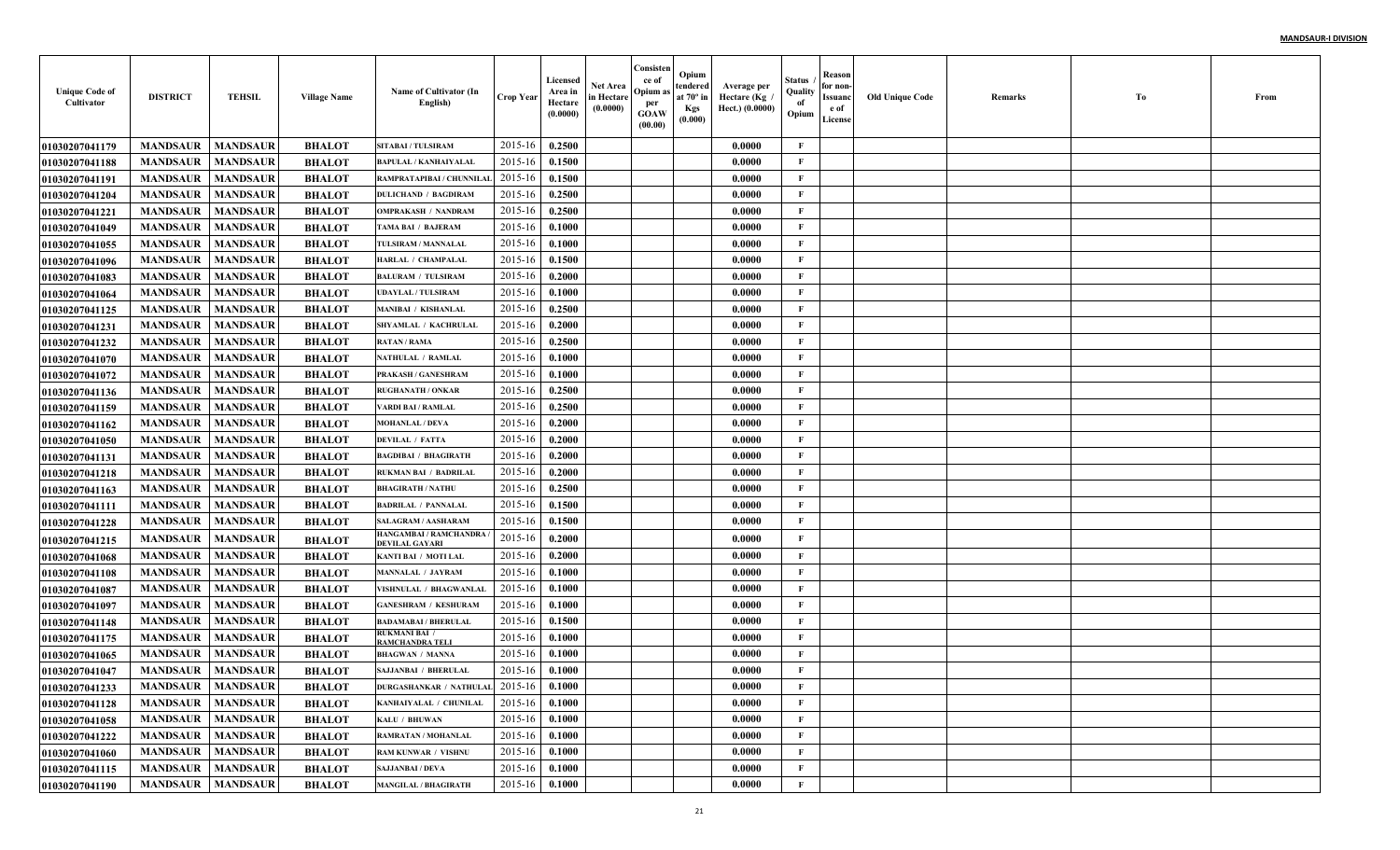| <b>Unique Code of</b><br>Cultivator | <b>DISTRICT</b>                    | <b>TEHSIL</b>                  | <b>Village Name</b> | Name of Cultivator (In<br>English)                   | <b>Crop Year</b>   | Licensed<br>Area in<br>Hectare<br>(0.0000) | Net Area<br>in Hectare<br>(0.0000) | Consisten<br>ce of<br>Opium a<br>per<br><b>GOAW</b><br>(00.00) | Opium<br>tendered<br>at $70^\circ$ in<br><b>Kgs</b><br>(0.000) | Average per<br>Hectare (Kg<br>Hect.) (0.0000) | Status<br>Quality<br>of<br>Opium | Reason<br>for non-<br>Issuanc<br>e of<br>License | <b>Old Unique Code</b> | Remarks | Тo | From |
|-------------------------------------|------------------------------------|--------------------------------|---------------------|------------------------------------------------------|--------------------|--------------------------------------------|------------------------------------|----------------------------------------------------------------|----------------------------------------------------------------|-----------------------------------------------|----------------------------------|--------------------------------------------------|------------------------|---------|----|------|
| 01030208043003                      | <b>MANDSAUR</b>                    | <b>DALODA</b>                  | <b>CHOUSLA</b>      | MOHANLAL / KACHRULAL                                 | 2015-16            | 0.2000                                     |                                    |                                                                |                                                                | 0.0000                                        | F                                |                                                  |                        |         |    |      |
| <b>01030208043007</b>               | <b>MANDSAUR</b>                    | <b>DALODA</b>                  | <b>CHOUSLA</b>      | <b>SURENDRASINGH/</b><br>PARVATSINGH                 | 2015-16            | 0.2000                                     | 0.1904                             | 60.63                                                          | 10.506                                                         | 55.1786                                       | G                                |                                                  |                        |         |    |      |
| <b>01030208043008</b>               | <b>MANDSAUR</b>                    | <b>DALODA</b>                  | <b>CHOUSLA</b>      | <b>RAMESHWAR / UDAYRAM</b>                           | 2015-16            | 0.2500                                     | 0.2386                             | 69.35                                                          | 14.256                                                         | 59.7485                                       | G                                |                                                  |                        |         |    |      |
| 01030208043011                      | <b>MANDSAUR</b>                    | <b>DALODA</b>                  | <b>CHOUSLA</b>      | <b>JAMANA BAI / DOULATRAM</b>                        | 2015-16            | 0.2000                                     |                                    |                                                                |                                                                | 0.0000                                        | $\mathbf{F}$                     |                                                  |                        |         |    |      |
| 01030208043013                      | <b>MANDSAUR</b>                    | <b>DALODA</b>                  | <b>CHOUSLA</b>      | <b>MOHAN SINGH / HARI SINGH</b>                      | 2015-16            | 0.2000                                     |                                    |                                                                |                                                                | 0.0000                                        | $\mathbf{F}$                     |                                                  |                        |         |    |      |
| 01030208043016                      | <b>MANDSAUR</b>                    | <b>DALODA</b>                  | <b>CHOUSLA</b>      | PRAKASH / MOHANLAI                                   | 2015-16            | 0.2500                                     |                                    |                                                                |                                                                | 0.0000                                        | $\mathbf{F}$                     |                                                  |                        |         |    |      |
| 01030208043021                      | <b>MANDSAUR</b>                    | <b>DALODA</b>                  | <b>CHOUSLA</b>      | <b>MANGILAL / BAJERAM</b>                            | 2015-16            | 0.2500                                     |                                    |                                                                |                                                                | 0.0000                                        | $\mathbf{F}$                     |                                                  |                        |         |    |      |
| 01030208043028                      | <b>MANDSAUR</b>                    | <b>DALODA</b>                  | <b>CHOUSLA</b>      | SHYAMLAL / SAJJANLAI                                 | 2015-16            | 0.2500                                     |                                    |                                                                |                                                                | 0.0000                                        | $\mathbf{F}$                     |                                                  |                        |         |    |      |
| 01030208043035                      | <b>MANDSAUR</b>                    | <b>DALODA</b>                  | <b>CHOUSLA</b>      | <b>CHAMPABAI / DHANNA URF</b><br>DHANNALAL           | 2015-16            | 0.1000                                     |                                    |                                                                |                                                                | 0.0000                                        | $\mathbf{F}$                     |                                                  |                        |         |    |      |
| <b>01030208043060</b>               | <b>MANDSAUR</b>                    | <b>DALODA</b>                  | <b>CHOUSLA</b>      | SANTOSHABAI / BALAMUKANI                             | 2015-16            | 0.2000                                     |                                    |                                                                |                                                                | 0.0000                                        | $\mathbf{F}$                     |                                                  |                        |         |    |      |
| 01030208043072                      | <b>MANDSAUR</b>                    | <b>DALODA</b>                  | <b>CHOUSLA</b>      | NANDRAM / SHAMBHULAI                                 | 2015-16            | 0.2000                                     |                                    |                                                                |                                                                | 0.0000                                        | $\mathbf{F}$                     |                                                  |                        |         |    |      |
| <b>01030208043020</b>               | <b>MANDSAUR</b>                    | <b>DALODA</b>                  | <b>CHOUSLA</b>      | <b>NAGULAL / NANURAM</b>                             | 2015-16            | 0.2000                                     | 0.0491                             | 62.89                                                          | 2.749                                                          | 55.9878                                       | и.                               |                                                  |                        |         |    |      |
| 01030208043068                      | <b>MANDSAUR</b>                    | <b>DALODA</b>                  | <b>CHOUSLA</b>      | <b>BALKISHAN / SALAGRAM</b>                          | 2015-16            | 0.2500                                     |                                    |                                                                |                                                                | 0.0000                                        | $\mathbf{F}$                     |                                                  |                        |         |    |      |
| 01030208043004                      | <b>MANDSAUR</b>                    | <b>DALODA</b>                  | <b>CHOUSLA</b>      | <b>BAHADUR SINGH / UDAYRAM</b>                       | 2015-16            | 0.2500                                     |                                    |                                                                |                                                                | 0.0000                                        | $\mathbf{F}$                     |                                                  |                        |         |    |      |
| 01030208043075                      | <b>MANDSAUR</b>                    | <b>DALODA</b>                  | <b>CHOUSLA</b>      | <b>MOHANLAL / BHAGIRATH</b>                          | 2015-16            | 0.2000                                     |                                    |                                                                |                                                                | 0.0000                                        | $\mathbf{F}$                     |                                                  |                        |         |    |      |
| 01030208043009                      | <b>MANDSAUR</b>                    | <b>DALODA</b>                  | <b>CHOUSLA</b>      | MOHANLAL / RATANLAI                                  | 2015-16            | 0.2000                                     |                                    |                                                                |                                                                | 0.0000                                        | $\mathbf{F}$                     |                                                  |                        |         |    |      |
| <b>01030208043022</b>               | <b>MANDSAUR</b>                    | <b>DALODA</b>                  | <b>CHOUSLA</b>      | <b>KAMLABAI / NATHULAL</b>                           | 2015-16            | 0.1000                                     |                                    |                                                                |                                                                | 0.0000                                        | $\mathbf{F}$                     |                                                  |                        |         |    |      |
| <b>01030208043074</b>               | <b>MANDSAUR</b>                    | <b>DALODA</b>                  | <b>CHOUSLA</b>      | <b>SHAMBHULAL / NANDRAM</b>                          | 2015-16            | 0.2500                                     |                                    |                                                                |                                                                | 0.0000                                        | $\mathbf{F}$                     |                                                  |                        |         |    |      |
| <b>01030208044020</b>               | <b>MANDSAUR</b>                    | <b>DALODA</b>                  | <b>DORANA</b>       | <b>JHAMKUBAI / BHERULAI</b>                          | 2015-16            | 0.1500                                     |                                    |                                                                |                                                                | 0.0000                                        | $\mathbf{F}$                     |                                                  |                        |         |    |      |
| 01030208044040                      | <b>MANDSAUR</b>                    | <b>DALODA</b>                  | <b>DORANA</b>       | HASIRANBAI / NUR MO.                                 | 2015-16            | 0.1500                                     |                                    |                                                                |                                                                | 0.0000                                        | $\mathbf{F}$                     |                                                  |                        |         |    |      |
| <b>01030208044024</b>               | <b>MANDSAUR</b>                    | <b>DALODA</b>                  | <b>DORANA</b>       | <b>DHAPUBAI / AMARA</b>                              | 2015-16            | 0.2000                                     |                                    |                                                                |                                                                | 0.0000                                        | $\mathbf{F}$                     |                                                  |                        |         |    |      |
| 01030208044039                      | <b>MANDSAUR</b>                    | <b>DALODA</b>                  | <b>DORANA</b>       | <b>MANGILAL / SUKHA</b>                              | 2015-16            | 0.2500                                     |                                    |                                                                |                                                                | 0.0000                                        | $\mathbf{F}$                     |                                                  |                        |         |    |      |
| 01030208044067                      | <b>MANDSAUR</b>                    | <b>DALODA</b>                  | <b>DORANA</b>       | <b>MANGIBAI / BHERULAI</b>                           | 2015-16            | 0.2500                                     |                                    |                                                                |                                                                | 0.0000                                        | $\mathbf{F}$                     |                                                  |                        |         |    |      |
| 01030208044016                      | <b>MANDSAUR</b>                    | <b>DALODA</b>                  | <b>DORANA</b>       | <b>BALARAM / MATHURA LAL</b>                         | 2015-16            | 0.2000                                     |                                    |                                                                |                                                                | 0.0000                                        | $\mathbf{F}$                     |                                                  |                        |         |    |      |
| 01030208044058                      | <b>MANDSAUR</b>                    | <b>DALODA</b>                  | <b>DORANA</b>       | SITABAI / MOTILAL                                    | 2015-16            | 0.2500                                     |                                    |                                                                |                                                                | 0.0000                                        | $\mathbf{F}$                     |                                                  |                        |         |    |      |
| 01030208044070                      | <b>MANDSAUR</b>                    | <b>DALODA</b>                  | <b>DORANA</b>       | <b>SHERSHAH / HABIB SHAH</b>                         | 2015-16            | 0.2000                                     |                                    |                                                                |                                                                | 0.0000                                        | $\mathbf{F}$                     |                                                  |                        |         |    |      |
| 01030208044003                      | <b>MANDSAUR</b>                    | <b>DALODA</b>                  | <b>DORANA</b>       | KASAM / HUSSAIN                                      | 2015-16            | 0.1000                                     |                                    |                                                                |                                                                | 0.0000                                        | $\mathbf{F}$                     |                                                  |                        |         |    |      |
| 01030208044028                      | <b>MANDSAUR</b>                    | <b>DALODA</b>                  | <b>DORANA</b>       | <b>MANNALAL / BAGDIRAM</b>                           | 2015-16            | 0.1000                                     |                                    |                                                                |                                                                | 0.0000                                        | $\mathbf{F}$                     |                                                  |                        |         |    |      |
| 01030208044041                      | <b>MANDSAUR</b>                    | <b>DALODA</b>                  | <b>DORANA</b>       | <b>PREMSINGH / BAHADURSINGE</b>                      | 2015-16            | 0.1000                                     |                                    |                                                                |                                                                | 0.0000                                        | $\mathbf{F}$                     |                                                  |                        |         |    |      |
| <b>01030208044022</b>               | <b>MANDSAUR</b>                    | <b>DALODA</b>                  | <b>DORANA</b>       | <b>MARIYAMBEE / BASHIR</b><br><b>MOHANSINGH/</b>     | 2015-16            | 0.1000                                     |                                    |                                                                |                                                                | 0.0000                                        | $\mathbf{F}$                     |                                                  |                        |         |    |      |
| <b>01030208044025</b>               | <b>MANDSAUR</b>                    | <b>DALODA</b>                  | <b>DORANA</b>       | <b>BHAGVATSINGH</b>                                  | 2015-16            | 0.1000                                     |                                    |                                                                |                                                                | 0.0000                                        | $\mathbf{F}$                     |                                                  |                        |         |    |      |
| <b>01030208044050</b>               | <b>MANDSAUR</b>                    | <b>DALODA</b>                  | <b>DORANA</b>       | RUKAMANBAI / KASHIRAM                                | 2015-16            | 0.1000                                     |                                    |                                                                |                                                                | 0.0000                                        | $\mathbf{F}$<br>F                |                                                  |                        |         |    |      |
| 01030208044060                      | <b>MANDSAUR</b>                    | <b>DALODA</b>                  | <b>DORANA</b>       | <b>RAMCHANDRA / FAKIRA</b>                           | 2015-16            | 0.2500                                     |                                    |                                                                |                                                                | 0.0000                                        |                                  |                                                  |                        |         |    |      |
| 01030208044005                      | <b>MANDSAUR</b>                    | DALODA                         | <b>DORANA</b>       | <b>BILAL HUSEN / ISMAIL</b>                          | $2015-16$ 0.1000   |                                            |                                    |                                                                |                                                                | 0.0000                                        | F                                |                                                  |                        |         |    |      |
| 01030208044021                      | <b>MANDSAUR</b><br><b>MANDSAUR</b> | <b>DALODA</b>                  | <b>DORANA</b>       | <b>MANGILAL / BAGDIRAM</b>                           | 2015-16<br>2015-16 | 0.1500                                     |                                    |                                                                |                                                                | 0.0000                                        | $\mathbf{F}$<br>$\mathbf{F}$     |                                                  |                        |         |    |      |
| 01030208044032                      | <b>MANDSAUR</b>                    | <b>DALODA</b><br><b>DALODA</b> | <b>DORANA</b>       | <b>KAMLESH / RATAN</b><br><b>BASANTIBAI / BHUVAN</b> | 2015-16            | 0.1000<br>0.1000                           |                                    |                                                                |                                                                | 0.0000<br>0.0000                              | $\mathbf{F}$                     |                                                  |                        |         |    |      |
| 01030208044044                      | <b>MANDSAUR</b>                    | <b>DALODA</b>                  | <b>DORANA</b>       | <b>DHANNALAL / BAGDIRAM</b>                          | 2015-16            | 0.1000                                     |                                    |                                                                |                                                                | 0.0000                                        | $\mathbf{F}$                     |                                                  |                        |         |    |      |
| 01030208044075                      | <b>MANDSAUR</b>                    |                                | <b>DORANA</b>       | <b>UMEDIBAi/GANGARAM</b>                             | 2015-16            | 0.1000                                     |                                    |                                                                |                                                                | 0.0000                                        | $\mathbf{F}$                     |                                                  |                        |         |    |      |
| 01030208044061                      |                                    | <b>DALODA</b>                  | <b>DORANA</b>       | RAMKANYABAI/                                         |                    |                                            |                                    |                                                                |                                                                |                                               | $\mathbf{F}$                     |                                                  |                        |         |    |      |
| 01030208045010                      | <b>MANDSAUR</b>                    | <b>DALODA</b>                  | <b>FATEHGARH</b>    | <b>RAMCHANDRA</b>                                    | 2015-16            | 0.2000                                     |                                    |                                                                |                                                                | 0.0000                                        |                                  |                                                  |                        |         |    |      |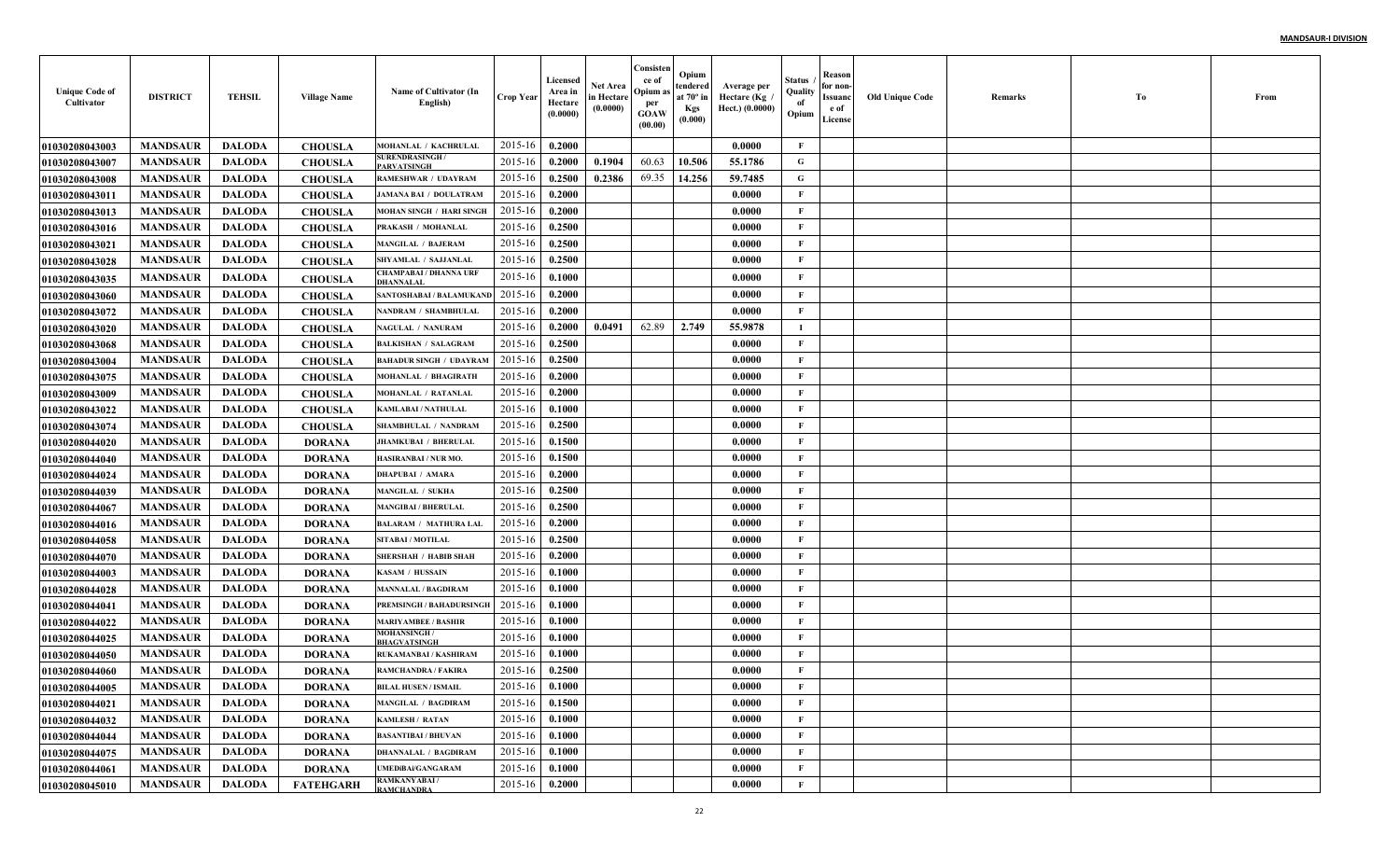| <b>Unique Code of</b><br>Cultivator | <b>DISTRICT</b> | <b>TEHSIL</b>   | <b>Village Name</b> | Name of Cultivator (In<br>English)       | Crop Year      | Licensed<br>Area in<br>Hectare<br>(0.0000) | <b>Net Area</b><br>in Hectare<br>(0.0000) | Consister<br>ce of<br>Opium a<br>per<br>GOAW<br>(00.00) | Opium<br>tendered<br>at 70° ir<br><b>Kgs</b><br>(0.000) | Average per<br>Hectare (Kg<br>Hect.) (0.0000) | Status<br>Quality<br>of<br>Opium | Reason<br>for non<br><b>Issuanc</b><br>e of<br>License | <b>Old Unique Code</b> | Remarks | To | From                |
|-------------------------------------|-----------------|-----------------|---------------------|------------------------------------------|----------------|--------------------------------------------|-------------------------------------------|---------------------------------------------------------|---------------------------------------------------------|-----------------------------------------------|----------------------------------|--------------------------------------------------------|------------------------|---------|----|---------------------|
| 01030208045001                      | <b>MANDSAUR</b> | <b>DALODA</b>   | <b>FATEHGARH</b>    | <b>NAGULAL / NATHULAL</b>                | 2015-16        | 0.2000                                     |                                           |                                                         |                                                         | 0.0000                                        | F                                |                                                        |                        |         |    |                     |
| 01030208045024                      | <b>MANDSAUR</b> | <b>DALODA</b>   | <b>FATEHGARH</b>    | <b>BANSHILAL NANURAM</b>                 | 2015-16        | 0.1000                                     |                                           |                                                         |                                                         | 0.0000                                        | F                                |                                                        |                        |         |    |                     |
| <b>01030207046005</b>               | <b>MANDSAUR</b> | <b>MANDSAUR</b> | <b>GORKHEDI</b>     | <b>AKARU / NATHU</b>                     | 2015-16        | 0.2000                                     |                                           |                                                         |                                                         | 0.0000                                        | $\mathbf{F}$                     |                                                        |                        |         |    |                     |
| 01030207046007                      | <b>MANDSAUR</b> | <b>MANDSAUR</b> | <b>GORKHEDI</b>     | PIRU / JAMA                              | 2015-16        | 0.1000                                     |                                           |                                                         |                                                         | 0.0000                                        | F                                |                                                        | 01030207055020         |         |    | <b>MIRZAPURA</b>    |
| <b>01030207046008</b>               | <b>MANDSAUR</b> | <b>MANDSAUR</b> | <b>GORKHED</b>      | NAHARU / PIR MOHAMMAD                    | $2015 - 16$    | 0.1000                                     |                                           |                                                         |                                                         | 0.0000                                        | $\mathbf{F}$                     |                                                        | 01030207055021         |         |    | <b>MIRZAPURA</b>    |
| 01030208047003                      | <b>MANDSAUR</b> | <b>DALODA</b>   | <b>GYANPURA</b>     | <b>GANGARAM / BHANVARLAI</b>             | 2015-16        | 0.2500                                     |                                           |                                                         |                                                         | 0.0000                                        | $\mathbf{F}$                     |                                                        |                        |         |    |                     |
| 01030208047001                      | <b>MANDSAUR</b> | <b>DALODA</b>   | <b>GYANPURA</b>     | <b>KAMLABAI / SULEMAN</b>                | 2015-16        | 0.2500                                     |                                           |                                                         |                                                         | 0.0000                                        | F                                |                                                        |                        |         |    |                     |
| 01030208047002                      | <b>MANDSAUR</b> | <b>DALODA</b>   | <b>GYANPURA</b>     | <b>GORISHANKAR / GANGARAM</b>            | 2015-16        | 0.2000                                     |                                           |                                                         |                                                         | 0.0000                                        | $\mathbf{F}$                     |                                                        |                        |         |    |                     |
| <b>01030208047010</b>               | <b>MANDSAUR</b> | <b>DALODA</b>   | <b>GYANPURA</b>     | PANNALAL / BHANVARLAI                    | 2015-16        | 0.2500                                     |                                           |                                                         |                                                         | 0.0000                                        | $\mathbf{F}$                     |                                                        |                        |         |    |                     |
| <b>01030208047025</b>               | <b>MANDSAUR</b> | <b>DALODA</b>   | <b>GYANPURA</b>     | <b>MANGILAL / NANURAM</b>                | 2015-16        | 0.1500                                     |                                           |                                                         |                                                         | 0.0000                                        | $\mathbf{F}$                     |                                                        |                        |         |    |                     |
| <b>01030208047020</b>               | <b>MANDSAUR</b> | <b>DALODA</b>   | <b>GYANPURA</b>     | <b>LAKSHMINARAYAN/</b><br><b>AJERAM</b>  | 2015-16        | 0.2500                                     |                                           |                                                         |                                                         | 0.0000                                        | F                                |                                                        |                        |         |    |                     |
| <b>01030208047008</b>               | <b>MANDSAUR</b> | <b>DALODA</b>   | <b>GYANPURA</b>     | <b>VAJERAM / PYARCHANDRA</b>             | 2015-16        | 0.1000                                     |                                           |                                                         |                                                         | 0.0000                                        | $\mathbf{F}$                     |                                                        |                        |         |    |                     |
| <b>01030208047026</b>               | <b>MANDSAUR</b> | <b>DALODA</b>   | <b>GYANPURA</b>     | <b>DEUBAI / DHANNA</b>                   | 2015-16        | 0.1500                                     |                                           |                                                         |                                                         | 0.0000                                        | $\mathbf{F}$                     |                                                        | 01030208082176         |         |    | <b>SEMLIYA HIRA</b> |
| 01030208049018                      | <b>MANDSAUR</b> | <b>DALODA</b>   | <b>HANUMANTI</b>    | <b>KISHANLAL / KASHIRAM</b>              | 2015-16        | 0.2500                                     |                                           |                                                         |                                                         | 0.0000                                        | $\mathbf{F}$                     |                                                        |                        |         |    |                     |
| <b>01030208049003</b>               | <b>MANDSAUR</b> | <b>DALODA</b>   | <b>HANUMANTI</b>    | SHYAMSUNDAR / KISHANLAI                  | 2015-16        | 0.2500                                     |                                           |                                                         |                                                         | 0.0000                                        | F                                |                                                        |                        |         |    |                     |
| 01030208049008                      | <b>MANDSAUR</b> | <b>DALODA</b>   | <b>HANUMANTI</b>    | JUJHARSINGH /<br>BHANVARSINGH            | 2015-16        | 0.2000                                     |                                           |                                                         |                                                         | 0.0000                                        | $\mathbf{F}$                     |                                                        |                        |         |    |                     |
| 01030208049010                      | <b>MANDSAUR</b> | <b>DALODA</b>   | <b>HANUMANTI</b>    | RAMPRASAD / MADHOLAL                     | 2015-16        | 0.2500                                     |                                           |                                                         |                                                         | 0.0000                                        | $\mathbf{F}$                     |                                                        |                        |         |    |                     |
| 01030208049013                      | <b>MANDSAUR</b> | <b>DALODA</b>   | <b>HANUMANTI</b>    | <b>MOHANLAL / JAGDISH</b>                | 2015-16        | 0.1000                                     |                                           |                                                         |                                                         | 0.0000                                        | F                                |                                                        |                        |         |    |                     |
| <b>01030208049017</b>               | <b>MANDSAUR</b> | <b>DALODA</b>   | <b>HANUMANTI</b>    | <b>DHAPUBAI / BHERULAL</b>               | 2015-16        | 0.2000                                     |                                           |                                                         |                                                         | 0.0000                                        | F                                |                                                        |                        |         |    |                     |
| <b>01030208049021</b>               | <b>MANDSAUR</b> | <b>DALODA</b>   | <b>HANUMANTI</b>    | RAMRATAN / MANGILAL                      | 2015-16        | 0.2500                                     |                                           |                                                         |                                                         | 0.0000                                        | $\mathbf{F}$                     |                                                        |                        |         |    |                     |
| 01030208049022                      | <b>MANDSAUR</b> | <b>DALODA</b>   | <b>HANUMANTI</b>    | <b>VENIRAM / FULCHAND</b>                | 2015-16        | 0.2000                                     |                                           |                                                         |                                                         | 0.0000                                        | F                                |                                                        |                        |         |    |                     |
| <b>01030208049025</b>               | <b>MANDSAUR</b> | <b>DALODA</b>   | <b>HANUMANTI</b>    | <b>JAGANNATH / MADHOLAI</b>              | 2015-16        | 0.2000                                     |                                           |                                                         |                                                         | 0.0000                                        | $\mathbf{F}$                     |                                                        |                        |         |    |                     |
| 01030208049039                      | <b>MANDSAUR</b> | <b>DALODA</b>   | <b>HANUMANTI</b>    | <b>SHANTIBAI / JAGDISH</b>               | 2015-16        | 0.2500                                     |                                           |                                                         |                                                         | 0.0000                                        | $\mathbf{F}$                     |                                                        |                        |         |    |                     |
| 01030208049041                      | <b>MANDSAUR</b> | <b>DALODA</b>   | <b>HANUMANTI</b>    | <b>RAGHUVIRSINGH /</b><br>MARSINGH       | 2015-16        | 0.2000                                     |                                           |                                                         |                                                         | 0.0000                                        | $\mathbf{F}$                     |                                                        |                        |         |    |                     |
| <b>01030208049042</b>               | <b>MANDSAUR</b> | <b>DALODA</b>   | <b>HANUMANTI</b>    | <b>SALAGRAM / BHANVARLAL</b>             | $2015 - 16$    | 0.2500                                     |                                           |                                                         |                                                         | 0.0000                                        | F                                |                                                        |                        |         |    |                     |
| 01030208049043                      | <b>MANDSAUR</b> | <b>DALODA</b>   | <b>HANUMANTI</b>    | RAMCHANDRA / MOTILAI                     | $2015 - 16$    | 0.2000                                     | 0.1920                                    | 69.63                                                   | 4.078                                                   | 21.2396                                       | G                                |                                                        |                        |         |    |                     |
| 01030208049044                      | <b>MANDSAUR</b> | <b>DALODA</b>   | <b>HANUMANTI</b>    | MUKESHKUMAR / RAMRATAN                   | 2015-16        | 0.2500                                     |                                           |                                                         |                                                         | 0.0000                                        | $\mathbf{F}$                     |                                                        |                        |         |    |                     |
| 01030208049006                      | <b>MANDSAUR</b> | <b>DALODA</b>   | <b>HANUMANTI</b>    | <b>SURESHCHANDRA /</b><br><b>AMRATAN</b> | 2015-16        | 0.2500                                     |                                           |                                                         |                                                         | 0.0000                                        | $\mathbf{F}$                     |                                                        |                        |         |    |                     |
| 01030208049014                      | <b>MANDSAUR</b> | <b>DALODA</b>   | <b>HANUMANTI</b>    | KASHIRAM / DHANNA                        | $2015 - 16$    | 0.2500                                     |                                           |                                                         |                                                         | 0.0000                                        | $\mathbf{F}$                     |                                                        |                        |         |    |                     |
| 01030208049019                      | <b>MANDSAUR</b> | <b>DALODA</b>   | <b>HANUMANTI</b>    | KANHAIYALAL / HARLAL                     | $2015 - 16$    | 0.2000                                     |                                           |                                                         |                                                         | 0.0000                                        | $\mathbf{F}$                     |                                                        |                        |         |    |                     |
| <b>01030208049020</b>               | <b>MANDSAUR</b> | <b>DALODA</b>   | <b>HANUMANTI</b>    | <b>RAMRATAN / RAMLAL</b>                 | 2015-16        | 0.2500                                     |                                           |                                                         |                                                         | 0.0000                                        | F                                |                                                        |                        |         |    |                     |
| 01030208049009                      | <b>MANDSAUR</b> | <b>DALODA</b>   | <b>HANUMANTI</b>    | RAMESHVAR/RAGHUNATE                      | 2015-16        | 0.2500                                     |                                           |                                                         |                                                         | 0.0000                                        | F                                |                                                        |                        |         |    |                     |
| <b>01030208049036</b>               | <b>MANDSAUR</b> | <b>DALODA</b>   | <b>HANUMANTI</b>    | <b>DURGABAI / PREMCHAND</b>              | 2015-16        | 0.1000                                     |                                           |                                                         |                                                         | 0.0000                                        | F                                |                                                        |                        |         |    |                     |
| <b>01030208049007</b>               | <b>MANDSAUR</b> | DALODA          | HANUMANTI           | <b>MANGILAL / PUNAMCHAND</b>             | 2015-16 0.2500 |                                            |                                           |                                                         |                                                         | 0.0000                                        | -F                               |                                                        |                        |         |    |                     |
| 01030208049051                      | <b>MANDSAUR</b> | <b>DALODA</b>   | <b>HANUMANTI</b>    | <b>NANDKISHOR / RAMESHWAR</b>            | 2015-16        | 0.2000                                     |                                           |                                                         |                                                         | 0.0000                                        | $\mathbf{F}$                     |                                                        |                        |         |    |                     |
| <b>01030208049052</b>               | <b>MANDSAUR</b> | <b>DALODA</b>   | HANUMANTI           | <b>BHERULAL / HIRALAL</b>                | 2015-16        | 0.1000                                     |                                           |                                                         |                                                         | 0.0000                                        | F                                |                                                        |                        |         |    |                     |
| 01030208049053                      | <b>MANDSAUR</b> | <b>DALODA</b>   | <b>HANUMANTI</b>    | LAKSHMINARAYAN / RAMLAL                  | 2015-16        | 0.2500                                     | 0.2280                                    | 66.77                                                   | 13.077                                                  | 57.3553                                       | $\mathbf G$                      |                                                        |                        |         |    |                     |
| 01030208049024                      | <b>MANDSAUR</b> | <b>DALODA</b>   | <b>HANUMANTI</b>    | <b>BHAGIRATH / GOTAMLAL</b>              | 2015-16        | 0.2500                                     |                                           |                                                         |                                                         | 0.0000                                        | $\mathbf{F}$                     |                                                        |                        |         |    |                     |
| 01030208049054                      | <b>MANDSAUR</b> | <b>DALODA</b>   | <b>HANUMANTI</b>    | <b>NAVALRAM / RAMLAL</b>                 | 2015-16        | 0.2500                                     |                                           |                                                         |                                                         | 0.0000                                        | $\mathbf{F}$                     |                                                        |                        |         |    |                     |
| 01030208049057                      | <b>MANDSAUR</b> | <b>DALODA</b>   | HANUMANTI           | <b>MANOHARLAL / NAVALRAM</b>             | 2015-16        | 0.2500                                     |                                           |                                                         |                                                         | 0.0000                                        | $\mathbf{F}$                     |                                                        |                        |         |    |                     |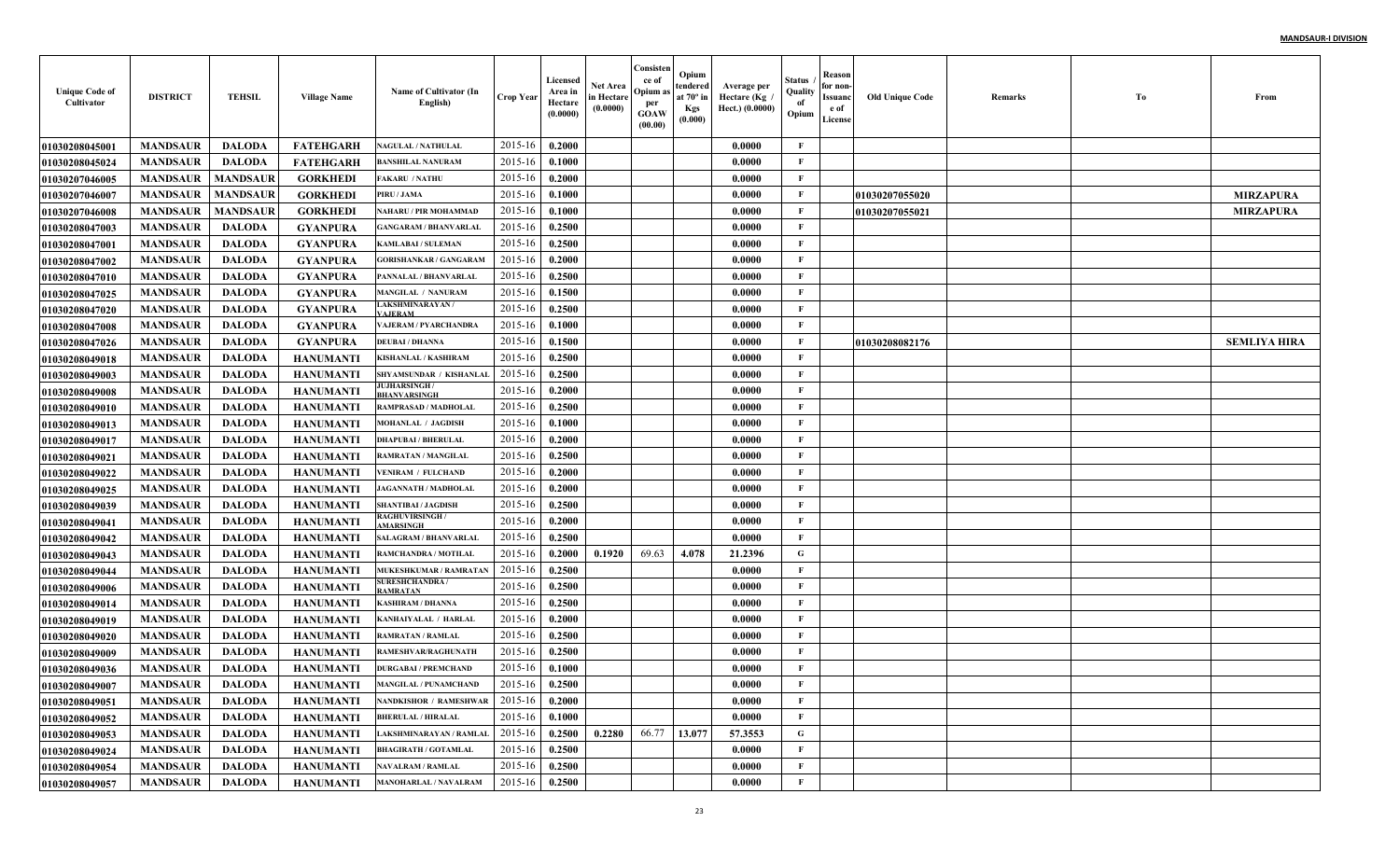| <b>Unique Code of</b><br>Cultivator | <b>DISTRICT</b> | <b>TEHSIL</b> | <b>Village Name</b> | Name of Cultivator (In<br>English)        | Crop Year | Licensed<br>Area in<br>Hectare<br>(0.0000) | Net Area<br>in Hectare<br>(0.0000) | Consisten<br>ce of<br>Opium a<br>per<br><b>GOAW</b><br>(00.00) | Opium<br>tendered<br>at $70^\circ$ in<br><b>Kgs</b><br>(0.000) | Average per<br>Hectare (Kg<br>Hect.) (0.0000) | Status<br>Quality<br>of<br>Opium | Reason<br>for non-<br>Issuanc<br>e of<br>License | <b>Old Unique Code</b> | Remarks | Тo | From |
|-------------------------------------|-----------------|---------------|---------------------|-------------------------------------------|-----------|--------------------------------------------|------------------------------------|----------------------------------------------------------------|----------------------------------------------------------------|-----------------------------------------------|----------------------------------|--------------------------------------------------|------------------------|---------|----|------|
| <b>01030208049001</b>               | <b>MANDSAUR</b> | <b>DALODA</b> | <b>HANUMANTI</b>    | YASHODABAI / MADANLAL                     | 2015-16   | 0.2500                                     |                                    |                                                                |                                                                | 0.0000                                        | F                                |                                                  |                        |         |    |      |
| 01030208049016                      | <b>MANDSAUR</b> | <b>DALODA</b> | <b>HANUMANTI</b>    | <b>GOPAL / BHERULAL</b>                   | 2015-16   | 0.1000                                     | 0.0473                             | 64.87                                                          | 2.864                                                          | 60.5497                                       | G                                |                                                  |                        |         |    |      |
| 01030208049040                      | <b>MANDSAUR</b> | <b>DALODA</b> | <b>HANUMANTI</b>    | LAXMAN SINGH / MANGU<br>INGE              | 2015-16   | 0.1000                                     |                                    |                                                                |                                                                | 0.0000                                        | $\mathbf{F}$                     |                                                  |                        |         |    |      |
| 01030208049005                      | <b>MANDSAUR</b> | <b>DALODA</b> | <b>HANUMANTI</b>    | MANMOHAN /<br><b>AKSHMINARAYAN</b>        | 2015-16   | 0.2000                                     | 0.1000                             | 64.92                                                          | 5.843                                                          | 58.4300                                       | G                                |                                                  |                        |         |    |      |
| 01030208050001                      | <b>MANDSAUR</b> | <b>DALODA</b> | <b>JAWASIYA</b>     | <b>BALKRISHAN / MAGANIRAM</b>             | 2015-16   | 0.2500                                     |                                    |                                                                |                                                                | 0.0000                                        | $\mathbf{F}$                     |                                                  |                        |         |    |      |
| <b>01030208050002</b>               | <b>MANDSAUR</b> | <b>DALODA</b> | <b>JAWASIYA</b>     | <b>GOPAL/NATHU</b>                        | 2015-16   | 0.2000                                     |                                    |                                                                |                                                                | 0.0000                                        | $\mathbf{F}$                     |                                                  |                        |         |    |      |
| <b>01030208050003</b>               | <b>MANDSAUR</b> | <b>DALODA</b> | <b>JAWASIYA</b>     | <b>GENDALAL / MAGANIRAM</b>               | 2015-16   | 0.2500                                     |                                    |                                                                |                                                                | 0.0000                                        | $\mathbf{F}$                     |                                                  |                        |         |    |      |
| <b>01030208050015</b>               | <b>MANDSAUR</b> | <b>DALODA</b> | <b>JAWASIYA</b>     | <b>RADHESHYAM / GANGARAM</b>              | 2015-16   | 0.2000                                     |                                    |                                                                |                                                                | 0.0000                                        | $\mathbf{F}$                     |                                                  |                        |         |    |      |
| <b>01030208050016</b>               | <b>MANDSAUR</b> | <b>DALODA</b> | <b>JAWASIYA</b>     | NIRBHAYRAM / BALARAM                      | 2015-16   | 0.2500                                     |                                    |                                                                |                                                                | 0.0000                                        | $\mathbf{F}$                     |                                                  |                        |         |    |      |
| <b>01030208050020</b>               | <b>MANDSAUR</b> | <b>DALODA</b> | <b>JAWASIYA</b>     | PRABHULAL / RAMLAL                        | 2015-16   | 0.2500                                     |                                    |                                                                |                                                                | 0.0000                                        | $\mathbf{F}$                     |                                                  |                        |         |    |      |
| <b>01030208050021</b>               | <b>MANDSAUR</b> | <b>DALODA</b> | <b>JAWASIYA</b>     | <b>BHERULAL / RATANLAL</b>                | 2015-16   | 0.2500                                     |                                    |                                                                |                                                                | 0.0000                                        | $\mathbf{F}$                     |                                                  |                        |         |    |      |
| <b>01030208050022</b>               | <b>MANDSAUR</b> | <b>DALODA</b> | <b>JAWASIYA</b>     | JASVANT / LAXMINARAYAN                    | 2015-16   | 0.2000                                     |                                    |                                                                |                                                                | 0.0000                                        | $\mathbf{F}$                     |                                                  |                        |         |    |      |
| <b>01030208050025</b>               | <b>MANDSAUR</b> | <b>DALODA</b> | <b>JAWASIYA</b>     | <b>JAWAHARLAL / MOHANLAL</b>              | 2015-16   | 0.2500                                     |                                    |                                                                |                                                                | 0.0000                                        | $\mathbf{F}$                     |                                                  |                        |         |    |      |
| <b>01030208050027</b>               | <b>MANDSAUR</b> | <b>DALODA</b> | <b>JAWASIYA</b>     | <b>KESHURAM / DEVA</b>                    | 2015-16   | 0.2000                                     |                                    |                                                                |                                                                | 0.0000                                        | $\mathbf{F}$                     |                                                  |                        |         |    |      |
| <b>01030208050029</b>               | <b>MANDSAUR</b> | <b>DALODA</b> | <b>JAWASIYA</b>     | <b>SHYAMSUNDAR / NATHULAL</b>             | 2015-16   | 0.2500                                     |                                    |                                                                |                                                                | 0.0000                                        | $\mathbf{F}$                     |                                                  |                        |         |    |      |
| <b>01030208050030</b>               | <b>MANDSAUR</b> | <b>DALODA</b> | <b>JAWASIYA</b>     | RAMESHCHANDRA / BALARAM                   | 2015-16   | 0.2500                                     |                                    |                                                                |                                                                | 0.0000                                        | $\mathbf{F}$                     |                                                  |                        |         |    |      |
| <b>01030208050031</b>               | <b>MANDSAUR</b> | <b>DALODA</b> | <b>JAWASIYA</b>     | <b>BALARAM / BHAGIRATH</b>                | 2015-16   | 0.2000                                     |                                    |                                                                |                                                                | 0.0000                                        | $\mathbf{F}$                     |                                                  |                        |         |    |      |
| <b>01030208050032</b>               | <b>MANDSAUR</b> | <b>DALODA</b> | <b>JAWASIYA</b>     | <b>SHANTIBAI / BAPULAL</b>                | 2015-16   | 0.2500                                     |                                    |                                                                |                                                                | 0.0000                                        | $\mathbf{F}$                     |                                                  |                        |         |    |      |
| <b>01030208050035</b>               | <b>MANDSAUR</b> | <b>DALODA</b> | <b>JAWASIYA</b>     | <b>LAKSHMIBAI / AMBALAL</b>               | 2015-16   | 0.1000                                     |                                    |                                                                |                                                                | 0.0000                                        | $\mathbf{F}$                     |                                                  |                        |         |    |      |
| <b>01030208050039</b>               | <b>MANDSAUR</b> | <b>DALODA</b> | <b>JAWASIYA</b>     | <b>BHERULAL / BHANWARLAL</b>              | 2015-16   | 0.2500                                     | 0.1246                             | 71.25                                                          | 8.082                                                          | 64.8636                                       | G                                |                                                  |                        |         |    |      |
| 01030208050040                      | <b>MANDSAUR</b> | <b>DALODA</b> | <b>JAWASIYA</b>     | PANNALAL / SHOBHARAM                      | 2015-16   | 0.1500                                     |                                    |                                                                |                                                                | 0.0000                                        | $\mathbf{F}$                     |                                                  |                        |         |    |      |
| <b>01030208050058</b>               | <b>MANDSAUR</b> | <b>DALODA</b> | <b>JAWASIYA</b>     | MOHANLAL / KISHANLAL                      | 2015-16   | 0.2500                                     |                                    |                                                                |                                                                | 0.0000                                        | F                                |                                                  |                        |         |    |      |
| <b>01030208050060</b>               | <b>MANDSAUR</b> | <b>DALODA</b> | <b>JAWASIYA</b>     | <b>KACHRU / ONKAR</b>                     | 2015-16   | 0.1500                                     |                                    |                                                                |                                                                | 0.0000                                        | $\mathbf{F}$                     |                                                  |                        |         |    |      |
| <b>01030208050069</b>               | <b>MANDSAUR</b> | <b>DALODA</b> | <b>JAWASIYA</b>     | <b>BHAGATRAM / BALARAM</b>                | 2015-16   | 0.2500                                     | 0.1146                             | 69.10                                                          | 7.423                                                          | 64.7731                                       | G                                |                                                  |                        |         |    |      |
| <b>01030208050070</b>               | <b>MANDSAUR</b> | <b>DALODA</b> | <b>JAWASIYA</b>     | MOHANLAL / JAGDISH                        | 2015-16   | 0.2000                                     |                                    |                                                                |                                                                | 0.0000                                        | $\mathbf{F}$                     |                                                  |                        |         |    |      |
| <b>01030208050074</b>               | <b>MANDSAUR</b> | <b>DALODA</b> | <b>JAWASIYA</b>     | <b>BAPULAL / BALARAM</b>                  | 2015-16   | 0.2000                                     |                                    |                                                                |                                                                | 0.0000                                        | $\mathbf{F}$                     |                                                  |                        |         |    |      |
| <b>01030208050077</b>               | <b>MANDSAUR</b> | <b>DALODA</b> | <b>JAWASIYA</b>     | UMMEDRAM / KISHANLAI                      | 2015-16   | 0.2000                                     |                                    |                                                                |                                                                | 0.0000                                        | $\mathbf F$                      |                                                  |                        |         |    |      |
| <b>01030208050078</b>               | <b>MANDSAUR</b> | <b>DALODA</b> | <b>JAWASIYA</b>     | <b>DASHRATH / PYARCHANI</b>               | 2015-16   | 0.2000                                     |                                    |                                                                |                                                                | 0.0000                                        | $\mathbf{F}$                     |                                                  |                        |         |    |      |
| 01030208050079                      | <b>MANDSAUR</b> | <b>DALODA</b> | <b>JAWASIYA</b>     | PRAKASH / CHAMPALAI                       | 2015-16   | 0.2000                                     |                                    |                                                                |                                                                | 0.0000                                        | $\mathbf{F}$                     |                                                  |                        |         |    |      |
| <b>0103020805008</b> 4              | <b>MANDSAUR</b> | <b>DALODA</b> | <b>JAWASIYA</b>     | <b>BALARAM / GORDHAN</b>                  | 2015-16   | 0.2500                                     |                                    |                                                                |                                                                | 0.0000                                        | $\mathbf{F}$                     |                                                  |                        |         |    |      |
| <b>01030208050085</b>               | <b>MANDSAUR</b> | <b>DALODA</b> | <b>JAWASIYA</b>     | MADANLAL / KANWARLA                       | 2015-16   | 0.2500                                     |                                    |                                                                |                                                                | 0.0000                                        | $\mathbf{F}$                     |                                                  |                        |         |    |      |
| <b>01030208050086</b>               | <b>MANDSAUR</b> | <b>DALODA</b> | <b>JAWASIYA</b>     | RAMKANYABAI / PRITHVIRA                   | 2015-16   | 0.2000                                     |                                    |                                                                |                                                                | 0.0000                                        | F                                |                                                  |                        |         |    |      |
| <b>01030208050087</b>               | <b>MANDSAUR</b> | <b>DALODA</b> | <b>JAWASIYA</b>     | <b>BHANWARLAL / HIRALAI</b>               | 2015-16   | 0.1500                                     |                                    |                                                                |                                                                | 0.0000                                        | F                                |                                                  |                        |         |    |      |
| 01030208050088                      | <b>MANDSAUR</b> | DALODA        | <b>JAWASIYA</b>     | SHANKARLAL / KANWARLAL   2015-16   0.2000 |           |                                            |                                    |                                                                |                                                                | 0.0000                                        | F                                |                                                  |                        |         |    |      |
| 01030208050090                      | <b>MANDSAUR</b> | DALODA        | <b>JAWASIYA</b>     | <b>GENDALAL / KANWARLAL</b>               | 2015-16   | 0.2500                                     |                                    |                                                                |                                                                | 0.0000                                        | F                                |                                                  |                        |         |    |      |
| <b>01030208050091</b>               | <b>MANDSAUR</b> | DALODA        | <b>JAWASIYA</b>     | <b>SAMPAT BAI / BHAGATRAM</b>             | 2015-16   | 0.2500                                     |                                    |                                                                |                                                                | 0.0000                                        | $\mathbf{F}$                     |                                                  |                        |         |    |      |
| <b>01030208050092</b>               | <b>MANDSAUR</b> | <b>DALODA</b> | <b>JAWASIYA</b>     | KASTURCHAND / DHUL JI                     | 2015-16   | 0.2000                                     |                                    |                                                                |                                                                | 0.0000                                        | $\mathbf{F}$                     |                                                  |                        |         |    |      |
| 01030208050093                      | <b>MANDSAUR</b> | <b>DALODA</b> | <b>JAWASIYA</b>     | <b>BALARAM / SURATRAM</b>                 | 2015-16   | 0.2000                                     |                                    |                                                                |                                                                | 0.0000                                        | $\mathbf{F}$                     |                                                  |                        |         |    |      |
| <b>01030208050094</b>               | <b>MANDSAUR</b> | <b>DALODA</b> | <b>JAWASIYA</b>     | <b>MANGILAL / DEVA</b>                    | 2015-16   | 0.2500                                     |                                    |                                                                |                                                                | 0.0000                                        | $\mathbf{F}$                     |                                                  |                        |         |    |      |
| 01030208050095                      | <b>MANDSAUR</b> | <b>DALODA</b> | <b>JAWASIYA</b>     | RAMESHCHNDRA / MOTILAL                    | 2015-16   | 0.2500                                     |                                    |                                                                |                                                                | 0.0000                                        | $\mathbf F$                      |                                                  |                        |         |    |      |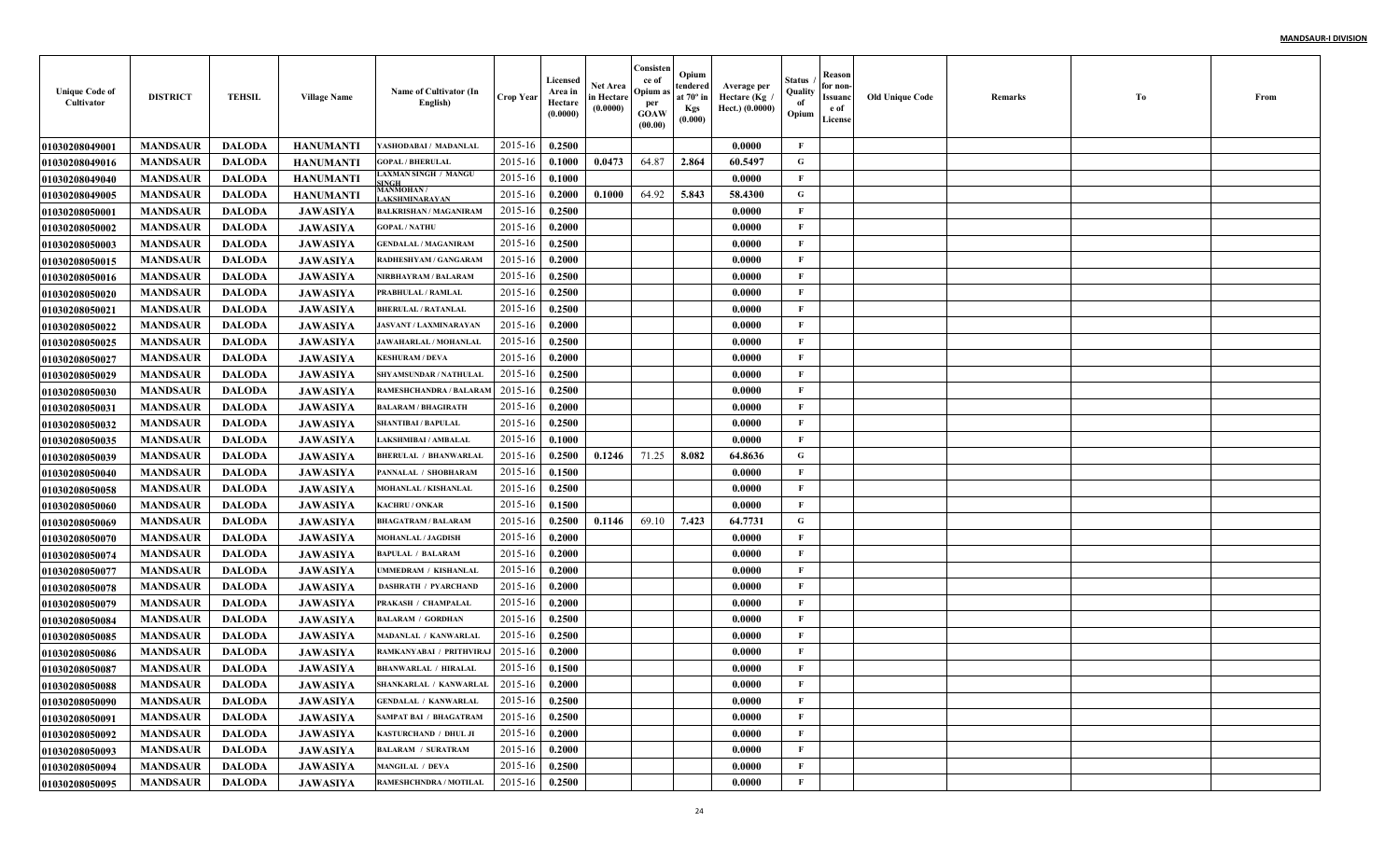| <b>Unique Code of</b><br>Cultivator | <b>DISTRICT</b> | <b>TEHSIL</b> | <b>Village Name</b> | Name of Cultivator (In<br>English)                 | <b>Crop Year</b> | Licensed<br>Area in<br>Hectare<br>(0.0000) | Net Area<br>in Hectare<br>(0.0000) | Consisten<br>ce of<br>Opium a<br>per<br><b>GOAW</b><br>(00.00) | Opium<br>tendered<br>at $70^\circ$ in<br><b>Kgs</b><br>(0.000) | Average per<br>Hectare (Kg<br>Hect.) (0.0000) | Status<br>Quality<br>of<br>Opium | Reason<br>for non-<br>Issuanc<br>e of<br>License | <b>Old Unique Code</b> | Remarks | Тo | From |
|-------------------------------------|-----------------|---------------|---------------------|----------------------------------------------------|------------------|--------------------------------------------|------------------------------------|----------------------------------------------------------------|----------------------------------------------------------------|-----------------------------------------------|----------------------------------|--------------------------------------------------|------------------------|---------|----|------|
| <b>01030208050098</b>               | <b>MANDSAUR</b> | <b>DALODA</b> | <b>JAWASIYA</b>     | <b>BALARAM / BAPULAL</b>                           | 2015-16          | 0.2500                                     |                                    |                                                                |                                                                | 0.0000                                        | F                                |                                                  |                        |         |    |      |
| <b>01030208050099</b>               | <b>MANDSAUR</b> | <b>DALODA</b> | <b>JAWASIYA</b>     | <b>MANGIBAI / GENDALAL</b>                         | 2015-16          | 0.2500                                     |                                    |                                                                |                                                                | 0.0000                                        | $\mathbf{F}$                     |                                                  |                        |         |    |      |
| <b>0103020805010</b>                | <b>MANDSAUR</b> | <b>DALODA</b> | <b>JAWASIYA</b>     | <b>PYARCHAND / NANURAM</b>                         | 2015-16          | 0.2000                                     |                                    |                                                                |                                                                | 0.0000                                        | $\mathbf{F}$                     |                                                  |                        |         |    |      |
| 01030208050104                      | <b>MANDSAUR</b> | <b>DALODA</b> | <b>JAWASIYA</b>     | <b>MANSUKHLAL / PRATHVIRA,</b>                     | 2015-16          | 0.2000                                     |                                    |                                                                |                                                                | 0.0000                                        | $\mathbf N$                      |                                                  |                        |         |    |      |
| <b>01030208050105</b>               | <b>MANDSAUR</b> | <b>DALODA</b> | <b>JAWASIYA</b>     | <b>BADRILAL / NANURAM</b>                          | 2015-16          | 0.2500                                     | 0.1156                             | 67.54                                                          | 7.034                                                          | 60.8478                                       | G                                |                                                  |                        |         |    |      |
| <b>01030208050106</b>               | <b>MANDSAUR</b> | <b>DALODA</b> | <b>JAWASIYA</b>     | <b>/ARDIBAI / MANGILAL</b>                         | 2015-16          | 0.2500                                     |                                    |                                                                |                                                                | 0.0000                                        | $\mathbf{F}$                     |                                                  |                        |         |    |      |
| <b>01030208050107</b>               | <b>MANDSAUR</b> | <b>DALODA</b> | <b>JAWASIYA</b>     | KANCHANBAI / BHAGWATILAI<br><b>RAMCHANDRIBAI</b>   | 2015-16          | 0.2500                                     |                                    |                                                                |                                                                | 0.0000                                        | $\mathbf{F}$                     |                                                  |                        |         |    |      |
| <b>01030208050108</b>               | <b>MANDSAUR</b> | <b>DALODA</b> | <b>JAWASIYA</b>     | KACHRU / RAMLAL / DHULIBA                          | 2015-16          | 0.2500                                     |                                    |                                                                |                                                                | 0.0000                                        | $\mathbf{F}$                     |                                                  |                        |         |    |      |
| 01030208050111                      | <b>MANDSAUR</b> | <b>DALODA</b> | <b>JAWASIYA</b>     | <b>BHERULAL / DHANNA</b>                           | 2015-16          | 0.2500                                     |                                    |                                                                |                                                                | 0.0000                                        | $\mathbf{F}$                     |                                                  |                        |         |    |      |
| <b>01030208050112</b>               | <b>MANDSAUR</b> | <b>DALODA</b> | <b>JAWASIYA</b>     | PARMANAND / RAMLAL                                 | 2015-16          | 0.2000                                     |                                    |                                                                |                                                                | 0.0000                                        | F                                |                                                  |                        |         |    |      |
| 01030208050113                      | <b>MANDSAUR</b> | <b>DALODA</b> | <b>JAWASIYA</b>     | <b>RAMI BAI / VARADLAI</b>                         | 2015-16          | 0.2500                                     |                                    |                                                                |                                                                | 0.0000                                        | $\mathbf{F}$                     |                                                  |                        |         |    |      |
| 01030208050114                      | <b>MANDSAUR</b> | <b>DALODA</b> | <b>JAWASIYA</b>     | <b>GANGABAI / DEVRAM</b>                           | 2015-16          | 0.2000                                     |                                    |                                                                |                                                                | 0.0000                                        | $\mathbf{F}$                     |                                                  |                        |         |    |      |
| <b>01030208050116</b>               | <b>MANDSAUR</b> | <b>DALODA</b> | <b>JAWASIYA</b>     | <b>GITABAI / HIRALAL</b>                           | 2015-16          | 0.1000                                     |                                    |                                                                |                                                                | 0.0000                                        | $\mathbf{F}$                     |                                                  |                        |         |    |      |
| <b>01030208050120</b>               | <b>MANDSAUR</b> | <b>DALODA</b> | <b>JAWASIYA</b>     | <b>MANGILAL / LAXMAN</b>                           | 2015-16          | 0.2000                                     |                                    |                                                                |                                                                | 0.0000                                        | F                                |                                                  |                        |         |    |      |
| 01030208050121                      | <b>MANDSAUR</b> | <b>DALODA</b> | <b>JAWASIYA</b>     | <b>KASTURCHAND / BHERULAL</b>                      | 2015-16          | 0.2000                                     |                                    |                                                                |                                                                | 0.0000                                        | $\mathbf{F}$                     |                                                  |                        |         |    |      |
| <b>01030208050127</b>               | <b>MANDSAUR</b> | <b>DALODA</b> | <b>JAWASIYA</b>     | <b>BALARAM / HIRALAL</b>                           | 2015-16          | 0.2500                                     | 0.2326                             | 63.52                                                          | 11.969                                                         | 51.4574                                       | $\mathbf G$                      |                                                  |                        |         |    |      |
| <b>0103020805001</b> 1              | <b>MANDSAUR</b> | <b>DALODA</b> | <b>JAWASIYA</b>     | <b>DASHRATH / LAXMINARAYAN</b>                     | 2015-16          | 0.2000                                     |                                    |                                                                |                                                                | 0.0000                                        | $\mathbf{F}$                     |                                                  |                        |         |    |      |
| <b>01030208050024</b>               | <b>MANDSAUR</b> | <b>DALODA</b> | <b>JAWASIYA</b>     | <b>RAMLAL / GANESHRAM</b>                          | 2015-16          | 0.1000                                     |                                    |                                                                |                                                                | 0.0000                                        | $\mathbf{F}$                     |                                                  |                        |         |    |      |
| <b>01030208050047</b>               | <b>MANDSAUR</b> | <b>DALODA</b> | <b>JAWASIYA</b>     | <b>BHERA / KANIRAM</b>                             | 2015-16          | 0.1000                                     |                                    |                                                                |                                                                | 0.0000                                        | $\mathbf{F}$                     |                                                  |                        |         |    |      |
| <b>01030208050072</b>               | <b>MANDSAUR</b> | <b>DALODA</b> | <b>JAWASIYA</b>     | SHANKARLAL / KAWARLAL<br><b>REWA</b>               | 2015-16          | 0.1000                                     |                                    |                                                                |                                                                | 0.0000                                        | $\mathbf{F}$                     |                                                  |                        |         |    |      |
| <b>01030208050102</b>               | <b>MANDSAUR</b> | <b>DALODA</b> | <b>JAWASIYA</b>     | <b>JAWAHARLAL / TEKA</b>                           | 2015-16          | 0.1000                                     |                                    |                                                                |                                                                | 0.0000                                        | $\mathbf{F}$                     |                                                  |                        |         |    |      |
| <b>01030208050110</b>               | <b>MANDSAUR</b> | <b>DALODA</b> | <b>JAWASIYA</b>     | <b>BALARAM / GULABCHAND</b>                        | 2015-16          | 0.1000                                     |                                    |                                                                |                                                                | 0.0000                                        | $\mathbf{F}$                     |                                                  |                        |         |    |      |
| <b>01030208050130</b>               | <b>MANDSAUR</b> | <b>DALODA</b> | <b>JAWASIYA</b>     | <b>GITABAI / GANESHRAM</b>                         | 2015-16          | 0.2500                                     |                                    |                                                                |                                                                | 0.0000                                        | $\mathbf{F}$                     |                                                  |                        |         |    |      |
| <b>01030208050133</b>               | <b>MANDSAUR</b> | <b>DALODA</b> | <b>JAWASIYA</b>     | <b>RADHESHYAM/</b><br><b>SHIVNARAYAN</b>           | 2015-16          | 0.2500                                     |                                    |                                                                |                                                                | 0.0000                                        | $\mathbf{F}$                     |                                                  |                        |         |    |      |
| <b>01030208050134</b>               | <b>MANDSAUR</b> | <b>DALODA</b> | <b>JAWASIYA</b>     | <b>UNKARLAL/BHAGGA</b>                             | 2015-16          | 0.2500                                     |                                    |                                                                |                                                                | 0.0000                                        | $\mathbf{F}$                     |                                                  |                        |         |    |      |
| <b>01030208050135</b>               | <b>MANDSAUR</b> | <b>DALODA</b> | <b>JAWASIYA</b>     | CHETRAM / GOPAL /<br><b>ATTUBAL</b>                | 2015-16          | 0.2500                                     |                                    |                                                                |                                                                | 0.0000                                        | $\mathbf{F}$                     |                                                  |                        |         |    |      |
| <b>01030208050139</b>               | <b>MANDSAUR</b> | <b>DALODA</b> | <b>JAWASIYA</b>     | <b>GOPAL / RAMLAL</b>                              | 2015-16          | 0.2500                                     |                                    |                                                                |                                                                | 0.0000                                        | $\mathbf{F}$                     |                                                  |                        |         |    |      |
| <b>01030208050141</b>               | <b>MANDSAUR</b> | <b>DALODA</b> | <b>JAWASIYA</b>     | KANWARLAL / MODIRAM                                | 2015-16          | 0.2000                                     |                                    |                                                                |                                                                | 0.0000                                        | $\mathbf{F}$                     |                                                  |                        |         |    |      |
| <b>01030208050143</b>               | <b>MANDSAUR</b> | <b>DALODA</b> | <b>JAWASIYA</b>     | <b>JAWAHARLAL / BHANA</b><br><b>VIJAYSHANKAR /</b> | 2015-16          | 0.1000                                     |                                    |                                                                |                                                                | 0.0000                                        | $\mathbf{F}$                     |                                                  |                        |         |    |      |
| <b>01030208050145</b>               | <b>MANDSAUR</b> | <b>DALODA</b> | <b>JAWASIYA</b>     | <b>GULABCHAND</b>                                  | 2015-16          | 0.2000                                     |                                    |                                                                |                                                                | 0.0000                                        | $\mathbf{F}$                     |                                                  |                        |         |    |      |
| 01030208050149                      | <b>MANDSAUR</b> | <b>DALODA</b> | <b>JAWASIYA</b>     | SITABAI / PYARCHAND                                | 2015-16          | 0.2000                                     |                                    |                                                                |                                                                | 0.0000                                        | $\mathbf{F}$                     |                                                  |                        |         |    |      |
| <b>01030208050150</b>               | <b>MANDSAUR</b> | <b>DALODA</b> | JAWASIYA            | <b>KANWARLAL / RAMLAL</b>                          | 2015-16          | 0.2500                                     |                                    |                                                                |                                                                | 0.0000                                        | $\mathbf{F}$                     |                                                  |                        |         |    |      |
| <b>01030208050151</b>               | <b>MANDSAUR</b> | <b>DALODA</b> | <b>JAWASIYA</b>     | <b>GANGABAI / KANWARLAI</b>                        | 2015-16          | 0.2000                                     |                                    |                                                                |                                                                | 0.0000                                        | F                                |                                                  |                        |         |    |      |
| <b>01030208050152</b>               | <b>MANDSAUR</b> | DALODA        | <b>JAWASIYA</b>     | <b>MANGIBAI / BHAGATRAM</b>                        | $2015-16$ 0.2000 |                                            |                                    |                                                                |                                                                | 0.0000                                        | F                                |                                                  |                        |         |    |      |
| 01030208050153                      | <b>MANDSAUR</b> | <b>DALODA</b> | <b>JAWASIYA</b>     | <b>DURGABAI / BAPULAL</b>                          | 2015-16          | 0.2000                                     |                                    |                                                                |                                                                | 0.0000                                        | $\mathbf{F}$                     |                                                  |                        |         |    |      |
| 01030208050156                      | <b>MANDSAUR</b> | <b>DALODA</b> | <b>JAWASIYA</b>     | <b>MOHANLAL / BHERULAL</b>                         | 2015-16          | 0.2500                                     |                                    |                                                                |                                                                | 0.0000                                        | $\mathbf{F}$                     |                                                  |                        |         |    |      |
| 01030208050157                      | <b>MANDSAUR</b> | <b>DALODA</b> | <b>JAWASIYA</b>     | <b>BHULIBAI / RAMNARAYAN</b>                       | 2015-16          | 0.2500                                     |                                    |                                                                |                                                                | 0.0000                                        | $\mathbf{F}$                     |                                                  |                        |         |    |      |
| 01030208050158                      | <b>MANDSAUR</b> | <b>DALODA</b> | <b>JAWASIYA</b>     | HARDERAM / AMBALAL<br><b>DEVRAM / BHAGATRAM /</b>  | 2015-16          | 0.2500                                     |                                    |                                                                |                                                                | 0.0000                                        | $\mathbf{F}$                     |                                                  |                        |         |    |      |
| 01030208050159                      | <b>MANDSAUR</b> | <b>DALODA</b> | <b>JAWASIYA</b>     | <b>GANGABAI</b>                                    | 2015-16          | 0.1000                                     |                                    |                                                                |                                                                | 0.0000                                        | $\mathbf{F}$                     |                                                  |                        |         |    |      |
| 01030208050160                      | <b>MANDSAUR</b> | <b>DALODA</b> | <b>JAWASIYA</b>     | <b>MANGIBAI / BAPULAL</b>                          | 2015-16          | 0.1000                                     |                                    |                                                                |                                                                | 0.0000                                        | $\mathbf{F}$                     |                                                  |                        |         |    |      |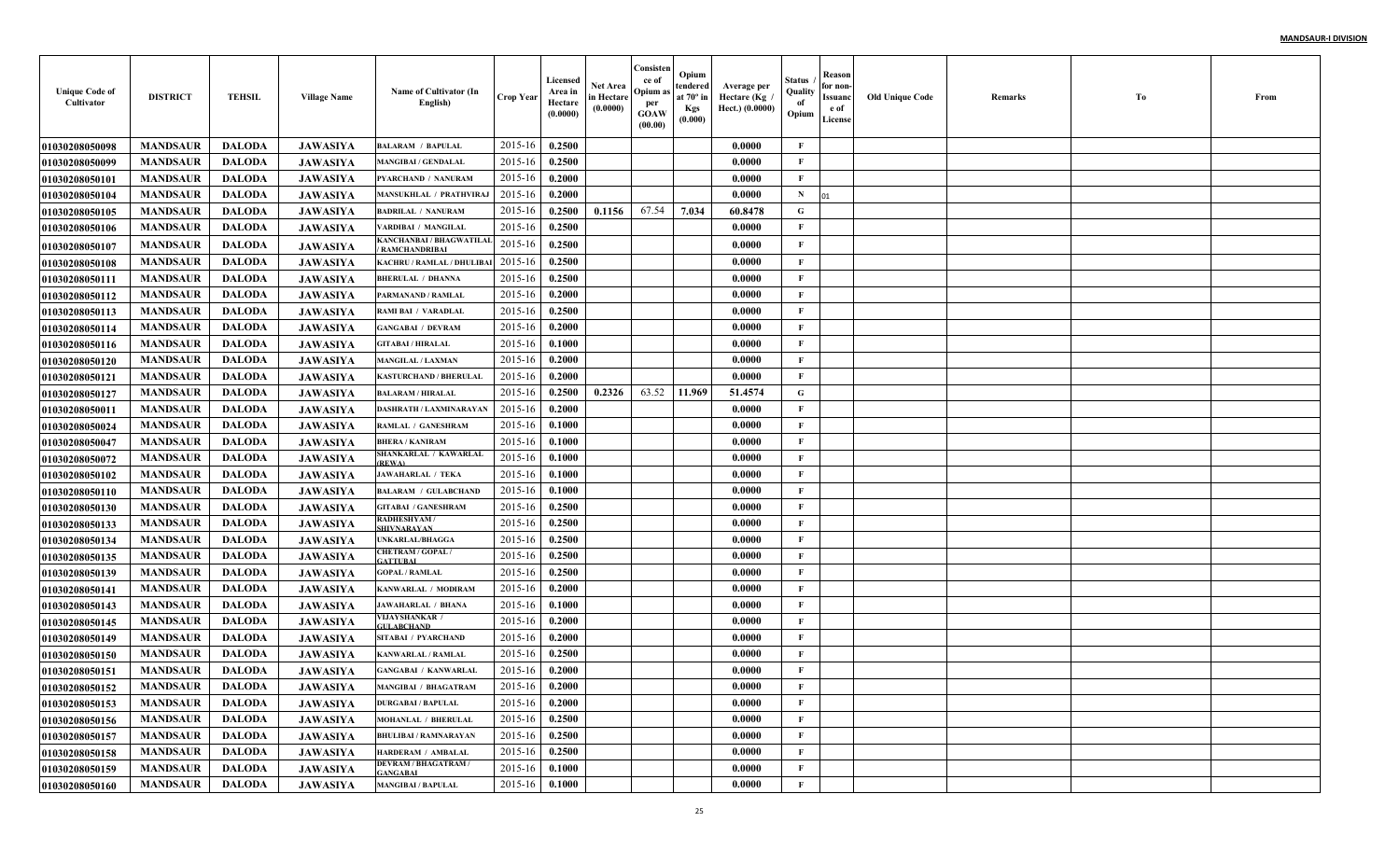| <b>Unique Code of</b><br>Cultivator | <b>DISTRICT</b> | <b>TEHSIL</b> | <b>Village Name</b> | Name of Cultivator (In<br>English)                | Crop Year | Licensed<br>Area in<br>Hectare<br>(0.0000) | <b>Net Area</b><br>in Hectare<br>(0.0000) | Consisten<br>ce of<br>Opium a<br>per<br>GOAW<br>(00.00) | Opium<br>endered<br>at 70° in<br><b>Kgs</b><br>(0.000) | Average per<br>Hectare (Kg<br>Hect.) (0.0000) | Status<br>Quality<br>-of<br>Opium | Reason<br>for non<br>Issuanc<br>e of<br>License | Old Unique Code | Remarks | Tо | From |
|-------------------------------------|-----------------|---------------|---------------------|---------------------------------------------------|-----------|--------------------------------------------|-------------------------------------------|---------------------------------------------------------|--------------------------------------------------------|-----------------------------------------------|-----------------------------------|-------------------------------------------------|-----------------|---------|----|------|
| <b>01030208050167</b>               | <b>MANDSAUR</b> | <b>DALODA</b> | <b>JAWASIYA</b>     | TEJRAM / SHIVRAM                                  | 2015-16   | 0.2500                                     |                                           |                                                         |                                                        | 0.0000                                        | $\mathbf{F}$                      |                                                 |                 |         |    |      |
| <b>01030208050168</b>               | <b>MANDSAUR</b> | <b>DALODA</b> | <b>JAWASIYA</b>     | <b>ASHOK / BHERULAL</b>                           | 2015-16   | 0.1000                                     |                                           |                                                         |                                                        | 0.0000                                        | $\mathbf{F}$                      |                                                 |                 |         |    |      |
| <b>01030208050170</b>               | <b>MANDSAUR</b> | <b>DALODA</b> | <b>JAWASIYA</b>     | <b>BHERULAL / MANGILAL</b>                        | 2015-16   | 0.2500                                     |                                           |                                                         |                                                        | 0.0000                                        | $\mathbf{F}$                      |                                                 |                 |         |    |      |
| <b>01030208050177</b>               | <b>MANDSAUR</b> | <b>DALODA</b> | <b>JAWASIYA</b>     | LAKSHMINARAYAN / MOTILAL                          | 2015-16   | 0.2000                                     |                                           |                                                         |                                                        | 0.0000                                        | $\mathbf{F}$                      |                                                 |                 |         |    |      |
| <b>01030208050178</b>               | <b>MANDSAUR</b> | <b>DALODA</b> | <b>JAWASIYA</b>     | <b>GOPAL / MANGILAL /</b><br><b>DHAPUBAI</b>      | 2015-16   | 0.2500                                     |                                           |                                                         |                                                        | 0.0000                                        | $\mathbf{F}$                      |                                                 |                 |         |    |      |
| <b>01030208050180</b>               | <b>MANDSAUR</b> | <b>DALODA</b> | <b>JAWASIYA</b>     | <b>BALKUNWAR / KANHAIYALAL</b><br><b>DHURALAI</b> | 2015-16   | 0.2500                                     |                                           |                                                         |                                                        | 0.0000                                        | $\mathbf{F}$                      |                                                 |                 |         |    |      |
| <b>01030208050184</b>               | <b>MANDSAUR</b> | <b>DALODA</b> | <b>JAWASIYA</b>     | <b>NANDKISHOR / HIRALAL /</b><br>BADAMIBAI        | 2015-16   | 0.2500                                     |                                           |                                                         |                                                        | 0.0000                                        | $\mathbf{F}$                      |                                                 |                 |         |    |      |
| <b>01030208050013</b>               | <b>MANDSAUR</b> | <b>DALODA</b> | <b>JAWASIYA</b>     | <b>PRAKASH / AMBALAL</b>                          | 2015-16   | 0.2500                                     |                                           |                                                         |                                                        | 0.0000                                        | $\mathbf{F}$                      |                                                 |                 |         |    |      |
| <b>01030208050017</b>               | <b>MANDSAUR</b> | <b>DALODA</b> | <b>JAWASIYA</b>     | PREMSHANKAR / GANGARAM                            | 2015-16   | 0.2000                                     |                                           |                                                         |                                                        | 0.0000                                        | $\mathbf{F}$                      |                                                 |                 |         |    |      |
| <b>01030208050172</b>               | <b>MANDSAUR</b> | <b>DALODA</b> | <b>JAWASIYA</b>     | <b>SHOKINDAS / GOPIDAS</b>                        | 2015-16   | 0.2500                                     |                                           |                                                         |                                                        | 0.0000                                        | $\mathbf{F}$                      |                                                 |                 |         |    |      |
| <b>01030208050005</b>               | <b>MANDSAUR</b> | <b>DALODA</b> | <b>JAWASIYA</b>     | RADHESHYAM / MOHANLAL                             | 2015-16   | 0.2500                                     |                                           |                                                         |                                                        | 0.0000                                        | $\mathbf{F}$                      |                                                 |                 |         |    |      |
| 01030208050194                      | <b>MANDSAUR</b> | <b>DALODA</b> | <b>JAWASIYA</b>     | RAMESHWAR / BHAGVATILAI                           | 2015-16   | 0.2000                                     |                                           |                                                         |                                                        | 0.0000                                        | $\mathbf{F}$                      |                                                 |                 |         |    |      |
| 01030208050052                      | <b>MANDSAUR</b> | <b>DALODA</b> | <b>JAWASIYA</b>     | RAMIBAI / BHERULAL                                | 2015-16   | 0.2000                                     |                                           |                                                         |                                                        | 0.0000                                        | $\mathbf{F}$                      |                                                 |                 |         |    |      |
| 01030208050144                      | <b>MANDSAUR</b> | <b>DALODA</b> | <b>JAWASIYA</b>     | RAMNARAYAN / PRATHVIRAJ                           | 2015-16   | 0.2500                                     |                                           |                                                         |                                                        | 0.0000                                        | $\mathbf{F}$                      |                                                 |                 |         |    |      |
| <b>01030208050146</b>               | <b>MANDSAUR</b> | <b>DALODA</b> | <b>JAWASIYA</b>     | <b>GULABCHAND / BAGDIRAM</b>                      | 2015-16   | 0.2500                                     |                                           |                                                         |                                                        | 0.0000                                        | $\mathbf{F}$                      |                                                 |                 |         |    |      |
| 01030208050201                      | <b>MANDSAUR</b> | <b>DALODA</b> | <b>JAWASIYA</b>     | <b>BHAGWATILAL MANGILAL</b>                       | 2015-16   | 0.2500                                     |                                           |                                                         |                                                        | 0.0000                                        | $\mathbf{F}$                      |                                                 |                 |         |    |      |
| <b>01030208050103</b>               | <b>MANDSAUR</b> | <b>DALODA</b> | <b>JAWASIYA</b>     | KISHANLAL / GANESHRAM                             | 2015-16   | 0.2000                                     |                                           |                                                         |                                                        | 0.0000                                        | $\mathbf{F}$                      |                                                 |                 |         |    |      |
| 01030208050169                      | <b>MANDSAUR</b> | <b>DALODA</b> | <b>JAWASIYA</b>     | <b>BHERULAL / BHAGATRAM</b>                       | 2015-16   | 0.2000                                     |                                           |                                                         |                                                        | 0.0000                                        | $\mathbf F$                       |                                                 |                 |         |    |      |
| 01030208050125                      | <b>MANDSAUR</b> | <b>DALODA</b> | <b>JAWASIYA</b>     | <b>RAMRATAN / PYARCHAND</b>                       | 2015-16   | 0.1500                                     |                                           |                                                         |                                                        | 0.0000                                        | $\mathbf{F}$                      |                                                 |                 |         |    |      |
| <b>01030208050023</b>               | <b>MANDSAUR</b> | <b>DALODA</b> | <b>JAWASIYA</b>     | <b>BHANWARLAL / KESHURAM</b>                      | 2015-16   | 0.2500                                     |                                           |                                                         |                                                        | 0.0000                                        | $\mathbf F$                       |                                                 |                 |         |    |      |
| <b>01030208050118</b>               | <b>MANDSAUR</b> | <b>DALODA</b> | <b>JAWASIYA</b>     | <b>JHAMKUBAI / KISHANLAL</b>                      | 2015-16   | 0.2000                                     |                                           |                                                         |                                                        | 0.0000                                        | $\mathbf{F}$                      |                                                 |                 |         |    |      |
| 01030208050041                      | <b>MANDSAUR</b> | <b>DALODA</b> | <b>JAWASIYA</b>     | <b>GORDHAN / BHAGIRATH</b>                        | 2015-16   | 0.2500                                     |                                           |                                                         |                                                        | 0.0000                                        | $\mathbf{F}$                      |                                                 |                 |         |    |      |
| <b>01030208050089</b>               | <b>MANDSAUR</b> | <b>DALODA</b> | <b>JAWASIYA</b>     | MOHANLAL / NANDA                                  | 2015-16   | 0.2000                                     |                                           |                                                         |                                                        | 0.0000                                        | $\mathbf{F}$                      |                                                 |                 |         |    |      |
| 01030208050171                      | <b>MANDSAUR</b> | <b>DALODA</b> | <b>JAWASIYA</b>     | SAJJANBAI / GANGARAM                              | 2015-16   | 0.2000                                     |                                           |                                                         |                                                        | 0.0000                                        | $\mathbf{F}$                      |                                                 |                 |         |    |      |
| <b>01030208050182</b>               | <b>MANDSAUR</b> | <b>DALODA</b> | <b>JAWASIYA</b>     | <b>KALURAM / KHIMA</b>                            | 2015-16   | 0.2500                                     |                                           |                                                         |                                                        | 0.0000                                        | $\mathbf{F}$                      |                                                 |                 |         |    |      |
| <b>01030208050136</b>               | <b>MANDSAUR</b> | <b>DALODA</b> | <b>JAWASIYA</b>     | MOHANBAI / MANGILAL                               | 2015-16   | 0.1500                                     |                                           |                                                         |                                                        | 0.0000                                        | $\mathbf{F}$                      |                                                 |                 |         |    |      |
| 01030208050036                      | <b>MANDSAUR</b> | <b>DALODA</b> | <b>JAWASIYA</b>     | <b>BASANTIBAI / DEVILAL</b>                       | 2015-16   | 0.2000                                     |                                           |                                                         |                                                        | 0.0000                                        | $\mathbf{F}$                      |                                                 |                 |         |    |      |
| <b>01030208050140</b>               | <b>MANDSAUR</b> | <b>DALODA</b> | <b>JAWASIYA</b>     | <b>GOPAL / MANGILAL</b>                           | 2015-16   | 0.2000                                     | 0.0409                                    | 64.09                                                   | 2.554                                                  | 62.4450                                       | G                                 |                                                 |                 |         |    |      |
| 01030208050044                      | <b>MANDSAUR</b> | <b>DALODA</b> | <b>JAWASIYA</b>     | UMMEDRAM / AMBALAI                                | 2015-16   | 0.2500                                     |                                           |                                                         |                                                        | 0.0000                                        | $\mathbf{F}$                      |                                                 |                 |         |    |      |
| <b>01030208050209</b>               | <b>MANDSAUR</b> | <b>DALODA</b> | <b>JAWASIYA</b>     | <b>UDAYRAM / GANGARAM</b>                         | 2015-16   | 0.2000                                     |                                           |                                                         |                                                        | 0.0000                                        | $\mathbf{F}$                      |                                                 |                 |         |    |      |
| <b>01030208050210</b>               | <b>MANDSAUR</b> | <b>DALODA</b> | <b>JAWASIYA</b>     | FULKUNWAR / HUKMICHAND                            | 2015-16   | 0.2500                                     |                                           |                                                         |                                                        | 0.0000                                        | $\mathbf{F}$                      |                                                 |                 |         |    |      |
| 01030208050162                      | <b>MANDSAUR</b> | <b>DALODA</b> | <b>JAWASIYA</b>     | AMBALAL / BHERA (PATIDAR)                         | 2015-16   | 0.1000                                     |                                           |                                                         |                                                        | 0.0000                                        | $\mathbf{F}$                      |                                                 |                 |         |    |      |
| 01030208050173                      | <b>MANDSAUR</b> | <b>DALODA</b> | <b>JAWASIYA</b>     | NANDA / UDA                                       | 2015-16   | 0.1000                                     |                                           |                                                         |                                                        | 0.0000                                        | $\mathbf{F}$                      |                                                 |                 |         |    |      |
| 01030208050185                      | <b>MANDSAUR</b> | <b>DALODA</b> | <b>JAWASIYA</b>     | <b>RAMNARAYAN / DEVRAM</b>                        | 2015-16   | 0.1000                                     |                                           |                                                         |                                                        | 0.0000                                        | $\mathbf{F}$                      |                                                 |                 |         |    |      |
| <b>01030208050202</b>               | <b>MANDSAUR</b> | <b>DALODA</b> | <b>JAWASIYA</b>     | <b>GANPATLAL / MOTILAL</b>                        | 2015-16   | 0.1000                                     |                                           |                                                         |                                                        | 0.0000                                        | $\mathbf{F}$                      |                                                 |                 |         |    |      |
| <b>01030208050204</b>               | <b>MANDSAUR</b> | <b>DALODA</b> | <b>JAWASIYA</b>     | VARDICHAND / PRABHU                               | 2015-16   | 0.1000                                     |                                           |                                                         |                                                        | 0.0000                                        | $\mathbf{F}$                      |                                                 |                 |         |    |      |
| 01030208050061                      | <b>MANDSAUR</b> | <b>DALODA</b> | <b>JAWASIYA</b>     | <b>CHUNNILAL / GOPAL/</b><br>AMI AI               | 2015-16   | 0.1500                                     |                                           |                                                         |                                                        | 0.0000                                        | $\mathbf{F}$                      |                                                 |                 |         |    |      |
| <b>01030208050208</b>               | <b>MANDSAUR</b> | <b>DALODA</b> | <b>JAWASIYA</b>     | PREMBAI / MEWALAL                                 | 2015-16   | 0.1000                                     |                                           |                                                         |                                                        | 0.0000                                        | $\mathbf{F}$                      |                                                 |                 |         |    |      |
| 01030208050010                      | <b>MANDSAUR</b> | <b>DALODA</b> | <b>JAWASIYA</b>     | <b>PRAHLAD / BALARAM</b>                          | 2015-16   | 0.1000                                     |                                           |                                                         |                                                        | 0.0000                                        | $\mathbf F$                       |                                                 |                 |         |    |      |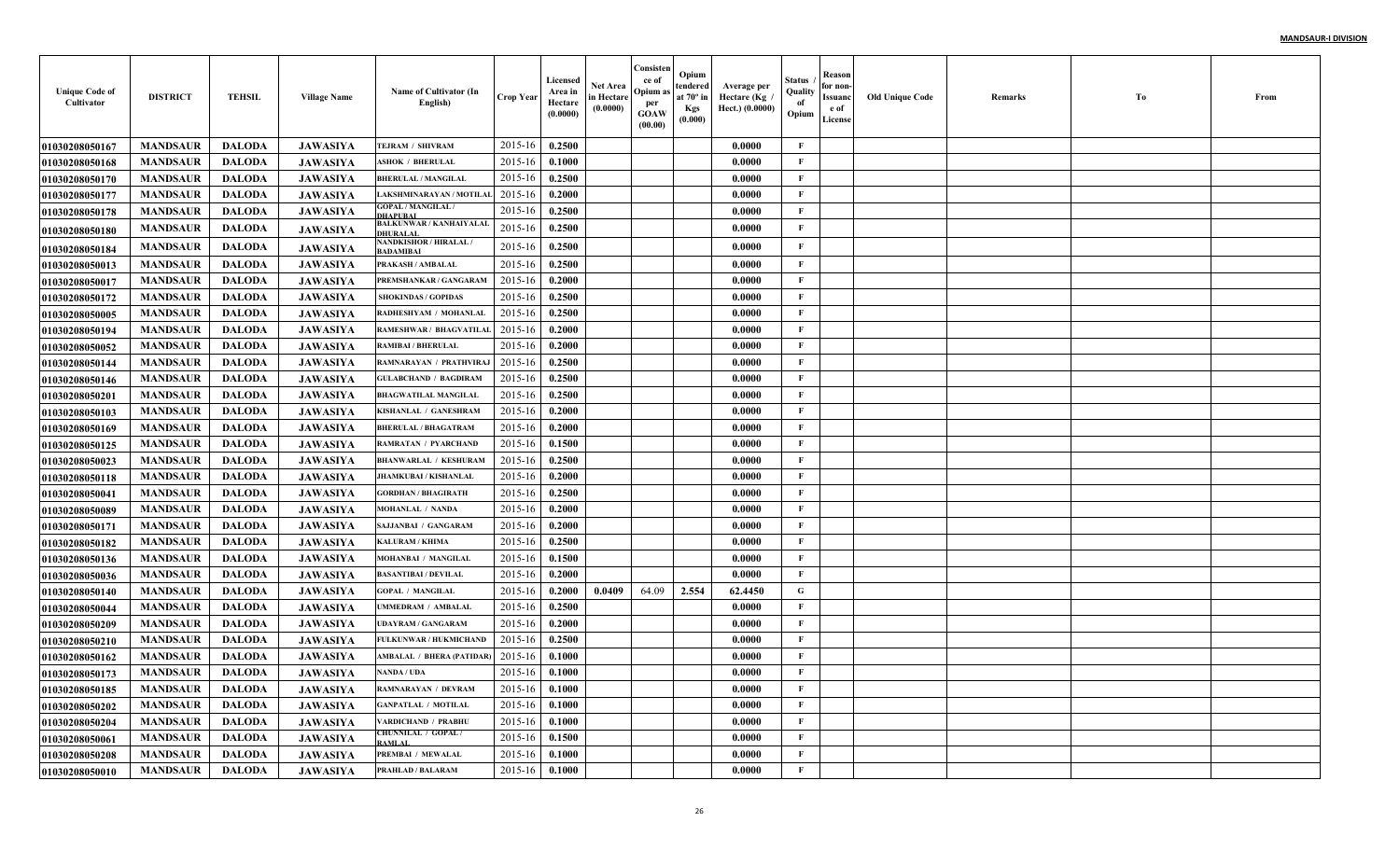| <b>Unique Code of</b><br>Cultivator | <b>DISTRICT</b> | <b>TEHSIL</b> | <b>Village Name</b> | Name of Cultivator (In<br>English)      | Crop Year        | Licensed<br>Area in<br>Hectare<br>(0.0000) | Net Area<br>in Hectare<br>(0.0000) | Consisten<br>ce of<br>Opium a<br>per<br><b>GOAW</b><br>(00.00) | Opium<br>tendered<br>at $70^\circ$ in<br><b>Kgs</b><br>(0.000) | Average per<br>Hectare (Kg<br>Hect.) (0.0000) | Status<br>Quality<br>of<br>Opium | Reason<br>for non-<br>Issuanc<br>e of<br>License | <b>Old Unique Code</b> | Remarks | Тo | From            |
|-------------------------------------|-----------------|---------------|---------------------|-----------------------------------------|------------------|--------------------------------------------|------------------------------------|----------------------------------------------------------------|----------------------------------------------------------------|-----------------------------------------------|----------------------------------|--------------------------------------------------|------------------------|---------|----|-----------------|
| <b>01030208050212</b>               | <b>MANDSAUR</b> | <b>DALODA</b> | <b>JAWASIYA</b>     | <b>GOTAMLAL / LAKSHMAN</b>              | 2015-16          | 0.1000                                     |                                    |                                                                |                                                                | 0.0000                                        | F                                |                                                  | 01030208047011         |         |    | <b>GYANPURA</b> |
| <b>01030208050213</b>               | <b>MANDSAUR</b> | <b>DALODA</b> | <b>JAWASIYA</b>     | <b>BADAMBAI / MANGILAL</b>              | 2015-16          | 0.1000                                     |                                    |                                                                |                                                                | 0.0000                                        | $\mathbf{F}$                     |                                                  | 01030207106088         |         |    | <b>PINDA</b>    |
| 01030208050175                      | <b>MANDSAUR</b> | <b>DALODA</b> | <b>JAWASIYA</b>     | <b>GOPALBAI / MURALIDAS</b>             | 2015-16          | 0.1000                                     |                                    |                                                                |                                                                | 0.0000                                        | $\mathbf{F}$                     |                                                  |                        |         |    |                 |
| 01030208050148                      | <b>MANDSAUR</b> | <b>DALODA</b> | <b>JAWASIYA</b>     | <b>BHAGATRAM / BHANWARLAI</b>           | 2015-16          | 0.1000                                     |                                    |                                                                |                                                                | 0.0000                                        | $\mathbf{F}$                     |                                                  |                        |         |    |                 |
| <b>01030208051023</b>               | <b>MANDSAUR</b> | <b>DALODA</b> | <b>KARNAKHEDI</b>   | <b>BALARAM / DEVRAM</b>                 | 2015-16          | 0.2500                                     |                                    |                                                                |                                                                | 0.0000                                        | $\mathbf{F}$                     |                                                  |                        |         |    |                 |
| <b>01030208051002</b>               | <b>MANDSAUR</b> | <b>DALODA</b> | <b>KARNAKHEDI</b>   | <b>AGDISH / RUPRAM</b><br>HARIWALA      | 2015-16          | 0.2500                                     | 0.2430                             | 68.35                                                          | 14.490                                                         | 59.6296                                       | G                                |                                                  |                        |         |    |                 |
| <b>01030208051006</b>               | <b>MANDSAUR</b> | <b>DALODA</b> | <b>KARNAKHEDI</b>   | <b>RAMNIVAS / SALAGRAM</b>              | 2015-16          | 0.2500                                     |                                    |                                                                |                                                                | 0.0000                                        | $\mathbf{F}$                     |                                                  |                        |         |    |                 |
| <b>01030208051007</b>               | <b>MANDSAUR</b> | <b>DALODA</b> | <b>KARNAKHEDI</b>   | <b>DEVILAL / RUPRAM</b>                 | 2015-16          | 0.2500                                     |                                    |                                                                |                                                                | 0.0000                                        | $\mathbf{F}$                     |                                                  |                        |         |    |                 |
| <b>01030208051009</b>               | <b>MANDSAUR</b> | <b>DALODA</b> | KARNAKHEDI          | <b>RADHESHYAM/</b><br><b>ARACHANDRA</b> | 2015-16          | 0.2500                                     |                                    |                                                                |                                                                | 0.0000                                        | $\mathbf{F}$                     |                                                  |                        |         |    |                 |
| <b>01030208051010</b>               | <b>MANDSAUR</b> | <b>DALODA</b> | KARNAKHEDI          | <b>JAGDISH / BHERULAL</b>               | 2015-16          | 0.2500                                     | 0.2413                             | 70.57                                                          | 14.981                                                         | 62.0845                                       | G                                |                                                  |                        |         |    |                 |
| <b>01030208051011</b>               | <b>MANDSAUR</b> | <b>DALODA</b> | KARNAKHEDI          | DEVRAM / HARIRAM                        | 2015-16          | 0.2500                                     | 0.1121                             | 67.63                                                          | 5.468                                                          | 48.7779                                       | G                                |                                                  |                        |         |    |                 |
| <b>0103020805101</b> 4              | <b>MANDSAUR</b> | <b>DALODA</b> | <b>KARNAKHEDI</b>   | <b>BHANVARLAL / RUPRAM</b>              | 2015-16          | 0.2500                                     |                                    |                                                                |                                                                | 0.0000                                        | $\mathbf{F}$                     |                                                  |                        |         |    |                 |
| <b>01030208051017</b>               | <b>MANDSAUR</b> | <b>DALODA</b> | <b>KARNAKHEDI</b>   | <b>JAGDISH / HIRALAL</b>                | 2015-16          | 0.2500                                     |                                    |                                                                |                                                                | 0.0000                                        | $\mathbf{F}$                     |                                                  |                        |         |    |                 |
| <b>01030208051021</b>               | <b>MANDSAUR</b> | <b>DALODA</b> | <b>KARNAKHEDI</b>   | <b>SHIVNARAYAN / RUPRAM</b>             | 2015-16          | 0.2500                                     |                                    |                                                                |                                                                | 0.0000                                        | $\mathbf{F}$                     |                                                  |                        |         |    |                 |
| <b>01030208051024</b>               | <b>MANDSAUR</b> | <b>DALODA</b> | <b>KARNAKHEDI</b>   | <b>RUGNATH / GIRDHARI</b>               | 2015-16          | 0.2000                                     |                                    |                                                                |                                                                | 0.0000                                        | $\mathbf{F}$                     |                                                  |                        |         |    |                 |
| <b>01030208051027</b>               | <b>MANDSAUR</b> | <b>DALODA</b> | <b>KARNAKHEDI</b>   | <b>DHAPUBAI / BALARAM</b>               | 2015-16          | 0.2500                                     |                                    |                                                                |                                                                | 0.0000                                        | $\mathbf{F}$                     |                                                  |                        |         |    |                 |
| <b>01030208051004</b>               | <b>MANDSAUR</b> | <b>DALODA</b> | <b>KARNAKHEDI</b>   | <b>JAGDISH / RUPRAM (RAWAT)</b>         | 2015-16          | 0.2000                                     |                                    |                                                                |                                                                | 0.0000                                        | $\mathbf{F}$                     |                                                  |                        |         |    |                 |
| <b>01030208051029</b>               | <b>MANDSAUR</b> | <b>DALODA</b> | <b>KARNAKHEDI</b>   | <b>JAGANNATH / HARIRAM</b>              | 2015-16          | 0.2500                                     |                                    |                                                                |                                                                | 0.0000                                        | $\mathbf{F}$                     |                                                  |                        |         |    |                 |
| <b>01030208051030</b>               | <b>MANDSAUR</b> | <b>DALODA</b> | <b>KARNAKHEDI</b>   | <b>RAMCHANDRA / DHURA</b>               | 2015-16          | 0.2500                                     |                                    |                                                                |                                                                | 0.0000                                        | $\mathbf{F}$                     |                                                  |                        |         |    |                 |
| <b>01030208051032</b>               | <b>MANDSAUR</b> | <b>DALODA</b> | <b>KARNAKHEDI</b>   | <b>JAGDISH / GIRDHARI</b>               | 2015-16          | 0.2500                                     |                                    |                                                                |                                                                | 0.0000                                        | $\mathbf{F}$                     |                                                  |                        |         |    |                 |
| 01030208051034                      | <b>MANDSAUR</b> | <b>DALODA</b> | <b>KARNAKHEDI</b>   | LILABAI / RAMNARAYAN                    | 2015-16          | 0.2500                                     |                                    |                                                                |                                                                | 0.0000                                        | $\mathbf{F}$                     |                                                  |                        |         |    |                 |
| <b>01030208051035</b>               | <b>MANDSAUR</b> | <b>DALODA</b> | <b>KARNAKHEDI</b>   | <b>DASHRATH / TARACHAND</b>             | 2015-16          | 0.2000                                     |                                    |                                                                |                                                                | 0.0000                                        | F                                |                                                  |                        |         |    |                 |
| <b>01030208051036</b>               | <b>MANDSAUR</b> | <b>DALODA</b> | <b>KARNAKHEDI</b>   | <b>BULAKBAI / SALAGRAM</b>              | 2015-16          | 0.2500                                     |                                    |                                                                |                                                                | 0.0000                                        | $\mathbf{F}$                     |                                                  |                        |         |    |                 |
| <b>01030208051038</b>               | <b>MANDSAUR</b> | <b>DALODA</b> | KARNAKHEDI          | <b>KANCHANBAI / CHETRAM</b>             | 2015-16          | 0.2500                                     |                                    |                                                                |                                                                | 0.0000                                        | $\mathbf{F}$                     |                                                  |                        |         |    |                 |
| <b>01030208051039</b>               | <b>MANDSAUR</b> | <b>DALODA</b> | <b>KARNAKHEDI</b>   | <b>BALARAM / SALAGRAM</b>               | 2015-16          | 0.2500                                     |                                    |                                                                |                                                                | 0.0000                                        | $\mathbf{F}$                     |                                                  |                        |         |    |                 |
| <b>01030208051042</b>               | <b>MANDSAUR</b> | <b>DALODA</b> | <b>KARNAKHEDI</b>   | SHANTILAL / LAXMICHAND                  | 2015-16          | 0.2500                                     |                                    |                                                                |                                                                | 0.0000                                        | $\mathbf{F}$                     |                                                  |                        |         |    |                 |
| <b>01030208051044</b>               | <b>MANDSAUR</b> | <b>DALODA</b> | <b>KARNAKHEDI</b>   | BAPULAL / TARACHANDRA                   | 2015-16          | 0.2500                                     |                                    |                                                                |                                                                | 0.0000                                        | $\mathbf F$                      |                                                  |                        |         |    |                 |
| 01030208051045                      | <b>MANDSAUR</b> | <b>DALODA</b> | <b>KARNAKHEDI</b>   | , XALABAI / RAMESHWAR<br>HUVAN          | 2015-16          | 0.2000                                     |                                    |                                                                |                                                                | 0.0000                                        | $\mathbf{F}$                     |                                                  |                        |         |    |                 |
| 01030208051046                      | <b>MANDSAUR</b> | <b>DALODA</b> | <b>KARNAKHEDI</b>   | KAVERIBAI / HIRALAL                     | 2015-16          | 0.2500                                     |                                    |                                                                |                                                                | 0.0000                                        | $\mathbf{F}$                     |                                                  |                        |         |    |                 |
| <b>01030208051047</b>               | <b>MANDSAUR</b> | <b>DALODA</b> | <b>KARNAKHEDI</b>   | <b>BASANTIBAI / NANDRAM</b>             | 2015-16          | 0.2500                                     |                                    |                                                                |                                                                | 0.0000                                        | $\mathbf{F}$                     |                                                  |                        |         |    |                 |
| <b>01030208051052</b>               | <b>MANDSAUR</b> | <b>DALODA</b> | <b>KARNAKHEDI</b>   | <b>RAMESHWAR / BAGDIRAM</b>             | 2015-16          | 0.2500                                     |                                    |                                                                |                                                                | 0.0000                                        | $\mathbf{F}$                     |                                                  |                        |         |    |                 |
| <b>01030208051067</b>               | <b>MANDSAUR</b> | <b>DALODA</b> | <b>KARNAKHEDI</b>   | PARVATIBAI / GHANSHYAM                  | 2015-16          | 0.2000                                     |                                    |                                                                |                                                                | 0.0000                                        | F                                |                                                  |                        |         |    |                 |
| 01030208051080                      | <b>MANDSAUR</b> | <b>DALODA</b> | <b>KARNAKHEDI</b>   | <b>SHANTILAL / RAMLAL</b>               | 2015-16          | 0.2000                                     |                                    |                                                                |                                                                | 0.0000                                        | F                                |                                                  |                        |         |    |                 |
| 01030208051082                      | <b>MANDSAUR</b> | DALODA        | KARNAKHEDI          | <b>KALABAI / BHERULAL</b>               | $2015-16$ 0.2500 |                                            |                                    |                                                                |                                                                | 0.0000                                        | F                                |                                                  |                        |         |    |                 |
| <b>01030208051084</b>               | <b>MANDSAUR</b> | <b>DALODA</b> | <b>KARNAKHEDI</b>   | <b>KALABAI/MANGILAL</b>                 | 2015-16          | 0.2500                                     |                                    |                                                                |                                                                | 0.0000                                        | $\mathbf{F}$                     |                                                  |                        |         |    |                 |
| 01030208051089                      | <b>MANDSAUR</b> | <b>DALODA</b> | <b>KARNAKHEDI</b>   | PRABHULAL / AASHARAM                    | 2015-16          | 0.2500                                     |                                    |                                                                |                                                                | 0.0000                                        | $\mathbf{F}$                     |                                                  |                        |         |    |                 |
| <b>01030208051090</b>               | <b>MANDSAUR</b> | <b>DALODA</b> | KARNAKHEDI          | <b>DHAPUBAI / GANESHRAM</b>             | 2015-16          | 0.2500                                     |                                    |                                                                |                                                                | 0.0000                                        | $\mathbf{F}$                     |                                                  |                        |         |    |                 |
| 01030208051094                      | <b>MANDSAUR</b> | <b>DALODA</b> | <b>KARNAKHEDI</b>   | <b>BAGADIRAM / RAMLAL URF</b><br>RAMA   | 2015-16          | 0.1000                                     |                                    |                                                                |                                                                | 0.0000                                        | $\mathbf{F}$                     |                                                  |                        |         |    |                 |
| 01030208051095                      | <b>MANDSAUR</b> | <b>DALODA</b> | <b>KARNAKHEDI</b>   | <b>BHUVANIRAM / DEVRAM</b>              | 2015-16          | 0.2500                                     |                                    |                                                                |                                                                | 0.0000                                        | $\mathbf{F}$                     |                                                  |                        |         |    |                 |
| 01030208051101                      | <b>MANDSAUR</b> | <b>DALODA</b> | <b>KARNAKHEDI</b>   | PARVATIBAI / BHERULAL                   | 2015-16          | 0.2000                                     |                                    |                                                                |                                                                | 0.0000                                        | $\mathbf F$                      |                                                  |                        |         |    |                 |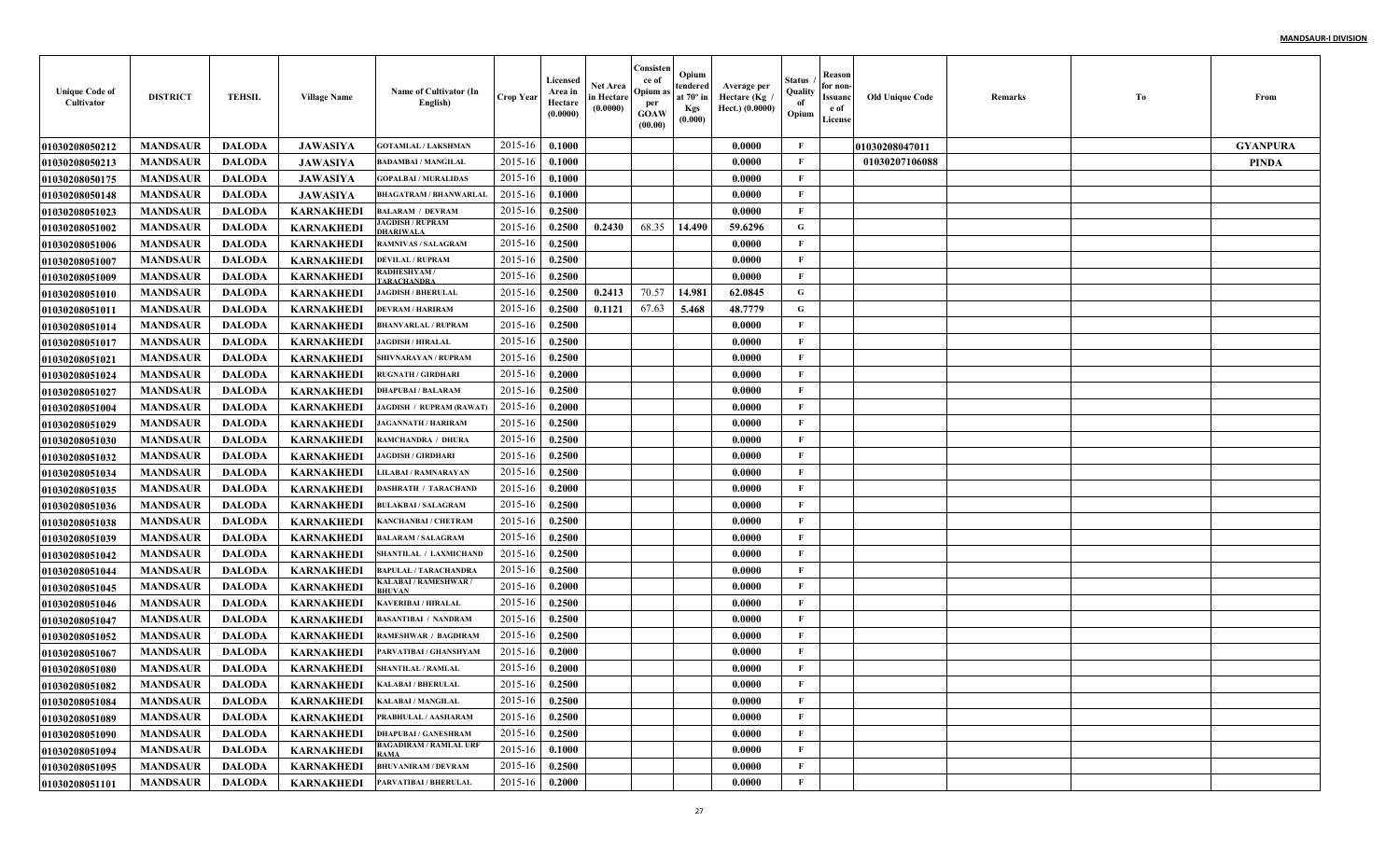| <b>Unique Code of</b><br>Cultivator | <b>DISTRICT</b> | <b>TEHSIL</b> | <b>Village Name</b> | Name of Cultivator (In<br>English)          | <b>Crop Year</b> | Licensed<br>Area in<br>Hectare<br>(0.0000) | Net Area<br>in Hectare<br>(0.0000) | Consisten<br>ce of<br>Opium a<br>per<br><b>GOAW</b><br>(00.00) | Opium<br>tendered<br>at $70^\circ$ in<br><b>Kgs</b><br>(0.000) | Average per<br>Hectare (Kg<br>Hect.) (0.0000) | Status<br>Quality<br>of<br>Opium | Reason<br>for non-<br>Issuanc<br>e of<br>License | <b>Old Unique Code</b> | Remarks | Тo | From |
|-------------------------------------|-----------------|---------------|---------------------|---------------------------------------------|------------------|--------------------------------------------|------------------------------------|----------------------------------------------------------------|----------------------------------------------------------------|-----------------------------------------------|----------------------------------|--------------------------------------------------|------------------------|---------|----|------|
| <b>01030208051103</b>               | <b>MANDSAUR</b> | <b>DALODA</b> | <b>KARNAKHEDI</b>   | <b>BHAGUBAI / NANURAM</b>                   | 2015-16          | 0.2500                                     |                                    |                                                                |                                                                | 0.0000                                        | F                                |                                                  |                        |         |    |      |
| <b>0103020805110</b> 4              | <b>MANDSAUR</b> | <b>DALODA</b> | <b>KARNAKHEDI</b>   | KASHIRAM / SHIVRAM                          | 2015-16          | 0.2500                                     |                                    |                                                                |                                                                | 0.0000                                        | $\mathbf{F}$                     |                                                  |                        |         |    |      |
| 01030208051105                      | <b>MANDSAUR</b> | <b>DALODA</b> | <b>KARNAKHEDI</b>   | KUSHALBAI / RAMCHANDRA                      | 2015-16          | 0.2500                                     |                                    |                                                                |                                                                | 0.0000                                        | $\mathbf{F}$                     |                                                  |                        |         |    |      |
| 01030208051109                      | <b>MANDSAUR</b> | <b>DALODA</b> | <b>KARNAKHEDI</b>   | <b>GUNDILAL / BHUVAN</b>                    | 2015-16          | 0.2500                                     |                                    |                                                                |                                                                | 0.0000                                        | $\mathbf{F}$                     |                                                  |                        |         |    |      |
| <b>0103020805111</b> 1              | <b>MANDSAUR</b> | <b>DALODA</b> | <b>KARNAKHEDI</b>   | <b>MANGILAL / RAMLAL</b>                    | 2015-16          | 0.2500                                     |                                    |                                                                |                                                                | 0.0000                                        | $\mathbf{F}$                     |                                                  |                        |         |    |      |
| <b>01030208051113</b>               | <b>MANDSAUR</b> | <b>DALODA</b> | <b>KARNAKHEDI</b>   | <b>KASHIRAM / NANURAM</b>                   | 2015-16          | 0.2000                                     |                                    |                                                                |                                                                | 0.0000                                        | $\mathbf{F}$                     |                                                  |                        |         |    |      |
| 01030208051114                      | <b>MANDSAUR</b> | <b>DALODA</b> | <b>KARNAKHEDI</b>   | <b>SALAGRAM / NANURAM</b>                   | 2015-16          | 0.2500                                     |                                    |                                                                |                                                                | 0.0000                                        | $\mathbf{F}$                     |                                                  |                        |         |    |      |
| <b>01030208051121</b>               | <b>MANDSAUR</b> | <b>DALODA</b> | <b>KARNAKHEDI</b>   | <b>BANOBEE / IBRAHIM</b>                    | 2015-16          | 0.2000                                     |                                    |                                                                |                                                                | 0.0000                                        | $\mathbf{F}$                     |                                                  |                        |         |    |      |
| <b>01030208051124</b>               | <b>MANDSAUR</b> | <b>DALODA</b> | KARNAKHEDI          | <b>/ERDIBAI / KACHRULAI</b>                 | 2015-16          | 0.2500                                     |                                    |                                                                |                                                                | 0.0000                                        | $\mathbf{F}$                     |                                                  |                        |         |    |      |
| <b>01030208051003</b>               | <b>MANDSAUR</b> | <b>DALODA</b> | KARNAKHEDI          | RAMESHVAR / RUPRAM<br>HATIWAL.              | 2015-16          | 0.2500                                     | 0.2511                             | 66.91                                                          | 3.890                                                          | 15.4918                                       | G                                |                                                  |                        |         |    |      |
| <b>01030208051016</b>               | <b>MANDSAUR</b> | <b>DALODA</b> | KARNAKHEDI          | <b>KESARBAI / GOTAMLAL</b>                  | 2015-16          | 0.1000                                     |                                    |                                                                |                                                                | 0.0000                                        | $\mathbf{F}$                     |                                                  |                        |         |    |      |
| 01030208051033                      | <b>MANDSAUR</b> | <b>DALODA</b> | <b>KARNAKHEDI</b>   | <b>MUNNIBAI / KACHRULAI</b>                 | 2015-16          | 0.1000                                     |                                    |                                                                |                                                                | 0.0000                                        | $\mathbf{F}$                     |                                                  |                        |         |    |      |
| 01030208051051                      | <b>MANDSAUR</b> | <b>DALODA</b> | <b>KARNAKHEDI</b>   | <b>NAGUDAS / RODIDAS</b>                    | 2015-16          | 0.1000                                     |                                    |                                                                |                                                                | 0.0000                                        | $\mathbf{F}$                     |                                                  |                        |         |    |      |
| 01030208051083                      | <b>MANDSAUR</b> | <b>DALODA</b> | <b>KARNAKHEDI</b>   | RAMCHANDRA / AMBARAM                        | 2015-16          | 0.2500                                     |                                    |                                                                |                                                                | 0.0000                                        | $\mathbf{F}$                     |                                                  |                        |         |    |      |
| <b>01030208051091</b>               | <b>MANDSAUR</b> | <b>DALODA</b> | <b>KARNAKHEDI</b>   | KACHRULAL / RAMKUNWAR                       | 2015-16          | 0.2500                                     |                                    |                                                                |                                                                | 0.0000                                        | $\mathbf{F}$                     |                                                  |                        |         |    |      |
| <b>01030208051127</b>               | <b>MANDSAUR</b> | <b>DALODA</b> | <b>KARNAKHEDI</b>   | <b>DEVRAM / NANURAM</b>                     | 2015-16          | 0.2500                                     |                                    |                                                                |                                                                | 0.0000                                        | $\mathbf{F}$                     |                                                  |                        |         |    |      |
| <b>01030208051128</b>               | <b>MANDSAUR</b> | <b>DALODA</b> | <b>KARNAKHEDI</b>   | KACHRU / BHUWAN                             | 2015-16          | 0.2000                                     |                                    |                                                                |                                                                | 0.0000                                        | $\mathbf{F}$                     |                                                  |                        |         |    |      |
| <b>01030208051135</b>               | <b>MANDSAUR</b> | <b>DALODA</b> | <b>KARNAKHEDI</b>   | <b>TULSIBAI / BHERU</b>                     | 2015-16          | 0.2000                                     |                                    |                                                                |                                                                | 0.0000                                        | $\mathbf{F}$                     |                                                  |                        |         |    |      |
| 01030208051138                      | <b>MANDSAUR</b> | <b>DALODA</b> | <b>KARNAKHEDI</b>   | KANHAIYALAL / NANDRAM                       | 2015-16          | 0.2500                                     |                                    |                                                                |                                                                | 0.0000                                        | $\mathbf{F}$                     |                                                  |                        |         |    |      |
| <b>01030208051141</b>               | <b>MANDSAUR</b> | <b>DALODA</b> | <b>KARNAKHEDI</b>   | RADHESHYAM / SAGU JI                        | 2015-16          | 0.2500                                     |                                    |                                                                |                                                                | 0.0000                                        | $\mathbf{F}$                     |                                                  |                        |         |    |      |
| <b>01030208051144</b>               | <b>MANDSAUR</b> | <b>DALODA</b> | <b>KARNAKHEDI</b>   | <b>BADRILAL / RAMLAL</b>                    | 2015-16          | 0.2000                                     |                                    |                                                                |                                                                | 0.0000                                        | $\mathbf{F}$                     |                                                  |                        |         |    |      |
| <b>01030208051148</b>               | <b>MANDSAUR</b> | <b>DALODA</b> | <b>KARNAKHEDI</b>   | KACHRULAL / GANESHRAM                       | 2015-16          | 0.2500                                     |                                    |                                                                |                                                                | 0.0000                                        | F                                |                                                  |                        |         |    |      |
| <b>01030208051149</b>               | <b>MANDSAUR</b> | <b>DALODA</b> | <b>KARNAKHEDI</b>   | RAMKUNWARBAI /<br><b>ORDHANLAL</b>          | 2015-16          | 0.2500                                     |                                    |                                                                |                                                                | 0.0000                                        | $\mathbf{F}$                     |                                                  |                        |         |    |      |
| <b>01030208051154</b>               | <b>MANDSAUR</b> | <b>DALODA</b> | KARNAKHEDI          | <b>NAGULAL / RAMCHANDRA</b>                 | 2015-16          | 0.2500                                     |                                    |                                                                |                                                                | 0.0000                                        | $\mathbf{F}$                     |                                                  |                        |         |    |      |
| <b>01030208051155</b>               | <b>MANDSAUR</b> | <b>DALODA</b> | <b>KARNAKHEDI</b>   | <b>ATHU / KESHURAM</b>                      | 2015-16          | 0.2000                                     |                                    |                                                                |                                                                | 0.0000                                        | $\mathbf{F}$                     |                                                  |                        |         |    |      |
| <b>01030208051156</b>               | <b>MANDSAUR</b> | <b>DALODA</b> | <b>KARNAKHEDI</b>   | BAPULAL / SALAGRAM                          | 2015-16          | 0.2500                                     |                                    |                                                                |                                                                | 0.0000                                        | $\mathbf{F}$                     |                                                  |                        |         |    |      |
| <b>01030208051157</b>               | <b>MANDSAUR</b> | <b>DALODA</b> | <b>KARNAKHEDI</b>   | <b>JAGDISH / KACHRULAL</b>                  | 2015-16          | 0.2000                                     |                                    |                                                                |                                                                | 0.0000                                        | $\mathbf{F}$                     |                                                  |                        |         |    |      |
| 01030208051159                      | <b>MANDSAUR</b> | <b>DALODA</b> | <b>KARNAKHEDI</b>   | <b>BALARAM / CHUNNILAL</b>                  | 2015-16          | 0.2500                                     | 0.1404                             | 71.37                                                          | 7.351                                                          | 52.3575                                       | G                                |                                                  |                        |         |    |      |
| 01030208051160                      | <b>MANDSAUR</b> | <b>DALODA</b> | <b>KARNAKHEDI</b>   | FULKUNWARBAI / BHERULA                      | 2015-16          | 0.2500                                     |                                    |                                                                |                                                                | 0.0000                                        | $\mathbf{F}$                     |                                                  |                        |         |    |      |
| <b>01030208051164</b>               | <b>MANDSAUR</b> | <b>DALODA</b> | <b>KARNAKHEDI</b>   | <b>MOHANLAL / DOLATRAM</b>                  | 2015-16          | 0.2500                                     |                                    |                                                                |                                                                | 0.0000                                        | $\mathbf{F}$                     |                                                  |                        |         |    |      |
| <b>01030208051166</b>               | <b>MANDSAUR</b> | <b>DALODA</b> | <b>KARNAKHEDI</b>   | RAJAMAL / PANNALAL                          | 2015-16          | 0.2000                                     |                                    |                                                                |                                                                | 0.0000                                        | $\mathbf{F}$                     |                                                  |                        |         |    |      |
| <b>01030208051167</b>               | <b>MANDSAUR</b> | <b>DALODA</b> | <b>KARNAKHEDI</b>   | <b>RAMLAL / BHERULAL</b>                    | 2015-16          | 0.2500                                     |                                    |                                                                |                                                                | 0.0000                                        | F                                |                                                  |                        |         |    |      |
| <b>01030208051054</b>               | <b>MANDSAUR</b> | <b>DALODA</b> | <b>KARNAKHEDI</b>   | SHANKARLAL / NATHULAI                       | 2015-16          | 0.2000                                     |                                    |                                                                |                                                                | 0.0000                                        | F                                |                                                  |                        |         |    |      |
| 01030208051008                      | <b>MANDSAUR</b> | DALODA        | <b>KARNAKHEDI</b>   | <b>DASHRATH / AMRITRAM</b>                  | $2015-16$ 0.2500 |                                            |                                    |                                                                |                                                                | 0.0000                                        | F                                |                                                  |                        |         |    |      |
| 01030208051019                      | <b>MANDSAUR</b> | <b>DALODA</b> | <b>KARNAKHEDI</b>   | <b>BHUVANIRAM / RAMESHVAR</b>               | 2015-16          | 0.2000                                     | 0.1911                             | 53.84                                                          | 2.930                                                          | 15.3323                                       | $\mathbf G$                      |                                                  |                        |         |    |      |
| <b>01030208051063</b>               | <b>MANDSAUR</b> | <b>DALODA</b> | <b>KARNAKHEDI</b>   | BHUWANIBAI / HIRALAL W/O<br><b>BAGDIRAM</b> | 2015-16          | 0.2000                                     |                                    |                                                                |                                                                | 0.0000                                        | F                                |                                                  |                        |         |    |      |
| 01030208051096                      | <b>MANDSAUR</b> | <b>DALODA</b> | <b>KARNAKHEDI</b>   | <b>BHERULAL / BAGDIRAM</b>                  | 2015-16          | 0.2500                                     |                                    |                                                                |                                                                | 0.0000                                        | $\mathbf{F}$                     |                                                  |                        |         |    |      |
| 01030208051106                      | <b>MANDSAUR</b> | <b>DALODA</b> | <b>KARNAKHEDI</b>   | <b>SHANTIBAI / SAJJANRAM</b>                | 2015-16          | 0.2500                                     |                                    |                                                                |                                                                | 0.0000                                        | $\mathbf{F}$                     |                                                  |                        |         |    |      |
| 01030208051110                      | <b>MANDSAUR</b> | <b>DALODA</b> | <b>KARNAKHEDI</b>   | <b>KISHAN / KESHURAM</b>                    | 2015-16          | 0.2000                                     |                                    |                                                                |                                                                | 0.0000                                        | $\mathbf{F}$                     |                                                  |                        |         |    |      |
| 01030208051116                      | <b>MANDSAUR</b> | <b>DALODA</b> | <b>KARNAKHEDI</b>   | <b>BAGDIRAM / NANDA DHOBI</b>               | 2015-16          | 0.2500                                     |                                    |                                                                |                                                                | 0.0000                                        | $\mathbf F$                      |                                                  |                        |         |    |      |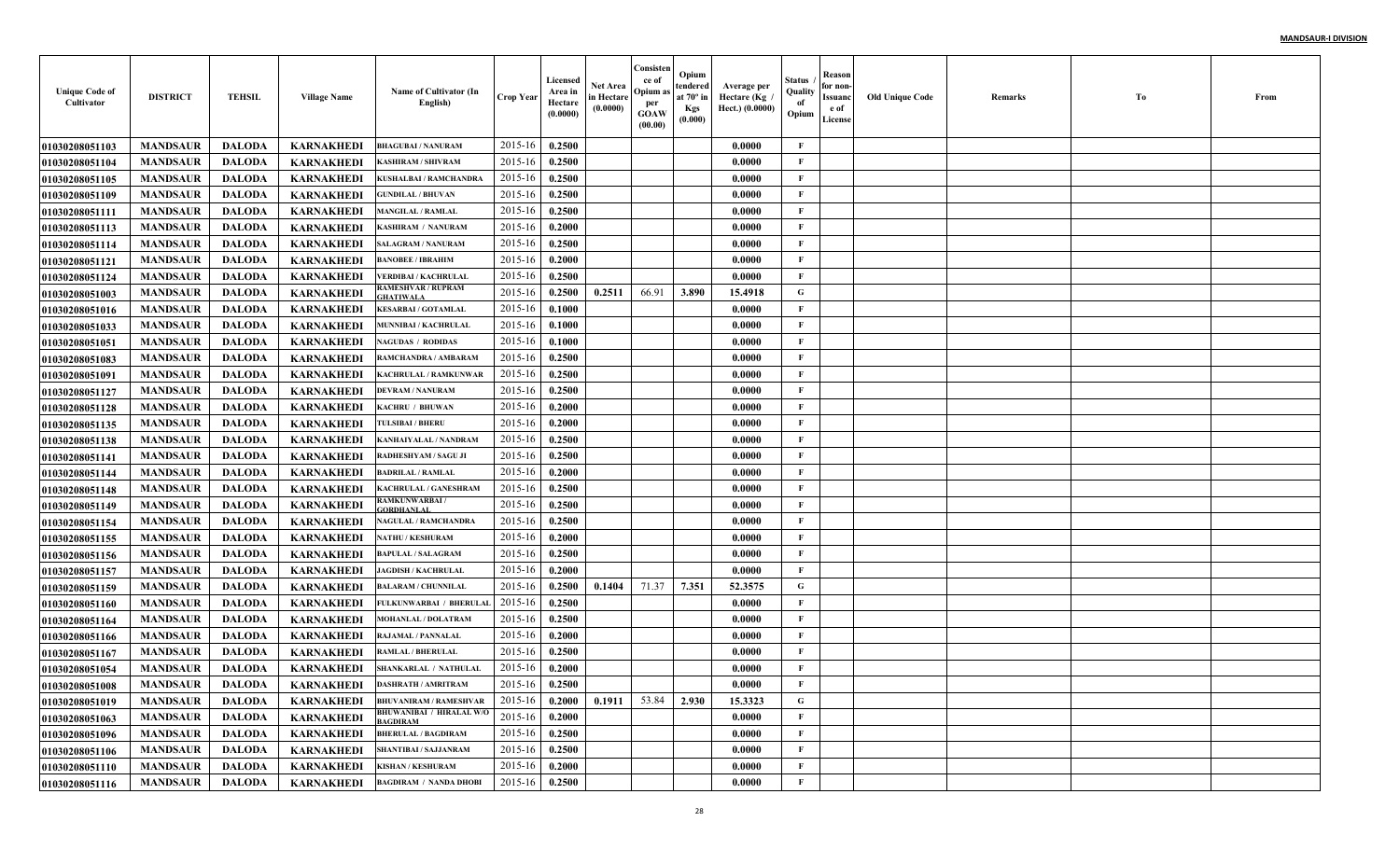| <b>Unique Code of</b><br>Cultivator | <b>DISTRICT</b>     | <b>TEHSIL</b>   | <b>Village Name</b> | Name of Cultivator (In<br>English)         | <b>Crop Year</b> | Licensed<br>Area in<br>Hectare<br>(0.0000) | Net Area<br>in Hectare<br>(0.0000) | Consisten<br>ce of<br>Opium as<br>per<br><b>GOAW</b><br>(00.00) | Opium<br>tendered<br>at $70^\circ$ in<br><b>Kgs</b><br>(0.000) | Average per<br>Hectare (Kg)<br>Hect.) (0.0000) | Status<br>Quality<br>of<br>Opium | Reason<br>for non-<br>Issuanc<br>e of<br>License | <b>Old Unique Code</b> | Remarks | Тo | From |
|-------------------------------------|---------------------|-----------------|---------------------|--------------------------------------------|------------------|--------------------------------------------|------------------------------------|-----------------------------------------------------------------|----------------------------------------------------------------|------------------------------------------------|----------------------------------|--------------------------------------------------|------------------------|---------|----|------|
| <b>01030208051122</b>               | <b>MANDSAUR</b>     | <b>DALODA</b>   | <b>KARNAKHEDI</b>   | RAMKANYABAI / RAMA URI<br><b>AMLAL</b>     | 2015-16          | 0.2000                                     |                                    |                                                                 |                                                                | 0.0000                                         | $\mathbf{F}$                     |                                                  |                        |         |    |      |
| 01030208051133                      | <b>MANDSAUR</b>     | <b>DALODA</b>   | KARNAKHEDI          | <b>MANNALAL / NANDA</b>                    | 2015-16          | 0.2500                                     |                                    |                                                                 |                                                                | 0.0000                                         | F                                |                                                  |                        |         |    |      |
| 01030208051134                      | <b>MANDSAUR</b>     | <b>DALODA</b>   | <b>KARNAKHEDI</b>   | <b>SAJJANBAI / GAUTAM</b>                  | 2015-16          | 0.2500                                     | 0.0374                             | 68.73                                                           | 2.602                                                          | 69.5722                                        | G                                |                                                  |                        |         |    |      |
| <b>01030208051108</b>               | <b>MANDSAUR</b>     | <b>DALODA</b>   | <b>KARNAKHEDI</b>   | RAMCHANDRA / MAGAN                         | 2015-16          | 0.2500                                     |                                    |                                                                 |                                                                | 0.0000                                         | F                                |                                                  |                        |         |    |      |
| 01030208051075                      | <b>MANDSAUR</b>     | <b>DALODA</b>   | <b>KARNAKHEDI</b>   | <b>BHAGATRAM / SHAVRAM</b>                 | 2015-16          | 0.2000                                     |                                    |                                                                 |                                                                | 0.0000                                         | $\mathbf{F}$                     |                                                  |                        |         |    |      |
| 01030208051013                      | <b>MANDSAUR</b>     | <b>DALODA</b>   | <b>KARNAKHEDI</b>   | <b>GOPAL / RAMNARAYAN</b>                  | 2015-16          | 0.2000                                     | 0.1560                             | 65.76                                                           | 4.180                                                          | 26,7949                                        | G                                |                                                  |                        |         |    |      |
| <b>01030208051015</b>               | <b>MANDSAUR</b>     | <b>DALODA</b>   | <b>KARNAKHEDI</b>   | <b>ONKARLAL / PANNALAL</b>                 | 2015-16          | 0.2500                                     |                                    |                                                                 |                                                                | 0.0000                                         | F                                |                                                  |                        |         |    |      |
| <b>01030208051040</b>               | <b>MANDSAUR</b>     | <b>DALODA</b>   | KARNAKHEDI          | <b>KELASH / RUPRAM</b>                     | 2015-16          | 0.2500                                     | 0.2405                             | 63.30                                                           | 3.427                                                          | 14.2495                                        | $\mathbf G$                      |                                                  |                        |         |    |      |
| <b>01030208051068</b>               | <b>MANDSAUR</b>     | <b>DALODA</b>   | KARNAKHEDI          | <b>RAMESHVAR / NANDA</b>                   | 2015-16          | 0.2000                                     |                                    |                                                                 |                                                                | 0.0000                                         | $\mathbf{F}$                     |                                                  |                        |         |    |      |
| <b>01030208051020</b>               | <b>MANDSAUR</b>     | <b>DALODA</b>   | <b>KARNAKHEDI</b>   | PUSHKAR / GANPATLAL                        | 2015-16          | 0.2500                                     |                                    |                                                                 |                                                                | 0.0000                                         | $\mathbf{F}$                     |                                                  |                        |         |    |      |
| 01030208051049                      | <b>MANDSAUR</b>     | <b>DALODA</b>   | KARNAKHEDI          | DEVRAM / BAGDIRAM<br><b>GAYARD</b>         | 2015-16          | 0.2000                                     |                                    |                                                                 |                                                                | 0.0000                                         | $\mathbf{F}$                     |                                                  |                        |         |    |      |
| 01030208051088                      | <b>MANDSAUR</b>     | <b>DALODA</b>   | <b>KARNAKHEDI</b>   | SAMPATBAI / SHIVNARAYAN                    | 2015-16          | 0.2500                                     |                                    |                                                                 |                                                                | 0.0000                                         | $\mathbf{F}$                     |                                                  |                        |         |    |      |
| <b>01030208051012</b>               | <b>MANDSAUR</b>     | <b>DALODA</b>   | <b>KARNAKHEDI</b>   | <b>GITABAI / BALARAM</b>                   | 2015-16          | 0.2500                                     |                                    |                                                                 |                                                                | 0.0000                                         | $\mathbf{F}$                     |                                                  |                        |         |    |      |
| 01030208051048                      | <b>MANDSAUR</b>     | <b>DALODA</b>   | <b>KARNAKHEDI</b>   | SUKHDEV JAYKISHAN                          | 2015-16          | 0.2500                                     |                                    |                                                                 |                                                                | 0.0000                                         | $\mathbf{F}$                     |                                                  |                        |         |    |      |
| <b>01030208051057</b>               | <b>MANDSAUR</b>     | <b>DALODA</b>   | <b>KARNAKHEDI</b>   | HIRALAL / PARATHA                          | 2015-16          | 0.2500                                     |                                    |                                                                 |                                                                | 0.0000                                         | $\mathbf{F}$                     |                                                  |                        |         |    |      |
| <b>01030208051058</b>               | <b>MANDSAUR</b>     | <b>DALODA</b>   | <b>KARNAKHEDI</b>   | <b>BABULAL / ONKARLAL</b>                  | 2015-16          | 0.2000                                     |                                    |                                                                 |                                                                | 0.0000                                         | $\mathbf{F}$                     |                                                  |                        |         |    |      |
| <b>01030208051117</b>               | <b>MANDSAUR</b>     | <b>DALODA</b>   | <b>KARNAKHEDI</b>   | AMKANYABAI /<br>RADHESHYAM                 | 2015-16          | 0.2500                                     |                                    |                                                                 |                                                                | 0.0000                                         | $\mathbf{F}$                     |                                                  |                        |         |    |      |
| <b>01030208051107</b>               | <b>MANDSAUR</b>     | <b>DALODA</b>   | <b>KARNAKHEDI</b>   | <b>KAILASHBAI / RAMLAL</b>                 | 2015-16          | 0.2500                                     |                                    |                                                                 |                                                                | 0.0000                                         | $\mathbf{F}$                     |                                                  |                        |         |    |      |
| <b>01030208051102</b>               | <b>MANDSAUR</b>     | <b>DALODA</b>   | <b>KARNAKHEDI</b>   | <b>RAKESH / BHERULAL/</b><br><b>HANIRA</b> | 2015-16          | 0.2000                                     |                                    |                                                                 |                                                                | 0.0000                                         | $\mathbf{F}$                     |                                                  |                        |         |    |      |
| <b>01030208051170</b>               | <b>MANDSAUR</b>     | <b>DALODA</b>   | <b>KARNAKHEDI</b>   | <b>SHAVRAM / NANURAM</b>                   | 2015-16          | 0.2500                                     |                                    |                                                                 |                                                                | 0.0000                                         | $\mathbf{F}$                     |                                                  |                        |         |    |      |
| <b>01030208051143</b>               | <b>MANDSAUR</b>     | <b>DALODA</b>   | <b>KARNAKHEDI</b>   | RAMDAYAL / SURATRAM                        | 2015-16          | 0.1000                                     |                                    |                                                                 |                                                                | 0.0000                                         | $\mathbf{F}$                     |                                                  |                        |         |    |      |
| <b>01030208051146</b>               | <b>MANDSAUR</b>     | <b>DALODA</b>   | KARNAKHEDI          | RAGHUNATH / MANGILAI                       | 2015-16          | 0.2000                                     |                                    |                                                                 |                                                                | 0.0000                                         | $\mathbf F$                      |                                                  |                        |         |    |      |
| <b>01030208051153</b>               | <b>MANDSAUR</b>     | <b>DALODA</b>   | KARNAKHEDI          | KANWARLAL / NAGULAI                        | 2015-16          | 0.2000                                     |                                    |                                                                 |                                                                | 0.0000                                         | $\mathbf{F}$                     |                                                  |                        |         |    |      |
| <b>01030208051139</b>               | <b>MANDSAUR</b>     | <b>DALODA</b>   | <b>KARNAKHEDI</b>   | PRAKASH / KISHANLAL                        | 2015-16          | 0.2500                                     |                                    |                                                                 |                                                                | 0.0000                                         | $\mathbf{F}$                     |                                                  |                        |         |    |      |
| <b>01030208051147</b>               | <b>MANDSAUR</b>     | <b>DALODA</b>   | <b>KARNAKHEDI</b>   | DEVRAM / NANDA                             | 2015-16          | 0.2500                                     |                                    |                                                                 |                                                                | 0.0000                                         | $\mathbf{F}$                     |                                                  |                        |         |    |      |
| <b>01030208051085</b>               | <b>MANDSAUR</b>     | <b>DALODA</b>   | <b>KARNAKHEDI</b>   | <b>BHERULAL / SUKHLAL</b>                  | 2015-16          | 0.2000                                     |                                    |                                                                 |                                                                | 0.0000                                         | $\mathbf{F}$                     |                                                  |                        |         |    |      |
| 01030208051026                      | <b>MANDSAUR</b>     | <b>DALODA</b>   | <b>KARNAKHEDI</b>   | <b>RAMESHVAR / RUPRAM</b><br>HARIWAL       | 2015-16          | 0.2500                                     | 0.2252                             | 65.68                                                           | 12.686                                                         | 56.3321                                        | G                                |                                                  |                        |         |    |      |
| <b>01030208051031</b>               | <b>MANDSAUR</b>     | <b>DALODA</b>   | <b>KARNAKHEDI</b>   | KACHRULAL / PANNALAL TEI                   | 2015-16          | 0.1000                                     |                                    |                                                                 |                                                                | 0.0000                                         | $\mathbf{F}$                     |                                                  |                        |         |    |      |
| <b>01030208051126</b>               | <b>MANDSAUR</b>     | <b>DALODA</b>   | <b>KARNAKHEDI</b>   | KANVARLAL / KASHIRAM                       | 2015-16          | 0.1000                                     |                                    |                                                                 |                                                                | 0.0000                                         | $\mathbf{F}$                     |                                                  |                        |         |    |      |
| 01030207052006                      | <b>MANDSAUR</b>     | <b>MANDSAUR</b> | <b>BADALYA</b>      | PANNALAL / MODIRAM                         | 2015-16          | 0.1500                                     |                                    |                                                                 |                                                                | 0.0000                                         | $\mathbf{F}$                     |                                                  |                        |         |    |      |
| <b>01030207052039</b>               | <b>MANDSAUR</b>     | <b>MANDSAUR</b> | <b>BADALYA</b>      | <b>SALIM / HUSSAIN</b>                     | 2015-16          | 0.2000                                     |                                    |                                                                 |                                                                | 0.0000                                         | F                                |                                                  |                        |         |    |      |
| <b>01030207052017</b>               | <b>MANDSAUR</b>     | <b>MANDSAUR</b> | <b>BADALYA</b>      | <b>KHAJU / PIRU</b>                        | 2015-16          | 0.1000                                     |                                    |                                                                 |                                                                | 0.0000                                         | F                                |                                                  |                        |         |    |      |
| <b>01030207052030</b>               | <b>MANDSAUR</b>     | <b>MANDSAUR</b> | <b>BADALYA</b>      | SAGA / DEVA JI                             | 2015-16          | 0.1000                                     |                                    |                                                                 |                                                                | 0.0000                                         | F                                |                                                  |                        |         |    |      |
| <b>01030207052062</b>               | MANDSAUR   MANDSAUR |                 | <b>BADALYA</b>      | <b>RAMESHCHAND / KESHURAM</b>              | 2015-16 0.1000   |                                            |                                    |                                                                 |                                                                | 0.0000                                         | F                                |                                                  |                        |         |    |      |
| 01030207052041                      | <b>MANDSAUR</b>     | <b>MANDSAUR</b> | <b>BADALYA</b>      | <b>FAKRU / ALLARAKH</b>                    | 2015-16          | 0.1000                                     |                                    |                                                                 |                                                                | 0.0000                                         | $\mathbf{F}$                     |                                                  |                        |         |    |      |
| <b>01030208054026</b>               | <b>MANDSAUR</b>     | <b>DALODA</b>   | <b>MANGROLA</b>     | PREMSINGH / PRATAPSINGH                    | 2015-16          | 0.2000                                     |                                    |                                                                 |                                                                | 0.0000                                         | $\mathbf{F}$                     |                                                  |                        |         |    |      |
| <b>01030208054001</b>               | <b>MANDSAUR</b>     | <b>DALODA</b>   | <b>MANGROLA</b>     | <b>AMARSINGH / ONKARSINGH</b>              | 2015-16          | 0.1500                                     |                                    |                                                                 |                                                                | 0.0000                                         | $\mathbf{F}$                     |                                                  |                        |         |    |      |
| 01030208054003                      | <b>MANDSAUR</b>     | <b>DALODA</b>   | <b>MANGROLA</b>     | <b>JAGDISH / KESHURAM</b>                  | 2015-16          | 0.2500                                     |                                    |                                                                 |                                                                | 0.0000                                         | $\mathbf{F}$                     |                                                  |                        |         |    |      |
| 01030208054005                      | <b>MANDSAUR</b>     | <b>DALODA</b>   | <b>MANGROLA</b>     | <b>KASHIRAM / BHERA</b>                    | 2015-16          | 0.2500                                     |                                    |                                                                 |                                                                | 0.0000                                         | $\mathbf{F}$                     |                                                  |                        |         |    |      |
| 01030208054013                      | <b>MANDSAUR</b>     | <b>DALODA</b>   | <b>MANGROLA</b>     | SAREKUNWAR / KACHRULAL                     | $2015 - 16$      | 0.1000                                     |                                    |                                                                 |                                                                | 0.0000                                         | $\mathbf{F}$                     |                                                  |                        |         |    |      |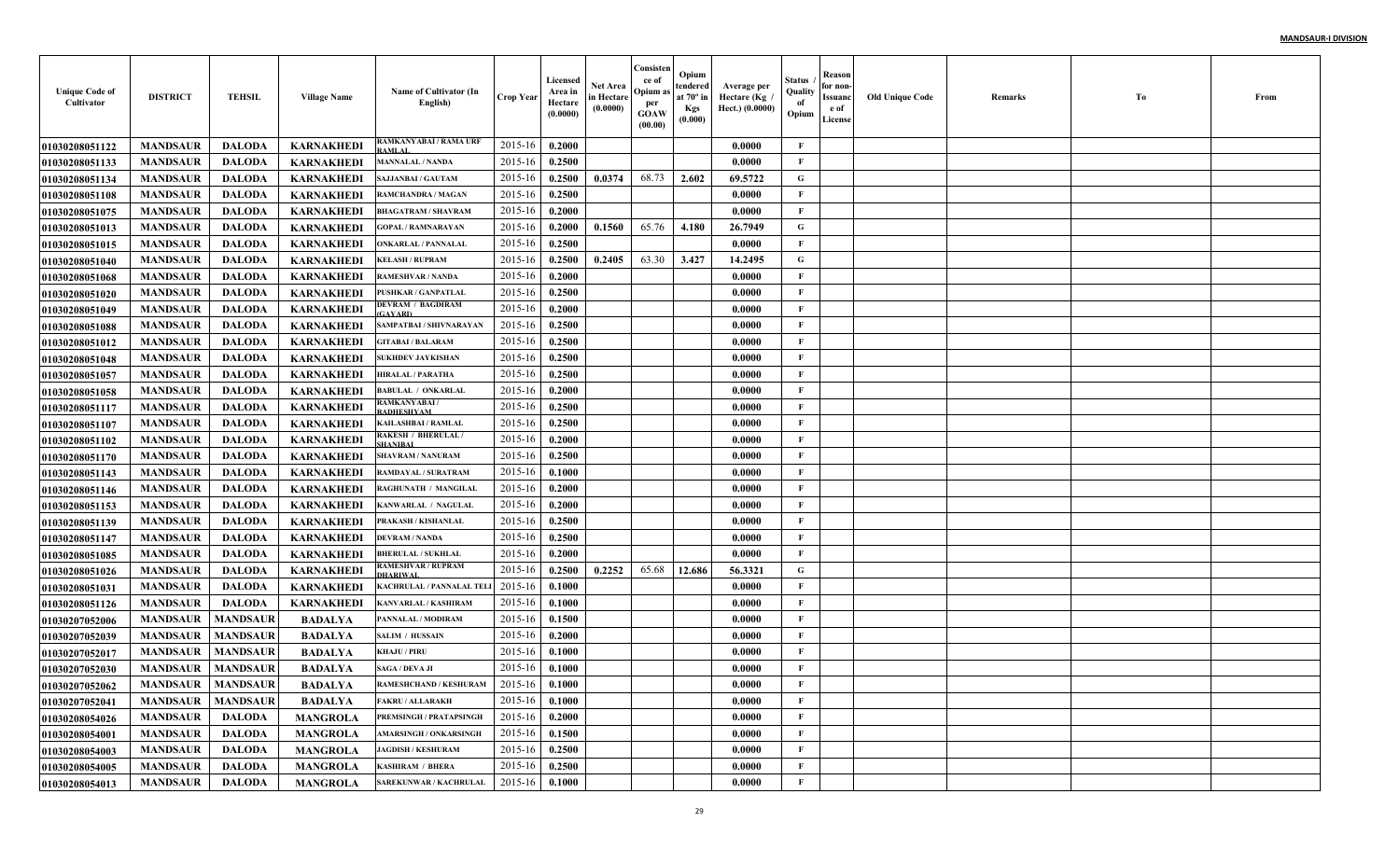| <b>Unique Code of</b><br>Cultivator | <b>DISTRICT</b> | <b>TEHSIL</b> | <b>Village Name</b> | Name of Cultivator (In<br>English)         | <b>Crop Year</b> | Licensed<br>Area in<br>Hectare<br>(0.0000) | Net Area<br>in Hectare<br>(0.0000) | Consisten<br>ce of<br>Opium a<br>per<br><b>GOAW</b><br>(00.00) | Opium<br>tendered<br>at $70^\circ$ in<br><b>Kgs</b><br>(0.000) | Average per<br>Hectare (Kg<br>Hect.) (0.0000) | Status<br>Quality<br>of<br>Opium | Reason<br>for non-<br>Issuanc<br>e of<br>License | <b>Old Unique Code</b> | Remarks | Тo | From |
|-------------------------------------|-----------------|---------------|---------------------|--------------------------------------------|------------------|--------------------------------------------|------------------------------------|----------------------------------------------------------------|----------------------------------------------------------------|-----------------------------------------------|----------------------------------|--------------------------------------------------|------------------------|---------|----|------|
| <b>01030208054020</b>               | <b>MANDSAUR</b> | <b>DALODA</b> | <b>MANGROLA</b>     | <b>MIRABAI / KANWARLAL</b>                 | 2015-16          | 0.2000                                     |                                    |                                                                |                                                                | 0.0000                                        | F                                |                                                  |                        |         |    |      |
| 01030208054049                      | <b>MANDSAUR</b> | <b>DALODA</b> | <b>MANGROLA</b>     | <b>GOTAMLAL / MOTILAL</b>                  | 2015-16          | 0.2000                                     |                                    |                                                                |                                                                | 0.0000                                        | $\mathbf{F}$                     |                                                  |                        |         |    |      |
| 01030208054035                      | <b>MANDSAUR</b> | <b>DALODA</b> | <b>MANGROLA</b>     | <b>HIRALAL / DEVRAM</b>                    | 2015-16          | 0.2000                                     |                                    |                                                                |                                                                | 0.0000                                        | $\mathbf{F}$                     |                                                  |                        |         |    |      |
| <b>01030208054022</b>               | <b>MANDSAUR</b> | <b>DALODA</b> | <b>MANGROLA</b>     | <b>BHERU MANNA</b>                         | 2015-16          | 0.2500                                     |                                    |                                                                |                                                                | 0.0000                                        | $\mathbf{F}$                     |                                                  |                        |         |    |      |
| 01030208054047                      | <b>MANDSAUR</b> | <b>DALODA</b> | <b>MANGROLA</b>     | JHAMKUBAI / MATHURALAL<br><b>BHAWARLAL</b> | 2015-16          | 0.2000                                     |                                    |                                                                |                                                                | 0.0000                                        | $\mathbf{F}$                     |                                                  |                        |         |    |      |
| <b>0103020805401</b> 4              | <b>MANDSAUR</b> | <b>DALODA</b> | <b>MANGROLA</b>     | <b>HIRALAL / RAMALAL</b>                   | 2015-16          | 0.2000                                     |                                    |                                                                |                                                                | 0.0000                                        | $\mathbf{F}$                     |                                                  |                        |         |    |      |
| <b>01030208054012</b>               | <b>MANDSAUR</b> | <b>DALODA</b> | <b>MANGROLA</b>     | <b>BHANWARSINGH/</b><br><b>RJHNSINGH</b>   | 2015-16          | 0.1000                                     |                                    |                                                                |                                                                | 0.0000                                        | $\mathbf{F}$                     |                                                  |                        |         |    |      |
| 01030208054048                      | <b>MANDSAUR</b> | <b>DALODA</b> | <b>MANGROLA</b>     | <b>MENABAI / MANNALAL</b>                  | 2015-16          | 0.1000                                     |                                    |                                                                |                                                                | 0.0000                                        | $\mathbf{F}$                     |                                                  |                        |         |    |      |
| <b>01030208057002</b>               | <b>MANDSAUR</b> | <b>DALODA</b> | <b>NANDAWATA</b>    | <b>BHAGIRATH / VARADA</b>                  | 2015-16          | 0.2000                                     |                                    |                                                                |                                                                | 0.0000                                        | $\mathbf{F}$                     |                                                  |                        |         |    |      |
| <b>01030208057023</b>               | <b>MANDSAUR</b> | <b>DALODA</b> | NANDAWATA           | <b>BHAGVANSINGH</b><br><b>AHADURSINGH</b>  | 2015-16          | 0.1500                                     |                                    |                                                                |                                                                | 0.0000                                        | $\mathbf{F}$                     |                                                  |                        |         |    |      |
| <b>01030208057029</b>               | <b>MANDSAUR</b> | <b>DALODA</b> | <b>NANDAWATA</b>    | KAMLABAI /<br>AKSHMINARAYAN                | 2015-16          | 0.2000                                     |                                    |                                                                |                                                                | 0.0000                                        | $\mathbf{F}$                     |                                                  |                        |         |    |      |
| <b>01030208057031</b>               | <b>MANDSAUR</b> | <b>DALODA</b> | <b>NANDAWATA</b>    | SAMPATBAI / AMRITRAM                       | 2015-16          | 0.2000                                     |                                    |                                                                |                                                                | 0.0000                                        | $\mathbf{F}$                     |                                                  |                        |         |    |      |
| <b>01030208057067</b>               | <b>MANDSAUR</b> | <b>DALODA</b> | <b>NANDAWATA</b>    | <b>GUL MOHAMMAD / ALLANUR</b>              | 2015-16          | 0.2000                                     |                                    |                                                                |                                                                | 0.0000                                        | $\mathbf{F}$                     |                                                  |                        |         |    |      |
| <b>01030208057070</b>               | <b>MANDSAUR</b> | <b>DALODA</b> | <b>NANDAWATA</b>    | <b>RATANLAL / DEVRAM</b>                   | 2015-16          | 0.2000                                     |                                    |                                                                |                                                                | 0.0000                                        | $\mathbf{F}$                     |                                                  |                        |         |    |      |
| <b>01030208057005</b>               | <b>MANDSAUR</b> | <b>DALODA</b> | <b>NANDAWATA</b>    | <b>MOHANLAL / BHERULAL</b><br>DHOBI        | 2015-16          | 0.2000                                     |                                    |                                                                |                                                                | 0.0000                                        | $\mathbf{F}$                     |                                                  |                        |         |    |      |
| <b>01030208057006</b>               | <b>MANDSAUR</b> | <b>DALODA</b> | <b>NANDAWATA</b>    | <b>SHANTILAL / BHERULAL</b>                | 2015-16          | 0.1500                                     |                                    |                                                                |                                                                | 0.0000                                        | $\mathbf{F}$                     |                                                  |                        |         |    |      |
| <b>01030208057011</b>               | <b>MANDSAUR</b> | <b>DALODA</b> | NANDAWATA           | <b>AMESHCHANDRA/</b><br><b>BHERULAL</b>    | 2015-16          | 0.1500                                     |                                    |                                                                |                                                                | 0.0000                                        | $\mathbf{F}$                     |                                                  |                        |         |    |      |
| <b>01030208057035</b>               | <b>MANDSAUR</b> | <b>DALODA</b> | <b>NANDAWATA</b>    | <b>MANGILAL / BHAGWAN</b>                  | 2015-16          | 0.2000                                     |                                    |                                                                |                                                                | 0.0000                                        | $\mathbf{F}$                     |                                                  |                        |         |    |      |
| <b>01030208057047</b>               | <b>MANDSAUR</b> | <b>DALODA</b> | <b>NANDAWATA</b>    | <b>BHERULAL / KACHRU</b>                   | 2015-16          | 0.2000                                     |                                    |                                                                |                                                                | 0.0000                                        | $\mathbf{F}$                     |                                                  |                        |         |    |      |
| 01030208057048                      | <b>MANDSAUR</b> | <b>DALODA</b> | <b>NANDAWATA</b>    | <b>CHENRAM / RATANLAL</b>                  | 2015-16          | 0.2000                                     |                                    |                                                                |                                                                | 0.0000                                        | $\mathbf{F}$                     |                                                  |                        |         |    |      |
| 01030208057074                      | <b>MANDSAUR</b> | <b>DALODA</b> | <b>NANDAWATA</b>    | <b>BHANWARLAL / RAMPRATAI</b>              | 2015-16          | 0.2000                                     |                                    |                                                                |                                                                | 0.0000                                        | $\mathbf{F}$                     |                                                  |                        |         |    |      |
| <b>01030208057077</b>               | <b>MANDSAUR</b> | <b>DALODA</b> | <b>NANDAWATA</b>    | MOHANLAL / JAGANNATH                       | 2015-16          | 0.2000                                     |                                    |                                                                |                                                                | 0.0000                                        | F                                |                                                  |                        |         |    |      |
| <b>01030208057088</b>               | <b>MANDSAUR</b> | <b>DALODA</b> | NANDAWATA           | <b>ASHARAM / KALURAM</b>                   | 2015-16          | 0.2000                                     |                                    |                                                                |                                                                | 0.0000                                        | $\mathbf{F}$                     |                                                  |                        |         |    |      |
| <b>01030208057073</b>               | <b>MANDSAUR</b> | <b>DALODA</b> | <b>NANDAWATA</b>    | <b>SHANKERLAL / SUKHLAI</b>                | 2015-16          | 0.2500                                     |                                    |                                                                |                                                                | 0.0000                                        | $\mathbf{F}$                     |                                                  |                        |         |    |      |
| <b>01030208057078</b>               | <b>MANDSAUR</b> | <b>DALODA</b> | <b>NANDAWATA</b>    | SAVITRIBAI / GANGARAM                      | 2015-16          | 0.2500                                     |                                    |                                                                |                                                                | 0.0000                                        | $\mathbf{F}$                     |                                                  |                        |         |    |      |
| <b>01030208057109</b>               | <b>MANDSAUR</b> | <b>DALODA</b> | <b>NANDAWATA</b>    | <b>IUSSAIN/ HAMIRBAI/</b><br><b>LLANUR</b> | 2015-16          | 0.2000                                     |                                    |                                                                |                                                                | 0.0000                                        | $\mathbf{F}$                     |                                                  |                        |         |    |      |
| 0103020805711                       | <b>MANDSAUR</b> | <b>DALODA</b> | <b>NANDAWATA</b>    | <b>BAPULAL / BHANWARLAL</b>                | 2015-16          | 0.2000                                     | 0.1893                             | 68.48                                                          | 2.309                                                          | 12.1976                                       | G                                |                                                  |                        |         |    |      |
| <b>01030208057127</b>               | <b>MANDSAUR</b> | <b>DALODA</b> | <b>NANDAWATA</b>    | FAKIR MOHAMMAD / GUL<br>MOHAMMAD           | 2015-16          | 0.2500                                     |                                    |                                                                |                                                                | 0.0000                                        | $\mathbf{F}$                     |                                                  |                        |         |    |      |
| 01030208057156                      | <b>MANDSAUR</b> | <b>DALODA</b> | <b>NANDAWATA</b>    | SURATRAM / VARDICHAND                      | 2015-16          | 0.2500                                     |                                    |                                                                |                                                                | 0.0000                                        | $\mathbf{F}$                     |                                                  |                        |         |    |      |
| 01030208057161                      | <b>MANDSAUR</b> | <b>DALODA</b> | <b>NANDAWATA</b>    | <b>GANESHRAM / DHURA</b>                   | 2015-16          | 0.1500                                     |                                    |                                                                |                                                                | 0.0000                                        | $\mathbf{F}$                     |                                                  |                        |         |    |      |
| <b>01030208057166</b>               | <b>MANDSAUR</b> | <b>DALODA</b> | <b>NANDAWATA</b>    | PYARCHAND / KANA GAYARI                    | 2015-16          | 0.2000                                     |                                    |                                                                |                                                                | 0.0000                                        | $\mathbf{F}$                     |                                                  |                        |         |    |      |
| <b>01030208057168</b>               | <b>MANDSAUR</b> | <b>DALODA</b> | <b>NANDAWATA</b>    | <b>VIRMALAKUMAR/</b><br><b>ANHAIYALA</b>   | 2015-16          | 0.1500                                     |                                    |                                                                |                                                                | 0.0000                                        | F                                |                                                  |                        |         |    |      |
| <b>01030208057112</b>               | <b>MANDSAUR</b> | <b>DALODA</b> | <b>NANDAWATA</b>    | HAKLAL / GANGARAM                          | 2015-16          | 0.1500                                     |                                    |                                                                |                                                                | 0.0000                                        | F                                |                                                  |                        |         |    |      |
| 01030208057123                      | <b>MANDSAUR</b> | DALODA        | NANDAWATA           | <b>BAPULAL / BALARAM</b>                   | $2015-16$ 0.2500 |                                            |                                    |                                                                |                                                                | 0.0000                                        | F                                |                                                  |                        |         |    |      |
| 01030208057137                      | <b>MANDSAUR</b> | DALODA        | NANDAWATA           | <b>RAMESHVAR / KALU</b>                    | 2015-16          | 0.2000                                     |                                    |                                                                |                                                                | 0.0000                                        | $\mathbf{F}$                     |                                                  |                        |         |    |      |
| 01030208057138                      | <b>MANDSAUR</b> | <b>DALODA</b> | NANDAWATA           | <b>BAPULAL / SHANTILAL</b>                 | 2015-16          | 0.2000                                     |                                    |                                                                |                                                                | 0.0000                                        | $\mathbf{F}$                     |                                                  |                        |         |    |      |
| <b>01030208057142</b>               | <b>MANDSAUR</b> | <b>DALODA</b> | NANDAWATA           | <b>BALU / GANGARAM</b>                     | 2015-16          | 0.2000                                     |                                    |                                                                |                                                                | 0.0000                                        | $\mathbf{F}$                     |                                                  |                        |         |    |      |
| 01030208057150                      | <b>MANDSAUR</b> | <b>DALODA</b> | <b>NANDAWATA</b>    | <b>MADHUSUDHAN / DEVRAM</b>                | 2015-16          | 0.2500                                     |                                    |                                                                |                                                                | 0.0000                                        | $\mathbf{F}$                     |                                                  |                        |         |    |      |
| 01030208057167                      | <b>MANDSAUR</b> | <b>DALODA</b> | <b>NANDAWATA</b>    | <b>MOTILAL / PREMCHAND</b>                 | 2015-16          | 0.2500                                     |                                    |                                                                |                                                                | 0.0000                                        | $\mathbf{F}$                     |                                                  |                        |         |    |      |
| 01030208057024                      | <b>MANDSAUR</b> | <b>DALODA</b> | NANDAWATA           | <b>SHAVRAM / VAJERAM</b>                   | 2015-16          | 0.1000                                     |                                    |                                                                |                                                                | 0.0000                                        | $\mathbf F$                      |                                                  |                        |         |    |      |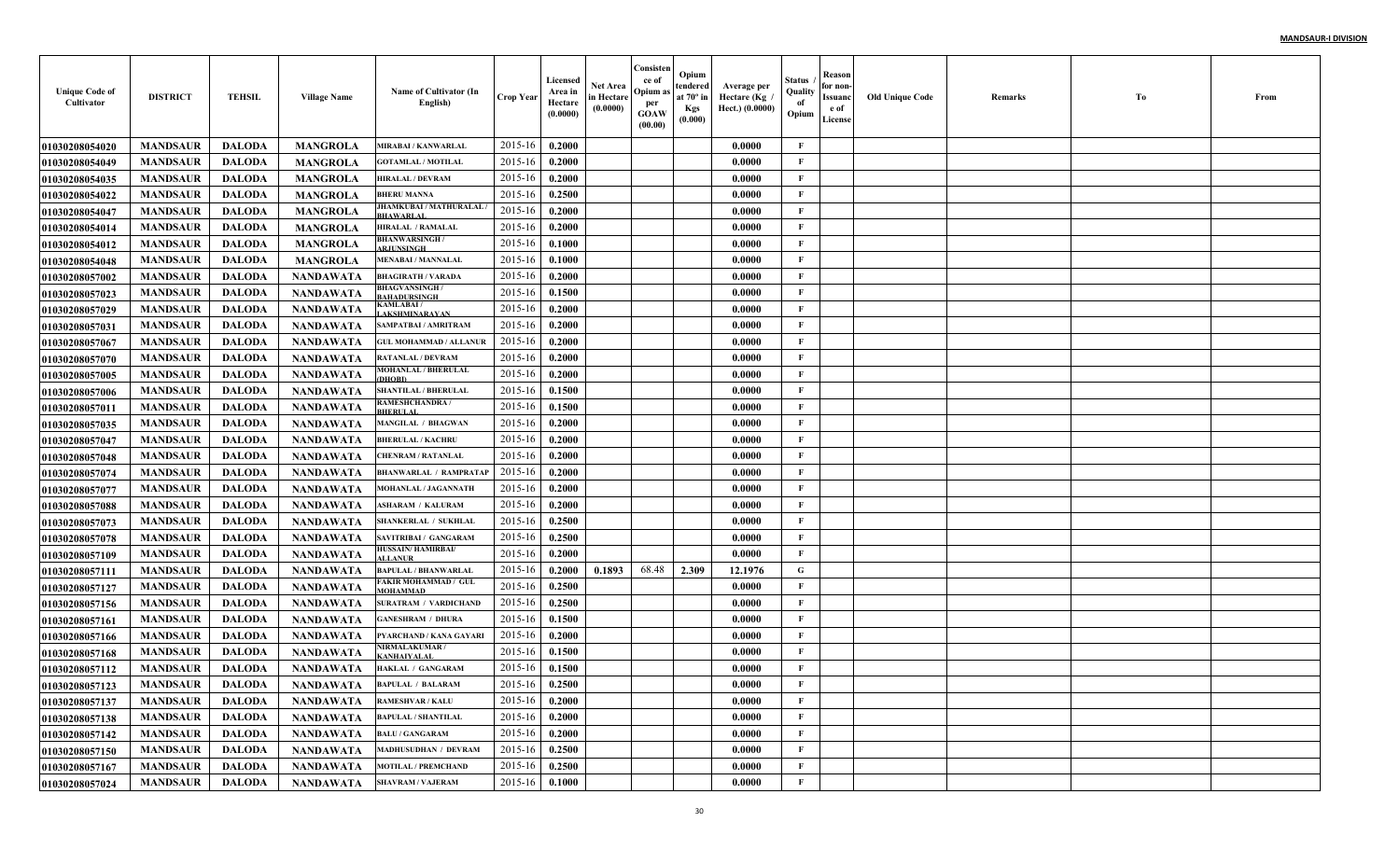| <b>Unique Code of</b><br>Cultivator | <b>DISTRICT</b> | <b>TEHSIL</b>   | <b>Village Name</b> | Name of Cultivator (In<br>English)              | <b>Crop Year</b> | Licensed<br>Area in<br>Hectare<br>(0.0000) | Net Area<br>in Hectare<br>(0.0000) | Consisten<br>ce of<br>Opium as<br>per<br><b>GOAW</b><br>(00.00) | Opium<br>tendered<br>at $70^\circ$ in<br><b>Kgs</b><br>(0.000) | Average per<br>Hectare (Kg)<br>Hect.) (0.0000) | Status<br>Quality<br>of<br>Opium | Reason<br>for non-<br>Issuanc<br>e of<br>License | <b>Old Unique Code</b> | Remarks | Тo | From              |
|-------------------------------------|-----------------|-----------------|---------------------|-------------------------------------------------|------------------|--------------------------------------------|------------------------------------|-----------------------------------------------------------------|----------------------------------------------------------------|------------------------------------------------|----------------------------------|--------------------------------------------------|------------------------|---------|----|-------------------|
| <b>01030208057036</b>               | <b>MANDSAUR</b> | <b>DALODA</b>   | <b>NANDAWATA</b>    | <b>FULKUNVAR / RATANLAL</b>                     | 2015-16          | 0.1000                                     |                                    |                                                                 |                                                                | 0.0000                                         | $\mathbf{F}$                     |                                                  |                        |         |    |                   |
| 01030208057037                      | <b>MANDSAUR</b> | <b>DALODA</b>   | <b>NANDAWATA</b>    | <b>IAKLAL/ RODA</b>                             | 2015-16          | 0.1000                                     |                                    |                                                                 |                                                                | 0.0000                                         | F                                |                                                  |                        |         |    |                   |
| <b>01030208057042</b>               | <b>MANDSAUR</b> | <b>DALODA</b>   | <b>NANDAWATA</b>    | <b>GITABAI / BANSHILAL</b>                      | 2015-16          | 0.1000                                     |                                    |                                                                 |                                                                | 0.0000                                         | $\mathbf{F}$                     |                                                  |                        |         |    |                   |
| <b>01030208057053</b>               | <b>MANDSAUR</b> | <b>DALODA</b>   | <b>NANDAWATA</b>    | <b>GANESHRAM / BHERULAI</b>                     | 2015-16          | 0.1000                                     |                                    |                                                                 |                                                                | 0.0000                                         | F                                |                                                  |                        |         |    |                   |
| <b>01030208057054</b>               | <b>MANDSAUR</b> | <b>DALODA</b>   | <b>NANDAWATA</b>    | MOHANBAI / RAMLAL                               | 2015-16          | 0.1000                                     | 0.1013                             | 51.33                                                           | 1.833                                                          | 18.0948                                        | G                                |                                                  |                        |         |    |                   |
| <b>01030208057027</b>               | <b>MANDSAUR</b> | <b>DALODA</b>   | <b>NANDAWATA</b>    | <b>GOPAL / RAMLAL</b>                           | 2015-16          | 0.2000                                     |                                    |                                                                 |                                                                | 0.0000                                         | F                                |                                                  |                        |         |    |                   |
| <b>01030208057113</b>               | <b>MANDSAUR</b> | <b>DALODA</b>   | NANDAWATA           | BAGADIBAI / DARIYAVGIR /<br>EVPURI              | 2015-16          | 0.1000                                     |                                    |                                                                 |                                                                | 0.0000                                         | F                                |                                                  |                        |         |    |                   |
| <b>01030208057061</b>               | <b>MANDSAUR</b> | <b>DALODA</b>   | <b>NANDAWATA</b>    | RUKMANBAI / NANDLAL / KAN                       | 2015-16          | 0.2000                                     |                                    |                                                                 |                                                                | 0.0000                                         | $\mathbf{F}$                     |                                                  |                        |         |    |                   |
| <b>01030208057080</b>               | <b>MANDSAUR</b> | <b>DALODA</b>   | NANDAWATA           | SHRIPAL / UMMEDRAM                              | 2015-16          | 0.2000                                     |                                    |                                                                 |                                                                | 0.0000                                         | $\mathbf{F}$                     |                                                  |                        |         |    |                   |
| <b>01030208057095</b>               | <b>MANDSAUR</b> | <b>DALODA</b>   | NANDAWATA           | <b>RAKESH KUMAR /</b><br><b>BHAGWATIPRASAD</b>  | 2015-16          | 0.2000                                     |                                    |                                                                 |                                                                | 0.0000                                         | $\mathbf{F}$                     |                                                  |                        |         |    |                   |
| <b>01030208057052</b>               | <b>MANDSAUR</b> | <b>DALODA</b>   | <b>NANDAWATA</b>    | <b>SHOBHARAM / ONKARLAI</b>                     | 2015-16          | 0.2500                                     |                                    |                                                                 |                                                                | 0.0000                                         | $\mathbf{F}$                     |                                                  |                        |         |    |                   |
| <b>01030208057125</b>               | <b>MANDSAUR</b> | <b>DALODA</b>   | <b>NANDAWATA</b>    | <b>HIMMATSINGH / SHIVSINGH</b>                  | 2015-16          | 0.2000                                     |                                    |                                                                 |                                                                | 0.0000                                         | $\mathbf{F}$                     |                                                  |                        |         |    |                   |
| <b>01030208057117</b>               | <b>MANDSAUR</b> | <b>DALODA</b>   | <b>NANDAWATA</b>    | <b>SUNIL / BHERULAL /</b><br><b>ANCHANBAL</b>   | 2015-16          | 0.1000                                     |                                    |                                                                 |                                                                | 0.0000                                         | $\mathbf{F}$                     |                                                  |                        |         |    |                   |
| <b>01030208057128</b>               | <b>MANDSAUR</b> | <b>DALODA</b>   | <b>NANDAWATA</b>    | <b>KALABAI/AMBALAL</b>                          | 2015-16          | 0.2000                                     |                                    |                                                                 |                                                                | 0.0000                                         | $\mathbf{F}$                     |                                                  |                        |         |    |                   |
| <b>01030208057103</b>               | <b>MANDSAUR</b> | <b>DALODA</b>   | <b>NANDAWATA</b>    | <b>AXMINARAYAN /</b><br><b>HOBHARAM</b>         | 2015-16          | 0.2000                                     |                                    |                                                                 |                                                                | 0.0000                                         | $\mathbf{F}$                     |                                                  |                        |         |    |                   |
| 01030208057181                      | <b>MANDSAUR</b> | <b>DALODA</b>   | <b>NANDAWATA</b>    | <b>BHERULAL / SUKHLAL (BADA</b>                 | 2015-16          | 0.2000                                     |                                    |                                                                 |                                                                | 0.0000                                         | $\mathbf{F}$                     |                                                  |                        |         |    |                   |
| <b>01030208057158</b>               | <b>MANDSAUR</b> | <b>DALODA</b>   | <b>NANDAWATA</b>    | <b>NAGULAL URF NAGESHWAR/</b><br><b>URATRAM</b> | 2015-16          | 0.2000                                     |                                    |                                                                 |                                                                | 0.0000                                         | $\mathbf{F}$                     |                                                  |                        |         |    |                   |
| <b>01030208057013</b>               | <b>MANDSAUR</b> | <b>DALODA</b>   | <b>NANDAWATA</b>    | RADHESHYAMPURI /<br><b>ADHOPURI</b>             | 2015-16          | 0.2500                                     |                                    |                                                                 |                                                                | 0.0000                                         | $\mathbf{F}$                     |                                                  |                        |         |    |                   |
| <b>01030208057155</b>               | <b>MANDSAUR</b> | <b>DALODA</b>   | <b>NANDAWATA</b>    | <b>TULSIRAM / BABRU</b>                         | 2015-16          | 0.2000                                     |                                    |                                                                 |                                                                | 0.0000                                         | $\mathbf{F}$                     |                                                  |                        |         |    |                   |
| <b>01030208057003</b>               | <b>MANDSAUR</b> | <b>DALODA</b>   | <b>NANDAWATA</b>    | <b>RAGHUNATHPURI /</b><br>MOHANPURI             | 2015-16          | 0.2500                                     |                                    |                                                                 |                                                                | 0.0000                                         | $\mathbf{F}$                     |                                                  |                        |         |    |                   |
| <b>01030208057076</b>               | <b>MANDSAUR</b> | <b>DALODA</b>   | <b>NANDAWATA</b>    | PARVATIBAI / BHANVARLAL                         | 2015-16          | 0.1000                                     |                                    |                                                                 |                                                                | 0.0000                                         | $\mathbf{F}$                     |                                                  |                        |         |    |                   |
| <b>01030208057041</b>               | <b>MANDSAUR</b> | <b>DALODA</b>   | <b>NANDAWATA</b>    | <b>MANGILAL / RAMLAL</b>                        | 2015-16          | 0.2000                                     |                                    |                                                                 |                                                                | 0.0000                                         | $\mathbf{F}$                     |                                                  |                        |         |    |                   |
| <b>01030208057081</b>               | <b>MANDSAUR</b> | <b>DALODA</b>   | <b>NANDAWATA</b>    | SHANTIBAI / BHANWERLAI                          | 2015-16          | 0.2000                                     |                                    |                                                                 |                                                                | 0.0000                                         | $\mathbf{F}$                     |                                                  |                        |         |    |                   |
| <b>01030208057058</b>               | <b>MANDSAUR</b> | <b>DALODA</b>   | <b>NANDAWATA</b>    | KACHRULAL / KANA                                | 2015-16          | 0.1000                                     |                                    |                                                                 |                                                                | 0.0000                                         | $\mathbf{F}$                     |                                                  |                        |         |    |                   |
| <b>01030208057164</b>               | <b>MANDSAUR</b> | <b>DALODA</b>   | <b>NANDAWATA</b>    | <b>BALARAM / MAGAN</b>                          | 2015-16          | 0.1000                                     |                                    |                                                                 |                                                                | 0.0000                                         | $\mathbf{F}$                     |                                                  |                        |         |    |                   |
| <b>01030208057108</b>               | <b>MANDSAUR</b> | <b>DALODA</b>   | <b>NANDAWATA</b>    | <b>BAGDIBAI / BHANWARLAL</b><br><b>ANURAM</b>   | 2015-16          | 0.1000                                     |                                    |                                                                 |                                                                | 0.0000                                         | $\mathbf{F}$                     |                                                  |                        |         |    |                   |
| <b>01030208057172</b>               | <b>MANDSAUR</b> | <b>DALODA</b>   | <b>NANDAWATA</b>    | RAMPRASAD / NIRBHAYRAM                          | 2015-16          | 0.1500                                     |                                    |                                                                 |                                                                | 0.0000                                         | F                                |                                                  |                        |         |    |                   |
| <b>01030208057186</b>               | <b>MANDSAUR</b> | <b>DALODA</b>   | <b>NANDAWATA</b>    | JAGDISH / BHANVARLAI                            | 2015-16          | 0.2000                                     |                                    |                                                                 |                                                                | 0.0000                                         | $\mathbf{F}$                     |                                                  |                        |         |    |                   |
| <b>01030208057122</b>               | <b>MANDSAUR</b> | <b>DALODA</b>   | <b>NANDAWATA</b>    | <b>/ARDIBAI/BAPULAL</b>                         | 2015-16          | 0.2500                                     |                                    |                                                                 |                                                                | 0.0000                                         | $\mathbf{F}$                     |                                                  |                        |         |    |                   |
| <b>01030208057009</b>               | <b>MANDSAUR</b> | <b>DALODA</b>   | <b>NANDAWATA</b>    | <b>CHANDMAL / MANGILAI</b>                      | 2015-16          | 0.1500                                     |                                    |                                                                 |                                                                | 0.0000                                         | $\mathbf{F}$                     |                                                  |                        |         |    |                   |
| <b>01030208057130</b>               | <b>MANDSAUR</b> | <b>DALODA</b>   | <b>NANDAWATA</b>    | <b>MATHRABAI / BALU (BALAI)</b>                 | 2015-16          | 0.1000                                     |                                    |                                                                 |                                                                | 0.0000                                         | F                                |                                                  |                        |         |    |                   |
| <b>0103020805719(</b>               | <b>MANDSAUR</b> | <b>DALODA</b>   | <b>NANDAWATA</b>    | SHRIPAL / SHOBHAGMAI                            | 2015-16          | 0.1000                                     |                                    |                                                                 |                                                                | 0.0000                                         | F                                |                                                  |                        |         |    |                   |
| <b>0103020805712</b> 1              | <b>MANDSAUR</b> | <b>DALODA</b>   | <b>NANDAWATA</b>    | <b>HAGANLAL / LACCHIRAM</b>                     | 2015-16          | 0.1000                                     |                                    |                                                                 |                                                                | 0.0000                                         | F                                |                                                  |                        |         |    |                   |
| <b>01030208057191</b>               | <b>MANDSAUR</b> | DALODA          | NANDAWATA           | <b>SAJJANBAI / BHAGATRAM</b>                    | 2015-16 0.1500   |                                            |                                    |                                                                 |                                                                | 0.0000                                         | F                                |                                                  | 01030208051169         |         |    | <b>KARNAKHEDI</b> |
| 01030208057180                      | <b>MANDSAUR</b> | <b>DALODA</b>   | NANDAWATA           | <b>SHANKARLAL/</b><br><b>BAHADURSINGH</b>       | 2015-16          | 0.1000                                     |                                    |                                                                 |                                                                | 0.0000                                         | $\mathbf{F}$                     |                                                  |                        |         |    |                   |
| <b>01030207059001</b>               | <b>MANDSAUR</b> | <b>MANDSAUR</b> | <b>RAJAKHEDI</b>    | KISHAN SINGH / DEVIDAN                          | 2015-16          | 0.2000                                     |                                    |                                                                 |                                                                | 0.0000                                         | $\mathbf{F}$                     |                                                  |                        |         |    |                   |
| 01030207059003                      | <b>MANDSAUR</b> | <b>MANDSAUR</b> | <b>RAJAKHEDI</b>    | <b>GOPALDAN / KARNIDAN</b>                      | 2015-16          | 0.2000                                     |                                    |                                                                 |                                                                | 0.0000                                         | $\mathbf{F}$                     |                                                  |                        |         |    |                   |
| 01030207059004                      | <b>MANDSAUR</b> | <b>MANDSAUR</b> | <b>RAJAKHEDI</b>    | <b>INDARSINGH / DEVIDAN JI</b>                  | 2015-16          | 0.1000                                     |                                    |                                                                 |                                                                | 0.0000                                         | $\mathbf{F}$                     |                                                  |                        |         |    |                   |
| 01030207059005                      | <b>MANDSAUR</b> | <b>MANDSAUR</b> | <b>RAJAKHEDI</b>    | <b>GOPAL / AMBALAL</b>                          | 2015-16          | 0.2500                                     |                                    |                                                                 |                                                                | 0.0000                                         | $\mathbf{F}$                     |                                                  |                        |         |    |                   |
| 01030207059024                      | <b>MANDSAUR</b> | <b>MANDSAUR</b> | <b>RAJAKHEDI</b>    | <b>BALCHAND / GIRDHARI</b>                      | 2015-16          | 0.2500                                     |                                    |                                                                 |                                                                | 0.0000                                         | $\mathbf{F}$                     |                                                  |                        |         |    |                   |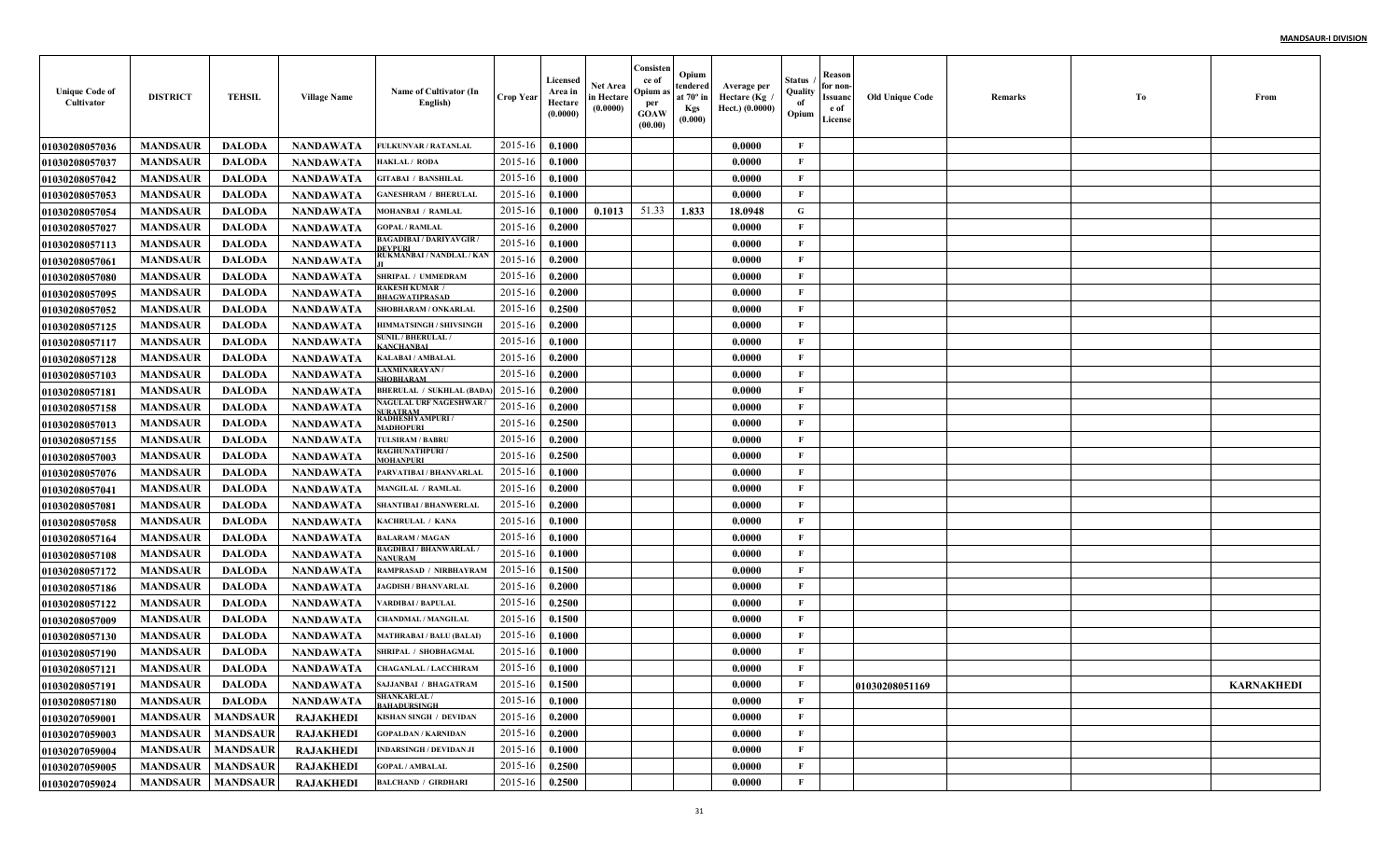| <b>Unique Code of</b><br>Cultivator | <b>DISTRICT</b>            | <b>TEHSIL</b>   | <b>Village Name</b> | Name of Cultivator (In<br>English)               | <b>Crop Year</b> | Licensed<br>Area in<br>Hectare<br>(0.0000) | Net Area<br>in Hectare<br>(0.0000)  | Consisten<br>ce of<br>Opium a<br>per<br><b>GOAW</b><br>(00.00) | Opium<br>tendered<br>at $70^\circ$ in<br><b>Kgs</b><br>(0.000) | Average per<br>Hectare (Kg<br>Hect.) (0.0000) | Status<br>Quality<br>of<br>Opium | Reason<br>for non-<br>Issuanc<br>e of<br>License | <b>Old Unique Code</b> | Remarks | Тo | From |
|-------------------------------------|----------------------------|-----------------|---------------------|--------------------------------------------------|------------------|--------------------------------------------|-------------------------------------|----------------------------------------------------------------|----------------------------------------------------------------|-----------------------------------------------|----------------------------------|--------------------------------------------------|------------------------|---------|----|------|
| <b>01030207059025</b>               | <b>MANDSAUR</b>            | <b>MANDSAUR</b> | <b>RAJAKHEDI</b>    | <b>SHANTILAL / BHERULAI</b>                      | 2015-16          | 0.2500                                     |                                     |                                                                |                                                                | 0.0000                                        | F                                |                                                  |                        |         |    |      |
| <b>01030207059031</b>               | <b>MANDSAUR</b>            | <b>MANDSAUR</b> | <b>RAJAKHEDI</b>    | KANWARLAL / VARDA                                | 2015-16          | 0.2500                                     |                                     |                                                                |                                                                | 0.0000                                        | $\mathbf{F}$                     |                                                  |                        |         |    |      |
| <b>01030207059032</b>               | <b>MANDSAUR</b>            | <b>MANDSAUR</b> | <b>RAJAKHEDI</b>    | <b>MBALAL / VARDA</b>                            | 2015-16          | 0.2500                                     |                                     |                                                                |                                                                | 0.0000                                        | $\mathbf{F}$                     |                                                  |                        |         |    |      |
| <b>01030207059033</b>               | <b>MANDSAUR</b>            | <b>MANDSAUR</b> | <b>RAJAKHEDI</b>    | SHAMBHULAL / JAGANNATH                           | 2015-16          | 0.2500                                     |                                     |                                                                |                                                                | 0.0000                                        | $\mathbf{F}$                     |                                                  |                        |         |    |      |
| <b>01030207059035</b>               | <b>MANDSAUR</b>            | <b>MANDSAUR</b> | <b>RAJAKHEDI</b>    | <b>LAXMINARAYAN / BHERULAI</b>                   | 2015-16          | 0.2500                                     |                                     |                                                                |                                                                | 0.0000                                        | $\mathbf{F}$                     |                                                  |                        |         |    |      |
| 01030207059036                      | <b>MANDSAUR</b>            | <b>MANDSAUR</b> | <b>RAJAKHEDI</b>    | <b>BABULAL / NANDA</b>                           | 2015-16          | 0.2000                                     |                                     |                                                                |                                                                | 0.0000                                        | $\mathbf{F}$                     |                                                  |                        |         |    |      |
| <b>01030207059037</b>               | <b>MANDSAUR</b>            | <b>MANDSAUR</b> | <b>RAJAKHEDI</b>    | RAMESH / JAGANATH                                | 2015-16          | 0.2500                                     |                                     |                                                                |                                                                | 0.0000                                        | $\mathbf{F}$                     |                                                  |                        |         |    |      |
| <b>01030207059038</b>               | <b>MANDSAUR</b>            | <b>MANDSAUR</b> | <b>RAJAKHEDI</b>    | <b>VISHNU / RAJARAM</b>                          | 2015-16          | 0.2500                                     |                                     |                                                                |                                                                | 0.0000                                        | $\mathbf{F}$                     |                                                  |                        |         |    |      |
| <b>01030207059039</b>               | <b>MANDSAUR</b>            | <b>MANDSAUR</b> | <b>RAJAKHED</b>     | KAILASHBAI / DEVRAM                              | 2015-16          | 0.1000                                     |                                     |                                                                |                                                                | 0.0000                                        | $\mathbf{F}$                     |                                                  |                        |         |    |      |
| <b>01030207059042</b>               | <b>MANDSAUR</b>            | <b>MANDSAUR</b> | <b>RAJAKHEDI</b>    | <b>GORDHAN / GANGARAM</b>                        | 2015-16          | 0.2000                                     |                                     |                                                                |                                                                | 0.0000                                        | $\mathbf{F}$                     |                                                  |                        |         |    |      |
| <b>01030207059046</b>               | <b>MANDSAUR</b>            | <b>MANDSAUR</b> | <b>RAJAKHEDI</b>    | <b>BADRILAL / GIRDHARI</b>                       | 2015-16          | 0.2500                                     |                                     |                                                                |                                                                | 0.0000                                        | $\mathbf{F}$                     |                                                  |                        |         |    |      |
| <b>01030207059050</b>               | <b>MANDSAUR</b>            | <b>MANDSAUR</b> | <b>RAJAKHEDI</b>    | <b>BALARAM / PANNALAL</b>                        | 2015-16          | 0.2500                                     |                                     |                                                                |                                                                | 0.0000                                        | $\mathbf{F}$                     |                                                  |                        |         |    |      |
| <b>01030207059054</b>               | <b>MANDSAUR</b>            | <b>MANDSAUR</b> | <b>RAJAKHEDI</b>    | <b>DEUBAI / VARDA</b>                            | 2015-16          | 0.2500                                     |                                     |                                                                |                                                                | 0.0000                                        | $\mathbf{F}$                     |                                                  |                        |         |    |      |
| <b>01030207059055</b>               | <b>MANDSAUR</b>            | <b>MANDSAUR</b> | <b>RAJAKHEDI</b>    | <b>MODIRAM / DEVA</b>                            | 2015-16          | 0.2000                                     |                                     |                                                                |                                                                | 0.0000                                        | $\mathbf{F}$                     |                                                  |                        |         |    |      |
| <b>01030207059059</b>               | <b>MANDSAUR</b>            | <b>MANDSAUR</b> | <b>RAJAKHEDI</b>    | <b>JAGDISH / GIRDHARI</b>                        | 2015-16          | 0.2500                                     |                                     |                                                                |                                                                | 0.0000                                        | $\mathbf{F}$                     |                                                  |                        |         |    |      |
| <b>01030207059063</b>               | <b>MANDSAUR</b>            | <b>MANDSAUR</b> | <b>RAJAKHEDI</b>    | NANDUBAI / JAGANNTH                              | 2015-16          | 0.2500                                     |                                     |                                                                |                                                                | 0.0000                                        | $\mathbf{F}$                     |                                                  |                        |         |    |      |
| <b>01030207059065</b>               | <b>MANDSAUR</b>            | <b>MANDSAUR</b> | <b>RAJAKHEDI</b>    | RAMNIWAS / PRABHULAL /<br><b>ANGARAM</b>         | 2015-16          | 0.2500                                     |                                     |                                                                |                                                                | 0.0000                                        | $\mathbf{F}$                     |                                                  |                        |         |    |      |
| <b>01030207059068</b>               | <b>MANDSAUR</b>            | <b>MANDSAUR</b> | <b>RAJAKHEDI</b>    | SHIVNARAYAN / GANGARAM                           | 2015-16          | 0.2500                                     |                                     |                                                                |                                                                | 0.0000                                        | $\mathbf{F}$                     |                                                  |                        |         |    |      |
| <b>01030207059072</b>               | <b>MANDSAUR</b>            | <b>MANDSAUR</b> | <b>RAJAKHEDI</b>    | <b>NARSINGH / BHAGVAN</b>                        | 2015-16          | 0.2000                                     |                                     |                                                                |                                                                | 0.0000                                        | $\mathbf{F}$                     |                                                  |                        |         |    |      |
| 01030207059075                      | <b>MANDSAUR</b>            | <b>MANDSAUR</b> | <b>RAJAKHEDI</b>    | <b>AMBALAL / BALU</b>                            | 2015-16          | 0.2500                                     |                                     |                                                                |                                                                | 0.0000                                        | $\mathbf{F}$                     |                                                  |                        |         |    |      |
| 01030207059080                      | <b>MANDSAUR</b>            | <b>MANDSAUR</b> | <b>RAJAKHEDI</b>    | <b>DINESH / GOPILAL</b>                          | 2015-16          | 0.2500                                     |                                     |                                                                |                                                                | 0.0000                                        | $\mathbf{F}$                     |                                                  |                        |         |    |      |
| <b>01030207059081</b>               | <b>MANDSAUR</b>            | <b>MANDSAUR</b> | <b>RAJAKHEDI</b>    | <b>GITABAI / GIRDHARI</b>                        | $2015 - 16$      | 0.2500                                     |                                     |                                                                |                                                                | 0.0000                                        | F                                |                                                  |                        |         |    |      |
| <b>01030207059082</b>               | <b>MANDSAUR</b>            | <b>MANDSAUR</b> | <b>RAJAKHEDI</b>    | <b>GOPAL / PURALAL</b>                           | 2015-16          | 0.2500                                     |                                     |                                                                |                                                                | 0.0000                                        | $\mathbf{F}$                     |                                                  |                        |         |    |      |
| <b>01030207059083</b>               | <b>MANDSAUR</b>            | <b>MANDSAUR</b> | <b>RAJAKHEDI</b>    | NARSINGH / MODIRAM                               | 2015-16          | 0.2500                                     |                                     |                                                                |                                                                | 0.0000                                        | $\mathbf{F}$                     |                                                  |                        |         |    |      |
| <b>01030207059086</b>               | <b>MANDSAUR</b>            | <b>MANDSAUR</b> | <b>RAJAKHEDI</b>    | <b>GOPAL / MOHANLAL</b>                          | 2015-16          | 0.2500                                     |                                     |                                                                |                                                                | 0.0000                                        | $\mathbf{F}$                     |                                                  |                        |         |    |      |
| <b>01030207059093</b>               | <b>MANDSAUR</b>            | <b>MANDSAUR</b> | <b>RAJAKHEDI</b>    | SHANKARLAL / JAGANATH                            | 2015-16          | 0.2500                                     |                                     |                                                                |                                                                | 0.0000                                        | $\mathbf{F}$                     |                                                  |                        |         |    |      |
| <b>01030207059109</b>               | <b>MANDSAUR</b>            | <b>MANDSAUR</b> | <b>RAJAKHEDI</b>    | <b>AMBALAL / RODA</b>                            | 2015-16          | 0.2500                                     |                                     |                                                                |                                                                | 0.0000                                        | $\mathbf F$                      |                                                  |                        |         |    |      |
| <b>01030207059110</b>               | <b>MANDSAUR</b>            | <b>MANDSAUR</b> | <b>RAJAKHEDI</b>    | ARVIND SINGH / CHAIN SINGH<br><b>AKHATKUNWAR</b> | 2015-16          | 0.2000                                     |                                     |                                                                |                                                                | 0.0000                                        | $\mathbf{F}$                     |                                                  |                        |         |    |      |
| 01030207059115                      | <b>MANDSAUR</b>            | <b>MANDSAUR</b> | <b>RAJAKHEDI</b>    | <b>MOHANLAL / RODA</b>                           | 2015-16          | 0.2000                                     |                                     |                                                                |                                                                | 0.0000                                        | $\mathbf{F}$                     |                                                  |                        |         |    |      |
| <b>01030207059116</b>               | <b>MANDSAUR</b>            | <b>MANDSAUR</b> | <b>RAJAKHEDI</b>    | KAMLASHANKAR / HARIRAM                           | 2015-16          | 0.2000                                     |                                     |                                                                |                                                                | 0.0000                                        | $\mathbf{F}$                     |                                                  |                        |         |    |      |
| 01030207059119                      | <b>MANDSAUR</b>            | <b>MANDSAUR</b> | <b>RAJAKHEDI</b>    | SHIVNARAYAN / HARIRAM                            | 2015-16          | 0.2000                                     |                                     |                                                                |                                                                | 0.0000                                        | $\mathbf{F}$                     |                                                  |                        |         |    |      |
| <b>01030207059041</b>               | <b>MANDSAUR</b>            | <b>MANDSAUR</b> | <b>RAJAKHED</b>     | <b>HARIRAM / NATHU</b>                           | 2015-16          | 0.2000                                     |                                     |                                                                |                                                                | 0.0000                                        | F                                |                                                  |                        |         |    |      |
| <b>01030207059103</b>               | <b>MANDSAUR</b>            | <b>MANDSAUR</b> | <b>RAJAKHEDI</b>    | KANIRAM / CHUNNILAL                              | 2015-16          | 0.2000                                     |                                     |                                                                |                                                                | 0.0000                                        | F                                |                                                  |                        |         |    |      |
| <b>01030207059124</b>               | <b>MANDSAUR</b>   MANDSAUR |                 | <b>RAJAKHEDI</b>    | <b>BHANVARIBAI / RODA</b>                        |                  |                                            | $2015-16$ 0.1500 0.1455 66.10 6.638 |                                                                |                                                                | 45.6220                                       | $\bf{I}$                         |                                                  |                        |         |    |      |
| 01030207059126                      | <b>MANDSAUR</b>            | <b>MANDSAUR</b> | <b>RAJAKHEDI</b>    | <b>MANGILAL / RAMLAL</b>                         | 2015-16          | 0.2000                                     |                                     |                                                                |                                                                | 0.0000                                        | $\mathbf{F}$                     |                                                  |                        |         |    |      |
| <b>01030207059127</b>               | <b>MANDSAUR</b>            | <b>MANDSAUR</b> | <b>RAJAKHEDI</b>    | PINKESH / KANWERLAL                              | 2015-16          | 0.2000                                     |                                     |                                                                |                                                                | 0.0000                                        | $\mathbf{F}$                     |                                                  |                        |         |    |      |
| 01030207059128                      | <b>MANDSAUR</b>            | <b>MANDSAUR</b> | <b>RAJAKHEDI</b>    | <b>SUGANBAI / RAJARAM</b>                        | 2015-16          | 0.1000                                     |                                     |                                                                |                                                                | 0.0000                                        | $\mathbf{F}$                     |                                                  |                        |         |    |      |
| <b>01030207059132</b>               | <b>MANDSAUR</b>            | <b>MANDSAUR</b> | <b>RAJAKHEDI</b>    | <b>GOPAL / KANIRAM</b>                           | 2015-16          | 0.2500                                     |                                     |                                                                |                                                                | 0.0000                                        | $\mathbf{F}$                     |                                                  |                        |         |    |      |
| 01030207059133                      | <b>MANDSAUR</b>            | <b>MANDSAUR</b> | <b>RAJAKHEDI</b>    | YOGESH / RAMCHAND                                | 2015-16          | 0.2500                                     |                                     |                                                                |                                                                | 0.0000                                        | $\mathbf{F}$                     |                                                  |                        |         |    |      |
| 01030207059067                      | <b>MANDSAUR</b>            | <b>MANDSAUR</b> | <b>RAJAKHEDI</b>    | <b>BHERULAL / KESHURAM</b>                       | 2015-16          | 0.2500                                     |                                     |                                                                |                                                                | 0.0000                                        | $\mathbf F$                      |                                                  |                        |         |    |      |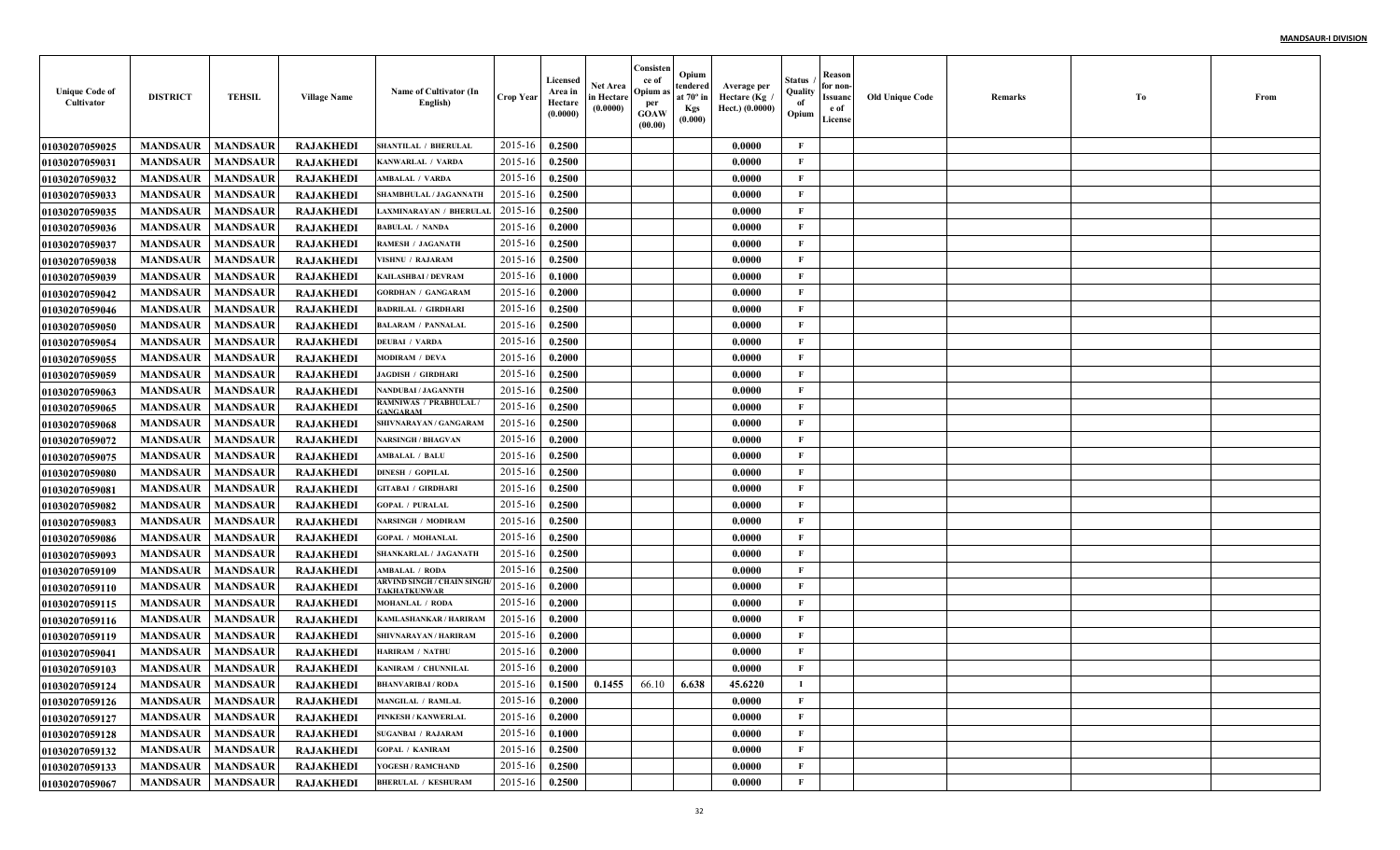| <b>Unique Code of</b><br>Cultivator | <b>DISTRICT</b>            | <b>TEHSIL</b>   | <b>Village Name</b> | Name of Cultivator (In<br>English)        | Crop Year        | Licensed<br>Area in<br>Hectare<br>(0.0000) | Net Area<br>in Hectare<br>(0.0000) | Consisten<br>ce of<br>Opium a<br>per<br><b>GOAW</b><br>(00.00) | Opium<br>tendered<br>at $70^\circ$ in<br><b>Kgs</b><br>(0.000) | Average per<br>Hectare (Kg<br>Hect.) (0.0000) | Status<br>Quality<br>of<br>Opium | Reason<br>for non-<br>Issuanc<br>e of<br>License | <b>Old Unique Code</b> | Remarks | Тo | From |
|-------------------------------------|----------------------------|-----------------|---------------------|-------------------------------------------|------------------|--------------------------------------------|------------------------------------|----------------------------------------------------------------|----------------------------------------------------------------|-----------------------------------------------|----------------------------------|--------------------------------------------------|------------------------|---------|----|------|
| <b>01030207059034</b>               | <b>MANDSAUR</b>            | <b>MANDSAUR</b> | <b>RAJAKHEDI</b>    | RADHESHYAM / BHERULAL                     | 2015-16          | 0.2000                                     |                                    |                                                                |                                                                | 0.0000                                        | F                                |                                                  |                        |         |    |      |
| <b>0103020705908</b> 4              | <b>MANDSAUR</b>            | <b>MANDSAUR</b> | <b>RAJAKHEDI</b>    | <b>ONKAR / KACHRU</b>                     | 2015-16          | 0.1500                                     |                                    |                                                                |                                                                | 0.0000                                        | $\mathbf{F}$                     |                                                  |                        |         |    |      |
| 01030207059094                      | <b>MANDSAUR</b>            | <b>MANDSAUR</b> | <b>RAJAKHEDI</b>    | SATYNARAYAN / ISHWARDAS                   | 2015-16          | 0.2500                                     |                                    |                                                                |                                                                | 0.0000                                        | $\mathbf{F}$                     |                                                  |                        |         |    |      |
| <b>01030207059027</b>               | <b>MANDSAUR</b>            | <b>MANDSAUR</b> | <b>RAJAKHEDI</b>    | <b>SURYPAL / UMRAVSINGH</b>               | 2015-16          | 0.2000                                     |                                    |                                                                |                                                                | 0.0000                                        | $\mathbf{F}$                     |                                                  |                        |         |    |      |
| 01030207059138                      | <b>MANDSAUR</b>            | <b>MANDSAUR</b> | <b>RAJAKHEDI</b>    | <b>JASHODABAI / GOPAL</b>                 | 2015-16          | 0.2500                                     |                                    |                                                                |                                                                | 0.0000                                        | $\mathbf{F}$                     |                                                  |                        |         |    |      |
| <b>01030207059010</b>               | <b>MANDSAUR</b>            | <b>MANDSAUR</b> | <b>RAJAKHEDI</b>    | PUNAMCHAND / PANNALAI                     | 2015-16          | 0.1000                                     |                                    |                                                                |                                                                | 0.0000                                        | $\mathbf{F}$                     |                                                  |                        |         |    |      |
| <b>01030207059013</b>               | <b>MANDSAUR</b>            | <b>MANDSAUR</b> | <b>RAJAKHED</b>     | RAMLAL / KANIRAM                          | 2015-16          | 0.1000                                     |                                    |                                                                |                                                                | 0.0000                                        | $\mathbf{F}$                     |                                                  |                        |         |    |      |
| 01030207059014                      | <b>MANDSAUR</b>            | <b>MANDSAUR</b> | <b>RAJAKHEDI</b>    | <b>HIRALAL / RADHESHYAM</b>               | 2015-16          | 0.2500                                     |                                    |                                                                |                                                                | 0.0000                                        | F                                |                                                  |                        |         |    |      |
| <b>01030207059015</b>               | <b>MANDSAUR</b>            | <b>MANDSAUR</b> | <b>RAJAKHED</b>     | <b>BALUDAS / GOPALDAS</b>                 | 2015-16          | 0.1000                                     | 0.0980                             | 64.81                                                          | 5.620                                                          | 57.3469                                       | Т.                               |                                                  |                        |         |    |      |
| <b>01030207059016</b>               | <b>MANDSAUR</b>            | <b>MANDSAUR</b> | <b>RAJAKHEDI</b>    | PARWAT SINGH / RUP SINGH                  | 2015-16          | 0.1000                                     |                                    |                                                                |                                                                | 0.0000                                        | $\mathbf{F}$                     |                                                  |                        |         |    |      |
| <b>01030207059017</b>               | <b>MANDSAUR</b>            | <b>MANDSAUR</b> | <b>RAJAKHEDI</b>    | <b>BALMUKAND / LAKSHMAN</b>               | 2015-16          | 0.1000                                     |                                    |                                                                |                                                                | 0.0000                                        | $\mathbf{F}$                     |                                                  |                        |         |    |      |
| <b>01030207059018</b>               | <b>MANDSAUR</b>            | <b>MANDSAUR</b> | <b>RAJAKHEDI</b>    | RADHESHYAM / GANGARAM                     | 2015-16          | 0.1000                                     | 0.0286                             | 73.73                                                          | 2.307                                                          | 80.6643                                       | G                                |                                                  |                        |         |    |      |
| <b>01030207059020</b>               | <b>MANDSAUR</b>            | <b>MANDSAUR</b> | <b>RAJAKHEDI</b>    | <b>RAMNIVAS / SUKHA JI</b>                | 2015-16          | 0.1000                                     |                                    |                                                                |                                                                | 0.0000                                        | $\mathbf{F}$                     |                                                  |                        |         |    |      |
| <b>01030207059043</b>               | <b>MANDSAUR</b>            | <b>MANDSAUR</b> | <b>RAJAKHEDI</b>    | <b>JAGDISH / BAGDIRAM</b>                 | 2015-16          | 0.1000                                     |                                    |                                                                |                                                                | 0.0000                                        | $\mathbf{F}$                     |                                                  |                        |         |    |      |
| <b>01030207059047</b>               | <b>MANDSAUR</b>            | <b>MANDSAUR</b> | <b>RAJAKHEDI</b>    | <b>GOPAL / NARSINGH</b>                   | 2015-16          | 0.1000                                     |                                    |                                                                |                                                                | 0.0000                                        | $\mathbf{F}$                     |                                                  |                        |         |    |      |
| <b>01030207059048</b>               | <b>MANDSAUR</b>            | <b>MANDSAUR</b> | <b>RAJAKHEDI</b>    | <b>RAMCHANDRA / BHERULAI</b>              | 2015-16          | 0.1000                                     |                                    |                                                                |                                                                | 0.0000                                        | $\mathbf{F}$                     |                                                  |                        |         |    |      |
| <b>01030207059049</b>               | <b>MANDSAUR</b>            | <b>MANDSAUR</b> | <b>RAJAKHEDI</b>    | <b>BALARAM / KANHIYALAI</b>               | 2015-16          | 0.1000                                     | 0.0944                             | 56.19                                                          | 3.123                                                          | 33.0826                                       | G                                |                                                  |                        |         |    |      |
| <b>01030207059053</b>               | <b>MANDSAUR</b>            | <b>MANDSAUR</b> | <b>RAJAKHEDI</b>    | <b>BAGDIRAM / DOLA</b>                    | 2015-16          | 0.1000                                     |                                    |                                                                |                                                                | 0.0000                                        | $\mathbf{F}$                     |                                                  |                        |         |    |      |
| <b>01030207059066</b>               | <b>MANDSAUR</b>            | <b>MANDSAUR</b> | <b>RAJAKHEDI</b>    | <b>MANGIBAI / LAKSHMAN</b>                | 2015-16          | 0.1000                                     |                                    |                                                                |                                                                | 0.0000                                        | $\mathbf{F}$                     |                                                  |                        |         |    |      |
| <b>01030207059070</b>               | <b>MANDSAUR</b>            | <b>MANDSAUR</b> | <b>RAJAKHEDI</b>    | RADHESHYAM / MODA                         | 2015-16          | 0.1000                                     |                                    |                                                                |                                                                | 0.0000                                        | $\mathbf{F}$                     |                                                  |                        |         |    |      |
| <b>01030207059088</b>               | <b>MANDSAUR</b>            | <b>MANDSAUR</b> | <b>RAJAKHEDI</b>    | <b>NATHULAL / LAXMAN</b>                  | 2015-16          | 0.1000                                     |                                    |                                                                |                                                                | 0.0000                                        | $\mathbf{F}$                     |                                                  |                        |         |    |      |
| <b>01030207059089</b>               | <b>MANDSAUR</b>            | <b>MANDSAUR</b> | <b>RAJAKHEDI</b>    | <b>MANGILAL / RUPA JI</b>                 | 2015-16          | 0.1000                                     |                                    |                                                                |                                                                | 0.0000                                        | F                                |                                                  |                        |         |    |      |
| <b>01030207059118</b>               | <b>MANDSAUR</b>            | <b>MANDSAUR</b> | <b>RAJAKHEDI</b>    | RAMCHANDRA / NARAYAN                      | 2015-16          | 0.1000                                     |                                    |                                                                |                                                                | 0.0000                                        | $\mathbf{F}$                     |                                                  |                        |         |    |      |
| <b>01030207059121</b>               | <b>MANDSAUR</b>            | <b>MANDSAUR</b> | <b>RAJAKHEDI</b>    | RADHAKISHAN / BHANVARLA                   | 2015-16          | 0.1000                                     |                                    |                                                                |                                                                | 0.0000                                        | $\mathbf{F}$                     |                                                  |                        |         |    |      |
| <b>01030207059123</b>               | <b>MANDSAUR</b>            | <b>MANDSAUR</b> | <b>RAJAKHEDI</b>    | <b>ISHWARLAL / MODIRAM</b>                | 2015-16          | 0.1000                                     |                                    |                                                                |                                                                | 0.0000                                        | $\mathbf{F}$                     |                                                  |                        |         |    |      |
| <b>01030207059130</b>               | <b>MANDSAUR</b>            | <b>MANDSAUR</b> | <b>RAJAKHEDI</b>    | RADHAKISHAN / AMBALAL /<br><b>IRDHARI</b> | 2015-16          | 0.1000                                     |                                    |                                                                |                                                                | 0.0000                                        | $\mathbf{F}$                     |                                                  |                        |         |    |      |
| <b>01030207059134</b>               | <b>MANDSAUR</b>            | <b>MANDSAUR</b> | <b>RAJAKHEDI</b>    | <b>MOHANLAL / VARDA</b>                   | 2015-16          | 0.1000                                     |                                    |                                                                |                                                                | 0.0000                                        | $\mathbf F$                      |                                                  |                        |         |    |      |
| <b>01030207059040</b>               | <b>MANDSAUR</b>            | <b>MANDSAUR</b> | <b>RAJAKHEDI</b>    | KANHAIYALAL / VARDA                       | 2015-16          | 0.1000                                     |                                    |                                                                |                                                                | 0.0000                                        | $\mathbf{F}$                     |                                                  |                        |         |    |      |
| <b>01030207059002</b>               | <b>MANDSAUR</b>            | <b>MANDSAUR</b> | <b>RAJAKHEDI</b>    | <b>BHARAT SINGH / DEVIDAN</b>             | 2015-16          | 0.1000                                     |                                    |                                                                |                                                                | 0.0000                                        | $\mathbf{F}$                     |                                                  |                        |         |    |      |
| <b>01030207059008</b>               | <b>MANDSAUR</b>            | <b>MANDSAUR</b> | <b>RAJAKHEDI</b>    | <b>GOPAL / MANGU</b>                      | 2015-16          | 0.1000                                     |                                    |                                                                |                                                                | 0.0000                                        | $\mathbf{F}$                     |                                                  |                        |         |    |      |
| <b>01030207059030</b>               | <b>MANDSAUR</b>            | <b>MANDSAUR</b> | <b>RAJAKHEDI</b>    | <b><i>TULSIRAM / PRABHULAI</i></b>        | 2015-16          | 0.1000                                     |                                    |                                                                |                                                                | 0.0000                                        | $\mathbf{F}$                     |                                                  |                        |         |    |      |
| <b>01030207059129</b>               | <b>MANDSAUR</b>            | <b>MANDSAUR</b> | <b>RAJAKHED</b>     | KANIRAM / ONKAR                           | 2015-16          | 0.1000                                     |                                    |                                                                |                                                                | 0.0000                                        | F                                |                                                  |                        |         |    |      |
| <b>01030207062005</b>               | <b>MANDSAUR</b>            | <b>MANDSAUR</b> | <b>SEJPURIYA</b>    | <b>MANGILAL / GANPATLAL</b>               | 2015-16          | 0.2500                                     |                                    |                                                                |                                                                | 0.0000                                        | F                                |                                                  |                        |         |    |      |
| <b>01030207062001</b>               | <b>MANDSAUR</b>   MANDSAUR |                 | <b>SEJPURIYA</b>    | <b>CHAMPALAL / BHUWAN</b>                 | $2015-16$ 0.2000 |                                            |                                    |                                                                |                                                                | 0.0000                                        | F                                |                                                  |                        |         |    |      |
| <b>01030207062004</b>               | <b>MANDSAUR</b>            | <b>MANDSAUR</b> | <b>SEJPURIYA</b>    | <b>NANDKISHOR / BALMUKUND</b>             | 2015-16          | 0.2500                                     |                                    |                                                                |                                                                | 0.0000                                        | $\mathbf{F}$                     |                                                  |                        |         |    |      |
| <b>01030207062009</b>               | <b>MANDSAUR</b>            | <b>MANDSAUR</b> | SEJPURIYA           | <b>NARAYAN / GANGARAM</b>                 | 2015-16          | 0.2000                                     |                                    |                                                                |                                                                | 0.0000                                        | $\mathbf{F}$                     |                                                  |                        |         |    |      |
| <b>01030207062016</b>               | <b>MANDSAUR</b>            | <b>MANDSAUR</b> | SEJPURIYA           | <b>RAMESH / SHANKARLAL</b>                | 2015-16          | 0.2000                                     |                                    |                                                                |                                                                | 0.0000                                        | $\mathbf{F}$                     |                                                  |                        |         |    |      |
| 01030207062022                      | <b>MANDSAUR</b>            | <b>MANDSAUR</b> | <b>SEJPURIYA</b>    | <b>LILABAI / NANDRAM</b>                  | 2015-16          | 0.2500                                     |                                    |                                                                |                                                                | 0.0000                                        | $\mathbf{F}$                     |                                                  |                        |         |    |      |
| 01030207062023                      | <b>MANDSAUR</b>            | <b>MANDSAUR</b> | <b>SEJPURIYA</b>    | <b>GOPAL / NANDRAM</b>                    | 2015-16          | 0.2500                                     |                                    |                                                                |                                                                | 0.0000                                        | $\mathbf{F}$                     |                                                  |                        |         |    |      |
| 01030207062024                      | <b>MANDSAUR</b>            | <b>MANDSAUR</b> | <b>SEJPURIYA</b>    | PRABHULAL / NANDRAM                       | 2015-16          | 0.2000                                     |                                    |                                                                |                                                                | 0.0000                                        | $\mathbf F$                      |                                                  |                        |         |    |      |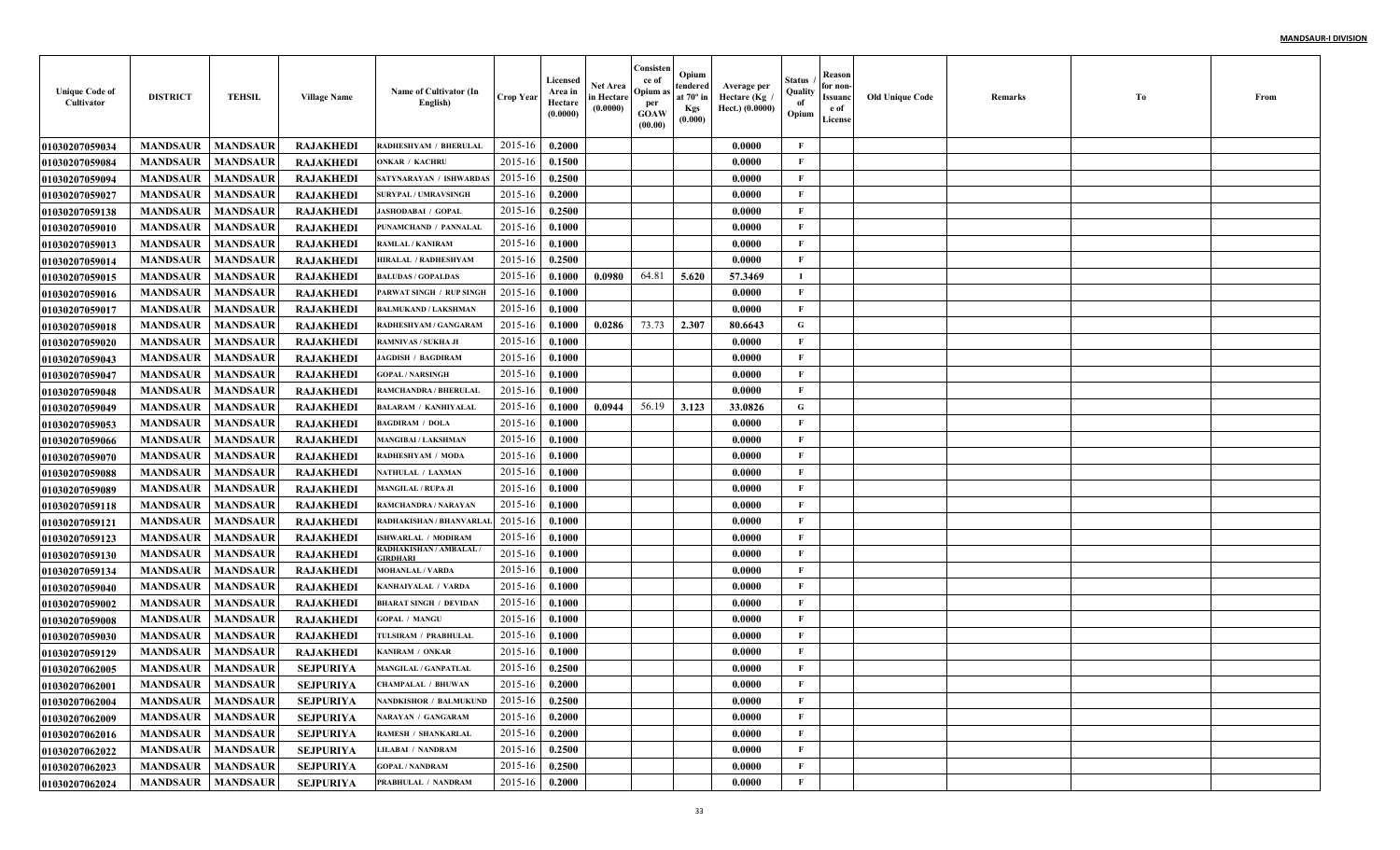| <b>Unique Code of</b><br>Cultivator | <b>DISTRICT</b>            | <b>TEHSIL</b>   | <b>Village Name</b> | Name of Cultivator (In<br>English) | <b>Crop Year</b> | Licensed<br>Area in<br>Hectare<br>(0.0000) | <b>Net Area</b><br>in Hectare<br>(0.0000) | Consisten<br>ce of<br>Opium a<br>per<br><b>GOAW</b><br>(00.00) | Opium<br>tendered<br>at $70^\circ$ in<br><b>Kgs</b><br>(0.000) | Average per<br>Hectare (Kg<br>Hect.) (0.0000) | Status<br>Quality<br>of<br>Opium | Reason<br>for non-<br>Issuanc<br>e of<br>License | <b>Old Unique Code</b> | Remarks | Тo | From |
|-------------------------------------|----------------------------|-----------------|---------------------|------------------------------------|------------------|--------------------------------------------|-------------------------------------------|----------------------------------------------------------------|----------------------------------------------------------------|-----------------------------------------------|----------------------------------|--------------------------------------------------|------------------------|---------|----|------|
| 01030207062026                      | <b>MANDSAUR</b>            | <b>MANDSAUR</b> | <b>SEJPURIYA</b>    | MOHANLAL / VARDICHAND              | 2015-16          | 0.2000                                     |                                           |                                                                |                                                                | 0.0000                                        | F                                |                                                  |                        |         |    |      |
| <b>01030207062030</b>               | <b>MANDSAUR</b>            | <b>MANDSAUR</b> | <b>SEJPURIYA</b>    | <b>JAGDISH / MATHURALAL</b>        | 2015-16          | 0.2500                                     | 0.0760                                    | 55.27                                                          | 3.316                                                          | 43.6316                                       | G                                |                                                  |                        |         |    |      |
| <b>01030207062034</b>               | <b>MANDSAUR</b>            | <b>MANDSAUR</b> | <b>SEJPURIYA</b>    | <b>BHERULAL / HIRALAL</b>          | 2015-16          | 0.2000                                     |                                           |                                                                |                                                                | 0.0000                                        | $\mathbf{F}$                     |                                                  |                        |         |    |      |
| <b>01030207062036</b>               | <b>MANDSAUR</b>            | <b>MANDSAUR</b> | <b>SEJPURIYA</b>    | <b>SHANTIBAI / RATANLAL</b>        | 2015-16          | 0.2000                                     |                                           |                                                                |                                                                | 0.0000                                        | $\mathbf{F}$                     |                                                  |                        |         |    |      |
| <b>01030207062043</b>               | <b>MANDSAUR</b>            | <b>MANDSAUR</b> | <b>SEJPURIYA</b>    | SHANTILAL / NANDRAM                | 2015-16          | 0.2500                                     |                                           |                                                                |                                                                | 0.0000                                        | $\mathbf{F}$                     |                                                  |                        |         |    |      |
| 01030207062048                      | <b>MANDSAUR</b>            | <b>MANDSAUR</b> | <b>SEJPURIYA</b>    | <b>BADRILAL / MANGILAL</b>         | 2015-16          | 0.2000                                     |                                           |                                                                |                                                                | 0.0000                                        | $\mathbf{F}$                     |                                                  |                        |         |    |      |
| 01030207062050                      | <b>MANDSAUR</b>            | <b>MANDSAUR</b> | <b>SEJPURIYA</b>    | SURENDRA KUMAR / RANJIT            | 2015-16          | 0.2000                                     |                                           |                                                                |                                                                | 0.0000                                        | $\mathbf{F}$                     |                                                  |                        |         |    |      |
| 01030207062051                      | <b>MANDSAUR</b>            | <b>MANDSAUR</b> | <b>SEJPURIYA</b>    | HIRALAL / KHEMRAJ                  | 2015-16          | 0.2500                                     |                                           |                                                                |                                                                | 0.0000                                        | F                                |                                                  |                        |         |    |      |
| <b>01030207062052</b>               | <b>MANDSAUR</b>            | <b>MANDSAUR</b> | <b>SEJPURIYA</b>    | RAMNARAYAN / RATANLAL              | 2015-16          | 0.2000                                     |                                           |                                                                |                                                                | 0.0000                                        | $\mathbf{F}$                     |                                                  |                        |         |    |      |
| <b>01030207062058</b>               | <b>MANDSAUR</b>            | <b>MANDSAUR</b> | <b>SEJPURIYA</b>    | PRAKASH / MANGILAL                 | 2015-16          | 0.2500                                     |                                           |                                                                |                                                                | 0.0000                                        | $\mathbf{F}$                     |                                                  |                        |         |    |      |
| <b>01030207062061</b>               | <b>MANDSAUR</b>            | <b>MANDSAUR</b> | <b>SEJPURIYA</b>    | <b>RAMLAL / BHERULAL</b>           | 2015-16          | 0.1500                                     |                                           |                                                                |                                                                | 0.0000                                        | $\mathbf{F}$                     |                                                  |                        |         |    |      |
| <b>01030207062062</b>               | <b>MANDSAUR</b>            | <b>MANDSAUR</b> | <b>SEJPURIYA</b>    | <b>RAMESHVAR / UDA</b>             | 2015-16          | 0.2500                                     |                                           |                                                                |                                                                | 0.0000                                        | $\mathbf{F}$                     |                                                  |                        |         |    |      |
| <b>01030207062063</b>               | <b>MANDSAUR</b>            | <b>MANDSAUR</b> | <b>SEJPURIYA</b>    | SAMPATBAI / MATHURALAL             | 2015-16          | 0.2000                                     | 0.0360                                    | 58.08                                                          | 1.693                                                          | 47.0278                                       | G                                |                                                  |                        |         |    |      |
| <b>01030207062064</b>               | <b>MANDSAUR</b>            | <b>MANDSAUR</b> | <b>SEJPURIYA</b>    | <b>GANGARAM / PARTHA</b>           | 2015-16          | 0.2500                                     |                                           |                                                                |                                                                | 0.0000                                        | $\mathbf{F}$                     |                                                  |                        |         |    |      |
| <b>01030207062070</b>               | <b>MANDSAUR</b>            | <b>MANDSAUR</b> | <b>SEJPURIYA</b>    | <b>BADRILAL / KANIRAM</b>          | 2015-16          | 0.2000                                     |                                           |                                                                |                                                                | 0.0000                                        | $\mathbf{F}$                     |                                                  |                        |         |    |      |
| <b>01030207062072</b>               | <b>MANDSAUR</b>            | <b>MANDSAUR</b> | <b>SEJPURIYA</b>    | <b>SAJJANBAI / SHANKARLAI</b>      | 2015-16          | 0.2000                                     |                                           |                                                                |                                                                | 0.0000                                        | $\mathbf{F}$                     |                                                  |                        |         |    |      |
| <b>01030207062081</b>               | <b>MANDSAUR</b>            | <b>MANDSAUR</b> | <b>SEJPURIYA</b>    | <b>BANSHILAL / NANDRAM</b>         | 2015-16          | 0.2500                                     |                                           |                                                                |                                                                | 0.0000                                        | $\mathbf{F}$                     |                                                  |                        |         |    |      |
| <b>01030207062086</b>               | <b>MANDSAUR</b>            | <b>MANDSAUR</b> | <b>SEJPURIYA</b>    | <b>GOPAL / RAMCHANDRA</b>          | 2015-16          | 0.2000                                     |                                           |                                                                |                                                                | 0.0000                                        | $\mathbf{F}$                     |                                                  |                        |         |    |      |
| <b>01030207062087</b>               | <b>MANDSAUR</b>            | <b>MANDSAUR</b> | <b>SEJPURIYA</b>    | <b>BHANWARIBAI / PANNALAI</b>      | 2015-16          | 0.2000                                     |                                           |                                                                |                                                                | 0.0000                                        | $\mathbf{F}$                     |                                                  |                        |         |    |      |
| <b>01030207062100</b>               | <b>MANDSAUR</b>            | <b>MANDSAUR</b> | <b>SEJPURIYA</b>    | <b>LAKMICHAND / KISHANLAI</b>      | 2015-16          | 0.2500                                     |                                           |                                                                |                                                                | 0.0000                                        | $\mathbf{F}$                     |                                                  |                        |         |    |      |
| <b>01030207062118</b>               | <b>MANDSAUR</b>            | <b>MANDSAUR</b> | <b>SEJPURIYA</b>    | PRATAPBAI / BIHARILAL              | 2015-16          | 0.2000                                     |                                           |                                                                |                                                                | 0.0000                                        | $\mathbf{F}$                     |                                                  |                        |         |    |      |
| <b>01030207062122</b>               | <b>MANDSAUR</b>            | <b>MANDSAUR</b> | <b>SEJPURIYA</b>    | <b>RATAN / PARTHA</b>              | $2015 - 16$      | 0.2000                                     |                                           |                                                                |                                                                | 0.0000                                        | F                                |                                                  |                        |         |    |      |
| <b>01030207062123</b>               | <b>MANDSAUR</b>            | <b>MANDSAUR</b> | <b>SEJPURIYA</b>    | <b>BAGDIBAI / DEVRAM</b>           | 2015-16          | 0.2500                                     |                                           |                                                                |                                                                | 0.0000                                        | $\mathbf{F}$                     |                                                  |                        |         |    |      |
| <b>01030207062060</b>               | <b>MANDSAUR</b>            | <b>MANDSAUR</b> | <b>SEJPURIYA</b>    | <b>BADRILAL / KESHURAM</b>         | 2015-16          | 0.2000                                     |                                           |                                                                |                                                                | 0.0000                                        | $\mathbf{F}$                     |                                                  |                        |         |    |      |
| <b>01030207062111</b>               | <b>MANDSAUR</b>            | <b>MANDSAUR</b> | <b>SEJPURIYA</b>    | MADHUSUDHAN / MOHANLAI             | 2015-16          | 0.2000                                     |                                           |                                                                |                                                                | 0.0000                                        | $\mathbf{F}$                     |                                                  |                        |         |    |      |
| <b>01030207062044</b>               | <b>MANDSAUR</b>            | <b>MANDSAUR</b> | <b>SEJPURIYA</b>    | <b>BHERULAL / KISHANLAL</b>        | 2015-16          | 0.2500                                     |                                           |                                                                |                                                                | 0.0000                                        | $\mathbf{F}$                     |                                                  |                        |         |    |      |
| <b>01030207062141</b>               | <b>MANDSAUR</b>            | <b>MANDSAUR</b> | <b>SEJPURIYA</b>    | <b>CHENSINGH / SAJJANSINGI</b>     | 2015-16          | 0.2500                                     |                                           |                                                                |                                                                | 0.0000                                        | $\mathbf F$                      |                                                  |                        |         |    |      |
| 01030207062147                      | <b>MANDSAUR</b>            | <b>MANDSAUR</b> | <b>SEJPURIYA</b>    | AMAR SINGH / SAJJAN SINGE          | 2015-16          | 0.2000                                     |                                           |                                                                |                                                                | 0.0000                                        | $\mathbf{F}$                     |                                                  |                        |         |    |      |
| 01030207062021                      | <b>MANDSAUR</b>            | <b>MANDSAUR</b> | <b>SEJPURIYA</b>    | HARISHANKAR / GANPATLAI            | 2015-16          | 0.1500                                     |                                           |                                                                |                                                                | 0.0000                                        | $\mathbf{F}$                     |                                                  |                        |         |    |      |
| <b>01030207062037</b>               | <b>MANDSAUR</b>            | <b>MANDSAUR</b> | <b>SEJPURIYA</b>    | <b>RUKMANBAI / BHERULAI</b>        | 2015-16          | 0.2500                                     |                                           |                                                                |                                                                | 0.0000                                        | $\mathbf{F}$                     |                                                  |                        |         |    |      |
| <b>01030207062049</b>               | <b>MANDSAUR</b>            | <b>MANDSAUR</b> | <b>SEJPURIYA</b>    | KANWARLAL / AATMARAM               | 2015-16          | 0.2500                                     | 0.0182                                    | 72.55                                                          | 1.441                                                          | 79.1758                                       | G                                |                                                  |                        |         |    |      |
| <b>01030207062069</b>               | <b>MANDSAUR</b>            | <b>MANDSAUR</b> | <b>SEJPURIYA</b>    | <b>MOHANBAI / RODA</b>             | 2015-16          | 0.2500                                     |                                           |                                                                |                                                                | 0.0000                                        | F                                |                                                  |                        |         |    |      |
| <b>01030207062082</b>               | <b>MANDSAUR</b>            | <b>MANDSAUR</b> | <b>SEJPURIYA</b>    | KACHRU / KHEMRAJ                   | 2015-16          | 0.2000                                     |                                           |                                                                |                                                                | 0.0000                                        | F                                |                                                  |                        |         |    |      |
| 01030207062085                      | <b>MANDSAUR</b>   MANDSAUR |                 | <b>SEJPURIYA</b>    | <b>GOPAL / MOHANLAL</b>            | $2015-16$ 0.1500 |                                            |                                           |                                                                |                                                                | 0.0000                                        | F                                |                                                  |                        |         |    |      |
| 01030207062088                      | <b>MANDSAUR</b>            | <b>MANDSAUR</b> | <b>SEJPURIYA</b>    | <b>GIRDHARILAL / BHAGIRATH</b>     | 2015-16          | 0.1000                                     |                                           |                                                                |                                                                | 0.0000                                        | $\mathbf{F}$                     |                                                  |                        |         |    |      |
| <b>01030207062091</b>               | <b>MANDSAUR</b>            | <b>MANDSAUR</b> | SEJPURIYA           | <b>MANGIBAI / RAMLAL</b>           | 2015-16          | 0.2000                                     |                                           |                                                                |                                                                | 0.0000                                        | $\mathbf{F}$                     |                                                  |                        |         |    |      |
| <b>01030207062092</b>               | <b>MANDSAUR</b>            | <b>MANDSAUR</b> | SEJPURIYA           | <b>LALURAM / PYARCHANDRA</b>       | 2015-16          | 0.2000                                     |                                           |                                                                |                                                                | 0.0000                                        | $\mathbf{F}$                     |                                                  |                        |         |    |      |
| 01030207062096                      | <b>MANDSAUR</b>            | <b>MANDSAUR</b> | <b>SEJPURIYA</b>    | <b>BAGDIRAM / NANDA</b>            | 2015-16          | 0.2500                                     |                                           |                                                                |                                                                | 0.0000                                        | $\mathbf{F}$                     |                                                  |                        |         |    |      |
| 01030207062108                      | <b>MANDSAUR</b>            | <b>MANDSAUR</b> | <b>SEJPURIYA</b>    | <b>DEVRAM / BHAGIRATH</b>          | 2015-16          | 0.2000                                     |                                           |                                                                |                                                                | 0.0000                                        | $\mathbf{F}$                     |                                                  |                        |         |    |      |
| 01030207062140                      | <b>MANDSAUR</b>            | <b>MANDSAUR</b> | SEJPURIYA           | <b>KANHAIYALAL / BHERA</b>         | 2015-16          | 0.2500                                     |                                           |                                                                |                                                                | 0.0000                                        | $\mathbf F$                      |                                                  |                        |         |    |      |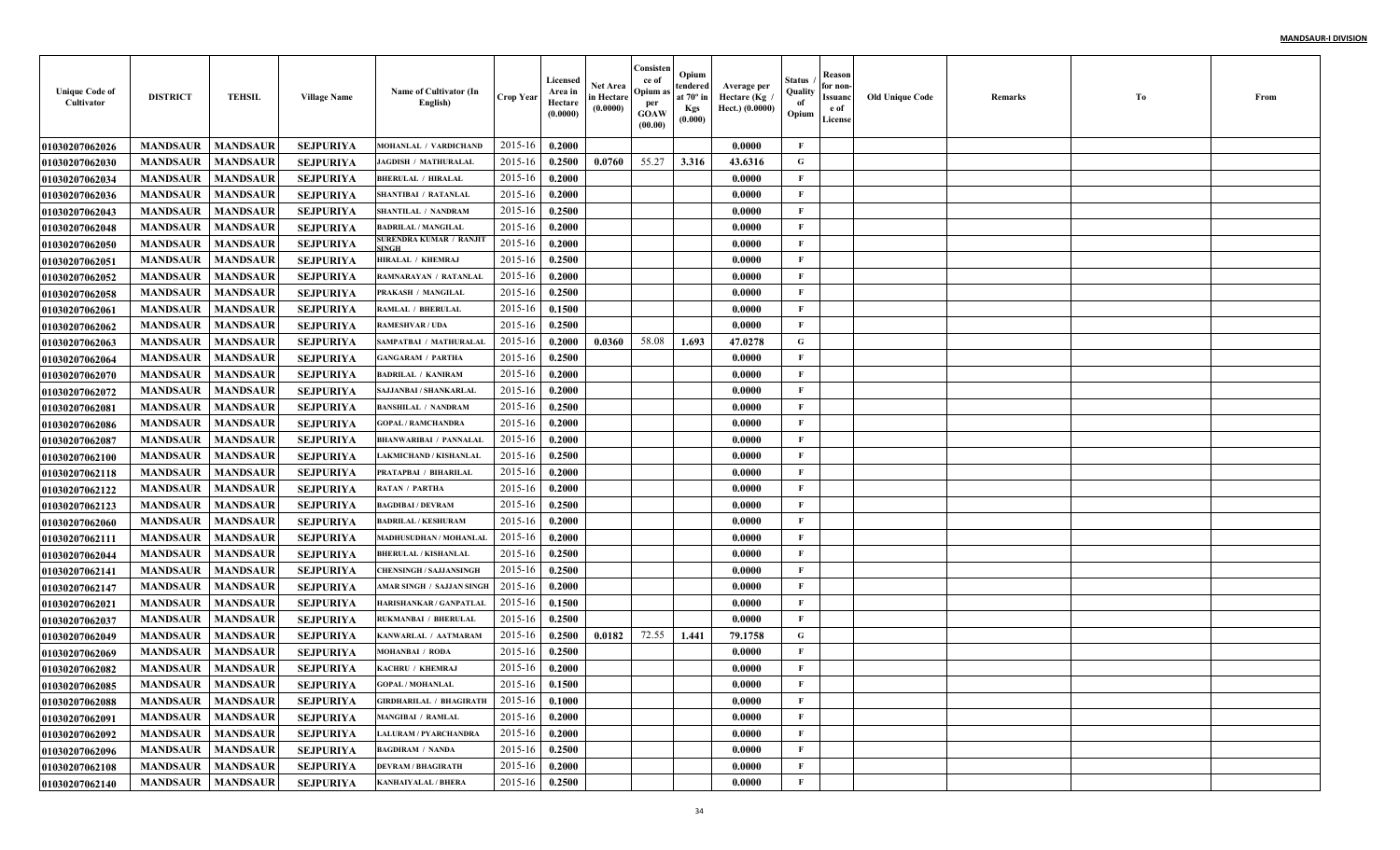| <b>Unique Code of</b><br>Cultivator | <b>DISTRICT</b> | <b>TEHSIL</b>   | <b>Village Name</b> | Name of Cultivator (In<br>English)          | <b>Crop Year</b> | Licensed<br>Area in<br>Hectare<br>(0.0000) | Net Area<br>in Hectare<br>(0.0000) | Consisten<br>ce of<br>Opium a<br>per<br><b>GOAW</b><br>(00.00) | Opium<br>tendered<br>at $70^\circ$ in<br><b>Kgs</b><br>(0.000) | Average per<br>Hectare (Kg<br>Hect.) (0.0000) | Status<br>Quality<br>of<br>Opium | Reason<br>for non-<br>Issuanc<br>e of<br>License | <b>Old Unique Code</b> | Remarks | Тo | From |
|-------------------------------------|-----------------|-----------------|---------------------|---------------------------------------------|------------------|--------------------------------------------|------------------------------------|----------------------------------------------------------------|----------------------------------------------------------------|-----------------------------------------------|----------------------------------|--------------------------------------------------|------------------------|---------|----|------|
| <b>01030207062093</b>               | <b>MANDSAUR</b> | <b>MANDSAUR</b> | <b>SEJPURIYA</b>    | <b>GOVARDHAN / KHESHURAM</b>                | 2015-16          | 0.2000                                     |                                    |                                                                |                                                                | 0.0000                                        | F                                |                                                  |                        |         |    |      |
| <b>01030207062010</b>               | <b>MANDSAUR</b> | <b>MANDSAUR</b> | <b>SEJPURIYA</b>    | <b>GOPAL / BHERULAL</b>                     | 2015-16          | 0.1000                                     |                                    |                                                                |                                                                | 0.0000                                        | $\mathbf{F}$                     |                                                  |                        |         |    |      |
| <b>01030207062017</b>               | <b>MANDSAUR</b> | <b>MANDSAUR</b> | <b>SEJPURIYA</b>    | <b>BHANWARBAI /</b><br><b>AMCHANDRA</b>     | 2015-16          | 0.1000                                     |                                    |                                                                |                                                                | 0.0000                                        | $\mathbf{F}$                     |                                                  |                        |         |    |      |
| 01030207062018                      | <b>MANDSAUR</b> | <b>MANDSAUR</b> | <b>SEJPURIYA</b>    | SUGAN KUNWAR / BHANWAR<br><b>INGH</b>       | 2015-16          | 0.1000                                     |                                    |                                                                |                                                                | 0.0000                                        | $\mathbf{F}$                     |                                                  |                        |         |    |      |
| <b>01030207062035</b>               | <b>MANDSAUR</b> | <b>MANDSAUR</b> | <b>SEJPURIYA</b>    | <b>MANGILAL / NATHU</b>                     | 2015-16          | 0.1000                                     |                                    |                                                                |                                                                | 0.0000                                        | $\mathbf{F}$                     |                                                  |                        |         |    |      |
| <b>01030207062047</b>               | <b>MANDSAUR</b> | <b>MANDSAUR</b> | <b>SEJPURIYA</b>    | <b>CHENGIR / NANDGIR</b>                    | 2015-16          | 0.1000                                     |                                    |                                                                |                                                                | 0.0000                                        | $\mathbf{F}$                     |                                                  |                        |         |    |      |
| <b>01030207062075</b>               | <b>MANDSAUR</b> | <b>MANDSAUR</b> | <b>SEJPURIYA</b>    | <b>DHURALAL / RODA</b>                      | 2015-16          | 0.1000                                     |                                    |                                                                |                                                                | 0.0000                                        | F                                |                                                  |                        |         |    |      |
| <b>01030207062090</b>               | <b>MANDSAUR</b> | <b>MANDSAUR</b> | <b>SEJPURIYA</b>    | <b>MANGUBAI / GORDHAN</b>                   | 2015-16          | 0.1000                                     | 0.0950                             | 74.39                                                          | 1.158                                                          | 12.1895                                       | G                                |                                                  |                        |         |    |      |
| <b>01030207062135</b>               | <b>MANDSAUR</b> | <b>MANDSAUR</b> | <b>SEJPURIYA</b>    | RADHESHYAM / MOHANBAI                       | 2015-16          | 0.1000                                     |                                    |                                                                |                                                                | 0.0000                                        | F                                |                                                  |                        |         |    |      |
| <b>01030207062040</b>               | <b>MANDSAUR</b> | <b>MANDSAUR</b> | <b>SEJPURIYA</b>    | <b>BALURAM / BAGDIRAM</b>                   | 2015-16          | 0.1000                                     |                                    |                                                                |                                                                | 0.0000                                        | $\mathbf{F}$                     |                                                  |                        |         |    |      |
| <b>01030207062038</b>               | <b>MANDSAUR</b> | <b>MANDSAUR</b> | <b>SEJPURIYA</b>    | <b>JASWANT SINGH / BEGAM</b><br>SINGH       | 2015-16          | 0.2500                                     |                                    |                                                                |                                                                | 0.0000                                        | $\mathbf{F}$                     |                                                  |                        |         |    |      |
| <b>01030207062006</b>               | <b>MANDSAUR</b> | <b>MANDSAUR</b> | <b>SEJPURIYA</b>    | <b>BHUWANIBAI / JIVRAJ</b>                  | 2015-16          | 0.1000                                     |                                    |                                                                |                                                                | 0.0000                                        | $\mathbf{F}$                     |                                                  |                        |         |    |      |
| <b>01030207062007</b>               | <b>MANDSAUR</b> | <b>MANDSAUR</b> | <b>SEJPURIYA</b>    | <b>BHAGIRATH / DEVRAM</b>                   | 2015-16          | 0.2500                                     |                                    |                                                                |                                                                | 0.0000                                        | $\mathbf{F}$                     |                                                  |                        |         |    |      |
| <b>01030207062098</b>               | <b>MANDSAUR</b> | <b>MANDSAUR</b> | <b>SEJPURIYA</b>    | <b>PURILAL / BAGDIRAM</b>                   | 2015-16          | 0.2500                                     |                                    |                                                                |                                                                | 0.0000                                        | $\mathbf{F}$                     |                                                  |                        |         |    |      |
| <b>01030207062105</b>               | <b>MANDSAUR</b> | <b>MANDSAUR</b> | <b>SEJPURIYA</b>    | SHIVLAL / SAMRATHLAI                        | 2015-16          | 0.1000                                     |                                    |                                                                |                                                                | 0.0000                                        | $\mathbf{F}$                     |                                                  |                        |         |    |      |
| <b>01030207062106</b>               | <b>MANDSAUR</b> | <b>MANDSAUR</b> | <b>SEJPURIYA</b>    | <b>BAGDIRAM / NANURAM</b>                   | 2015-16          | 0.1000                                     |                                    |                                                                |                                                                | 0.0000                                        | $\mathbf{F}$                     |                                                  |                        |         |    |      |
| <b>01030207062156</b>               | <b>MANDSAUR</b> | <b>MANDSAUR</b> | <b>SEJPURIYA</b>    | <b>HIRALAL / PYARA</b>                      | 2015-16          | 0.1000                                     |                                    |                                                                |                                                                | 0.0000                                        | $\mathbf{F}$                     |                                                  |                        |         |    |      |
| <b>01030207062131</b>               | <b>MANDSAUR</b> | <b>MANDSAUR</b> | <b>SEJPURIYA</b>    | <b>BHANWARLAL / BHAGWAN</b>                 | 2015-16          | 0.1000                                     |                                    |                                                                |                                                                | 0.0000                                        | $\mathbf{F}$                     |                                                  |                        |         |    |      |
| <b>01030207062028</b>               | <b>MANDSAUR</b> | <b>MANDSAUR</b> | <b>SEJPURIYA</b>    | <b>BHANWARLAL / MOHANLAL</b>                | 2015-16          | 0.1000                                     |                                    |                                                                |                                                                | 0.0000                                        | $\mathbf{F}$                     |                                                  |                        |         |    |      |
| <b>01030207062083</b>               | <b>MANDSAUR</b> | <b>MANDSAUR</b> | <b>SEJPURIYA</b>    | <b>SHYAMLAL / HARIRAM</b>                   | 2015-16          | 0.1000                                     |                                    |                                                                |                                                                | 0.0000                                        | $\mathbf{F}$                     |                                                  |                        |         |    |      |
| 01030207062094                      | <b>MANDSAUR</b> | <b>MANDSAUR</b> | <b>SEJPURIYA</b>    | PARMANAND / GANESHRAM                       | 2015-16          | 0.1000                                     |                                    |                                                                |                                                                | 0.0000                                        | $\mathbf{F}$                     |                                                  |                        |         |    |      |
| <b>01030208064007</b>               | <b>MANDSAUR</b> | <b>DALODA</b>   | <b>TOLKHEDI</b>     | <b>NATHULAL / NANDRAM</b>                   | 2015-16          | 0.2500                                     |                                    |                                                                |                                                                | 0.0000                                        | F                                |                                                  |                        |         |    |      |
| <b>01030208064012</b>               | <b>MANDSAUR</b> | <b>DALODA</b>   | <b>TOLKHEDI</b>     | LAXMINARAYAN / MANGILAI                     | 2015-16          | 0.2000                                     |                                    |                                                                |                                                                | 0.0000                                        | $\mathbf{F}$                     |                                                  |                        |         |    |      |
| <b>01030208064009</b>               | <b>MANDSAUR</b> | <b>DALODA</b>   | <b>TOLKHED</b>      | RAMPRATAP / HEMRAJ                          | 2015-16          | 0.1000                                     |                                    |                                                                |                                                                | 0.0000                                        | $\mathbf{F}$                     |                                                  |                        |         |    |      |
| <b>01030208064026</b>               | <b>MANDSAUR</b> | <b>DALODA</b>   | <b>TOLKHED</b>      | <b>SOHANBAI / SITARAM</b>                   | 2015-16          | 0.1000                                     |                                    |                                                                |                                                                | 0.0000                                        | $\mathbf{F}$                     |                                                  |                        |         |    |      |
| <b>01030208064022</b>               | <b>MANDSAUR</b> | <b>DALODA</b>   | <b>TOLKHEDI</b>     | <b>DALURAM / BHERULAL</b>                   | 2015-16          | 0.1000                                     |                                    |                                                                |                                                                | 0.0000                                        | $\mathbf{F}$                     |                                                  |                        |         |    |      |
| <b>01030208065161</b>               | <b>MANDSAUR</b> | <b>DALODA</b>   | <b>AKODARA</b>      | SAJJANALAL / UDAYALAI                       | 2015-16          | 0.2500                                     |                                    |                                                                |                                                                | 0.0000                                        | $\mathbf{F}$                     |                                                  |                        |         |    |      |
| 01030208065001                      | <b>MANDSAUR</b> | <b>DALODA</b>   | <b>AKODARA</b>      | <b>NABINUR / MOHAMMAD</b><br><b>IUSSAIN</b> | 2015-16          | 0.2500                                     | 0.2215                             | 67.57                                                          | 13.427                                                         | 60.6185                                       | G                                |                                                  |                        |         |    |      |
| <b>01030208065002</b>               | <b>MANDSAUR</b> | <b>DALODA</b>   | <b>AKODARA</b>      | <b>JAWARLAL / SHANKARLA</b>                 | 2015-16          | 0.2500                                     |                                    |                                                                |                                                                | 0.0000                                        | $\mathbf{F}$                     |                                                  |                        |         |    |      |
| <b>01030208065006</b>               | <b>MANDSAUR</b> | <b>DALODA</b>   | <b>AKODARA</b>      | RAMESHVAR / KACHARL                         | 2015-16          | 0.2500                                     |                                    |                                                                |                                                                | 0.0000                                        | $\mathbf{F}$                     |                                                  |                        |         |    |      |
| <b>01030208065007</b>               | <b>MANDSAUR</b> | <b>DALODA</b>   | <b>AKODARA</b>      | KANHAIYALAL / KACHRI                        | 2015-16          | 0.2500                                     |                                    |                                                                |                                                                | 0.0000                                        | $\mathbf{F}$                     |                                                  |                        |         |    |      |
| <b>01030208065008</b>               | <b>MANDSAUR</b> | <b>DALODA</b>   | <b>AKODARA</b>      | <b>DHANRAJ / BHERULAL</b>                   | 2015-16          | 0.2500                                     |                                    |                                                                |                                                                | 0.0000                                        | F                                |                                                  |                        |         |    |      |
| <b>01030208065009</b>               | <b>MANDSAUR</b> | <b>DALODA</b>   | AKODARA             | <b>BABULAL / BHERULAL</b>                   | 2015-16          | 0.2000                                     |                                    |                                                                |                                                                | 0.0000                                        | F                                |                                                  |                        |         |    |      |
| 01030208065010                      | <b>MANDSAUR</b> | DALODA          | AKODARA             | <b>RAMNIWAS / RADHESHYAM</b>                | 2015-16 0.2000   |                                            |                                    |                                                                |                                                                | 0.0000                                        | F                                |                                                  |                        |         |    |      |
| 01030208065012                      | <b>MANDSAUR</b> | DALODA          | <b>AKODARA</b>      | <b>KARULAL / BADRILAL</b>                   | 2015-16          | 0.2500                                     |                                    |                                                                |                                                                | 0.0000                                        | F                                |                                                  |                        |         |    |      |
| <b>01030208065013</b>               | <b>MANDSAUR</b> | DALODA          | AKODARA             | <b>MUNNIBAI / BALARAM</b>                   | 2015-16          | 0.2500                                     |                                    |                                                                |                                                                | 0.0000                                        | $\mathbf{F}$                     |                                                  |                        |         |    |      |
| <b>01030208065017</b>               | <b>MANDSAUR</b> | <b>DALODA</b>   | <b>AKODARA</b>      | <b>BALARAM / BHANWARLAL</b>                 | 2015-16          | 0.2500                                     |                                    |                                                                |                                                                | 0.0000                                        | $\mathbf{F}$                     |                                                  |                        |         |    |      |
| <b>01030208065020</b>               | <b>MANDSAUR</b> | <b>DALODA</b>   | <b>AKODARA</b>      | <b>BALARAM / RAMLAL</b>                     | 2015-16          | 0.2500                                     |                                    |                                                                |                                                                | 0.0000                                        | $\mathbf{F}$                     |                                                  |                        |         |    |      |
| <b>01030208065021</b>               | <b>MANDSAUR</b> | <b>DALODA</b>   | <b>AKODARA</b>      | <b>LACHIRAM / RAMCHANDRA</b>                | 2015-16          | 0.2500                                     |                                    |                                                                |                                                                | 0.0000                                        | $\mathbf{F}$                     |                                                  |                        |         |    |      |
| 01030208065022                      | <b>MANDSAUR</b> | <b>DALODA</b>   | <b>AKODARA</b>      | <b>BHULIBAI / ONKAR</b>                     | 2015-16          | 0.2000                                     |                                    |                                                                |                                                                | 0.0000                                        | $\mathbf F$                      |                                                  |                        |         |    |      |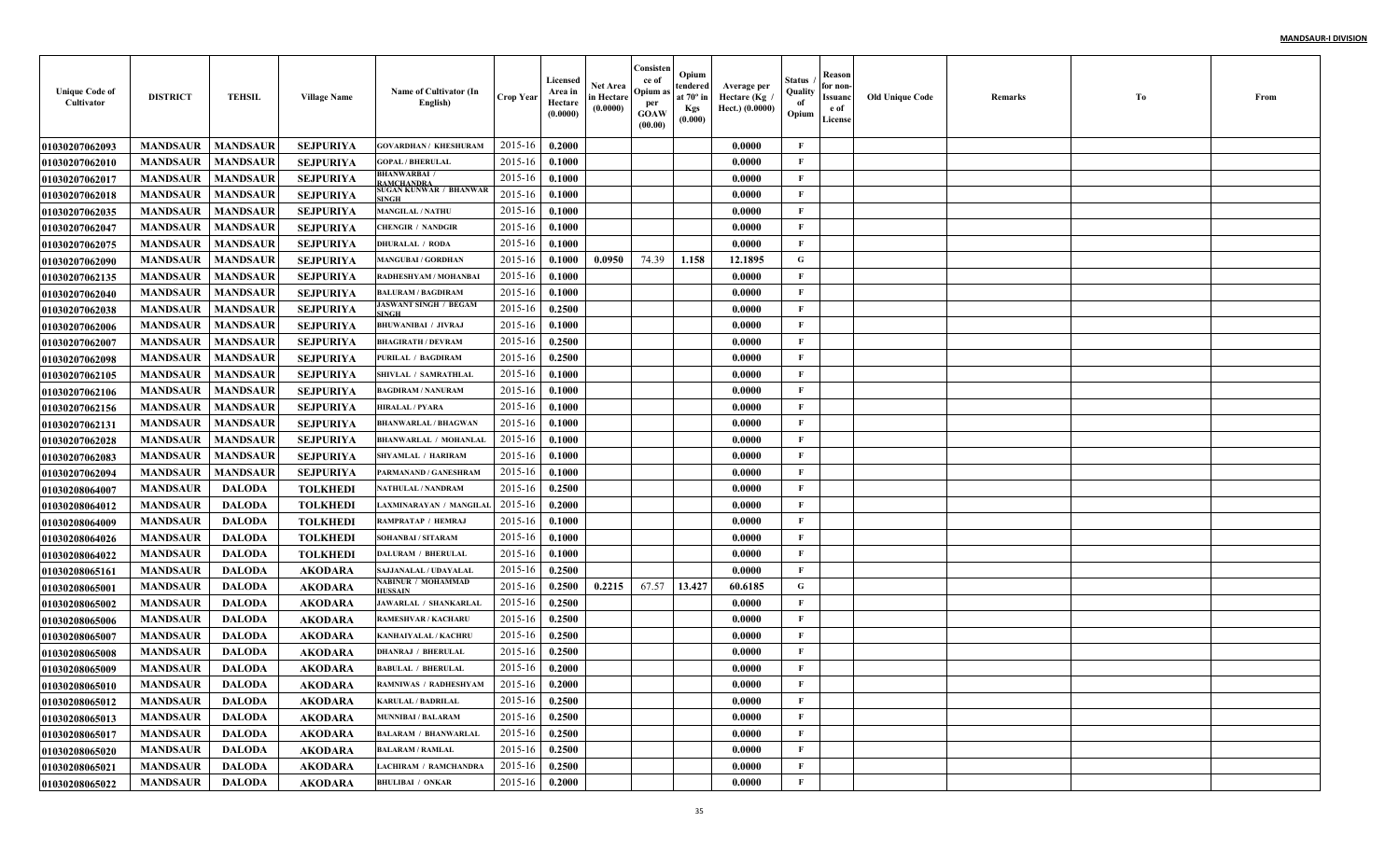| <b>Unique Code of</b><br>Cultivator | <b>DISTRICT</b> | <b>TEHSIL</b> | <b>Village Name</b> | Name of Cultivator (In<br>English)        | <b>Crop Year</b> | Licensed<br>Area in<br>Hectare<br>(0.0000) | Net Area<br>in Hectare<br>(0.0000) | Consisten<br>ce of<br>Opium as<br>per<br><b>GOAW</b><br>(00.00) | Opium<br>tendered<br>at $70^\circ$ in<br><b>Kgs</b><br>(0.000) | Average per<br>Hectare (Kg)<br>Hect.) (0.0000) | Status<br>Quality<br>of<br>Opium | Reason<br>for non-<br>Issuanc<br>e of<br>License | <b>Old Unique Code</b> | Remarks | Тo | From |
|-------------------------------------|-----------------|---------------|---------------------|-------------------------------------------|------------------|--------------------------------------------|------------------------------------|-----------------------------------------------------------------|----------------------------------------------------------------|------------------------------------------------|----------------------------------|--------------------------------------------------|------------------------|---------|----|------|
| <b>01030208065026</b>               | <b>MANDSAUR</b> | <b>DALODA</b> | <b>AKODARA</b>      | <b>MODIRAM / NANURAM</b>                  | 2015-16          | 0.2500                                     |                                    |                                                                 |                                                                | 0.0000                                         | $\mathbf{F}$                     |                                                  |                        |         |    |      |
| <b>01030208065029</b>               | <b>MANDSAUR</b> | <b>DALODA</b> | <b>AKODARA</b>      | <b>BHANWARLAL / RAJARAM</b>               | 2015-16          | 0.2500                                     |                                    |                                                                 |                                                                | 0.0000                                         | F                                |                                                  |                        |         |    |      |
| 01030208065031                      | <b>MANDSAUR</b> | <b>DALODA</b> | <b>AKODARA</b>      | AHMAD NUR / MOHD.<br>IUSSAIN              | 2015-16          | 0.2500                                     | 0.2490                             | 66.83                                                           | 14.846                                                         | 59.6225                                        | G                                |                                                  |                        |         |    |      |
| <b>01030208065032</b>               | <b>MANDSAUR</b> | <b>DALODA</b> | <b>AKODARA</b>      | <b>SHANKARLAL / DHANNA</b><br><b>ABRI</b> | 2015-16          | 0.2500                                     | 0.1540                             | 48.53                                                           | 3.973                                                          | 25.7987                                        | и.                               |                                                  |                        |         |    |      |
| 01030208065034                      | <b>MANDSAUR</b> | <b>DALODA</b> | <b>AKODARA</b>      | LAXMINARAYAN / KISHAN                     | 2015-16          | 0.2500                                     | 0.0740                             | 68.27                                                           | 4.876                                                          | 65.8919                                        | G                                |                                                  |                        |         |    |      |
| <b>01030208065035</b>               | <b>MANDSAUR</b> | <b>DALODA</b> | <b>AKODARA</b>      | <b>LALUPRASAD / BHUWANIRA!</b>            | 2015-16          | 0.2500                                     |                                    |                                                                 |                                                                | 0.0000                                         | F                                |                                                  |                        |         |    |      |
| <b>01030208065036</b>               | <b>MANDSAUR</b> | <b>DALODA</b> | <b>AKODARA</b>      | PRAKASH / BHUWANIRAM                      | 2015-16          | 0.2500                                     |                                    |                                                                 |                                                                | 0.0000                                         | F                                |                                                  |                        |         |    |      |
| <b>01030208065038</b>               | <b>MANDSAUR</b> | <b>DALODA</b> | <b>AKODARA</b>      | <b>GANPAT / BHAGIRATH</b>                 | 2015-16          | 0.2500                                     |                                    |                                                                 |                                                                | 0.0000                                         | $\mathbf{F}$                     |                                                  |                        |         |    |      |
| <b>01030208065039</b>               | <b>MANDSAUR</b> | <b>DALODA</b> | <b>AKODARA</b>      | <b>MANGILAL / DEVRAM</b>                  | 2015-16          | 0.2500                                     |                                    |                                                                 |                                                                | 0.0000                                         | $\mathbf{F}$                     |                                                  |                        |         |    |      |
| <b>01030208065040</b>               | <b>MANDSAUR</b> | <b>DALODA</b> | <b>AKODARA</b>      | <b>RAJKUNWARBAI /</b><br><b>DOULATRAM</b> | 2015-16          | 0.2000                                     |                                    |                                                                 |                                                                | 0.0000                                         | $\mathbf{F}$                     |                                                  |                        |         |    |      |
| <b>01030208065041</b>               | <b>MANDSAUR</b> | <b>DALODA</b> | <b>AKODARA</b>      | <b>JAGDISH / BHUWANIRAM</b>               | 2015-16          | 0.2500                                     | 0.1144                             | 72.43                                                           | 7.481                                                          | 65.3934                                        | G                                |                                                  |                        |         |    |      |
| <b>01030208065042</b>               | <b>MANDSAUR</b> | <b>DALODA</b> | <b>AKODARA</b>      | <b>UDAYLAL / RAMESHVAR</b>                | 2015-16          | 0.2500                                     |                                    |                                                                 |                                                                | 0.0000                                         | $\mathbf{F}$                     |                                                  |                        |         |    |      |
| <b>01030208065043</b>               | <b>MANDSAUR</b> | <b>DALODA</b> | <b>AKODARA</b>      | VARDICHAND / BHERULAI                     | 2015-16          | 0.2500                                     | 0.1762                             | 64.73                                                           | 9.691                                                          | 55.0000                                        | G                                |                                                  |                        |         |    |      |
| <b>01030208065044</b>               | <b>MANDSAUR</b> | <b>DALODA</b> | <b>AKODARA</b>      | <b>RAMPRASAD / SALAGRAM</b>               | 2015-16          | 0.2500                                     |                                    |                                                                 |                                                                | 0.0000                                         | $\mathbf{F}$                     |                                                  |                        |         |    |      |
| <b>01030208065049</b>               | <b>MANDSAUR</b> | <b>DALODA</b> | <b>AKODARA</b>      | <b>BALKRISHAN / KACHRI</b>                | 2015-16          | 0.1500                                     |                                    |                                                                 |                                                                | 0.0000                                         | $\mathbf{F}$                     |                                                  |                        |         |    |      |
| <b>01030208065052</b>               | <b>MANDSAUR</b> | <b>DALODA</b> | <b>AKODARA</b>      | SATYANRAYAN / MANGILAI                    | 2015-16          | 0.2500                                     |                                    |                                                                 |                                                                | 0.0000                                         | $\mathbf{F}$                     |                                                  |                        |         |    |      |
| <b>01030208065053</b>               | <b>MANDSAUR</b> | <b>DALODA</b> | <b>AKODARA</b>      | <b>DHAPUBAI / SHANTILAL</b>               | 2015-16          | 0.2500                                     |                                    |                                                                 |                                                                | 0.0000                                         | $\mathbf{F}$                     |                                                  |                        |         |    |      |
| <b>01030208065055</b>               | <b>MANDSAUR</b> | <b>DALODA</b> | <b>AKODARA</b>      | <b>BHUWANIRAM / RAMLAL</b>                | 2015-16          | 0.2500                                     |                                    |                                                                 |                                                                | 0.0000                                         | $\mathbf{F}$                     |                                                  |                        |         |    |      |
| <b>01030208065057</b>               | <b>MANDSAUR</b> | <b>DALODA</b> | <b>AKODARA</b>      | <b>BABULAL / DHANNA</b>                   | 2015-16          | 0.2500                                     |                                    |                                                                 |                                                                | 0.0000                                         | $\mathbf{F}$                     |                                                  |                        |         |    |      |
| <b>01030208065058</b>               | <b>MANDSAUR</b> | <b>DALODA</b> | <b>AKODARA</b>      | <b>SURESH / CHAINRAM</b>                  | 2015-16          | 0.2500                                     |                                    |                                                                 |                                                                | 0.0000                                         | $\mathbf{F}$                     |                                                  |                        |         |    |      |
| <b>0103020806506</b> 4              | <b>MANDSAUR</b> | <b>DALODA</b> | <b>AKODARA</b>      | MOHAMMAD HUSSAIN<br>SMAIL                 | 2015-16          | 0.2500                                     | 0.2360                             | 66.80                                                           | 13.866                                                         | 58.7542                                        | G                                |                                                  |                        |         |    |      |
| <b>01030208065065</b>               | <b>MANDSAUR</b> | <b>DALODA</b> | AKODARA             | <b>BALARAM / GANGARAM</b>                 | 2015-16          | 0.2500                                     |                                    |                                                                 |                                                                | 0.0000                                         | $\mathbf F$                      |                                                  |                        |         |    |      |
| <b>01030208065066</b>               | <b>MANDSAUR</b> | <b>DALODA</b> | <b>AKODARA</b>      | <b>BADRILAL / HIRALAL</b>                 | 2015-16          | 0.2500                                     |                                    |                                                                 |                                                                | 0.0000                                         | $\mathbf{F}$                     |                                                  |                        |         |    |      |
| <b>01030208065067</b>               | <b>MANDSAUR</b> | <b>DALODA</b> | <b>AKODARA</b>      | RAMKUNWARBAI / MANGILAI                   | 2015-16          | 0.2500                                     |                                    |                                                                 |                                                                | 0.0000                                         | $\mathbf{F}$                     |                                                  |                        |         |    |      |
| <b>01030208065068</b>               | <b>MANDSAUR</b> | <b>DALODA</b> | <b>AKODARA</b>      | NANDRAM/KISHANLAL                         | 2015-16          | 0.2500                                     |                                    |                                                                 |                                                                | 0.0000                                         | $\mathbf{F}$                     |                                                  |                        |         |    |      |
| <b>01030208065069</b>               | <b>MANDSAUR</b> | <b>DALODA</b> | <b>AKODARA</b>      | <b>SUBHASH / BHUWANIRAM</b>               | 2015-16          | 0.2500                                     |                                    |                                                                 |                                                                | 0.0000                                         | $\mathbf{F}$                     |                                                  |                        |         |    |      |
| <b>01030208065070</b>               | <b>MANDSAUR</b> | <b>DALODA</b> | <b>AKODARA</b>      | DEVENDRA KUMAR/<br><b>AMCHANDRA</b>       | 2015-16          | 0.2500                                     |                                    |                                                                 |                                                                | 0.0000                                         | F                                |                                                  |                        |         |    |      |
| <b>01030208065071</b>               | <b>MANDSAUR</b> | <b>DALODA</b> | <b>AKODARA</b>      | <b>SURESHCHAND /</b><br><b>BHUWANIRAM</b> | 2015-16          | 0.2000                                     | 0.0706                             | 66.38                                                           | 4.191                                                          | 59.3626                                        | G                                |                                                  |                        |         |    |      |
| <b>01030208065075</b>               | <b>MANDSAUR</b> | <b>DALODA</b> | <b>AKODARA</b>      | HARDEYRAM / GIRDHARILAL                   | 2015-16          | 0.2500                                     |                                    |                                                                 |                                                                | 0.0000                                         | $\mathbf{F}$                     |                                                  |                        |         |    |      |
| <b>01030208065078</b>               | <b>MANDSAUR</b> | <b>DALODA</b> | <b>AKODARA</b>      | KRISHNAVALI / NATHULAL                    | 2015-16          | 0.2500                                     |                                    |                                                                 |                                                                | 0.0000                                         | $\mathbf{F}$                     |                                                  |                        |         |    |      |
| <b>01030208065081</b>               | <b>MANDSAUR</b> | <b>DALODA</b> | <b>AKODARA</b>      | <b>DALURAM / BHUWANIRAM</b>               | 2015-16          | 0.2500                                     |                                    |                                                                 |                                                                | 0.0000                                         | F                                |                                                  |                        |         |    |      |
| <b>01030208065082</b>               | <b>MANDSAUR</b> | <b>DALODA</b> | <b>AKODARA</b>      | <b>RAMESHVAR / HIRALAL</b>                | 2015-16          | 0.2500                                     |                                    |                                                                 |                                                                | 0.0000                                         | $\mathbf{F}$                     |                                                  |                        |         |    |      |
| <b>01030208065083</b>               | <b>MANDSAUR</b> | <b>DALODA</b> | <b>AKODARA</b>      | VINOD KUMAR<br>BHANWARLAL                 | 2015-16          | 0.2500                                     |                                    |                                                                 |                                                                | 0.0000                                         | $\mathbf{F}$                     |                                                  |                        |         |    |      |
| <b>01030208065084</b>               | <b>MANDSAUR</b> | DALODA        | AKODARA             | <b>NANDRAM / SURATRAM</b>                 | 2015-16 0.2500   |                                            |                                    |                                                                 |                                                                | 0.0000                                         | F                                |                                                  |                        |         |    |      |
| <b>01030208065086</b>               | <b>MANDSAUR</b> | <b>DALODA</b> | AKODARA             | <b>BHERULAL / GANGARAM</b>                | 2015-16          | 0.2000                                     |                                    |                                                                 |                                                                | 0.0000                                         | $\mathbf{F}$                     |                                                  |                        |         |    |      |
| 01030208065087                      | <b>MANDSAUR</b> | <b>DALODA</b> | <b>AKODARA</b>      | RAJENDRA / BHANWARLAL                     | 2015-16          | 0.2500                                     |                                    |                                                                 |                                                                | 0.0000                                         | $\mathbf{F}$                     |                                                  |                        |         |    |      |
| <b>01030208065090</b>               | <b>MANDSAUR</b> | <b>DALODA</b> | <b>AKODARA</b>      | <b>SHRILAL / SALAGRAM</b>                 | 2015-16          | 0.2500                                     |                                    |                                                                 |                                                                | 0.0000                                         | $\mathbf{F}$                     |                                                  |                        |         |    |      |
| <b>01030208065091</b>               | <b>MANDSAUR</b> | <b>DALODA</b> | <b>AKODARA</b>      | <b>INDRAJIT / SAJJANALAL</b>              | 2015-16          | 0.2500                                     |                                    |                                                                 |                                                                | 0.0000                                         | $\mathbf{F}$                     |                                                  |                        |         |    |      |
| 01030208065092                      | <b>MANDSAUR</b> | <b>DALODA</b> | <b>AKODARA</b>      | RADHESHYAM / UDAYRAM                      | 2015-16          | 0.2500                                     |                                    |                                                                 |                                                                | 0.0000                                         | $\mathbf{F}$                     |                                                  |                        |         |    |      |
| 01030208065093                      | <b>MANDSAUR</b> | <b>DALODA</b> | <b>AKODARA</b>      | MOTYABAI / MOHANLAL                       | $2015 - 16$      | 0.1000                                     |                                    |                                                                 |                                                                | 0.0000                                         | $\mathbf{F}$                     |                                                  |                        |         |    |      |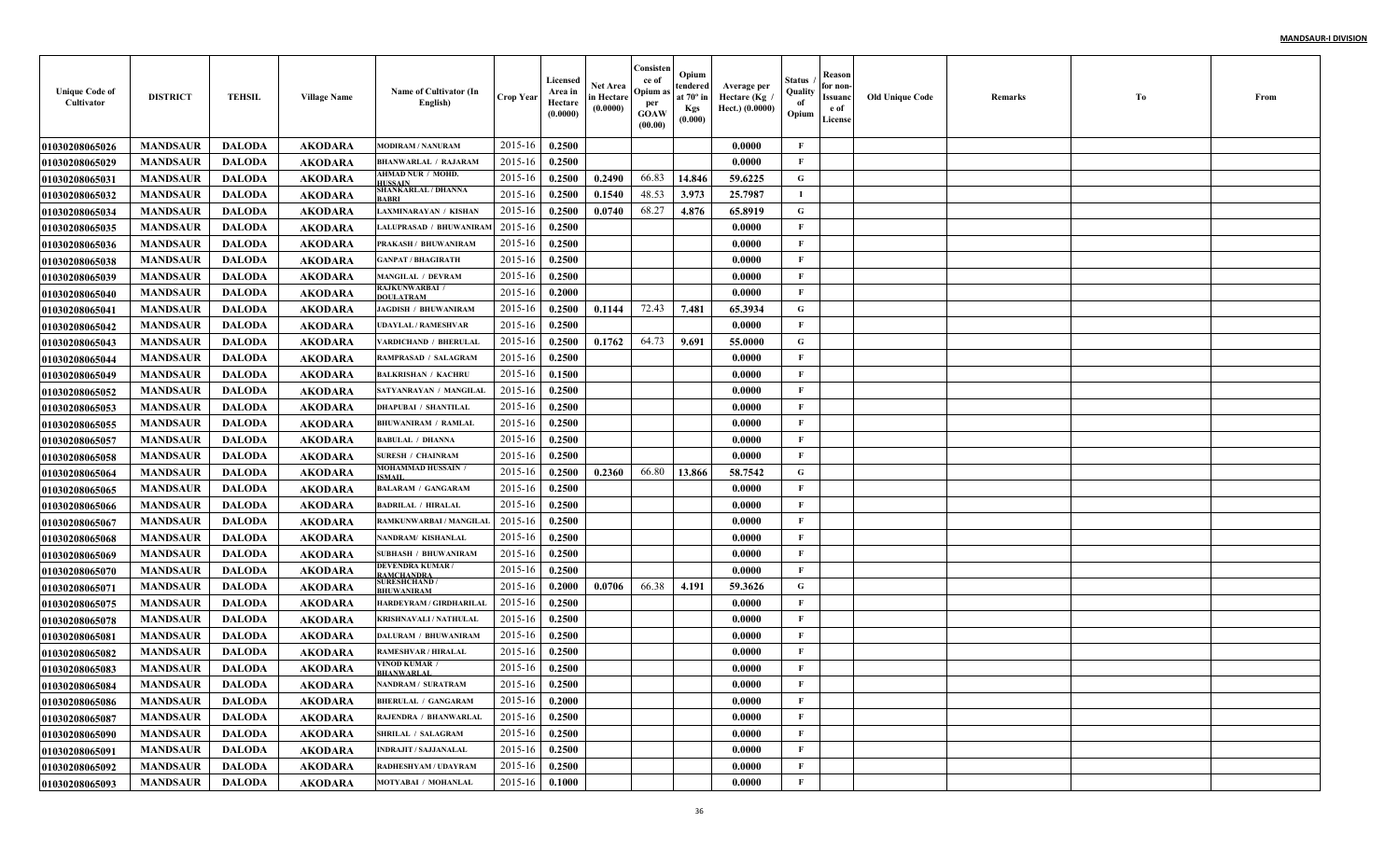| <b>Unique Code of</b><br>Cultivator | <b>DISTRICT</b> | <b>TEHSIL</b> | <b>Village Name</b> | Name of Cultivator (In<br>English) | Crop Year        | Licensed<br>Area in<br>Hectare<br>(0.0000) | Net Area<br>in Hectare<br>(0.0000) | Consister<br>ce of<br>Opium a<br>per<br><b>GOAW</b><br>(00.00) | Opium<br>tendered<br>at 70° in<br><b>Kgs</b><br>(0.000) | Average per<br>Hectare (Kg /<br>Hect.) (0.0000) | Status<br>Quality<br>of<br>Opium | Reason<br>for non-<br>Issuanc<br>e of<br>License | Old Unique Code | Remarks | Tо | From |
|-------------------------------------|-----------------|---------------|---------------------|------------------------------------|------------------|--------------------------------------------|------------------------------------|----------------------------------------------------------------|---------------------------------------------------------|-------------------------------------------------|----------------------------------|--------------------------------------------------|-----------------|---------|----|------|
| <b>01030208065094</b>               | <b>MANDSAUR</b> | <b>DALODA</b> | <b>AKODARA</b>      | <b>SHANKARLAL / NANURAM</b>        | 2015-16          | 0.2500                                     |                                    |                                                                |                                                         | 0.0000                                          | F                                |                                                  |                 |         |    |      |
| <b>01030208065095</b>               | <b>MANDSAUR</b> | <b>DALODA</b> | <b>AKODARA</b>      | <b>BHAGIRATH / SURATRAM</b>        | 2015-16          | 0.2500                                     |                                    |                                                                |                                                         | 0.0000                                          | $\mathbf{F}$                     |                                                  |                 |         |    |      |
| <b>01030208065097</b>               | <b>MANDSAUR</b> | <b>DALODA</b> | <b>AKODARA</b>      | <b>BHUWANIRAM / BALARAM</b>        | 2015-16          | 0.2500                                     |                                    |                                                                |                                                         | 0.0000                                          | F                                |                                                  |                 |         |    |      |
| <b>01030208065098</b>               | <b>MANDSAUR</b> | <b>DALODA</b> | <b>AKODARA</b>      | NIRBHAYRAM / RATANLAI              | 2015-16          | 0.2500                                     |                                    |                                                                |                                                         | 0.0000                                          | F                                |                                                  |                 |         |    |      |
| <b>01030208065099</b>               | <b>MANDSAUR</b> | <b>DALODA</b> | <b>AKODARA</b>      | DALURAM / NANURAM                  | 2015-16          | 0.2500                                     |                                    |                                                                |                                                         | 0.0000                                          | $\mathbf{F}$                     |                                                  |                 |         |    |      |
| <b>01030208065100</b>               | <b>MANDSAUR</b> | <b>DALODA</b> | <b>AKODARA</b>      | VISHNULAL / KISHANLAI              | 2015-16          | 0.2500                                     |                                    |                                                                |                                                         | 0.0000                                          | $\mathbf{F}$                     |                                                  |                 |         |    |      |
| <b>01030208065102</b>               | <b>MANDSAUR</b> | <b>DALODA</b> | <b>AKODARA</b>      | KALURAM / DHURA                    | 2015-16          | 0.2500                                     |                                    |                                                                |                                                         | 0.0000                                          | F                                |                                                  |                 |         |    |      |
| <b>01030208065103</b>               | <b>MANDSAUR</b> | <b>DALODA</b> | <b>AKODARA</b>      | <b>DILIP KUMAR / KALURAM</b>       | 2015-16          | 0.2500                                     |                                    |                                                                |                                                         | 0.0000                                          | F                                |                                                  |                 |         |    |      |
| <b>01030208065105</b>               | <b>MANDSAUR</b> | <b>DALODA</b> | AKODARA             | <b>SATYANARAYAN/</b><br>BHUVANIRAM | 2015-16          | 0.2500                                     |                                    |                                                                |                                                         | 0.0000                                          | F                                |                                                  |                 |         |    |      |
| <b>01030208065106</b>               | <b>MANDSAUR</b> | <b>DALODA</b> | AKODARA             | RAMESHWAR / BHAGTRAM               | 2015-16          | 0.2500                                     |                                    |                                                                |                                                         | 0.0000                                          | F                                |                                                  |                 |         |    |      |
| <b>01030208065109</b>               | <b>MANDSAUR</b> | <b>DALODA</b> | AKODARA             | <b>BADAMBAI / BHERULAL</b>         | 2015-16          | 0.2500                                     |                                    |                                                                |                                                         | 0.0000                                          | $\mathbf{F}$                     |                                                  |                 |         |    |      |
| <b>01030208065110</b>               | <b>MANDSAUR</b> | <b>DALODA</b> | <b>AKODARA</b>      | <b>GOPAL / ONKARLAL</b>            | 2015-16          | 0.2500                                     |                                    |                                                                |                                                         | 0.0000                                          | F                                |                                                  |                 |         |    |      |
| <b>0103020806511</b> 1              | <b>MANDSAUR</b> | <b>DALODA</b> | <b>AKODARA</b>      | SAMANDARBAI / BHERULAI             | 2015-16          | 0.2500                                     |                                    |                                                                |                                                         | 0.0000                                          | $\mathbf{F}$                     |                                                  |                 |         |    |      |
| <b>01030208065113</b>               | <b>MANDSAUR</b> | <b>DALODA</b> | <b>AKODARA</b>      | VALIBAI / RAGHUNATH                | 2015-16          | 0.2500                                     |                                    |                                                                |                                                         | 0.0000                                          | $\mathbf{F}$                     |                                                  |                 |         |    |      |
| <b>01030208065115</b>               | <b>MANDSAUR</b> | <b>DALODA</b> | <b>AKODARA</b>      | KAMALABAI / GIRADHARILAI           | 2015-16          | 0.2500                                     |                                    |                                                                |                                                         | 0.0000                                          | $\mathbf{F}$                     |                                                  |                 |         |    |      |
| <b>01030208065116</b>               | <b>MANDSAUR</b> | <b>DALODA</b> | <b>AKODARA</b>      | SHYAMUBAI / SHIVNARAYAN            | 2015-16          | 0.1000                                     |                                    |                                                                |                                                         | 0.0000                                          | $\mathbf{F}$                     |                                                  |                 |         |    |      |
| <b>01030208065117</b>               | <b>MANDSAUR</b> | <b>DALODA</b> | <b>AKODARA</b>      | <b>RANCHOD / SHRIRAM</b>           | 2015-16          | 0.2500                                     |                                    |                                                                |                                                         | 0.0000                                          | $\mathbf{F}$                     |                                                  |                 |         |    |      |
| <b>01030208065119</b>               | <b>MANDSAUR</b> | <b>DALODA</b> | <b>AKODARA</b>      | AMBALAL / BHUWANILAI               | 2015-16          | 0.2500                                     |                                    |                                                                |                                                         | 0.0000                                          | $\mathbf{F}$                     |                                                  |                 |         |    |      |
| <b>01030208065123</b>               | <b>MANDSAUR</b> | <b>DALODA</b> | <b>AKODARA</b>      | <b>GOUTAM / BHANWARLAI</b>         | 2015-16          | 0.2500                                     | 0.1172                             | 64.96                                                          | 6.867                                                   | 58.5922                                         | G                                |                                                  |                 |         |    |      |
| 01030208065125                      | <b>MANDSAUR</b> | <b>DALODA</b> | <b>AKODARA</b>      | <b>JASKUNWAR / BHUWAN</b>          | 2015-16          | 0.2500                                     |                                    |                                                                |                                                         | 0.0000                                          | $\mathbf{F}$                     |                                                  |                 |         |    |      |
| 01030208065126                      | <b>MANDSAUR</b> | <b>DALODA</b> | AKODARA             | MOHANLAL / ASHARAM                 | 2015-16          | 0.2500                                     |                                    |                                                                |                                                         | 0.0000                                          | $\mathbf{F}$                     |                                                  |                 |         |    |      |
| <b>01030208065127</b>               | <b>MANDSAUR</b> | <b>DALODA</b> | AKODARA             | <b>DEVRAM / PARASARAM</b>          | 2015-16          | 0.2500                                     |                                    |                                                                |                                                         | 0.0000                                          | F                                |                                                  |                 |         |    |      |
| <b>01030208065129</b>               | <b>MANDSAUR</b> | <b>DALODA</b> | AKODARA             | <b>MANGILAL / AMRITRAM</b>         | 2015-16          | 0.2500                                     |                                    |                                                                |                                                         | 0.0000                                          | F                                |                                                  |                 |         |    |      |
| <b>01030208065131</b>               | <b>MANDSAUR</b> | <b>DALODA</b> | <b>AKODARA</b>      | MANGILAL / BHANWARLAL              | 2015-16          | 0.2500                                     |                                    |                                                                |                                                         | 0.0000                                          | $\mathbf{F}$                     |                                                  |                 |         |    |      |
| 01030208065132                      | <b>MANDSAUR</b> | <b>DALODA</b> | <b>AKODARA</b>      | PREMPRAKASH /<br>RADHESHYAM        | 2015-16          | 0.2500                                     |                                    |                                                                |                                                         | 0.0000                                          | $\mathbf{F}$                     |                                                  |                 |         |    |      |
| <b>01030208065133</b>               | <b>MANDSAUR</b> | <b>DALODA</b> | <b>AKODARA</b>      | CHOTE KHA / ISMAIL KHA             | 2015-16          | 0.2500                                     | 0.2380                             | 68.19                                                          | 13.882                                                  | 58.3277                                         | G                                |                                                  |                 |         |    |      |
| <b>01030208065134</b>               | <b>MANDSAUR</b> | <b>DALODA</b> | <b>AKODARA</b>      | <b>SHANKAR / BHERA</b>             | 2015-16          | 0.2500                                     |                                    |                                                                |                                                         | 0.0000                                          | $\mathbf{F}$                     |                                                  |                 |         |    |      |
| 01030208065136                      | <b>MANDSAUR</b> | <b>DALODA</b> | <b>AKODARA</b>      | RUKMANIBAI / DEVRAM                | 2015-16          | 0.2500                                     |                                    |                                                                |                                                         | 0.0000                                          | $\mathbf{F}$                     |                                                  |                 |         |    |      |
| <b>01030208065137</b>               | <b>MANDSAUR</b> | <b>DALODA</b> | <b>AKODARA</b>      | RADHAKISHAN /<br><b>BHUWANILAL</b> | 2015-16          | 0.2500                                     |                                    |                                                                |                                                         | 0.0000                                          | F                                |                                                  |                 |         |    |      |
| 01030208065139                      | <b>MANDSAUR</b> | <b>DALODA</b> | <b>AKODARA</b>      | <b>BALARAM / DAYARAM</b>           | 2015-16          | 0.2500                                     |                                    |                                                                |                                                         | 0.0000                                          | $\mathbf{F}$                     |                                                  |                 |         |    |      |
| <b>01030208065140</b>               | <b>MANDSAUR</b> | <b>DALODA</b> | <b>AKODARA</b>      | <b>GORISHANKAR / NANURAM</b>       | 2015-16          | 0.2500                                     | 0.1504                             | 70.65                                                          | 9.235                                                   | 61.4029                                         | G                                |                                                  |                 |         |    |      |
| <b>01030208065018</b>               | <b>MANDSAUR</b> | <b>DALODA</b> | AKODARA             | KARULAL / BHANWARLAL               | 2015-16          | 0.2500                                     |                                    |                                                                |                                                         | 0.0000                                          | F                                |                                                  |                 |         |    |      |
| <b>01030208065033</b>               | <b>MANDSAUR</b> | <b>DALODA</b> | AKODARA             | KANTABAI / FULCHAND                | 2015-16          | 0.2500                                     |                                    |                                                                |                                                         | 0.0000                                          | $\mathbf{F}$                     |                                                  |                 |         |    |      |
| 01030208065080                      | <b>MANDSAUR</b> | DALODA        | AKODARA             | <b>JAGDISH / UMMEDRAM</b>          | $2015-16$ 0.1000 |                                            |                                    |                                                                |                                                         | 0.0000                                          | $\mathbf{F}$                     |                                                  |                 |         |    |      |
| 01030208065088                      | <b>MANDSAUR</b> | <b>DALODA</b> | <b>AKODARA</b>      | <b>DHANNA / CHAMNA</b>             | 2015-16          | 0.1000                                     |                                    |                                                                |                                                         | 0.0000                                          | $\mathbf{F}$                     |                                                  |                 |         |    |      |
| <b>01030208065120</b>               | <b>MANDSAUR</b> | <b>DALODA</b> | AKODARA             | BHUWANIRAM / SHOBHARAM 2015-16     |                  | 0.2500                                     |                                    |                                                                |                                                         | 0.0000                                          | F                                |                                                  |                 |         |    |      |
| <b>01030208065130</b>               | <b>MANDSAUR</b> | <b>DALODA</b> | <b>AKODARA</b>      | PRABHULAL / RATANLAL               | 2015-16          | 0.2000                                     |                                    |                                                                |                                                         | 0.0000                                          | $\mathbf{F}$                     |                                                  |                 |         |    |      |
| 01030208065142                      | <b>MANDSAUR</b> | <b>DALODA</b> | <b>AKODARA</b>      | <b>JAGANATH / HIRALAL</b>          | 2015-16          | 0.2500                                     |                                    |                                                                |                                                         | 0.0000                                          | $\mathbf{F}$                     |                                                  |                 |         |    |      |
| 01030208065143                      | <b>MANDSAUR</b> | <b>DALODA</b> | <b>AKODARA</b>      | <b>RAMLAL / BAGDIRAM</b>           | 2015-16          | 0.2500                                     |                                    |                                                                |                                                         | 0.0000                                          | F                                |                                                  |                 |         |    |      |
| 01030208065146                      | <b>MANDSAUR</b> | <b>DALODA</b> | <b>AKODARA</b>      | RAJARAM / KACHRU                   | 2015-16          | 0.2500                                     |                                    |                                                                |                                                         | 0.0000                                          | $\mathbf F$                      |                                                  |                 |         |    |      |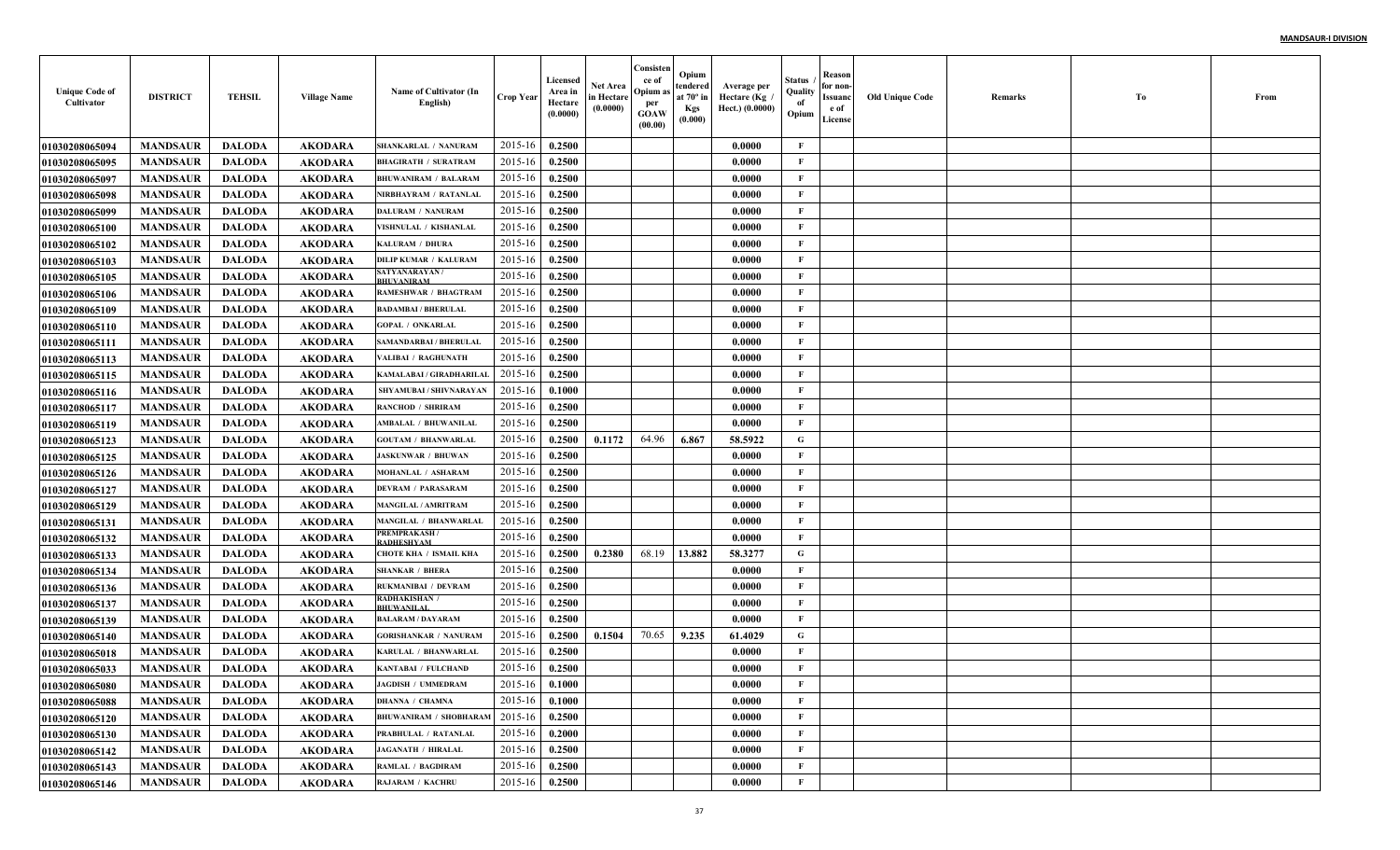| <b>Unique Code of</b><br>Cultivator | <b>DISTRICT</b> | <b>TEHSIL</b> | <b>Village Name</b> | Name of Cultivator (In<br>English)      | <b>Crop Year</b> | Licensed<br>Area in<br>Hectare<br>(0.0000) | Net Area<br>in Hectare<br>(0.0000) | Consisten<br>ce of<br>Opium a<br>per<br><b>GOAW</b><br>(00.00) | Opium<br>tendered<br>at $70^\circ$ in<br><b>Kgs</b><br>(0.000) | Average per<br>Hectare (Kg<br>Hect.) (0.0000) | Status<br>Quality<br>of<br>Opium | Reason<br>for non-<br>Issuanc<br>e of<br>License | <b>Old Unique Code</b> | Remarks | Тo | From |
|-------------------------------------|-----------------|---------------|---------------------|-----------------------------------------|------------------|--------------------------------------------|------------------------------------|----------------------------------------------------------------|----------------------------------------------------------------|-----------------------------------------------|----------------------------------|--------------------------------------------------|------------------------|---------|----|------|
| <b>01030208065147</b>               | <b>MANDSAUR</b> | <b>DALODA</b> | <b>AKODARA</b>      | <b>GANESHRAM / MANGILAL</b>             | 2015-16          | 0.2500                                     |                                    |                                                                |                                                                | 0.0000                                        | F                                |                                                  |                        |         |    |      |
| 01030208065148                      | <b>MANDSAUR</b> | <b>DALODA</b> | <b>AKODARA</b>      | <b>BHULIBAI / SHOBHARAM</b>             | 2015-16          | 0.2500                                     |                                    |                                                                |                                                                | 0.0000                                        | $\mathbf{F}$                     |                                                  |                        |         |    |      |
| <b>01030208065150</b>               | <b>MANDSAUR</b> | <b>DALODA</b> | <b>AKODARA</b>      | <b>BHANWARLAL / PARASRAM</b>            | 2015-16          | 0.2500                                     | 0.0576                             | 69.51                                                          | 3.436                                                          | 59.6528                                       | G                                |                                                  |                        |         |    |      |
| 01030208065152                      | <b>MANDSAUR</b> | <b>DALODA</b> | <b>AKODARA</b>      | NANURAM / GANESHRAM                     | 2015-16          | 0.2500                                     |                                    |                                                                |                                                                | 0.0000                                        | $\mathbf{F}$                     |                                                  |                        |         |    |      |
| 01030208065153                      | <b>MANDSAUR</b> | <b>DALODA</b> | <b>AKODARA</b>      | <b>BANSHILAL / BHAGATRAM</b>            | 2015-16          | 0.2500                                     |                                    |                                                                |                                                                | 0.0000                                        | $\mathbf{F}$                     |                                                  |                        |         |    |      |
| 01030208065155                      | <b>MANDSAUR</b> | <b>DALODA</b> | <b>AKODARA</b>      | <b>RATANKUNWAR / DAYARAM</b>            | 2015-16          | 0.2500                                     |                                    |                                                                |                                                                | 0.0000                                        | $\mathbf{F}$                     |                                                  |                        |         |    |      |
| 01030208065156                      | <b>MANDSAUR</b> | <b>DALODA</b> | <b>AKODARA</b>      | NARENDRA KUMAR /<br><b>HANKARLAI</b>    | 2015-16          | 0.2500                                     |                                    |                                                                |                                                                | 0.0000                                        | $\mathbf{F}$                     |                                                  |                        |         |    |      |
| 01030208065158                      | <b>MANDSAUR</b> | <b>DALODA</b> | <b>AKODARA</b>      | <b>BHERULAL / RATANLAL</b>              | 2015-16          | 0.2500                                     |                                    |                                                                |                                                                | 0.0000                                        | F                                |                                                  |                        |         |    |      |
| <b>01030208065159</b>               | <b>MANDSAUR</b> | <b>DALODA</b> | <b>AKODARA</b>      | <b>NATHULAL / BHUWAN</b>                | 2015-16          | 0.2500                                     |                                    |                                                                |                                                                | 0.0000                                        | $\mathbf{F}$                     |                                                  |                        |         |    |      |
| <b>01030208065163</b>               | <b>MANDSAUR</b> | <b>DALODA</b> | <b>AKODARA</b>      | MOHANLAL / NANDRAM                      | 2015-16          | 0.2500                                     |                                    |                                                                |                                                                | 0.0000                                        | $\mathbf{F}$                     |                                                  |                        |         |    |      |
| <b>01030208065164</b>               | <b>MANDSAUR</b> | <b>DALODA</b> | <b>AKODARA</b>      | <b>GANESHRAM / BHUWANILAL</b>           | 2015-16          | 0.2500                                     |                                    |                                                                |                                                                | 0.0000                                        | $\mathbf{F}$                     |                                                  |                        |         |    |      |
| <b>01030208065166</b>               | <b>MANDSAUR</b> | <b>DALODA</b> | <b>AKODARA</b>      | <b>MAHENDRA KUMAR</b> /<br>BHAGWATILAL  | 2015-16          | 0.2500                                     |                                    |                                                                |                                                                | 0.0000                                        | $\mathbf{F}$                     |                                                  |                        |         |    |      |
| <b>01030208065170</b>               | <b>MANDSAUR</b> | <b>DALODA</b> | <b>AKODARA</b>      | <b>JAGANNATH / BHUWANIRAM</b>           | 2015-16          | 0.2500                                     |                                    |                                                                |                                                                | 0.0000                                        | $\mathbf{F}$                     |                                                  |                        |         |    |      |
| <b>01030208065173</b>               | <b>MANDSAUR</b> | <b>DALODA</b> | <b>AKODARA</b>      | <b>RUKAMANIBAI / KARULAI</b>            | 2015-16          | 0.2500                                     |                                    |                                                                |                                                                | 0.0000                                        | $\mathbf{F}$                     |                                                  |                        |         |    |      |
| <b>01030208065174</b>               | <b>MANDSAUR</b> | <b>DALODA</b> | <b>AKODARA</b>      | <b>GANGABAI / RATANLAL</b>              | 2015-16          | 0.2000                                     |                                    |                                                                |                                                                | 0.0000                                        | $\mathbf{F}$                     |                                                  |                        |         |    |      |
| 01030208065175                      | <b>MANDSAUR</b> | <b>DALODA</b> | <b>AKODARA</b>      | <b>CHANDRASHEKHAR / JITMAL</b>          | 2015-16          | 0.2500                                     |                                    |                                                                |                                                                | 0.0000                                        | $\mathbf{F}$                     |                                                  |                        |         |    |      |
| <b>01030208065176</b>               | <b>MANDSAUR</b> | <b>DALODA</b> | <b>AKODARA</b>      | KALABAI / BHUWANIRAM                    | 2015-16          | 0.2500                                     |                                    |                                                                |                                                                | 0.0000                                        | $\mathbf{F}$                     |                                                  |                        |         |    |      |
| <b>01030208065177</b>               | <b>MANDSAUR</b> | <b>DALODA</b> | <b>AKODARA</b>      | <b>DEVRAM / SURATRAM</b>                | 2015-16          | 0.2500                                     |                                    |                                                                |                                                                | 0.0000                                        | $\mathbf{F}$                     |                                                  |                        |         |    |      |
| <b>01030208065178</b>               | <b>MANDSAUR</b> | <b>DALODA</b> | <b>AKODARA</b>      | RAMIBAI / NIRBHAYRAM                    | 2015-16          | 0.2500                                     | 0.0760                             | 72.29                                                          | 4.812                                                          | 63.3158                                       | G                                |                                                  |                        |         |    |      |
| <b>01030208065182</b>               | <b>MANDSAUR</b> | <b>DALODA</b> | <b>AKODARA</b>      | VARDICHANDRA / RAJARAM                  | 2015-16          | 0.2500                                     |                                    |                                                                |                                                                | 0.0000                                        | $\mathbf{F}$                     |                                                  |                        |         |    |      |
| <b>01030208065187</b>               | <b>MANDSAUR</b> | <b>DALODA</b> | <b>AKODARA</b>      | <b>BALU/ SUKHA</b>                      | 2015-16          | 0.2000                                     |                                    |                                                                |                                                                | 0.0000                                        | $\mathbf{F}$                     |                                                  |                        |         |    |      |
| <b>01030208065188</b>               | <b>MANDSAUR</b> | <b>DALODA</b> | <b>AKODARA</b>      | LAXMINARAYAN / BAPULAL<br>AYARI         | 2015-16          | 0.2500                                     |                                    |                                                                |                                                                | 0.0000                                        | F                                |                                                  |                        |         |    |      |
| <b>01030208065189</b>               | <b>MANDSAUR</b> | <b>DALODA</b> | <b>AKODARA</b>      | KISHANLAL / HIRALAL                     | 2015-16          | 0.2500                                     |                                    |                                                                |                                                                | 0.0000                                        | $\mathbf{F}$                     |                                                  |                        |         |    |      |
| <b>01030208065191</b>               | <b>MANDSAUR</b> | <b>DALODA</b> | <b>AKODARA</b>      | <b>BHERULAL / DHURA</b>                 | 2015-16          | 0.2000                                     |                                    |                                                                |                                                                | 0.0000                                        | $\mathbf{F}$                     |                                                  |                        |         |    |      |
| <b>01030208065193</b>               | <b>MANDSAUR</b> | <b>DALODA</b> | <b>AKODARA</b>      | <b>BHANVARABAI / NANDARAM</b>           | 2015-16          | 0.2000                                     |                                    |                                                                |                                                                | 0.0000                                        | $\mathbf{F}$                     |                                                  |                        |         |    |      |
| <b>01030208065194</b>               | <b>MANDSAUR</b> | <b>DALODA</b> | <b>AKODARA</b>      | <b>RAMKISHAN / BAPULAI</b>              | 2015-16          | 0.2000                                     |                                    |                                                                |                                                                | 0.0000                                        | $\mathbf{F}$                     |                                                  |                        |         |    |      |
| <b>01030208065196</b>               | <b>MANDSAUR</b> | <b>DALODA</b> | <b>AKODARA</b>      | <b>RADHESHYAM / BHERULAL</b>            | 2015-16          | 0.2000                                     |                                    |                                                                |                                                                | 0.0000                                        | $\mathbf F$                      |                                                  |                        |         |    |      |
| 01030208065201                      | <b>MANDSAUR</b> | <b>DALODA</b> | <b>AKODARA</b>      | <b>BADRILAL / GANESHRAM</b>             | 2015-16          | 0.2500                                     |                                    |                                                                |                                                                | 0.0000                                        | $\mathbf{F}$                     |                                                  |                        |         |    |      |
| <b>01030208065205</b>               | <b>MANDSAUR</b> | <b>DALODA</b> | <b>AKODARA</b>      | <b>CHAGANLAL / BHUWANIRAM</b>           | 2015-16          | 0.2500                                     |                                    |                                                                |                                                                | 0.0000                                        | $\mathbf{F}$                     |                                                  |                        |         |    |      |
| <b>01030208065208</b>               | <b>MANDSAUR</b> | <b>DALODA</b> | <b>AKODARA</b>      | <b>BABULAL / GIRDHARILAI</b>            | 2015-16          | 0.2500                                     |                                    |                                                                |                                                                | 0.0000                                        | $\mathbf{F}$                     |                                                  |                        |         |    |      |
| <b>01030208065209</b>               | <b>MANDSAUR</b> | <b>DALODA</b> | <b>AKODARA</b>      | <b>FULCHAND / SHRIRAM</b>               | 2015-16          | 0.2500                                     |                                    |                                                                |                                                                | 0.0000                                        | $\mathbf{F}$                     |                                                  |                        |         |    |      |
| <b>01030208065212</b>               | <b>MANDSAUR</b> | <b>DALODA</b> | AKODARA             | <b>SHANTIBAI / NATHULAL</b>             | 2015-16          | 0.2000                                     |                                    |                                                                |                                                                | 0.0000                                        | F                                |                                                  |                        |         |    |      |
| <b>01030208065213</b>               | <b>MANDSAUR</b> | <b>DALODA</b> | AKODARA             | KANWARLAL / DEVRAM                      | 2015-16          | 0.2000                                     |                                    |                                                                |                                                                | 0.0000                                        | F                                |                                                  |                        |         |    |      |
| 01030208065214                      | <b>MANDSAUR</b> | DALODA        | AKODARA             | <b>RAMCHANDRA</b><br><b>SHANKARALAL</b> | $2015-16$ 0.2500 |                                            |                                    |                                                                |                                                                | 0.0000                                        | F                                |                                                  |                        |         |    |      |
| 01030208065215                      | <b>MANDSAUR</b> | DALODA        | <b>AKODARA</b>      | <b>BABULAL / LAXMINARAYAN</b>           | 2015-16          | 0.2000                                     |                                    |                                                                |                                                                | 0.0000                                        | F                                |                                                  |                        |         |    |      |
| 01030208065216                      | <b>MANDSAUR</b> | DALODA        | AKODARA             | <b>BHAGWAN / RATANLAL</b>               | 2015-16          | 0.2500                                     |                                    |                                                                |                                                                | 0.0000                                        | $\mathbf{F}$                     |                                                  |                        |         |    |      |
| <b>01030208065218</b>               | <b>MANDSAUR</b> | <b>DALODA</b> | <b>AKODARA</b>      | <b>BHUVANIRAM / MOHANLAL</b>            | 2015-16          | 0.2500                                     |                                    |                                                                |                                                                | 0.0000                                        | $\mathbf{F}$                     |                                                  |                        |         |    |      |
| 01030208065219                      | <b>MANDSAUR</b> | <b>DALODA</b> | <b>AKODARA</b>      | <b>BHAGWANTIBAI / AMBARAM</b>           | 2015-16          | 0.2500                                     |                                    |                                                                |                                                                | 0.0000                                        | $\mathbf{F}$                     |                                                  |                        |         |    |      |
| 01030208065221                      | <b>MANDSAUR</b> | <b>DALODA</b> | <b>AKODARA</b>      | DAYARAM / BHAGATRAM                     | 2015-16          | 0.2500                                     |                                    |                                                                |                                                                | 0.0000                                        | $\mathbf{F}$                     |                                                  |                        |         |    |      |
| 01030208065222                      | <b>MANDSAUR</b> | <b>DALODA</b> | <b>AKODARA</b>      | <b>KANTILAL/AMBARAM</b>                 | 2015-16          | 0.2500                                     | 0.1254                             | 69.25                                                          | 7.736                                                          | 61.6906                                       | $\mathbf G$                      |                                                  |                        |         |    |      |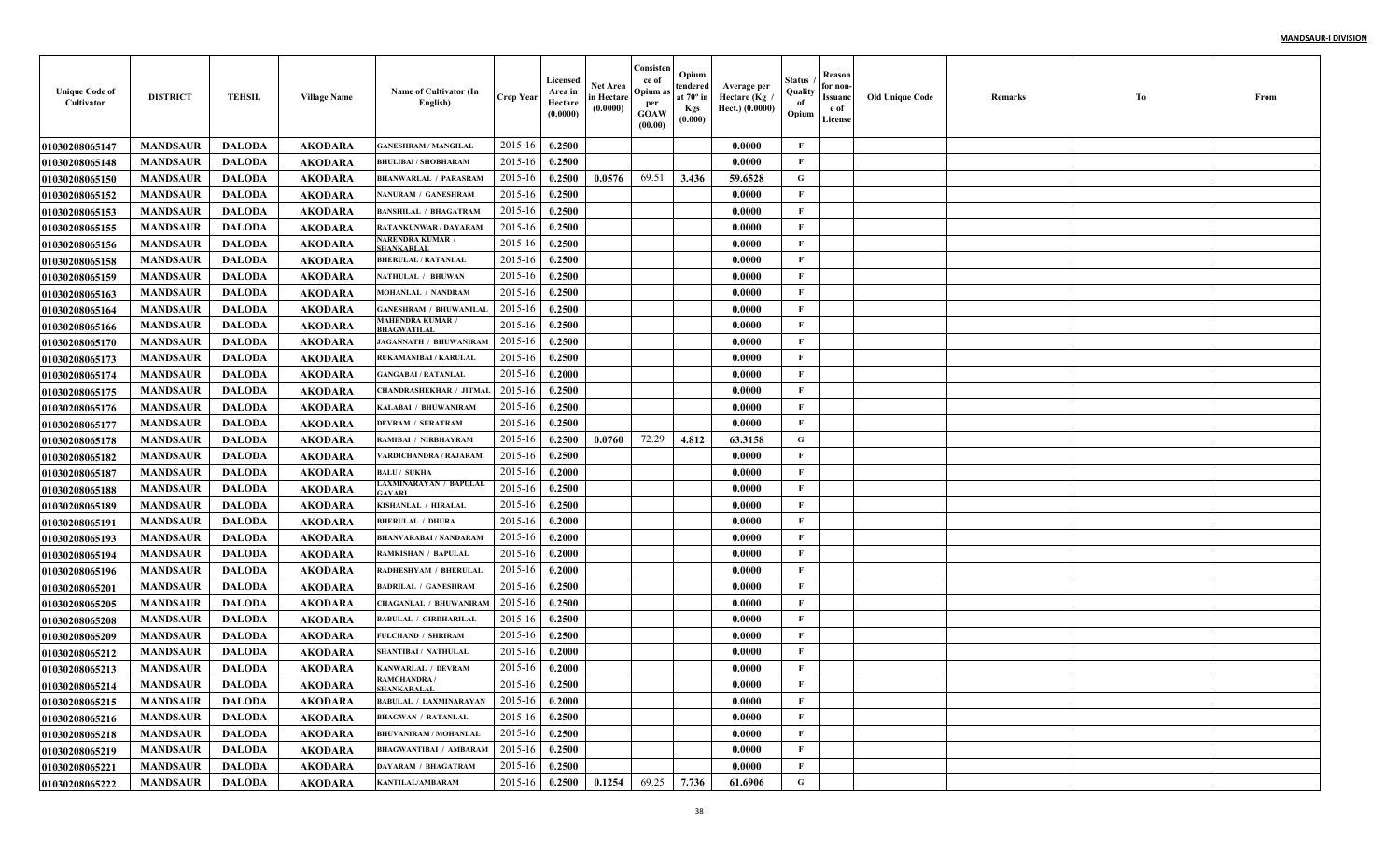| <b>Unique Code of</b><br>Cultivator | <b>DISTRICT</b> | <b>TEHSIL</b> | <b>Village Name</b> | Name of Cultivator (In<br>English)                    | <b>Crop Year</b> | Licensed<br>Area in<br>Hectare<br>(0.0000) | Net Area<br>in Hectare<br>(0.0000) | Consisten<br>ce of<br>Opium a<br>per<br><b>GOAW</b><br>(00.00) | Opium<br>tendered<br>at $70^\circ$ in<br><b>Kgs</b><br>(0.000) | Average per<br>Hectare (Kg<br>Hect.) (0.0000) | Status<br>Quality<br>of<br>Opium | Reason<br>for non-<br>Issuanc<br>e of<br>License | <b>Old Unique Code</b> | Remarks | Тo | From |
|-------------------------------------|-----------------|---------------|---------------------|-------------------------------------------------------|------------------|--------------------------------------------|------------------------------------|----------------------------------------------------------------|----------------------------------------------------------------|-----------------------------------------------|----------------------------------|--------------------------------------------------|------------------------|---------|----|------|
| <b>01030208065223</b>               | <b>MANDSAUR</b> | <b>DALODA</b> | <b>AKODARA</b>      | <b>DEVILAL / KARULAL</b>                              | 2015-16          | 0.2500                                     |                                    |                                                                |                                                                | 0.0000                                        | F                                |                                                  |                        |         |    |      |
| <b>01030208065226</b>               | <b>MANDSAUR</b> | <b>DALODA</b> | <b>AKODARA</b>      | <b>RAMNIVAS / MANGILAL</b>                            | 2015-16          | 0.2500                                     |                                    |                                                                |                                                                | 0.0000                                        | $\mathbf{F}$                     |                                                  |                        |         |    |      |
| <b>01030208065227</b>               | <b>MANDSAUR</b> | <b>DALODA</b> | <b>AKODARA</b>      | <b>RAMNIVAS / JAGANNATH</b>                           | 2015-16          | 0.2500                                     |                                    |                                                                |                                                                | 0.0000                                        | $\mathbf{F}$                     |                                                  |                        |         |    |      |
| <b>01030208065232</b>               | <b>MANDSAUR</b> | <b>DALODA</b> | <b>AKODARA</b>      | MUKESH KUMAR /<br><b>SHIVNARAYAN</b>                  | 2015-16          | 0.2500                                     |                                    |                                                                |                                                                | 0.0000                                        | $\mathbf{F}$                     |                                                  |                        |         |    |      |
| 01030208065233                      | <b>MANDSAUR</b> | <b>DALODA</b> | <b>AKODARA</b>      | SHIVPRASAD / RATANLAL                                 | 2015-16          | 0.2500                                     |                                    |                                                                |                                                                | 0.0000                                        | $\mathbf{F}$                     |                                                  |                        |         |    |      |
| <b>01030208065235</b>               | <b>MANDSAUR</b> | <b>DALODA</b> | <b>AKODARA</b>      | <b>HARISH KUMAR /</b><br><b>ORISHANKAR</b>            | 2015-16          | 0.2500                                     | 0.1504                             | 69.51                                                          | 9.086                                                          | 60.4122                                       | G                                |                                                  |                        |         |    |      |
| <b>01030208065236</b>               | <b>MANDSAUR</b> | <b>DALODA</b> | <b>AKODARA</b>      | <b>NARAYAN / HARDEVRAM</b>                            | 2015-16          | 0.2000                                     |                                    |                                                                |                                                                | 0.0000                                        | F                                |                                                  |                        |         |    |      |
| <b>01030208065237</b>               | <b>MANDSAUR</b> | <b>DALODA</b> | <b>AKODARA</b>      | RAMPRASAD / RATANLAI                                  | 2015-16          | 0.2500                                     |                                    |                                                                |                                                                | 0.0000                                        | F                                |                                                  |                        |         |    |      |
| <b>01030208065238</b>               | <b>MANDSAUR</b> | <b>DALODA</b> | <b>AKODARA</b>      | <b>GOPILAL / GIRDHARILAI</b>                          | 2015-16          | 0.2500                                     | 0.0886                             | 70.36                                                          | 6.242                                                          | 70.4515                                       | $\mathbf G$                      |                                                  |                        |         |    |      |
| <b>01030208065239</b>               | <b>MANDSAUR</b> | <b>DALODA</b> | <b>AKODARA</b>      | <b>SHANTILAL / DEVRAM</b>                             | 2015-16          | 0.2500                                     | 0.0432                             | 66.20                                                          | 2.601                                                          | 60.2083                                       | G                                |                                                  |                        |         |    |      |
| <b>01030208065240</b>               | <b>MANDSAUR</b> | <b>DALODA</b> | <b>AKODARA</b>      | <b>RAMESHWAR / DHURAJI</b>                            | 2015-16          | 0.2000                                     | 0.0469                             | 66.49                                                          | 2.736                                                          | 58.3369                                       | G                                |                                                  |                        |         |    |      |
| <b>01030208065241</b>               | <b>MANDSAUR</b> | <b>DALODA</b> | <b>AKODARA</b>      | KACHRULAL / RAMSHUKH                                  | 2015-16          | 0.2500                                     |                                    |                                                                |                                                                | 0.0000                                        | $\mathbf{F}$                     |                                                  |                        |         |    |      |
| <b>01030208065243</b>               | <b>MANDSAUR</b> | <b>DALODA</b> | <b>AKODARA</b>      | <b>BABULAL / RAMLAL</b>                               | 2015-16          | 0.2000                                     |                                    |                                                                |                                                                | 0.0000                                        | $\mathbf{F}$                     |                                                  |                        |         |    |      |
| <b>01030208065244</b>               | <b>MANDSAUR</b> | <b>DALODA</b> | <b>AKODARA</b>      | <b>BASANTILAL / BHUWANIRAM</b>                        | 2015-16          | 0.2500                                     |                                    |                                                                |                                                                | 0.0000                                        | $\mathbf{F}$                     |                                                  |                        |         |    |      |
| <b>01030208065245</b>               | <b>MANDSAUR</b> | <b>DALODA</b> | <b>AKODARA</b>      | <b>JAGDISH / MANGILAL</b>                             | 2015-16          | 0.2500                                     |                                    |                                                                |                                                                | 0.0000                                        | $\mathbf{F}$                     |                                                  |                        |         |    |      |
| <b>01030208065202</b>               | <b>MANDSAUR</b> | <b>DALODA</b> | <b>AKODARA</b>      | <b>DALURAM / NANDRAM</b>                              | 2015-16          | 0.2500                                     | 0.1510                             | 65.40                                                          | 8.016                                                          | 53.0861                                       | G                                |                                                  |                        |         |    |      |
| <b>01030208065003</b>               | <b>MANDSAUR</b> | <b>DALODA</b> | <b>AKODARA</b>      | <b>MADHVLAL / ONKARLAL</b>                            | 2015-16          | 0.2500                                     | 0.2490                             | 67.69                                                          | 14.756                                                         | 59.2610                                       | G                                |                                                  |                        |         |    |      |
| <b>01030208065011</b>               | <b>MANDSAUR</b> | <b>DALODA</b> | <b>AKODARA</b>      | <b>GOPILAL / KACHRU</b>                               | 2015-16          | 0.2500                                     |                                    |                                                                |                                                                | 0.0000                                        | $\mathbf{F}$                     |                                                  |                        |         |    |      |
| <b>01030208065206</b>               | <b>MANDSAUR</b> | <b>DALODA</b> | <b>AKODARA</b>      | <b>MOHANALAL / CHUNNILAI</b>                          | 2015-16          | 0.2500                                     |                                    |                                                                |                                                                | 0.0000                                        | $\mathbf{F}$                     |                                                  |                        |         |    |      |
| <b>01030208065184</b>               | <b>MANDSAUR</b> | <b>DALODA</b> | <b>AKODARA</b>      | <b>MITHIBAI / SHANKARLAL</b>                          | 2015-16          | 0.1500                                     |                                    |                                                                |                                                                | 0.0000                                        | $\mathbf{F}$                     |                                                  |                        |         |    |      |
| <b>01030208065199</b>               | <b>MANDSAUR</b> | <b>DALODA</b> | <b>AKODARA</b>      | <b>CHANDABAI / BHUVANIRAM</b>                         | 2015-16          | 0.2000                                     |                                    |                                                                |                                                                | 0.0000                                        | $\mathbf{F}$                     |                                                  |                        |         |    |      |
| <b>01030208065037</b>               | <b>MANDSAUR</b> | <b>DALODA</b> | <b>AKODARA</b>      | <b>BHANWARLAL / MANGILAL</b>                          | 2015-16          | 0.2000                                     |                                    |                                                                |                                                                | 0.0000                                        | F                                |                                                  |                        |         |    |      |
| <b>01030208065050</b>               | <b>MANDSAUR</b> | <b>DALODA</b> | <b>AKODARA</b>      | <b>MADANLAL / BHUWANILAL</b>                          | 2015-16          | 0.2000                                     |                                    |                                                                |                                                                | 0.0000                                        | $\mathbf{F}$                     |                                                  |                        |         |    |      |
| <b>01030208065060</b>               | <b>MANDSAUR</b> | <b>DALODA</b> | <b>AKODARA</b>      | <b>KANHAIYALAL /</b><br>RADHAKISHAN                   | 2015-16          | 0.2000                                     |                                    |                                                                |                                                                | 0.0000                                        | $\mathbf{F}$                     |                                                  |                        |         |    |      |
| <b>01030208065246</b>               | <b>MANDSAUR</b> | <b>DALODA</b> | <b>AKODARA</b>      | HIRALAL / RATANLAL                                    | 2015-16          | 0.2500                                     |                                    |                                                                |                                                                | 0.0000                                        | $\mathbf{F}$                     |                                                  |                        |         |    |      |
| <b>01030208065220</b>               | <b>MANDSAUR</b> | <b>DALODA</b> | <b>AKODARA</b>      | DINESH KUMAR /<br><b>HANWARLAI</b>                    | 2015-16          | 0.2500                                     |                                    |                                                                |                                                                | 0.0000                                        | $\mathbf{F}$                     |                                                  |                        |         |    |      |
| <b>01030208065250</b>               | <b>MANDSAUR</b> | <b>DALODA</b> | <b>AKODARA</b>      | <b>MUKESH / SHRIRAM /</b><br><b>SHOBHARAM</b>         | 2015-16          | 0.2500                                     |                                    |                                                                |                                                                | 0.0000                                        | $\mathbf{F}$                     |                                                  |                        |         |    |      |
| <b>01030208065128</b>               | <b>MANDSAUR</b> | <b>DALODA</b> | <b>AKODARA</b>      | <b>DROPATIBAI / RADHESHYAM</b>                        | 2015-16          | 0.2000                                     |                                    |                                                                |                                                                | 0.0000                                        | $\mathbf{F}$                     |                                                  |                        |         |    |      |
| <b>01030208065252</b>               | <b>MANDSAUR</b> | <b>DALODA</b> | <b>AKODARA</b>      | <b>BAPULAL / NANDLAL</b>                              | 2015-16          | 0.2000                                     |                                    |                                                                |                                                                | 0.0000                                        | $\mathbf{F}$                     |                                                  |                        |         |    |      |
| <b>01030208065225</b>               | <b>MANDSAUR</b> | <b>DALODA</b> | <b>AKODARA</b>      | <b>ONKARALAL / PRABHULAI</b>                          | 2015-16          | 0.2000                                     |                                    |                                                                |                                                                | 0.0000                                        | $\mathbf{F}$                     |                                                  |                        |         |    |      |
| <b>01030208065027</b>               | <b>MANDSAUR</b> | <b>DALODA</b> | <b>AKODARA</b>      | <b>GHANSHYAM / SHRILAI</b>                            | 2015-16          | 0.2500                                     |                                    |                                                                |                                                                | 0.0000                                        | $\mathbf{F}$                     |                                                  |                        |         |    |      |
| <b>01030208065253</b>               | <b>MANDSAUR</b> | <b>DALODA</b> | AKODARA             | <b>PRAKASH / BAPULAL</b>                              | 2015-16          | 0.2500                                     |                                    |                                                                |                                                                | 0.0000                                        | F                                |                                                  |                        |         |    |      |
| 01030208065089                      | <b>MANDSAUR</b> | <b>DALODA</b> | AKODARA             | <b>KESHURAM / CHHOTELAL</b>                           | 2015-16          | 0.2000                                     |                                    |                                                                |                                                                | 0.0000                                        | F                                |                                                  |                        |         |    |      |
| 01030208065254                      | MANDSAUR        | DALODA        | AKODARA             | <b>GOPILAL / SHOBHARAM</b>                            | $2015-16$ 0.2500 |                                            |                                    |                                                                |                                                                | 0.0000                                        | F                                |                                                  |                        |         |    |      |
| 01030208065255                      | <b>MANDSAUR</b> | <b>DALODA</b> | <b>AKODARA</b>      | <b>SURESH / SHOBHARAM</b><br><b>SURESH KUMAR /</b>    | 2015-16          | 0.2000                                     |                                    |                                                                |                                                                | 0.0000                                        | F                                |                                                  |                        |         |    |      |
| 01030208065230                      | <b>MANDSAUR</b> | <b>DALODA</b> | <b>AKODARA</b>      | <b>SHANKARLAL</b>                                     | 2015-16          | 0.2500                                     |                                    |                                                                |                                                                | 0.0000                                        | $\mathbf{F}$                     |                                                  |                        |         |    |      |
| <b>01030208065101</b>               | <b>MANDSAUR</b> | <b>DALODA</b> | <b>AKODARA</b>      | <b>BABULAL / BHAGATRAM</b><br><b>NARENDRA KUMAR /</b> | 2015-16          | 0.2500                                     |                                    |                                                                |                                                                | 0.0000                                        | $\mathbf{F}$                     |                                                  |                        |         |    |      |
| <b>01030208065229</b>               | <b>MANDSAUR</b> | <b>DALODA</b> | <b>AKODARA</b>      | <b>MADANLAL</b><br>SATYANRAYAN / RAMKISHAN            | 2015-16          | 0.2500                                     |                                    |                                                                |                                                                | 0.0000                                        | $\mathbf{F}$                     |                                                  |                        |         |    |      |
| 01030208065048                      | <b>MANDSAUR</b> | <b>DALODA</b> | <b>AKODARA</b>      | <b>D.P. BANSHILAL</b>                                 | 2015-16          | 0.2500                                     | 0.1848                             | 68.83                                                          | 11.013                                                         | 59.5942                                       | $\mathbf G$                      |                                                  |                        |         |    |      |
| 01030208065224                      | <b>MANDSAUR</b> | <b>DALODA</b> | <b>AKODARA</b>      | <b>DALURAM / BHAGIRATH</b>                            | 2015-16          | 0.2000                                     |                                    |                                                                |                                                                | 0.0000                                        | $\mathbf F$                      |                                                  |                        |         |    |      |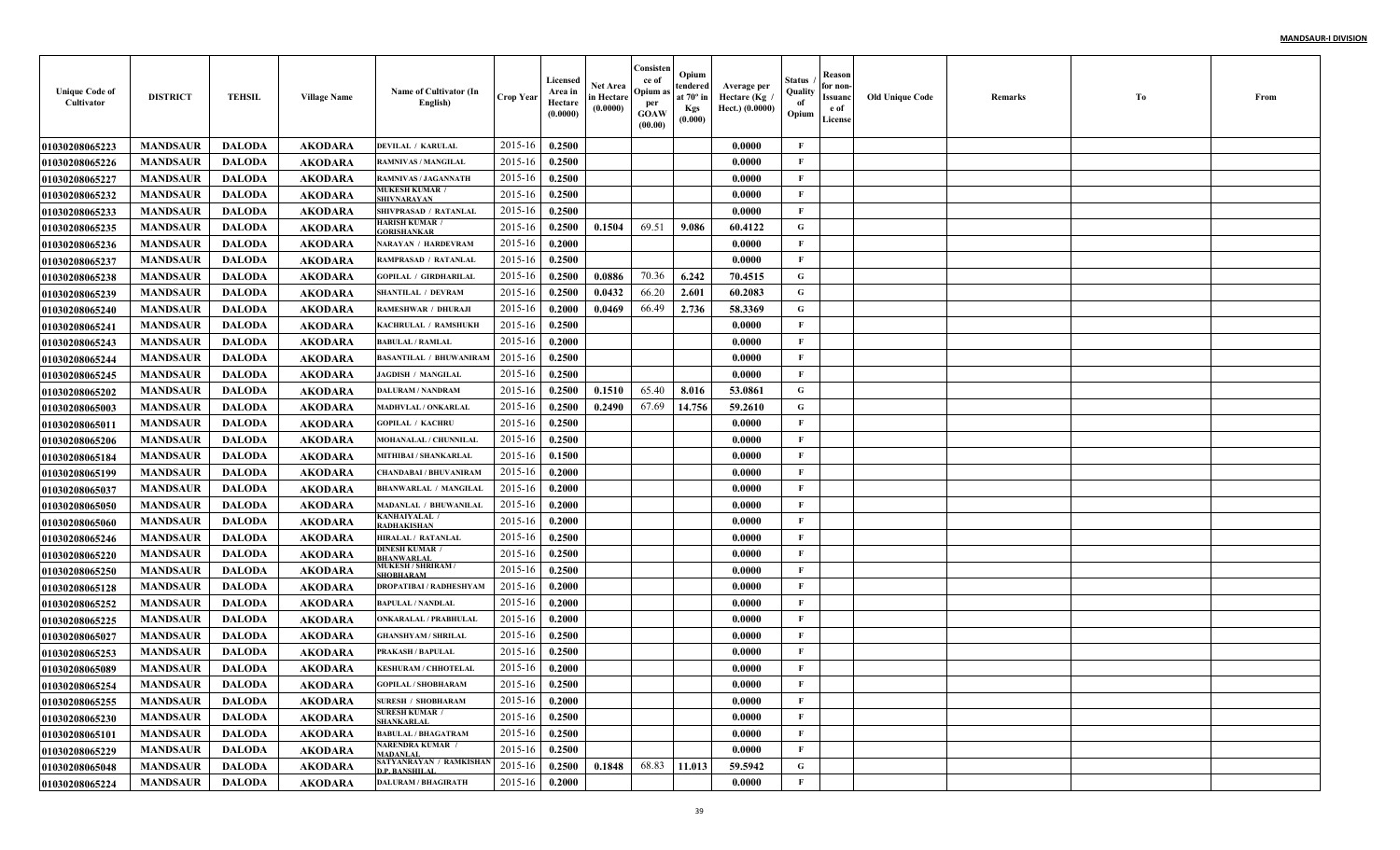| <b>Unique Code of</b><br>Cultivator | <b>DISTRICT</b> | <b>TEHSIL</b> | <b>Village Name</b> | Name of Cultivator (In<br>English)        | Crop Year        | Licensed<br>Area in<br>Hectare<br>(0.0000) | Net Area<br>in Hectare<br>(0.0000) | Consisten<br>ce of<br>Opium a<br>per<br><b>GOAW</b><br>(00.00) | Opium<br>tendered<br>at $70^\circ$ in<br><b>Kgs</b><br>(0.000) | Average per<br>Hectare (Kg<br>Hect.) (0.0000) | Status<br>Quality<br>of<br>Opium | Reason<br>for non-<br>Issuanc<br>e of<br>License | <b>Old Unique Code</b> | Remarks | Тo | From |
|-------------------------------------|-----------------|---------------|---------------------|-------------------------------------------|------------------|--------------------------------------------|------------------------------------|----------------------------------------------------------------|----------------------------------------------------------------|-----------------------------------------------|----------------------------------|--------------------------------------------------|------------------------|---------|----|------|
| <b>01030208065062</b>               | <b>MANDSAUR</b> | <b>DALODA</b> | <b>AKODARA</b>      | NARENDRA KUMAR/<br><b>AKSHMINARAYAN</b>   | 2015-16          | 0.1000                                     | 0.0949                             | 38.16                                                          | 0.343                                                          | 3.6143                                        | G                                |                                                  |                        |         |    |      |
| <b>01030208065256</b>               | <b>MANDSAUR</b> | <b>DALODA</b> | <b>AKODARA</b>      | <b>GITABAI/HUDDIBAI</b>                   | 2015-16          | 0.2000                                     |                                    |                                                                |                                                                | 0.0000                                        | $\mathbf{F}$                     |                                                  |                        |         |    |      |
| 01030208065157                      | <b>MANDSAUR</b> | <b>DALODA</b> | <b>AKODARA</b>      | <b>BHARATRAM / PARTHA</b><br>ASARI        | 2015-16          | 0.1000                                     |                                    |                                                                |                                                                | 0.0000                                        | $\mathbf{F}$                     |                                                  |                        |         |    |      |
| 01030208065181                      | <b>MANDSAUR</b> | <b>DALODA</b> | <b>AKODARA</b>      | <b>BALARAM / NANURAM</b>                  | 2015-16          | 0.1000                                     |                                    |                                                                |                                                                | 0.0000                                        | $\mathbf N$                      |                                                  |                        |         |    |      |
| <b>0103020806600</b> 4              | <b>MANDSAUR</b> | <b>DALODA</b> | <b>AILCHI</b>       | <b>DHANNIBAI / HARIRAM</b>                | 2015-16          | 0.2500                                     | 0.0966                             | 68.35                                                          | 6.855                                                          | 70.9627                                       | G                                |                                                  |                        |         |    |      |
| <b>01030208066007</b>               | <b>MANDSAUR</b> | <b>DALODA</b> | <b>AILCHI</b>       | <b>BHERULAL / HIRALAL</b>                 | 2015-16          | 0.2000                                     |                                    |                                                                |                                                                | 0.0000                                        | $\mathbf{F}$                     |                                                  |                        |         |    |      |
| <b>01030208066013</b>               | <b>MANDSAUR</b> | <b>DALODA</b> | <b>AILCHI</b>       | <b>NANDARAM / PRABHULAI</b>               | 2015-16          | 0.1000                                     |                                    |                                                                |                                                                | 0.0000                                        | $\mathbf{F}$                     |                                                  |                        |         |    |      |
| 01030208066014                      | <b>MANDSAUR</b> | <b>DALODA</b> | <b>AILCHI</b>       | <b>DEVRAM / BHERULAL</b>                  | 2015-16          | 0.1500                                     |                                    |                                                                |                                                                | 0.0000                                        | F                                |                                                  |                        |         |    |      |
| <b>01030208066022</b>               | <b>MANDSAUR</b> | <b>DALODA</b> | <b>AILCHI</b>       | <b>SURAJBAI / DASHRATH</b><br>HIRALAI     | 2015-16          | 0.1500                                     | 0.0460                             | 64.07                                                          | 2.993                                                          | 65.0652                                       | $\mathbf G$                      |                                                  |                        |         |    |      |
| <b>01030208066028</b>               | <b>MANDSAUR</b> | <b>DALODA</b> | <b>AILCHI</b>       | RATANLAL / LAXMAN                         | 2015-16          | 0.1500                                     |                                    |                                                                |                                                                | 0.0000                                        | $\mathbf{F}$                     |                                                  |                        |         |    |      |
| <b>01030208066032</b>               | <b>MANDSAUR</b> | <b>DALODA</b> | <b>AILCHI</b>       | <b>LALAKUNVAR / KALUSINGH</b>             | 2015-16          | 0.1000                                     |                                    |                                                                |                                                                | 0.0000                                        | $\mathbf{F}$                     |                                                  |                        |         |    |      |
| <b>01030208066034</b>               | <b>MANDSAUR</b> | <b>DALODA</b> | <b>AILCHI</b>       | RADHESHYAM / BALARAM                      | 2015-16          | 0.2500                                     |                                    |                                                                |                                                                | 0.0000                                        | $\mathbf{F}$                     |                                                  |                        |         |    |      |
| <b>01030208066035</b>               | <b>MANDSAUR</b> | <b>DALODA</b> | <b>AILCHI</b>       | <b>MANGILAL / RUGHNATH</b>                | 2015-16          | 0.2000                                     |                                    |                                                                |                                                                | 0.0000                                        | $\mathbf{F}$                     |                                                  |                        |         |    |      |
| <b>01030208066036</b>               | <b>MANDSAUR</b> | <b>DALODA</b> | <b>AILCHI</b>       | <b>LALACHAND / DHURA</b>                  | 2015-16          | 0.2000                                     |                                    |                                                                |                                                                | 0.0000                                        | $\mathbf{F}$                     |                                                  |                        |         |    |      |
| <b>01030208066043</b>               | <b>MANDSAUR</b> | <b>DALODA</b> | <b>AILCHI</b>       | <b>GOVINDRAM / UNKARLAL /</b><br>MANNUBAI | 2015-16          | 0.1000                                     |                                    |                                                                |                                                                | 0.0000                                        | $\mathbf{F}$                     |                                                  |                        |         |    |      |
| <b>01030208066055</b>               | <b>MANDSAUR</b> | <b>DALODA</b> | <b>AILCHI</b>       | <b>RAMKUNWARBAI /</b><br>MANGILAL         | 2015-16          | 0.2000                                     |                                    |                                                                |                                                                | 0.0000                                        | $\mathbf{F}$                     |                                                  |                        |         |    |      |
| <b>01030208066064</b>               | <b>MANDSAUR</b> | <b>DALODA</b> | <b>AILCHI</b>       | <b>NATHULAL / KACHRU</b>                  | 2015-16          | 0.1500                                     |                                    |                                                                |                                                                | 0.0000                                        | $\mathbf{F}$                     |                                                  |                        |         |    |      |
| 01030208066065                      | <b>MANDSAUR</b> | <b>DALODA</b> | <b>AILCHI</b>       | RAMCHANDRA / TULASIRAM                    | 2015-16          | 0.2000                                     |                                    |                                                                |                                                                | 0.0000                                        | $\mathbf{F}$                     |                                                  |                        |         |    |      |
| <b>01030208066070</b>               | <b>MANDSAUR</b> | <b>DALODA</b> | <b>AILCHI</b>       | <b>BALARAM / RATANLAI</b>                 | 2015-16          | 0.2500                                     |                                    |                                                                |                                                                | 0.0000                                        | $\mathbf{F}$                     |                                                  |                        |         |    |      |
| <b>01030208066088</b>               | <b>MANDSAUR</b> | <b>DALODA</b> | <b>AILCHI</b>       | <b>KAILASH / BAGDIRAM</b>                 | 2015-16          | 0.2500                                     |                                    |                                                                |                                                                | 0.0000                                        | $\mathbf{F}$                     |                                                  |                        |         |    |      |
| <b>01030208066091</b>               | <b>MANDSAUR</b> | <b>DALODA</b> | <b>AILCHI</b>       | CHUNNILAL / VARDICHANDR/                  | 2015-16          | 0.2500                                     |                                    |                                                                |                                                                | 0.0000                                        | $\mathbf{F}$                     |                                                  |                        |         |    |      |
| <b>01030208066095</b>               | <b>MANDSAUR</b> | <b>DALODA</b> | <b>AILCHI</b>       | <b>BABULAL / FAKIRCHAND</b>               | 2015-16          | 0.2000                                     |                                    |                                                                |                                                                | 0.0000                                        | F                                |                                                  |                        |         |    |      |
| <b>01030208066096</b>               | <b>MANDSAUR</b> | <b>DALODA</b> | <b>AILCHI</b>       | <b>MOHANBAI / MANAKLAL</b>                | 2015-16          | 0.1000                                     |                                    |                                                                |                                                                | 0.0000                                        | $\mathbf{F}$                     |                                                  |                        |         |    |      |
| <b>01030208066098</b>               | <b>MANDSAUR</b> | <b>DALODA</b> | <b>AILCHI</b>       | <b>RAMRATAN / BHERULAI</b>                | 2015-16          | 0.1500                                     | 0.1520                             | 71.31                                                          | 1.966                                                          | 12.9342                                       | G                                |                                                  |                        |         |    |      |
| <b>01030208066105</b>               | <b>MANDSAUR</b> | <b>DALODA</b> | <b>AILCHI</b>       | <b>GANESHRAM / RAMCHANDRA</b>             | 2015-16          | 0.2000                                     |                                    |                                                                |                                                                | 0.0000                                        | $\mathbf{F}$                     |                                                  |                        |         |    |      |
| <b>01030208066107</b>               | <b>MANDSAUR</b> | <b>DALODA</b> | <b>AILCHI</b>       | UNKARLAL / RATANLAI                       | 2015-16          | 0.2000                                     |                                    |                                                                |                                                                | 0.0000                                        | $\mathbf{F}$                     |                                                  |                        |         |    |      |
| <b>01030208066112</b>               | <b>MANDSAUR</b> | <b>DALODA</b> | <b>AILCHI</b>       | <b>BABULAL / RUGHNATH</b>                 | 2015-16          | 0.1500                                     |                                    |                                                                |                                                                | 0.0000                                        | $\mathbf F$                      |                                                  |                        |         |    |      |
| 01030208066114                      | <b>MANDSAUR</b> | <b>DALODA</b> | <b>AILCHI</b>       | <b>ISHWARLAL / AMBALAI</b>                | 2015-16          | 0.2000                                     |                                    |                                                                |                                                                | 0.0000                                        | $\mathbf{F}$                     |                                                  |                        |         |    |      |
| 01030208066115                      | <b>MANDSAUR</b> | <b>DALODA</b> | <b>AILCHI</b>       | KAMLESH / PRABHULAI                       | 2015-16          | 0.2500                                     |                                    |                                                                |                                                                | 0.0000                                        | $\mathbf{F}$                     |                                                  |                        |         |    |      |
| <b>01030208066120</b>               | <b>MANDSAUR</b> | <b>DALODA</b> | <b>AILCHI</b>       | TULSIRAM / LAXMAN                         | 2015-16          | 0.2500                                     |                                    |                                                                |                                                                | 0.0000                                        | $\mathbf{F}$                     |                                                  |                        |         |    |      |
| <b>01030208066121</b>               | <b>MANDSAUR</b> | <b>DALODA</b> | <b>AILCHI</b>       | KACHRMAL / NATHU                          | 2015-16          | 0.2000                                     |                                    |                                                                |                                                                | 0.0000                                        | $\mathbf{F}$                     |                                                  |                        |         |    |      |
| <b>01030208066122</b>               | <b>MANDSAUR</b> | <b>DALODA</b> | <b>AILCHI</b>       | RAMPRASAD / RAMCHADNRA<br>KAILASHCHANDRA/ | 2015-16          | 0.2000                                     |                                    |                                                                |                                                                | 0.0000                                        | F                                |                                                  |                        |         |    |      |
| <b>01030208066123</b>               | <b>MANDSAUR</b> | <b>DALODA</b> | <b>AILCHI</b>       | <b>BALARAM</b>                            | 2015-16          | 0.2500                                     |                                    |                                                                |                                                                | 0.0000                                        | F                                |                                                  |                        |         |    |      |
| 01030208066126                      | <b>MANDSAUR</b> | DALODA        | <b>AILCHI</b>       | <b>JAKIR KHA / GUL KHA</b>                | $2015-16$ 0.2000 |                                            |                                    |                                                                |                                                                | 0.0000                                        | F                                |                                                  |                        |         |    |      |
| 01030208066125                      | <b>MANDSAUR</b> | DALODA        | <b>AILCHI</b>       | <b>GOVINDRAM / PRABHULAL</b>              | 2015-16          | 0.1500                                     |                                    |                                                                |                                                                | 0.0000                                        | $\mathbf{F}$                     |                                                  |                        |         |    |      |
| <b>01030208066024</b>               | <b>MANDSAUR</b> | <b>DALODA</b> | <b>AILCHI</b>       | <b>SUNDARBAI / PRABHULAL</b>              | 2015-16          | 0.2000                                     |                                    |                                                                |                                                                | 0.0000                                        | $\mathbf{F}$                     |                                                  |                        |         |    |      |
| 01030208066097                      | <b>MANDSAUR</b> | <b>DALODA</b> | <b>AILCHI</b>       | VARDICHAND / PRABHULAL                    | 2015-16          | 0.2000                                     |                                    |                                                                |                                                                | 0.0000                                        | $\mathbf{F}$                     |                                                  |                        |         |    |      |
| 01030208066030                      | <b>MANDSAUR</b> | <b>DALODA</b> | <b>AILCHI</b>       | HANSRAJ / NANDRAM                         | 2015-16          | 0.1000                                     |                                    |                                                                |                                                                | 0.0000                                        | $\mathbf{F}$                     |                                                  |                        |         |    |      |
| 01030208066135                      | <b>MANDSAUR</b> | <b>DALODA</b> | <b>AILCHI</b>       | <b>TEKCHAND / RAJARAM</b>                 | 2015-16          | 0.2000                                     |                                    |                                                                |                                                                | 0.0000                                        | $\mathbf{F}$                     |                                                  |                        |         |    |      |
| 01030208066136                      | <b>MANDSAUR</b> | <b>DALODA</b> | <b>AILCHI</b>       | <b>BHAGIRATH / RAJARAM</b>                | 2015-16          | 0.2000                                     |                                    |                                                                |                                                                | 0.0000                                        | $\mathbf F$                      |                                                  |                        |         |    |      |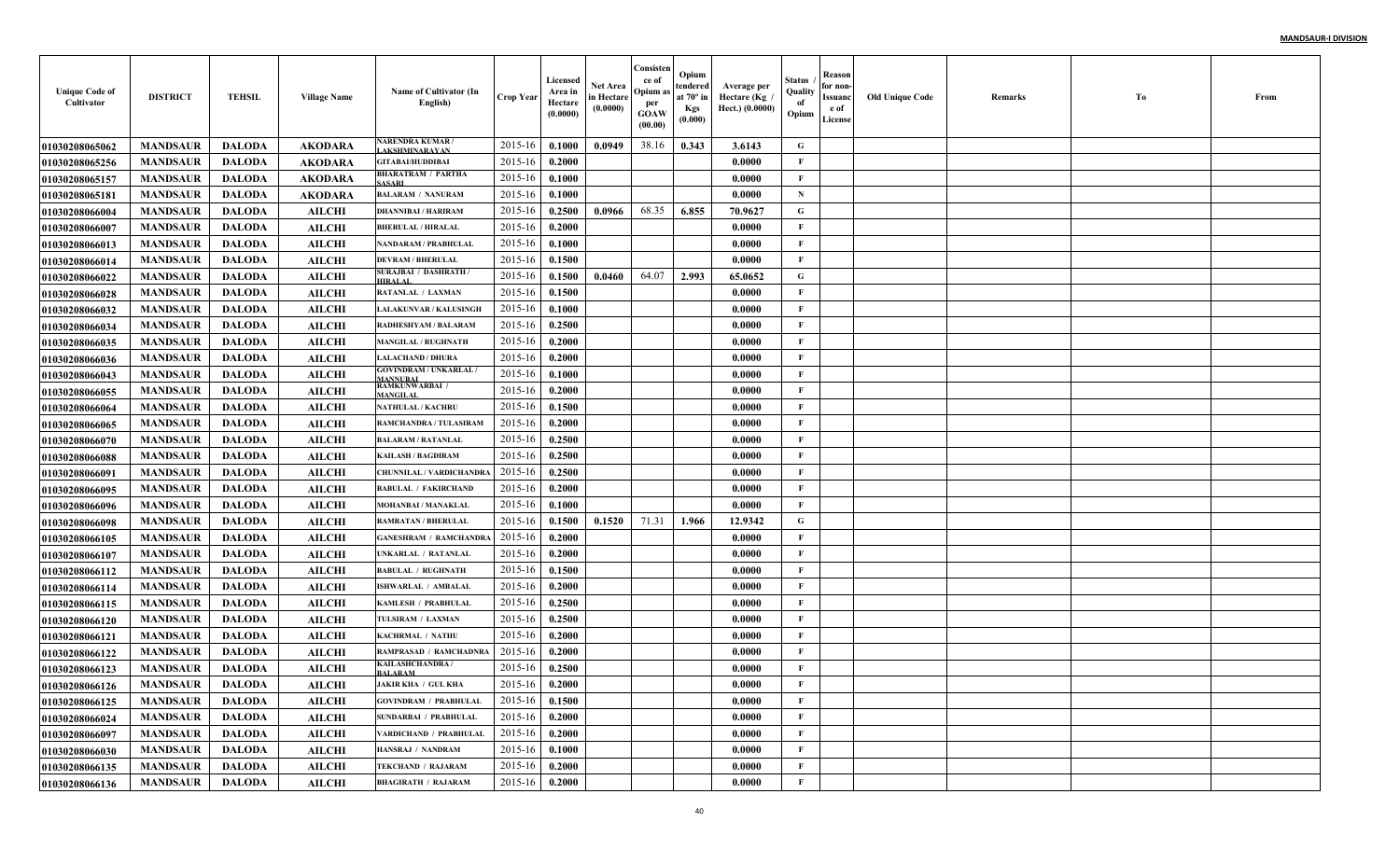| <b>Unique Code of</b><br>Cultivator | <b>DISTRICT</b> | <b>TEHSIL</b> | <b>Village Name</b> | Name of Cultivator (In<br>English)                       | <b>Crop Year</b> | Licensed<br>Area in<br>Hectare<br>(0.0000) | Net Area<br>in Hectare<br>(0.0000) | Consisten<br>ce of<br>Opium a<br>per<br><b>GOAW</b><br>(00.00) | Opium<br>tendered<br>at $70^\circ$ in<br><b>Kgs</b><br>(0.000) | Average per<br>Hectare (Kg<br>Hect.) (0.0000) | Status<br>Quality<br>of<br>Opium | Reason<br>for non-<br>Issuanc<br>e of<br>License | <b>Old Unique Code</b> | Remarks | Тo | From |
|-------------------------------------|-----------------|---------------|---------------------|----------------------------------------------------------|------------------|--------------------------------------------|------------------------------------|----------------------------------------------------------------|----------------------------------------------------------------|-----------------------------------------------|----------------------------------|--------------------------------------------------|------------------------|---------|----|------|
| <b>01030208066037</b>               | <b>MANDSAUR</b> | <b>DALODA</b> | <b>AILCHI</b>       | <b>MANGILAL / BAGDIRAM</b>                               | 2015-16          | 0.1500                                     |                                    |                                                                |                                                                | 0.0000                                        | F                                |                                                  |                        |         |    |      |
| <b>01030208066131</b>               | <b>MANDSAUR</b> | <b>DALODA</b> | <b>AILCHI</b>       | <b>KASTURIBAI / KISHANLAI</b>                            | 2015-16          | 0.2500                                     |                                    |                                                                |                                                                | 0.0000                                        | $\mathbf{F}$                     |                                                  |                        |         |    |      |
| <b>01030208066130</b>               | <b>MANDSAUR</b> | <b>DALODA</b> | <b>AILCHI</b>       | <b>BHULIBAI / RADHESHYAM</b>                             | 2015-16          | 0.2500                                     |                                    |                                                                |                                                                | 0.0000                                        | $\mathbf{F}$                     |                                                  |                        |         |    |      |
| <b>01030208066002</b>               | <b>MANDSAUR</b> | <b>DALODA</b> | <b>AILCHI</b>       | KISHANALAL / KESHURAM                                    | 2015-16          | 0.1500                                     |                                    |                                                                |                                                                | 0.0000                                        | $\mathbf{F}$                     |                                                  |                        |         |    |      |
| <b>01030208066009</b>               | <b>MANDSAUR</b> | <b>DALODA</b> | <b>AILCHI</b>       | <b>AMARIBAI / KESHURAM</b>                               | 2015-16          | 0.2000                                     |                                    |                                                                |                                                                | 0.0000                                        | $\mathbf{F}$                     |                                                  |                        |         |    |      |
| <b>01030208066010</b>               | <b>MANDSAUR</b> | <b>DALODA</b> | <b>AILCHI</b>       | <b>MOTILAL / BHERULAL</b>                                | 2015-16          | 0.2000                                     |                                    |                                                                |                                                                | 0.0000                                        | $\mathbf{F}$                     |                                                  |                        |         |    |      |
| <b>01030208066016</b>               | <b>MANDSAUR</b> | <b>DALODA</b> | <b>AILCHI</b>       | <b>BALU / BHERULAL</b>                                   | 2015-16          | 0.2000                                     |                                    |                                                                |                                                                | 0.0000                                        | $\mathbf{F}$                     |                                                  |                        |         |    |      |
| <b>01030208066040</b>               | <b>MANDSAUR</b> | <b>DALODA</b> | <b>AILCHI</b>       | TEJUBAI / KANWARLAL,<br>ONKARLAL                         | 2015-16          | 0.2000                                     |                                    |                                                                |                                                                | 0.0000                                        | $\mathbf{F}$                     |                                                  |                        |         |    |      |
| <b>01030208066051</b>               | <b>MANDSAUR</b> | <b>DALODA</b> | <b>AILCHI</b>       | <b>SAMPATBAI / MOHANLAI</b>                              | 2015-16          | 0.1000                                     |                                    |                                                                |                                                                | 0.0000                                        | $\mathbf{F}$                     |                                                  |                        |         |    |      |
| <b>01030208066062</b>               | <b>MANDSAUR</b> | <b>DALODA</b> | <b>AILCHI</b>       | MUNNIBAI / DIPCHANDRA                                    | 2015-16          | 0.2500                                     |                                    |                                                                |                                                                | 0.0000                                        | $\mathbf{F}$                     |                                                  |                        |         |    |      |
| <b>01030208066069</b>               | <b>MANDSAUR</b> | <b>DALODA</b> | <b>AILCHI</b>       | <b>DEVARAM / MAGAN</b>                                   | 2015-16          | 0.1000                                     |                                    |                                                                |                                                                | 0.0000                                        | $\mathbf{F}$                     |                                                  |                        |         |    |      |
| <b>01030208066085</b>               | <b>MANDSAUR</b> | <b>DALODA</b> | <b>AILCHI</b>       | <b>RASHID KHAN / FULKHAN</b>                             | 2015-16          | 0.2000                                     |                                    |                                                                |                                                                | 0.0000                                        | $\mathbf{F}$                     |                                                  |                        |         |    |      |
| <b>01030208066089</b>               | <b>MANDSAUR</b> | <b>DALODA</b> | <b>AILCHI</b>       | <b>VAJERAM / BAGDIRAM</b>                                | 2015-16          | 0.1000                                     |                                    |                                                                |                                                                | 0.0000                                        | $\mathbf{F}$                     |                                                  |                        |         |    |      |
| <b>01030208066103</b>               | <b>MANDSAUR</b> | <b>DALODA</b> | <b>AILCHI</b>       | HANSRAJ / AMBARAM                                        | 2015-16          | 0.1000                                     |                                    |                                                                |                                                                | 0.0000                                        | $\mathbf{F}$                     |                                                  |                        |         |    |      |
| 01030208066111                      | <b>MANDSAUR</b> | <b>DALODA</b> | <b>AILCHI</b>       | <b>DASHRATH / BALARAM</b>                                | 2015-16          | 0.2500                                     |                                    |                                                                |                                                                | 0.0000                                        | $\mathbf{F}$                     |                                                  |                        |         |    |      |
| <b>01030208066117</b>               | <b>MANDSAUR</b> | <b>DALODA</b> | <b>AILCHI</b>       | <b>JAYRAM / LAXMAN</b>                                   | 2015-16          | 0.1000                                     |                                    |                                                                |                                                                | 0.0000                                        | $\mathbf{F}$                     |                                                  |                        |         |    |      |
| 01030208066127                      | <b>MANDSAUR</b> | <b>DALODA</b> | <b>AILCHI</b>       | <b>BHANWARLAL / MANGILAL</b>                             | 2015-16          | 0.2500                                     |                                    |                                                                |                                                                | 0.0000                                        | $\mathbf{F}$                     |                                                  |                        |         |    |      |
| <b>01030208066019</b>               | <b>MANDSAUR</b> | <b>DALODA</b> | <b>AILCHI</b>       | <b>SALAGARAM / TULASIRAM</b>                             | 2015-16          | 0.1000                                     |                                    |                                                                |                                                                | 0.0000                                        | $\mathbf{F}$                     |                                                  |                        |         |    |      |
| <b>01030208067020</b>               | <b>MANDSAUR</b> | <b>DALODA</b> | <b>BANIKHEDI</b>    | <b>SAJJAN KUNWAR RAMSINGH</b>                            | 2015-16          | 0.1000                                     |                                    |                                                                |                                                                | 0.0000                                        | $\mathbf{F}$                     |                                                  |                        |         |    |      |
| <b>01030208067024</b>               | <b>MANDSAUR</b> | <b>DALODA</b> | <b>BANIKHEDI</b>    | <b>MANGILAL / BABRU</b>                                  | 2015-16          | 0.2000                                     |                                    |                                                                |                                                                | 0.0000                                        | $\mathbf{F}$                     |                                                  |                        |         |    |      |
| <b>0103020806800</b> 1              | <b>MANDSAUR</b> | <b>DALODA</b> | <b>DALODA RAIL</b>  | RADHESHYAM / RAMLAI                                      | 2015-16          | 0.2500                                     |                                    |                                                                |                                                                | $\bm{0.0000}$                                 | $\mathbf{F}$                     |                                                  |                        |         |    |      |
| <b>01030208068005</b>               | <b>MANDSAUR</b> | <b>DALODA</b> | <b>DALODA RAIL</b>  | NIRBHYRAM / RAMNARAYAN                                   | 2015-16          | 0.2000                                     |                                    |                                                                |                                                                | 0.0000                                        | F                                |                                                  |                        |         |    |      |
| <b>0103020806801</b> 4              | <b>MANDSAUR</b> | <b>DALODA</b> | <b>DALODA RAIL</b>  | KAILASHBAI / NANDKISHOR                                  | 2015-16          | 0.2000                                     | 0.0986                             | 62.40                                                          | 5.366                                                          | 54.4219                                       | G                                |                                                  |                        |         |    |      |
| 01030208068018                      | <b>MANDSAUR</b> | <b>DALODA</b> | <b>DALODA RAIL</b>  | <b>BHERULAL / RAMNARAYAN</b>                             | 2015-16          | 0.2500                                     |                                    |                                                                |                                                                | 0.0000                                        | $\mathbf{F}$                     |                                                  |                        |         |    |      |
| <b>01030208068019</b>               | <b>MANDSAUR</b> | <b>DALODA</b> | <b>DALODA RAIL</b>  | SHWARLAL / MOHANLAI                                      | 2015-16          | 0.2500                                     |                                    |                                                                |                                                                | 0.0000                                        | $\mathbf{F}$                     |                                                  |                        |         |    |      |
| <b>01030208068021</b>               | <b>MANDSAUR</b> | <b>DALODA</b> | <b>DALODA RAIL</b>  | <b>BANKATLAL / AMBARAM</b>                               | 2015-16          | 0.2000                                     |                                    |                                                                |                                                                | 0.0000                                        | $\mathbf{F}$                     |                                                  |                        |         |    |      |
| <b>01030208068026</b>               | <b>MANDSAUR</b> | <b>DALODA</b> | <b>DALODA RAIL</b>  | <b>MOHANLAL / HANSRAJ</b>                                | 2015-16          | 0.2500                                     |                                    |                                                                |                                                                | 0.0000                                        | $\mathbf F$                      |                                                  |                        |         |    |      |
| <b>01030208068032</b>               | <b>MANDSAUR</b> | <b>DALODA</b> | <b>DALODA RAIL</b>  | <b>MRITRAM / DEVICHAND</b>                               | 2015-16          | 0.1500                                     |                                    |                                                                |                                                                | 0.0000                                        | $\mathbf{F}$                     |                                                  |                        |         |    |      |
| 01030208068039                      | <b>MANDSAUR</b> | <b>DALODA</b> | <b>DALODA RAIL</b>  | MADANLAL / RAMKISHAN                                     | 2015-16          | 0.2000                                     |                                    |                                                                |                                                                | 0.0000                                        | $\mathbf{F}$                     |                                                  |                        |         |    |      |
| 01030208068042                      | <b>MANDSAUR</b> | <b>DALODA</b> | <b>DALODA RAIL</b>  | SOHANBAI / BHANVARLAI                                    | 2015-16          | 0.1000                                     |                                    |                                                                |                                                                | 0.0000                                        | $\mathbf{F}$                     |                                                  |                        |         |    |      |
| <b>01030208068052</b>               | <b>MANDSAUR</b> | <b>DALODA</b> | <b>DALODA RAIL</b>  | <b>ATAMARAM / KALURAM</b>                                | 2015-16          | 0.2500                                     |                                    |                                                                |                                                                | 0.0000                                        | $\mathbf{F}$                     |                                                  |                        |         |    |      |
| <b>01030208068071</b>               | <b>MANDSAUR</b> | <b>DALODA</b> | <b>DALODA RAIL</b>  | <b>BALDEV / RAMLAL</b>                                   | 2015-16          | 0.2000                                     |                                    |                                                                |                                                                | 0.0000                                        | F                                |                                                  |                        |         |    |      |
| <b>01030208068072</b>               | <b>MANDSAUR</b> | <b>DALODA</b> | <b>DALODA RAIL</b>  | <b>JAGDISH / RAMNARAYAN</b>                              | 2015-16          | 0.2500                                     |                                    |                                                                |                                                                | 0.0000                                        | F                                |                                                  |                        |         |    |      |
| 01030208068076                      | <b>MANDSAUR</b> | DALODA        | DALODA RAIL         | <b>GABRULAL / BAGDIRAM</b>                               | $2015-16$ 0.1000 |                                            |                                    |                                                                |                                                                | 0.0000                                        | F                                |                                                  |                        |         |    |      |
| 01030208068085                      | <b>MANDSAUR</b> | DALODA        | DALODA RAIL         | <b>MUKANDLAL / KODU</b>                                  | 2015-16          | 0.1500                                     | 0.0751                             | 67.11                                                          | 3.020                                                          | 40.2130                                       | $\mathbf G$                      |                                                  |                        |         |    |      |
| 01030208068109                      | <b>MANDSAUR</b> | <b>DALODA</b> | DALODA RAIL         | <b>RASID KHA / AMIR KHA</b><br><b>MANGILAL / KALURAM</b> | 2015-16          | 0.1500                                     |                                    |                                                                |                                                                | 0.0000                                        | F                                |                                                  |                        |         |    |      |
| <b>01030208068123</b>               | <b>MANDSAUR</b> | <b>DALODA</b> | <b>DALODA RAIL</b>  | <b>CHOUHAN</b>                                           | 2015-16          | 0.2000                                     |                                    |                                                                |                                                                | 0.0000                                        | $\mathbf{F}$                     |                                                  |                        |         |    |      |
| 01030208068128                      | <b>MANDSAUR</b> | <b>DALODA</b> | <b>DALODA RAIL</b>  | RAMPRASAD / BHANWARLAL                                   | 2015-16          | 0.2000                                     |                                    |                                                                |                                                                | 0.0000                                        | $\mathbf{F}$                     |                                                  |                        |         |    |      |
| <b>01030208068002</b>               | <b>MANDSAUR</b> | <b>DALODA</b> | <b>DALODA RAIL</b>  | <b>RANCHODDAS / MOHANDAS</b>                             | 2015-16          | 0.1500                                     |                                    |                                                                |                                                                | 0.0000                                        | $\mathbf{F}$                     |                                                  |                        |         |    |      |
| 01030208068113                      | <b>MANDSAUR</b> | <b>DALODA</b> | <b>DALODA RAIL</b>  | <b>GITA BAI / RAMCHADNRA</b>                             | 2015-16          | 0.2000                                     |                                    |                                                                |                                                                | 0.0000                                        | $\mathbf F$                      |                                                  |                        |         |    |      |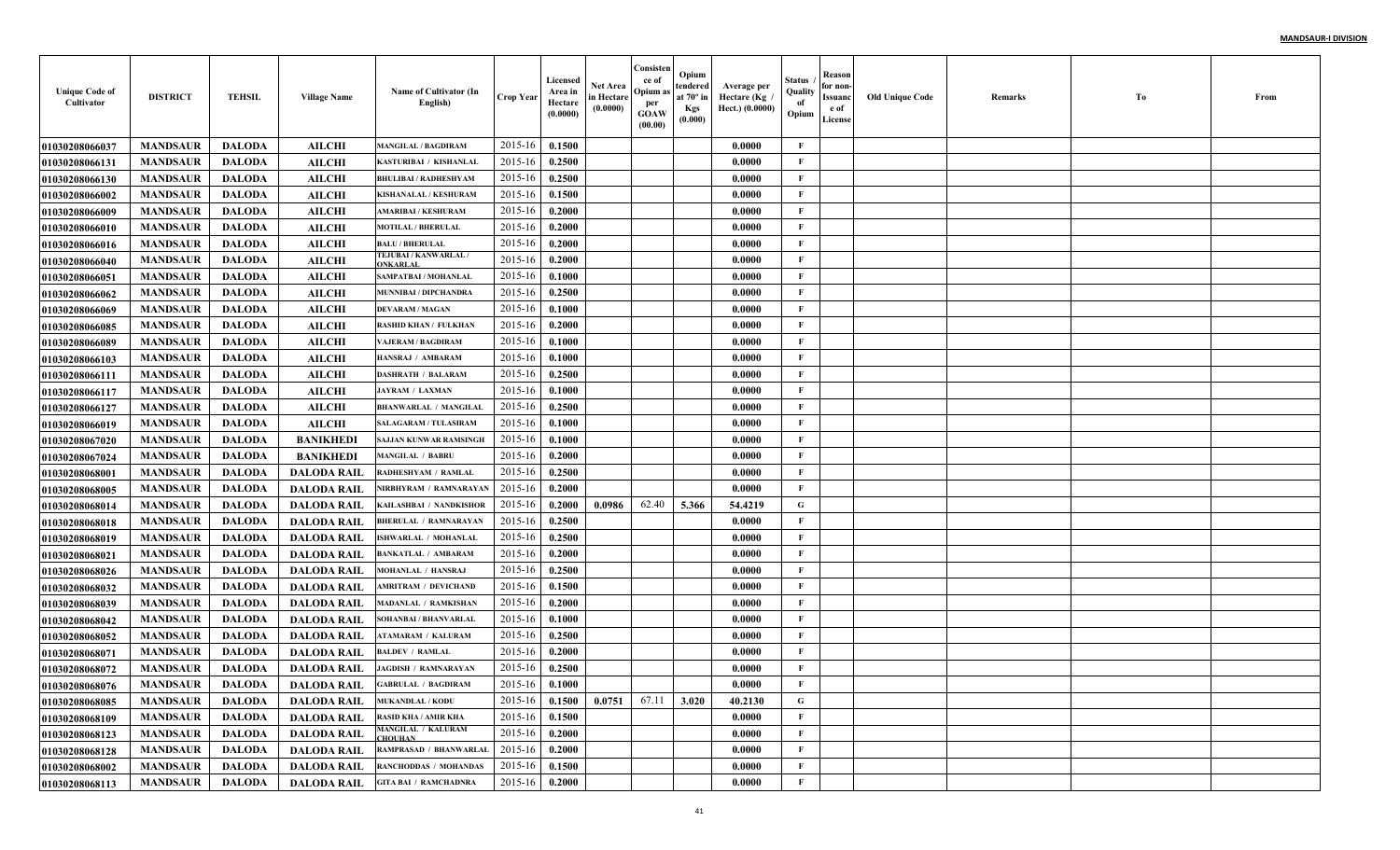| <b>Unique Code of</b><br>Cultivator | <b>DISTRICT</b> | <b>TEHSIL</b> | <b>Village Name</b>                       | Name of Cultivator (In<br>English)           | <b>Crop Year</b> | Licensed<br>Area in<br>Hectare<br>(0.0000) | <b>Net Area</b><br>in Hectare<br>(0.0000) | Consister<br>ce of<br>Opium a:<br>per<br><b>GOAW</b><br>(00.00) | Opium<br>tendered<br>at 70° in<br><b>Kgs</b><br>(0.000) | Average per<br>Hectare (Kg<br>Hect.) (0.0000) | Status<br>Quality<br>of<br>Opium | Reason<br>for non<br><b>Issuanc</b><br>e of<br>License | <b>Old Unique Code</b> | Remarks | Tо | From                |
|-------------------------------------|-----------------|---------------|-------------------------------------------|----------------------------------------------|------------------|--------------------------------------------|-------------------------------------------|-----------------------------------------------------------------|---------------------------------------------------------|-----------------------------------------------|----------------------------------|--------------------------------------------------------|------------------------|---------|----|---------------------|
| 01030208068133                      | <b>MANDSAUR</b> | <b>DALODA</b> | <b>DALODA RAIL</b>                        | RADHESHYAM / LALCHAND /<br><b>BHAGIRATH</b>  | 2015-16          | 0.2500                                     |                                           |                                                                 |                                                         | 0.0000                                        | F                                |                                                        |                        |         |    |                     |
| 01030208068091                      | <b>MANDSAUR</b> | <b>DALODA</b> | <b>DALODA RAIL</b>                        | <b>BABULAL / PANNALAL</b>                    | 2015-16          | 0.1500                                     |                                           |                                                                 |                                                         | 0.0000                                        | F                                |                                                        |                        |         |    |                     |
| 01030208068051                      | <b>MANDSAUR</b> | <b>DALODA</b> | <b>DALODA RAIL</b>                        | <b>DASHRATH / NATHULAL</b>                   | 2015-16          | 0.1000                                     |                                           |                                                                 |                                                         | 0.0000                                        | F                                |                                                        |                        |         |    |                     |
| 01030208068054                      | <b>MANDSAUR</b> | <b>DALODA</b> | <b>DALODA RAIL</b>                        | RAMESHWAR / GAMERLAI                         | 2015-16          | 0.2500                                     |                                           |                                                                 |                                                         | 0.0000                                        | F                                |                                                        |                        |         |    |                     |
| 01030208068004                      | <b>MANDSAUR</b> | <b>DALODA</b> | <b>DALODA RAIL</b>                        | <b>GOPAL / KESHURAM</b>                      | 2015-16          | 0.2000                                     |                                           |                                                                 |                                                         | 0.0000                                        | F                                |                                                        |                        |         |    |                     |
| 01030208068057                      | <b>MANDSAUR</b> | <b>DALODA</b> | <b>DALODA RAIL</b>                        | <b>SITABAI / DEVRAM</b>                      | 2015-16          | 0.2500                                     |                                           |                                                                 |                                                         | 0.0000                                        | F                                |                                                        |                        |         |    |                     |
| 0103020806803                       | <b>MANDSAUR</b> | <b>DALODA</b> | <b>DALODA RAIL</b>                        | <b>BAPULAL / ONKARLAL</b>                    | 2015-16          | 0.2000                                     |                                           |                                                                 |                                                         | 0.0000                                        | $\mathbf{F}$                     |                                                        |                        |         |    |                     |
| <b>01030208068065</b>               | <b>MANDSAUR</b> | <b>DALODA</b> | <b>DALODA RAIL</b>                        | <b>MUNNIBAI / BAGDIRAM</b>                   | 2015-16          | 0.2000                                     |                                           |                                                                 |                                                         | 0.0000                                        | F                                |                                                        |                        |         |    |                     |
| <b>01030208068077</b>               | <b>MANDSAUR</b> | <b>DALODA</b> | <b>DALODA RAIL</b>                        | SHIVNARAYAN / BHERULAI                       | 2015-16          | 0.2500                                     |                                           |                                                                 |                                                         | 0.0000                                        | F                                |                                                        |                        |         |    |                     |
| 01030208068036                      | <b>MANDSAUR</b> | <b>DALODA</b> | <b>DALODA RAIL</b>                        | NANDRAM / GANGARAM                           | 2015-16          | 0.2000                                     |                                           |                                                                 |                                                         | 0.0000                                        | F                                |                                                        |                        |         |    |                     |
| <b>01030208068012</b>               | <b>MANDSAUR</b> | <b>DALODA</b> | <b>DALODA RAIL</b>                        | RADHESHYAM / KHIMA                           | 2015-16          | 0.1000                                     |                                           |                                                                 |                                                         | 0.0000                                        | F                                |                                                        |                        |         |    |                     |
| <b>01030208068027</b>               | <b>MANDSAUR</b> | <b>DALODA</b> | <b>DALODA RAIL</b>                        | <b>BADRILAL / KALU</b>                       | 2015-16          | 0.2000                                     |                                           |                                                                 |                                                         | 0.0000                                        | F                                |                                                        |                        |         |    |                     |
| 0103020806804                       | <b>MANDSAUR</b> | <b>DALODA</b> | <b>DALODA RAIL</b>                        | <b>BHERULAL / KISHANLAL</b>                  | 2015-16          | 0.2000                                     |                                           |                                                                 |                                                         | 0.0000                                        | F                                |                                                        |                        |         |    |                     |
| <b>01030208068056</b>               | <b>MANDSAUR</b> | <b>DALODA</b> | <b>DALODA RAIL</b>                        | <b>RATAN BAI / MANGILAL</b>                  | 2015-16          | 0.1000                                     |                                           |                                                                 |                                                         | 0.0000                                        | F                                |                                                        |                        |         |    |                     |
| <b>01030208068069</b>               | <b>MANDSAUR</b> | <b>DALODA</b> | <b>DALODA RAIL</b>                        | <b>SVAROOP / GANGA</b>                       | 2015-16          | 0.1000                                     |                                           |                                                                 |                                                         | 0.0000                                        | F                                |                                                        |                        |         |    |                     |
| <b>01030208068079</b>               | <b>MANDSAUR</b> | <b>DALODA</b> | <b>DALODA RAIL</b>                        | RAMCHANDRA / GOPAL                           | 2015-16          | 0.1000                                     |                                           |                                                                 |                                                         | 0.0000                                        | F                                |                                                        |                        |         |    |                     |
| <b>01030208068097</b>               | <b>MANDSAUR</b> | <b>DALODA</b> | <b>DALODA RAIL</b>                        | KAMLABAI / SHIVNARAYAN                       | 2015-16          | 0.1000                                     |                                           |                                                                 |                                                         | 0.0000                                        | F                                |                                                        |                        |         |    |                     |
| <b>0103020806810</b> 1              | <b>MANDSAUR</b> | <b>DALODA</b> | <b>DALODA RAIL</b>                        | RAMDAYAL / KALURAM                           | 2015-16          | 0.2500                                     |                                           |                                                                 |                                                         | 0.0000                                        | $\mathbf{F}$                     |                                                        |                        |         |    |                     |
| 01030208068134                      | <b>MANDSAUR</b> | <b>DALODA</b> | <b>DALODA RAIL</b>                        | RAMPRAHALAD / KISHANLAI                      | 2015-16          | 0.1000                                     |                                           |                                                                 |                                                         | $\bm{0.0000}$                                 | $\mathbf{F}$                     |                                                        |                        |         |    |                     |
| 01030208068138                      | <b>MANDSAUR</b> | <b>DALODA</b> | <b>DALODA RAIL</b>                        | RAMLAL/MODIRAM                               | 2015-16          | 0.2500                                     |                                           |                                                                 |                                                         | 0.0000                                        | $\mathbf{F}$                     |                                                        | 01060208048020         |         |    | LAKHMAKHEDI JAORA-1 |
| <b>01030208068089</b>               | <b>MANDSAUR</b> | <b>DALODA</b> | <b>DALODA RAIL</b>                        | NANDIBAI / ONKARLAL                          | 2015-16          | 0.1000                                     |                                           |                                                                 |                                                         | 0.0000                                        | $\mathbf{F}$                     |                                                        |                        |         |    |                     |
| <b>01030208068093</b>               | <b>MANDSAUR</b> | <b>DALODA</b> | <b>DALODA RAIL</b>                        | <b>DEVRAM / KALURAM</b>                      | 2015-16          | 0.1000                                     |                                           |                                                                 |                                                         | 0.0000                                        | F                                |                                                        |                        |         |    |                     |
| 01030208072001                      | <b>MANDSAUR</b> | <b>DALODA</b> | <b>GURADIYA LALMUHA</b>                   | <b>BADRILAL / NANDRAM</b>                    | 2015-16          | 0.2000                                     |                                           |                                                                 |                                                         | 0.0000                                        | F                                |                                                        |                        |         |    |                     |
| <b>01030208072003</b>               | <b>MANDSAUR</b> | <b>DALODA</b> | <b>GURADIYA LALMUHA</b>                   | <b>DEVILAL / BALARAM</b>                     | 2015-16          | 0.2500                                     |                                           |                                                                 |                                                         | 0.0000                                        | F                                |                                                        |                        |         |    |                     |
| <b>01030208072005</b>               | <b>MANDSAUR</b> | <b>DALODA</b> | <b>GURADIYA LALMUHA</b>                   | <b>DEVRAM / SUGANLAL</b>                     | 2015-16          | 0.2000                                     |                                           |                                                                 |                                                         | 0.0000                                        | F                                |                                                        |                        |         |    |                     |
| <b>01030208072007</b>               | <b>MANDSAUR</b> | <b>DALODA</b> | <b>GURADIYA LALMUHA</b>                   | SHOBHARAM / DALIRAM                          | 2015-16          | 0.2000                                     |                                           |                                                                 |                                                         | $\bm{0.0000}$                                 | F                                |                                                        |                        |         |    |                     |
| <b>01030208072008</b>               | <b>MANDSAUR</b> | <b>DALODA</b> | <b>GURADIYA LALMUHA</b>                   | TULSIRAM / MOTIRAM                           | 2015-16          | 0.1500                                     |                                           |                                                                 |                                                         | 0.0000                                        | F                                |                                                        |                        |         |    |                     |
| <b>01030208072010</b>               | <b>MANDSAUR</b> | <b>DALODA</b> | <b>GURADIYA LALMUHA</b>                   | <b>RAMCHANDRA / DALURAM</b>                  | 2015-16          | 0.2500                                     |                                           |                                                                 |                                                         | 0.0000                                        | F                                |                                                        |                        |         |    |                     |
| 01030208072011                      | <b>MANDSAUR</b> | <b>DALODA</b> | <b>GURADIYA LALMUHA</b>                   | <b>BHAGIRATH / BHANWARLAI</b>                | 2015-16          | 0.2500                                     |                                           |                                                                 |                                                         | 0.0000                                        | F                                |                                                        |                        |         |    |                     |
| <b>01030208072012</b>               | <b>MANDSAUR</b> | <b>DALODA</b> | <b>GURADIYA LALMUHA</b>                   | KANHAIYALAL / HIRALAL .                      | 2015-16          | 0.2500                                     |                                           |                                                                 |                                                         | 0.0000                                        | F                                |                                                        |                        |         |    |                     |
| <b>01030208072015</b>               | <b>MANDSAUR</b> | <b>DALODA</b> | <b>GURADIYA LALMUHA</b>                   | <b>DHAPUBAI / SUKHLAL</b>                    | 2015-16          | 0.2500                                     |                                           |                                                                 |                                                         | 0.0000                                        | F                                |                                                        |                        |         |    |                     |
| <b>0103020807201′</b>               | <b>MANDSAUR</b> | <b>DALODA</b> | <b>GURADIYA LALMUHA</b>                   | <b>BHAGIRATH / BHERA</b>                     | $2015 - 16$      | 0.2000                                     |                                           |                                                                 |                                                         | 0.0000                                        | F                                |                                                        |                        |         |    |                     |
| 01030208072021                      | <b>MANDSAUR</b> | <b>DALODA</b> | <b>GURADIYA LALMUHA</b>                   | RAMESHWAR / GANGARAM                         | 2015-16          | 0.2500                                     |                                           |                                                                 |                                                         | 0.0000                                        | F                                |                                                        |                        |         |    |                     |
| 01030208072023                      | MANDSAUR        | DALODA        | <b>GURADIYA LALMUHA RAMLAL / GAMERLAL</b> |                                              | $2015-16$ 0.2500 |                                            |                                           |                                                                 |                                                         | 0.0000                                        | F                                |                                                        |                        |         |    |                     |
| <b>01030208072024</b>               | MANDSAUR        | DALODA        |                                           | GURADIYA LALMUHA GANGABAI / BHANWARLAL       | $2015 - 16$      | 0.2000                                     | 0.0947                                    | 62.93                                                           | 5.808                                                   | 61.3305                                       | G                                |                                                        |                        |         |    |                     |
| <b>01030208072026</b>               | <b>MANDSAUR</b> | <b>DALODA</b> | <b>GURADIYA LALMUHA</b>                   | <b>SOHANBAI / AMBARAM</b>                    | $2015 - 16$      | 0.2500                                     |                                           |                                                                 |                                                         | 0.0000                                        | F                                |                                                        |                        |         |    |                     |
| <b>01030208072030</b>               | <b>MANDSAUR</b> | <b>DALODA</b> | <b>GURADIYA LALMUHA</b>                   | <b>RAMPRASAD/</b><br><b>BHERUSHANKAR</b>     | $2015 - 16$      | 0.2500                                     | 0.0521                                    | 77.36                                                           | 4.034                                                   | 77.4280                                       | G                                |                                                        |                        |         |    |                     |
| <b>01030208072032</b>               | <b>MANDSAUR</b> | <b>DALODA</b> |                                           | <b>GURADIYA LALMUHA GEETABAI / PYARCHAND</b> | $2015 - 16$      | 0.1000                                     |                                           |                                                                 |                                                         | 0.0000                                        | F                                |                                                        |                        |         |    |                     |
| 01030208072036                      | <b>MANDSAUR</b> | <b>DALODA</b> |                                           | GURADIYA LALMUHA   MODIBAI / LAKSHMICHANDRA  | $2015 - 16$      | 0.2500                                     |                                           |                                                                 |                                                         | 0.0000                                        | F                                |                                                        |                        |         |    |                     |
| 01030208072039                      | <b>MANDSAUR</b> | <b>DALODA</b> |                                           | GURADIYA LALMUHA RAMCHANDRA / SHIVLAL        | $2015 - 16$      | 0.2000                                     |                                           |                                                                 |                                                         | 0.0000                                        | F                                |                                                        |                        |         |    |                     |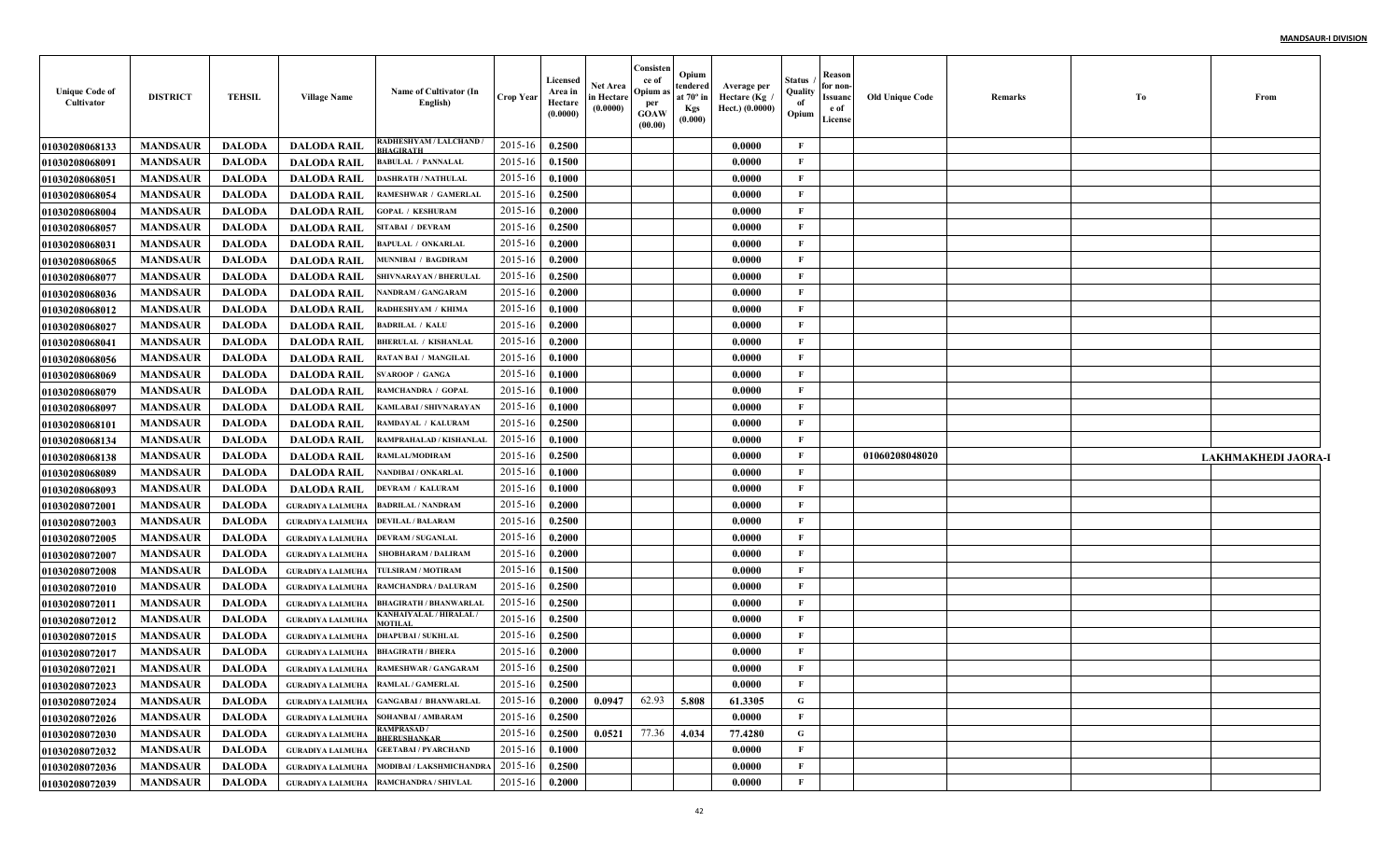| <b>Unique Code of</b><br>Cultivator | <b>DISTRICT</b> | <b>TEHSIL</b> | <b>Village Name</b>                 | Name of Cultivator (In<br>English)          | <b>Crop Year</b> | Licensed<br>Area in<br>Hectare<br>(0.0000) | Net Area<br>in Hectare<br>(0.0000) | Consisten<br>ce of<br>Opium a<br>per<br><b>GOAW</b><br>(00.00) | Opium<br>tendered<br>at $70^\circ$ in<br><b>Kgs</b><br>(0.000) | Average per<br>Hectare (Kg /<br>Hect.) (0.0000) | Status<br>Quality<br>of<br>Opium | Reason<br>for non-<br>Issuanc<br>e of<br>License | <b>Old Unique Code</b> | Remarks | Тo | From |
|-------------------------------------|-----------------|---------------|-------------------------------------|---------------------------------------------|------------------|--------------------------------------------|------------------------------------|----------------------------------------------------------------|----------------------------------------------------------------|-------------------------------------------------|----------------------------------|--------------------------------------------------|------------------------|---------|----|------|
| <b>01030208072041</b>               | <b>MANDSAUR</b> | <b>DALODA</b> | <b>GURADIYA LALMUHA</b>             | SHANKARLAL / MOHANLAI                       | 2015-16          | 0.2000                                     |                                    |                                                                |                                                                | 0.0000                                          | F                                |                                                  |                        |         |    |      |
| <b>01030208072043</b>               | <b>MANDSAUR</b> | <b>DALODA</b> | <b>GURADIYA LALMUHA</b>             | <b>JANIBAI / KANIRAM</b>                    | 2015-16          | 0.2000                                     |                                    |                                                                |                                                                | 0.0000                                          | $\mathbf{F}$                     |                                                  |                        |         |    |      |
| 01030208072044                      | <b>MANDSAUR</b> | <b>DALODA</b> | <b>GURADIYA LALMUHA</b>             | <b>BHERULAL / KESHURAM</b>                  | 2015-16          | 0.2000                                     |                                    |                                                                |                                                                | 0.0000                                          | F                                |                                                  |                        |         |    |      |
| <b>01030208072047</b>               | <b>MANDSAUR</b> | <b>DALODA</b> | <b>GURADIYA LALMUHA</b>             | <b>NANDRAM / MOTILAL</b>                    | 2015-16          | 0.2500                                     |                                    |                                                                |                                                                | 0.0000                                          | $\mathbf{F}$                     |                                                  |                        |         |    |      |
| <b>01030208072049</b>               | <b>MANDSAUR</b> | <b>DALODA</b> | <b>GURADIYA LALMUHA</b>             | <b>LALCHANDRA / MODIRAM</b>                 | 2015-16          | 0.2000                                     |                                    |                                                                |                                                                | 0.0000                                          | $\mathbf{F}$                     |                                                  |                        |         |    |      |
| <b>01030208072050</b>               | <b>MANDSAUR</b> | <b>DALODA</b> | <b>GURADIYA LALMUHA</b>             | <b>BALARAM / DALURAM</b>                    | 2015-16          | 0.2500                                     |                                    |                                                                |                                                                | 0.0000                                          | $\mathbf{F}$                     |                                                  |                        |         |    |      |
| 01030208072051                      | <b>MANDSAUR</b> | <b>DALODA</b> | <b>GURADIYA LALMUHA</b>             | TULASIRAM / SUGANLAL                        | 2015-16          | 0.2500                                     |                                    |                                                                |                                                                | 0.0000                                          | $\mathbf{F}$                     |                                                  |                        |         |    |      |
| <b>01030208072053</b>               | <b>MANDSAUR</b> | <b>DALODA</b> | <b>GURADIYA LALMUHA</b>             | <b>KESHERBAI / RAMNIVAS</b>                 | 2015-16          | 0.2500                                     |                                    |                                                                |                                                                | 0.0000                                          | F                                |                                                  |                        |         |    |      |
| <b>01030208072062</b>               | <b>MANDSAUR</b> | <b>DALODA</b> | <b>GURADIYA LALMUHA</b>             | <b>SHARDABAI / BHANVARLAI</b>               | 2015-16          | 0.2500                                     |                                    |                                                                |                                                                | 0.0000                                          | F                                |                                                  |                        |         |    |      |
| <b>01030208072065</b>               | <b>MANDSAUR</b> | <b>DALODA</b> | <b>GURADIYA LALMUHA</b>             | <b>KHEMIBAI / BALARAM</b>                   | 2015-16          | 0.2000                                     | 0.1943                             | 67.20                                                          | 12.096                                                         | 62.2542                                         | G                                |                                                  |                        |         |    |      |
| <b>01030208072069</b>               | <b>MANDSAUR</b> | <b>DALODA</b> | <b>GURADIYA LALMUHA</b>             | <b>KESHARBAI / MUNNALAI</b>                 | 2015-16          | 0.2000                                     |                                    |                                                                |                                                                | 0.0000                                          | $\mathbf{F}$                     |                                                  |                        |         |    |      |
| <b>01030208072071</b>               | <b>MANDSAUR</b> | <b>DALODA</b> | <b>GURADIYA LALMUHA</b>             | <b>RAJMAL / MAGANIRAM</b>                   | 2015-16          | 0.2500                                     |                                    |                                                                |                                                                | 0.0000                                          | $\mathbf{F}$                     |                                                  |                        |         |    |      |
| <b>01030208072077</b>               | <b>MANDSAUR</b> | <b>DALODA</b> | <b>GURADIYA LALMUHA</b>             | SHANKARLAL / MANGILAL                       | 2015-16          | 0.2000                                     |                                    |                                                                |                                                                | 0.0000                                          | $\mathbf{F}$                     |                                                  |                        |         |    |      |
| <b>01030208072080</b>               | <b>MANDSAUR</b> | <b>DALODA</b> | <b>GURADIYA LALMUHA</b>             | <b>RAMCHANDRA / BAGDIRAM</b>                | 2015-16          | 0.1000                                     |                                    |                                                                |                                                                | 0.0000                                          | $\mathbf{F}$                     |                                                  |                        |         |    |      |
| <b>01030208072081</b>               | <b>MANDSAUR</b> | <b>DALODA</b> | <b>GURADIYA LALMUHA</b>             | <b>PUNIBAI / KESHURAM</b>                   | 2015-16          | 0.2500                                     |                                    |                                                                |                                                                | 0.0000                                          | $\mathbf{F}$                     |                                                  |                        |         |    |      |
| <b>01030208072134</b>               | <b>MANDSAUR</b> | <b>DALODA</b> | <b>GURADIYA LALMUHA</b>             | <b>RAMESHVAR / PYARCHANDRA</b>              | 2015-16          | 0.2500                                     |                                    |                                                                |                                                                | 0.0000                                          | $\mathbf{F}$                     |                                                  |                        |         |    |      |
| <b>01030208072135</b>               | <b>MANDSAUR</b> | <b>DALODA</b> | <b>GURADIYA LALMUHA</b>             | <b>MOTILAL / PYARELAL</b>                   | 2015-16          | 0.2500                                     |                                    |                                                                |                                                                | 0.0000                                          | $\mathbf{F}$                     |                                                  |                        |         |    |      |
| <b>01030208072136</b>               | <b>MANDSAUR</b> | <b>DALODA</b> | <b>GURADIYA LALMUHA</b>             | <b>DEUBAI / HARDEVRAM</b>                   | 2015-16          | 0.2500                                     |                                    |                                                                |                                                                | 0.0000                                          | $\mathbf{F}$                     |                                                  |                        |         |    |      |
| <b>01030208072137</b>               | <b>MANDSAUR</b> | <b>DALODA</b> | <b>GURADIYA LALMUHA</b>             | <b>RAMLAL / SHOBHARAM</b>                   | 2015-16          | 0.2500                                     |                                    |                                                                |                                                                | 0.0000                                          | $\mathbf{F}$                     |                                                  |                        |         |    |      |
| <b>01030208072139</b>               | <b>MANDSAUR</b> | <b>DALODA</b> | <b>GURADIYA LALMUHA</b>             | <b>BALARAM / MOTILAL</b>                    | 2015-16          | 0.2500                                     |                                    |                                                                |                                                                | 0.0000                                          | $\mathbf{F}$                     |                                                  |                        |         |    |      |
| <b>01030208072140</b>               | <b>MANDSAUR</b> | <b>DALODA</b> | <b>GURADIYA LALMUHA</b>             | <b>SHIVLAL / KHEMRAJ</b>                    | 2015-16          | 0.2500                                     |                                    |                                                                |                                                                | 0.0000                                          | $\mathbf{F}$                     |                                                  |                        |         |    |      |
| <b>01030208072002</b>               | <b>MANDSAUR</b> | <b>DALODA</b> | <b>GURADIYA LALMUHA</b>             | <b>RAMKANYABAI / RAMLAI</b>                 | 2015-16          | 0.1000                                     |                                    |                                                                |                                                                | 0.0000                                          | F                                |                                                  |                        |         |    |      |
| <b>01030208072020</b>               | <b>MANDSAUR</b> | <b>DALODA</b> | <b>GURADIYA LALMUHA</b>             | <b>KAVERIBAI / ONKARLAL</b>                 | 2015-16          | 0.1000                                     |                                    |                                                                |                                                                | 0.0000                                          | $\mathbf{F}$                     |                                                  |                        |         |    |      |
| <b>01030208072022</b>               | <b>MANDSAUR</b> | <b>DALODA</b> | <b>GURADIYA LALMUHA</b>             | PYARIBAI / RAMCHANDRA                       | 2015-16          | 0.2500                                     |                                    |                                                                |                                                                | 0.0000                                          | $\mathbf{F}$                     |                                                  |                        |         |    |      |
| <b>01030208072042</b>               | <b>MANDSAUR</b> | <b>DALODA</b> | <b>GURADIYA LALMUHA</b>             | <b>MENABAI / DALURAM</b>                    | 2015-16          | 0.1000                                     |                                    |                                                                |                                                                | 0.0000                                          | $\mathbf{F}$                     |                                                  |                        |         |    |      |
| <b>01030208072072</b>               | <b>MANDSAUR</b> | <b>DALODA</b> | <b>GURADIYA LALMUHA</b>             | MOHANLAL / KESHURAM                         | 2015-16          | 0.2500                                     | 0.2006                             | 61.77                                                          | 11.922                                                         | 59.4317                                         | G                                |                                                  |                        |         |    |      |
| <b>01030208072094</b>               | <b>MANDSAUR</b> | <b>DALODA</b> | <b>GURADIYA LALMUHA</b>             | CHENRAM / KHEMRAJ                           | 2015-16          | 0.1000                                     |                                    |                                                                |                                                                | 0.0000                                          | $\mathbf F$                      |                                                  |                        |         |    |      |
| <b>01030208072104</b>               | <b>MANDSAUR</b> | <b>DALODA</b> | <b>GURADIYA LALMUHA</b>             | <b>MULCHAND / PANNALAI</b>                  | 2015-16          | 0.2500                                     |                                    |                                                                |                                                                | 0.0000                                          | $\mathbf{F}$                     |                                                  |                        |         |    |      |
| <b>01030208072120</b>               | <b>MANDSAUR</b> | <b>DALODA</b> | <b>GURADIYA LALMUHA</b>             | <b>RAMPRASAD / DEVRAM</b>                   | 2015-16          | 0.2000                                     |                                    |                                                                |                                                                | 0.0000                                          | $\mathbf{F}$                     |                                                  |                        |         |    |      |
| <b>01030208072142</b>               | <b>MANDSAUR</b> | <b>DALODA</b> | <b>GURADIYA LALMUHA</b>             | <b>MANSUKHLAL / BHUVANILAL</b>              | 2015-16          | 0.2000                                     |                                    |                                                                |                                                                | 0.0000                                          | $\mathbf{F}$                     |                                                  |                        |         |    |      |
| <b>01030208072144</b>               | <b>MANDSAUR</b> | <b>DALODA</b> | <b>GURADIYA LALMUHA</b>             | <b>ASHOKKUMAR / RUGANATH</b>                | 2015-16          | 0.1000                                     |                                    |                                                                |                                                                | 0.0000                                          | $\mathbf{F}$                     |                                                  |                        |         |    |      |
| <b>01030208072145</b>               | <b>MANDSAUR</b> | <b>DALODA</b> | <b>GURADIYA LALMUHA</b>             | <b>AMBARAM / BHANVARLAI</b>                 | 2015-16          | 0.2500                                     |                                    |                                                                |                                                                | 0.0000                                          | F                                |                                                  |                        |         |    |      |
| <b>01030208072146</b>               | <b>MANDSAUR</b> | <b>DALODA</b> | <b>GURADIYA LALMUHA</b>             | <b>DEVILAL / DOLATRAM</b>                   | 2015-16          | 0.2500                                     | 0.1181                             | 66.78                                                          | 7.794                                                          | 65.9949                                         | G                                |                                                  |                        |         |    |      |
| <b>01030208072149</b>               | <b>MANDSAUR</b> | DALODA        | GURADIYA LALMUHA JAGDISH / MANGILAL |                                             | $2015-16$ 0.2500 |                                            |                                    |                                                                |                                                                | 0.0000                                          | F                                |                                                  |                        |         |    |      |
| 01030208072150                      | <b>MANDSAUR</b> | <b>DALODA</b> |                                     | <b>GURADIYA LALMUHA GOPAL / BHANVARLAL</b>  | 2015-16          | 0.2000                                     |                                    |                                                                |                                                                | 0.0000                                          | $\mathbf{F}$                     |                                                  |                        |         |    |      |
| <b>01030208072155</b>               | <b>MANDSAUR</b> | <b>DALODA</b> |                                     | <b>GURADIYA LALMUHA MANGILAL / BAGDIRAM</b> | 2015-16          | 0.2500                                     |                                    |                                                                |                                                                | 0.0000                                          | $\mathbf{F}$                     |                                                  |                        |         |    |      |
| <b>01030208072157</b>               | <b>MANDSAUR</b> | <b>DALODA</b> |                                     | GURADIYA LALMUHA   RAMDAYAL / PYARCHANDRA   | 2015-16          | 0.2500                                     |                                    |                                                                |                                                                | 0.0000                                          | $\mathbf{F}$                     |                                                  |                        |         |    |      |
| <b>01030208072162</b>               | <b>MANDSAUR</b> | <b>DALODA</b> |                                     | GURADIYA LALMUHA   RADHESHYAM / CHUNNILAL   | 2015-16          | 0.1500                                     |                                    |                                                                |                                                                | 0.0000                                          | $\mathbf{F}$                     |                                                  |                        |         |    |      |
| <b>01030208072169</b>               | <b>MANDSAUR</b> | <b>DALODA</b> |                                     | GURADIYA LALMUHA   ARJUNLAL / BHANVARLAL    | 2015-16          | 0.2000                                     |                                    |                                                                |                                                                | 0.0000                                          | $\mathbf{F}$                     |                                                  |                        |         |    |      |
| 01030208072170                      | <b>MANDSAUR</b> | <b>DALODA</b> | <b>GURADIYA LALMUHA</b>             | <b>LAXMINARAYAN / BHERULAL</b>              | 2015-16          | 0.2000                                     |                                    |                                                                |                                                                | 0.0000                                          | $\mathbf{F}$                     |                                                  |                        |         |    |      |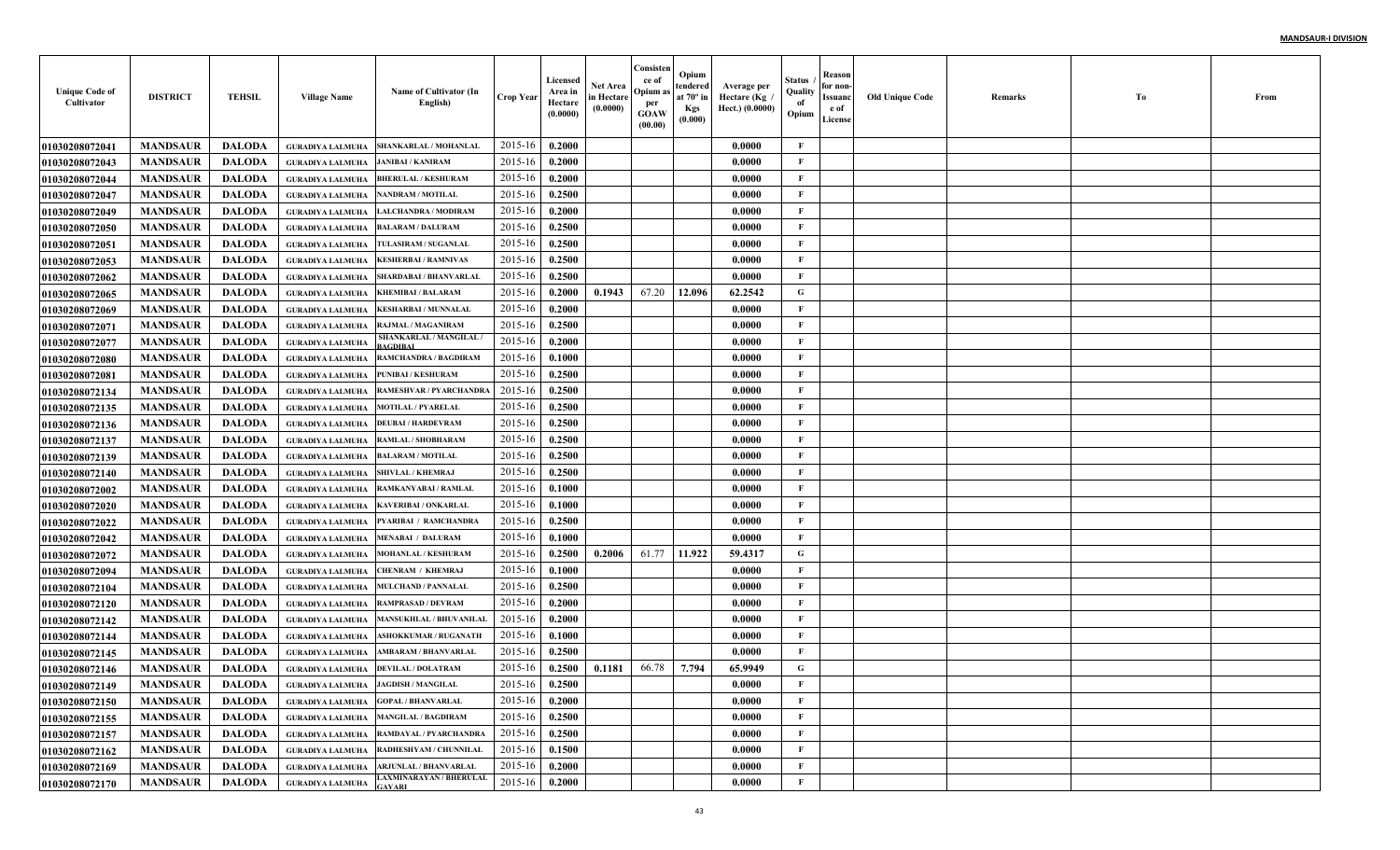| <b>Unique Code of</b><br>Cultivator | <b>DISTRICT</b> | <b>TEHSIL</b> | <b>Village Name</b>                    | Name of Cultivator (In<br>English)        | <b>Crop Year</b> | Licensed<br>Area in<br>Hectare<br>(0.0000) | Net Area<br>in Hectare<br>(0.0000) | Consisten<br>ce of<br>Opium a<br>per<br><b>GOAW</b><br>(00.00) | Opium<br>tendered<br>at $70^\circ$ in<br><b>Kgs</b><br>(0.000) | Average per<br>Hectare (Kg<br>Hect.) (0.0000) | Status<br>Quality<br>of<br>Opium | Reason<br>for non-<br>Issuanc<br>e of<br>License | <b>Old Unique Code</b> | Remarks | Тo | From |
|-------------------------------------|-----------------|---------------|----------------------------------------|-------------------------------------------|------------------|--------------------------------------------|------------------------------------|----------------------------------------------------------------|----------------------------------------------------------------|-----------------------------------------------|----------------------------------|--------------------------------------------------|------------------------|---------|----|------|
| <b>01030208072175</b>               | <b>MANDSAUR</b> | <b>DALODA</b> | <b>GURADIYA LALMUHA</b>                | <b>BANSHILAL / RATANLAL</b>               | 2015-16          | 0.2500                                     |                                    |                                                                |                                                                | 0.0000                                        | F                                |                                                  |                        |         |    |      |
| <b>01030208072178</b>               | <b>MANDSAUR</b> | <b>DALODA</b> | <b>GURADIYA LALMUHA</b>                | <b>KARULAL / MANGILAL</b>                 | 2015-16          | 0.2000                                     |                                    |                                                                |                                                                | 0.0000                                        | $\mathbf{F}$                     |                                                  |                        |         |    |      |
| <b>01030208072180</b>               | <b>MANDSAUR</b> | <b>DALODA</b> | <b>GURADIYA LALMUHA</b>                | VARDIBAI / BAPULAL                        | 2015-16          | 0.2000                                     | 0.1932                             | 67.28                                                          | 11.313                                                         | 58.5559                                       | G                                |                                                  |                        |         |    |      |
| 01030208072181                      | <b>MANDSAUR</b> | <b>DALODA</b> | <b>GURADIYA LALMUHA</b>                | <b>NANDRAM / BHERULAL</b>                 | 2015-16          | 0.2500                                     |                                    |                                                                |                                                                | 0.0000                                        | $\mathbf{F}$                     |                                                  |                        |         |    |      |
| <b>01030208072182</b>               | <b>MANDSAUR</b> | <b>DALODA</b> | <b>GURADIYA LALMUHA</b>                | <b>BHERULAL / SHAVRAM</b>                 | 2015-16          | 0.2000                                     |                                    |                                                                |                                                                | 0.0000                                        | $\mathbf{F}$                     |                                                  |                        |         |    |      |
| <b>01030208072183</b>               | <b>MANDSAUR</b> | <b>DALODA</b> | <b>GURADIYA LALMUHA</b>                | JODHRAJ / HARIRAM                         | 2015-16          | 0.2000                                     |                                    |                                                                |                                                                | 0.0000                                        | $\mathbf{F}$                     |                                                  |                        |         |    |      |
| 01030208072185                      | <b>MANDSAUR</b> | <b>DALODA</b> | <b>GURADIYA LALMUHA</b>                | <b>MOTILAL / BHANVARLAI</b>               | 2015-16          | 0.2500                                     |                                    |                                                                |                                                                | 0.0000                                        | $\mathbf{F}$                     |                                                  |                        |         |    |      |
| <b>01030208072193</b>               | <b>MANDSAUR</b> | <b>DALODA</b> | <b>GURADIYA LALMUHA</b>                | YASHODABAI / HIRALAL                      | 2015-16          | 0.2000                                     |                                    |                                                                |                                                                | 0.0000                                        | F                                |                                                  |                        |         |    |      |
| <b>01030208072197</b>               | <b>MANDSAUR</b> | <b>DALODA</b> | <b>GURADIYA LALMUHA</b>                | <b>{USHALIBAI /</b><br><b>HERUSHANKAE</b> | 2015-16          | 0.2500                                     | 0.1364                             | 69.60                                                          | 8.213                                                          | 60.2126                                       | $\mathbf G$                      |                                                  |                        |         |    |      |
| <b>0103020807201</b> 4              | <b>MANDSAUR</b> | <b>DALODA</b> | <b>GURADIYA LALMUHA</b>                | LILABAI / JAWAHARLAL                      | 2015-16          | 0.2500                                     |                                    |                                                                |                                                                | 0.0000                                        | $\mathbf{F}$                     |                                                  |                        |         |    |      |
| <b>01030208072037</b>               | <b>MANDSAUR</b> | <b>DALODA</b> | <b>GURADIYA LALMUHA</b>                | UMMEDRAM / SHOBHARAM                      | 2015-16          | 0.2500                                     |                                    |                                                                |                                                                | 0.0000                                        | $\mathbf{F}$                     |                                                  |                        |         |    |      |
| <b>01030208072107</b>               | <b>MANDSAUR</b> | <b>DALODA</b> | <b>GURADIYA LALMUHA</b>                | PARMANAND / PRITHVIRAJ                    | 2015-16          | 0.1500                                     |                                    |                                                                |                                                                | 0.0000                                        | $\mathbf{F}$                     |                                                  |                        |         |    |      |
| <b>01030208072200</b>               | <b>MANDSAUR</b> | <b>DALODA</b> | <b>GURADIYA LALMUHA</b>                | NAGESHVAR / NIRBHAYRAM                    | 2015-16          | 0.2500                                     |                                    |                                                                |                                                                | 0.0000                                        | $\mathbf{F}$                     |                                                  |                        |         |    |      |
| <b>01030208072201</b>               | <b>MANDSAUR</b> | <b>DALODA</b> | <b>GURADIYA LALMUHA</b>                | LAKSHMINARAYAN / DEVRAM                   | 2015-16          | 0.2500                                     |                                    |                                                                |                                                                | 0.0000                                        | $\mathbf{F}$                     |                                                  |                        |         |    |      |
| <b>01030208072202</b>               | <b>MANDSAUR</b> | <b>DALODA</b> | <b>GURADIYA LALMUHA</b>                | <b>RUKAMANIBAI / RAMLAI</b>               | 2015-16          | 0.2500                                     |                                    |                                                                |                                                                | 0.0000                                        | $\mathbf{F}$                     |                                                  |                        |         |    |      |
| <b>01030208072064</b>               | <b>MANDSAUR</b> | <b>DALODA</b> | <b>GURADIYA LALMUHA</b>                | <b>KANVARLAL / NANURAM</b>                | 2015-16          | 0.1000                                     |                                    |                                                                |                                                                | 0.0000                                        | $\mathbf{F}$                     |                                                  |                        |         |    |      |
| <b>01030208072060</b>               | <b>MANDSAUR</b> | <b>DALODA</b> | <b>GURADIYA LALMUHA</b>                | <b>GORDHANLAL / BHUWANILAI</b>            | 2015-16          | 0.2000                                     |                                    |                                                                |                                                                | 0.0000                                        | $\mathbf{F}$                     |                                                  |                        |         |    |      |
| <b>01030208072206</b>               | <b>MANDSAUR</b> | <b>DALODA</b> | <b>GURADIYA LALMUHA</b>                | <b>SURAJBAI / NANURAM</b>                 | 2015-16          | 0.2000                                     | 0.1598                             | 71.12                                                          | 4.267                                                          | 26.7021                                       | G                                |                                                  |                        |         |    |      |
| <b>01030208072156</b>               | <b>MANDSAUR</b> | <b>DALODA</b> | <b>GURADIYA LALMUHA</b>                | <b>DHANNIBAI / RAMESHWAR</b>              | 2015-16          | 0.2000                                     |                                    |                                                                |                                                                | 0.0000                                        | $\mathbf{F}$                     |                                                  |                        |         |    |      |
| <b>01030208072152</b>               | <b>MANDSAUR</b> | <b>DALODA</b> | <b>GURADIYA LALMUHA</b>                | <b>KANHAIYALAL / BHANVARLAI</b>           | 2015-16          | 0.2500                                     | 0.2487                             | 66.10                                                          | 15.024                                                         | 60.4101                                       | G                                |                                                  |                        |         |    |      |
| 01030208072203                      | <b>MANDSAUR</b> | <b>DALODA</b> | <b>GURADIYA LALMUHA</b>                | <b>JAGDISH / KISHANLAL</b>                | 2015-16          | 0.1000                                     |                                    |                                                                |                                                                | 0.0000                                        | $\mathbf{F}$                     |                                                  |                        |         |    |      |
| <b>01030208072207</b>               | <b>MANDSAUR</b> | <b>DALODA</b> | <b>GURADIYA LALMUHA</b>                | RADHESHYAM / NATHULAL                     | 2015-16          | 0.2500                                     |                                    |                                                                |                                                                | 0.0000                                        | F                                |                                                  |                        |         |    |      |
| <b>01030208072095</b>               | <b>MANDSAUR</b> | <b>DALODA</b> | <b>GURADIYA LALMUHA</b>                | <b>BHANWERBAI / DEVRAM</b>                | 2015-16          | 0.2000                                     |                                    |                                                                |                                                                | 0.0000                                        | $\mathbf{F}$                     |                                                  |                        |         |    |      |
| <b>01030208072018</b>               | <b>MANDSAUR</b> | <b>DALODA</b> | <b>GURADIYA LALMUHA</b>                | RAMESHWAR / KHEMRA.                       | 2015-16          | 0.2500                                     |                                    |                                                                |                                                                | 0.0000                                        | $\mathbf{F}$                     |                                                  |                        |         |    |      |
| <b>01030208072082</b>               | <b>MANDSAUR</b> | <b>DALODA</b> | <b>GURADIYA LALMUHA</b>                | <b>CHUNNILAL / RATANLAL</b>               | 2015-16          | 0.2000                                     |                                    |                                                                |                                                                | 0.0000                                        | $\mathbf{F}$                     |                                                  |                        |         |    |      |
| <b>01030208072141</b>               | <b>MANDSAUR</b> | <b>DALODA</b> | <b>GURADIYA LALMUHA</b>                | <b>RAJU / JAVAHARLAL</b>                  | 2015-16          | 0.2500                                     |                                    |                                                                |                                                                | 0.0000                                        | $\mathbf{F}$                     |                                                  |                        |         |    |      |
| <b>01030208072192</b>               | <b>MANDSAUR</b> | <b>DALODA</b> | <b>GURADIYA LALMUHA</b>                | <b>BALARAM / RAMLAL</b>                   | 2015-16          | 0.2000                                     |                                    |                                                                |                                                                | 0.0000                                        | $\mathbf{F}$                     |                                                  |                        |         |    |      |
| <b>01030208072090</b>               | <b>MANDSAUR</b> | <b>DALODA</b> | <b>GURADIYA LALMUHA</b>                | <b>BHERULAL / PARASRAM</b>                | 2015-16          | 0.2000                                     |                                    |                                                                |                                                                | 0.0000                                        | $\mathbf{F}$                     |                                                  |                        |         |    |      |
| <b>01030208072154</b>               | <b>MANDSAUR</b> | <b>DALODA</b> | <b>GURADIYA LALMUHA</b>                | <b>BADRILAL / KANHAIYALAI</b>             | 2015-16          | 0.2000                                     |                                    |                                                                |                                                                | 0.0000                                        | $\mathbf{F}$                     |                                                  |                        |         |    |      |
| <b>01030208072210</b>               | <b>MANDSAUR</b> | <b>DALODA</b> | <b>GURADIYA LALMUHA</b>                | AKSHMINARAYAN<br>HANWARLAL                | 2015-16          | 0.2500                                     |                                    |                                                                |                                                                | 0.0000                                        | $\mathbf{F}$                     |                                                  |                        |         |    |      |
| <b>01030208072158</b>               | <b>MANDSAUR</b> | <b>DALODA</b> | <b>GURADIYA LALMUHA</b>                | <b>JAGDISH / RAMCHANDRA</b>               | 2015-16          | 0.1000                                     |                                    |                                                                |                                                                | 0.0000                                        | $\mathbf{F}$                     |                                                  |                        |         |    |      |
| <b>01030208072161</b>               | <b>MANDSAUR</b> | <b>DALODA</b> | <b>GURADIYA LALMUHA</b>                | <b>JAMNASHANKAR/</b><br><b>HIVNARAYAN</b> | 2015-16          | 0.2500                                     |                                    |                                                                |                                                                | 0.0000                                        | F                                |                                                  |                        |         |    |      |
| <b>01030208072171</b>               | <b>MANDSAUR</b> | <b>DALODA</b> | <b>GURADIYA LALMUHA</b>                | <b>GHANSHYAMDAS / UNKARDAS</b>            | 2015-16          | 0.1000                                     |                                    |                                                                |                                                                | 0.0000                                        | F                                |                                                  |                        |         |    |      |
| 01030208072194                      | <b>MANDSAUR</b> | DALODA        | GURADIYA LALMUHA NANIBAI / BALARAM     |                                           | $2015-16$ 0.1000 |                                            |                                    |                                                                |                                                                | 0.0000                                        | F                                |                                                  |                        |         |    |      |
| 01030208072027                      | <b>MANDSAUR</b> | <b>DALODA</b> | GURADIYA LALMUHA NANURAM / LALA        |                                           | 2015-16          | 0.1000                                     |                                    |                                                                |                                                                | 0.0000                                        | $\mathbf{F}$                     |                                                  |                        |         |    |      |
| <b>01030208072110</b>               | <b>MANDSAUR</b> | <b>DALODA</b> | <b>GURADIYA LALMUHA RAMLAL / BABRU</b> |                                           | 2015-16          | 0.1000                                     |                                    |                                                                |                                                                | 0.0000                                        | $\mathbf{F}$                     |                                                  |                        |         |    |      |
| 01030208074008                      | <b>MANDSAUR</b> | <b>DALODA</b> | <b>LALAKHEDA</b>                       | <b>BHANWARBAI / SURATRAM</b>              | 2015-16          | 0.2500                                     |                                    |                                                                |                                                                | 0.0000                                        | $\mathbf{F}$                     |                                                  |                        |         |    |      |
| <b>01030208074009</b>               | <b>MANDSAUR</b> | <b>DALODA</b> | <b>LALAKHEDA</b>                       | <b>RUGNATH / KANVARLAL</b>                | 2015-16          | 0.2000                                     |                                    |                                                                |                                                                | 0.0000                                        | $\mathbf{F}$                     |                                                  |                        |         |    |      |
| <b>01030208074017</b>               | <b>MANDSAUR</b> | <b>DALODA</b> | <b>LALAKHEDA</b>                       | KALAWANTIBAI / SHAVRAM                    | 2015-16          | 0.2000                                     |                                    |                                                                |                                                                | 0.0000                                        | $\mathbf{F}$                     |                                                  |                        |         |    |      |
| 01030208074018                      | <b>MANDSAUR</b> | <b>DALODA</b> | <b>LALAKHEDA</b>                       | <b>MAGNIRAM / KESHURAM</b>                | 2015-16          | 0.2500                                     |                                    |                                                                |                                                                | 0.0000                                        | $\mathbf{F}$                     |                                                  |                        |         |    |      |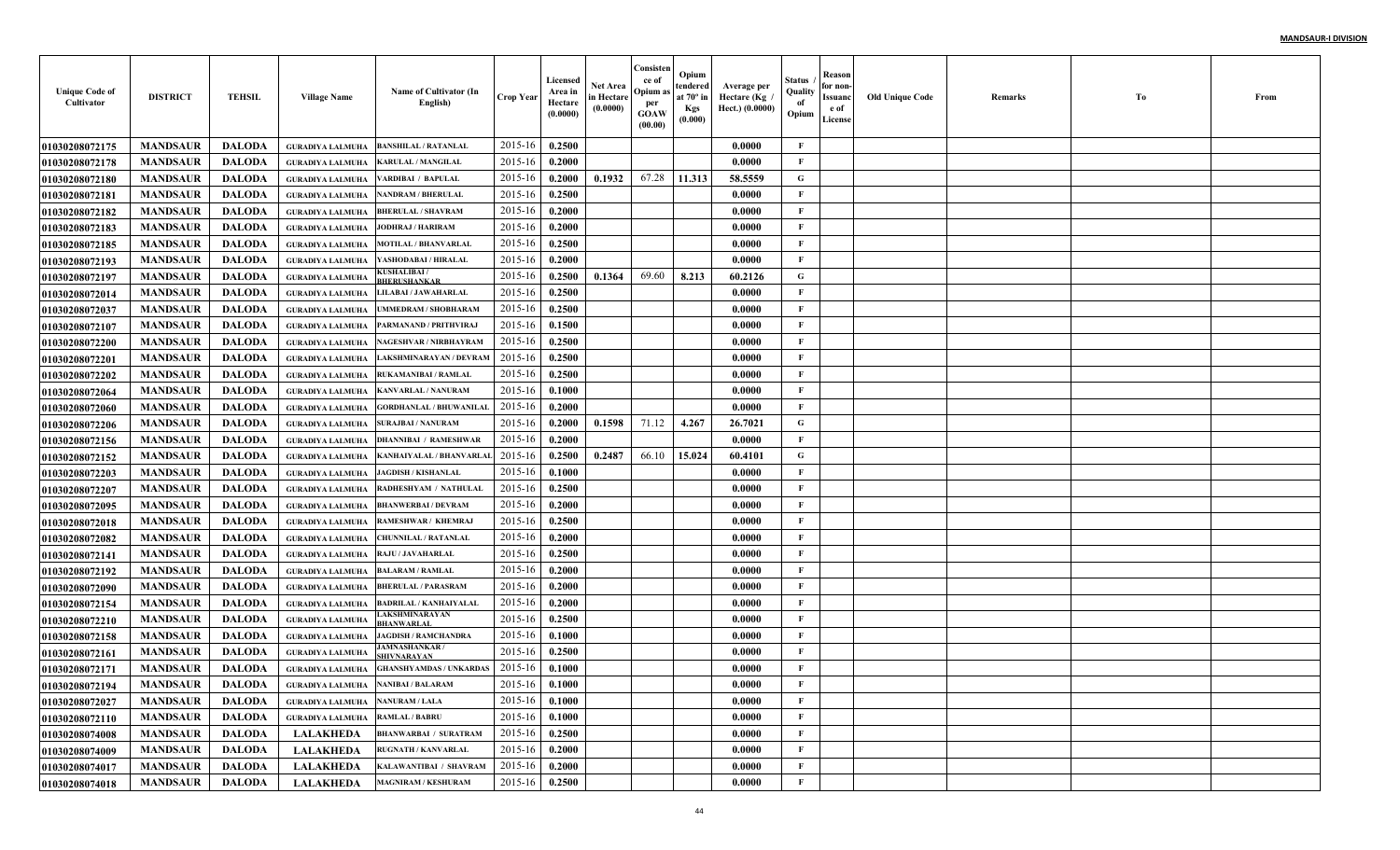| <b>Unique Code of</b><br>Cultivator | <b>DISTRICT</b> | <b>TEHSIL</b> | <b>Village Name</b> | Name of Cultivator (In<br>English)        | <b>Crop Year</b> | Licensed<br>Area in<br>Hectare<br>(0.0000) | Net Area<br>in Hectare<br>(0.0000) | Consisten<br>ce of<br>Opium as<br>per<br><b>GOAW</b><br>(00.00) | Opium<br>tendered<br>at $70^\circ$ in<br><b>Kgs</b><br>(0.000) | Average per<br>Hectare (Kg)<br>Hect.) (0.0000) | Status<br>Quality<br>of<br>Opium | Reason<br>for non-<br>Issuanc<br>e of<br>License | <b>Old Unique Code</b> | Remarks | Тo | From |
|-------------------------------------|-----------------|---------------|---------------------|-------------------------------------------|------------------|--------------------------------------------|------------------------------------|-----------------------------------------------------------------|----------------------------------------------------------------|------------------------------------------------|----------------------------------|--------------------------------------------------|------------------------|---------|----|------|
| <b>01030208074023</b>               | <b>MANDSAUR</b> | <b>DALODA</b> | <b>LALAKHEDA</b>    | KANWARLAL / KESHURAM                      | 2015-16          | 0.2500                                     |                                    |                                                                 |                                                                | 0.0000                                         | $\mathbf{F}$                     |                                                  |                        |         |    |      |
| 01030208074031                      | <b>MANDSAUR</b> | <b>DALODA</b> | <b>LALAKHEDA</b>    | <b>BHUVANILAL / SHOBHARAM</b>             | 2015-16          | 0.2000                                     |                                    |                                                                 |                                                                | 0.0000                                         | F                                |                                                  |                        |         |    |      |
| 01030208074041                      | <b>MANDSAUR</b> | <b>DALODA</b> | <b>LALAKHEDA</b>    | <b>CHENRAM / DEVRAM</b>                   | 2015-16          | 0.2500                                     |                                    |                                                                 |                                                                | 0.0000                                         | $\mathbf{F}$                     |                                                  |                        |         |    |      |
| <b>01030208074050</b>               | <b>MANDSAUR</b> | <b>DALODA</b> | <b>LALAKHEDA</b>    | <b>BALMUKAND / RAMLAL</b>                 | 2015-16          | 0.2500                                     |                                    |                                                                 |                                                                | 0.0000                                         | $\mathbf{F}$                     |                                                  |                        |         |    |      |
| <b>01030208074069</b>               | <b>MANDSAUR</b> | <b>DALODA</b> | <b>LALAKHEDA</b>    | SHIVNARAYAN / SURATRAM                    | 2015-16          | 0.2500                                     |                                    |                                                                 |                                                                | 0.0000                                         | $\mathbf{F}$                     |                                                  |                        |         |    |      |
| 01030208074071                      | <b>MANDSAUR</b> | <b>DALODA</b> | <b>LALAKHEDA</b>    | ANESHVARBAI / RAMESHVAR                   | 2015-16          | 0.2000                                     |                                    |                                                                 |                                                                | 0.0000                                         | F                                |                                                  |                        |         |    |      |
| <b>01030208074073</b>               | <b>MANDSAUR</b> | <b>DALODA</b> | <b>LALAKHEDA</b>    | RAMPRATAP / KARULAL                       | 2015-16          | 0.2000                                     |                                    |                                                                 |                                                                | 0.0000                                         | F                                |                                                  |                        |         |    |      |
| <b>0103020807407</b> 4              | <b>MANDSAUR</b> | <b>DALODA</b> | <b>LALAKHEDA</b>    | <b>MULCHAND / DEVRAM</b>                  | 2015-16          | 0.2500                                     |                                    |                                                                 |                                                                | 0.0000                                         | $\mathbf{F}$                     |                                                  |                        |         |    |      |
| <b>01030208074078</b>               | <b>MANDSAUR</b> | <b>DALODA</b> | <b>LALAKHEDA</b>    | RAMKARAN / SURATRAM                       | 2015-16          | 0.2000                                     |                                    |                                                                 |                                                                | 0.0000                                         | $\mathbf{F}$                     |                                                  |                        |         |    |      |
| <b>01030208074083</b>               | <b>MANDSAUR</b> | <b>DALODA</b> | <b>LALAKHEDA</b>    | SHRIRAM / RAMNARAYAN                      | 2015-16          | 0.1500                                     |                                    |                                                                 |                                                                | 0.0000                                         | $\mathbf{F}$                     |                                                  |                        |         |    |      |
| <b>01030208074086</b>               | <b>MANDSAUR</b> | <b>DALODA</b> | <b>LALAKHEDA</b>    | <b>RAMNIVAS / NATHU</b>                   | 2015-16          | 0.2000                                     |                                    |                                                                 |                                                                | 0.0000                                         | $\mathbf{F}$                     |                                                  |                        |         |    |      |
| <b>01030208074033</b>               | <b>MANDSAUR</b> | <b>DALODA</b> | <b>LALAKHEDA</b>    | <b>MOHANBAI/MODIRAM</b>                   | 2015-16          | 0.1500                                     |                                    |                                                                 |                                                                | 0.0000                                         | $\mathbf{F}$                     |                                                  |                        |         |    |      |
| <b>01030208074076</b>               | <b>MANDSAUR</b> | <b>DALODA</b> | <b>LALAKHEDA</b>    | <b>KAILASH / KARULAL</b>                  | 2015-16          | 0.2000                                     |                                    |                                                                 |                                                                | 0.0000                                         | $\mathbf{F}$                     |                                                  |                        |         |    |      |
| <b>01030208074001</b>               | <b>MANDSAUR</b> | <b>DALODA</b> | <b>LALAKHEDA</b>    | <b>SURATRAM / DHANRAJ</b>                 | 2015-16          | 0.1000                                     |                                    |                                                                 |                                                                | 0.0000                                         | $\mathbf{F}$                     |                                                  |                        |         |    |      |
| <b>01030208074004</b>               | <b>MANDSAUR</b> | <b>DALODA</b> | <b>LALAKHEDA</b>    | <b>DEVILAL / MANGILAL</b>                 | 2015-16          | 0.2000                                     |                                    |                                                                 |                                                                | 0.0000                                         | $\mathbf{F}$                     |                                                  |                        |         |    |      |
| <b>01030208074002</b>               | <b>MANDSAUR</b> | <b>DALODA</b> | <b>LALAKHEDA</b>    | <b>BHERULAL / NATHU</b>                   | 2015-16          | 0.1000                                     |                                    |                                                                 |                                                                | 0.0000                                         | $\mathbf{F}$                     |                                                  |                        |         |    |      |
| <b>01030208074010</b>               | <b>MANDSAUR</b> | <b>DALODA</b> | <b>LALAKHEDA</b>    | <b>BHAGATRAM / TULSIRAM</b>               | 2015-16          | 0.1000                                     |                                    |                                                                 |                                                                | 0.0000                                         | $\mathbf{F}$                     |                                                  |                        |         |    |      |
| <b>01030208074042</b>               | <b>MANDSAUR</b> | <b>DALODA</b> | <b>LALAKHEDA</b>    | KALAWATI BAI / PANNALAI                   | 2015-16          | 0.1000                                     |                                    |                                                                 |                                                                | 0.0000                                         | $\mathbf{F}$                     |                                                  |                        |         |    |      |
| <b>01030208074070</b>               | <b>MANDSAUR</b> | <b>DALODA</b> | <b>LALAKHEDA</b>    | <b>BHANWARLAL / BHAGWAN</b>               | 2015-16          | 0.2000                                     |                                    |                                                                 |                                                                | 0.0000                                         | $\mathbf{F}$                     |                                                  |                        |         |    |      |
| 01030208074082                      | <b>MANDSAUR</b> | <b>DALODA</b> | <b>LALAKHEDA</b>    | <b>MANNIBAI / CHAMPALAL</b>               | 2015-16          | 0.1000                                     |                                    |                                                                 |                                                                | 0.0000                                         | $\mathbf{F}$                     |                                                  |                        |         |    |      |
| <b>01030208074064</b>               | <b>MANDSAUR</b> | <b>DALODA</b> | <b>LALAKHEDA</b>    | <b>JANAKIDAS / RUPDAS</b>                 | 2015-16          | 0.1000                                     |                                    |                                                                 |                                                                | 0.0000                                         | $\mathbf{F}$                     |                                                  |                        |         |    |      |
| 01030208075080                      | <b>MANDSAUR</b> | <b>DALODA</b> | <b>MAJESARA</b>     | MOHANLAL / PUNAMCHAND                     | 2015-16          | 0.2500                                     |                                    |                                                                 |                                                                | 0.0000                                         | $\mathbf F$                      |                                                  |                        |         |    |      |
| <b>01030208075001</b>               | <b>MANDSAUR</b> | <b>DALODA</b> | <b>MAJESARA</b>     | <b>FOKENDRASINGH /</b><br><b>RAYSINGH</b> | 2015-16          | 0.2000                                     |                                    |                                                                 |                                                                | 0.0000                                         | $\mathbf{F}$                     |                                                  |                        |         |    |      |
| <b>01030208075004</b>               | <b>MANDSAUR</b> | <b>DALODA</b> | <b>MAJESARA</b>     | LILABAI / RAMCHANDRA                      | 2015-16          | 0.2500                                     |                                    |                                                                 |                                                                | 0.0000                                         | $\mathbf{F}$                     |                                                  |                        |         |    |      |
| <b>01030208075007</b>               | <b>MANDSAUR</b> | <b>DALODA</b> | <b>MAJESARA</b>     | SHANKARLAL / RAMSHUKH                     | 2015-16          | 0.2000                                     |                                    |                                                                 |                                                                | 0.0000                                         | $\mathbf{F}$                     |                                                  |                        |         |    |      |
| <b>01030208075012</b>               | <b>MANDSAUR</b> | <b>DALODA</b> | <b>MAJESARA</b>     | KANWARLAL/ BHANWARLAI                     | 2015-16          | 0.2000                                     |                                    |                                                                 |                                                                | 0.0000                                         | $\mathbf{F}$                     |                                                  |                        |         |    |      |
| <b>01030208075023</b>               | <b>MANDSAUR</b> | <b>DALODA</b> | <b>MAJESARA</b>     | SHANKARLAL / BHAGATRAM                    | 2015-16          | 0.2000                                     |                                    |                                                                 |                                                                | 0.0000                                         | F                                |                                                  |                        |         |    |      |
| <b>01030208075031</b>               | <b>MANDSAUR</b> | <b>DALODA</b> | <b>MAJESARA</b>     | <b>CHAMARLAL / MANGILAI</b>               | 2015-16          | 0.2000                                     |                                    |                                                                 |                                                                | 0.0000                                         | $\mathbf{F}$                     |                                                  |                        |         |    |      |
| 01030208075035                      | <b>MANDSAUR</b> | <b>DALODA</b> | <b>MAJESARA</b>     | <b>RAMVILAS / RAJARAM</b>                 | 2015-16          | 0.2500                                     |                                    |                                                                 |                                                                | 0.0000                                         | $\mathbf{F}$                     |                                                  |                        |         |    |      |
| <b>01030208075036</b>               | <b>MANDSAUR</b> | <b>DALODA</b> | <b>MAJESARA</b>     | NATHIBAI / BHANVARLAI                     | 2015-16          | 0.2500                                     |                                    |                                                                 |                                                                | 0.0000                                         | $\mathbf{F}$                     |                                                  |                        |         |    |      |
| <b>01030208075037</b>               | <b>MANDSAUR</b> | <b>DALODA</b> | <b>MAJESARA</b>     | PARSADIBAI / RATANLAI                     | 2015-16          | 0.2000                                     |                                    |                                                                 |                                                                | 0.0000                                         | F                                |                                                  |                        |         |    |      |
| 01030208075040                      | <b>MANDSAUR</b> | <b>DALODA</b> | <b>MAJESARA</b>     | <b>BALU / UMMEDRAM</b>                    | 2015-16          | 0.2000                                     |                                    |                                                                 |                                                                | 0.0000                                         | F                                |                                                  |                        |         |    |      |
| 01030208075043                      | <b>MANDSAUR</b> | <b>DALODA</b> | <b>MAJESARA</b>     | <b>DASHRATH / DEVA DAROGA</b>             | 2015-16          | 0.1000                                     |                                    |                                                                 |                                                                | 0.0000                                         | F                                |                                                  |                        |         |    |      |
| <b>01030208075047</b>               | <b>MANDSAUR</b> | DALODA        | <b>MAJESARA</b>     | VILAMKUNWAR / JARESINGH 2015-16 0.1500    |                  |                                            |                                    |                                                                 |                                                                | 0.0000                                         | F                                |                                                  |                        |         |    |      |
| 01030208075048                      | <b>MANDSAUR</b> | DALODA        | <b>MAJESARA</b>     | <b>RAMNARAYAN / PUNIRAM</b>               | 2015-16          | 0.2500                                     |                                    |                                                                 |                                                                | 0.0000                                         | $\mathbf{F}$                     |                                                  |                        |         |    |      |
| 01030208075050                      | <b>MANDSAUR</b> | <b>DALODA</b> | <b>MAJESARA</b>     | RAMDAYAL / KESHURAM                       | 2015-16          | 0.2500                                     |                                    |                                                                 |                                                                | 0.0000                                         | $\mathbf{F}$                     |                                                  |                        |         |    |      |
| <b>01030208075055</b>               | <b>MANDSAUR</b> | <b>DALODA</b> | <b>MAJESARA</b>     | <b>DEVILAL / KANWARLAL</b>                | 2015-16          | 0.1500                                     |                                    |                                                                 |                                                                | 0.0000                                         | $\mathbf{F}$                     |                                                  |                        |         |    |      |
| 01030208075063                      | <b>MANDSAUR</b> | <b>DALODA</b> | <b>MAJESARA</b>     | <b>PREMSINGH</b><br>/BALBAHADURSINGH      | 2015-16          | 0.2000                                     |                                    |                                                                 |                                                                | 0.0000                                         | $\mathbf{F}$                     |                                                  |                        |         |    |      |
| 01030208075065                      | <b>MANDSAUR</b> | <b>DALODA</b> | <b>MAJESARA</b>     | AYODHYABAI / RADHESHYAM                   | 2015-16          | 0.2000                                     |                                    |                                                                 |                                                                | 0.0000                                         | $\mathbf{F}$                     |                                                  |                        |         |    |      |
| 01030208075081                      | <b>MANDSAUR</b> | <b>DALODA</b> | <b>MAJESARA</b>     | <b>BHUPENDRASINGH/GANGASIN</b>            | 2015-16          | 0.1500                                     |                                    |                                                                 |                                                                | 0.0000                                         | $\mathbf{F}$                     |                                                  |                        |         |    |      |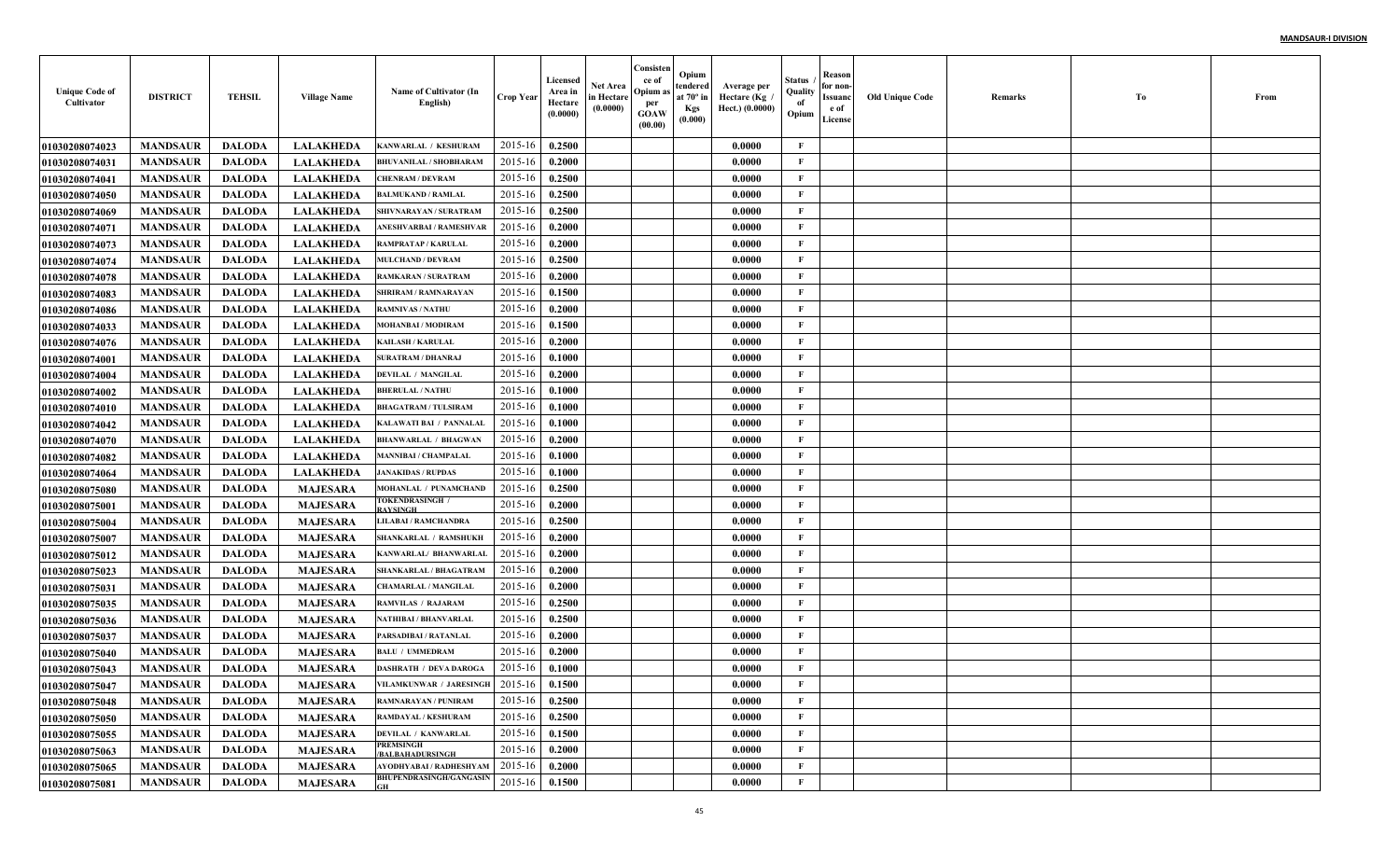| <b>Unique Code of</b><br>Cultivator | <b>DISTRICT</b> | <b>TEHSIL</b> | <b>Village Name</b>                 | Name of Cultivator (In<br>English)                                  | <b>Crop Year</b> | Licensed<br>Area in<br>Hectare<br>(0.0000) | Net Area<br>in Hectare<br>(0.0000) | Consisten<br>ce of<br>Opium as<br>per<br><b>GOAW</b><br>(00.00) | Opium<br>tendered<br>at $70^\circ$ in<br><b>Kgs</b><br>(0.000) | Average per<br>Hectare (Kg)<br>Hect.) (0.0000) | Status<br>Quality<br>of<br>Opium | Reason<br>for non-<br>Issuanc<br>e of<br>License | <b>Old Unique Code</b> | Remarks | Тo | From |
|-------------------------------------|-----------------|---------------|-------------------------------------|---------------------------------------------------------------------|------------------|--------------------------------------------|------------------------------------|-----------------------------------------------------------------|----------------------------------------------------------------|------------------------------------------------|----------------------------------|--------------------------------------------------|------------------------|---------|----|------|
| <b>01030208075087</b>               | <b>MANDSAUR</b> | <b>DALODA</b> | <b>MAJESARA</b>                     | BHANWAR SINGH / PREM<br>INGH                                        | 2015-16          | 0.2000                                     |                                    |                                                                 |                                                                | 0.0000                                         | $\mathbf{F}$                     |                                                  |                        |         |    |      |
| <b>01030208075042</b>               | <b>MANDSAUR</b> | <b>DALODA</b> | <b>MAJESARA</b>                     | <b>BHAGATRAM / GAMERLAI</b>                                         | 2015-16          | 0.2000                                     |                                    |                                                                 |                                                                | 0.0000                                         | F                                |                                                  |                        |         |    |      |
| <b>01030208075082</b>               | <b>MANDSAUR</b> | <b>DALODA</b> | <b>MAJESARA</b>                     | <b>VIRENDRSINGH /</b><br><b>AGHUVIRSINGH</b>                        | 2015-16          | 0.2000                                     |                                    |                                                                 |                                                                | 0.0000                                         | $\mathbf{F}$                     |                                                  |                        |         |    |      |
| <b>0103020807501</b> 1              | <b>MANDSAUR</b> | <b>DALODA</b> | <b>MAJESARA</b>                     | MANKUNWAR BAI / ATMARAM                                             | 2015-16          | 0.2000                                     |                                    |                                                                 |                                                                | 0.0000                                         | $\mathbf{F}$                     |                                                  |                        |         |    |      |
| <b>01030208075003</b>               | <b>MANDSAUR</b> | <b>DALODA</b> | <b>MAJESARA</b>                     | <b>GOPALSINGH / RAYSINGI</b>                                        | 2015-16          | 0.1000                                     |                                    |                                                                 |                                                                | 0.0000                                         | $\mathbf{F}$                     |                                                  |                        |         |    |      |
| <b>01030208075010</b>               | <b>MANDSAUR</b> | <b>DALODA</b> | <b>MAJESARA</b>                     | SHANTILAL / RAMNARAYAN                                              | 2015-16          | 0.2500                                     |                                    |                                                                 |                                                                | 0.0000                                         | F                                |                                                  |                        |         |    |      |
| 01030208075014                      | <b>MANDSAUR</b> | <b>DALODA</b> | <b>MAJESARA</b>                     | SOHAN SINGH / BAHADUR<br><b>INGH</b>                                | 2015-16          | 0.2500                                     |                                    |                                                                 |                                                                | 0.0000                                         | F                                |                                                  |                        |         |    |      |
| <b>01030208075013</b>               | <b>MANDSAUR</b> | <b>DALODA</b> | <b>MAJESARA</b>                     | KANWARLAL / KISHANLAI                                               | 2015-16          | 0.1000                                     |                                    |                                                                 |                                                                | 0.0000                                         | $\mathbf{F}$                     |                                                  |                        |         |    |      |
| <b>01030208075017</b>               | <b>MANDSAUR</b> | <b>DALODA</b> | <b>MAJESARA</b>                     | <b>AANNDILAL / GAMERA</b>                                           | 2015-16          | 0.1000                                     |                                    |                                                                 |                                                                | 0.0000                                         | $\mathbf{F}$                     |                                                  |                        |         |    |      |
| <b>01030208075019</b>               | <b>MANDSAUR</b> | <b>DALODA</b> | <b>MAJESARA</b>                     | <b>NAGUSINGH / SHAMBHUSINGE</b>                                     | 2015-16          | 0.1000                                     |                                    |                                                                 |                                                                | 0.0000                                         | $\mathbf{F}$                     |                                                  |                        |         |    |      |
| <b>01030208075021</b>               | <b>MANDSAUR</b> | <b>DALODA</b> | <b>MAJESARA</b>                     | <b>DALPATSINGH / LALSINGH</b>                                       | 2015-16          | 0.1000                                     |                                    |                                                                 |                                                                | 0.0000                                         | $\mathbf{F}$                     |                                                  |                        |         |    |      |
| <b>01030208075032</b>               | <b>MANDSAUR</b> | <b>DALODA</b> | <b>MAJESARA</b>                     | <b>JARESINGH / NATTHESINGH</b>                                      | 2015-16          | 0.2000                                     |                                    |                                                                 |                                                                | 0.0000                                         | $\mathbf{F}$                     |                                                  |                        |         |    |      |
| <b>01030208075075</b>               | <b>MANDSAUR</b> | <b>DALODA</b> | <b>MAJESARA</b>                     | <b>CHAMANLAL / RATANLAI</b>                                         | 2015-16          | 0.2000                                     |                                    |                                                                 |                                                                | 0.0000                                         | $\mathbf{F}$                     |                                                  |                        |         |    |      |
| <b>01030208075089</b>               | <b>MANDSAUR</b> | <b>DALODA</b> | <b>MAJESARA</b>                     | <b>LALSINGH / KHUMANSINGH</b>                                       | 2015-16          | 0.1500                                     |                                    |                                                                 |                                                                | 0.0000                                         | $\mathbf{F}$                     |                                                  |                        |         |    |      |
| <b>01030208075093</b>               | <b>MANDSAUR</b> | <b>DALODA</b> | <b>MAJESARA</b>                     | <b>CHUNILAL / BHAGIRATH</b>                                         | 2015-16          | 0.1000                                     |                                    |                                                                 |                                                                | 0.0000                                         | $\mathbf{F}$                     |                                                  |                        |         |    |      |
| <b>01030208075009</b>               | <b>MANDSAUR</b> | <b>DALODA</b> | <b>MAJESARA</b>                     | <b>JAGDISH / RAMNARAYAN</b>                                         | 2015-16          | 0.2000                                     | 0.0404                             | 71.62                                                           | 2.558                                                          | 63.3168                                        | G                                |                                                  |                        |         |    |      |
| <b>01030208075085</b>               | <b>MANDSAUR</b> | <b>DALODA</b> | <b>MAJESARA</b>                     | <b>RAMESHVAR / BALMUKAND</b>                                        | 2015-16          | 0.2000                                     |                                    |                                                                 |                                                                | 0.0000                                         | $\mathbf{F}$                     |                                                  |                        |         |    |      |
| <b>01030208075076</b>               | <b>MANDSAUR</b> | <b>DALODA</b> | <b>MAJESARA</b>                     | <b>BALARAM / GANESHRAM</b>                                          | 2015-16          | 0.1000                                     |                                    |                                                                 |                                                                | 0.0000                                         | $\mathbf{F}$                     |                                                  |                        |         |    |      |
| <b>0103020807600</b> 1              | <b>MANDSAUR</b> | <b>DALODA</b> | <b>NIMBAKHEDI</b>                   | <b>RABHULAL</b>                                                     | 2015-16          | 0.2000                                     |                                    |                                                                 |                                                                | 0.0000                                         | $\mathbf{F}$                     |                                                  |                        |         |    |      |
| <b>01030208076003</b>               | <b>MANDSAUR</b> | <b>DALODA</b> | <b>NIMBAKHEDI</b>                   | GULABCHANDRA PATIDAR<br>BABULAL URF RAMPRASAD/<br><b>IILABCHAND</b> | 2015-16          | 0.2000                                     |                                    |                                                                 |                                                                | 0.0000                                         | $\mathbf{F}$                     |                                                  |                        |         |    |      |
| <b>0103020807600</b> 4              | <b>MANDSAUR</b> | <b>DALODA</b> | NIMBAKHEDI                          | AVANTIBAI / BHUVANILAL                                              | 2015-16          | 0.2000                                     |                                    |                                                                 |                                                                | 0.0000                                         | $\mathbf{F}$                     |                                                  |                        |         |    |      |
| <b>01030208076006</b>               | <b>MANDSAUR</b> | <b>DALODA</b> | NIMBAKHEDI                          | <b>GOPALASINGH/</b>                                                 | 2015-16          | 0.1000                                     |                                    |                                                                 |                                                                | 0.0000                                         | $\mathbf{F}$                     |                                                  |                        |         |    |      |
| <b>01030208076025</b>               | <b>MANDSAUR</b> | <b>DALODA</b> | NIMBAKHEDI                          | NARAYANSINGH<br>RATAN KUNWAR / JUJHAR<br><b>SINGH</b>               | 2015-16          | 0.2000                                     |                                    |                                                                 |                                                                | 0.0000                                         | $\mathbf{F}$                     |                                                  |                        |         |    |      |
| <b>01030208076029</b>               | <b>MANDSAUR</b> | <b>DALODA</b> | <b>NIMBAKHEDI</b>                   | PANKAJ / MANGILAL                                                   | 2015-16          | 0.1000                                     |                                    |                                                                 |                                                                | 0.0000                                         | $\mathbf{F}$                     |                                                  |                        |         |    |      |
| <b>01030208076042</b>               | <b>MANDSAUR</b> | <b>DALODA</b> | <b>NIMBAKHEDI</b>                   | SHANTIBAI / BHANVARLAI                                              | 2015-16          | 0.2500                                     |                                    |                                                                 |                                                                | 0.0000                                         | $\mathbf{F}$                     |                                                  |                        |         |    |      |
| <b>01030208076043</b>               | <b>MANDSAUR</b> | <b>DALODA</b> | <b>NIMBAKHEDI</b>                   | <b>KARULAL / GANGARAM</b>                                           | 2015-16          | 0.2000                                     |                                    |                                                                 |                                                                | 0.0000                                         | $\mathbf{F}$                     |                                                  |                        |         |    |      |
| 01030208076044                      | <b>MANDSAUR</b> | <b>DALODA</b> | <b>NIMBAKHEDI</b>                   | <b>DEVILAL / RAMESHVAR</b>                                          | 2015-16          | 0.2000                                     |                                    |                                                                 |                                                                | 0.0000                                         | F                                |                                                  |                        |         |    |      |
| <b>0103020807601</b> 1              | <b>MANDSAUR</b> | <b>DALODA</b> | <b>NIMBAKHEDI</b>                   | ABDUL SHAPHI / FATTEKHAN                                            | 2015-16          | 0.1000                                     |                                    |                                                                 |                                                                | 0.0000                                         | $\mathbf{F}$                     |                                                  |                        |         |    |      |
| <b>01030208076017</b>               | <b>MANDSAUR</b> | <b>DALODA</b> | <b>NIMBAKHEDI</b>                   | RAJ KUNWAR / NATHU SINGI                                            | 2015-16          | 0.1000                                     |                                    |                                                                 |                                                                | 0.0000                                         | $\mathbf{F}$                     |                                                  |                        |         |    |      |
| <b>01030208076033</b>               | <b>MANDSAUR</b> | <b>DALODA</b> | <b>NIMBAKHEDI</b>                   | PRAKASH / NAGULAI                                                   | 2015-16          | 0.1000                                     |                                    |                                                                 |                                                                | 0.0000                                         | $\mathbf{F}$                     |                                                  |                        |         |    |      |
| <b>01030208076009</b>               | <b>MANDSAUR</b> | <b>DALODA</b> | <b>NIMBAKHEDI</b>                   | <b>BABUKUNVAR / RATANSINGH</b>                                      | 2015-16          | 0.1000                                     |                                    |                                                                 |                                                                | 0.0000                                         | F                                |                                                  |                        |         |    |      |
| 01030208079001                      | <b>MANDSAUR</b> | <b>DALODA</b> | PADLIYA LALMUHA                     | <b>BHAGWATILAL / CHUNILAL</b>                                       | 2015-16          | 0.2000                                     |                                    |                                                                 |                                                                | 0.0000                                         | F                                |                                                  |                        |         |    |      |
| <b>01030208079005</b>               | <b>MANDSAUR</b> | <b>DALODA</b> | PADLIYA LALMUHA                     | <b>NANDIBAI / MOTI</b>                                              | 2015-16          | 0.2000                                     |                                    |                                                                 |                                                                | 0.0000                                         | F                                |                                                  |                        |         |    |      |
| <b>01030208079013</b>               | <b>MANDSAUR</b> | DALODA        |                                     | PADLIYA LALMUHA   KARANSINGH / RAMSINGH                             | 2015-16 0.2500   |                                            |                                    |                                                                 |                                                                | 0.0000                                         | F                                |                                                  |                        |         |    |      |
| <b>01030208079015</b>               | <b>MANDSAUR</b> | <b>DALODA</b> | PADLIYA LALMUHA   DEVILAL / RAJARAM |                                                                     | 2015-16          | 0.2500                                     |                                    |                                                                 |                                                                | 0.0000                                         | $\mathbf{F}$                     |                                                  |                        |         |    |      |
| 01030208079018                      | <b>MANDSAUR</b> | <b>DALODA</b> | PADLIYA LALMUHA GITABAI / BHERULAL  |                                                                     | 2015-16          | 0.2000                                     |                                    |                                                                 |                                                                | 0.0000                                         | $\mathbf{F}$                     |                                                  |                        |         |    |      |
| <b>01030208079020</b>               | <b>MANDSAUR</b> | <b>DALODA</b> |                                     | PADLIYA LALMUHA OMPRAKASH / DEVIDAS                                 | $2015 - 16$      | 0.2500                                     |                                    |                                                                 |                                                                | 0.0000                                         | $\mathbf{F}$                     |                                                  |                        |         |    |      |
| <b>01030208079021</b>               | <b>MANDSAUR</b> | <b>DALODA</b> | PADLIYA LALMUHA GITABAI / BALARAM   |                                                                     | 2015-16          | 0.2000                                     | 0.0944                             | 64.72                                                           | 4.715                                                          | 49.9470                                        | $\mathbf G$                      |                                                  |                        |         |    |      |
| 01030208079022                      | <b>MANDSAUR</b> | <b>DALODA</b> |                                     | PADLIYA LALMUHA VARDIBAI / MANGILAL                                 | 2015-16          | 0.1500                                     |                                    |                                                                 |                                                                | 0.0000                                         | $\mathbf{F}$                     |                                                  |                        |         |    |      |
| <b>01030208079023</b>               | <b>MANDSAUR</b> | <b>DALODA</b> |                                     | PADLIYA LALMUHA CHAGANLAL / CHUNILAL                                | $2015 - 16$      | 0.2000                                     |                                    |                                                                 |                                                                | 0.0000                                         | $\mathbf{F}$                     |                                                  |                        |         |    |      |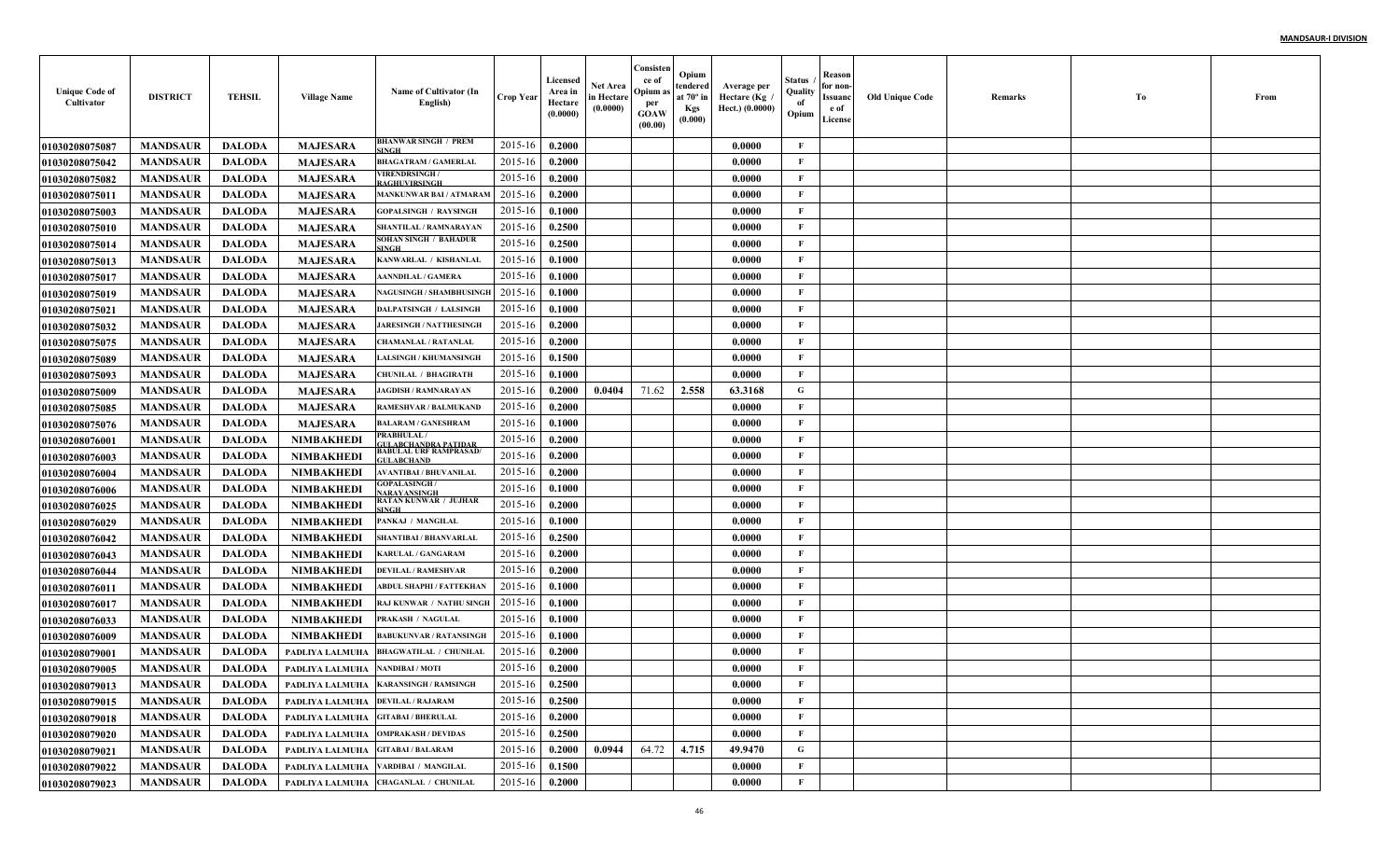| <b>Unique Code of</b><br>Cultivator | <b>DISTRICT</b> | <b>TEHSIL</b> | <b>Village Name</b>    | Name of Cultivator (In<br>English)  | <b>Crop Year</b> | Licensed<br>Area in<br>Hectare<br>(0.0000) | Net Area<br>in Hectare<br>(0.0000) | Consisten<br>ce of<br>Opium a<br>per<br><b>GOAW</b><br>(00.00) | Opium<br>tendered<br>at $70^\circ$ in<br><b>Kgs</b><br>(0.000) | Average per<br>Hectare (Kg<br>Hect.) (0.0000) | Status<br>Quality<br>of<br>Opium | Reason<br>for non-<br>Issuanc<br>e of<br>License | <b>Old Unique Code</b> | Remarks | Тo | From |
|-------------------------------------|-----------------|---------------|------------------------|-------------------------------------|------------------|--------------------------------------------|------------------------------------|----------------------------------------------------------------|----------------------------------------------------------------|-----------------------------------------------|----------------------------------|--------------------------------------------------|------------------------|---------|----|------|
| <b>01030208079029</b>               | <b>MANDSAUR</b> | <b>DALODA</b> | PADLIYA LALMUHA        | JUJHARSINGH / NATHUSINGH            | 2015-16          | 0.1500                                     |                                    |                                                                |                                                                | 0.0000                                        | F                                |                                                  |                        |         |    |      |
| <b>01030208079032</b>               | <b>MANDSAUR</b> | <b>DALODA</b> | PADLIYA LALMUHA        | <b>MADANLAL / NANDLAL</b>           | 2015-16          | 0.2000                                     |                                    |                                                                |                                                                | 0.0000                                        | $\mathbf{F}$                     |                                                  |                        |         |    |      |
| 01030208079034                      | <b>MANDSAUR</b> | <b>DALODA</b> | PADLIYA LALMUHA        | <b>AASHAKUNVAR / RAMESHVAF</b>      | 2015-16          | 0.2000                                     |                                    |                                                                |                                                                | 0.0000                                        | $\mathbf{F}$                     |                                                  |                        |         |    |      |
| <b>01030208079035</b>               | <b>MANDSAUR</b> | <b>DALODA</b> | PADLIYA LALMUHA        | <b>MANGIBAI / GOTAMLAL</b>          | 2015-16          | 0.2000                                     |                                    |                                                                |                                                                | 0.0000                                        | $\mathbf{F}$                     |                                                  |                        |         |    |      |
| 01030208079041                      | <b>MANDSAUR</b> | <b>DALODA</b> | PADLIYA LALMUHA        | <b>KARULAL / LACHCHIRAM</b>         | 2015-16          | 0.2000                                     |                                    |                                                                |                                                                | 0.0000                                        | $\mathbf{F}$                     |                                                  |                        |         |    |      |
| <b>01030208079055</b>               | <b>MANDSAUR</b> | <b>DALODA</b> | PADLIYA LALMUHA        | PUNAM SINGH / LAXMAN                | 2015-16          | 0.1500                                     |                                    |                                                                |                                                                | 0.0000                                        | $\mathbf{F}$                     |                                                  |                        |         |    |      |
| <b>01030208079058</b>               | <b>MANDSAUR</b> | <b>DALODA</b> | PADLIYA LALMUHA        | <b>LALSINGH / LAKSHMANSINGH</b>     | 2015-16          | 0.1000                                     |                                    |                                                                |                                                                | 0.0000                                        | $\mathbf{F}$                     |                                                  |                        |         |    |      |
| 01030208079071                      | <b>MANDSAUR</b> | <b>DALODA</b> | PADLIYA LALMUHA        | <b>BHERULAL / RAMLAL</b>            | 2015-16          | 0.1500                                     |                                    |                                                                |                                                                | 0.0000                                        | F                                |                                                  |                        |         |    |      |
| <b>01030208079099</b>               | <b>MANDSAUR</b> | <b>DALODA</b> | PADLIYA LALMUHA        | <b>DALU / ONKARLAL</b>              | 2015-16          | 0.2000                                     |                                    |                                                                |                                                                | 0.0000                                        | $\mathbf{F}$                     |                                                  |                        |         |    |      |
| 01030208079103                      | <b>MANDSAUR</b> | <b>DALODA</b> | PADLIYA LALMUHA        | <b>BHURIBAI / VARDICHANDRA</b>      | 2015-16          | 0.2000                                     |                                    |                                                                |                                                                | 0.0000                                        | $\mathbf{F}$                     |                                                  |                        |         |    |      |
| <b>0103020807910</b> 4              | <b>MANDSAUR</b> | <b>DALODA</b> | PADLIYA LALMUHA        | <b>BRAJKUNWAR</b> /<br>BHANWARSINGH | 2015-16          | 0.2500                                     |                                    |                                                                |                                                                | 0.0000                                        | $\mathbf{F}$                     |                                                  |                        |         |    |      |
| <b>01030208079053</b>               | <b>MANDSAUR</b> | <b>DALODA</b> | PADLIYA LALMUHA        | <b>RAMIBAI / CHUNILAL</b>           | 2015-16          | 0.2000                                     |                                    |                                                                |                                                                | 0.0000                                        | $\mathbf{F}$                     |                                                  |                        |         |    |      |
| <b>01030208079077</b>               | <b>MANDSAUR</b> | <b>DALODA</b> | PADLIYA LALMUHA        | JORAWAR SINGH / UDAY                | 2015-16          | 0.2500                                     |                                    |                                                                |                                                                | 0.0000                                        | $\mathbf{F}$                     |                                                  |                        |         |    |      |
| 01030208079100                      | <b>MANDSAUR</b> | <b>DALODA</b> | PADLIYA LALMUHA        | RAMLAL / NANURAM                    | 2015-16          | 0.2000                                     |                                    |                                                                |                                                                | 0.0000                                        | $\mathbf{F}$                     |                                                  |                        |         |    |      |
| <b>01030208079105</b>               | <b>MANDSAUR</b> | <b>DALODA</b> | PADLIYA LALMUHA        | <b>GANGARAM / NANDRAM</b>           | 2015-16          | 0.2500                                     |                                    |                                                                |                                                                | 0.0000                                        | $\mathbf{F}$                     |                                                  |                        |         |    |      |
| <b>01030208079006</b>               | <b>MANDSAUR</b> | <b>DALODA</b> | PADLIYA LALMUHA        | <b>KARULAL / VAKTIRAM</b>           | 2015-16          | 0.1000                                     |                                    |                                                                |                                                                | 0.0000                                        | $\mathbf{F}$                     |                                                  |                        |         |    |      |
| <b>01030208079010</b>               | <b>MANDSAUR</b> | <b>DALODA</b> | PADLIYA LALMUHA        | <b>MADANLAL / BADRILAL</b>          | 2015-16          | 0.1000                                     |                                    |                                                                |                                                                | 0.0000                                        | $\mathbf{F}$                     |                                                  |                        |         |    |      |
| <b>01030208079017</b>               | <b>MANDSAUR</b> | <b>DALODA</b> | PADLIYA LALMUHA        | <b>NABBIBAI / SAGU</b>              | 2015-16          | 0.1000                                     |                                    |                                                                |                                                                | 0.0000                                        | $\mathbf{F}$                     |                                                  |                        |         |    |      |
| <b>01030208079025</b>               | <b>MANDSAUR</b> | <b>DALODA</b> | PADLIYA LALMUHA        | <b>DHAPUBAI / KARULAI</b>           | 2015-16          | 0.1000                                     |                                    |                                                                |                                                                | 0.0000                                        | $\mathbf{F}$                     |                                                  |                        |         |    |      |
| 01030208079031                      | <b>MANDSAUR</b> | <b>DALODA</b> | PADLIYA LALMUHA        | <b>NAGUBAI / NAGULAL</b>            | 2015-16          | 0.1000                                     |                                    |                                                                |                                                                | 0.0000                                        | $\mathbf{F}$                     |                                                  |                        |         |    |      |
| <b>01030208079049</b>               | <b>MANDSAUR</b> | <b>DALODA</b> | PADLIYA LALMUHA        | RUKMANIBAI / DHANNA                 | 2015-16          | 0.1000                                     |                                    |                                                                |                                                                | 0.0000                                        | $\mathbf{F}$                     |                                                  |                        |         |    |      |
| <b>01030208079052</b>               | <b>MANDSAUR</b> | <b>DALODA</b> | PADLIYA LALMUHA        | <b>RUKMANBAI / DEVRAM</b>           | 2015-16          | 0.2000                                     |                                    |                                                                |                                                                | 0.0000                                        | F                                |                                                  |                        |         |    |      |
| 01030208079065                      | <b>MANDSAUR</b> | <b>DALODA</b> | PADLIYA LALMUHA        | KASTURABAI / GANGARAM               | 2015-16          | 0.2500                                     |                                    |                                                                |                                                                | 0.0000                                        | $\mathbf{F}$                     |                                                  |                        |         |    |      |
| <b>01030208079067</b>               | <b>MANDSAUR</b> | <b>DALODA</b> | PADLIYA LALMUHA        | KANCHANBAI /<br>ABHCHANDRA          | 2015-16          | 0.1000                                     |                                    |                                                                |                                                                | 0.0000                                        | $\mathbf{F}$                     |                                                  |                        |         |    |      |
| <b>01030208079085</b>               | <b>MANDSAUR</b> | <b>DALODA</b> | PADLIYA LALMUHA        | LAXMINARAYAN /<br>BHAGWANDAS        | 2015-16          | 0.1000                                     |                                    |                                                                |                                                                | 0.0000                                        | $\mathbf{F}$                     |                                                  |                        |         |    |      |
| <b>01030208079087</b>               | <b>MANDSAUR</b> | <b>DALODA</b> | PADLIYA LALMUHA        | <b>MOHANBAI / BHERULAL</b>          | 2015-16          | 0.1500                                     |                                    |                                                                |                                                                | 0.0000                                        | $\mathbf{F}$                     |                                                  |                        |         |    |      |
| <b>0103020807900</b> 4              | <b>MANDSAUR</b> | <b>DALODA</b> | PADLIYA LALMUHA        | <b>AMARSINGH / NIRBHESINGE</b>      | 2015-16          | 0.2500                                     |                                    |                                                                |                                                                | 0.0000                                        | $\mathbf{F}$                     |                                                  |                        |         |    |      |
| <b>01030208079078</b>               | <b>MANDSAUR</b> | <b>DALODA</b> | PADLIYA LALMUHA        | RUPLAL / ONKARLAL                   | 2015-16          | 0.1000                                     |                                    |                                                                |                                                                | 0.0000                                        | $\mathbf{F}$                     |                                                  |                        |         |    |      |
| <b>01030208079008</b>               | <b>MANDSAUR</b> | <b>DALODA</b> | PADLIYA LALMUHA        | TEJ SINGH / DEVI SINGE              | 2015-16          | 0.1000                                     |                                    |                                                                |                                                                | 0.0000                                        | $\mathbf{F}$                     |                                                  |                        |         |    |      |
| <b>01030208079039</b>               | <b>MANDSAUR</b> | <b>DALODA</b> | PADLIYA LALMUHA        | <b>BHERULAL / KACHRU</b>            | 2015-16          | 0.1000                                     |                                    |                                                                |                                                                | 0.0000                                        | $\mathbf{F}$                     |                                                  |                        |         |    |      |
| <b>01030208079044</b>               | <b>MANDSAUR</b> | <b>DALODA</b> | <b>PADLIYA LALMUHA</b> | <b>DEVILAL / KANWARLAI</b>          | 2015-16          | 0.1000                                     |                                    |                                                                |                                                                | 0.0000                                        | $\mathbf{F}$                     |                                                  |                        |         |    |      |
| <b>0103020807800</b> 1              | <b>MANDSAUR</b> | <b>DALODA</b> | PATELA                 | MATHURALAL / TULSIRAM               | 2015-16          | 0.2000                                     |                                    |                                                                |                                                                | 0.0000                                        | F                                |                                                  |                        |         |    |      |
| <b>01030208078002</b>               | <b>MANDSAUR</b> | <b>DALODA</b> | <b>PATELA</b>          | <b>LAKHMICHAND / RAMRATAN</b>       | 2015-16          | 0.2500                                     |                                    |                                                                |                                                                | 0.0000                                        | F                                |                                                  |                        |         |    |      |
| <b>01030208078007</b>               | <b>MANDSAUR</b> | DALODA        | PATELA                 | KANWARLAL / TULSIRAM                | $2015-16$ 0.2000 |                                            |                                    |                                                                |                                                                | 0.0000                                        | F                                |                                                  |                        |         |    |      |
| 01030208078010                      | <b>MANDSAUR</b> | DALODA        | <b>PATELA</b>          | GHANSHYAM / LAXMICHAND   2015-16    |                  | 0.2500                                     |                                    |                                                                |                                                                | 0.0000                                        | $\mathbf{F}$                     |                                                  |                        |         |    |      |
| <b>01030208078011</b>               | <b>MANDSAUR</b> | DALODA        | <b>PATELA</b>          | RADHESHYAM / CHAGANLAL              | 2015-16          | 0.2000                                     |                                    |                                                                |                                                                | 0.0000                                        | $\mathbf{F}$                     |                                                  |                        |         |    |      |
| <b>01030208078013</b>               | <b>MANDSAUR</b> | <b>DALODA</b> | <b>PATELA</b>          | <b>NAGULAL / GULAB</b>              | 2015-16          | 0.2500                                     |                                    |                                                                |                                                                | 0.0000                                        | $\mathbf{F}$                     |                                                  |                        |         |    |      |
| <b>01030208078016</b>               | <b>MANDSAUR</b> | <b>DALODA</b> | <b>PATELA</b>          | <b>GOTAMLAL / BHERULAL</b>          | 2015-16          | 0.2000                                     |                                    |                                                                |                                                                | 0.0000                                        | $\mathbf{F}$                     |                                                  |                        |         |    |      |
| <b>01030208078017</b>               | <b>MANDSAUR</b> | <b>DALODA</b> | <b>PATELA</b>          | RAMDAYAL / DEVRAM                   | 2015-16          | 0.2500                                     |                                    |                                                                |                                                                | 0.0000                                        | $\mathbf{F}$                     |                                                  |                        |         |    |      |
| 01030208078018                      | <b>MANDSAUR</b> | <b>DALODA</b> | <b>PATELA</b>          | <b>BAGDIBAI / BHARATRAM</b>         | 2015-16          | 0.2500                                     |                                    |                                                                |                                                                | 0.0000                                        | $\mathbf F$                      |                                                  |                        |         |    |      |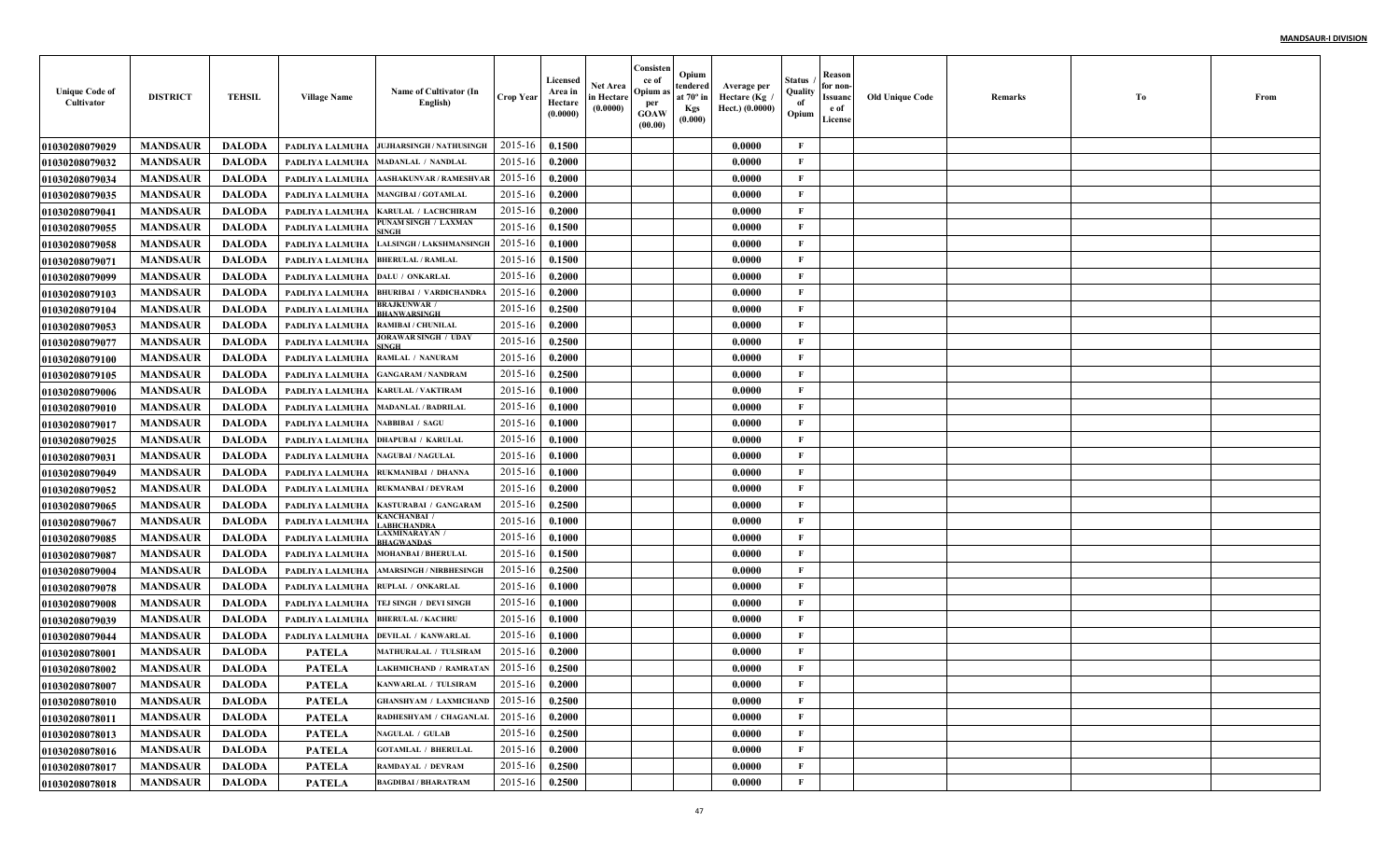| <b>Unique Code of</b><br>Cultivator | <b>DISTRICT</b> | <b>TEHSIL</b> | <b>Village Name</b> | Name of Cultivator (In<br>English)             | <b>Crop Year</b> | Licensed<br>Area in<br>Hectare<br>(0.0000) | Net Area<br>in Hectare<br>(0.0000) | Consisten<br>ce of<br>Opium a<br>per<br><b>GOAW</b><br>(00.00) | Opium<br>tendered<br>at $70^\circ$ in<br><b>Kgs</b><br>(0.000) | Average per<br>Hectare (Kg /<br>Hect.) (0.0000) | Status<br>Quality<br>of<br>Opium | Reason<br>for non-<br>Issuanc<br>e of<br>License | <b>Old Unique Code</b> | Remarks | Тo | From |
|-------------------------------------|-----------------|---------------|---------------------|------------------------------------------------|------------------|--------------------------------------------|------------------------------------|----------------------------------------------------------------|----------------------------------------------------------------|-------------------------------------------------|----------------------------------|--------------------------------------------------|------------------------|---------|----|------|
| <b>01030208078021</b>               | <b>MANDSAUR</b> | <b>DALODA</b> | <b>PATELA</b>       | <b>SITABAI / GANESHRAM</b>                     | 2015-16          | 0.2000                                     |                                    |                                                                |                                                                | 0.0000                                          | F                                |                                                  |                        |         |    |      |
| <b>01030208078022</b>               | <b>MANDSAUR</b> | <b>DALODA</b> | <b>PATELA</b>       | <b>GANGABAI / JAGANATH</b>                     | 2015-16          | 0.2500                                     |                                    |                                                                |                                                                | 0.0000                                          | $\mathbf{F}$                     |                                                  |                        |         |    |      |
| 01030208078023                      | <b>MANDSAUR</b> | <b>DALODA</b> | <b>PATELA</b>       | KAMERIBAI / RUPRAM W/O<br><b>BAGDIRAM</b>      | 2015-16          | 0.2500                                     |                                    |                                                                |                                                                | 0.0000                                          | $\mathbf{F}$                     |                                                  |                        |         |    |      |
| <b>01030208078024</b>               | <b>MANDSAUR</b> | <b>DALODA</b> | <b>PATELA</b>       | <b>BASANTIBAI / NANDRAMDAS</b>                 | 2015-16          | 0.2000                                     |                                    |                                                                |                                                                | 0.0000                                          | $\mathbf{F}$                     |                                                  |                        |         |    |      |
| <b>01030208078025</b>               | <b>MANDSAUR</b> | <b>DALODA</b> | <b>PATELA</b>       | <b>BHERULAL / GULAB</b><br><b>UMAWAT</b>       | 2015-16          | 0.2000                                     |                                    |                                                                |                                                                | 0.0000                                          | $\mathbf{F}$                     |                                                  |                        |         |    |      |
| 01030208078028                      | <b>MANDSAUR</b> | <b>DALODA</b> | <b>PATELA</b>       | <b>RAMNIWAS / SAVA</b>                         | 2015-16          | 0.2000                                     |                                    |                                                                |                                                                | 0.0000                                          | $\mathbf{F}$                     |                                                  |                        |         |    |      |
| 01030208078031                      | <b>MANDSAUR</b> | <b>DALODA</b> | <b>PATELA</b>       | <b>RAMNARAYAN / KESHURAM</b>                   | 2015-16          | 0.2000                                     |                                    |                                                                |                                                                | 0.0000                                          | $\mathbf{F}$                     |                                                  |                        |         |    |      |
| <b>01030208078034</b>               | <b>MANDSAUR</b> | <b>DALODA</b> | <b>PATELA</b>       | <b>BASANTILAL / KACHRU</b>                     | 2015-16          | 0.2000                                     |                                    |                                                                |                                                                | 0.0000                                          | $\mathbf{F}$                     |                                                  |                        |         |    |      |
| <b>01030208078035</b>               | <b>MANDSAUR</b> | <b>DALODA</b> | PATELA              | PANNALAL / SURATRAM                            | 2015-16          | 0.2000                                     |                                    |                                                                |                                                                | 0.0000                                          | $\mathbf{F}$                     |                                                  |                        |         |    |      |
| <b>01030208078036</b>               | <b>MANDSAUR</b> | <b>DALODA</b> | PATELA              | <b>RAMESHWAR / BHERULAL</b><br>PATIDAR         | 2015-16          | 0.2500                                     |                                    |                                                                |                                                                | 0.0000                                          | $\mathbf{F}$                     |                                                  |                        |         |    |      |
| <b>01030208078039</b>               | <b>MANDSAUR</b> | <b>DALODA</b> | PATELA              | RAMESHCHANDRA /<br>PARASRAM                    | 2015-16          | 0.2000                                     |                                    |                                                                |                                                                | 0.0000                                          | $\mathbf{F}$                     |                                                  |                        |         |    |      |
| <b>01030208078040</b>               | <b>MANDSAUR</b> | <b>DALODA</b> | PATELA              | KHUDABAKSH / SULEMAN                           | 2015-16          | 0.2500                                     |                                    |                                                                |                                                                | 0.0000                                          | $\mathbf{F}$                     |                                                  |                        |         |    |      |
| <b>01030208078045</b>               | <b>MANDSAUR</b> | <b>DALODA</b> | <b>PATELA</b>       | HIRALAL / CHAMPALAL                            | 2015-16          | 0.2000                                     |                                    |                                                                |                                                                | 0.0000                                          | $\mathbf{F}$                     |                                                  |                        |         |    |      |
| <b>01030208078047</b>               | <b>MANDSAUR</b> | <b>DALODA</b> | <b>PATELA</b>       | PARWAT SINGH / BASANT<br><b>SINGH</b>          | 2015-16          | 0.2000                                     |                                    |                                                                |                                                                | 0.0000                                          | $\mathbf{F}$                     |                                                  |                        |         |    |      |
| <b>01030208078052</b>               | <b>MANDSAUR</b> | <b>DALODA</b> | <b>PATELA</b>       | <b>SOHANBAI / NATHULAL</b>                     | 2015-16          | 0.1500                                     |                                    |                                                                |                                                                | 0.0000                                          | $\mathbf{F}$                     |                                                  |                        |         |    |      |
| <b>01030208078053</b>               | <b>MANDSAUR</b> | <b>DALODA</b> | <b>PATELA</b>       | <b>KARULAL / RANCHOD</b>                       | 2015-16          | 0.2500                                     |                                    |                                                                |                                                                | 0.0000                                          | $\mathbf{F}$                     |                                                  |                        |         |    |      |
| <b>01030208078056</b>               | <b>MANDSAUR</b> | <b>DALODA</b> | <b>PATELA</b>       | KISHANLAL / TULSIRAM                           | 2015-16          | 0.2000                                     |                                    |                                                                |                                                                | 0.0000                                          | $\mathbf{F}$                     |                                                  |                        |         |    |      |
| <b>01030208078057</b>               | <b>MANDSAUR</b> | <b>DALODA</b> | <b>PATELA</b>       | MOTILAL / SHANKARLAI                           | 2015-16          | 0.2500                                     |                                    |                                                                |                                                                | 0.0000                                          | $\mathbf{F}$                     |                                                  |                        |         |    |      |
| <b>01030208078064</b>               | <b>MANDSAUR</b> | <b>DALODA</b> | <b>PATELA</b>       | <b>DEUBAI / MAGNIRAM</b>                       | 2015-16          | 0.2500                                     |                                    |                                                                |                                                                | 0.0000                                          | $\mathbf{F}$                     |                                                  |                        |         |    |      |
| 01030208078065                      | <b>MANDSAUR</b> | <b>DALODA</b> | <b>PATELA</b>       | RAMCHANDRA / TULSIRAM                          | 2015-16          | 0.2500                                     |                                    |                                                                |                                                                | 0.0000                                          | $\mathbf{F}$                     |                                                  |                        |         |    |      |
| <b>01030208078078</b>               | <b>MANDSAUR</b> | <b>DALODA</b> | <b>PATELA</b>       | <b>RUPRAM / KESHURAM</b>                       | 2015-16          | 0.2500                                     |                                    |                                                                |                                                                | 0.0000                                          | $\mathbf{F}$                     |                                                  |                        |         |    |      |
| <b>01030208078085</b>               | <b>MANDSAUR</b> | <b>DALODA</b> | <b>PATELA</b>       | <b>RUKMANBAI/RAMESHWAR</b>                     | 2015-16          | 0.1000                                     |                                    |                                                                |                                                                | 0.0000                                          | F                                |                                                  |                        |         |    |      |
| <b>01030208078086</b>               | <b>MANDSAUR</b> | <b>DALODA</b> | <b>PATELA</b>       | <b>NAGULAL / BABRU</b>                         | 2015-16          | 0.2000                                     |                                    |                                                                |                                                                | 0.0000                                          | $\mathbf{F}$                     |                                                  |                        |         |    |      |
| <b>01030208078087</b>               | <b>MANDSAUR</b> | <b>DALODA</b> | <b>PATELA</b>       | <b>DEUBAI / SAVA</b>                           | 2015-16          | 0.2500                                     |                                    |                                                                |                                                                | 0.0000                                          | $\mathbf{F}$                     |                                                  |                        |         |    |      |
| <b>01030208078089</b>               | <b>MANDSAUR</b> | <b>DALODA</b> | <b>PATELA</b>       | <b>BASANTILAL / NANDA TELI</b>                 | 2015-16          | 0.2000                                     |                                    |                                                                |                                                                | 0.0000                                          | $\mathbf{F}$                     |                                                  |                        |         |    |      |
| 01030208078091                      | <b>MANDSAUR</b> | <b>DALODA</b> | <b>PATELA</b>       | <b>GORDHANLAL / DEUBAI</b>                     | 2015-16          | 0.2500                                     |                                    |                                                                |                                                                | 0.0000                                          | $\mathbf{F}$                     |                                                  |                        |         |    |      |
| <b>01030208078092</b>               | <b>MANDSAUR</b> | <b>DALODA</b> | <b>PATELA</b>       | <b>GANGABAI / TULSIRAM</b>                     | 2015-16          | 0.2500                                     |                                    |                                                                |                                                                | 0.0000                                          | $\mathbf F$                      |                                                  |                        |         |    |      |
| <b>01030208078093</b>               | <b>MANDSAUR</b> | <b>DALODA</b> | <b>PATELA</b>       | <b>RAJ KUNWAR / JAGDISH</b>                    | 2015-16          | 0.2000                                     |                                    |                                                                |                                                                | 0.0000                                          | $\mathbf{F}$                     |                                                  |                        |         |    |      |
| 01030208078094                      | <b>MANDSAUR</b> | <b>DALODA</b> | <b>PATELA</b>       | PRITHVIRAJ / DOLATRAM                          | 2015-16          | 0.2500                                     |                                    |                                                                |                                                                | 0.0000                                          | $\mathbf{F}$                     |                                                  |                        |         |    |      |
| <b>01030208078096</b>               | <b>MANDSAUR</b> | <b>DALODA</b> | <b>PATELA</b>       | <b>KANHAIYALAL/BHERULAL</b><br>DHOBI           | 2015-16          | 0.1500                                     |                                    |                                                                |                                                                | 0.0000                                          | $\mathbf{F}$                     |                                                  |                        |         |    |      |
| <b>01030208078097</b>               | <b>MANDSAUR</b> | <b>DALODA</b> | <b>PATELA</b>       | <b>MANGILAL / KACHRU</b>                       | 2015-16          | 0.2000                                     |                                    |                                                                |                                                                | 0.0000                                          | $\mathbf{F}$                     |                                                  |                        |         |    |      |
| 01030208078098                      | <b>MANDSAUR</b> | <b>DALODA</b> | <b>PATELA</b>       | <b>BHAGIRATH / KANWARLAL</b><br><b>PATIDAR</b> | 2015-16          | 0.2500                                     |                                    |                                                                |                                                                | 0.0000                                          | F                                |                                                  |                        |         |    |      |
| <b>01030208078099</b>               | <b>MANDSAUR</b> | <b>DALODA</b> | <b>PATELA</b>       | HAKIM / SULEMAN MANSURI                        | 2015-16          | 0.2500                                     |                                    |                                                                |                                                                | 0.0000                                          | F                                |                                                  |                        |         |    |      |
| 01030208078100                      | <b>MANDSAUR</b> | DALODA        | PATELA              | <b>CHUNILAL / BAGDIRAM</b><br><b>PATIDAR</b>   | $2015-16$ 0.2500 |                                            |                                    |                                                                |                                                                | 0.0000                                          | F                                |                                                  |                        |         |    |      |
| 01030208078102                      | <b>MANDSAUR</b> | DALODA        | <b>PATELA</b>       | JAGANATH / KASTURA BHEEL 2015-16               |                  | 0.2500                                     |                                    |                                                                |                                                                | 0.0000                                          | F                                |                                                  |                        |         |    |      |
| 01030208078103                      | <b>MANDSAUR</b> | DALODA        | <b>PATELA</b>       | <b>HABIB / HUSSAIN MANSURI</b>                 | 2015-16          | 0.2500                                     |                                    |                                                                |                                                                | 0.0000                                          | $\mathbf{F}$                     |                                                  |                        |         |    |      |
| <b>01030208078104</b>               | <b>MANDSAUR</b> | <b>DALODA</b> | <b>PATELA</b>       | <b>UDAYLAL / LACHCHIRAM</b><br><b>TAYARI</b>   | 2015-16          | 0.2000                                     |                                    |                                                                |                                                                | 0.0000                                          | $\mathbf{F}$                     |                                                  |                        |         |    |      |
| 01030208078108                      | <b>MANDSAUR</b> | <b>DALODA</b> | <b>PATELA</b>       | RAMCHANDRA/ DOLATRAM                           | 2015-16          | 0.2500                                     |                                    |                                                                |                                                                | 0.0000                                          | $\mathbf{F}$                     |                                                  |                        |         |    |      |
| <b>01030208078110</b>               | <b>MANDSAUR</b> | <b>DALODA</b> | <b>PATELA</b>       | <b>MADANSINGH / RUPSINGH</b>                   | 2015-16          | 0.2500                                     |                                    |                                                                |                                                                | 0.0000                                          | $\mathbf{F}$                     |                                                  |                        |         |    |      |
| 01030208078111                      | <b>MANDSAUR</b> | <b>DALODA</b> | <b>PATELA</b>       | <b>BABULAL/KISHANLAL</b><br><b>PATIDAR</b>     | 2015-16          | 0.2500                                     |                                    |                                                                |                                                                | 0.0000                                          | $\mathbf{F}$                     |                                                  |                        |         |    |      |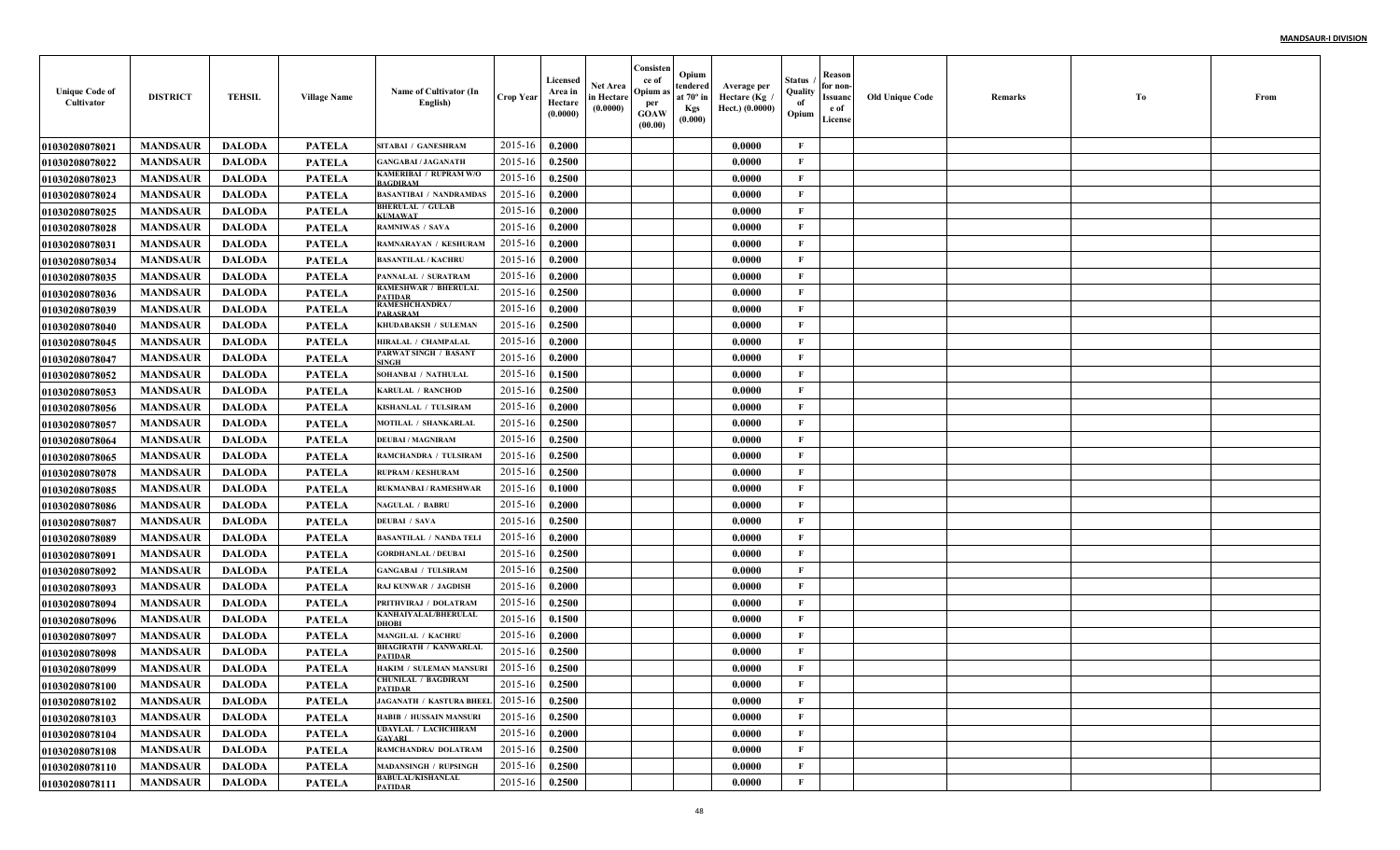| <b>Unique Code of</b><br>Cultivator | <b>DISTRICT</b> | <b>TEHSIL</b> | <b>Village Name</b>                | Name of Cultivator (In<br>English)             | <b>Crop Year</b> | Licensed<br>Area in<br>Hectare<br>(0.0000) | Net Area<br>in Hectare<br>(0.0000) | Consisten<br>ce of<br>Opium as<br>per<br><b>GOAW</b><br>(00.00) | Opium<br>tendered<br>at $70^\circ$ in<br><b>Kgs</b><br>(0.000) | Average per<br>، Hectare (Kg<br>Hect.) (0.0000) | Status<br>Quality<br>of<br>Opium | Reason<br>for non-<br>Issuanc<br>e of<br>License | <b>Old Unique Code</b> | Remarks | Тo | From |
|-------------------------------------|-----------------|---------------|------------------------------------|------------------------------------------------|------------------|--------------------------------------------|------------------------------------|-----------------------------------------------------------------|----------------------------------------------------------------|-------------------------------------------------|----------------------------------|--------------------------------------------------|------------------------|---------|----|------|
| <b>01030208078112</b>               | <b>MANDSAUR</b> | <b>DALODA</b> | <b>PATELA</b>                      | KANHEYALAL/BHERULAL<br><b>UMAWAT</b>           | 2015-16          | 0.2500                                     |                                    |                                                                 |                                                                | 0.0000                                          | $\mathbf{F}$                     |                                                  |                        |         |    |      |
| 01030208078113                      | <b>MANDSAUR</b> | <b>DALODA</b> | PATELA                             | RAMESHWAR/ BHERULAL<br><b>TIMAWAT</b>          | 2015-16          | 0.2000                                     |                                    |                                                                 |                                                                | 0.0000                                          | F                                |                                                  |                        |         |    |      |
| 01030208078114                      | <b>MANDSAUR</b> | <b>DALODA</b> | <b>PATELA</b>                      | <b>RAMRATAN / RAMLAL</b><br><b>SUTHAR</b>      | 2015-16          | 0.2500                                     |                                    |                                                                 |                                                                | 0.0000                                          | $\mathbf{F}$                     |                                                  |                        |         |    |      |
| <b>01030208078117</b>               | <b>MANDSAUR</b> | <b>DALODA</b> | <b>PATELA</b>                      | <b>BHANWARLAL/ KACHRU NAI</b>                  | 2015-16          | 0.1500                                     |                                    |                                                                 |                                                                | 0.0000                                          | $\mathbf{F}$                     |                                                  |                        |         |    |      |
| 01030208078119                      | <b>MANDSAUR</b> | <b>DALODA</b> | <b>PATELA</b>                      | <b>RUPRAM / NANDA</b>                          | 2015-16          | 0.2000                                     |                                    |                                                                 |                                                                | 0.0000                                          | $\mathbf{F}$                     |                                                  |                        |         |    |      |
| 01030208078124                      | <b>MANDSAUR</b> | <b>DALODA</b> | <b>PATELA</b>                      | <b>DEVILAL / MANGILAL</b><br><b>PATIDAR</b>    | 2015-16          | 0.2000                                     |                                    |                                                                 |                                                                | 0.0000                                          | F                                |                                                  |                        |         |    |      |
| <b>01030208078127</b>               | <b>MANDSAUR</b> | <b>DALODA</b> | PATELA                             | KALABAI / SHIVNARAYAN                          | 2015-16          | 0.2000                                     |                                    |                                                                 |                                                                | 0.0000                                          | F                                |                                                  |                        |         |    |      |
| <b>01030208078129</b>               | <b>MANDSAUR</b> | <b>DALODA</b> | PATELA                             | KANCHANBAI / CHIMANLAL                         | 2015-16          | 0.2000                                     |                                    |                                                                 |                                                                | 0.0000                                          | $\mathbf{F}$                     |                                                  |                        |         |    |      |
| <b>01030208078059</b>               | <b>MANDSAUR</b> | <b>DALODA</b> | PATELA                             | MADHULAL / NANURAM                             | 2015-16          | 0.1500                                     |                                    |                                                                 |                                                                | 0.0000                                          | $\mathbf{F}$                     |                                                  |                        |         |    |      |
| <b>01030208078041</b>               | <b>MANDSAUR</b> | <b>DALODA</b> | PATELA                             | <b>SUKHIBAI / MANGILAL</b>                     | 2015-16          | 0.2500                                     |                                    |                                                                 |                                                                | 0.0000                                          | $\mathbf{F}$                     |                                                  |                        |         |    |      |
| <b>01030208078135</b>               | <b>MANDSAUR</b> | <b>DALODA</b> | PATELA                             | <b>DEVILAL / BASANTILAL</b>                    | 2015-16          | 0.2500                                     |                                    |                                                                 |                                                                | 0.0000                                          | $\mathbf{F}$                     |                                                  |                        |         |    |      |
| <b>01030208078136</b>               | <b>MANDSAUR</b> | <b>DALODA</b> | <b>PATELA</b>                      | <b>RAMESHCHANDRA/</b><br><b>IARIVALLABH</b>    | 2015-16          | 0.2500                                     |                                    |                                                                 |                                                                | 0.0000                                          | $\mathbf{F}$                     |                                                  |                        |         |    |      |
| <b>01030208078004</b>               | <b>MANDSAUR</b> | <b>DALODA</b> | <b>PATELA</b>                      | <b>DEVILAL / BHERULAL</b>                      | 2015-16          | 0.2500                                     |                                    |                                                                 |                                                                | 0.0000                                          | $\mathbf{F}$                     |                                                  |                        |         |    |      |
| <b>01030208078003</b>               | <b>MANDSAUR</b> | <b>DALODA</b> | <b>PATELA</b>                      | <b>LILABAI / NAGULAL</b>                       | 2015-16          | 0.1000                                     |                                    |                                                                 |                                                                | 0.0000                                          | $\mathbf{F}$                     |                                                  |                        |         |    |      |
| <b>01030208078014</b>               | <b>MANDSAUR</b> | <b>DALODA</b> | <b>PATELA</b>                      | <b>KASTURIBAI / RAMESHWAR</b>                  | 2015-16          | 0.1000                                     |                                    |                                                                 |                                                                | 0.0000                                          | $\mathbf{F}$                     |                                                  |                        |         |    |      |
| <b>01030208078015</b>               | <b>MANDSAUR</b> | <b>DALODA</b> | <b>PATELA</b>                      | <b>DOLATRAM / DALURAM</b>                      | 2015-16          | 0.1000                                     |                                    |                                                                 |                                                                | 0.0000                                          | $\mathbf{F}$                     |                                                  |                        |         |    |      |
| <b>01030208078019</b>               | <b>MANDSAUR</b> | <b>DALODA</b> | <b>PATELA</b>                      | <b>RAMESHWAR / PAYARCHAND</b>                  | 2015-16          | 0.1000                                     |                                    |                                                                 |                                                                | 0.0000                                          | $\mathbf{F}$                     |                                                  |                        |         |    |      |
| <b>01030208078020</b>               | <b>MANDSAUR</b> | <b>DALODA</b> | <b>PATELA</b>                      | <b>NAGULAL / KACHRU</b>                        | 2015-16          | 0.2500                                     |                                    |                                                                 |                                                                | 0.0000                                          | $\mathbf{F}$                     |                                                  |                        |         |    |      |
| <b>01030208078027</b>               | <b>MANDSAUR</b> | <b>DALODA</b> | <b>PATELA</b>                      | <b>DEVILAL / GORDHANLAL</b>                    | 2015-16          | 0.2500                                     |                                    |                                                                 |                                                                | 0.0000                                          | $\mathbf{F}$                     |                                                  |                        |         |    |      |
| 01030208078029                      | <b>MANDSAUR</b> | <b>DALODA</b> | <b>PATELA</b>                      | <b>BHERULAL / KODAR</b>                        | 2015-16          | 0.2000                                     |                                    |                                                                 |                                                                | 0.0000                                          | $\mathbf{F}$                     |                                                  |                        |         |    |      |
| <b>01030208078032</b>               | <b>MANDSAUR</b> | <b>DALODA</b> | <b>PATELA</b>                      | <b>DEVRAM / KARULAL</b>                        | 2015-16          | 0.2500                                     |                                    |                                                                 |                                                                | 0.0000                                          | $\mathbf{F}$                     |                                                  |                        |         |    |      |
| <b>01030208078037</b>               | <b>MANDSAUR</b> | <b>DALODA</b> | <b>PATELA</b>                      | <b>MANGUBAI / VARDA W/O</b><br><b>ACHRULAI</b> | 2015-16          | 0.1000                                     |                                    |                                                                 |                                                                | 0.0000                                          | $\mathbf F$                      |                                                  |                        |         |    |      |
| 01030208078038                      | <b>MANDSAUR</b> | <b>DALODA</b> | <b>PATELA</b>                      | <b>NANDLAL / JAGDISH</b>                       | 2015-16          | 0.2500                                     |                                    |                                                                 |                                                                | 0.0000                                          | $\mathbf{F}$                     |                                                  |                        |         |    |      |
| <b>01030208078061</b>               | <b>MANDSAUR</b> | <b>DALODA</b> | <b>PATELA</b>                      | RAJUBAI / NIRBHAYRAM<br>RAMLAL                 | 2015-16          | 0.1000                                     |                                    |                                                                 |                                                                | 0.0000                                          | $\mathbf{F}$                     |                                                  |                        |         |    |      |
| <b>01030208078072</b>               | <b>MANDSAUR</b> | <b>DALODA</b> | <b>PATELA</b>                      | RAMCHANDRA / VAJERAM                           | 2015-16          | 0.2500                                     |                                    |                                                                 |                                                                | 0.0000                                          | $\mathbf{F}$                     |                                                  |                        |         |    |      |
| <b>01030208078075</b>               | <b>MANDSAUR</b> | <b>DALODA</b> | <b>PATELA</b>                      | TULSIRAM / PARTHA                              | 2015-16          | 0.1000                                     |                                    |                                                                 |                                                                | 0.0000                                          | $\mathbf{F}$                     |                                                  |                        |         |    |      |
| <b>01030208078090</b>               | <b>MANDSAUR</b> | <b>DALODA</b> | <b>PATELA</b>                      | <b>BALMUKUND / GOVINDRAM</b>                   | 2015-16          | 0.1000                                     |                                    |                                                                 |                                                                | 0.0000                                          | $\mathbf{F}$                     |                                                  |                        |         |    |      |
| 01030208078101                      | <b>MANDSAUR</b> | <b>DALODA</b> | <b>PATELA</b>                      | RUKMANBAI / MAGNIRAM                           | 2015-16          | 0.2000                                     |                                    |                                                                 |                                                                | 0.0000                                          | $\mathbf{F}$                     |                                                  |                        |         |    |      |
| <b>01030208078106</b>               | <b>MANDSAUR</b> | <b>DALODA</b> | <b>PATELA</b>                      | <b>KISHANLAL/BAJERAM</b><br><b>CUMAWAT</b>     | 2015-16          | 0.1000                                     |                                    |                                                                 |                                                                | 0.0000                                          | $\mathbf{F}$                     |                                                  |                        |         |    |      |
| 01030208078115                      | <b>MANDSAUR</b> | <b>DALODA</b> | <b>PATELA</b>                      | <b>BHAGIRATH / RAMCHANDRA</b>                  | 2015-16          | 0.1000                                     |                                    |                                                                 |                                                                | 0.0000                                          | $\mathbf{F}$                     |                                                  |                        |         |    |      |
| 01030208078116                      | <b>MANDSAUR</b> | <b>DALODA</b> | <b>PATELA</b>                      | SHIVLAL / KISHANLAL                            | 2015-16          | 0.2000                                     |                                    |                                                                 |                                                                | 0.0000                                          | F                                |                                                  |                        |         |    |      |
| <b>01030208078122</b>               | <b>MANDSAUR</b> | <b>DALODA</b> | PATELA                             | <b>BHAGATRAM / GORDHANLAI</b>                  | 2015-16          | 0.1000                                     |                                    |                                                                 |                                                                | 0.0000                                          | $\mathbf{F}$                     |                                                  |                        |         |    |      |
| <b>01030208078125</b>               | <b>MANDSAUR</b> | <b>DALODA</b> | PATELA                             | <b>RAMNARAYAN / SUKHA</b>                      | 2015-16          | 0.2500                                     |                                    |                                                                 |                                                                | 0.0000                                          | F                                |                                                  |                        |         |    |      |
| <b>01030208078121</b>               | <b>MANDSAUR</b> | DALODA        | PATELA                             | SUNDARLAL / MATHURALAL                         | $2015-16$ 0.2000 |                                            |                                    |                                                                 |                                                                | 0.0000                                          | F                                |                                                  |                        |         |    |      |
| <b>01030208078084</b>               | <b>MANDSAUR</b> | <b>DALODA</b> | PATELA                             | <b>KAILASHKUNWAR / DULE</b><br><b>SINGH</b>    | 2015-16          | 0.2000                                     |                                    |                                                                 |                                                                | 0.0000                                          | $\mathbf F$                      |                                                  |                        |         |    |      |
| 01030208078133                      | <b>MANDSAUR</b> | <b>DALODA</b> | <b>PATELA</b>                      | <b>SANTOSH / NAGULAL</b>                       | 2015-16          | 0.2000                                     |                                    |                                                                 |                                                                | 0.0000                                          | $\mathbf{F}$                     |                                                  |                        |         |    |      |
| 01030208080012                      | <b>MANDSAUR</b> | <b>DALODA</b> |                                    | PIPLIYA MUJHAWAR PREMKUNWAR / ONKAR            | 2015-16          | 0.2000                                     |                                    |                                                                 |                                                                | 0.0000                                          | $\mathbf{F}$                     |                                                  |                        |         |    |      |
| <b>01030208080001</b>               | <b>MANDSAUR</b> | <b>DALODA</b> |                                    | PIPLIYA MUJHAWAR CHAGANLAL / BAGDIRAM          | 2015-16          | 0.1000                                     |                                    |                                                                 |                                                                | 0.0000                                          | $\mathbf{F}$                     |                                                  |                        |         |    |      |
| 01030208080016                      | <b>MANDSAUR</b> | <b>DALODA</b> | PIPLIYA MUJHAWAR GANESHRAM / GULAB |                                                | 2015-16          | 0.1000                                     |                                    |                                                                 |                                                                | 0.0000                                          | $\mathbf{F}$                     |                                                  |                        |         |    |      |
| 01030208080025                      | <b>MANDSAUR</b> | <b>DALODA</b> |                                    | PIPLIYA MUJHAWAR MODSINGH / KHUMANSINGH        | 2015-16          | 0.1000                                     |                                    |                                                                 |                                                                | 0.0000                                          | $\mathbf{F}$                     |                                                  |                        |         |    |      |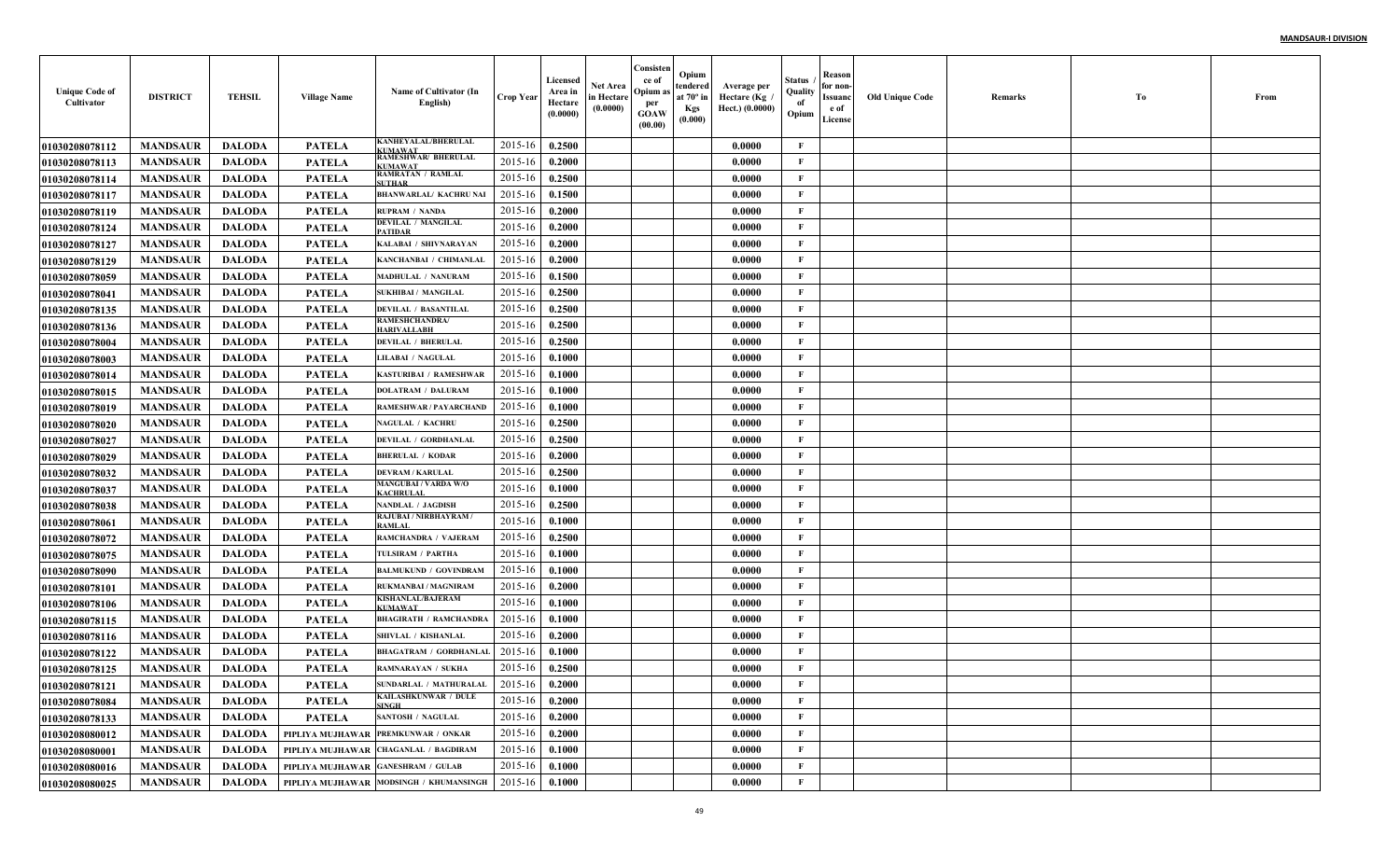| <b>Unique Code of</b><br>Cultivator | <b>DISTRICT</b> | <b>TEHSIL</b> | <b>Village Name</b> | Name of Cultivator (In<br>English)               | <b>Crop Year</b> | Licensed<br>Area in<br>Hectare<br>(0.0000) | Net Area<br>in Hectare<br>(0.0000) | Consisten<br>ce of<br>Opium as<br>per<br><b>GOAW</b><br>(00.00) | Opium<br>tendered<br>at $70^\circ$ in<br><b>Kgs</b><br>(0.000) | Average per<br>، Hectare (Kg<br>Hect.) (0.0000) | Status<br>Quality<br>of<br>Opium | Reason<br>for non-<br>Issuanc<br>e of<br>License | <b>Old Unique Code</b> | Remarks | Тo | From |
|-------------------------------------|-----------------|---------------|---------------------|--------------------------------------------------|------------------|--------------------------------------------|------------------------------------|-----------------------------------------------------------------|----------------------------------------------------------------|-------------------------------------------------|----------------------------------|--------------------------------------------------|------------------------|---------|----|------|
| <b>01030208080032</b>               | <b>MANDSAUR</b> | <b>DALODA</b> | PIPLIYA MUJHAWAR    | <b>CHUNNILAL / BABRU</b>                         | 2015-16          | 0.1000                                     |                                    |                                                                 |                                                                | 0.0000                                          | $\mathbf{F}$                     |                                                  |                        |         |    |      |
| 01030208081019                      | <b>MANDSAUR</b> | <b>DALODA</b> | <b>RAKODA</b>       | KANHAIYALAL /<br><b>AMNARAYAN</b>                | 2015-16          | 0.2500                                     |                                    |                                                                 |                                                                | 0.0000                                          | F                                |                                                  |                        |         |    |      |
| 01030208081082                      | <b>MANDSAUR</b> | <b>DALODA</b> | <b>RAKODA</b>       | <b>ONKARLAL / BHERULAL</b>                       | 2015-16          | 0.2500                                     |                                    |                                                                 |                                                                | 0.0000                                          | $\mathbf{F}$                     |                                                  |                        |         |    |      |
| <b>01030208081002</b>               | <b>MANDSAUR</b> | <b>DALODA</b> | <b>RAKODA</b>       | <b>BALMUKUND / BALARAM</b>                       | 2015-16          | 0.2000                                     |                                    |                                                                 |                                                                | 0.0000                                          | $\mathbf{F}$                     |                                                  |                        |         |    |      |
| <b>01030208081003</b>               | <b>MANDSAUR</b> | <b>DALODA</b> | <b>RAKODA</b>       | <b>BHUWANILAL / DEVILAI</b>                      | 2015-16          | 0.2500                                     |                                    |                                                                 |                                                                | 0.0000                                          | $\mathbf{F}$                     |                                                  |                        |         |    |      |
| <b>01030208081006</b>               | <b>MANDSAUR</b> | <b>DALODA</b> | <b>RAKODA</b>       | <b>KARIBAI / JAGANNATH</b>                       | 2015-16          | 0.2500                                     |                                    |                                                                 |                                                                | 0.0000                                          | F                                |                                                  |                        |         |    |      |
| <b>01030208081007</b>               | <b>MANDSAUR</b> | <b>DALODA</b> | <b>RAKODA</b>       | <b>/ARDICHAND / BHAGIRATH</b>                    | 2015-16          | 0.2500                                     |                                    |                                                                 |                                                                | 0.0000                                          | F                                |                                                  |                        |         |    |      |
| <b>01030208081008</b>               | <b>MANDSAUR</b> | <b>DALODA</b> | <b>RAKODA</b>       | RAMCHANDRA / BALARAM                             | 2015-16          | 0.2500                                     |                                    |                                                                 |                                                                | 0.0000                                          | $\mathbf{F}$                     |                                                  |                        |         |    |      |
| 01030208081009                      | <b>MANDSAUR</b> | <b>DALODA</b> | <b>RAKODA</b>       | <b>JAGDISH / KHUSHALILAL</b>                     | 2015-16          | 0.2000                                     |                                    |                                                                 |                                                                | 0.0000                                          | $\mathbf{F}$                     |                                                  |                        |         |    |      |
| <b>0103020808101</b>                | <b>MANDSAUR</b> | <b>DALODA</b> | <b>RAKODA</b>       | <b>BABULAL / BALARAM</b>                         | 2015-16          | 0.2000                                     |                                    |                                                                 |                                                                | 0.0000                                          | $\mathbf{F}$                     |                                                  |                        |         |    |      |
| <b>01030208081015</b>               | <b>MANDSAUR</b> | <b>DALODA</b> | <b>RAKODA</b>       | <b>GUNWANT KUMAR /</b><br>RADHESHYAM             | 2015-16          | 0.2500                                     |                                    |                                                                 |                                                                | 0.0000                                          | $\mathbf{F}$                     |                                                  |                        |         |    |      |
| <b>01030208081016</b>               | <b>MANDSAUR</b> | <b>DALODA</b> | <b>RAKODA</b>       | <b>KANHAIYALAL / DEVILAL</b>                     | 2015-16          | 0.2000                                     |                                    |                                                                 |                                                                | 0.0000                                          | $\mathbf{F}$                     |                                                  |                        |         |    |      |
| 01030208081018                      | <b>MANDSAUR</b> | <b>DALODA</b> | <b>RAKODA</b>       | <b>RAJESH / JAWHARLAL</b>                        | 2015-16          | 0.1500                                     |                                    |                                                                 |                                                                | 0.0000                                          | $\mathbf{F}$                     |                                                  |                        |         |    |      |
| <b>01030208081022</b>               | <b>MANDSAUR</b> | <b>DALODA</b> | <b>RAKODA</b>       | RAMCHANDRA / RANCHODLAI                          | 2015-16          | 0.2000                                     |                                    |                                                                 |                                                                | 0.0000                                          | $\mathbf{F}$                     |                                                  |                        |         |    |      |
| <b>01030208081023</b>               | <b>MANDSAUR</b> | <b>DALODA</b> | <b>RAKODA</b>       | PARWATIBAI / AMBARAM                             | 2015-16          | 0.2500                                     |                                    |                                                                 |                                                                | 0.0000                                          | $\mathbf{F}$                     |                                                  |                        |         |    |      |
| <b>01030208081026</b>               | <b>MANDSAUR</b> | <b>DALODA</b> | <b>RAKODA</b>       | <b>RATANLAL / BHERULAL</b>                       | 2015-16          | 0.2500                                     |                                    |                                                                 |                                                                | 0.0000                                          | $\mathbf{F}$                     |                                                  |                        |         |    |      |
| <b>01030208081027</b>               | <b>MANDSAUR</b> | <b>DALODA</b> | <b>RAKODA</b>       | <b>MULCHANDRA / RUPA</b>                         | 2015-16          | 0.2000                                     |                                    |                                                                 |                                                                | 0.0000                                          | $\mathbf{F}$                     |                                                  |                        |         |    |      |
| <b>01030208081032</b>               | <b>MANDSAUR</b> | <b>DALODA</b> | <b>RAKODA</b>       | <b>PUSHKAR / MULCHAND /</b><br><b>BASHNTIBAI</b> | 2015-16          | 0.1000                                     |                                    |                                                                 |                                                                | 0.0000                                          | $\mathbf{F}$                     |                                                  |                        |         |    |      |
| 01030208081034                      | <b>MANDSAUR</b> | <b>DALODA</b> | <b>RAKODA</b>       | <b>GANGABAI / BANSHILAL</b>                      | 2015-16          | 0.2000                                     |                                    |                                                                 |                                                                | 0.0000                                          | $\mathbf{F}$                     |                                                  |                        |         |    |      |
| <b>01030208081035</b>               | <b>MANDSAUR</b> | <b>DALODA</b> | <b>RAKODA</b>       | <b>BALU / GOPAL</b>                              | 2015-16          | 0.2500                                     |                                    |                                                                 |                                                                | 0.0000                                          | $\mathbf{F}$                     |                                                  |                        |         |    |      |
| 01030208081036                      | <b>MANDSAUR</b> | <b>DALODA</b> | RAKODA              | <b>BALARAM / RATANLAL</b>                        | 2015-16          | 0.2500                                     |                                    |                                                                 |                                                                | 0.0000                                          | $\mathbf{F}$                     |                                                  |                        |         |    |      |
| 01030208081039                      | <b>MANDSAUR</b> | <b>DALODA</b> | <b>RAKODA</b>       | <b>BALARAM/ RUPRAM PATIDAR</b>                   | 2015-16          | 0.2000                                     |                                    |                                                                 |                                                                | 0.0000                                          | $\mathbf F$                      |                                                  |                        |         |    |      |
| 01030208081041                      | <b>MANDSAUR</b> | <b>DALODA</b> | <b>RAKODA</b>       | <b>KALABAI/BHERULAL</b>                          | 2015-16          | 0.2500                                     |                                    |                                                                 |                                                                | 0.0000                                          | $\mathbf{F}$                     |                                                  |                        |         |    |      |
| <b>01030208081042</b>               | <b>MANDSAUR</b> | <b>DALODA</b> | <b>RAKODA</b>       | <b>CHAMPALAL/GANESHRAM</b><br>SAMANDBAI          | 2015-16          | 0.1000                                     |                                    |                                                                 |                                                                | 0.0000                                          | $\mathbf{F}$                     |                                                  |                        |         |    |      |
| 01030208081043                      | <b>MANDSAUR</b> | <b>DALODA</b> | <b>RAKODA</b>       | <b>DINESH / DHURILAL</b>                         | 2015-16          | 0.2000                                     |                                    |                                                                 |                                                                | 0.0000                                          | $\mathbf{F}$                     |                                                  |                        |         |    |      |
| 01030208081045                      | <b>MANDSAUR</b> | <b>DALODA</b> | <b>RAKODA</b>       | KANHAIYALAL <i> </i><br><b>BHANWARLAL</b>        | 2015-16          | 0.2000                                     |                                    |                                                                 |                                                                | 0.0000                                          | $\mathbf{F}$                     |                                                  |                        |         |    |      |
| <b>01030208081050</b>               | <b>MANDSAUR</b> | <b>DALODA</b> | <b>RAKODA</b>       | NATHULAL / RATANLAL                              | 2015-16          | 0.2500                                     |                                    |                                                                 |                                                                | 0.0000                                          | $\mathbf{F}$                     |                                                  |                        |         |    |      |
| <b>01030208081053</b>               | <b>MANDSAUR</b> | <b>DALODA</b> | <b>RAKODA</b>       | <b>BHAGATRAM / SURATRAM</b>                      | 2015-16          | 0.2500                                     |                                    |                                                                 |                                                                | 0.0000                                          | $\mathbf{F}$                     |                                                  |                        |         |    |      |
| 01030208081054                      | <b>MANDSAUR</b> | <b>DALODA</b> | <b>RAKODA</b>       | <b>RAMCHANDRAIBAI/</b><br><b>ASANTILAL</b>       | 2015-16          | 0.2000                                     |                                    |                                                                 |                                                                | 0.0000                                          | $\mathbf{F}$                     |                                                  |                        |         |    |      |
| 01030208081055                      | <b>MANDSAUR</b> | <b>DALODA</b> | <b>RAKODA</b>       | <b>MUKESH / RAMESHWAR</b><br>RATANBAI            | 2015-16          | 0.2500                                     |                                    |                                                                 |                                                                | 0.0000                                          | $\mathbf{F}$                     |                                                  |                        |         |    |      |
| <b>01030208081056</b>               | <b>MANDSAUR</b> | <b>DALODA</b> | <b>RAKODA</b>       | <b>RATANBAI / MANGILAL</b>                       | 2015-16          | 0.2500                                     |                                    |                                                                 |                                                                | 0.0000                                          | F                                |                                                  |                        |         |    |      |
| <b>01030208081058</b>               | <b>MANDSAUR</b> | <b>DALODA</b> | <b>RAKODA</b>       | <b>DHAPUBAI / BALARAM</b>                        | 2015-16          | 0.2000                                     |                                    |                                                                 |                                                                | 0.0000                                          | $\mathbf{F}$                     |                                                  |                        |         |    |      |
| <b>01030208081059</b>               | <b>MANDSAUR</b> | <b>DALODA</b> | <b>RAKODA</b>       | <b>CHAGANLAL / CHATURBHUJ</b>                    | 2015-16          | 0.2000                                     |                                    |                                                                 |                                                                | 0.0000                                          | F                                |                                                  |                        |         |    |      |
| 01030208081060                      | <b>MANDSAUR</b> | DALODA        | <b>RAKODA</b>       | RAMESHWAR / KANWARLAL 2015-16 0.2000             |                  |                                            |                                    |                                                                 |                                                                | 0.0000                                          | F                                |                                                  |                        |         |    |      |
| 01030208081063                      | <b>MANDSAUR</b> | <b>DALODA</b> | <b>RAKODA</b>       | <b>SURESH / BHUWANILAL</b>                       | 2015-16          | 0.2500                                     |                                    |                                                                 |                                                                | 0.0000                                          | $\mathbf{F}$                     |                                                  |                        |         |    |      |
| <b>01030208081065</b>               | <b>MANDSAUR</b> | <b>DALODA</b> | <b>RAKODA</b>       | <b>KISHANLAL / DEVA</b>                          | 2015-16          | 0.2000                                     |                                    |                                                                 |                                                                | 0.0000                                          | $\mathbf{F}$                     |                                                  |                        |         |    |      |
| 01030208081067                      | <b>MANDSAUR</b> | <b>DALODA</b> | <b>RAKODA</b>       | <b>BHULIBAI / RAMLAL</b>                         | 2015-16          | 0.2500                                     |                                    |                                                                 |                                                                | 0.0000                                          | $\mathbf{F}$                     |                                                  |                        |         |    |      |
| 01030208081068                      | <b>MANDSAUR</b> | <b>DALODA</b> | <b>RAKODA</b>       | <b>RATANLAL / RUPRAM</b>                         | 2015-16          | 0.2000                                     |                                    |                                                                 |                                                                | 0.0000                                          | $\mathbf{F}$                     |                                                  |                        |         |    |      |
| 01030208081069                      | <b>MANDSAUR</b> | <b>DALODA</b> | <b>RAKODA</b>       | NANDRAM / RAMLAL                                 | 2015-16          | 0.2500                                     |                                    |                                                                 |                                                                | 0.0000                                          | $\mathbf{F}$                     |                                                  |                        |         |    |      |
| 01030208081072                      | <b>MANDSAUR</b> | <b>DALODA</b> | <b>RAKODA</b>       | <b>JAGDISH / CHATURBHUJ</b>                      | $2015 - 16$      | 0.2500                                     |                                    |                                                                 |                                                                | 0.0000                                          | $\mathbf{F}$                     |                                                  |                        |         |    |      |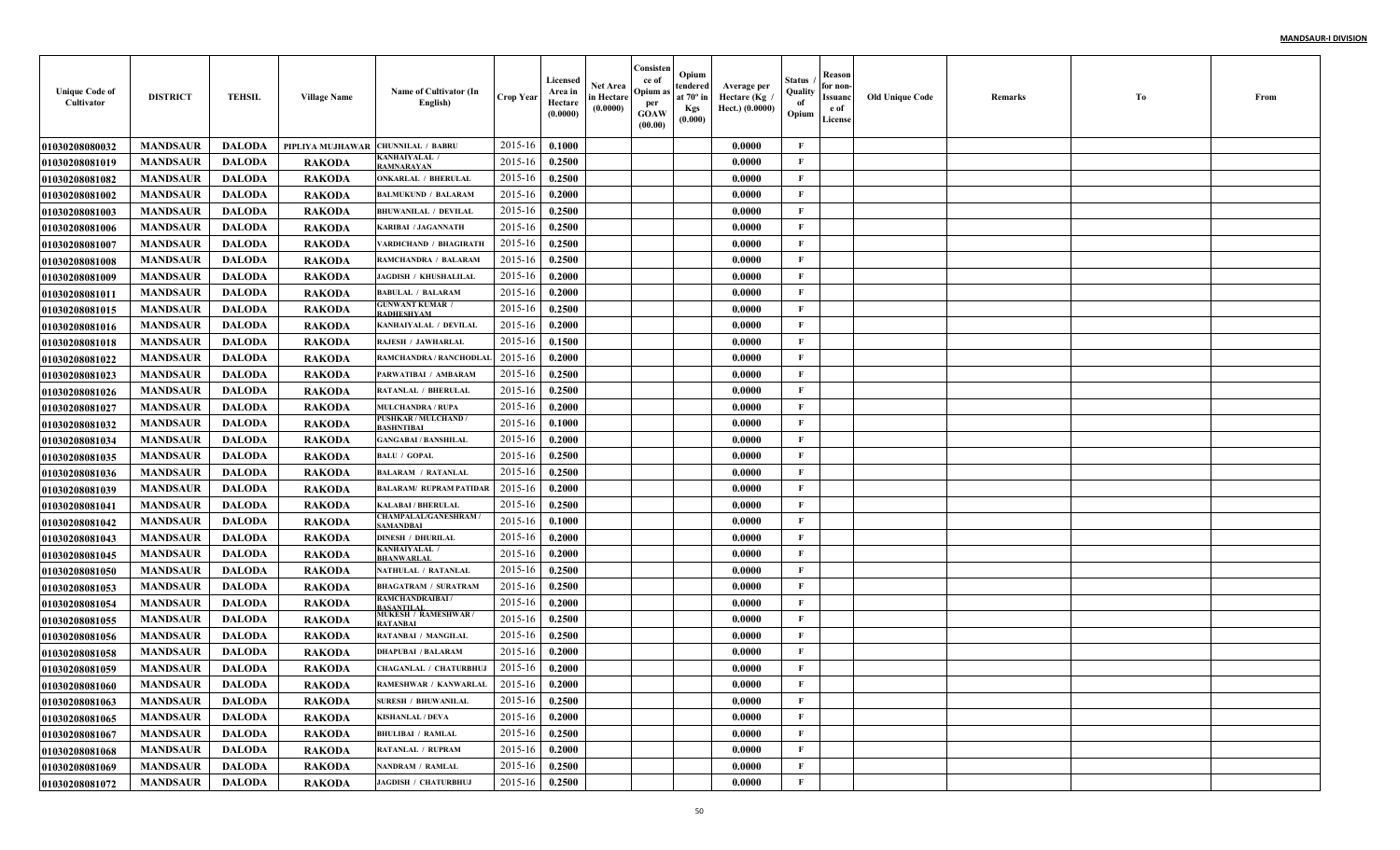| <b>Unique Code of</b><br>Cultivator | <b>DISTRICT</b> | <b>TEHSIL</b> | <b>Village Name</b> | Name of Cultivator (In<br>English)                | <b>Crop Year</b> | Licensed<br>Area in<br>Hectare<br>(0.0000) | Net Area<br>in Hectare<br>(0.0000) | Consisten<br>ce of<br>Opium a<br>per<br><b>GOAW</b><br>(00.00) | Opium<br>tendered<br>at $70^\circ$ in<br><b>Kgs</b><br>(0.000) | Average per<br>Hectare (Kg /<br>Hect.) (0.0000) | Status<br>Quality<br>of<br>Opium | Reason<br>for non-<br>Issuanc<br>e of<br>License | <b>Old Unique Code</b> | Remarks | Тo | From |
|-------------------------------------|-----------------|---------------|---------------------|---------------------------------------------------|------------------|--------------------------------------------|------------------------------------|----------------------------------------------------------------|----------------------------------------------------------------|-------------------------------------------------|----------------------------------|--------------------------------------------------|------------------------|---------|----|------|
| <b>01030208081077</b>               | <b>MANDSAUR</b> | <b>DALODA</b> | <b>RAKODA</b>       | <b>BHAGATRAM / RATANLAL</b>                       | 2015-16          | 0.2000                                     |                                    |                                                                |                                                                | 0.0000                                          | F                                |                                                  |                        |         |    |      |
| <b>01030208081079</b>               | <b>MANDSAUR</b> | <b>DALODA</b> | <b>RAKODA</b>       | <b>VENIRAM / GOPAL</b>                            | 2015-16          | 0.2500                                     |                                    |                                                                |                                                                | 0.0000                                          | $\mathbf{F}$                     |                                                  |                        |         |    |      |
| 01030208081085                      | <b>MANDSAUR</b> | <b>DALODA</b> | <b>RAKODA</b>       | PUNAMCHAND / GIRDHARI                             | 2015-16          | 0.2000                                     |                                    |                                                                |                                                                | 0.0000                                          | $\mathbf{F}$                     |                                                  |                        |         |    |      |
| 01030208081088                      | <b>MANDSAUR</b> | <b>DALODA</b> | <b>RAKODA</b>       | RAMESHWAR / BHANWARLA                             | 2015-16          | 0.2500                                     |                                    |                                                                |                                                                | 0.0000                                          | $\mathbf{F}$                     |                                                  |                        |         |    |      |
| 01030208081093                      | <b>MANDSAUR</b> | <b>DALODA</b> | <b>RAKODA</b>       | SHYAMLAL / PRABHULAI                              | 2015-16          | 0.2000                                     |                                    |                                                                |                                                                | 0.0000                                          | $\mathbf{F}$                     |                                                  |                        |         |    |      |
| 01030208081186                      | <b>MANDSAUR</b> | <b>DALODA</b> | <b>RAKODA</b>       | <b>SALAGRAM / RANCHOD</b>                         | 2015-16          | 0.1000                                     |                                    |                                                                |                                                                | 0.0000                                          | $\mathbf{F}$                     |                                                  |                        |         |    |      |
| 01030208081012                      | <b>MANDSAUR</b> | <b>DALODA</b> | <b>RAKODA</b>       | <b>KRISHNABAI</b> /<br><b>AXMINARAYAN</b>         | 2015-16          | 0.2000                                     |                                    |                                                                |                                                                | 0.0000                                          | $\mathbf{F}$                     |                                                  |                        |         |    |      |
| <b>01030208081029</b>               | <b>MANDSAUR</b> | <b>DALODA</b> | <b>RAKODA</b>       | <b>BALARAM / CHATURBHUJ</b>                       | 2015-16          | 0.2000                                     |                                    |                                                                |                                                                | 0.0000                                          | $\mathbf{F}$                     |                                                  |                        |         |    |      |
| <b>01030208081037</b>               | <b>MANDSAUR</b> | <b>DALODA</b> | <b>RAKODA</b>       | <b>RAMRATAN / BALU</b>                            | 2015-16          | 0.1000                                     |                                    |                                                                |                                                                | 0.0000                                          | $\mathbf{F}$                     |                                                  |                        |         |    |      |
| 01030208081044                      | <b>MANDSAUR</b> | <b>DALODA</b> | <b>RAKODA</b>       | RAMKUNWAR / HAJARILAL                             | 2015-16          | 0.1000                                     |                                    |                                                                |                                                                | 0.0000                                          | $\mathbf{F}$                     |                                                  |                        |         |    |      |
| <b>01030208081070</b>               | <b>MANDSAUR</b> | <b>DALODA</b> | <b>RAKODA</b>       | SHIVLAL / CHUNNILAL                               | 2015-16          | 0.2000                                     |                                    |                                                                |                                                                | 0.0000                                          | $\mathbf{F}$                     |                                                  |                        |         |    |      |
| 01030208081014                      | <b>MANDSAUR</b> | <b>DALODA</b> | <b>RAKODA</b>       | <b>JAGDISH / KANHAIYALAI</b>                      | 2015-16          | 0.2500                                     |                                    |                                                                |                                                                | 0.0000                                          | $\mathbf{F}$                     |                                                  |                        |         |    |      |
| <b>01030208081097</b>               | <b>MANDSAUR</b> | <b>DALODA</b> | <b>RAKODA</b>       | <b>NANDRAM / BHERULAL</b>                         | 2015-16          | 0.2000                                     |                                    |                                                                |                                                                | 0.0000                                          | $\mathbf{F}$                     |                                                  |                        |         |    |      |
| 01030208081098                      | <b>MANDSAUR</b> | <b>DALODA</b> | <b>RAKODA</b>       | RUKMANBAI / KANWARLAI                             | 2015-16          | 0.2000                                     |                                    |                                                                |                                                                | 0.0000                                          | $\mathbf{F}$                     |                                                  |                        |         |    |      |
| 01030208081099                      | <b>MANDSAUR</b> | <b>DALODA</b> | <b>RAKODA</b>       | <b>JAWAHARLAL / NAWALRAM</b>                      | 2015-16          | 0.1500                                     |                                    |                                                                |                                                                | 0.0000                                          | $\mathbf{F}$                     |                                                  |                        |         |    |      |
| <b>01030208081103</b>               | <b>MANDSAUR</b> | <b>DALODA</b> | <b>RAKODA</b>       | RAMESHWAR / KHUSHALILAI                           | 2015-16          | 0.2000                                     |                                    |                                                                |                                                                | 0.0000                                          | $\mathbf{F}$                     |                                                  |                        |         |    |      |
| <b>01030208081104</b>               | <b>MANDSAUR</b> | <b>DALODA</b> | <b>RAKODA</b>       | <b>GULABBAI / AMRITRAM</b>                        | 2015-16          | 0.2500                                     |                                    |                                                                |                                                                | 0.0000                                          | $\mathbf{F}$                     |                                                  |                        |         |    |      |
| 01030208081120                      | <b>MANDSAUR</b> | <b>DALODA</b> | <b>RAKODA</b>       | <b>CHAINRAM / ASHARAM</b>                         | 2015-16          | 0.2000                                     |                                    |                                                                |                                                                | 0.0000                                          | $\mathbf{F}$                     |                                                  |                        |         |    |      |
| <b>01030208081121</b>               | <b>MANDSAUR</b> | <b>DALODA</b> | <b>RAKODA</b>       | <b>GOPAL / HIRALAL</b>                            | 2015-16          | 0.1500                                     |                                    |                                                                |                                                                | 0.0000                                          | $\mathbf{F}$                     |                                                  |                        |         |    |      |
| <b>01030208081127</b>               | <b>MANDSAUR</b> | <b>DALODA</b> | <b>RAKODA</b>       | RADHESHYAM / RUPRAM                               | 2015-16          | 0.2000                                     |                                    |                                                                |                                                                | 0.0000                                          | $\mathbf{F}$                     |                                                  |                        |         |    |      |
| 01030208081132                      | <b>MANDSAUR</b> | <b>DALODA</b> | <b>RAKODA</b>       | <b>DASHRATH / UNKARLAL</b>                        | 2015-16          | 0.2500                                     |                                    |                                                                |                                                                | 0.0000                                          | $\mathbf{F}$                     |                                                  |                        |         |    |      |
| 01030208081134                      | <b>MANDSAUR</b> | <b>DALODA</b> | <b>RAKODA</b>       | <b>MEWALAL / RAMLAL</b>                           | 2015-16          | 0.2500                                     |                                    |                                                                |                                                                | 0.0000                                          | F                                |                                                  |                        |         |    |      |
| 01030208081138                      | <b>MANDSAUR</b> | <b>DALODA</b> | <b>RAKODA</b>       | PANALAL / RUPRAM                                  | 2015-16          | 0.2500                                     |                                    |                                                                |                                                                | 0.0000                                          | $\mathbf{F}$                     |                                                  |                        |         |    |      |
| <b>01030208081140</b>               | <b>MANDSAUR</b> | <b>DALODA</b> | <b>RAKODA</b>       | <b>SURESHCHAND /</b><br><b>JAWAHARLAL</b>         | 2015-16          | 0.1000                                     |                                    |                                                                |                                                                | 0.0000                                          | $\mathbf{F}$                     |                                                  |                        |         |    |      |
| <b>01030208081143</b>               | <b>MANDSAUR</b> | <b>DALODA</b> | <b>RAKODA</b>       | <b>JAGDISH / AMBARAM</b>                          | 2015-16          | 0.2000                                     |                                    |                                                                |                                                                | 0.0000                                          | $\mathbf{F}$                     |                                                  |                        |         |    |      |
| <b>01030208081147</b>               | <b>MANDSAUR</b> | <b>DALODA</b> | <b>RAKODA</b>       | <b>LILESH / RAMESHWAR</b>                         | 2015-16          | 0.2000                                     |                                    |                                                                |                                                                | 0.0000                                          | $\mathbf{F}$                     |                                                  |                        |         |    |      |
| 01030208081148                      | <b>MANDSAUR</b> | <b>DALODA</b> | <b>RAKODA</b>       | <b>AATMARAM / MANNALAI</b>                        | 2015-16          | 0.2500                                     |                                    |                                                                |                                                                | 0.0000                                          | $\mathbf F$                      |                                                  |                        |         |    |      |
| 01030208081149                      | <b>MANDSAUR</b> | <b>DALODA</b> | <b>RAKODA</b>       | <b>MAHESH / BABULAL</b>                           | 2015-16          | 0.2000                                     |                                    |                                                                |                                                                | 0.0000                                          | $\mathbf{F}$                     |                                                  |                        |         |    |      |
| 01030208081150                      | <b>MANDSAUR</b> | <b>DALODA</b> | <b>RAKODA</b>       | PAPPULAL / BHERULAI                               | 2015-16          | 0.2500                                     |                                    |                                                                |                                                                | 0.0000                                          | $\mathbf{F}$                     |                                                  |                        |         |    |      |
| 01030208081151                      | <b>MANDSAUR</b> | <b>DALODA</b> | <b>RAKODA</b>       | SUNDARLAL / KASHIRAM                              | 2015-16          | 0.2000                                     |                                    |                                                                |                                                                | 0.0000                                          | $\mathbf{F}$                     |                                                  |                        |         |    |      |
| 01030208081152                      | <b>MANDSAUR</b> | <b>DALODA</b> | <b>RAKODA</b>       | <b>VENIRAM / PANNALAL</b>                         | 2015-16          | 0.2000                                     |                                    |                                                                |                                                                | 0.0000                                          | $\mathbf{F}$                     |                                                  |                        |         |    |      |
| 01030208081162                      | <b>MANDSAUR</b> | <b>DALODA</b> | <b>RAKODA</b>       | <b>ABHA KUNWAR</b><br>RADHESHYAM                  | 2015-16          | 0.2000                                     |                                    |                                                                |                                                                | 0.0000                                          | F                                |                                                  |                        |         |    |      |
| 01030208081164                      | <b>MANDSAUR</b> | <b>DALODA</b> | <b>RAKODA</b>       | UDAYLAL / KANWARLAL                               | 2015-16          | 0.2000                                     |                                    |                                                                |                                                                | 0.0000                                          | $\mathbf{F}$                     |                                                  |                        |         |    |      |
| 01030208081167                      | <b>MANDSAUR</b> | DALODA        | <b>RAKODA</b>       | <b>OMPRAKASH / NANDRAM</b>                        | $2015-16$ 0.2500 |                                            |                                    |                                                                |                                                                | 0.0000                                          | F                                |                                                  |                        |         |    |      |
| 01030208081168                      | <b>MANDSAUR</b> | DALODA        | <b>RAKODA</b>       | <b>MUKESH / RADHESHYAM URF</b><br><b>SHYAMLAL</b> | 2015-16          | 0.2000                                     |                                    |                                                                |                                                                | 0.0000                                          | $\mathbf{F}$                     |                                                  |                        |         |    |      |
| 01030208081163                      | <b>MANDSAUR</b> | <b>DALODA</b> | <b>RAKODA</b>       | <b>SHANTILAL / NAGULAL</b>                        | 2015-16          | 0.2500                                     |                                    |                                                                |                                                                | 0.0000                                          | $\mathbf{F}$                     |                                                  |                        |         |    |      |
| <b>01030208081066</b>               | <b>MANDSAUR</b> | <b>DALODA</b> | <b>RAKODA</b>       | <b>NANDRAM / BALARAM</b>                          | 2015-16          | 0.2000                                     |                                    |                                                                |                                                                | 0.0000                                          | $\mathbf{F}$                     |                                                  |                        |         |    |      |
| 01030208081141                      | <b>MANDSAUR</b> | <b>DALODA</b> | <b>RAKODA</b>       | <b>GHANSHYAM / RAMESHWAR</b>                      | 2015-16          | 0.2500                                     |                                    |                                                                |                                                                | 0.0000                                          | $\mathbf{F}$                     |                                                  |                        |         |    |      |
| 01030208081086                      | <b>MANDSAUR</b> | <b>DALODA</b> | <b>RAKODA</b>       | <b>SHANKARLAL / SAMPATBAI</b>                     | 2015-16          | 0.2500                                     |                                    |                                                                |                                                                | 0.0000                                          | $\mathbf{F}$                     |                                                  |                        |         |    |      |
| 01030208081177                      | <b>MANDSAUR</b> | <b>DALODA</b> | <b>RAKODA</b>       | KANHAIYALAL / KISHANLAL 2015-16                   |                  | 0.2000                                     |                                    |                                                                |                                                                | 0.0000                                          | $\mathbf F$                      |                                                  |                        |         |    |      |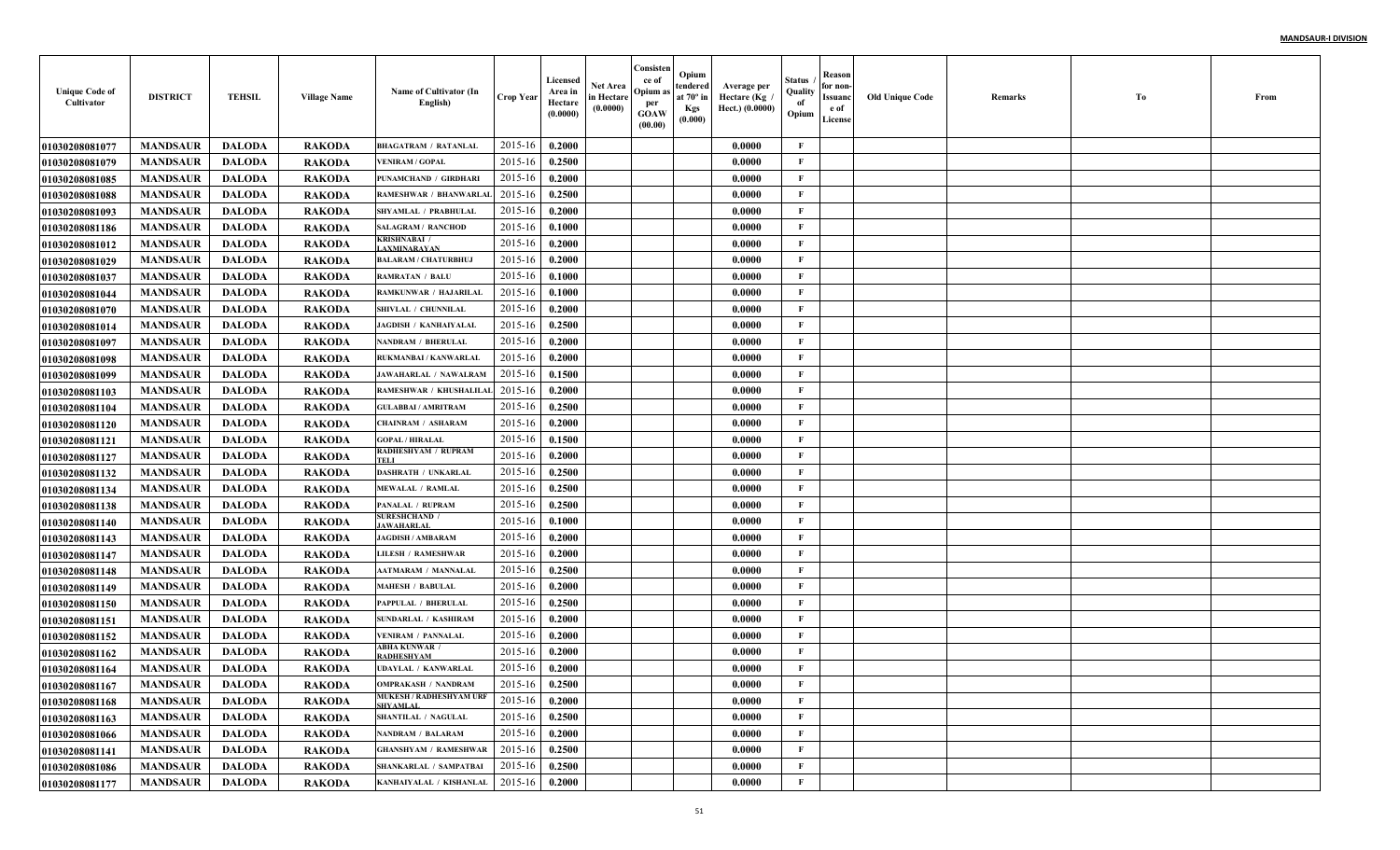| <b>Unique Code of</b><br>Cultivator | <b>DISTRICT</b> | <b>TEHSIL</b> | <b>Village Name</b>                    | Name of Cultivator (In<br>English)               | <b>Crop Year</b> | Licensed<br>Area in<br>Hectare<br>(0.0000) | Net Area<br>in Hectare<br>(0.0000) | Consisten<br>ce of<br>Opium as<br>per<br><b>GOAW</b><br>(00.00) | Opium<br>tendered<br>at $70^\circ$ in<br><b>Kgs</b><br>(0.000) | Average per<br>Hectare (Kg)<br>Hect.) (0.0000) | Status<br>Quality<br>of<br>Opium | Reason<br>for non-<br>Issuanc<br>e of<br>License | <b>Old Unique Code</b> | Remarks | Тo | From |
|-------------------------------------|-----------------|---------------|----------------------------------------|--------------------------------------------------|------------------|--------------------------------------------|------------------------------------|-----------------------------------------------------------------|----------------------------------------------------------------|------------------------------------------------|----------------------------------|--------------------------------------------------|------------------------|---------|----|------|
| 01030208081180                      | <b>MANDSAUR</b> | <b>DALODA</b> | <b>RAKODA</b>                          | ARDICHAND / AMRATRAM                             | 2015-16          | 0.2000                                     |                                    |                                                                 |                                                                | 0.0000                                         | $\mathbf{F}$                     |                                                  |                        |         |    |      |
| 01030208081185                      | <b>MANDSAUR</b> | <b>DALODA</b> | <b>RAKODA</b>                          | DHAPUBAI /<br><b>AMESHCHANDRA</b> /              | 2015-16          | 0.2000                                     |                                    |                                                                 |                                                                | 0.0000                                         | F                                |                                                  |                        |         |    |      |
| 01030208081187                      | <b>MANDSAUR</b> | <b>DALODA</b> | <b>RAKODA</b>                          | RAMIBAI / KHEMRAJ                                | 2015-16          | 0.1500                                     | 0.0522                             | 65.97                                                           | 2.978                                                          | 57.0498                                        | G                                |                                                  |                        |         |    |      |
| 01030208081049                      | <b>MANDSAUR</b> | <b>DALODA</b> | <b>RAKODA</b>                          | <b>GANGABAI / PAYARA</b>                         | 2015-16          | 0.2500                                     |                                    |                                                                 |                                                                | 0.0000                                         | $\mathbf{F}$                     |                                                  |                        |         |    |      |
| 01030208081155                      | <b>MANDSAUR</b> | <b>DALODA</b> | <b>RAKODA</b>                          | KANHAIYALAL / RUPRAM                             | 2015-16          | 0.2000                                     |                                    |                                                                 |                                                                | 0.0000                                         | $\mathbf{F}$                     |                                                  |                        |         |    |      |
| 01030208081061                      | <b>MANDSAUR</b> | <b>DALODA</b> | <b>RAKODA</b>                          | <b>KAMLABAI / KASHIRAM</b>                       | 2015-16          | 0.2000                                     |                                    |                                                                 |                                                                | 0.0000                                         | $\mathbf{F}$                     |                                                  |                        |         |    |      |
| 01030208081161                      | <b>MANDSAUR</b> | <b>DALODA</b> | <b>RAKODA</b>                          | RUKAMANIBAI / MADANLAL                           | 2015-16          | 0.1500                                     |                                    |                                                                 |                                                                | 0.0000                                         | $\mathbf{F}$                     |                                                  |                        |         |    |      |
| <b>01030208081108</b>               | <b>MANDSAUR</b> | <b>DALODA</b> | <b>RAKODA</b>                          | <b>SALAGRAM / NIRBHAYRAM</b>                     | 2015-16          | 0.1500                                     |                                    |                                                                 |                                                                | 0.0000                                         | $\mathbf{F}$                     |                                                  |                        |         |    |      |
| 01030208081118                      | <b>MANDSAUR</b> | <b>DALODA</b> | <b>RAKODA</b>                          | SHIVNARAYAN / CHAMARLAL                          | 2015-16          | 0.1000                                     |                                    |                                                                 |                                                                | 0.0000                                         | $\mathbf{F}$                     |                                                  |                        |         |    |      |
| <b>01030208081126</b>               | <b>MANDSAUR</b> | <b>DALODA</b> | <b>RAKODA</b>                          | <b>GHANSHYAM / BHAGATRAM</b>                     | 2015-16          | 0.2500                                     |                                    |                                                                 |                                                                | 0.0000                                         | $\mathbf{F}$                     |                                                  |                        |         |    |      |
| <b>01030208081131</b>               | <b>MANDSAUR</b> | <b>DALODA</b> | <b>RAKODA</b>                          | <b>RADHESHYAM URF RAJESH</b><br>KUMAR / SHIVLAI  | 2015-16          | 0.2500                                     |                                    |                                                                 |                                                                | 0.0000                                         | $\mathbf{F}$                     |                                                  |                        |         |    |      |
| 01030208081145                      | <b>MANDSAUR</b> | <b>DALODA</b> | <b>RAKODA</b>                          | <b>GOPAL / RAMLAL</b>                            | 2015-16          | 0.1000                                     |                                    |                                                                 |                                                                | 0.0000                                         | $\mathbf{F}$                     |                                                  |                        |         |    |      |
| 01030208081146                      | <b>MANDSAUR</b> | <b>DALODA</b> | <b>RAKODA</b>                          | SHANKARLAL / BHAGATRAM                           | 2015-16          | 0.1000                                     |                                    |                                                                 |                                                                | 0.0000                                         | $\mathbf{F}$                     |                                                  |                        |         |    |      |
| 01030208081153                      | <b>MANDSAUR</b> | <b>DALODA</b> | <b>RAKODA</b>                          | <b>UDAYLAL / CHAMPALAL</b>                       | 2015-16          | 0.1000                                     |                                    |                                                                 |                                                                | 0.0000                                         | $\mathbf{F}$                     |                                                  |                        |         |    |      |
| 01030208081158                      | <b>MANDSAUR</b> | <b>DALODA</b> | <b>RAKODA</b>                          | <b>RAMNIWAS / BHAIYALAL</b>                      | 2015-16          | 0.2500                                     |                                    |                                                                 |                                                                | 0.0000                                         | $\mathbf{F}$                     |                                                  |                        |         |    |      |
| <b>01030208081171</b>               | <b>MANDSAUR</b> | <b>DALODA</b> | <b>RAKODA</b>                          | <b>JUJHARLAL / PRABHULAL</b>                     | 2015-16          | 0.1000                                     |                                    |                                                                 |                                                                | 0.0000                                         | $\mathbf{F}$                     |                                                  |                        |         |    |      |
| 01030208081172                      | <b>MANDSAUR</b> | <b>DALODA</b> | <b>RAKODA</b>                          | <b>JAGDISH / HARDEVRAM</b>                       | 2015-16          | 0.1000                                     |                                    |                                                                 |                                                                | 0.0000                                         | $\mathbf{F}$                     |                                                  |                        |         |    |      |
| <b>01030208081176</b>               | <b>MANDSAUR</b> | <b>DALODA</b> | <b>RAKODA</b>                          | <b>BHAGATRAM / SAVRAM</b>                        | 2015-16          | 0.2000                                     |                                    |                                                                 |                                                                | 0.0000                                         | $\mathbf{F}$                     |                                                  |                        |         |    |      |
| <b>01030208081129</b>               | <b>MANDSAUR</b> | <b>DALODA</b> | <b>RAKODA</b>                          | <b>OMPRAKASH / BHAGATRAM</b>                     | 2015-16          | 0.2500                                     |                                    |                                                                 |                                                                | 0.0000                                         | $\mathbf{F}$                     |                                                  |                        |         |    |      |
| 01030208081005                      | <b>MANDSAUR</b> | <b>DALODA</b> | <b>RAKODA</b>                          | <b>BAPULAL / KANHAIYALAL</b>                     | 2015-16          | 0.1000                                     |                                    |                                                                 |                                                                | 0.0000                                         | $\mathbf{F}$                     |                                                  |                        |         |    |      |
| 01030208082062                      | <b>MANDSAUR</b> | <b>DALODA</b> | <b>SEMLIYA HIRA</b>                    | RAMNARAYAN / MAGNIRAM                            | 2015-16          | 0.2000                                     |                                    |                                                                 |                                                                | 0.0000                                         | $\mathbf{F}$                     |                                                  |                        |         |    |      |
| <b>01030208082001</b>               | <b>MANDSAUR</b> | <b>DALODA</b> | SEMLIYA HIRA                           | <b>SHANKARLAL/GOPAL /</b><br><b>JANGIRAI</b>     | 2015-16          | 0.1000                                     |                                    |                                                                 |                                                                | 0.0000                                         | $\mathbf F$                      |                                                  |                        |         |    |      |
| <b>01030208082002</b>               | <b>MANDSAUR</b> | <b>DALODA</b> | SEMLIYA HIRA                           | KANWARLAL / AMRATRAM                             | 2015-16          | 0.2500                                     |                                    |                                                                 |                                                                | 0.0000                                         | $\mathbf{F}$                     |                                                  |                        |         |    |      |
| <b>01030208082005</b>               | <b>MANDSAUR</b> | <b>DALODA</b> | <b>SEMLIYA HIRA</b>                    | <b>MANGILAL / MADHOLAL</b>                       | 2015-16          | 0.1500                                     |                                    |                                                                 |                                                                | 0.0000                                         | $\mathbf{F}$                     |                                                  |                        |         |    |      |
| <b>0103020808201</b>                | <b>MANDSAUR</b> | <b>DALODA</b> | <b>SEMLIYA HIRA</b>                    | LILABAI / KISHANLAL                              | 2015-16          | 0.1500                                     |                                    |                                                                 |                                                                | 0.0000                                         | $\mathbf{F}$                     |                                                  |                        |         |    |      |
| <b>01030208082012</b>               | <b>MANDSAUR</b> | <b>DALODA</b> | <b>SEMLIYA HIRA</b>                    | <b>BALARAM / AMRITRAM</b>                        | 2015-16          | 0.2500                                     |                                    |                                                                 |                                                                | 0.0000                                         | $\mathbf{F}$                     |                                                  |                        |         |    |      |
| <b>01030208082013</b>               | <b>MANDSAUR</b> | <b>DALODA</b> | <b>SEMLIYA HIRA</b>                    | SATYANARAYAN / REVA<br><b>SHANKAR / CHAMPABA</b> | 2015-16          | 0.2500                                     |                                    |                                                                 |                                                                | 0.0000                                         | $\mathbf{F}$                     |                                                  |                        |         |    |      |
| 01030208082014                      | <b>MANDSAUR</b> | <b>DALODA</b> | <b>SEMLIYA HIRA</b>                    | <b>GITABAI / NANURAM</b>                         | 2015-16          | 0.2500                                     |                                    |                                                                 |                                                                | 0.0000                                         | $\mathbf{F}$                     |                                                  |                        |         |    |      |
| 01030208082016                      | <b>MANDSAUR</b> | <b>DALODA</b> | <b>SEMLIYA HIRA</b>                    | <b>SUHAGBAI / SUKHLAL</b>                        | 2015-16          | 0.2500                                     |                                    |                                                                 |                                                                | 0.0000                                         | $\mathbf{F}$                     |                                                  |                        |         |    |      |
| <b>01030208082017</b>               | <b>MANDSAUR</b> | <b>DALODA</b> | <b>SEMLIYA HIRA</b>                    | PRABHULAL / MADHO KULM                           | 2015-16          | 0.1500                                     |                                    |                                                                 |                                                                | 0.0000                                         | $\mathbf{F}$                     |                                                  |                        |         |    |      |
| 01030208082021                      | <b>MANDSAUR</b> | <b>DALODA</b> | <b>SEMLIYA HIRA</b>                    | <b>SHANTIBAI / BHERULAL</b>                      | 2015-16          | 0.1000                                     |                                    |                                                                 |                                                                | 0.0000                                         | F                                |                                                  |                        |         |    |      |
| 01030208082024                      | <b>MANDSAUR</b> | <b>DALODA</b> | <b>SEMLIYA HIRA</b>                    | AVANTIBAI / CHAMARLAL                            | 2015-16          | 0.2000                                     |                                    |                                                                 |                                                                | 0.0000                                         | $\mathbf{F}$                     |                                                  |                        |         |    |      |
| 01030208082025                      | <b>MANDSAUR</b> | <b>DALODA</b> | <b>SEMLIYA HIRA</b>                    | PRAKASHCHANDRA/<br><b>AMARATRAM</b>              | 2015-16          | 0.2500                                     |                                    |                                                                 |                                                                | 0.0000                                         | $\mathbf{F}$                     |                                                  |                        |         |    |      |
| <b>01030208082027</b>               | <b>MANDSAUR</b> | DALODA        | <b>SEMLIYA HIRA</b> LAXMIBAI / BALARAM |                                                  | 2015-16 0.2000   |                                            |                                    |                                                                 |                                                                | 0.0000                                         | F                                |                                                  |                        |         |    |      |
| 01030208082030                      | <b>MANDSAUR</b> | <b>DALODA</b> | <b>SEMLIYA HIRA</b>                    | <b>BHANVARLAL / KISHANLAL</b>                    | 2015-16          | 0.2000                                     |                                    |                                                                 |                                                                | 0.0000                                         | $\mathbf F$                      |                                                  |                        |         |    |      |
| 01030208082031                      | <b>MANDSAUR</b> | <b>DALODA</b> | <b>SEMLIYA HIRA</b>                    | HURJABAI / VARDICHANDRA                          | 2015-16          | 0.2500                                     |                                    |                                                                 |                                                                | 0.0000                                         | $\mathbf{F}$                     |                                                  |                        |         |    |      |
| 01030208082033                      | <b>MANDSAUR</b> | <b>DALODA</b> | <b>SEMLIYA HIRA</b>                    | NARAYAN / MATHURABAI /<br><b>BALARAM</b>         | 2015-16          | 0.2500                                     |                                    |                                                                 |                                                                | 0.0000                                         | $\mathbf{F}$                     |                                                  |                        |         |    |      |
| 01030208082034                      | <b>MANDSAUR</b> | <b>DALODA</b> | <b>SEMLIYA HIRA</b>                    | <b>UDAYLAL / SHIVNARAYAN</b>                     | 2015-16          | 0.1000                                     |                                    |                                                                 |                                                                | 0.0000                                         | $\mathbf{F}$                     |                                                  |                        |         |    |      |
| 01030208082035                      | <b>MANDSAUR</b> | <b>DALODA</b> | <b>SEMLIYA HIRA</b>                    | <b>BALARAM / NANDRAM KULMI</b>                   | 2015-16          | 0.2500                                     |                                    |                                                                 |                                                                | 0.0000                                         | $\mathbf{F}$                     |                                                  |                        |         |    |      |
| 01030208082036                      | <b>MANDSAUR</b> | <b>DALODA</b> |                                        | <b>SEMLIYA HIRA</b> DHANNA / MANNA KUMAWAT       | 2015-16          | 0.1000                                     |                                    |                                                                 |                                                                | 0.0000                                         | $\mathbf{F}$                     |                                                  |                        |         |    |      |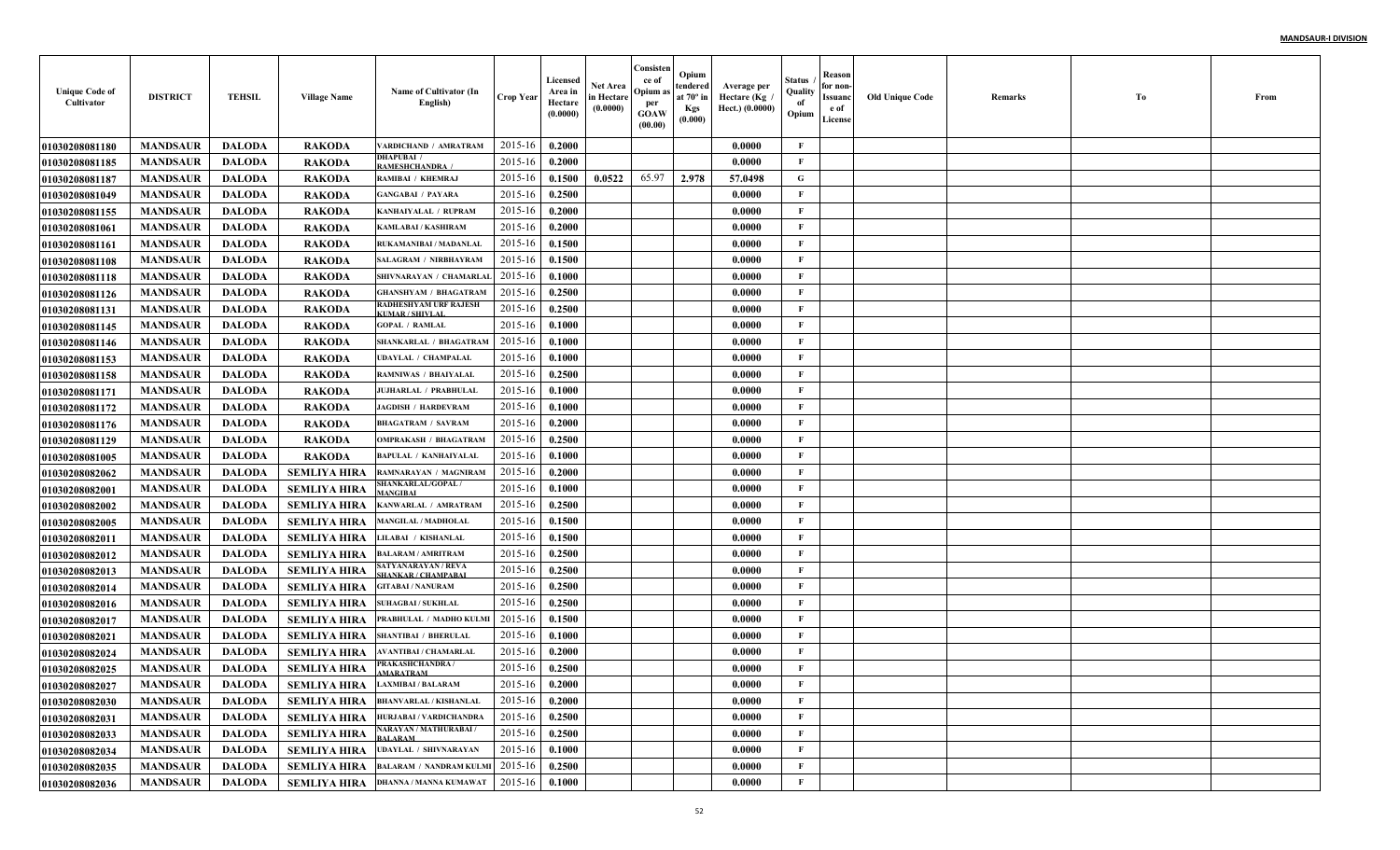| <b>Unique Code of</b><br>Cultivator | <b>DISTRICT</b> | <b>TEHSIL</b> | <b>Village Name</b> | Name of Cultivator (In<br>English)                     | Crop Year   | Licensed<br>Area in<br>Hectare<br>(0.0000) | Net Area<br>in Hectare<br>(0.0000) | Consisten<br>ce of<br>Opium a<br>per<br><b>GOAW</b><br>(00.00) | Opium<br>tendered<br>at 70° in<br><b>Kgs</b><br>(0.000) | Average per<br>Hectare (Kg /<br>Hect.) (0.0000) | Status<br>Quality<br>of<br>Opium | Reason<br>for non-<br>Issuanc<br>e of<br>License | Old Unique Code | Remarks | To | From |
|-------------------------------------|-----------------|---------------|---------------------|--------------------------------------------------------|-------------|--------------------------------------------|------------------------------------|----------------------------------------------------------------|---------------------------------------------------------|-------------------------------------------------|----------------------------------|--------------------------------------------------|-----------------|---------|----|------|
| 01030208082038                      | <b>MANDSAUR</b> | <b>DALODA</b> | <b>SEMLIYA HIRA</b> | <b>DILIP KUMAR / BHERULAL</b>                          | 2015-16     | 0.2500                                     |                                    |                                                                |                                                         | 0.0000                                          | F                                |                                                  |                 |         |    |      |
| <b>01030208082042</b>               | <b>MANDSAUR</b> | <b>DALODA</b> | <b>SEMLIYA HIRA</b> | <b>BHANWARLAL/BHERULAL</b>                             | 2015-16     | 0.1000                                     |                                    |                                                                |                                                         | 0.0000                                          | F                                |                                                  |                 |         |    |      |
| 01030208082044                      | <b>MANDSAUR</b> | <b>DALODA</b> | <b>SEMLIYA HIRA</b> | KANHAIYALAL / AMRATRAM                                 | 2015-16     | 0.1500                                     |                                    |                                                                |                                                         | 0.0000                                          | $\mathbf{F}$                     |                                                  |                 |         |    |      |
| <b>01030208082047</b>               | <b>MANDSAUR</b> | <b>DALODA</b> | <b>SEMLIYA HIRA</b> | DHAPUBAI / KANWARLAI                                   | 2015-16     | 0.2000                                     |                                    |                                                                |                                                         | 0.0000                                          | F                                |                                                  |                 |         |    |      |
| <b>01030208082049</b>               | <b>MANDSAUR</b> | <b>DALODA</b> | <b>SEMLIYA HIRA</b> | LILABAI / BAJRANGLAL                                   | 2015-16     | 0.2500                                     |                                    |                                                                |                                                         | 0.0000                                          | $\mathbf{F}$                     |                                                  |                 |         |    |      |
| <b>01030208082050</b>               | <b>MANDSAUR</b> | <b>DALODA</b> | <b>SEMLIYA HIRA</b> | MOHANLAL / MANGILAI                                    | 2015-16     | 0.2000                                     |                                    |                                                                |                                                         | 0.0000                                          | F                                |                                                  |                 |         |    |      |
| <b>01030208082051</b>               | <b>MANDSAUR</b> | <b>DALODA</b> | <b>SEMLIYA HIRA</b> | KACHRULAL / MADHULAI                                   | 2015-16     | 0.1000                                     |                                    |                                                                |                                                         | 0.0000                                          | F                                |                                                  |                 |         |    |      |
| 01030208082060                      | <b>MANDSAUR</b> | <b>DALODA</b> | <b>SEMLIYA HIRA</b> | <b>GOPAL / RAMESHWAR</b>                               | 2015-16     | 0.2000                                     |                                    |                                                                |                                                         | 0.0000                                          | $\mathbf{F}$                     |                                                  |                 |         |    |      |
| <b>01030208082065</b>               | <b>MANDSAUR</b> | <b>DALODA</b> | SEMLIYA HIRA        | <b>HIRALAL / AMRITRAM</b>                              | 2015-16     | 0.2500                                     |                                    |                                                                |                                                         | 0.0000                                          | $\mathbf{F}$                     |                                                  |                 |         |    |      |
| <b>01030208082069</b>               | <b>MANDSAUR</b> | <b>DALODA</b> | <b>SEMLIYA HIRA</b> | <b>BAGDIRAM / BHAGIRATH</b>                            | 2015-16     | 0.2000                                     |                                    |                                                                |                                                         | 0.0000                                          | $\mathbf{F}$                     |                                                  |                 |         |    |      |
| <b>01030208082070</b>               | <b>MANDSAUR</b> | <b>DALODA</b> | <b>SEMLIYA HIRA</b> | <b>GENDIBAI / RAMGIR</b>                               | 2015-16     | 0.2000                                     |                                    |                                                                |                                                         | 0.0000                                          | $\mathbf{F}$                     |                                                  |                 |         |    |      |
| <b>01030208082071</b>               | <b>MANDSAUR</b> | <b>DALODA</b> | <b>SEMLIYA HIRA</b> | <b>BABU KHA / IBRAHIM KHA</b>                          | 2015-16     | 0.1500                                     |                                    |                                                                |                                                         | 0.0000                                          | F                                |                                                  |                 |         |    |      |
| <b>01030208082074</b>               | <b>MANDSAUR</b> | <b>DALODA</b> | <b>SEMLIYA HIRA</b> | RAMESHWAR / BHANWARLAL                                 | 2015-16     | 0.2000                                     |                                    |                                                                |                                                         | 0.0000                                          | F                                |                                                  |                 |         |    |      |
| <b>01030208082075</b>               | <b>MANDSAUR</b> | <b>DALODA</b> | <b>SEMLIYA HIRA</b> | PRAKASHCHAND /<br><b>ANESHRAM</b>                      | 2015-16     | 0.2000                                     |                                    |                                                                |                                                         | 0.0000                                          | F                                |                                                  |                 |         |    |      |
| 01030208082076                      | <b>MANDSAUR</b> | <b>DALODA</b> | <b>SEMLIYA HIRA</b> | <b>DHAPUBAI / PREMCHAND</b>                            | 2015-16     | 0.2000                                     |                                    |                                                                |                                                         | 0.0000                                          | $\mathbf{F}$                     |                                                  |                 |         |    |      |
| <b>01030208082091</b>               | <b>MANDSAUR</b> | <b>DALODA</b> | <b>SEMLIYA HIRA</b> | <b>MANGILAL / NANDARAM</b>                             | 2015-16     | 0.1000                                     |                                    |                                                                |                                                         | 0.0000                                          | $\mathbf{F}$                     |                                                  |                 |         |    |      |
| <b>01030208082095</b>               | <b>MANDSAUR</b> | <b>DALODA</b> | <b>SEMLIYA HIRA</b> | <b>SHIVNARAYAN / SUKHLAI</b>                           | 2015-16     | 0.2000                                     |                                    |                                                                |                                                         | 0.0000                                          | $\mathbf{F}$                     |                                                  |                 |         |    |      |
| <b>01030208082100</b>               | <b>MANDSAUR</b> | <b>DALODA</b> | <b>SEMLIYA HIRA</b> | RAMLAL / DEVA KUMAWAT                                  | 2015-16     | 0.2500                                     |                                    |                                                                |                                                         | 0.0000                                          | $\mathbf{F}$                     |                                                  |                 |         |    |      |
| <b>01030208082103</b>               | <b>MANDSAUR</b> | <b>DALODA</b> | <b>SEMLIYA HIRA</b> | KISHANLAL / NATHULAL                                   | 2015-16     | 0.1000                                     |                                    |                                                                |                                                         | 0.0000                                          | $\mathbf{F}$                     |                                                  |                 |         |    |      |
| 01030208082105                      | <b>MANDSAUR</b> | <b>DALODA</b> | <b>SEMLIYA HIRA</b> | <b>MULACHAND / DEVRAM</b>                              | 2015-16     | 0.1000                                     |                                    |                                                                |                                                         | 0.0000                                          | $\mathbf{F}$                     |                                                  |                 |         |    |      |
| 01030208082109                      | <b>MANDSAUR</b> | <b>DALODA</b> | <b>SEMLIYA HIRA</b> | CHAMARLAL / KALURAM                                    | 2015-16     | 0.2500                                     |                                    |                                                                |                                                         | 0.0000                                          | $\mathbf{F}$                     |                                                  |                 |         |    |      |
| <b>01030208082115</b>               | <b>MANDSAUR</b> | <b>DALODA</b> | <b>SEMLIYA HIRA</b> | <b>BADRILAL / CHAMPABAI</b>                            | 2015-16     | 0.1500                                     |                                    |                                                                |                                                         | 0.0000                                          | $\mathbf{F}$                     |                                                  |                 |         |    |      |
| <b>01030208082121</b>               | <b>MANDSAUR</b> | <b>DALODA</b> | <b>SEMLIYA HIRA</b> | MOHANLAL / NATHULAI                                    | 2015-16     | 0.1500                                     |                                    |                                                                |                                                         | 0.0000                                          | $\mathbf{F}$                     |                                                  |                 |         |    |      |
| <b>01030208082122</b>               | <b>MANDSAUR</b> | <b>DALODA</b> | <b>SEMLIYA HIRA</b> | <b>BHAGATRAM / GANESHRAM</b>                           | 2015-16     | 0.2000                                     |                                    |                                                                |                                                         | 0.0000                                          | $\mathbf{F}$                     |                                                  |                 |         |    |      |
| <b>01030208082125</b>               | <b>MANDSAUR</b> | <b>DALODA</b> | <b>SEMLIYA HIRA</b> | <b>MANGILAL / BHANWARLAL</b>                           | 2015-16     | 0.2000                                     |                                    |                                                                |                                                         | 0.0000                                          | $\mathbf{F}$                     |                                                  |                 |         |    |      |
| <b>01030208082177</b>               | <b>MANDSAUR</b> | <b>DALODA</b> | <b>SEMLIYA HIRA</b> | <b>RAJENDRAKUMAR/</b><br><b>RHERIT A</b>               | 2015-16     | 0.2000                                     |                                    |                                                                |                                                         | 0.0000                                          | $\mathbf{F}$                     |                                                  |                 |         |    |      |
| 01030208082141                      | <b>MANDSAUR</b> | <b>DALODA</b> | <b>SEMLIYA HIRA</b> | PRAKASHCHANDRA /<br><b>HIVNARAYAN</b>                  | 2015-16     | 0.2000                                     |                                    |                                                                |                                                         | 0.0000                                          | F                                |                                                  |                 |         |    |      |
| 01030208082142                      | <b>MANDSAUR</b> | <b>DALODA</b> | <b>SEMLIYA HIRA</b> | <b>RAMESHVAR / BALARAM</b>                             | 2015-16     | 0.1500                                     |                                    |                                                                |                                                         | 0.0000                                          | $\mathbf{F}$                     |                                                  |                 |         |    |      |
| 01030208082144                      | <b>MANDSAUR</b> | <b>DALODA</b> | <b>SEMLIYA HIRA</b> | RAMCHANDRA / NANURAM                                   | 2015-16     | 0.2500                                     |                                    |                                                                |                                                         | 0.0000                                          | $\mathbf{F}$                     |                                                  |                 |         |    |      |
| <b>01030208082146</b>               | <b>MANDSAUR</b> | <b>DALODA</b> | <b>SEMLIYA HIRA</b> | <b>HIRANATH / RUPANATH</b>                             | 2015-16     | 0.2000                                     |                                    |                                                                |                                                         | 0.0000                                          | $\mathbf{F}$                     |                                                  |                 |         |    |      |
| <b>01030208082147</b>               | <b>MANDSAUR</b> | <b>DALODA</b> | <b>SEMLIYA HIRA</b> | <b>PUSHKAR / BALARAM</b>                               | 2015-16     | 0.2500                                     |                                    |                                                                |                                                         | 0.0000                                          | F                                |                                                  |                 |         |    |      |
| 01030208082148                      | <b>MANDSAUR</b> | <b>DALODA</b> | <b>SEMLIYA HIRA</b> | KANHAIYALAL / GANPATLAI                                | 2015-16     | 0.2500                                     |                                    |                                                                |                                                         | 0.0000                                          | F                                |                                                  |                 |         |    |      |
| <b>01030208082152</b>               | <b>MANDSAUR</b> | <b>DALODA</b> | <b>SEMLIYA HIRA</b> | <b>JAGDISH / NATHULAL</b>                              | 2015-16     | 0.2000                                     |                                    |                                                                |                                                         | 0.0000                                          | $\mathbf{F}$                     |                                                  |                 |         |    |      |
| <b>01030208082153</b>               | <b>MANDSAUR</b> | DALODA        |                     | SEMLIYA HIRA RADHESHYAM / PRABHULAL   2015-16   0.2000 |             |                                            |                                    |                                                                |                                                         | 0.0000                                          | F                                |                                                  |                 |         |    |      |
| 01030208082158                      | <b>MANDSAUR</b> | <b>DALODA</b> |                     | SEMLIYA HIRA   MANGILAL / PRABHULAL                    | 2015-16     | 0.2000                                     |                                    |                                                                |                                                         | 0.0000                                          | $\mathbf{F}$                     |                                                  |                 |         |    |      |
| <b>01030208082159</b>               | <b>MANDSAUR</b> | <b>DALODA</b> | <b>SEMLIYA HIRA</b> | <b>SATYANRAYAN /</b><br><b>SHIVNARAYAN</b>             | 2015-16     | 0.2500                                     |                                    |                                                                |                                                         | 0.0000                                          | $\mathbf{F}$                     |                                                  |                 |         |    |      |
| 01030208082166                      | <b>MANDSAUR</b> | <b>DALODA</b> | <b>SEMLIYA HIRA</b> | PREMCHAND / BHERULAL                                   | 2015-16     | 0.2500                                     |                                    |                                                                |                                                         | 0.0000                                          | $\mathbf{F}$                     |                                                  |                 |         |    |      |
| 01030208082106                      | <b>MANDSAUR</b> | <b>DALODA</b> |                     | SEMLIYA HIRA UDAYLAL / BALMUKUND                       | 2015-16     | 0.2000                                     |                                    |                                                                |                                                         | 0.0000                                          | $\mathbf{F}$                     |                                                  |                 |         |    |      |
| 01030208082008                      | <b>MANDSAUR</b> | <b>DALODA</b> |                     | SEMLIYA HIRA BALARAM / RAMRATAN                        | 2015-16     | 0.2000                                     |                                    |                                                                |                                                         | 0.0000                                          | $\mathbf{F}$                     |                                                  |                 |         |    |      |
| 01030208082010                      | <b>MANDSAUR</b> | <b>DALODA</b> |                     | SEMLIYA HIRA MANGILAL / SHIVNARAYAN                    | $2015 - 16$ | 0.2000                                     |                                    |                                                                |                                                         | 0.0000                                          | $\mathbf{F}$                     |                                                  |                 |         |    |      |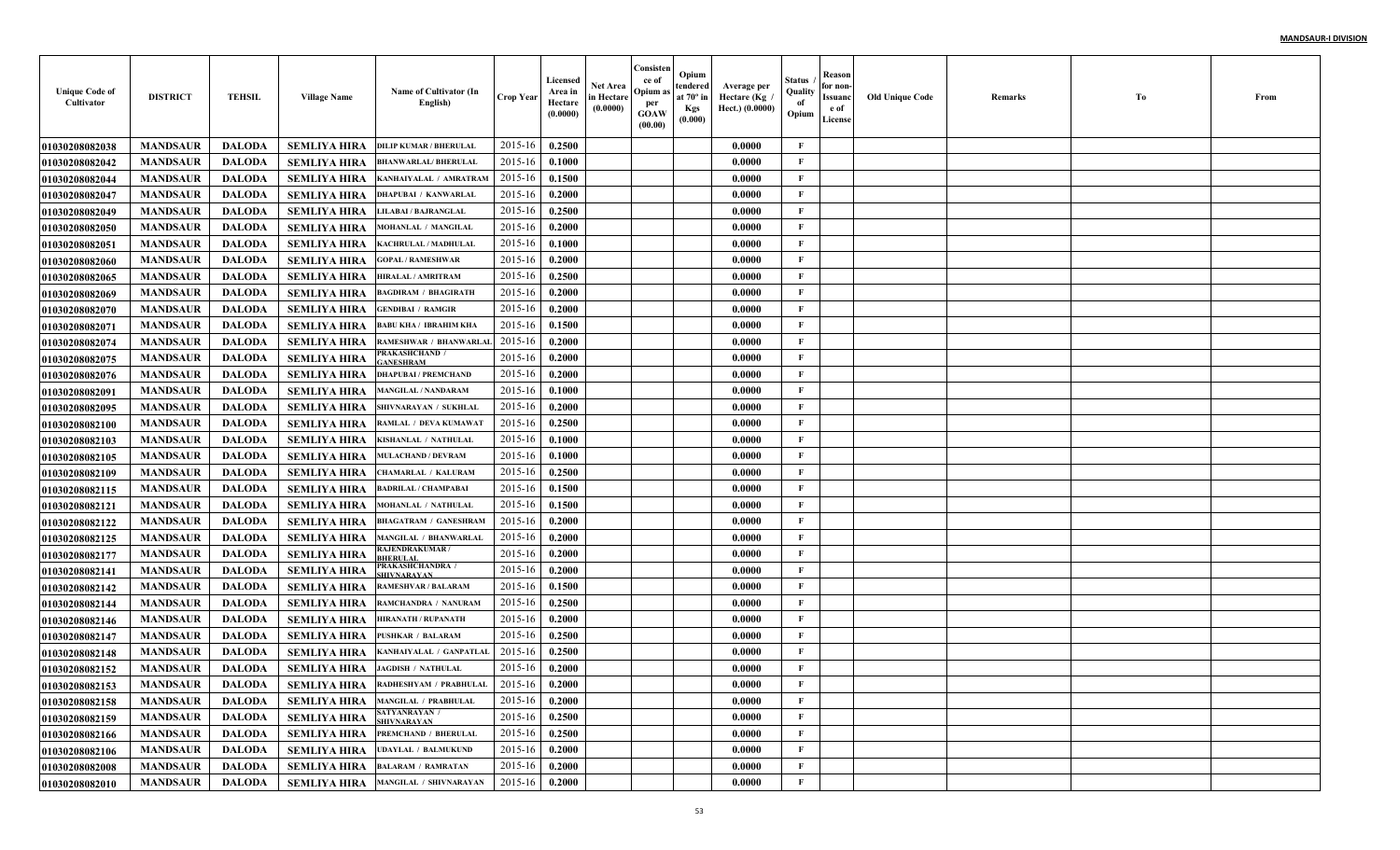| <b>Unique Code of</b><br>Cultivator | <b>DISTRICT</b> | <b>TEHSIL</b> | <b>Village Name</b> | Name of Cultivator (In<br>English)        | <b>Crop Year</b> | Licensed<br>Area in<br>Hectare<br>(0.0000) | <b>Net Area</b><br>in Hectare<br>(0.0000) | Consisten<br>ce of<br>Opium as<br>per<br><b>GOAW</b><br>(00.00) | Opium<br>tendered<br>at $70^\circ$ in<br><b>Kgs</b><br>(0.000) | Average per<br>Hectare (Kg<br>Hect.) (0.0000) | Status<br>Quality<br>of<br>Opium | Reason<br>for non-<br>Issuanc<br>e of<br>License | <b>Old Unique Code</b> | Remarks | Тo | From |
|-------------------------------------|-----------------|---------------|---------------------|-------------------------------------------|------------------|--------------------------------------------|-------------------------------------------|-----------------------------------------------------------------|----------------------------------------------------------------|-----------------------------------------------|----------------------------------|--------------------------------------------------|------------------------|---------|----|------|
| <b>01030208082053</b>               | <b>MANDSAUR</b> | <b>DALODA</b> | <b>SEMLIYA HIRA</b> | <b>NANDRAM / BALARAM</b>                  | 2015-16          | 0.2000                                     |                                           |                                                                 |                                                                | 0.0000                                        | $\mathbf{F}$                     |                                                  |                        |         |    |      |
| <b>01030208082160</b>               | <b>MANDSAUR</b> | <b>DALODA</b> | <b>SEMLIYA HIRA</b> | <b>BAGDIBAI / DEVILAL</b>                 | 2015-16          | 0.2000                                     |                                           |                                                                 |                                                                | 0.0000                                        | F                                |                                                  |                        |         |    |      |
| 01030208082171                      | <b>MANDSAUR</b> | <b>DALODA</b> | <b>SEMLIYA HIRA</b> | KAMERIBAI / RUPA                          | 2015-16          | 0.2000                                     |                                           |                                                                 |                                                                | 0.0000                                        | $\mathbf{F}$                     |                                                  |                        |         |    |      |
| 01030208082173                      | <b>MANDSAUR</b> | <b>DALODA</b> | <b>SEMLIYA HIRA</b> | KANVARLAL / KALURAM                       | 2015-16          | 0.1000                                     |                                           |                                                                 |                                                                | 0.0000                                        | $\mathbf{F}$                     |                                                  |                        |         |    |      |
| 01030208082174                      | <b>MANDSAUR</b> | <b>DALODA</b> | <b>SEMLIYA HIRA</b> | <b>BHULIBAI / MADHOLAL</b>                | 2015-16          | 0.2000                                     |                                           |                                                                 |                                                                | 0.0000                                        | $\mathbf{F}$                     |                                                  |                        |         |    |      |
| 01030208082128                      | <b>MANDSAUR</b> | <b>DALODA</b> | <b>SEMLIYA HIRA</b> | <b>KESHARBAI W/O BHERI</b>                | 2015-16          | 0.2000                                     |                                           |                                                                 |                                                                | 0.0000                                        | $\mathbf{F}$                     |                                                  |                        |         |    |      |
| <b>01030208082019</b>               | <b>MANDSAUR</b> | <b>DALODA</b> | <b>SEMLIYA HIRA</b> | KOMALRAM / KASTURIBAI                     | 2015-16          | 0.2500                                     |                                           |                                                                 |                                                                | 0.0000                                        | $\mathbf{F}$                     |                                                  |                        |         |    |      |
| <b>01030208082068</b>               | <b>MANDSAUR</b> | <b>DALODA</b> | <b>SEMLIYA HIRA</b> | <b>ARENDRA KUMAR</b><br><b>ALARAM</b>     | 2015-16          | 0.2500                                     |                                           |                                                                 |                                                                | 0.0000                                        | $\mathbf{F}$                     |                                                  |                        |         |    |      |
| <b>01030208082097</b>               | <b>MANDSAUR</b> | <b>DALODA</b> | <b>SEMLIYA HIRA</b> | KACHRULAL / RAMLAL                        | 2015-16          | 0.1000                                     |                                           |                                                                 |                                                                | 0.0000                                        | $\mathbf{F}$                     |                                                  |                        |         |    |      |
| <b>01030208082066</b>               | <b>MANDSAUR</b> | <b>DALODA</b> | <b>SEMLIYA HIRA</b> | CHANDRABAI / HIRALAI                      | 2015-16          | 0.2000                                     |                                           |                                                                 |                                                                | 0.0000                                        | $\mathbf{F}$                     |                                                  |                        |         |    |      |
| <b>01030208082136</b>               | <b>MANDSAUR</b> | <b>DALODA</b> | <b>SEMLIYA HIRA</b> | <b>BHERU / BHUWAN</b>                     | 2015-16          | 0.2000                                     |                                           |                                                                 |                                                                | 0.0000                                        | $\mathbf{F}$                     |                                                  |                        |         |    |      |
| <b>01030208082018</b>               | <b>MANDSAUR</b> | <b>DALODA</b> | <b>SEMLIYA HIRA</b> | <b>RADHESHYAM / BALARAM</b>               | 2015-16          | 0.2500                                     |                                           |                                                                 |                                                                | 0.0000                                        | $\mathbf{F}$                     |                                                  |                        |         |    |      |
| 01030208082026                      | <b>MANDSAUR</b> | <b>DALODA</b> | <b>SEMLIYA HIRA</b> | <b>GANGABAI / RUGHNATH</b>                | 2015-16          | 0.1000                                     |                                           |                                                                 |                                                                | 0.0000                                        | $\mathbf{F}$                     |                                                  |                        |         |    |      |
| 01030208082048                      | <b>MANDSAUR</b> | <b>DALODA</b> | <b>SEMLIYA HIRA</b> | JUJHAR SINGH / BHUWANI                    | 2015-16          | 0.1000                                     |                                           |                                                                 |                                                                | 0.0000                                        | $\mathbf{F}$                     |                                                  |                        |         |    |      |
| <b>01030208082054</b>               | <b>MANDSAUR</b> | <b>DALODA</b> | <b>SEMLIYA HIRA</b> | AMCHANDRA /                               | 2015-16          | 0.1000                                     |                                           |                                                                 |                                                                | 0.0000                                        | $\mathbf{F}$                     |                                                  |                        |         |    |      |
| <b>01030208082092</b>               | <b>MANDSAUR</b> | <b>DALODA</b> | <b>SEMLIYA HIRA</b> | <b>RATANBAI/NAGU</b>                      | 2015-16          | 0.1000                                     |                                           |                                                                 |                                                                | 0.0000                                        | $\mathbf F$                      |                                                  |                        |         |    |      |
| <b>01030208082127</b>               | <b>MANDSAUR</b> | <b>DALODA</b> | <b>SEMLIYA HIRA</b> | <b>CHUNILAL / DHANNA</b>                  | 2015-16          | 0.2000                                     |                                           |                                                                 |                                                                | 0.0000                                        | $\mathbf{F}$                     |                                                  |                        |         |    |      |
| 01030208082132                      | <b>MANDSAUR</b> | <b>DALODA</b> | <b>SEMLIYA HIRA</b> | <b>MANGILAL / CHAMPALAI</b>               | 2015-16          | 0.1000                                     |                                           |                                                                 |                                                                | 0.0000                                        | $\mathbf{F}$                     |                                                  |                        |         |    |      |
| 01030208082135                      | <b>MANDSAUR</b> | <b>DALODA</b> | <b>SEMLIYA HIRA</b> | <b>MOTYABAI/RUPANATH</b>                  | 2015-16          | 0.1000                                     |                                           |                                                                 |                                                                | 0.0000                                        | $\mathbf{F}$                     |                                                  |                        |         |    |      |
| 01030208082162                      | <b>MANDSAUR</b> | <b>DALODA</b> | <b>SEMLIYA HIRA</b> | <b>BHERULAL / KANWARLAI</b>               | 2015-16          | 0.1000                                     |                                           |                                                                 |                                                                | 0.0000                                        | $\mathbf{F}$                     |                                                  |                        |         |    |      |
| 01030208082167                      | <b>MANDSAUR</b> | <b>DALODA</b> | <b>SEMLIYA HIRA</b> | PANNALAL / DULICHAND                      | 2015-16          | 0.2000                                     |                                           |                                                                 |                                                                | 0.0000                                        | $\mathbf{F}$                     |                                                  |                        |         |    |      |
| <b>01030208082169</b>               | <b>MANDSAUR</b> | <b>DALODA</b> | <b>SEMLIYA HIRA</b> | <b>DEVILAL / BHAGATRAM</b>                | 2015-16          | 0.1000                                     |                                           |                                                                 |                                                                | 0.0000                                        | $\mathbf F$                      |                                                  |                        |         |    |      |
| <b>01030208082020</b>               | <b>MANDSAUR</b> | <b>DALODA</b> | <b>SEMLIYA HIRA</b> | KANWARLAL / GOVINDRAM                     | 2015-16          | 0.1000                                     |                                           |                                                                 |                                                                | 0.0000                                        | $\mathbf{F}$                     |                                                  |                        |         |    |      |
| <b>01030208082007</b>               | <b>MANDSAUR</b> | <b>DALODA</b> | <b>SEMLIYA HIRA</b> | NANDKISHOR / RAMKISHAN                    | 2015-16          | 0.2000                                     |                                           |                                                                 |                                                                | 0.0000                                        | $\mathbf{F}$                     |                                                  |                        |         |    |      |
| <b>01030208083002</b>               | <b>MANDSAUR</b> | <b>DALODA</b> | <b>TAJKHEDI</b>     | SHOBHARAM / DALURAM                       | 2015-16          | 0.2000                                     |                                           |                                                                 |                                                                | 0.0000                                        | $\mathbf{F}$                     |                                                  |                        |         |    |      |
| <b>01030208083003</b>               | <b>MANDSAUR</b> | <b>DALODA</b> | <b>TAJKHEDI</b>     | <b>LALURAM / GOTAM</b>                    | 2015-16          | 0.2000                                     |                                           |                                                                 |                                                                | 0.0000                                        | $\mathbf{F}$                     |                                                  |                        |         |    |      |
| 01030208083004                      | <b>MANDSAUR</b> | <b>DALODA</b> | <b>TAJKHEDI</b>     | <b>MANGUBAI / MANGILAL</b>                | 2015-16          | 0.1500                                     |                                           |                                                                 |                                                                | 0.0000                                        | $\mathbf{F}$                     |                                                  |                        |         |    |      |
| <b>01030208083005</b>               | <b>MANDSAUR</b> | <b>DALODA</b> | <b>TAJKHEDI</b>     | <b>BALDEV / KESHURAM</b>                  | 2015-16          | 0.2500                                     |                                           |                                                                 |                                                                | 0.0000                                        | $\mathbf{F}$                     |                                                  |                        |         |    |      |
| <b>01030208083006</b>               | <b>MANDSAUR</b> | <b>DALODA</b> | <b>TAJKHEDI</b>     | <b>BHANWARLAL / MULCHAND</b>              | 2015-16          | 0.1000                                     |                                           |                                                                 |                                                                | 0.0000                                        | $\mathbf{F}$                     |                                                  |                        |         |    |      |
| 01030208083010                      | <b>MANDSAUR</b> | <b>DALODA</b> | <b>TAJKHEDI</b>     | MOHANBAI / GANESHRAM                      | 2015-16          | 0.2000                                     |                                           |                                                                 |                                                                | 0.0000                                        | $\mathbf{F}$                     |                                                  |                        |         |    |      |
| 01030208083013                      | <b>MANDSAUR</b> | <b>DALODA</b> | <b>TAJKHEDI</b>     | PREMBAI / NANDRAM                         | 2015-16          | 0.2000                                     |                                           |                                                                 |                                                                | 0.0000                                        | F                                |                                                  |                        |         |    |      |
| 01030208083014                      | <b>MANDSAUR</b> | <b>DALODA</b> | <b>TAJKHEDI</b>     | <b>GULABSINGH / NAHARSINGH</b>            | 2015-16          | 0.2000                                     |                                           |                                                                 |                                                                | 0.0000                                        | $\mathbf{F}$                     |                                                  |                        |         |    |      |
| 01030208083016                      | <b>MANDSAUR</b> | <b>DALODA</b> | <b>TAJKHEDI</b>     | <b>DEVILAL / RATANLAL</b>                 | 2015-16          | 0.2500                                     |                                           |                                                                 |                                                                | 0.0000                                        | $\mathbf{F}$                     |                                                  |                        |         |    |      |
| <b>01030208083022</b>               | <b>MANDSAUR</b> | <b>DALODA</b> | <b>TAJKHEDI</b>     | <b>BALARAM</b> /<br><b>BHUWANISHANKAR</b> | 2015-16 0.2000   |                                            |                                           |                                                                 |                                                                | 0.0000                                        | F                                |                                                  |                        |         |    |      |
| 01030208083025                      | <b>MANDSAUR</b> | <b>DALODA</b> | <b>TAJKHEDI</b>     | NATHULAL / RATANLAL                       | 2015-16          | 0.2000                                     |                                           |                                                                 |                                                                | 0.0000                                        | $\mathbf{F}$                     |                                                  |                        |         |    |      |
| 01030208083033                      | <b>MANDSAUR</b> | <b>DALODA</b> | <b>TAJKHEDI</b>     | <b>CHAINRAM / MAGANIRAM</b>               | 2015-16          | 0.1500                                     |                                           |                                                                 |                                                                | 0.0000                                        | $\mathbf{F}$                     |                                                  |                        |         |    |      |
| 01030208083036                      | <b>MANDSAUR</b> | <b>DALODA</b> | <b>TAJKHEDI</b>     | SIKANDER KHA / NATTHE KHA                 | 2015-16          | 0.2000                                     |                                           |                                                                 |                                                                | 0.0000                                        | $\mathbf{F}$                     |                                                  |                        |         |    |      |
| 01030208083038                      | <b>MANDSAUR</b> | <b>DALODA</b> | <b>TAJKHEDI</b>     | <b>DILIPKUMAR / MOHANLAL</b>              | 2015-16          | 0.2500                                     |                                           |                                                                 |                                                                | 0.0000                                        | $\mathbf{F}$                     |                                                  |                        |         |    |      |
| 01030208083045                      | <b>MANDSAUR</b> | <b>DALODA</b> | <b>TAJKHEDI</b>     | HANS KUNWAR / DHUL SINGH                  | 2015-16          | 0.2000                                     |                                           |                                                                 |                                                                | 0.0000                                        | $\mathbf{F}$                     |                                                  |                        |         |    |      |
| 01030208083046                      | <b>MANDSAUR</b> | <b>DALODA</b> | <b>TAJKHEDI</b>     | <b>GOPAL / LALURAM</b>                    | $2015 - 16$      | 0.2000                                     |                                           |                                                                 |                                                                | 0.0000                                        | $\mathbf{F}$                     |                                                  |                        |         |    |      |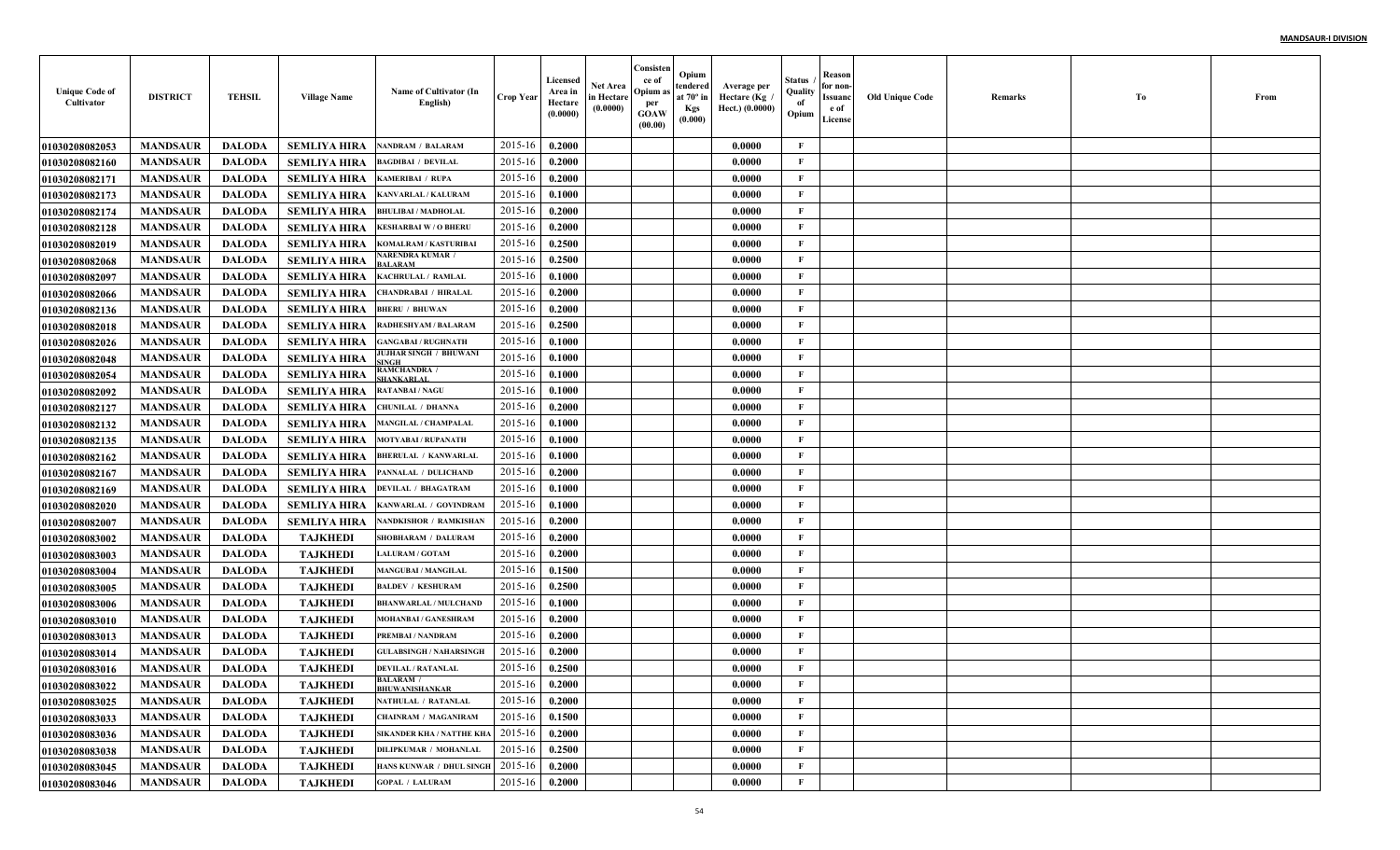| <b>Unique Code of</b><br>Cultivator | <b>DISTRICT</b>          | <b>TEHSIL</b>   | <b>Village Name</b> | Name of Cultivator (In<br>English)                 | <b>Crop Year</b> | Licensed<br>Area in<br>Hectare<br>(0.0000) | <b>Net Area</b><br>in Hectare<br>(0.0000) | Consisten<br>ce of<br>Opium as<br>per<br><b>GOAW</b><br>(00.00) | Opium<br>tendered<br>at $70^\circ$ in<br><b>Kgs</b><br>(0.000) | Average per<br>Hectare (Kg)<br>Hect.) (0.0000) | Status<br>Quality<br>of<br>Opium | Reason<br>for non-<br>Issuanc<br>e of<br>License | <b>Old Unique Code</b> | Remarks | Тo | From |
|-------------------------------------|--------------------------|-----------------|---------------------|----------------------------------------------------|------------------|--------------------------------------------|-------------------------------------------|-----------------------------------------------------------------|----------------------------------------------------------------|------------------------------------------------|----------------------------------|--------------------------------------------------|------------------------|---------|----|------|
| <b>01030208083051</b>               | <b>MANDSAUR</b>          | <b>DALODA</b>   | <b>TAJKHEDI</b>     | BHUWANI SINGH / VIKRAM<br>SINGH                    | 2015-16          | 0.2000                                     | 0.1920                                    | 63.29                                                           | 4.494                                                          | 23.4063                                        | G                                |                                                  |                        |         |    |      |
| 01030208083054                      | <b>MANDSAUR</b>          | <b>DALODA</b>   | <b>TAJKHEDI</b>     | KANHAIYALAL / KESHURAM                             | 2015-16          | 0.2500                                     |                                           |                                                                 |                                                                | 0.0000                                         | F                                |                                                  |                        |         |    |      |
| <b>01030208083055</b>               | <b>MANDSAUR</b>          | <b>DALODA</b>   | <b>TAJKHEDI</b>     | <b>BHANWAR SINGH / BHERU</b><br><b>INGH</b>        | 2015-16          | 0.2000                                     |                                           |                                                                 |                                                                | 0.0000                                         | $\mathbf{F}$                     |                                                  |                        |         |    |      |
| <b>01030208083056</b>               | <b>MANDSAUR</b>          | <b>DALODA</b>   | <b>TAJKHEDI</b>     | <b>RAMPRASAD / BAGDIRAM</b>                        | 2015-16          | 0.2000                                     |                                           |                                                                 |                                                                | 0.0000                                         | $\mathbf{F}$                     |                                                  |                        |         |    |      |
| 01030208083057                      | <b>MANDSAUR</b>          | <b>DALODA</b>   | <b>TAJKHEDI</b>     | <b>NARENDRA SINGH</b><br><b>DASHRATH SINGH</b>     | 2015-16          | 0.2000                                     |                                           |                                                                 |                                                                | 0.0000                                         | $\mathbf{F}$                     |                                                  |                        |         |    |      |
| <b>01030208083058</b>               | <b>MANDSAUR</b>          | <b>DALODA</b>   | <b>TAJKHEDI</b>     | <b>DOLATSINGH / NAHAR SINGH</b>                    | 2015-16          | 0.1000                                     |                                           |                                                                 |                                                                | 0.0000                                         | F                                |                                                  |                        |         |    |      |
| <b>01030208083059</b>               | <b>MANDSAUR</b>          | <b>DALODA</b>   | <b>TAJKHEDI</b>     | KISHAN KUNWAR / KISHOR<br><b>SINGH</b>             | 2015-16          | 0.2500                                     |                                           |                                                                 |                                                                | 0.0000                                         | F                                |                                                  |                        |         |    |      |
| 01030208083060                      | <b>MANDSAUR</b>          | <b>DALODA</b>   | <b>TAJKHEDI</b>     | <b>ISHWAR SINGH / SARDAR</b><br>SINGH              | 2015-16          | 0.2500                                     |                                           |                                                                 |                                                                | 0.0000                                         | $\mathbf{F}$                     |                                                  |                        |         |    |      |
| <b>01030208083075</b>               | <b>MANDSAUR</b>          | <b>DALODA</b>   | <b>TAJKHEDI</b>     | RAJENDRASINGH<br><b>SWARUPSINGH</b>                | 2015-16          | 0.1500                                     |                                           |                                                                 |                                                                | 0.0000                                         | $\mathbf{F}$                     |                                                  |                        |         |    |      |
| <b>01030208083076</b>               | <b>MANDSAUR</b>          | <b>DALODA</b>   | <b>TAJKHEDI</b>     | PREMCHAND / MANGILAI                               | 2015-16          | 0.2000                                     |                                           |                                                                 |                                                                | 0.0000                                         | $\mathbf{F}$                     |                                                  |                        |         |    |      |
| <b>01030208083007</b>               | <b>MANDSAUR</b>          | <b>DALODA</b>   | <b>TAJKHEDI</b>     | <b>BALWANT SINGH / MADAN</b><br>SINGH              | 2015-16          | 0.2000                                     |                                           |                                                                 |                                                                | 0.0000                                         | $\mathbf{F}$                     |                                                  |                        |         |    |      |
| <b>01030208083019</b>               | <b>MANDSAUR</b>          | <b>DALODA</b>   | <b>TAJKHEDI</b>     | DILEEPKUMAR / SHOBHARAM                            | 2015-16          | 0.1000                                     |                                           |                                                                 |                                                                | 0.0000                                         | $\mathbf{F}$                     |                                                  |                        |         |    |      |
| 01030208083044                      | <b>MANDSAUR</b>          | <b>DALODA</b>   | <b>TAJKHEDI</b>     | RAJENDRA KUMAR /<br><b>SHOBHARAM</b>               | 2015-16          | 0.2500                                     | 0.2070                                    | 64.55                                                           | 11.149                                                         | 53.8599                                        | G                                |                                                  |                        |         |    |      |
| <b>01030208083079</b>               | <b>MANDSAUR</b>          | <b>DALODA</b>   | <b>TAJKHEDI</b>     | <b>RAMNARAYAN / RUPRAM</b>                         | 2015-16          | 0.1500                                     |                                           |                                                                 |                                                                | 0.0000                                         | $\mathbf{F}$                     |                                                  |                        |         |    |      |
| <b>01030208083041</b>               | <b>MANDSAUR</b>          | <b>DALODA</b>   | <b>TAJKHEDI</b>     | <b>DEVRAM / AMARA</b>                              | 2015-16          | 0.2000                                     | 0.1840                                    | 57.80                                                           | 8.216                                                          | 44.6522                                        | G                                |                                                  |                        |         |    |      |
| <b>01030208083017</b>               | <b>MANDSAUR</b>          | <b>DALODA</b>   | <b>TAJKHEDI</b>     | <b>FEJKUNWAR / GOVINDSINGH</b><br><b>NAGUSINGH</b> | 2015-16          | 0.1000                                     |                                           |                                                                 |                                                                | 0.0000                                         | $\mathbf{F}$                     |                                                  |                        |         |    |      |
| <b>01030208083047</b>               | <b>MANDSAUR</b>          | <b>DALODA</b>   | <b>TAJKHEDI</b>     | MAHIPAL SINGH / BHAGWAN<br>SINGH                   | 2015-16          | 0.2500                                     |                                           |                                                                 |                                                                | 0.0000                                         | $\mathbf{F}$                     |                                                  |                        |         |    |      |
| <b>01030208083061</b>               | <b>MANDSAUR</b>          | <b>DALODA</b>   | <b>TAJKHEDI</b>     | PUNAMCHAND / GANGARAM                              | 2015-16          | 0.2000                                     |                                           |                                                                 |                                                                | 0.0000                                         | $\mathbf{F}$                     |                                                  |                        |         |    |      |
| <b>01030208083072</b>               | <b>MANDSAUR</b>          | <b>DALODA</b>   | <b>TAJKHEDI</b>     | <b>BHARAT KUNWAR / DEVI</b><br><b>SINGH</b>        | 2015-16          | 0.1000                                     |                                           |                                                                 |                                                                | 0.0000                                         | $\mathbf{F}$                     |                                                  |                        |         |    |      |
| <b>01030208083050</b>               | <b>MANDSAUR</b>          | <b>DALODA</b>   | <b>TAJKHEDI</b>     | <b>MODIRAM / GANGARAM</b>                          | 2015-16          | 0.1000                                     |                                           |                                                                 |                                                                | 0.0000                                         | $\mathbf{F}$                     |                                                  |                        |         |    |      |
| 01030208083018                      | <b>MANDSAUR</b>          | <b>DALODA</b>   | <b>TAJKHEDI</b>     | <b>SUKHRAM / BHUWANIRAM</b>                        | 2015-16          | 0.2500                                     |                                           |                                                                 |                                                                | 0.0000                                         | $\mathbf{F}$                     |                                                  |                        |         |    |      |
| <b>01030208083042</b>               | <b>MANDSAUR</b>          | <b>DALODA</b>   | <b>TAJKHEDI</b>     | <b>BHANWARLAL</b> /<br><b>PAYARCHAND</b>           | 2015-16          | 0.1000                                     |                                           |                                                                 |                                                                | 0.0000                                         | $\mathbf{F}$                     |                                                  |                        |         |    |      |
| <b>01030208083077</b>               | <b>MANDSAUR</b>          | <b>DALODA</b>   | <b>TAJKHEDI</b>     | <b>BHANWAR SINGH / SARDAR</b><br><b>SINGH</b>      | 2015-16          | 0.2500                                     |                                           |                                                                 |                                                                | 0.0000                                         | $\mathbf{F}$                     |                                                  |                        |         |    |      |
| 01030207035019                      | <b>MANDSAUR</b>          | <b>MANDSAUR</b> | <b>AADHARI</b>      | <b>GOPALSINGH / ONKARSINGH</b>                     | 2015-16          | 0.1500                                     |                                           |                                                                 |                                                                | 0.0000                                         | $\mathbf{F}$                     |                                                  |                        |         |    |      |
| 01030207035049                      | <b>MANDSAUR</b>          | <b>MANDSAUR</b> | <b>AADHARI</b>      | TULSIRAM / DHURA                                   | 2015-16          | 0.2000                                     |                                           |                                                                 |                                                                | 0.0000                                         | $\mathbf{F}$                     |                                                  |                        |         |    |      |
| 01030207035048                      | <b>MANDSAUR</b>          | <b>MANDSAUR</b> | <b>AADHARI</b>      | <b>BHANVARLAL / KACHARI</b>                        | 2015-16          | 0.1000                                     |                                           |                                                                 |                                                                | 0.0000                                         | $\mathbf{F}$                     |                                                  |                        |         |    |      |
| 01030207034004                      | <b>MANDSAUR</b>          | <b>MANDSAUR</b> | <b>AZIZKHEDI</b>    | <b>GIRDHARI / BABRU</b>                            | 2015-16          | 0.2500                                     |                                           |                                                                 |                                                                | 0.0000                                         | F                                |                                                  |                        |         |    |      |
| 01030207034014                      | <b>MANDSAUR</b>          | <b>MANDSAUR</b> | <b>AZIZKHEDI</b>    | <b>RAJARAM / DEVRAM</b>                            | 2015-16          | 0.1000                                     |                                           |                                                                 |                                                                | 0.0000                                         | $\mathbf{F}$                     |                                                  |                        |         |    |      |
| 01030207084004                      | <b>MANDSAUR</b>          | <b>MANDSAUR</b> | <b>BABRECHA</b>     | <b>BHERULAL / KACHRU</b>                           | 2015-16          | 0.2000                                     |                                           |                                                                 |                                                                | 0.0000                                         | $\mathbf{F}$                     |                                                  |                        |         |    |      |
| 01030207084044                      | <b>MANDSAUR</b>          | <b>MANDSAUR</b> | <b>BABRECHA</b>     | <b>JAGANNATH / BHAGWAN</b>                         | 2015-16          | 0.1000                                     |                                           |                                                                 |                                                                | 0.0000                                         | $\mathbf{F}$                     |                                                  |                        |         |    |      |
| 01030207084060                      | <b>MANDSAUR</b>          | <b>MANDSAUR</b> | <b>BABRECHA</b>     | RAMCHANDRA / RATANLAI                              | 2015-16          | 0.2000                                     |                                           |                                                                 |                                                                | 0.0000                                         | F                                |                                                  |                        |         |    |      |
| 01030207084063                      | <b>MANDSAUR</b>          | <b>MANDSAUR</b> | <b>BABRECHA</b>     | <b>BALU SINGH / GOVINDRAM</b>                      | 2015-16          | 0.1000                                     |                                           |                                                                 |                                                                | 0.0000                                         | $\mathbf{F}$                     |                                                  |                        |         |    |      |
| 01030207084071                      | <b>MANDSAUR</b>          | <b>MANDSAUR</b> | <b>BABRECHA</b>     | MANGILAL / GOUTAM                                  | 2015-16          | 0.2000                                     |                                           |                                                                 |                                                                | 0.0000                                         | $\mathbf{F}$                     |                                                  |                        |         |    |      |
| 01030207084093                      | <b>MANDSAUR MANDSAUR</b> |                 | <b>BABRECHA</b>     | <b>BHERULAL / RAMLAL</b>                           | 2015-16 0.2000   |                                            |                                           |                                                                 |                                                                | 0.0000                                         | F                                |                                                  |                        |         |    |      |
| 01030207084002                      | <b>MANDSAUR</b>          | <b>MANDSAUR</b> | <b>BABRECHA</b>     | <b>GANPAT / JAGNNATH</b>                           | 2015-16          | 0.1000                                     |                                           |                                                                 |                                                                | 0.0000                                         | $\mathbf{F}$                     |                                                  |                        |         |    |      |
| 01030207084080                      | <b>MANDSAUR</b>          | <b>MANDSAUR</b> | <b>BABRECHA</b>     | <b>LALU / BHUWAN</b>                               | 2015-16          | 0.1000                                     |                                           |                                                                 |                                                                | 0.0000                                         | $\mathbf{F}$                     |                                                  |                        |         |    |      |
| 01030207084110                      | <b>MANDSAUR</b>          | <b>MANDSAUR</b> | <b>BABRECHA</b>     | <b>SHRILAL / RAMLAL</b>                            | 2015-16          | 0.2000                                     |                                           |                                                                 |                                                                | 0.0000                                         | $\mathbf{F}$                     |                                                  |                        |         |    |      |
| 01030207084019                      | <b>MANDSAUR</b>          | <b>MANDSAUR</b> | <b>BABRECHA</b>     | <b>GANESHRAM / CHUNNILAL</b>                       | 2015-16          | 0.2000                                     |                                           |                                                                 |                                                                | 0.0000                                         | $\mathbf{F}$                     |                                                  |                        |         |    |      |
| 01030207084077                      | <b>MANDSAUR</b>          | <b>MANDSAUR</b> | <b>BABRECHA</b>     | <b>BHANWERLAL / KANHIYALAL</b>                     | 2015-16          | 0.2000                                     |                                           |                                                                 |                                                                | 0.0000                                         | $\mathbf{F}$                     |                                                  |                        |         |    |      |
| 01030207084111                      | <b>MANDSAUR</b>          | <b>MANDSAUR</b> | <b>BABRECHA</b>     | <b>SHANTILAL / DEVA</b>                            | 2015-16          | 0.2500                                     |                                           |                                                                 |                                                                | 0.0000                                         | $\mathbf{F}$                     |                                                  |                        |         |    |      |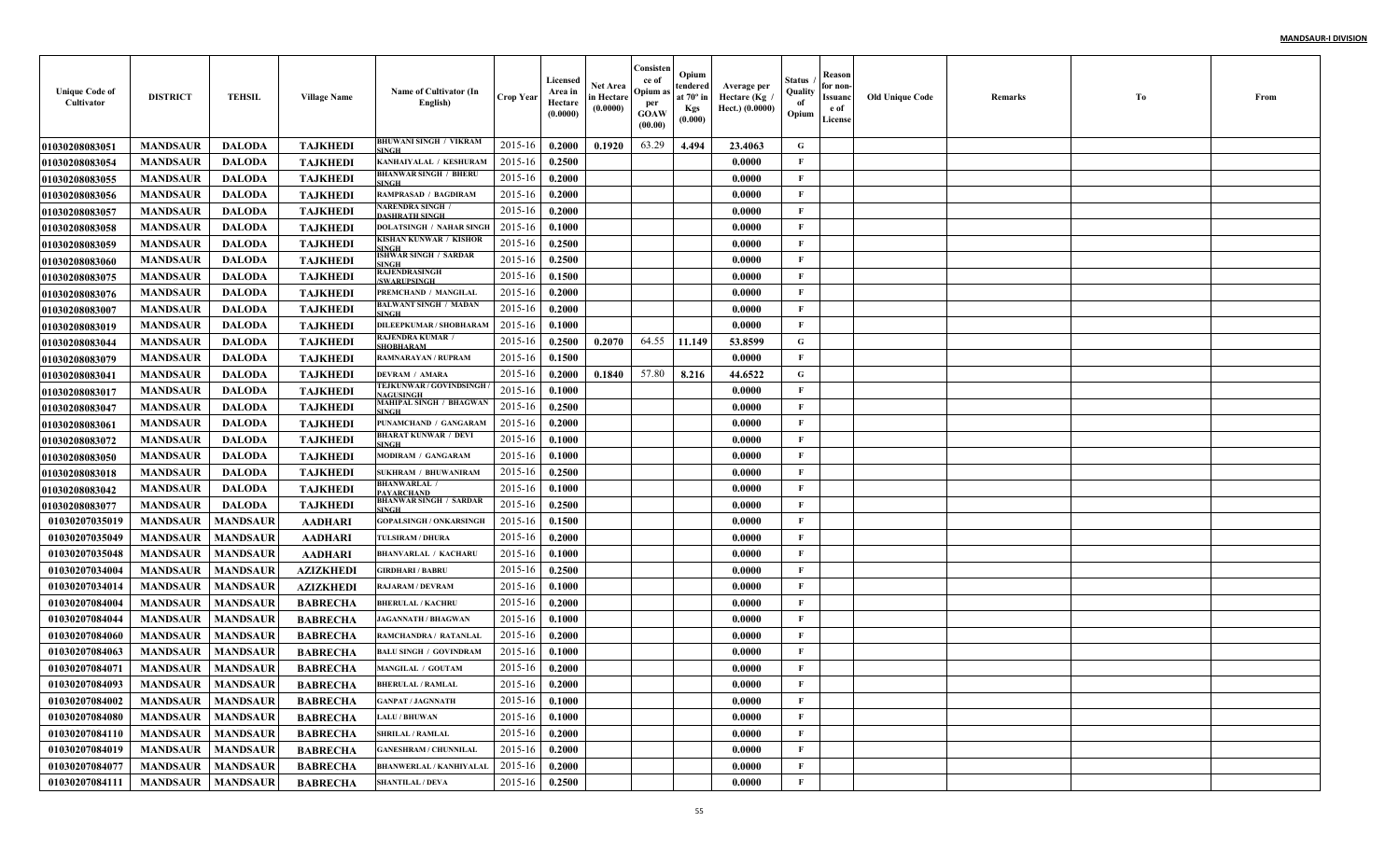| <b>Unique Code of</b><br>Cultivator | <b>DISTRICT</b>            | <b>TEHSIL</b>   | <b>Village Name</b> | Name of Cultivator (In<br>English)                | <b>Crop Year</b> | Licensed<br>Area in<br>Hectare<br>(0.0000) | Net Area<br>in Hectare<br>(0.0000) | Consisten<br>ce of<br>Opium :<br>per<br><b>GOAW</b><br>(00.00) | Opium<br>tendered<br>at $70^\circ$ in<br><b>Kgs</b><br>(0.000) | Average per<br>Hectare (Kg<br>Hect.) (0.0000) | Status<br>Quality<br>of<br>Opium | Reason<br>for non-<br>Issuanc<br>e of<br>License | <b>Old Unique Code</b> | Remarks | Тo | From |
|-------------------------------------|----------------------------|-----------------|---------------------|---------------------------------------------------|------------------|--------------------------------------------|------------------------------------|----------------------------------------------------------------|----------------------------------------------------------------|-----------------------------------------------|----------------------------------|--------------------------------------------------|------------------------|---------|----|------|
| 01030207084014                      | <b>MANDSAUR</b>            | <b>MANDSAUR</b> | <b>BABRECHA</b>     | <b>GORISHANKAR / BALARAM</b>                      | 2015-16          | 0.1000                                     |                                    |                                                                |                                                                | 0.0000                                        | F                                |                                                  |                        |         |    |      |
| 01030207084026                      | <b>MANDSAUR</b>            | <b>MANDSAUR</b> | <b>BABRECHA</b>     | DARIYAVBAI / NANURAM                              | 2015-16          | 0.1000                                     |                                    |                                                                |                                                                | 0.0000                                        | $\mathbf{F}$                     |                                                  |                        |         |    |      |
| 01030207084028                      | <b>MANDSAUR</b>            | <b>MANDSAUR</b> | <b>BABRECHA</b>     | <b>RADHESHYAM / JAGANTI</b>                       | 2015-16          | 0.2500                                     |                                    |                                                                |                                                                | 0.0000                                        | $\mathbf{F}$                     |                                                  |                        |         |    |      |
| 01030207084030                      | <b>MANDSAUR</b>            | <b>MANDSAUR</b> | <b>BABRECHA</b>     | <b>ISHWARLAL / RATANLAI</b>                       | 2015-16          | 0.1000                                     |                                    |                                                                |                                                                | 0.0000                                        | $\mathbf{F}$                     |                                                  |                        |         |    |      |
| 01030207084072                      | <b>MANDSAUR</b>            | <b>MANDSAUR</b> | <b>BABRECHA</b>     | <b>BHULIBAI / RODA</b>                            | 2015-16          | 0.1000                                     |                                    |                                                                |                                                                | 0.0000                                        | $\mathbf{F}$                     |                                                  |                        |         |    |      |
| 01030207084087                      | <b>MANDSAUR</b>            | <b>MANDSAUR</b> | <b>BABRECHA</b>     | NANIBAI / MANGILAL                                | 2015-16          | 0.1000                                     |                                    |                                                                |                                                                | 0.0000                                        | $\mathbf{F}$                     |                                                  |                        |         |    |      |
| 01030207084017                      | <b>MANDSAUR</b>            | <b>MANDSAUR</b> | <b>BABRECHA</b>     | <b>SUKHDEV / BHERULAL</b>                         | 2015-16          | 0.1000                                     |                                    |                                                                |                                                                | 0.0000                                        | $\mathbf{F}$                     |                                                  |                        |         |    |      |
| 01030207084109                      | <b>MANDSAUR</b>            | <b>MANDSAUR</b> | <b>BABRECHA</b>     | JAYKUNWARBAI / RAMSINGH                           | 2015-16          | 0.2500                                     |                                    |                                                                |                                                                | 0.0000                                        | $\mathbf{F}$                     |                                                  |                        |         |    |      |
| 01030207084073                      | <b>MANDSAUR</b>            | <b>MANDSAUR</b> | <b>BABRECHA</b>     | <b>BALURAM / RAMRATAN</b>                         | 2015-16          | 0.1000                                     |                                    |                                                                |                                                                | 0.0000                                        | $\mathbf{F}$                     |                                                  |                        |         |    |      |
| <b>01030207084035</b>               | <b>MANDSAUR</b>            | <b>MANDSAUR</b> | <b>BABRECHA</b>     | <b>BHULIBAI / MANGILAL</b>                        | 2015-16          | 0.1000                                     |                                    |                                                                |                                                                | 0.0000                                        | $\mathbf{F}$                     |                                                  |                        |         |    |      |
| 01030207085018                      | <b>MANDSAUR</b>            | <b>MANDSAUR</b> | <b>BADWAN</b>       | <b>BAGDIRAM / HARIRAM</b>                         | 2015-16          | 0.1000                                     |                                    |                                                                |                                                                | 0.0000                                        | $\mathbf{F}$                     |                                                  |                        |         |    |      |
| 01030207085031                      | <b>MANDSAUR</b>            | <b>MANDSAUR</b> | <b>BADWAN</b>       | <b>NANIBAI / NANDA</b>                            | 2015-16          | 0.2000                                     |                                    |                                                                |                                                                | 0.0000                                        | $\mathbf{F}$                     |                                                  |                        |         |    |      |
| 01030207085032                      | <b>MANDSAUR</b>            | <b>MANDSAUR</b> | <b>BADWAN</b>       | <b>BHERULAL / BAGDIRAM</b>                        | 2015-16          | 0.2500                                     |                                    |                                                                |                                                                | 0.0000                                        | $\mathbf{F}$                     |                                                  |                        |         |    |      |
| 01030207085050                      | <b>MANDSAUR</b>            | <b>MANDSAUR</b> | <b>BADWAN</b>       | <b>DARIYAVBAI / BHERULAI</b>                      | 2015-16          | 0.1500                                     |                                    |                                                                |                                                                | 0.0000                                        | $\mathbf{F}$                     |                                                  |                        |         |    |      |
| 01030207085090                      | <b>MANDSAUR</b>            | <b>MANDSAUR</b> | <b>BADWAN</b>       | <b>BALURAM / LAXMAN</b>                           | 2015-16          | 0.2000                                     |                                    |                                                                |                                                                | 0.0000                                        | $\mathbf{F}$                     |                                                  |                        |         |    |      |
| 01030207085099                      | <b>MANDSAUR</b>            | <b>MANDSAUR</b> | <b>BADWAN</b>       | <b>SALAGRAM / BAGDIRAM</b>                        | 2015-16          | 0.1500                                     |                                    |                                                                |                                                                | 0.0000                                        | $\mathbf{F}$                     |                                                  |                        |         |    |      |
| 01030207085101                      | <b>MANDSAUR</b>            | <b>MANDSAUR</b> | <b>BADWAN</b>       | <b>NANDALAL / SITARAM</b>                         | 2015-16          | 0.1500                                     |                                    |                                                                |                                                                | 0.0000                                        | $\mathbf{F}$                     |                                                  |                        |         |    |      |
| 01030207085006                      | <b>MANDSAUR</b>            | <b>MANDSAUR</b> | <b>BADWAN</b>       | <b>DEVILAL / LAXMAN</b>                           | 2015-16          | 0.1500                                     |                                    |                                                                |                                                                | 0.0000                                        | $\mathbf{F}$                     |                                                  |                        |         |    |      |
| 01030207085034                      | <b>MANDSAUR</b>            | <b>MANDSAUR</b> | <b>BADWAN</b>       | <b>RADHESHYAM / BAGDIRAM</b>                      | 2015-16          | 0.1500                                     |                                    |                                                                |                                                                | 0.0000                                        | $\mathbf{F}$                     |                                                  |                        |         |    |      |
| 01030207085047                      | <b>MANDSAUR</b>            | <b>MANDSAUR</b> | <b>BADWAN</b>       | <b>CHANDABAI / UDAYLAL</b>                        | 2015-16          | 0.1500                                     |                                    |                                                                |                                                                | 0.0000                                        | $\mathbf{F}$                     |                                                  |                        |         |    |      |
| 01030207085074                      | <b>MANDSAUR</b>            | <b>MANDSAUR</b> | <b>BADWAN</b>       | <b>RAMLAL / BHERULAL</b>                          | 2015-16          | 0.2500                                     |                                    |                                                                |                                                                | 0.0000                                        | $\mathbf{F}$                     |                                                  |                        |         |    |      |
| 01030207085108                      | <b>MANDSAUR</b>            | <b>MANDSAUR</b> | <b>BADWAN</b>       | <b>PARVATIBAI / DEVILAL</b>                       | 2015-16          | 0.2000                                     |                                    |                                                                |                                                                | 0.0000                                        | F                                |                                                  |                        |         |    |      |
| 01030207085013                      | <b>MANDSAUR</b>            | <b>MANDSAUR</b> | <b>BADWAN</b>       | KACHRULAL / MANGILAI                              | 2015-16          | 0.1500                                     |                                    |                                                                |                                                                | 0.0000                                        | $\mathbf{F}$                     |                                                  |                        |         |    |      |
| 01030207085059                      | <b>MANDSAUR</b>            | <b>MANDSAUR</b> | <b>BADWAN</b>       | <b>BADRILAL / HIRALAL</b>                         | 2015-16          | 0.2000                                     |                                    |                                                                |                                                                | 0.0000                                        | $\mathbf{F}$                     |                                                  |                        |         |    |      |
| 01030207085005                      | <b>MANDSAUR</b>            | <b>MANDSAUR</b> | <b>BADWAN</b>       | <b>KANCHAN BAI / BADRILAI</b>                     | 2015-16          | 0.2000                                     |                                    |                                                                |                                                                | 0.0000                                        | $\mathbf{F}$                     |                                                  |                        |         |    |      |
| 01030207085095                      | <b>MANDSAUR</b>            | <b>MANDSAUR</b> | <b>BADWAN</b>       | <b>JAGDISH / BAGDIRAM</b>                         | 2015-16          | 0.2000                                     |                                    |                                                                |                                                                | 0.0000                                        | $\mathbf{F}$                     |                                                  |                        |         |    |      |
| 01030207085107                      | <b>MANDSAUR</b>            | <b>MANDSAUR</b> | <b>BADWAN</b>       | <b>RAMCHANDRA / BHERULAI</b>                      | 2015-16          | 0.2000                                     |                                    |                                                                |                                                                | 0.0000                                        | $\mathbf{F}$                     |                                                  |                        |         |    |      |
| 01030207085009                      | <b>MANDSAUR</b>            | <b>MANDSAUR</b> | <b>BADWAN</b>       | <b>BAGADIBAI / NANDLAL .</b><br>RAMKUNVARBAI      | 2015-16          | 0.2000                                     |                                    |                                                                |                                                                | 0.0000                                        | $\mathbf{F}$                     |                                                  |                        |         |    |      |
| 01030207085044                      | <b>MANDSAUR</b>            | <b>MANDSAUR</b> | <b>BADWAN</b>       | <b>GOPAL / BAPULAL</b>                            | 2015-16          | 0.2000                                     |                                    |                                                                |                                                                | 0.0000                                        | $\mathbf{F}$                     |                                                  |                        |         |    |      |
| 01030207085002                      | <b>MANDSAUR</b>            | <b>MANDSAUR</b> | <b>BADWAN</b>       | <b>BHERULAL / DEVARAM</b>                         | 2015-16          | 0.1000                                     |                                    |                                                                |                                                                | 0.0000                                        | $\mathbf{F}$                     |                                                  |                        |         |    |      |
| 01030207085021                      | <b>MANDSAUR</b>            | <b>MANDSAUR</b> | <b>BADWAN</b>       | RAMNIVAS / BHAGWANTIBAI<br><b>S/O GIRDHARILAL</b> | 2015-16          | 0.1000                                     |                                    |                                                                |                                                                | 0.0000                                        | $\mathbf{F}$                     |                                                  |                        |         |    |      |
| 01030207085065                      | <b>MANDSAUR</b>            | <b>MANDSAUR</b> | <b>BADWAN</b>       | <b>SITABAI/SALAGRAM</b>                           | 2015-16          | 0.1000                                     |                                    |                                                                |                                                                | 0.0000                                        | F                                |                                                  |                        |         |    |      |
| 01030207085079                      | <b>MANDSAUR</b>            | <b>MANDSAUR</b> | <b>BADWAN</b>       | <b>BHAGWANTIBAI / NANURAM</b>                     | 2015-16          | 0.1000                                     |                                    |                                                                |                                                                | 0.0000                                        | $\mathbf{F}$                     |                                                  |                        |         |    |      |
| 01030207085109                      | <b>MANDSAUR</b>   MANDSAUR |                 | BADWAN              | <b>MANGILAL / KESHURAM</b>                        | $2015-16$ 0.1000 |                                            |                                    |                                                                |                                                                | 0.0000                                        | F                                |                                                  |                        |         |    |      |
| 01030207085056                      | <b>MANDSAUR</b>            | <b>MANDSAUR</b> | <b>BADWAN</b>       | <b>MOHANBAI/SITARAM</b>                           | 2015-16          | 0.1000                                     |                                    |                                                                |                                                                | 0.0000                                        | $\mathbf{F}$                     |                                                  |                        |         |    |      |
| 01030207085120                      | <b>MANDSAUR</b>            | <b>MANDSAUR</b> | <b>BADWAN</b>       | RAMKANYABAI / RATANLAL                            | 2015-16          | 0.1000                                     |                                    |                                                                |                                                                | 0.0000                                        | $\mathbf{F}$                     |                                                  |                        |         |    |      |
| 01030207085072                      | <b>MANDSAUR</b>            | <b>MANDSAUR</b> | <b>BADWAN</b>       | <b>RAMCHANDRA / BALDEV</b>                        | 2015-16          | 0.1000                                     |                                    |                                                                |                                                                | 0.0000                                        | $\mathbf{F}$                     |                                                  |                        |         |    |      |
| 01030207085091                      | <b>MANDSAUR</b>            | <b>MANDSAUR</b> | <b>BADWAN</b>       | <b>RAMKUNWARBAI / NATHU</b>                       | 2015-16          | 0.1000                                     |                                    |                                                                |                                                                | 0.0000                                        | $\mathbf{F}$                     |                                                  |                        |         |    |      |
| 01030207086014                      | <b>MANDSAUR</b>            | <b>MANDSAUR</b> | <b>BAGYA</b>        | MANGILAL / AMARLAL                                | 2015-16          | 0.1000                                     |                                    |                                                                |                                                                | 0.0000                                        | $\mathbf{F}$                     |                                                  |                        |         |    |      |
| 01030207086027                      | <b>MANDSAUR</b>            | <b>MANDSAUR</b> | <b>BAGYA</b>        | <b>SAJJANBAI / DEVRAM</b>                         | 2015-16          | 0.2000                                     |                                    |                                                                |                                                                | 0.0000                                        | $\mathbf F$                      |                                                  |                        |         |    |      |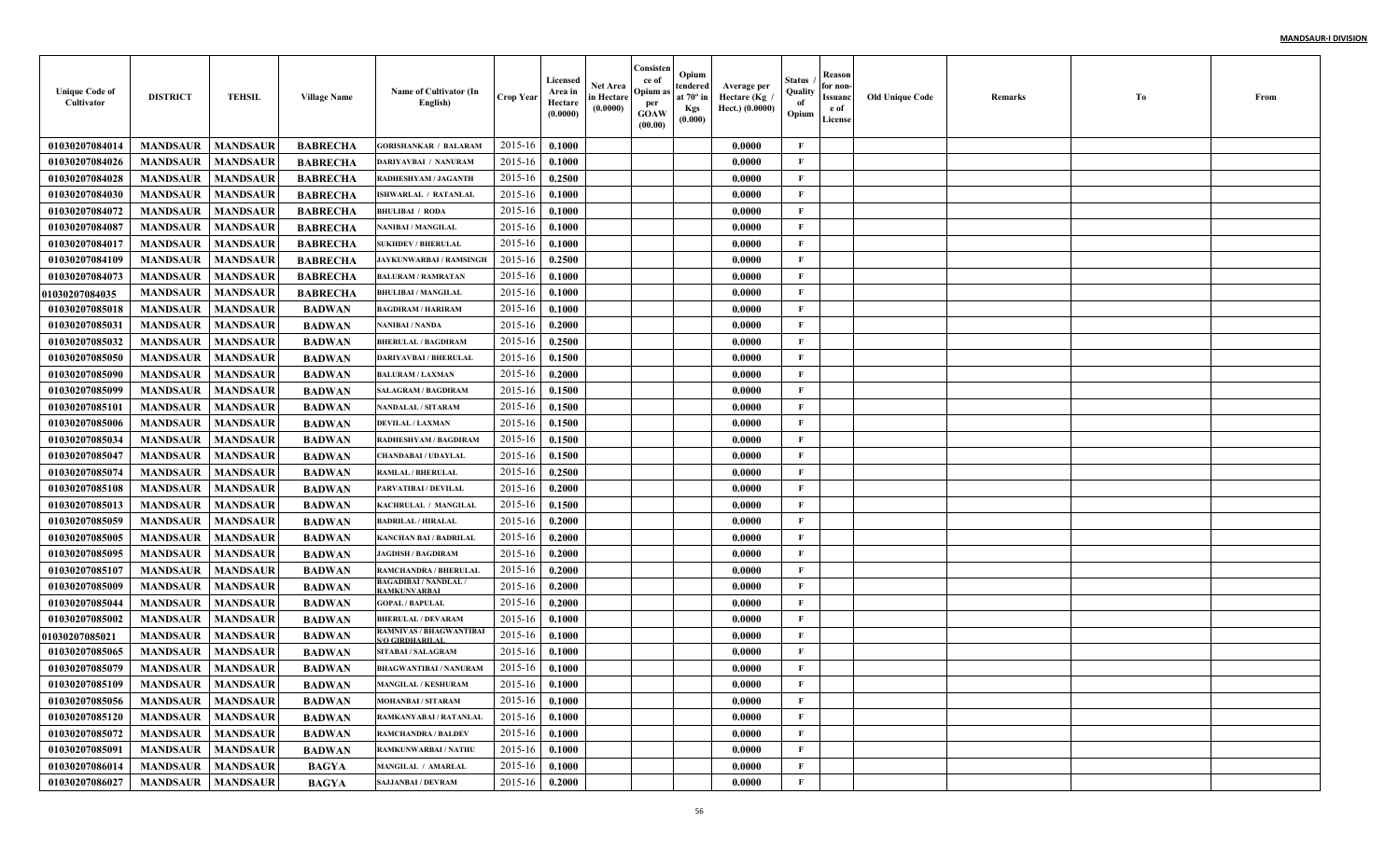| <b>Unique Code of</b><br>Cultivator | <b>DISTRICT</b>     | <b>TEHSIL</b>   | <b>Village Name</b> | Name of Cultivator (In<br>English)       | <b>Crop Year</b> | Licensed<br>Area in<br>Hectare<br>(0.0000) | <b>Net Area</b><br>in Hectare<br>(0.0000) | Consisten<br>ce of<br>Opium as<br>per<br><b>GOAW</b><br>(00.00) | Opium<br>tendered<br>at $70^\circ$ in<br><b>Kgs</b><br>(0.000) | Average per<br>، Hectare (Kg<br>Hect.) (0.0000) | Status<br>Quality<br>of<br>Opium | Reason<br>for non-<br>Issuanc<br>e of<br>License | <b>Old Unique Code</b> | Remarks | Tо | From |
|-------------------------------------|---------------------|-----------------|---------------------|------------------------------------------|------------------|--------------------------------------------|-------------------------------------------|-----------------------------------------------------------------|----------------------------------------------------------------|-------------------------------------------------|----------------------------------|--------------------------------------------------|------------------------|---------|----|------|
| 01030207086005                      | <b>MANDSAUR</b>     | <b>MANDSAUR</b> | <b>BAGYA</b>        | <b>GITABAI / VARDICHAND</b>              | 2015-16          | 0.1000                                     |                                           |                                                                 |                                                                | 0.0000                                          | $\mathbf{F}$                     |                                                  |                        |         |    |      |
| 01030207086016                      | <b>MANDSAUR</b>     | <b>MANDSAUR</b> | <b>BAGYA</b>        | <b>RAMIBAI / RATANLAL</b>                | 2015-16          | 0.1000                                     |                                           |                                                                 |                                                                | 0.0000                                          | F                                |                                                  |                        |         |    |      |
| 01030207086029                      | <b>MANDSAUR</b>     | <b>MANDSAUR</b> | <b>BAGYA</b>        | NANALAL / VERDICHAND                     | 2015-16          | 0.1000                                     |                                           |                                                                 |                                                                | 0.0000                                          | $\mathbf{F}$                     |                                                  |                        |         |    |      |
| 01030207086022                      | <b>MANDSAUR</b>     | <b>MANDSAUR</b> | <b>BAGYA</b>        | <b>JANIBAI / AMRA</b>                    | 2015-16          | 0.1000                                     |                                           |                                                                 |                                                                | 0.0000                                          | $\mathbf{F}$                     |                                                  |                        |         |    |      |
| 01030207086041                      | <b>MANDSAUR</b>     | <b>MANDSAUR</b> | <b>BAGYA</b>        | <b>SHIVRAM / HIRALAL</b>                 | 2015-16          | 0.1000                                     |                                           |                                                                 |                                                                | 0.0000                                          | $\mathbf{F}$                     |                                                  |                        |         |    |      |
| 01030207086007                      | <b>MANDSAUR</b>     | <b>MANDSAUR</b> | <b>BAGYA</b>        | <b>UMRAWSINGH</b><br><b>BHANWERSINGE</b> | 2015-16          | 0.1000                                     |                                           |                                                                 |                                                                | 0.0000                                          | $\mathbf{F}$                     |                                                  |                        |         |    |      |
| 01030207087002                      | <b>MANDSAUR</b>     | <b>MANDSAUR</b> | <b>BHATREWAS</b>    | NARAYANIBAI / RATANLAL                   | 2015-16          | 0.2000                                     |                                           |                                                                 |                                                                | 0.0000                                          | $\mathbf{F}$                     |                                                  |                        |         |    |      |
| 01030207087009                      | <b>MANDSAUR</b>     | <b>MANDSAUR</b> | <b>BHATREWAS</b>    | MENABAI / RAMCHANDRA                     | 2015-16          | 0.1000                                     |                                           |                                                                 |                                                                | 0.0000                                          | $\mathbf{F}$                     |                                                  |                        |         |    |      |
| 01030207087047                      | <b>MANDSAUR</b>     | <b>MANDSAUR</b> | <b>BHATREWAS</b>    | <b>JAYRAM / BAGDIRAM</b>                 | 2015-16          | 0.2000                                     |                                           |                                                                 |                                                                | 0.0000                                          | $\mathbf{F}$                     |                                                  |                        |         |    |      |
| 01030207087056                      | <b>MANDSAUR</b>     | <b>MANDSAUR</b> | <b>BHATREWAS</b>    | <b>SUNDERBAI / CHENRAM</b>               | 2015-16          | 0.2000                                     |                                           |                                                                 |                                                                | 0.0000                                          | $\mathbf{F}$                     |                                                  |                        |         |    |      |
| 01030207087059                      | <b>MANDSAUR</b>     | <b>MANDSAUR</b> | <b>BHATREWAS</b>    | <b>GOPILAL / HERCHAND</b>                | 2015-16          | 0.2000                                     |                                           |                                                                 |                                                                | 0.0000                                          | $\mathbf{F}$                     |                                                  |                        |         |    |      |
| 01030207087074                      | <b>MANDSAUR</b>     | <b>MANDSAUR</b> | <b>BHATREWAS</b>    | SAMRATH / HARCHANDRA                     | 2015-16          | 0.2000                                     |                                           |                                                                 |                                                                | 0.0000                                          | $\mathbf{F}$                     |                                                  |                        |         |    |      |
| 01030207087018                      | <b>MANDSAUR</b>     | <b>MANDSAUR</b> | <b>BHATREWAS</b>    | <b>MANGALSINGH / HARIRAM</b>             | 2015-16          | 0.1500                                     |                                           |                                                                 |                                                                | 0.0000                                          | $\mathbf{F}$                     |                                                  |                        |         |    |      |
| 01030207087033                      | <b>MANDSAUR</b>     | <b>MANDSAUR</b> | <b>BHATREWAS</b>    | <b>AASHARAM / BHUWAN</b>                 | 2015-16          | 0.2000                                     |                                           |                                                                 |                                                                | 0.0000                                          | $\mathbf{F}$                     |                                                  |                        |         |    |      |
| 01030207087053                      | <b>MANDSAUR</b>     | <b>MANDSAUR</b> | <b>BHATREWAS</b>    | KESHARBAI / AMBARAM                      | 2015-16          | 0.1000                                     |                                           |                                                                 |                                                                | 0.0000                                          | $\mathbf{F}$                     |                                                  |                        |         |    |      |
| 01030207087061                      | <b>MANDSAUR</b>     | <b>MANDSAUR</b> | <b>BHATREWAS</b>    | <b>DALLA / DEVA</b>                      | 2015-16          | 0.1000                                     |                                           |                                                                 |                                                                | 0.0000                                          | $\mathbf{F}$                     |                                                  |                        |         |    |      |
| 01030207087063                      | <b>MANDSAUR</b>     | <b>MANDSAUR</b> | <b>BHATREWAS</b>    | <b>MANGALSINGH / RAMLAI</b>              | 2015-16          | 0.2500                                     |                                           |                                                                 |                                                                | 0.0000                                          | $\mathbf{F}$                     |                                                  |                        |         |    |      |
| 01030207087065                      | <b>MANDSAUR</b>     | <b>MANDSAUR</b> | <b>BHATREWAS</b>    | <b>KAMLABAI / BAGDIRAM</b>               | 2015-16          | 0.1000                                     |                                           |                                                                 |                                                                | 0.0000                                          | $\mathbf{F}$                     |                                                  |                        |         |    |      |
| 01030207087075                      | <b>MANDSAUR</b>     | <b>MANDSAUR</b> | <b>BHATREWAS</b>    | <b>RAMESWER / RAGHUNATE</b>              | 2015-16          | 0.1000                                     |                                           |                                                                 |                                                                | 0.0000                                          | $\mathbf{F}$                     |                                                  |                        |         |    |      |
| 01030207089004                      | <b>MANDSAUR</b>     | <b>MANDSAUR</b> | <b>CHAJUKHEDA</b>   | <b>RAMSINGH / BALUSINGH</b>              | 2015-16          | 0.2000                                     |                                           |                                                                 |                                                                | 0.0000                                          | $\mathbf{F}$                     |                                                  |                        |         |    |      |
| 01030207089010                      | <b>MANDSAUR</b>     | <b>MANDSAUR</b> | <b>CHAJUKHEDA</b>   | <b>BHAGWATIBAI / MANGILAI</b>            | 2015-16          | 0.2000                                     |                                           |                                                                 |                                                                | 0.0000                                          | $\mathbf{F}$                     |                                                  |                        |         |    |      |
| 01030207089017                      | <b>MANDSAUR</b>     | <b>MANDSAUR</b> | <b>CHAJUKHEDA</b>   | <b>BHERULAL / UDA</b>                    | 2015-16          | 0.1000                                     |                                           |                                                                 |                                                                | 0.0000                                          | $\mathbf{F}$                     |                                                  |                        |         |    |      |
| 01030207089007                      | <b>MANDSAUR</b>     | <b>MANDSAUR</b> | <b>CHAJUKHEDA</b>   | RATANLAL / CHUNILAL                      | 2015-16          | 0.2500                                     |                                           |                                                                 |                                                                | 0.0000                                          | $\mathbf{F}$                     |                                                  |                        |         |    |      |
| 01030207089006                      | <b>MANDSAUR</b>     | <b>MANDSAUR</b> | <b>CHAJUKHEDA</b>   | KACHNBAI / BHERULAL                      | 2015-16          | 0.2000                                     |                                           |                                                                 |                                                                | 0.0000                                          | $\mathbf{F}$                     |                                                  |                        |         |    |      |
| 01030207089009                      | <b>MANDSAUR</b>     | <b>MANDSAUR</b> | <b>CHAJUKHEDA</b>   | <b>RADHESHYAM / DEVIDAS</b>              | 2015-16          | 0.2000                                     |                                           |                                                                 |                                                                | 0.0000                                          | $\mathbf{F}$                     |                                                  |                        |         |    |      |
| <b>01030207089032</b>               | <b>MANDSAUR</b>     | <b>MANDSAUR</b> | <b>CHAJUKHEDA</b>   | <b>ASHOK / VERDICHAND</b>                | 2015-16          | 0.1000                                     |                                           |                                                                 |                                                                | 0.0000                                          | $\mathbf{F}$                     |                                                  |                        |         |    |      |
| 01030207091014                      | <b>MANDSAUR</b>     | <b>MANDSAUR</b> | <b>DHAKADKHEDI</b>  | SITARAM / RAMCHANDRA                     | 2015-16          | 0.2000                                     |                                           |                                                                 |                                                                | 0.0000                                          | $\mathbf{F}$                     |                                                  |                        |         |    |      |
| 01030207091019                      | <b>MANDSAUR</b>     | <b>MANDSAUR</b> | <b>DHAKADKHEDI</b>  | BHAWERLAL / RAMCHANDRA                   | 2015-16          | 0.1500                                     |                                           |                                                                 |                                                                | 0.0000                                          | $\mathbf{F}$                     |                                                  |                        |         |    |      |
| 01030207091001                      | <b>MANDSAUR</b>     | <b>MANDSAUR</b> | <b>DHAKADKHEDI</b>  | <b>MADANSINGH / AMARSINGH</b>            | 2015-16          | 0.2000                                     |                                           |                                                                 |                                                                | 0.0000                                          | $\mathbf{F}$                     |                                                  |                        |         |    |      |
| 01030207091005                      | <b>MANDSAUR</b>     | <b>MANDSAUR</b> | <b>DHAKADKHEDI</b>  | <b>RATNIBAI / BHUWAN</b>                 | 2015-16          | 0.2000                                     |                                           |                                                                 |                                                                | 0.0000                                          | $\mathbf{F}$                     |                                                  |                        |         |    |      |
| 01030207091021                      | <b>MANDSAUR</b>     | <b>MANDSAUR</b> | <b>DHAKADKHEDI</b>  | <b>VISHNUDAS / SHANKERDAS</b>            | 2015-16          | 0.1000                                     |                                           |                                                                 |                                                                | 0.0000                                          | $\mathbf{F}$                     |                                                  |                        |         |    |      |
| 01030207091027                      | <b>MANDSAUR</b>     | <b>MANDSAUR</b> | <b>DHAKADKHEDI</b>  | KAMLABAI / MANGILAL                      | 2015-16          | 0.1000                                     |                                           |                                                                 |                                                                | 0.0000                                          | $\mathbf{F}$                     |                                                  |                        |         |    |      |
| <b>01030207091007</b>               | <b>MANDSAUR</b>     | <b>MANDSAUR</b> | DHAKADKHEDI         | <b>JARESINGH / BHANWERSINGH</b>          | 2015-16          | 0.1000                                     |                                           |                                                                 |                                                                | 0.0000                                          | $\mathbf{F}$                     |                                                  |                        |         |    |      |
| 01030207069035                      | MANDSAUR   MANDSAUR |                 | DHAMNAR             | <b>RAMPRASHAD / OKARLAL</b>              | 2015-16 0.2500   |                                            |                                           |                                                                 |                                                                | 0.0000                                          | F                                |                                                  |                        |         |    |      |
| 01030207069001                      | <b>MANDSAUR</b>     | <b>MANDSAUR</b> | <b>DHAMNAR</b>      | PARVATIBAI / BADRILAL                    | 2015-16          | 0.2000                                     |                                           |                                                                 |                                                                | 0.0000                                          | $\mathbf{F}$                     |                                                  |                        |         |    |      |
| 01030207069012                      | <b>MANDSAUR</b>     | <b>MANDSAUR</b> | <b>DHAMNAR</b>      | RADHESHYAM / ONKARLAL                    | 2015-16          | 0.2000                                     |                                           |                                                                 |                                                                | 0.0000                                          | $\mathbf{F}$                     |                                                  |                        |         |    |      |
| 01030207069028                      | <b>MANDSAUR</b>     | <b>MANDSAUR</b> | <b>DHAMNAR</b>      | <b>ASHOK KUMAR / AMBARAM</b>             | 2015-16          | 0.2500                                     |                                           |                                                                 |                                                                | 0.0000                                          | $\mathbf{F}$                     |                                                  |                        |         |    |      |
| 01030207069029                      | <b>MANDSAUR</b>     | <b>MANDSAUR</b> | <b>DHAMNAR</b>      | SHANTILAL / RAMNARAYAN                   | 2015-16          | 0.2000                                     |                                           |                                                                 |                                                                | 0.0000                                          | $\mathbf{F}$                     |                                                  |                        |         |    |      |
| 01030207069039                      | <b>MANDSAUR</b>     | <b>MANDSAUR</b> | <b>DHAMNAR</b>      | <b>BALURAM / PRABHULAL</b>               | 2015-16          | 0.1500                                     |                                           |                                                                 |                                                                | 0.0000                                          | $\mathbf{F}$                     |                                                  |                        |         |    |      |
| 01030207069053                      | <b>MANDSAUR</b>     | <b>MANDSAUR</b> | <b>DHAMNAR</b>      | <b>BADRILAL / ONKARLAL</b>               | $2015 - 16$      | 0.1500                                     |                                           |                                                                 |                                                                | 0.0000                                          | $\mathbf{F}$                     |                                                  |                        |         |    |      |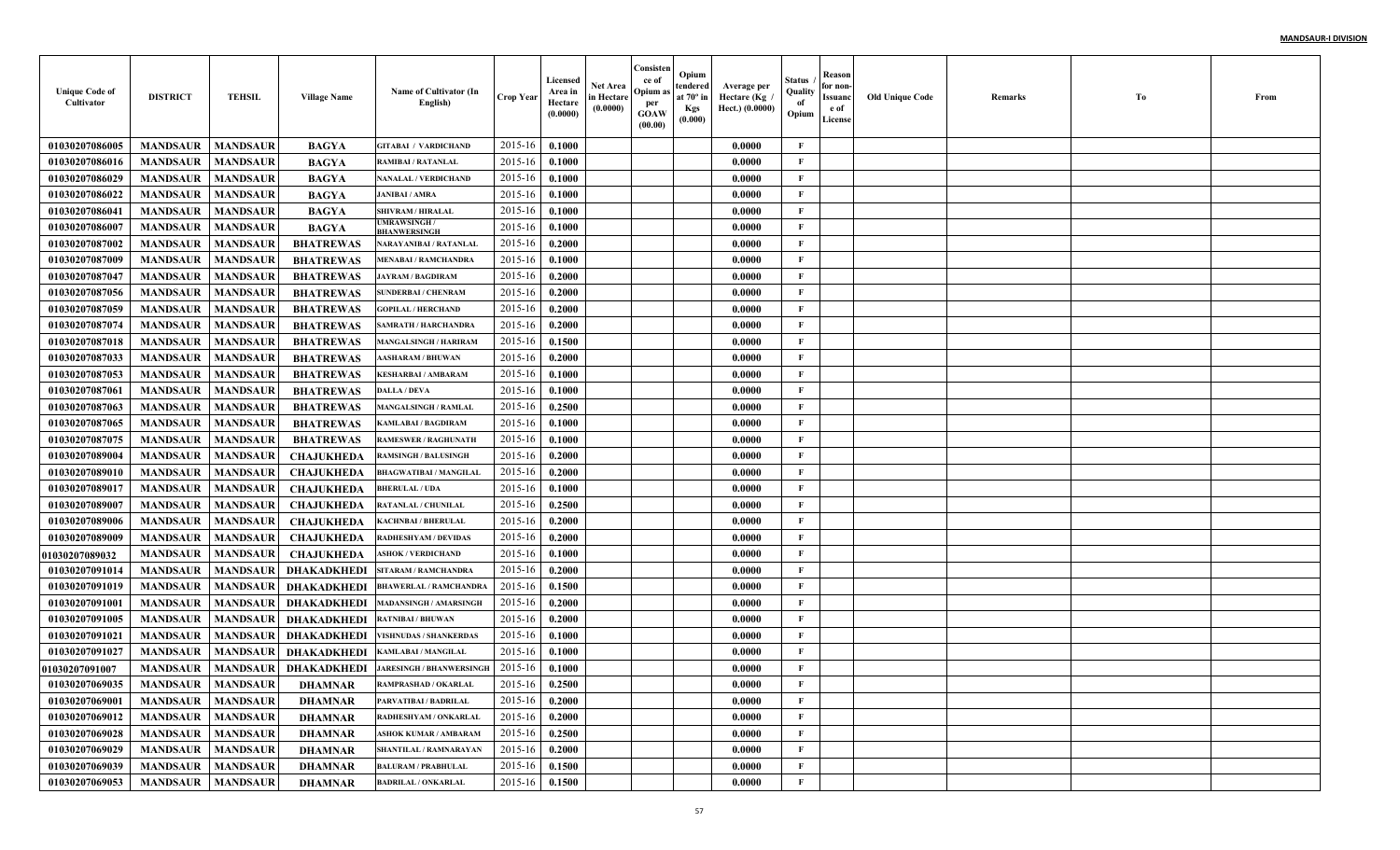| <b>Unique Code of</b><br>Cultivator | <b>DISTRICT</b> | <b>TEHSIL</b>   | <b>Village Name</b>                   | Name of Cultivator (In<br>English)          | <b>Crop Year</b> | Licensed<br>Area in<br>Hectare<br>(0.0000) | <b>Net Area</b><br>in Hectare<br>(0.0000) | Consisten<br>ce of<br>Opium as<br>per<br><b>GOAW</b><br>(00.00) | Opium<br>tendered<br>at $70^\circ$ in<br><b>Kgs</b><br>(0.000) | Average per<br>Hectare (Kg)<br>Hect.) (0.0000) | Status<br>Quality<br>of<br>Opium | Reason<br>for non-<br>Issuanc<br>e of<br>License | <b>Old Unique Code</b> | Remarks | Тo | From |
|-------------------------------------|-----------------|-----------------|---------------------------------------|---------------------------------------------|------------------|--------------------------------------------|-------------------------------------------|-----------------------------------------------------------------|----------------------------------------------------------------|------------------------------------------------|----------------------------------|--------------------------------------------------|------------------------|---------|----|------|
| 01030207069060                      | <b>MANDSAUR</b> | <b>MANDSAUR</b> | <b>DHAMNAR</b>                        | SATYNARAYAN / NANDRAM                       | 2015-16          | 0.2000                                     |                                           |                                                                 |                                                                | 0.0000                                         | $\mathbf{F}$                     |                                                  |                        |         |    |      |
| 01030207069076                      | <b>MANDSAUR</b> | <b>MANDSAUR</b> | <b>DHAMNAR</b>                        | <b>MBALAL / DEVRAM</b>                      | 2015-16          | 0.2000                                     |                                           |                                                                 |                                                                | 0.0000                                         | F                                |                                                  |                        |         |    |      |
| 01030207069089                      | <b>MANDSAUR</b> | <b>MANDSAUR</b> | <b>DHAMNAR</b>                        | <b>MOHANLAL / RODMAL</b>                    | 2015-16          | 0.2000                                     |                                           |                                                                 |                                                                | 0.0000                                         | $\mathbf{F}$                     |                                                  |                        |         |    |      |
| 01030207069095                      | <b>MANDSAUR</b> | <b>MANDSAUR</b> | <b>DHAMNAR</b>                        | <b>MAKUND/BALARAM</b>                       | 2015-16          | 0.2000                                     |                                           |                                                                 |                                                                | 0.0000                                         | $\mathbf{F}$                     |                                                  |                        |         |    |      |
| <b>01030207069097</b>               | <b>MANDSAUR</b> | <b>MANDSAUR</b> | <b>DHAMNAR</b>                        | <b>DOLATRAM / NANDRAM</b>                   | 2015-16          | 0.2000                                     |                                           |                                                                 |                                                                | 0.0000                                         | $\mathbf{F}$                     |                                                  |                        |         |    |      |
| 01030207069021                      | <b>MANDSAUR</b> | <b>MANDSAUR</b> | <b>DHAMNAR</b>                        | <b>RUKMANBAI/GIRDHARI</b>                   | 2015-16          | 0.2000                                     |                                           |                                                                 |                                                                | 0.0000                                         | $\mathbf{F}$                     |                                                  |                        |         |    |      |
| 01030207069044                      | <b>MANDSAUR</b> | <b>MANDSAUR</b> | <b>DHAMNAR</b>                        | <b>OMPRAKASH / RAMLAL</b>                   | 2015-16          | 0.2500                                     |                                           |                                                                 |                                                                | 0.0000                                         | $\mathbf{F}$                     |                                                  |                        |         |    |      |
| <b>01030207069020</b>               | <b>MANDSAUR</b> | <b>MANDSAUR</b> | <b>DHAMNAR</b>                        | <b>GULABCHANDRA</b><br><b>AMCHANDRA</b>     | 2015-16          | 0.1000                                     |                                           |                                                                 |                                                                | 0.0000                                         | $\mathbf{F}$                     |                                                  |                        |         |    |      |
| 01030207069047                      | <b>MANDSAUR</b> | <b>MANDSAUR</b> | <b>DHAMNAR</b>                        | <b>SHANTILAL / RAMPRATAF</b>                | 2015-16          | 0.2500                                     |                                           |                                                                 |                                                                | 0.0000                                         | $\mathbf{F}$                     |                                                  |                        |         |    |      |
| 01030207069016                      | <b>MANDSAUR</b> | <b>MANDSAUR</b> | <b>DHAMNAR</b>                        | NANDLAL / KACHRUMAL                         | 2015-16          | 0.2000                                     |                                           |                                                                 |                                                                | 0.0000                                         | $\mathbf{F}$                     |                                                  |                        |         |    |      |
| 01030207069037                      | <b>MANDSAUR</b> | <b>MANDSAUR</b> | <b>DHAMNAR</b>                        | <b>JAGDISGH / BAGDIRAM</b>                  | 2015-16          | 0.1000                                     |                                           |                                                                 |                                                                | 0.0000                                         | $\mathbf{F}$                     |                                                  |                        |         |    |      |
| 01030207069099                      | <b>MANDSAUR</b> | <b>MANDSAUR</b> | <b>DHAMNAR</b>                        | <b>OMPRAKASH / RAMNARAYAN</b>               | 2015-16          | 0.2000                                     |                                           |                                                                 |                                                                | 0.0000                                         | $\mathbf{F}$                     |                                                  |                        |         |    |      |
| 01030207069107                      | <b>MANDSAUR</b> | <b>MANDSAUR</b> | <b>DHAMNAR</b>                        | <b>MOHANLAL / DOLATRAM</b>                  | 2015-16          | 0.1000                                     |                                           |                                                                 |                                                                | 0.0000                                         | $\mathbf{F}$                     |                                                  |                        |         |    |      |
| 01030207070005                      | <b>MANDSAUR</b> | <b>MANDSAUR</b> | DHUNDHDAKA                            | <b>BHARATRAM / NANDA</b>                    | 2015-16          | 0.2000                                     |                                           |                                                                 |                                                                | 0.0000                                         | $\mathbf{F}$                     |                                                  |                        |         |    |      |
| 01030207070016                      | <b>MANDSAUR</b> | <b>MANDSAUR</b> | DHUNDHDAKA                            | <b>BALMUKAND / BAGDIRAM</b>                 | 2015-16          | 0.2500                                     |                                           |                                                                 |                                                                | 0.0000                                         | $\mathbf{F}$                     |                                                  |                        |         |    |      |
| 01030207070064                      | <b>MANDSAUR</b> | <b>MANDSAUR</b> | DHUNDHDAKA                            | <b>SALAGRAM / GANGARAM</b>                  | 2015-16          | 0.2000                                     |                                           |                                                                 |                                                                | 0.0000                                         | $\mathbf{F}$                     |                                                  |                        |         |    |      |
| 01030207070095                      | <b>MANDSAUR</b> | <b>MANDSAUR</b> | <b>DHUNDHDAKA</b>                     | ANDRAM / BAGDIRAM<br><b>CUDIWALA</b>        | 2015-16          | 0.2000                                     |                                           |                                                                 |                                                                | 0.0000                                         | $\mathbf{F}$                     |                                                  |                        |         |    |      |
| 01030207070109                      | <b>MANDSAUR</b> | <b>MANDSAUR</b> | DHUNDHDAKA                            | <b>SITABAI/KHUBRAM</b>                      | 2015-16          | 0.2000                                     |                                           |                                                                 |                                                                | 0.0000                                         | $\mathbf{F}$                     |                                                  |                        |         |    |      |
| 01030207070124                      | <b>MANDSAUR</b> | <b>MANDSAUR</b> | DHUNDHDAKA                            | <b>BANSHILAL / SITARAM</b>                  | 2015-16          | 0.2000                                     |                                           |                                                                 |                                                                | 0.0000                                         | $\mathbf{F}$                     |                                                  |                        |         |    |      |
| 01030207070129                      | <b>MANDSAUR</b> | <b>MANDSAUR</b> | DHUNDHDAKA                            | <b>ZAILASHCHANDRA /</b><br><b>HAMBHULAI</b> | 2015-16          | 0.2000                                     |                                           |                                                                 |                                                                | 0.0000                                         | $\mathbf{F}$                     |                                                  |                        |         |    |      |
| 01030207070134                      | <b>MANDSAUR</b> | <b>MANDSAUR</b> | DHUNDHDAKA                            | RAMESHCHAND / BALMUKUNI                     | 2015-16          | 0.2000                                     |                                           |                                                                 |                                                                | 0.0000                                         | $\mathbf{F}$                     |                                                  |                        |         |    |      |
| 01030207070135                      | <b>MANDSAUR</b> | <b>MANDSAUR</b> | DHUNDHDAKA                            | <b>SHANKARLAL / RANCHOD</b>                 | 2015-16          | 0.2500                                     |                                           |                                                                 |                                                                | 0.0000                                         | $\mathbf{F}$                     |                                                  |                        |         |    |      |
| 01030207070006                      | <b>MANDSAUR</b> | <b>MANDSAUR</b> | DHUNDHDAKA                            | NATHIBAI / BHANWERLAI                       | 2015-16          | 0.1500                                     |                                           |                                                                 |                                                                | 0.0000                                         | $\mathbf{F}$                     |                                                  |                        |         |    |      |
| 01030207070001                      | <b>MANDSAUR</b> | <b>MANDSAUR</b> | DHUNDHDAKA                            | RAMLAL / DEVRAM                             | 2015-16          | 0.1500                                     |                                           |                                                                 |                                                                | 0.0000                                         | $\mathbf{F}$                     |                                                  |                        |         |    |      |
| 01030207070122                      | <b>MANDSAUR</b> | <b>MANDSAUR</b> | DHUNDHDAKA                            | <b>JAGDISH / DEVRAM</b>                     | 2015-16          | 0.2000                                     |                                           |                                                                 |                                                                | 0.0000                                         | $\mathbf{F}$                     |                                                  |                        |         |    |      |
| 01030207070029                      | <b>MANDSAUR</b> | <b>MANDSAUR</b> | <b>DHUNDHDAKA</b>                     | NATHULAL / RAMCHAND                         | 2015-16          | 0.2000                                     |                                           |                                                                 |                                                                | 0.0000                                         | $\mathbf{F}$                     |                                                  |                        |         |    |      |
| 01030207070116                      | <b>MANDSAUR</b> | <b>MANDSAUR</b> | DHUNDHDAKA                            | KAILASH /MAGANIRAM                          | 2015-16          | 0.1000                                     |                                           |                                                                 |                                                                | 0.0000                                         | F                                |                                                  |                        |         |    |      |
| 01030207070152                      | <b>MANDSAUR</b> | <b>MANDSAUR</b> | DHUNDHDAKA                            | HASTIMAL / GENDALAL                         | 2015-16          | 0.2000                                     |                                           |                                                                 |                                                                | 0.0000                                         | $\mathbf{F}$                     |                                                  |                        |         |    |      |
| 01030207070002                      | <b>MANDSAUR</b> | <b>MANDSAUR</b> | DHUNDHDAKA                            | RADHEAHYAM / HIRALA                         | 2015-16          | 0.1500                                     |                                           |                                                                 |                                                                | 0.0000                                         | $\mathbf{F}$                     |                                                  |                        |         |    |      |
| 01030207070015                      | <b>MANDSAUR</b> | <b>MANDSAUR</b> | DHUNDHDAKA                            | <b>MANGIBAI / NATHULAL</b>                  | 2015-16          | 0.1000                                     |                                           |                                                                 |                                                                | 0.0000                                         | $\mathbf{F}$                     |                                                  |                        |         |    |      |
| 01030207070020                      | <b>MANDSAUR</b> | <b>MANDSAUR</b> | DHUNDHDAKA                            | <b>DEVRAM / KISHAN</b>                      | 2015-16          | 0.2000                                     |                                           |                                                                 |                                                                | 0.0000                                         | $\mathbf{F}$                     |                                                  |                        |         |    |      |
| 01030207070032                      | <b>MANDSAUR</b> | <b>MANDSAUR</b> | DHUNDHDAKA                            | <b>DEVRAM / RAMLAL</b>                      | 2015-16          | 0.2000                                     |                                           |                                                                 |                                                                | 0.0000                                         | $\mathbf{F}$                     |                                                  |                        |         |    |      |
| 01030207070044                      | <b>MANDSAUR</b> | <b>MANDSAUR</b> | DHUNDHDAKA                            | <b>BAPULAL / RUPRAM</b>                     | 2015-16          | 0.2000                                     |                                           |                                                                 |                                                                | 0.0000                                         | $\mathbf{F}$                     |                                                  |                        |         |    |      |
| 01030207070100                      |                 |                 | MANDSAUR   MANDSAUR   DHUNDHDAKA      | <b>DEVILAL / BHERULAL</b>                   | 2015-16 0.1000   |                                            |                                           |                                                                 |                                                                | 0.0000                                         | F                                |                                                  |                        |         |    |      |
| 01030207070112                      | <b>MANDSAUR</b> | <b>MANDSAUR</b> | DHUNDHDAKA                            | <b>BAPULAL / SHOBHAGMAL</b>                 | 2015-16          | 0.2000                                     |                                           |                                                                 |                                                                | 0.0000                                         | $\mathbf F$                      |                                                  |                        |         |    |      |
| 01030207070121                      | <b>MANDSAUR</b> | <b>MANDSAUR</b> | <b>DHUNDHDAKA</b>                     | <b>RAMCHANDRA / LAXMAN</b>                  | 2015-16          | 0.1000                                     |                                           |                                                                 |                                                                | 0.0000                                         | $\mathbf{F}$                     |                                                  |                        |         |    |      |
| 01030207070136                      | <b>MANDSAUR</b> | <b>MANDSAUR</b> | DHUNDHDAKA                            | YASWANTKUMAR /<br><b>OMPRAKASH DHAKAD</b>   | 2015-16          | 0.2000                                     |                                           |                                                                 |                                                                | 0.0000                                         | $\mathbf{F}$                     |                                                  |                        |         |    |      |
| 01030207070141                      | <b>MANDSAUR</b> | <b>MANDSAUR</b> | <b>DHUNDHDAKA</b>                     | <b>BADRILAL / BHERULAL MALI</b>             | 2015-16          | 0.2000                                     |                                           |                                                                 |                                                                | 0.0000                                         | $\mathbf{F}$                     |                                                  |                        |         |    |      |
| 01030207070013                      | <b>MANDSAUR</b> | <b>MANDSAUR</b> | DHUNDHDAKA                            | <b>BAPULAL / KESHRIMAL</b>                  | 2015-16          | 0.1500                                     |                                           |                                                                 |                                                                | 0.0000                                         | $\mathbf{F}$                     |                                                  |                        |         |    |      |
| 01030207070011                      | <b>MANDSAUR</b> |                 | MANDSAUR DHUNDHDAKA JAGDISH / RANCHOD |                                             | $2015 - 16$      | 0.1000                                     |                                           |                                                                 |                                                                | 0.0000                                         | $\mathbf{F}$                     |                                                  |                        |         |    |      |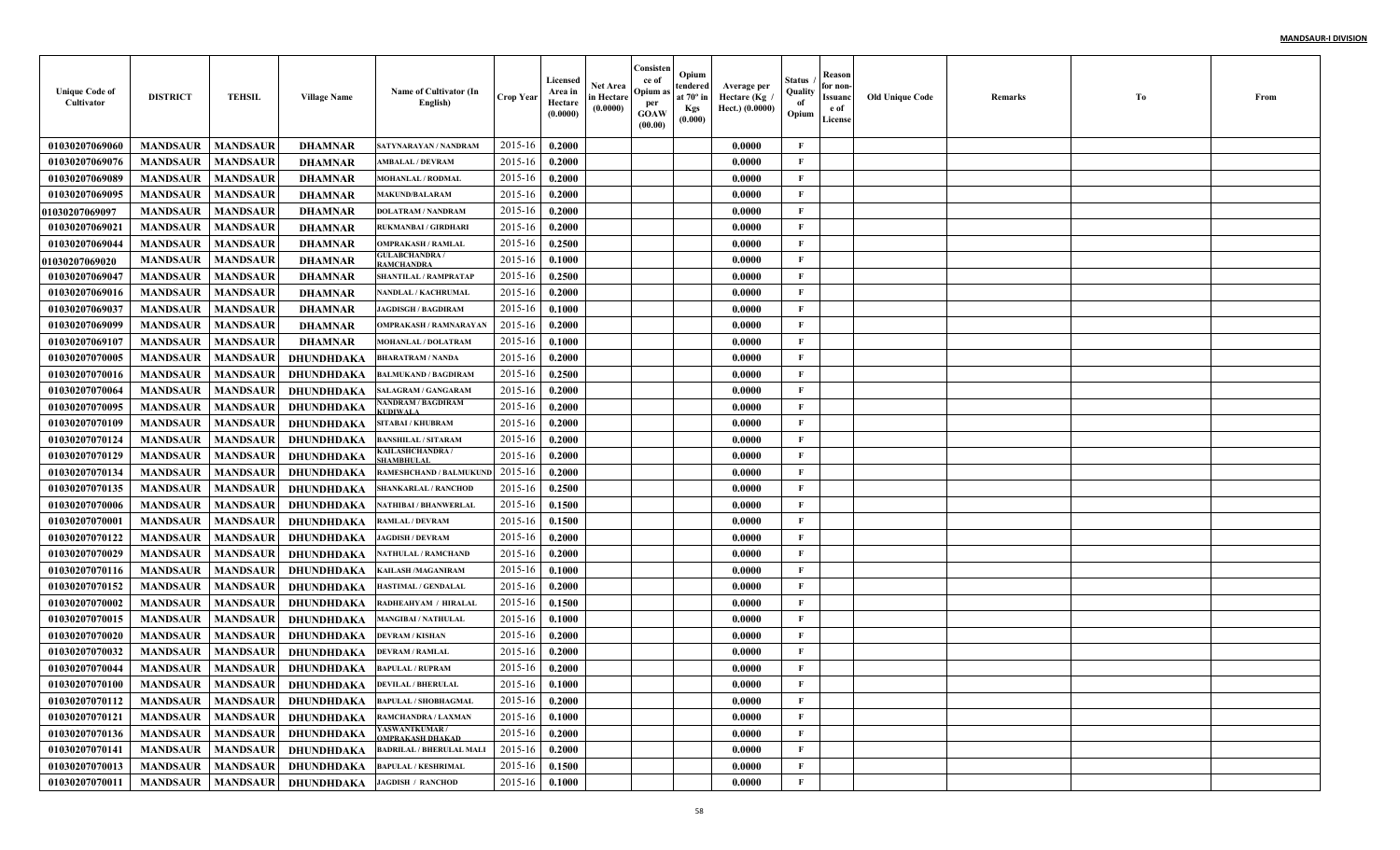| <b>Unique Code of</b><br>Cultivator | <b>DISTRICT</b>            | <b>TEHSIL</b>   | <b>Village Name</b> | Name of Cultivator (In<br>English)            | Crop Year        | Licensed<br>Area in<br>Hectare<br>(0.0000) | Net Area<br>in Hectare<br>(0.0000) | Consisten<br>ce of<br>Opium:<br>per<br>GOAW<br>(00.00) | Opium<br>tendered<br>at $70^\circ$ in<br><b>Kgs</b><br>(0.000) | Average per<br>Hectare (Kg<br>Hect.) (0.0000) | Status<br>Quality<br>of<br>Opium | Reason<br>for non-<br>Issuanc<br>e of<br>License | <b>Old Unique Code</b> | Remarks | Тo | From |
|-------------------------------------|----------------------------|-----------------|---------------------|-----------------------------------------------|------------------|--------------------------------------------|------------------------------------|--------------------------------------------------------|----------------------------------------------------------------|-----------------------------------------------|----------------------------------|--------------------------------------------------|------------------------|---------|----|------|
| 01030207070128                      | <b>MANDSAUR</b>            | <b>MANDSAUR</b> | DHUNDHDAKA          | RAMESHCHAND / DEVRAM<br>MALI                  | 2015-16          | 0.1500                                     |                                    |                                                        |                                                                | 0.0000                                        | F                                |                                                  |                        |         |    |      |
| 01030207071006                      | <b>MANDSAUR</b>            | <b>MANDSAUR</b> | <b>GULIYANA</b>     | <b>PURALAL / BHERULAL</b>                     | 2015-16          | 0.2000                                     |                                    |                                                        |                                                                | 0.0000                                        | $\mathbf{F}$                     |                                                  |                        |         |    |      |
| 01030207071009                      | <b>MANDSAUR</b>            | <b>MANDSAUR</b> | <b>GULIYANA</b>     | <b>NANDLAL / RUGGA</b>                        | 2015-16          | 0.2500                                     |                                    |                                                        |                                                                | 0.0000                                        | $\mathbf{F}$                     |                                                  |                        |         |    |      |
| 01030207071016                      | <b>MANDSAUR</b>            | <b>MANDSAUR</b> | <b>GULIYANA</b>     | <b>GANGABAI/BHERULAL</b>                      | 2015-16          | 0.2000                                     |                                    |                                                        |                                                                | 0.0000                                        | $\mathbf{F}$                     |                                                  |                        |         |    |      |
| 01030207071023                      | <b>MANDSAUR</b>            | <b>MANDSAUR</b> | <b>GULIYANA</b>     | SHIVNARAYAN / SITARAM                         | 2015-16          | 0.2500                                     |                                    |                                                        |                                                                | 0.0000                                        | $\mathbf{F}$                     |                                                  |                        |         |    |      |
| 01030207071026                      | <b>MANDSAUR</b>            | <b>MANDSAUR</b> | <b>GULIYANA</b>     | <b>KAMLABAI / GOPAL</b>                       | 2015-16          | 0.2000                                     |                                    |                                                        |                                                                | 0.0000                                        | $\mathbf{F}$                     |                                                  |                        |         |    |      |
| 01030207071032                      | <b>MANDSAUR</b>            | <b>MANDSAUR</b> | <b>GULIYANA</b>     | <b>MANGIBAI / SITARAM</b>                     | 2015-16          | 0.2000                                     |                                    |                                                        |                                                                | 0.0000                                        | $\mathbf{F}$                     |                                                  |                        |         |    |      |
| 01030207071056                      | <b>MANDSAUR</b>            | <b>MANDSAUR</b> | <b>GULIYANA</b>     | <b>BASNTIBAI / RAMCHANDRA</b>                 | 2015-16          | 0.1000                                     |                                    |                                                        |                                                                | 0.0000                                        | $\mathbf{F}$                     |                                                  |                        |         |    |      |
| 01030207071057                      | <b>MANDSAUR</b>            | <b>MANDSAUR</b> | <b>GULIYANA</b>     | <b>KAILASH / HIRALAL</b>                      | 2015-16          | 0.2500                                     |                                    |                                                        |                                                                | 0.0000                                        | $\mathbf{F}$                     |                                                  |                        |         |    |      |
| 01030207071058                      | <b>MANDSAUR</b>            | <b>MANDSAUR</b> | <b>GULIYANA</b>     | RATANLAL / JAGANNATH                          | 2015-16          | 0.2000                                     |                                    |                                                        |                                                                | 0.0000                                        | $\mathbf{F}$                     |                                                  |                        |         |    |      |
| 01030207071061                      | <b>MANDSAUR</b>            | <b>MANDSAUR</b> | <b>GULIYANA</b>     | <b>BHANVARLAL / BHERULAI</b><br><b>ADA</b>    | 2015-16          | 0.1000                                     |                                    |                                                        |                                                                | 0.0000                                        | $\mathbf{F}$                     |                                                  |                        |         |    |      |
| 01030207071064                      | <b>MANDSAUR</b>            | <b>MANDSAUR</b> | <b>GULIYANA</b>     | RAMNARAYAN / BHERULAI                         | 2015-16          | 0.2000                                     |                                    |                                                        |                                                                | 0.0000                                        | $\mathbf{F}$                     |                                                  |                        |         |    |      |
| 01030207071002                      | <b>MANDSAUR</b>            | <b>MANDSAUR</b> | <b>GULIYANA</b>     | <b>SHANTIBAI / NANDLAL</b>                    | 2015-16          | 0.2500                                     |                                    |                                                        |                                                                | 0.0000                                        | $\mathbf{F}$                     |                                                  |                        |         |    |      |
| 01030207071013                      | <b>MANDSAUR</b>            | <b>MANDSAUR</b> | <b>GULIYANA</b>     | <b>BHULIBAI / JAGANNATH</b>                   | 2015-16          | 0.1000                                     |                                    |                                                        |                                                                | 0.0000                                        | $\mathbf{F}$                     |                                                  |                        |         |    |      |
| 01030207071035                      | <b>MANDSAUR</b>            | <b>MANDSAUR</b> | <b>GULIYANA</b>     | <b>BHANWARBAI / PRABHULAL</b>                 | 2015-16          | 0.1000                                     |                                    |                                                        |                                                                | 0.0000                                        | $\mathbf{F}$                     |                                                  |                        |         |    |      |
| 01030207071008                      | <b>MANDSAUR</b>            | <b>MANDSAUR</b> | <b>GULIYANA</b>     | <b>SHAMBHULAL / BHERA</b>                     | 2015-16          | 0.2000                                     |                                    |                                                        |                                                                | 0.0000                                        | $\mathbf{F}$                     |                                                  |                        |         |    |      |
| 01030207071065                      | <b>MANDSAUR</b>            | <b>MANDSAUR</b> | <b>GULIYANA</b>     | <b>BHANVARLAL / SITARAM</b>                   | 2015-16          | 0.1000                                     |                                    |                                                        |                                                                | 0.0000                                        | $\mathbf{F}$                     |                                                  |                        |         |    |      |
| 01030207071070                      | <b>MANDSAUR</b>            | <b>MANDSAUR</b> | <b>GULIYANA</b>     | PURALAL / RAMCHANDRA                          | 2015-16          | 0.1000                                     |                                    |                                                        |                                                                | 0.0000                                        | $\mathbf{F}$                     |                                                  |                        |         |    |      |
| 01030207071039                      | <b>MANDSAUR</b>            | <b>MANDSAUR</b> | <b>GULIYANA</b>     | SAMPATBAI / MANGILAL                          | 2015-16          | 0.1000                                     |                                    |                                                        |                                                                | 0.0000                                        | $\mathbf{F}$                     |                                                  |                        |         |    |      |
| 01030207071003                      | <b>MANDSAUR</b>            | <b>MANDSAUR</b> | <b>GULIYANA</b>     | <b>SAMANDBAI / BHERULAL</b>                   | 2015-16          | 0.1000                                     |                                    |                                                        |                                                                | 0.0000                                        | $\mathbf{F}$                     |                                                  |                        |         |    |      |
| 01030207095016                      | <b>MANDSAUR</b>            | <b>MANDSAUR</b> | <b>JHAKARDA</b>     | RAMESHWAR / GANESHRAM                         | 2015-16          | 0.2000                                     |                                    |                                                        |                                                                | 0.0000                                        | $\mathbf{F}$                     |                                                  |                        |         |    |      |
| 01030207095030                      | <b>MANDSAUR</b>            | <b>MANDSAUR</b> | <b>JHAKARDA</b>     | <b>OMPRAKASH / RAMESHWAR</b>                  | 2015-16          | 0.2000                                     |                                    |                                                        |                                                                | 0.0000                                        | F                                |                                                  |                        |         |    |      |
| 01030207095031                      | <b>MANDSAUR</b>            | <b>MANDSAUR</b> | <b>JHAKARDA</b>     | SITARAM / CHAMPALAL                           | 2015-16          | 0.2500                                     |                                    |                                                        |                                                                | 0.0000                                        | $\mathbf{F}$                     |                                                  |                        |         |    |      |
| 01030207095001                      | <b>MANDSAUR</b>            | <b>MANDSAUR</b> | <b>JHAKARDA</b>     | <b>BADRILAL / BALURAM</b>                     | 2015-16          | 0.2000                                     |                                    |                                                        |                                                                | 0.0000                                        | $\mathbf{F}$                     |                                                  |                        |         |    |      |
| 01030207095004                      | <b>MANDSAUR</b>            | <b>MANDSAUR</b> | <b>JHAKARDA</b>     | <b>HIRALAL / RAMCHANDR/</b>                   | 2015-16          | 0.1000                                     |                                    |                                                        |                                                                | 0.0000                                        | $\mathbf{F}$                     |                                                  |                        |         |    |      |
| 01030207095071                      | <b>MANDSAUR</b>            | <b>MANDSAUR</b> | <b>JHAKARDA</b>     | <b>DEVILAL / RAMCHANDRA</b>                   | 2015-16          | 0.1000                                     |                                    |                                                        |                                                                | 0.0000                                        | $\mathbf{F}$                     |                                                  |                        |         |    |      |
| 01030207095014                      | <b>MANDSAUR</b>            | <b>MANDSAUR</b> | <b>JHAKARDA</b>     | ISHWARLAL / GANESHRAM                         | 2015-16          | 0.1000                                     |                                    |                                                        |                                                                | 0.0000                                        | $\mathbf{F}$                     |                                                  |                        |         |    |      |
| 01030207095073                      | <b>MANDSAUR</b>            | <b>MANDSAUR</b> | <b>JHAKARDA</b>     | <b>NAGULAL / MANNALAL</b>                     | 2015-16          | 0.1000                                     |                                    |                                                        |                                                                | 0.0000                                        | $\mathbf{F}$                     |                                                  |                        |         |    |      |
| 01030207095074                      | <b>MANDSAUR</b>            | <b>MANDSAUR</b> | <b>JHAKARD</b>      | RAMPRASAD / JHUJHARLAI                        | 2015-16          | 0.1000                                     |                                    |                                                        |                                                                | 0.0000                                        | $\mathbf{F}$                     |                                                  |                        |         |    |      |
| <b>01030207095033</b>               | <b>MANDSAUR</b>            | <b>MANDSAUR</b> | <b>JHAKARD</b>      | <b>BHERULAL / RAMCHADNR</b>                   | 2015-16          | 0.1000                                     |                                    |                                                        |                                                                | 0.0000                                        | $\mathbf{F}$                     |                                                  |                        |         |    |      |
| 01030207094029                      | <b>MANDSAUR</b>            | <b>MANDSAUR</b> | <b>JHAWAL</b>       | RADHESHYAM / RATANLAL                         | 2015-16          | 0.1500                                     |                                    |                                                        |                                                                | 0.0000                                        | $\mathbf{F}$                     |                                                  |                        |         |    |      |
| 01030207094036                      | <b>MANDSAUR</b>            | <b>MANDSAUR</b> | <b>JHAWAL</b>       | <b>KARULAL / BHERULAL</b>                     | 2015-16          | 0.1000                                     |                                    |                                                        |                                                                | 0.0000                                        | F                                |                                                  |                        |         |    |      |
| 01030207094067                      | <b>MANDSAUR</b>            | <b>MANDSAUR</b> | <b>JHAWAL</b>       | <b>MANGIBAI / MANGILAL BHAM</b>               | 2015-16          | 0.2500                                     |                                    |                                                        |                                                                | 0.0000                                        | $\mathbf{F}$                     |                                                  |                        |         |    |      |
| 01030207094090                      | <b>MANDSAUR   MANDSAUR</b> |                 | <b>JHAWAL</b>       | <b>MOTIRAM / CHAMPALAL</b>                    | $2015-16$ 0.1000 |                                            |                                    |                                                        |                                                                | 0.0000                                        | F                                |                                                  |                        |         |    |      |
| 01030207094012                      | <b>MANDSAUR</b>            | <b>MANDSAUR</b> | <b>JHAWAL</b>       | RAMGOPAL / SHANKARLAL                         | 2015-16          | 0.1000                                     |                                    |                                                        |                                                                | 0.0000                                        | $\mathbf{F}$                     |                                                  |                        |         |    |      |
| 01030207094114                      | <b>MANDSAUR</b>            | <b>MANDSAUR</b> | <b>JHAWAL</b>       | <b>DEVILAL / CHATURBHUJ</b><br><b>MAHAJAN</b> | 2015-16          | 0.1000                                     |                                    |                                                        |                                                                | 0.0000                                        | $\mathbf{F}$                     |                                                  |                        |         |    |      |
| 01030207096003                      | <b>MANDSAUR</b>            | <b>MANDSAUR</b> | <b>JHIRKAN</b>      | <b>MOHANLAL / KANIRAM</b>                     | 2015-16          | 0.2500                                     |                                    |                                                        |                                                                | 0.0000                                        | $\mathbf{F}$                     |                                                  |                        |         |    |      |
| 01030207096044                      | <b>MANDSAUR</b>            | <b>MANDSAUR</b> | <b>JHIRKAN</b>      | VISHRAM / VAJERAM                             | 2015-16          | 0.1000                                     |                                    |                                                        |                                                                | 0.0000                                        | $\mathbf{F}$                     |                                                  |                        |         |    |      |
| 01030207093004                      | <b>MANDSAUR</b>            | <b>MANDSAUR</b> | <b>JOGIKHEDA</b>    | <b>DEVILAL / RAMNARAYAN</b>                   | 2015-16          | 0.1000                                     |                                    |                                                        |                                                                | 0.0000                                        | $\mathbf{F}$                     |                                                  |                        |         |    |      |
| 01030207093032                      | <b>MANDSAUR</b>            | <b>MANDSAUR</b> | <b>JOGIKHEDA</b>    | <b>JANIBAI / MANGILAL</b>                     | 2015-16          | 0.2000                                     |                                    |                                                        |                                                                | 0.0000                                        | $\mathbf F$                      |                                                  |                        |         |    |      |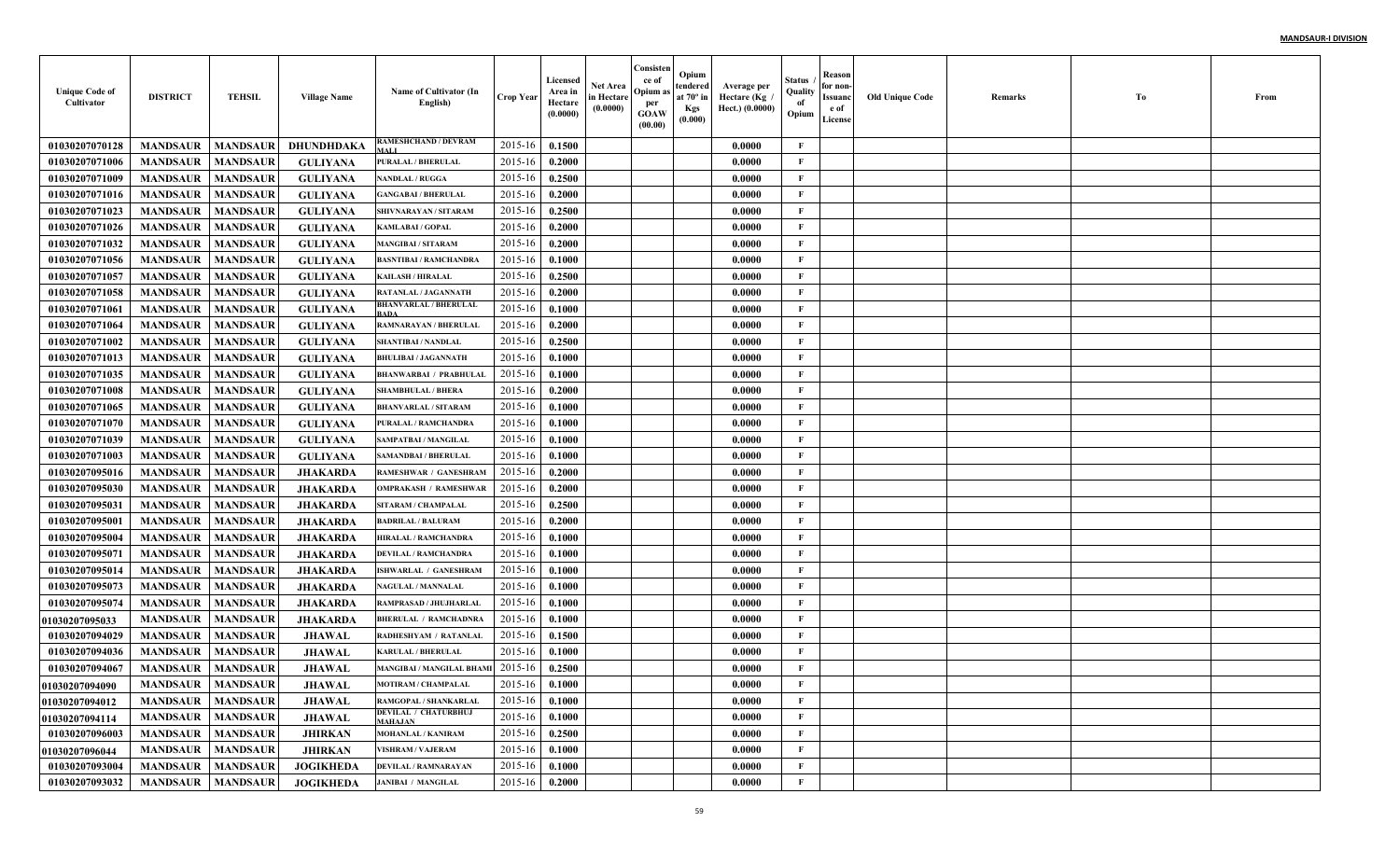| <b>Unique Code of</b><br>Cultivator | <b>DISTRICT</b>            | <b>TEHSIL</b>   | <b>Village Name</b> | Name of Cultivator (In<br>English)             | Crop Year      | Licensed<br>Area in<br>Hectare<br>(0.0000) | <b>Net Area</b><br>in Hectare<br>(0.0000) | Consisten<br>ce of<br>Opium a<br>per<br><b>GOAW</b><br>(00.00) | Opium<br>tendered<br>at $70^\circ$ in<br><b>Kgs</b><br>(0.000) | Average per<br>Hectare (Kg<br>Hect.) (0.0000) | Status<br>Quality<br>of<br>Opium | <b>Reason</b><br>for non<br><b>Issuanc</b><br>e of<br>License | <b>Old Unique Code</b> | Remarks | To | From |
|-------------------------------------|----------------------------|-----------------|---------------------|------------------------------------------------|----------------|--------------------------------------------|-------------------------------------------|----------------------------------------------------------------|----------------------------------------------------------------|-----------------------------------------------|----------------------------------|---------------------------------------------------------------|------------------------|---------|----|------|
| 01030207093036                      | <b>MANDSAUR</b>            | <b>MANDSAUR</b> | <b>JOGIKHEDA</b>    | <b>BHARATLAL / BHANVARLAL</b>                  | 2015-16        | 0.2500                                     |                                           |                                                                |                                                                | 0.0000                                        | F                                |                                                               |                        |         |    |      |
| 01030207093045                      | <b>MANDSAUR</b>            | <b>MANDSAUR</b> | <b>JOGIKHEDA</b>    | <b>KRISHANKUNWAR / RAN</b><br><b>INGH</b>      | $2015 - 16$    | 0.1500                                     |                                           |                                                                |                                                                | 0.0000                                        | F                                |                                                               |                        |         |    |      |
| 01030207093047                      | <b>MANDSAUR</b>            | <b>MANDSAUR</b> | <b>JOGIKHEDA</b>    | <b>DALURAM / BALDEV</b>                        | $2015 - 16$    | 0.1000                                     |                                           |                                                                |                                                                | 0.0000                                        | $\mathbf{F}$                     |                                                               |                        |         |    |      |
| 01030207093051                      | <b>MANDSAUR</b>            | <b>MANDSAUR</b> | <b>JOGIKHEDA</b>    | MANGILAL / UDA GAYARI                          | 2015-16        | 0.2000                                     |                                           |                                                                |                                                                | 0.0000                                        | $\mathbf{F}$                     |                                                               |                        |         |    |      |
| 01030207093077                      | <b>MANDSAUR</b>            | <b>MANDSAUR</b> | <b>JOGIKHEDA</b>    | SHANTIBAI / AVANTILAI                          | $2015 - 16$    | 0.2000                                     |                                           |                                                                |                                                                | 0.0000                                        | $\mathbf{F}$                     |                                                               |                        |         |    |      |
| 01030207093003                      | <b>MANDSAUR</b>            | <b>MANDSAUR</b> | <b>JOGIKHEDA</b>    | <b>BAGDIRAM / GULABCHANDRA</b>                 | $2015 - 16$    | 0.1000                                     |                                           |                                                                |                                                                | 0.0000                                        | F                                |                                                               |                        |         |    |      |
| 01030207093067                      | <b>MANDSAUR</b>            | <b>MANDSAUR</b> | <b>JOGIKHEDA</b>    | LAXMINARAYAN / RAJARAM                         | 2015-16        | 0.1000                                     | 0.0972                                    | 57.88                                                          | 2.472                                                          | 25.4321                                       | $\mathbf G$                      |                                                               |                        |         |    |      |
| 01030207093026                      | <b>MANDSAUR</b>            | <b>MANDSAUR</b> | <b>JOGIKHEDA</b>    | DEVILAL / JHAMAKLAL                            | 2015-16        | 0.1000                                     |                                           |                                                                |                                                                | 0.0000                                        | F                                |                                                               |                        |         |    |      |
| 01030207093007                      | <b>MANDSAUR</b>            | <b>MANDSAUR</b> | <b>JOGIKHEDA</b>    | <b>DEVILAL / MANGILAL</b>                      | $2015 - 16$    | 0.1000                                     |                                           |                                                                |                                                                | 0.0000                                        | $\mathbf{F}$                     |                                                               |                        |         |    |      |
| 01030207097018                      | <b>MANDSAUR</b>            | <b>MANDSAUR</b> | <b>KAYAMKHEDA</b>   | RAMCHANDRA /DOLATRAM                           | 2015-16        | 0.1000                                     |                                           |                                                                |                                                                | 0.0000                                        | $\mathbf{F}$                     |                                                               |                        |         |    |      |
| 01030207097005                      | <b>MANDSAUR</b>            | <b>MANDSAUR</b> | KAYAMKHEDA          | <b>GITABAI / AMRITRAM</b>                      | 2015-16        | 0.1000                                     |                                           |                                                                |                                                                | 0.0000                                        | $\mathbf{F}$                     |                                                               |                        |         |    |      |
| 0103020709701                       | <b>MANDSAUR</b>            | <b>MANDSAUR</b> | <b>KAYAMKHEDA</b>   | <b>BALURAM / NANURAM</b>                       | 2015-16        | 0.1000                                     |                                           |                                                                |                                                                | 0.0000                                        | F                                |                                                               |                        |         |    |      |
| 01030207097015                      | <b>MANDSAUR</b>            | <b>MANDSAUR</b> | <b>KAYAMKHEDA</b>   | PUSHKAR / VARDICHANDRA                         | 2015-16        | 0.1000                                     |                                           |                                                                |                                                                | 0.0000                                        | $\mathbf{F}$                     |                                                               |                        |         |    |      |
| 01030207099001                      | <b>MANDSAUR</b>            | <b>MANDSAUR</b> | <b>LADUSA</b>       | <b>BALASHANKAR / BADRILAL</b>                  | 2015-16        | 0.2500                                     |                                           |                                                                |                                                                | 0.0000                                        | F                                |                                                               |                        |         |    |      |
| 01030207099003                      | <b>MANDSAUR</b>            | <b>MANDSAUR</b> | <b>LADUSA</b>       | VARDICHANDRA / KISHANLAI                       | 2015-16        | 0.2500                                     |                                           |                                                                |                                                                | 0.0000                                        | F                                |                                                               |                        |         |    |      |
| 01030207099006                      | <b>MANDSAUR</b>            | <b>MANDSAUR</b> | <b>LADUSA</b>       | LAXMINARAYAN / ONKARLAI                        | 2015-16        | 0.2500                                     |                                           |                                                                |                                                                | 0.0000                                        | $\mathbf{F}$                     |                                                               |                        |         |    |      |
| 01030207099016                      | <b>MANDSAUR</b>            | <b>MANDSAUR</b> | <b>LADUSA</b>       | <b>MODIRAM / BADRILAL</b>                      | $2015 - 16$    | 0.2500                                     |                                           |                                                                |                                                                | 0.0000                                        | $\mathbf{F}$                     |                                                               |                        |         |    |      |
| 01030207099018                      | <b>MANDSAUR</b>            | <b>MANDSAUR</b> | <b>LADUSA</b>       | RAMESHWAR / DAYARAM                            | 2015-16        | 0.2500                                     |                                           |                                                                |                                                                | 0.0000                                        | F                                |                                                               |                        |         |    |      |
| 01030207099021                      | <b>MANDSAUR</b>            | <b>MANDSAUR</b> | <b>LADUSA</b>       | PUNAMCHAND / NATHU                             | 2015-16        | 0.2000                                     |                                           |                                                                |                                                                | 0.0000                                        | $\mathbf{F}$                     |                                                               |                        |         |    |      |
| 0103020709901                       | <b>MANDSAUR</b>            | <b>MANDSAUR</b> | <b>LADUSA</b>       | <b>GITABAI / BAGDIRAM</b>                      | 2015-16        | 0.2000                                     |                                           |                                                                |                                                                | 0.0000                                        | $\mathbf{F}$                     |                                                               |                        |         |    |      |
| 01030207099022                      | <b>MANDSAUR</b>            | <b>MANDSAUR</b> | <b>LADUSA</b>       | <b>DEVRAM / BALARAM</b>                        | 2015-16        | 0.2000                                     |                                           |                                                                |                                                                | 0.0000                                        | F                                |                                                               |                        |         |    |      |
| 0103020709901                       | <b>MANDSAUR</b>            | <b>MANDSAUR</b> | <b>LADUSA</b>       | <b>GANGARAM / JIVRAM</b>                       | 2015-16        | 0.2500                                     |                                           |                                                                |                                                                | 0.0000                                        | $\mathbf{F}$                     |                                                               |                        |         |    |      |
| 01030207099043                      | <b>MANDSAUR</b>            | <b>MANDSAUR</b> | <b>LADUSA</b>       | <b>GANGARAM / KISHAN</b>                       | $2015 - 16$    | 0.2500                                     |                                           |                                                                |                                                                | 0.0000                                        | $\mathbf{F}$                     |                                                               |                        |         |    |      |
| 01030207099015                      | <b>MANDSAUR</b>            | <b>MANDSAUR</b> | <b>LADUSA</b>       | <b>GITABAI / NANDLAL</b>                       | $2015 - 16$    | 0.1000                                     |                                           |                                                                |                                                                | 0.0000                                        | $\mathbf{F}$                     |                                                               |                        |         |    |      |
| 01030207099007                      | <b>MANDSAUR</b>            | <b>MANDSAUR</b> | <b>LADUSA</b>       | PARMANAND / BADRILAL                           | $2015 - 1$     | 0.1000                                     |                                           |                                                                |                                                                | 0.0000                                        | $\mathbf{F}$                     |                                                               |                        |         |    |      |
| 01030207099031                      | <b>MANDSAUR</b>            | <b>MANDSAUR</b> | <b>LADUSA</b>       | RADHESHYAM / BALARAM                           | $2015 - 16$    | 0.1000                                     |                                           |                                                                |                                                                | 0.0000                                        | $\mathbf{F}$                     |                                                               |                        |         |    |      |
| 01030207099010                      | <b>MANDSAUR</b>            | <b>MANDSAUR</b> | <b>LADUSA</b>       | <b>GHANSHYAM / KHUBRAM</b>                     | $2015 - 16$    | 0.1000                                     |                                           |                                                                |                                                                | 0.0000                                        | F                                |                                                               |                        |         |    |      |
| 01030207100001                      | <b>MANDSAUR</b>            | <b>MANDSAUR</b> | <b>LASUDAWAN</b>    | KAMLASHANKAR / BHERULAI                        | $2015 - 16$    | 0.2500                                     |                                           |                                                                |                                                                | 0.0000                                        | F                                |                                                               |                        |         |    |      |
| 01030207100006                      | <b>MANDSAUR</b>            | <b>MANDSAUR</b> | <b>LASUDAWAN</b>    | <b>GANPATLAL / MOHANLAI</b>                    | 2015-16        | 0.2000                                     |                                           |                                                                |                                                                | 0.0000                                        | $\mathbf{F}$                     |                                                               |                        |         |    |      |
| 01030207100008                      | <b>MANDSAUR</b>            | <b>MANDSAUR</b> | <b>LASUDAWAN</b>    | <b>GOPAL/BHERULAL</b>                          | $2015 - 16$    | 0.2500                                     |                                           |                                                                |                                                                | 0.0000                                        | $\mathbf{F}$                     |                                                               |                        |         |    |      |
| 01030207100009                      | <b>MANDSAUR</b>            | <b>MANDSAUR</b> | <b>LASUDAWAN</b>    | ONKARILAL / BHANWARLAL                         | 2015-16        | 0.2500                                     |                                           |                                                                |                                                                | 0.0000                                        | $\mathbf{F}$                     |                                                               |                        |         |    |      |
| 01030207100012                      | <b>MANDSAUR</b>            | MANDSAUR        | <b>LASUDAWAN</b>    | RAMNIVAS / BHANVARLAI                          | 2015-16        | 0.2000                                     |                                           |                                                                |                                                                | 0.0000                                        | $\mathbf{F}$                     |                                                               |                        |         |    |      |
| 01030207100032                      | <b>MANDSAUR</b>            | <b>MANDSAUR</b> | <b>LASUDAWAN</b>    | <b>AMBALAL / JAYRAM</b>                        | 2015-16        | 0.2500                                     |                                           |                                                                |                                                                | 0.0000                                        | $\mathbf{F}$                     |                                                               |                        |         |    |      |
| 01030207100034                      | <b>MANDSAUR</b>   MANDSAUR |                 | LASUDAWAN           | <b>MANGILAL / BHUVAN</b>                       | 2015-16 0.2000 |                                            |                                           |                                                                |                                                                | 0.0000                                        | -F                               |                                                               |                        |         |    |      |
| 01030207100039                      | <b>MANDSAUR</b>            | <b>MANDSAUR</b> | <b>LASUDAWAN</b>    | <b>CHNDRAKALABAI/</b><br>RAMPRASAD / HULASIBAI | 2015-16        | 0.1500                                     |                                           |                                                                |                                                                | 0.0000                                        | $\mathbf{F}$                     |                                                               |                        |         |    |      |
| 01030207100047                      | <b>MANDSAUR</b>            | <b>MANDSAUR</b> | <b>LASUDAWAN</b>    | <b>DHAPUBAI / HIRALAL</b>                      | 2015-16        | 0.1500                                     |                                           |                                                                |                                                                | 0.0000                                        | $\mathbf{F}$                     |                                                               |                        |         |    |      |
| 01030207100051                      | <b>MANDSAUR</b>            | <b>MANDSAUR</b> | <b>LASUDAWAN</b>    | PANNALAL / RODA JI                             | 2015-16        | 0.2500                                     |                                           |                                                                |                                                                | 0.0000                                        | $\mathbf{F}$                     |                                                               |                        |         |    |      |
| 01030207100059                      | <b>MANDSAUR</b>            | <b>MANDSAUR</b> | <b>LASUDAWAN</b>    | <b>HIRALAL/GULAB</b>                           | 2015-16        | 0.2500                                     |                                           |                                                                |                                                                | 0.0000                                        | $\mathbf{F}$                     |                                                               |                        |         |    |      |
| 01030207100063                      | <b>MANDSAUR</b>            | <b>MANDSAUR</b> | <b>LASUDAWAN</b>    | <b>KISHOR / MODIBAI</b>                        | 2015-16        | 0.2500                                     |                                           |                                                                |                                                                | 0.0000                                        | $\mathbf{F}$                     |                                                               |                        |         |    |      |
| 01030207100064                      | MANDSAUR   MANDSAUR        |                 | <b>LASUDAWAN</b>    | KISHANLAL / LAKSHMAN                           | 2015-16        | 0.2000                                     |                                           |                                                                |                                                                | 0.0000                                        | $\mathbf{F}$                     |                                                               |                        |         |    |      |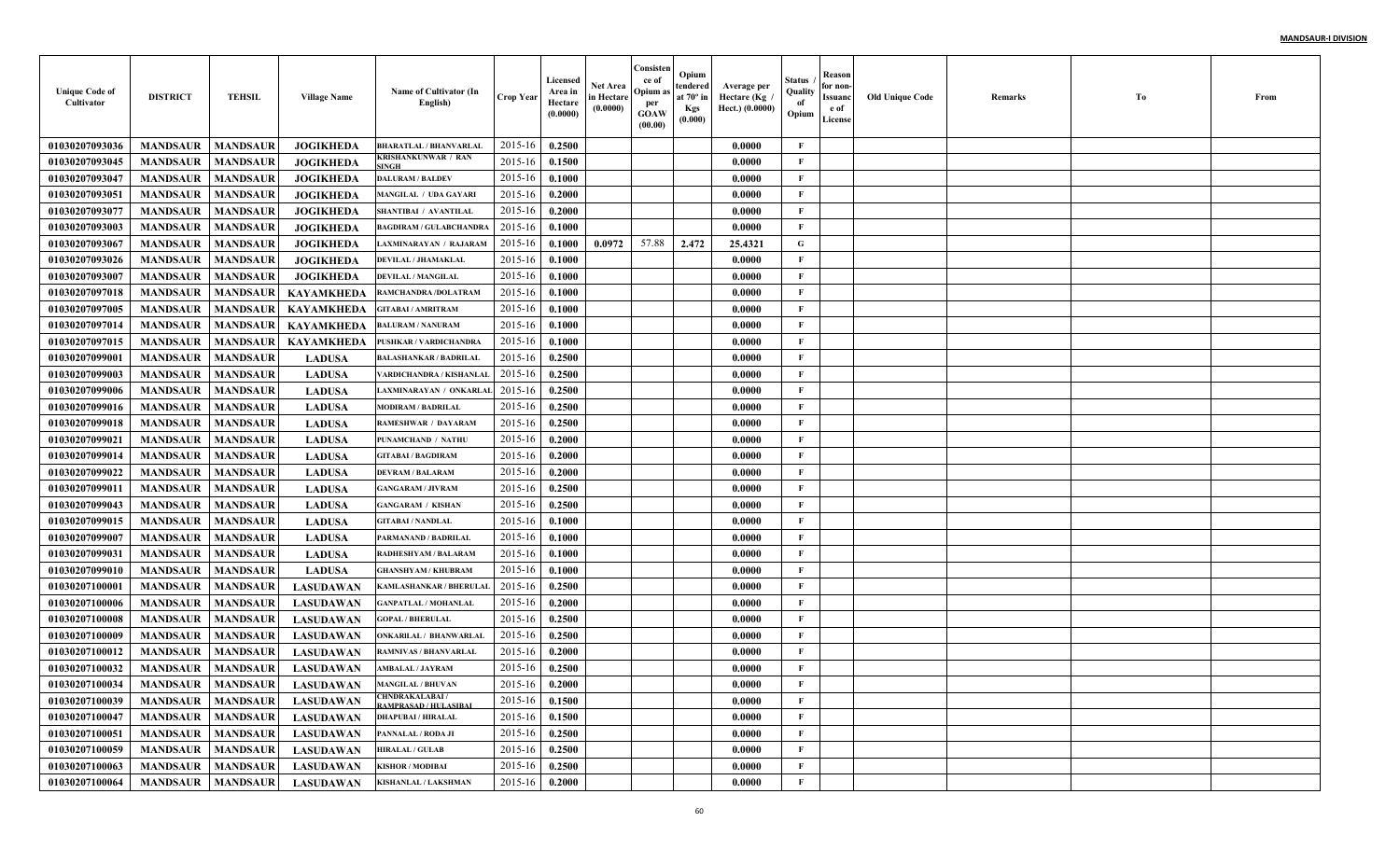| <b>Unique Code of</b><br>Cultivator | <b>DISTRICT</b>                   | <b>TEHSIL</b>   | <b>Village Name</b> | Name of Cultivator (In<br>English) | Crop Year        | Licensed<br>Area in<br>Hectare<br>(0.0000) | <b>Net Area</b><br>in Hectare<br>(0.0000) | Consisten<br>ce of<br>Opium a<br>per<br><b>GOAW</b><br>(00.00) | Opium<br>tendered<br>at $70^\circ$ in<br><b>Kgs</b><br>(0.000) | Average per<br>Hectare (Kg<br>Hect.) (0.0000) | Status<br>Quality<br>of<br>Opium | <b>Reason</b><br>for non-<br><b>Issuanc</b><br>e of<br>License | <b>Old Unique Code</b> | Remarks | To | From |
|-------------------------------------|-----------------------------------|-----------------|---------------------|------------------------------------|------------------|--------------------------------------------|-------------------------------------------|----------------------------------------------------------------|----------------------------------------------------------------|-----------------------------------------------|----------------------------------|----------------------------------------------------------------|------------------------|---------|----|------|
| 0103020710006                       | <b>MANDSAUR</b>                   | <b>MANDSAUR</b> | <b>LASUDAWAN</b>    | <b>BHERULAL / RAMCHANDRA</b>       | $2015-16$        | 0.2500                                     |                                           |                                                                |                                                                | 0.0000                                        | F                                |                                                                |                        |         |    |      |
| 01030207100073                      | <b>MANDSAUR</b>                   | <b>MANDSAUR</b> | <b>LASUDAWAN</b>    | <b>GATUBAI / SHANKARLAL</b>        | 2015-16          | 0.2000                                     |                                           |                                                                |                                                                | 0.0000                                        | $\mathbf{F}$                     |                                                                |                        |         |    |      |
| 01030207100089                      | <b>MANDSAUR</b>                   | <b>MANDSAUR</b> | <b>LASUDAWAN</b>    | <b>BADRILAL / NATHU</b>            | 2015-16          | 0.2000                                     |                                           |                                                                |                                                                | 0.0000                                        | F                                |                                                                |                        |         |    |      |
| 01030207100095                      | <b>MANDSAUR</b>                   | <b>MANDSAUR</b> | <b>LASUDAWAN</b>    | DASHRATH / MOHANLAI                | $2015 - 16$      | 0.1500                                     |                                           |                                                                |                                                                | 0.0000                                        | F                                |                                                                |                        |         |    |      |
| 01030207100101                      | <b>MANDSAUR</b>                   | <b>MANDSAUR</b> | <b>LASUDAWAN</b>    | <b>BAGDIRAM / HARIRAM</b>          | 2015-16          | 0.2000                                     |                                           |                                                                |                                                                | 0.0000                                        | F                                |                                                                |                        |         |    |      |
| 01030207100133                      | <b>MANDSAUR</b>                   | <b>MANDSAUR</b> | <b>LASUDAWAN</b>    | RAJUBAI / JAGANNATH                | $2015 - 16$      | 0.2500                                     |                                           |                                                                |                                                                | 0.0000                                        | $\mathbf{F}$                     |                                                                |                        |         |    |      |
| 01030207100135                      | <b>MANDSAUR</b>                   | <b>MANDSAUR</b> | <b>LASUDAWAN</b>    | KANHAIYALAL / BHERULAI             | $2015 - 16$      | 0.2000                                     |                                           |                                                                |                                                                | 0.0000                                        | $\mathbf{F}$                     |                                                                |                        |         |    |      |
| 01030207100138                      | <b>MANDSAUR</b>                   | <b>MANDSAUR</b> | <b>LASUDAWAN</b>    | <b>BHANVARLAL / SAVRAM</b>         | 2015-16          | 0.2500                                     |                                           |                                                                |                                                                | 0.0000                                        | $\mathbf{F}$                     |                                                                |                        |         |    |      |
| 01030207100155                      | <b>MANDSAUR</b>                   | <b>MANDSAUR</b> | <b>LASUDAWAN</b>    | MANOHARSINGH<br><b>JARISHANKAR</b> | 2015-16          | 0.2000                                     |                                           |                                                                |                                                                | 0.0000                                        | $\mathbf{F}$                     |                                                                |                        |         |    |      |
| 01030207100158                      | <b>MANDSAUR</b>                   | <b>MANDSAUR</b> | <b>LASUDAWAN</b>    | PARIBAI / RATANLAL                 | 2015-16          | 0.2000                                     |                                           |                                                                |                                                                | 0.0000                                        | $\mathbf{F}$                     |                                                                |                        |         |    |      |
| 01030207100175                      | <b>MANDSAUR</b>                   | <b>MANDSAUR</b> | <b>LASUDAWAN</b>    | <b>SHRILAL / PRABHULAL</b>         | 2015-16          | 0.2500                                     |                                           |                                                                |                                                                | 0.0000                                        | $\mathbf{F}$                     |                                                                |                        |         |    |      |
| 01030207100176                      | <b>MANDSAUR</b>                   | <b>MANDSAUR</b> | <b>LASUDAWAN</b>    | <b>BHANWARLAL / BHERULAI</b>       | 2015-16          | 0.2500                                     |                                           |                                                                |                                                                | 0.0000                                        | $\mathbf{F}$                     |                                                                |                        |         |    |      |
| 01030207100007                      | <b>MANDSAUR</b>                   | <b>MANDSAUR</b> | <b>LASUDAWAN</b>    | RAGHUVIRSINGH / RAMDEV             | 2015-16          | 0.2000                                     |                                           |                                                                |                                                                | 0.0000                                        | $\mathbf{F}$                     |                                                                |                        |         |    |      |
| 01030207100013                      | <b>MANDSAUR</b>                   | <b>MANDSAUR</b> | <b>LASUDAWAN</b>    | <b>MOHANLAL / BHERULAL</b>         | 2015-16          | 0.2000                                     |                                           |                                                                |                                                                | 0.0000                                        | F                                |                                                                |                        |         |    |      |
| 01030207100016                      | <b>MANDSAUR</b>                   | <b>MANDSAUR</b> | <b>LASUDAWAN</b>    | KISHANLAL / RAMCHANDRA             | 2015-16          | 0.1000                                     |                                           |                                                                |                                                                | 0.0000                                        | $\mathbf{F}$                     |                                                                |                        |         |    |      |
| 01030207100021                      | <b>MANDSAUR</b>                   | <b>MANDSAUR</b> | <b>LASUDAWAN</b>    | ONKARLAL / BALURAM                 | 2015-16          | 0.2500                                     |                                           |                                                                |                                                                | 0.0000                                        | F                                |                                                                |                        |         |    |      |
| 01030207100026                      | <b>MANDSAUR</b>                   | <b>MANDSAUR</b> | <b>LASUDAWAN</b>    | <b>SUNDARLAL / VAJERAM</b>         | 2015-16          | 0.2500                                     |                                           |                                                                |                                                                | 0.0000                                        | F                                |                                                                |                        |         |    |      |
| 01030207100035                      | <b>MANDSAUR</b>                   | <b>MANDSAUR</b> | <b>LASUDAWAN</b>    | NANDIBAI / BALU                    | 2015-16          | 0.2000                                     |                                           |                                                                |                                                                | 0.0000                                        | $\mathbf{F}$                     |                                                                |                        |         |    |      |
| 01030207100038                      | <b>MANDSAUR</b>                   | <b>MANDSAUR</b> | <b>LASUDAWAN</b>    | KISHANLAL / RUPA                   | 2015-16          | 0.1000                                     |                                           |                                                                |                                                                | 0.0000                                        | $\mathbf{F}$                     |                                                                |                        |         |    |      |
| 01030207100068                      | <b>MANDSAUR</b>                   | <b>MANDSAUR</b> | <b>LASUDAWAN</b>    | <b>MOHANBAI/MANGILAL</b>           | 2015-16          | 0.1500                                     |                                           |                                                                |                                                                | 0.0000                                        | F                                |                                                                |                        |         |    |      |
| 01030207100076                      | <b>MANDSAUR</b>                   | <b>MANDSAUR</b> | <b>LASUDAWAN</b>    | <b>GOPAL / NANDRAM</b>             | 2015-16          | 0.2000                                     |                                           |                                                                |                                                                | 0.0000                                        | $\mathbf{F}$                     |                                                                |                        |         |    |      |
| 01030207100078                      | <b>MANDSAUR</b>                   | <b>MANDSAUR</b> | <b>LASUDAWAN</b>    | NANURAM / RAKVA                    | 2015-16          | 0.1500                                     |                                           |                                                                |                                                                | 0.0000                                        | F                                |                                                                |                        |         |    |      |
| 01030207100087                      | <b>MANDSAUR</b>                   | <b>MANDSAUR</b> | <b>LASUDAWAN</b>    | <b>MANGIBAI / BADRILAL</b>         | 2015-16          | 0.2500                                     |                                           |                                                                |                                                                | 0.0000                                        | F                                |                                                                |                        |         |    |      |
| 01030207100104                      | <b>MANDSAUR</b>                   | <b>MANDSAUR</b> | <b>LASUDAWAN</b>    | <b>CHAMPALAL / TEKA</b>            | $2015 - 16$      | 0.1500                                     |                                           |                                                                |                                                                | 0.0000                                        | $\mathbf{F}$                     |                                                                |                        |         |    |      |
| 0103020710011                       | <b>MANDSAUR</b>                   | <b>MANDSAUR</b> | <b>LASUDAWAN</b>    | <b>BHERULAL / HARIRAM</b>          | $2015 - 1$       | 0.2000                                     |                                           |                                                                |                                                                | 0.0000                                        | $\mathbf{F}$                     |                                                                |                        |         |    |      |
| 01030207100145                      | <b>MANDSAUR</b>                   | <b>MANDSAUR</b> | <b>LASUDAWAN</b>    | RAMGOPAL / PRAHLAD JI              | $2015 - 1$       | 0.2000                                     |                                           |                                                                |                                                                | 0.0000                                        | F                                |                                                                |                        |         |    |      |
| 01030207100146                      | <b>MANDSAUR</b>                   | <b>MANDSAUR</b> | <b>LASUDAWAN</b>    | RATANLAL / NANDRAM                 | $2015 - 16$      | 0.2000                                     |                                           |                                                                |                                                                | 0.0000                                        | $\mathbf{F}$                     |                                                                |                        |         |    |      |
| 01030207100167                      | <b>MANDSAUR</b>                   | <b>MANDSAUR</b> | <b>LASUDAWAN</b>    | <b>JAGDISH / BHERULAL</b>          | 2015-16          | 0.2500                                     |                                           |                                                                |                                                                | 0.0000                                        | $\mathbf{F}$                     |                                                                |                        |         |    |      |
| 01030207100188                      | <b>MANDSAUR</b>                   | <b>MANDSAUR</b> | <b>LASUDAWAN</b>    | <b>CAMALSINGH / RAMDEV</b>         | $2015 - 16$      | 0.2500                                     |                                           |                                                                |                                                                | 0.0000                                        | $\mathbf{F}$                     |                                                                |                        |         |    |      |
| 01030207100036                      | <b>MANDSAUR</b>                   | <b>MANDSAUR</b> | <b>LASUDAWAN</b>    | RAMLAL / BHERULAL                  | $2015 - 16$      | 0.2500                                     |                                           |                                                                |                                                                | 0.0000                                        | $\mathbf{F}$                     |                                                                |                        |         |    |      |
| 01030207100069                      | <b>MANDSAUR</b>                   | <b>MANDSAUR</b> | <b>LASUDAWAN</b>    | KANHAIYALAL / BHUWAN               | $2015 - 16$      | 0.2500                                     |                                           |                                                                |                                                                | 0.0000                                        | $\mathbf{F}$                     |                                                                |                        |         |    |      |
| 01030207100192                      | <b>MANDSAUR</b>                   | <b>MANDSAUR</b> | <b>LASUDAWAN</b>    | RAMIBAI / BHERULAL                 | $2015 - 16$      | 0.2000                                     |                                           |                                                                |                                                                | 0.0000                                        | $\mathbf{F}$                     |                                                                |                        |         |    |      |
| 01030207100002                      | <b>MANDSAUR</b>                   | <b>MANDSAUR</b> | <b>LASUDAWAN</b>    | <b>SHAMBHULAL / BHERULAI</b>       | 2015-16          | 0.2500                                     |                                           |                                                                |                                                                | 0.0000                                        | $\mathbf{F}$                     |                                                                |                        |         |    |      |
| 01030207100160                      | <b>MANDSAUR</b>   <b>MANDSAUR</b> |                 | LASUDAWAN           | <b>GANPATLAL / HARCHANDRA</b>      | $2015-16$ 0.2000 |                                            |                                           |                                                                |                                                                | 0.0000                                        | F                                |                                                                |                        |         |    |      |
| 01030207100081                      | <b>MANDSAUR</b>                   | <b>MANDSAUR</b> | LASUDAWAN           | PRAHLAD / RATANLAL                 | 2015-16          | 0.2000                                     |                                           |                                                                |                                                                | 0.0000                                        | F                                |                                                                |                        |         |    |      |
| 01030207100060                      | <b>MANDSAUR</b>                   | <b>MANDSAUR</b> | LASUDAWAN           | KAMLESH / KANWERLAL                | 2015-16          | 0.2000                                     |                                           |                                                                |                                                                | 0.0000                                        | F                                |                                                                |                        |         |    |      |
| 01030207100170                      | <b>MANDSAUR</b>                   | <b>MANDSAUR</b> | <b>LASUDAWAN</b>    | <b>BHANWARLAL / KESHURAM</b>       | 2015-16          | 0.2000                                     |                                           |                                                                |                                                                | 0.0000                                        | $\mathbf{F}$                     |                                                                |                        |         |    |      |
| 01030207100169                      | <b>MANDSAUR</b>                   | <b>MANDSAUR</b> | <b>LASUDAWAN</b>    | <b>SUGANBAI / DEVILAL</b>          | 2015-16          | 0.2000                                     |                                           |                                                                |                                                                | 0.0000                                        | $\mathbf{F}$                     |                                                                |                        |         |    |      |
| 01030207100162                      | <b>MANDSAUR</b>                   | <b>MANDSAUR</b> | <b>LASUDAWAN</b>    | TARACHANDRA / BALARAM              | 2015-16          | 0.2000                                     |                                           |                                                                |                                                                | 0.0000                                        | $\mathbf{F}$                     |                                                                |                        |         |    |      |
| 01030207100010                      | <b>MANDSAUR   MANDSAUR</b>        |                 | <b>LASUDAWAN</b>    | RATANLAL / BHANVARLAL              | 2015-16          | 0.1000                                     |                                           |                                                                |                                                                | 0.0000                                        | $\mathbf{F}$                     |                                                                |                        |         |    |      |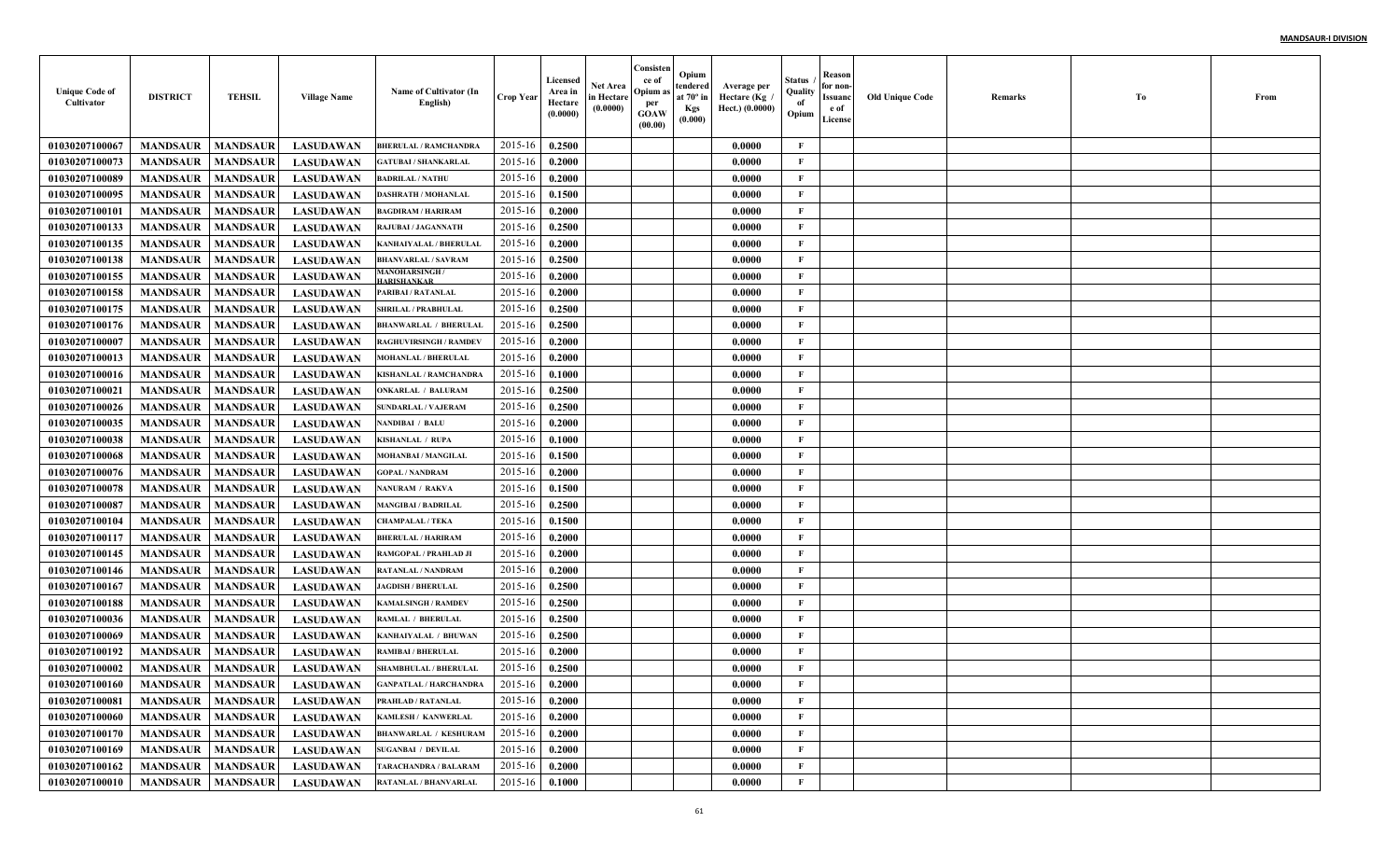| <b>Unique Code of</b><br>Cultivator | <b>DISTRICT</b> | <b>TEHSIL</b>   | <b>Village Name</b>                              | Name of Cultivator (In<br>English)                                   | <b>Crop Year</b> | Licensed<br>Area in<br>Hectare<br>(0.0000) | Net Area<br>in Hectare<br>(0.0000) | Consisten<br>ce of<br>Opium :<br>per<br>GOAW<br>(00.00) | Opium<br>tendered<br>at $70^\circ$ in<br><b>Kgs</b><br>(0.000) | Average per<br>Hectare (Kg<br>Hect.) (0.0000) | Status<br>Quality<br>of<br>Opium | Reason<br>for non-<br>Issuanc<br>e of<br>License | <b>Old Unique Code</b> | Remarks | Тo | From |
|-------------------------------------|-----------------|-----------------|--------------------------------------------------|----------------------------------------------------------------------|------------------|--------------------------------------------|------------------------------------|---------------------------------------------------------|----------------------------------------------------------------|-----------------------------------------------|----------------------------------|--------------------------------------------------|------------------------|---------|----|------|
| 01030207100014                      | <b>MANDSAUR</b> | <b>MANDSAUR</b> | <b>LASUDAWAN</b>                                 | <b>SHANKARLAL / NANDA</b>                                            | 2015-16          | 0.2500                                     |                                    |                                                         |                                                                | 0.0000                                        | F                                |                                                  |                        |         |    |      |
| 01030207100020                      | <b>MANDSAUR</b> | <b>MANDSAUR</b> | <b>LASUDAWAN</b>                                 | <b>NARSINGH / MANGILAL</b>                                           | 2015-16          | 0.2000                                     |                                    |                                                         |                                                                | 0.0000                                        | $\mathbf{F}$                     |                                                  |                        |         |    |      |
| 01030207100044                      | <b>MANDSAUR</b> | <b>MANDSAUR</b> | <b>LASUDAWAN</b>                                 | RAMCHANDRA / LAKSHMAN                                                | 2015-16          | 0.2500                                     |                                    |                                                         |                                                                | 0.0000                                        | $\mathbf{F}$                     |                                                  |                        |         |    |      |
| 01030207100050                      | <b>MANDSAUR</b> | <b>MANDSAUR</b> | <b>LASUDAWAN</b>                                 | AKSHMINARAYAN / NATHU                                                | 2015-16          | 0.2000                                     |                                    |                                                         |                                                                | 0.0000                                        | $\mathbf{F}$                     |                                                  |                        |         |    |      |
| 01030207100053                      | <b>MANDSAUR</b> | <b>MANDSAUR</b> | <b>LASUDAWAN</b>                                 | SHANTILAL / HARISHANKAR                                              | 2015-16          | 0.2500                                     |                                    |                                                         |                                                                | 0.0000                                        | $\mathbf{F}$                     |                                                  |                        |         |    |      |
| 01030207100075                      | <b>MANDSAUR</b> | <b>MANDSAUR</b> | <b>LASUDAWAN</b>                                 | <b>JHABBABAI / RAMCHANDR</b>                                         | 2015-16          | 0.2000                                     |                                    |                                                         |                                                                | 0.0000                                        | $\mathbf{F}$                     |                                                  |                        |         |    |      |
| 01030207100092                      | <b>MANDSAUR</b> | <b>MANDSAUR</b> | <b>LASUDAWAN</b>                                 | SITABAI / NANDA                                                      | 2015-16          | 0.2500                                     |                                    |                                                         |                                                                | 0.0000                                        | $\mathbf{F}$                     |                                                  |                        |         |    |      |
| 01030207100113                      | <b>MANDSAUR</b> | <b>MANDSAUR</b> | <b>LASUDAWAN</b>                                 | <b>DHAPUBAI / RATANLAL</b>                                           | 2015-16          | 0.1000                                     |                                    |                                                         |                                                                | 0.0000                                        | $\mathbf{F}$                     |                                                  |                        |         |    |      |
| 01030207100177                      | <b>MANDSAUR</b> | <b>MANDSAUR</b> | <b>LASUDAWAN</b>                                 | <b>RAJARAM / NANDA</b>                                               | 2015-16          | 0.1500                                     |                                    |                                                         |                                                                | 0.0000                                        | $\mathbf{F}$                     |                                                  |                        |         |    |      |
| 01030207100178                      | <b>MANDSAUR</b> | <b>MANDSAUR</b> | <b>LASUDAWAN</b>                                 | AKSHMINARAYAN / UDA                                                  | 2015-16          | 0.1000                                     |                                    |                                                         |                                                                | 0.0000                                        | $\mathbf{F}$                     |                                                  |                        |         |    |      |
| 01030207100042                      | <b>MANDSAUR</b> | <b>MANDSAUR</b> | <b>LASUDAWAN</b>                                 | <b>BHERULAL / BALU JI</b>                                            | 2015-16          | 0.1000                                     |                                    |                                                         |                                                                | 0.0000                                        | $\mathbf{F}$                     |                                                  |                        |         |    |      |
| 01030207100065                      | <b>MANDSAUR</b> | <b>MANDSAUR</b> | <b>LASUDAWAN</b>                                 | <b>MANGILAL / MODIRAM</b>                                            | 2015-16          | 0.1000                                     |                                    |                                                         |                                                                | 0.0000                                        | $\mathbf{F}$                     |                                                  |                        |         |    |      |
| 01030207100166                      | <b>MANDSAUR</b> | <b>MANDSAUR</b> | <b>LASUDAWAN</b>                                 | <b>RAM KUNWARBAI /</b><br><b>NKARLAI</b>                             | 2015-16          | 0.1000                                     |                                    |                                                         |                                                                | 0.0000                                        | $\mathbf{F}$                     |                                                  |                        |         |    |      |
| 01030207100110                      | <b>MANDSAUR</b> | <b>MANDSAUR</b> | <b>LASUDAWAN</b>                                 | <b>SHANTIBAI / JAGDISH /</b><br>ATHIBA                               | 2015-16          | 0.1000                                     |                                    |                                                         |                                                                | 0.0000                                        | $\mathbf{F}$                     |                                                  |                        |         |    |      |
| 01030207100141                      | <b>MANDSAUR</b> | <b>MANDSAUR</b> | <b>LASUDAWAN</b>                                 | <b>BHANWAR SINGH / BHERU</b><br>INGH                                 | 2015-16          | 0.1500                                     |                                    |                                                         |                                                                | 0.0000                                        | $\mathbf{F}$                     |                                                  |                        |         |    |      |
| 01030207100115                      | <b>MANDSAUR</b> | <b>MANDSAUR</b> | <b>LASUDAWAN</b>                                 | AMARSINGH / RAMPRATAP                                                | 2015-16          | 0.1500                                     |                                    |                                                         |                                                                | 0.0000                                        | $\mathbf{F}$                     |                                                  |                        |         |    |      |
| 01030207100045                      | <b>MANDSAUR</b> | <b>MANDSAUR</b> | <b>LASUDAWAN</b>                                 | <b>MANGIBAI / KACHRU</b>                                             | 2015-16          | 0.1000                                     |                                    |                                                         |                                                                | 0.0000                                        | $\mathbf{F}$                     |                                                  |                        |         |    |      |
| 01030207100137                      | <b>MANDSAUR</b> | <b>MANDSAUR</b> | <b>LASUDAWAN</b>                                 | KAILASHCHANDRA /<br><b>ATANLAI</b>                                   | 2015-16          | 0.1500                                     |                                    |                                                         |                                                                | 0.0000                                        | $\mathbf{F}$                     |                                                  |                        |         |    |      |
| 01030207100156                      | <b>MANDSAUR</b> | <b>MANDSAUR</b> | <b>LASUDAWAN</b>                                 | <b>SURESHCHANDRA /</b><br>RAMCHANDRA                                 | 2015-16          | 0.1000                                     |                                    |                                                         |                                                                | 0.0000                                        | $\mathbf{F}$                     |                                                  |                        |         |    |      |
| <b>01030207100017</b>               | <b>MANDSAUR</b> | <b>MANDSAUR</b> | <b>LASUDAWAN</b>                                 | <b>ISHWARLAL / RAMPRATAP</b>                                         | 2015-16          | 0.1000                                     |                                    |                                                         |                                                                | 0.0000                                        | $\mathbf{F}$                     |                                                  |                        |         |    |      |
| <b>01030207100173</b>               | <b>MANDSAUR</b> | <b>MANDSAUR</b> | <b>LASUDAWAN</b>                                 | <b>MAGANBAI / RAMESHWAR</b>                                          | 2015-16          | 0.1000                                     |                                    |                                                         |                                                                | 0.0000                                        | $\mathbf{F}$                     |                                                  |                        |         |    |      |
| <b>01030207100062</b>               | <b>MANDSAUR</b> | <b>MANDSAUR</b> | <b>LASUDAWAN</b>                                 | <b>KACHRULAL / MANGILAI</b>                                          | 2015-16          | 0.1000                                     |                                    |                                                         |                                                                | 0.0000                                        | F                                |                                                  |                        |         |    |      |
| <b>01030207100136</b>               | <b>MANDSAUR</b> | <b>MANDSAUR</b> | <b>LASUDAWAN</b>                                 | <b>MANGILAL / NANDRAM</b>                                            | 2015-16          | 0.1000                                     |                                    |                                                         |                                                                | 0.0000                                        | $\mathbf{F}$                     |                                                  |                        |         |    |      |
| <b>01030207100088</b>               | <b>MANDSAUR</b> | <b>MANDSAUR</b> | <b>LASUDAWAN</b>                                 | RUKAMANBAI / RAMCHANDRA<br>NANIBAI                                   | 2015-16          | 0.1000                                     |                                    |                                                         |                                                                | 0.0000                                        | $\mathbf{F}$                     |                                                  |                        |         |    |      |
| <b>01030207100144</b>               | <b>MANDSAUR</b> | <b>MANDSAUR</b> | <b>LASUDAWAN</b>                                 | BASANTIBAI / MATHURALAL                                              | 2015-16          | 0.1000                                     |                                    |                                                         |                                                                | 0.0000                                        | $\mathbf{F}$                     |                                                  |                        |         |    |      |
| <b>01030207100119</b>               | <b>MANDSAUR</b> | <b>MANDSAUR</b> | <b>LASUDAWAN</b>                                 | <b>LALITASHANKAR /</b><br><b>AVARISHANKAR</b>                        | 2015-16          | 0.1000                                     |                                    |                                                         |                                                                | 0.0000                                        | $\mathbf{F}$                     |                                                  |                        |         |    |      |
| 01030207101005                      | <b>MANDSAUR</b> | <b>MANDSAUR</b> | <b>LUHARI SHEKH</b>                              | GITABAI / KANVARLAL                                                  | 2015-16          | 0.2000                                     |                                    |                                                         |                                                                | 0.0000                                        | $\mathbf{F}$                     |                                                  |                        |         |    |      |
| <b>01030207101007</b>               | <b>MANDSAUR</b> | <b>MANDSAUR</b> | <b>LUHARI SHEKH</b>                              | <b>DEVILAL / JAGANNATH</b>                                           | 2015-16          | 0.2000                                     |                                    |                                                         |                                                                | 0.0000                                        | $\mathbf{F}$                     |                                                  |                        |         |    |      |
| 01030207101008                      | <b>MANDSAUR</b> | <b>MANDSAUR</b> | <b>LUHARI SHEKH</b>                              | <b>MAGNIRAM / JAYRAM</b>                                             | 2015-16          | 0.2000                                     |                                    |                                                         |                                                                | 0.0000                                        | $\mathbf{F}$                     |                                                  |                        |         |    |      |
| 01030207101009                      | <b>MANDSAUR</b> | <b>MANDSAUR</b> | <b>LUHARI SHEKH</b>                              | <b>MAHAVIRDAS / GOMATIDAS</b>                                        | 2015-16          | 0.2500                                     |                                    |                                                         |                                                                | 0.0000                                        | $\mathbf{F}$                     |                                                  |                        |         |    |      |
| 01030207101003                      | <b>MANDSAUR</b> | <b>MANDSAUR</b> | <b>LUHARI SHEKH</b>                              | <b>FAKIRCHAND / KANWARLAL</b>                                        | 2015-16          | 0.2500                                     |                                    |                                                         |                                                                | 0.0000                                        | $\mathbf{F}$                     |                                                  |                        |         |    |      |
| 01030207101011                      | <b>MANDSAUR</b> | <b>MANDSAUR</b> | <b>LUHARI SHEKH</b>                              | <b>BHAGATRAM/ BHANWARLAI</b>                                         | 2015-16          | 0.2000                                     |                                    |                                                         |                                                                | 0.0000                                        | F                                |                                                  |                        |         |    |      |
| <b>01030207101001</b>               | <b>MANDSAUR</b> | <b>MANDSAUR</b> | <b>LUHARI SHEKH</b>                              | MOHANBAI / SUKHLAL                                                   | 2015-16          | 0.1000                                     |                                    |                                                         |                                                                | 0.0000                                        | $\mathbf{F}$                     |                                                  |                        |         |    |      |
| 01030207102010                      |                 |                 |                                                  | <b>MANDSAUR   MANDSAUR   LUHARI SHRIPANTH  BHANVARIBAI /MANSINGH</b> | $2015-16$ 0.2500 |                                            |                                    |                                                         |                                                                | 0.0000                                        | F                                |                                                  |                        |         |    |      |
| 01030207102024                      | <b>MANDSAUR</b> |                 | MANDSAUR   LUHARI SHRIPANTH   SAMRATH / MANSINGH |                                                                      | 2015-16          | 0.2500                                     |                                    |                                                         |                                                                | 0.0000                                        | $\mathbf{F}$                     |                                                  |                        |         |    |      |
| 01030207102039                      | <b>MANDSAUR</b> |                 | MANDSAUR LUHARI SHRIPANTH KAILASH / VARDA JI     |                                                                      | 2015-16          | 0.1500                                     |                                    |                                                         |                                                                | 0.0000                                        | $\mathbf{F}$                     |                                                  |                        |         |    |      |
| 01030207102047                      | <b>MANDSAUR</b> |                 | MANDSAUR LUHARI SHRIPANTH GITABAI / ONKARLAL     |                                                                      | 2015-16          | 0.1000                                     |                                    |                                                         |                                                                | 0.0000                                        | $\mathbf{F}$                     |                                                  |                        |         |    |      |
| 01030207102043                      | <b>MANDSAUR</b> |                 |                                                  | MANDSAUR LUHARI SHRIPANTH UNKARLAL / MANGILAL                        | 2015-16          | 0.2000                                     |                                    |                                                         |                                                                | 0.0000                                        | $\mathbf{F}$                     |                                                  |                        |         |    |      |
| 01030207102012                      | <b>MANDSAUR</b> |                 | MANDSAUR LUHARI SHRIPANTH BHULIBAI / KARULAL     |                                                                      | 2015-16          | 0.2000                                     |                                    |                                                         |                                                                | 0.0000                                        | $\mathbf{F}$                     |                                                  |                        |         |    |      |
| 01030207056034                      | <b>MANDSAUR</b> |                 | MANDSAUR   MOHAMMAD PURA   MANGILAL / RAMLAL     |                                                                      | 2015-16          | 0.1000                                     |                                    |                                                         |                                                                | 0.0000                                        | $\mathbf{F}$                     |                                                  |                        |         |    |      |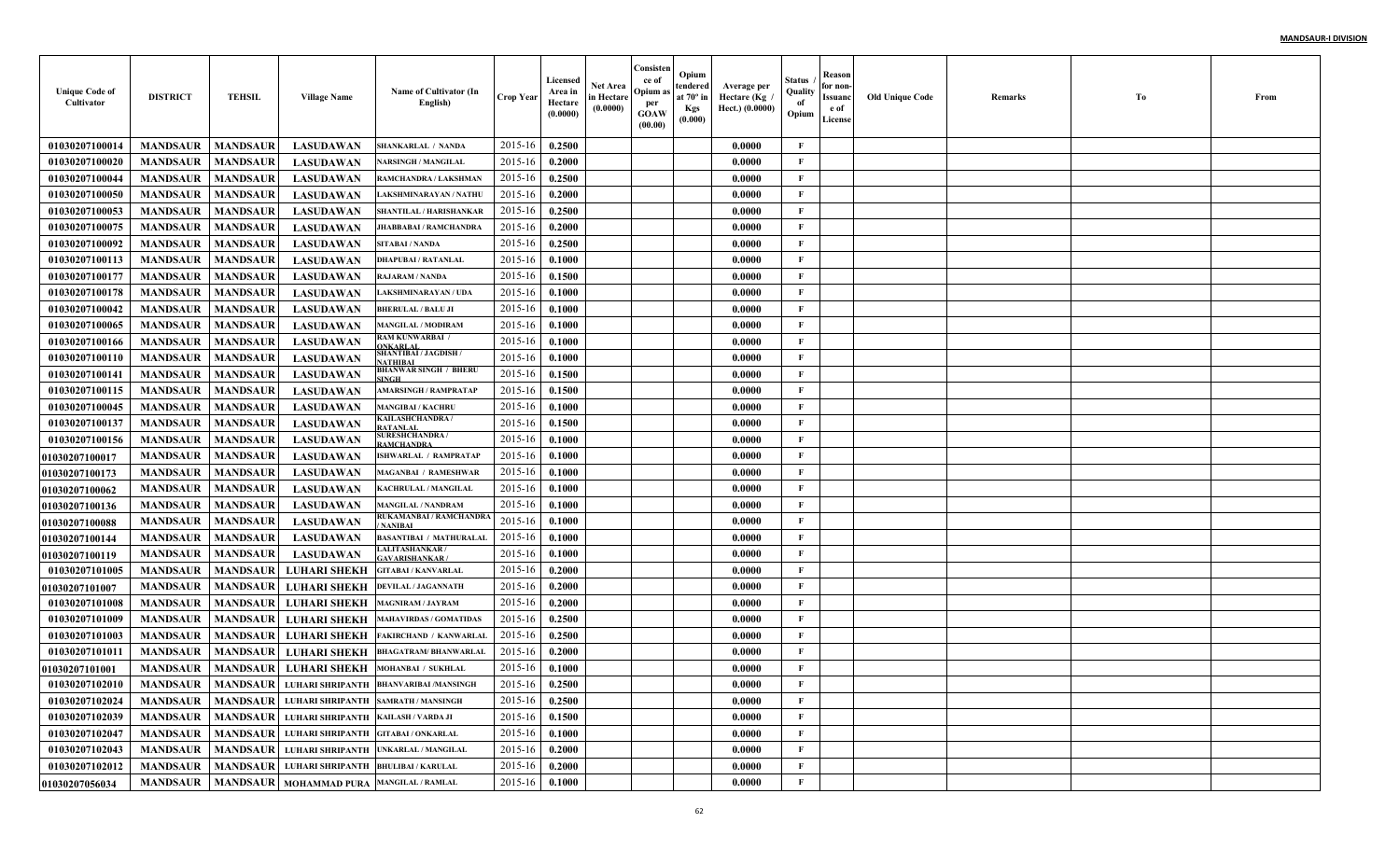| <b>Unique Code of</b><br>Cultivator | <b>DISTRICT</b>     | <b>TEHSIL</b>   | <b>Village Name</b>                              | Name of Cultivator (In<br>English)             | <b>Crop Year</b> | Licensed<br>Area in<br>Hectare<br>(0.0000) | <b>Net Area</b><br>in Hectare<br>(0.0000) | Consisten<br>ce of<br>Opium as<br>per<br><b>GOAW</b><br>(00.00) | Opium<br>tendered<br>at $70^\circ$ in<br><b>Kgs</b><br>(0.000) | Average per<br>، Hectare (Kg<br>Hect.) (0.0000) | Status<br>Quality<br>of<br>Opium | Reason<br>for non-<br>Issuanc<br>e of<br>License | <b>Old Unique Code</b> | Remarks | Тo | From |
|-------------------------------------|---------------------|-----------------|--------------------------------------------------|------------------------------------------------|------------------|--------------------------------------------|-------------------------------------------|-----------------------------------------------------------------|----------------------------------------------------------------|-------------------------------------------------|----------------------------------|--------------------------------------------------|------------------------|---------|----|------|
| <b>01030207056002</b>               | <b>MANDSAUR</b>     |                 | <b>MANDSAUR   MOHAMMAD PURA</b>                  | <b>KASHIBAI / RAMLAL</b>                       | 2015-16          | 0.1500                                     |                                           |                                                                 |                                                                | 0.0000                                          | $\mathbf{F}$                     |                                                  |                        |         |    |      |
| 01030207077003                      | <b>MANDSAUR</b>     | <b>MANDSAUR</b> |                                                  | NIPANIYA AFZALPUR CHENSINGH / UDAYSINGI        | 2015-16          | 0.2500                                     |                                           |                                                                 |                                                                | 0.0000                                          | F                                |                                                  |                        |         |    |      |
| 01030207077029                      | <b>MANDSAUR</b>     |                 | MANDSAUR   NIPANIYA AFZALPUR   VISHRAM / KALU JI |                                                | 2015-16          | 0.2500                                     |                                           |                                                                 |                                                                | 0.0000                                          | $\mathbf{F}$                     |                                                  |                        |         |    |      |
| 01030207077005                      | <b>MANDSAUR</b>     | <b>MANDSAUR</b> |                                                  | NIPANIYA AFZALPUR MANGUBAI / MOHANLAI          | 2015-16          | 0.1500                                     |                                           |                                                                 |                                                                | 0.0000                                          | $\mathbf{F}$                     |                                                  |                        |         |    |      |
| 01030207077023                      | <b>MANDSAUR</b>     | <b>MANDSAUR</b> |                                                  | NIPANIYA AFZALPUR BASHIRANBAI / NABIBAKSI      | 2015-16          | 0.2000                                     |                                           |                                                                 |                                                                | 0.0000                                          | $\mathbf{F}$                     |                                                  |                        |         |    |      |
| 01030207077015                      | <b>MANDSAUR</b>     | <b>MANDSAUR</b> | NIPANIYA AFZALPUR BHERULAL / HIRALAI             |                                                | 2015-16          | 0.1000                                     |                                           |                                                                 |                                                                | 0.0000                                          | $\mathbf{F}$                     |                                                  |                        |         |    |      |
| 01030207077038                      | <b>MANDSAUR</b>     | <b>MANDSAUR</b> |                                                  | NIPANIYA AFZALPUR UNKARLAL / LAXMINARAYAN      | 2015-16          | 0.1000                                     |                                           |                                                                 |                                                                | 0.0000                                          | $\mathbf{F}$                     |                                                  |                        |         |    |      |
| 01030207077041                      | <b>MANDSAUR</b>     | <b>MANDSAUR</b> |                                                  | NIPANIYA AFZALPUR KHURSHID / MOHD, KHAJI       | 2015-16          | 0.1000                                     |                                           |                                                                 |                                                                | 0.0000                                          | $\mathbf{F}$                     |                                                  |                        |         |    |      |
| 01030207077045                      | <b>MANDSAUR</b>     | <b>MANDSAUR</b> |                                                  | NIPANIYA AFZALPUR RUKAMANBAI / RATANLAI        | 2015-16          | 0.1000                                     |                                           |                                                                 |                                                                | 0.0000                                          | $\mathbf{F}$                     |                                                  |                        |         |    |      |
| 01030207077048                      | <b>MANDSAUR</b>     | <b>MANDSAUR</b> | NIPANIYA AFZALPUR CHAMPABAI / RAMA               |                                                | 2015-16          | 0.1000                                     |                                           |                                                                 |                                                                | 0.0000                                          | $\mathbf{F}$                     |                                                  |                        |         |    |      |
| 01030207077051                      | <b>MANDSAUR</b>     | <b>MANDSAUR</b> |                                                  | NIPANIYA AFZALPUR RAMESHWAR / BHAGIRATH        | 2015-16          | 0.1000                                     |                                           |                                                                 |                                                                | 0.0000                                          | $\mathbf{F}$                     |                                                  |                        |         |    |      |
| 01030207077055                      | <b>MANDSAUR</b>     | <b>MANDSAUR</b> | NIPANIYA AFZALPUR AHMAD / KHAJU                  |                                                | 2015-16          | 0.1000                                     |                                           |                                                                 |                                                                | 0.0000                                          | $\mathbf{F}$                     |                                                  |                        |         |    |      |
| 01030207077039                      | <b>MANDSAUR</b>     |                 |                                                  | MANDSAUR NIPANIYA AFZALPUR MANGILAL / GANGARAM | 2015-16          | 0.1000                                     |                                           |                                                                 |                                                                | 0.0000                                          | $\mathbf{F}$                     |                                                  |                        |         |    |      |
| 01030207077016                      | <b>MANDSAUR</b>     |                 | MANDSAUR   NIPANIYA AFZALPUR GANGABAI / HEMRAJ   |                                                | 2015-16          | 0.1000                                     |                                           |                                                                 |                                                                | 0.0000                                          | $\mathbf{F}$                     |                                                  |                        |         |    |      |
| 01030207077011                      | <b>MANDSAUR</b>     | <b>MANDSAUR</b> | <b>NIPANIYA AFZALPUR</b>                         | AJJANBAI / KACHRU W/O<br><b>AGAJIRAM</b>       | 2015-16          | 0.2500                                     |                                           |                                                                 |                                                                | 0.0000                                          | $\mathbf{F}$                     |                                                  |                        |         |    |      |
| 01030207106005                      | <b>MANDSAUR</b>     | <b>MANDSAUR</b> | PINDA                                            | <b>KANIYALAL / HAJARILAI</b>                   | 2015-16          | 0.1500                                     |                                           |                                                                 |                                                                | 0.0000                                          | $\mathbf{F}$                     |                                                  |                        |         |    |      |
| 01030207106007                      | <b>MANDSAUR</b>     | <b>MANDSAUR</b> | <b>PINDA</b>                                     | RAMESHCHAND / BHAGATRAI                        | 2015-16          | 0.1500                                     |                                           |                                                                 |                                                                | 0.0000                                          | $\mathbf{F}$                     |                                                  |                        |         |    |      |
| 01030207106045                      | <b>MANDSAUR</b>     | <b>MANDSAUR</b> | <b>PINDA</b>                                     | <b>KAMLABAI / HAJARILAL</b>                    | 2015-16          | 0.1500                                     |                                           |                                                                 |                                                                | 0.0000                                          | $\mathbf{F}$                     |                                                  |                        |         |    |      |
| 01030207106048                      | <b>MANDSAUR</b>     | <b>MANDSAUR</b> | <b>PINDA</b>                                     | RAMESHVAR / BHANWARLAL                         | 2015-16          | 0.1500                                     |                                           |                                                                 |                                                                | 0.0000                                          | $\mathbf{F}$                     |                                                  |                        |         |    |      |
| 01030207106065                      | <b>MANDSAUR</b>     | <b>MANDSAUR</b> | <b>PINDA</b>                                     | <b>MUKESH / DEVRAM</b>                         | 2015-16          | 0.2000                                     |                                           |                                                                 |                                                                | 0.0000                                          | $\mathbf{F}$                     |                                                  |                        |         |    |      |
| 01030207106068                      | <b>MANDSAUR</b>     | <b>MANDSAUR</b> | <b>PINDA</b>                                     | <b>DHURIBAI / NAGGA</b>                        | 2015-16          | 0.2000                                     |                                           |                                                                 |                                                                | 0.0000                                          | $\mathbf{F}$                     |                                                  |                        |         |    |      |
| 01030207106085                      | <b>MANDSAUR</b>     | <b>MANDSAUR</b> | PINDA                                            | <b>BHERULAL / DEVRAM</b>                       | 2015-16          | 0.1000                                     |                                           |                                                                 |                                                                | 0.0000                                          | $\mathbf F$                      |                                                  |                        |         |    |      |
| 01030207106087                      | <b>MANDSAUR</b>     | <b>MANDSAUR</b> | PINDA                                            | NARAYANSINGH / LALSINGH                        | 2015-16          | 0.1000                                     |                                           |                                                                 |                                                                | 0.0000                                          | $\mathbf{F}$                     |                                                  |                        |         |    |      |
| 01030207106043                      | <b>MANDSAUR</b>     | <b>MANDSAUR</b> | <b>PINDA</b>                                     | <b>OMPRAKASH / HIRALAL</b>                     | 2015-16          | 0.2000                                     |                                           |                                                                 |                                                                | 0.0000                                          | $\mathbf{F}$                     |                                                  |                        |         |    |      |
| 01030207106066                      | <b>MANDSAUR</b>     | <b>MANDSAUR</b> | <b>PINDA</b>                                     | <b>BHANWARBAI / RAMESHWER</b>                  | 2015-16          | 0.2000                                     |                                           |                                                                 |                                                                | 0.0000                                          | $\mathbf{F}$                     |                                                  |                        |         |    |      |
| 01030207106017                      | <b>MANDSAUR</b>     | <b>MANDSAUR</b> | PINDA                                            | <b>MANGILAL / GORISHANKEI</b>                  | 2015-16          | 0.1000                                     |                                           |                                                                 |                                                                | 0.0000                                          | $\mathbf{F}$                     |                                                  |                        |         |    |      |
| 01030207106042                      | <b>MANDSAUR</b>     | <b>MANDSAUR</b> | <b>PINDA</b>                                     | TULSIRAM / RAMESHWEF                           | 2015-16          | 0.1000                                     |                                           |                                                                 |                                                                | 0.0000                                          | $\mathbf{F}$                     |                                                  |                        |         |    |      |
| 01030207106050                      | <b>MANDSAUR</b>     | <b>MANDSAUR</b> | PINDA                                            | RAMNARAYAN / PRABHULAI                         | 2015-16          | 0.1000                                     |                                           |                                                                 |                                                                | 0.0000                                          | $\mathbf{F}$                     |                                                  |                        |         |    |      |
| 01030207106051                      | <b>MANDSAUR</b>     | <b>MANDSAUR</b> | PINDA                                            | <b>KAMLABAI / BHUVANDAS</b>                    | 2015-16          | 0.1000                                     |                                           |                                                                 |                                                                | 0.0000                                          | $\mathbf{F}$                     |                                                  |                        |         |    |      |
| 01030207106054                      | <b>MANDSAUR</b>     | <b>MANDSAUR</b> | PINDA                                            | UMMEDRAM / SAVRAM                              | 2015-16          | 0.1000                                     |                                           |                                                                 |                                                                | 0.0000                                          | $\mathbf{F}$                     |                                                  |                        |         |    |      |
| 01030207106056                      | <b>MANDSAUR</b>     | <b>MANDSAUR</b> | <b>PINDA</b>                                     | SHYAMLAL / KANWARLAI                           | 2015-16          | 0.1000                                     |                                           |                                                                 |                                                                | 0.0000                                          | $\mathbf{F}$                     |                                                  |                        |         |    |      |
| 01030207106057                      | <b>MANDSAUR</b>     | <b>MANDSAUR</b> | PINDA                                            | RAMLAL / MAGNIRAM                              | 2015-16          | 0.1000                                     |                                           |                                                                 |                                                                | 0.0000                                          | $\mathbf{F}$                     |                                                  |                        |         |    |      |
| 01030207106073                      | <b>MANDSAUR</b>     | <b>MANDSAUR</b> | <b>PINDA</b>                                     | RAMDAYAL / BASANTILAL                          | 2015-16          | 0.1000                                     |                                           |                                                                 |                                                                | 0.0000                                          | F                                |                                                  |                        |         |    |      |
| 01030207106078                      | MANDSAUR   MANDSAUR |                 | PINDA                                            | <b>KANWERLAL / RUGHNATH</b>                    | 2015-16 0.1000   |                                            |                                           |                                                                 |                                                                | 0.0000                                          | F                                |                                                  |                        |         |    |      |
| 01030207106097                      | <b>MANDSAUR</b>     | <b>MANDSAUR</b> | PINDA                                            | <b>MADANLAL / SITARAM</b>                      | 2015-16          | 0.1000                                     |                                           |                                                                 |                                                                | 0.0000                                          | $\mathbf{F}$                     |                                                  |                        |         |    |      |
| 01030207106099                      | <b>MANDSAUR</b>     | <b>MANDSAUR</b> | PINDA                                            | SHIVNARAYAN / DHURILAL                         | 2015-16          | 0.1000                                     |                                           |                                                                 |                                                                | 0.0000                                          | $\mathbf{F}$                     |                                                  |                        |         |    |      |
| 01030207106029                      | <b>MANDSAUR</b>     | <b>MANDSAUR</b> | PINDA                                            | SHIVNARAYAN / BAGDIRAM                         | 2015-16          | 0.1000                                     |                                           |                                                                 |                                                                | 0.0000                                          | $\mathbf{F}$                     |                                                  |                        |         |    |      |
| 01030207106060                      | <b>MANDSAUR</b>     | <b>MANDSAUR</b> | PINDA                                            | RAMKUNWARBAI / SITARAM                         | 2015-16          | 0.1000                                     |                                           |                                                                 |                                                                | 0.0000                                          | $\mathbf{F}$                     |                                                  |                        |         |    |      |
| 01030207106015                      | <b>MANDSAUR</b>     | <b>MANDSAUR</b> | PINDA                                            | <b>SALAGRAM / RANCHOD</b>                      | 2015-16          | 0.1000                                     |                                           |                                                                 |                                                                | 0.0000                                          | $\mathbf{F}$                     |                                                  |                        |         |    |      |
| 01030207060049                      | <b>MANDSAUR</b>     |                 | MANDSAUR RICCHA BACCHA                           | <b>LAXMINARAYAN / GIRDHARI</b>                 | 2015-16          | 0.2000                                     |                                           |                                                                 |                                                                | 0.0000                                          | $\mathbf{F}$                     |                                                  |                        |         |    |      |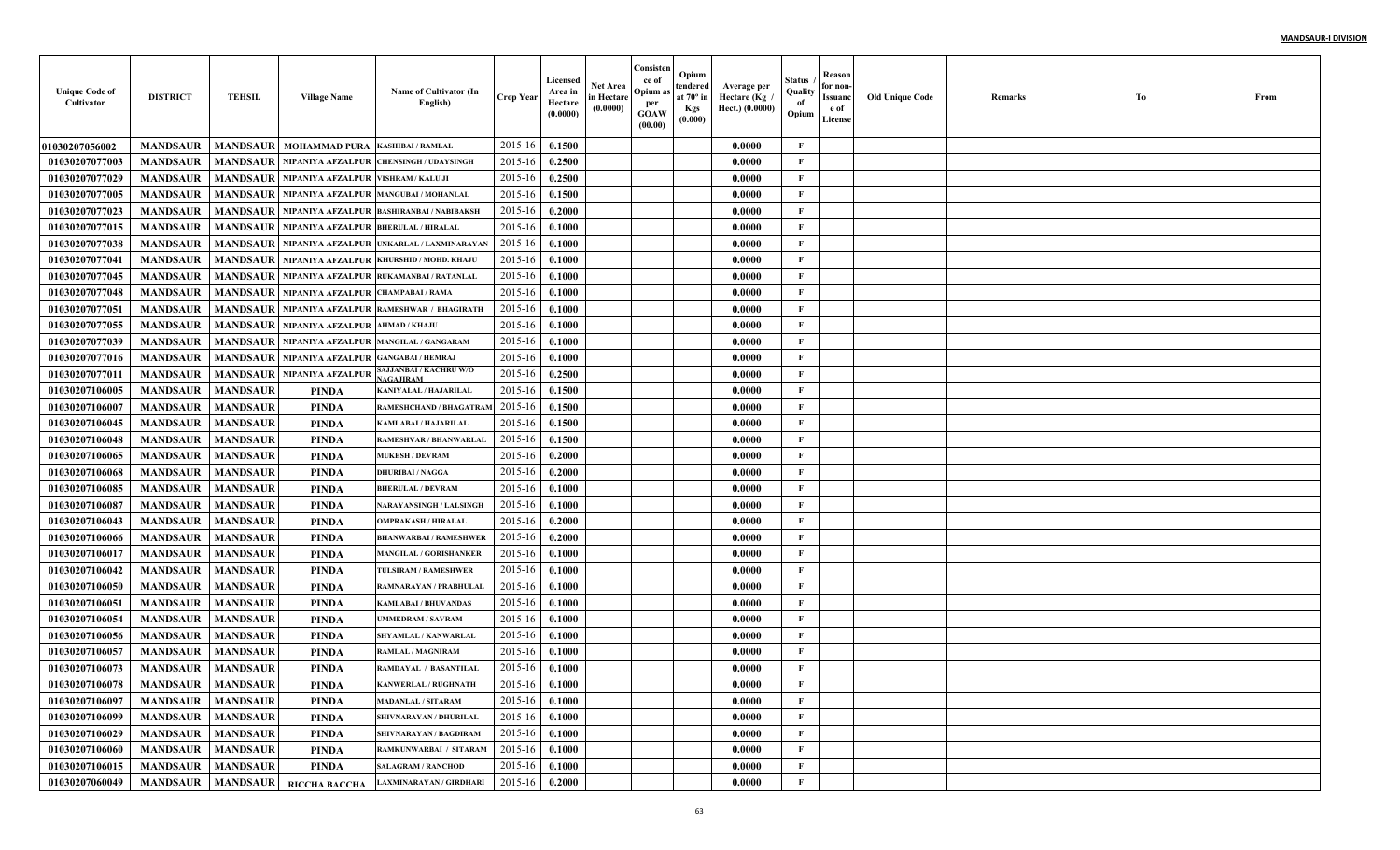| <b>Unique Code of</b><br>Cultivator | <b>DISTRICT</b> | <b>TEHSIL</b>   | <b>Village Name</b>                    | Name of Cultivator (In<br>English)                          | <b>Crop Year</b> | Licensed<br>Area in<br>Hectare<br>(0.0000) | Net Area<br>in Hectare<br>(0.0000) | Consisten<br>ce of<br>Opium :<br>per<br>GOAW<br>(00.00) | Opium<br>tendered<br>at $70^\circ$ in<br><b>Kgs</b><br>(0.000) | Average per<br>Hectare (Kg<br>Hect.) (0.0000) | Status<br>Quality<br>of<br>Opium | Reason<br>for non-<br>Issuanc<br>e of<br>License | <b>Old Unique Code</b> | Remarks | Тo | From |
|-------------------------------------|-----------------|-----------------|----------------------------------------|-------------------------------------------------------------|------------------|--------------------------------------------|------------------------------------|---------------------------------------------------------|----------------------------------------------------------------|-----------------------------------------------|----------------------------------|--------------------------------------------------|------------------------|---------|----|------|
| 01030207060002                      | <b>MANDSAUR</b> | <b>MANDSAUR</b> | RICCHA BACCHA                          | MANOHARLAL / CHATARBHUJ                                     | 2015-16          | 0.2000                                     |                                    |                                                         |                                                                | 0.0000                                        | F                                |                                                  |                        |         |    |      |
| 01030207060003                      | <b>MANDSAUR</b> | <b>MANDSAUR</b> | RICCHA BACCHA                          | <b>NANDRAM / BHERULAL</b>                                   | 2015-16          | 0.2500                                     |                                    |                                                         |                                                                | 0.0000                                        | $\mathbf{F}$                     |                                                  |                        |         |    |      |
| <b>01030207060007</b>               | <b>MANDSAUR</b> | <b>MANDSAUR</b> | RICCHA BACCHA                          | <b>DEVRAM / KALU</b>                                        | 2015-16          | 0.2000                                     |                                    |                                                         |                                                                | 0.0000                                        | F                                |                                                  |                        |         |    |      |
| 01030207060008                      | <b>MANDSAUR</b> | <b>MANDSAUR</b> | RICCHA BACCHA                          | <b>MOHANLAL / NANURAM</b>                                   | 2015-16          | 0.2000                                     |                                    |                                                         |                                                                | 0.0000                                        | $\mathbf{F}$                     |                                                  |                        |         |    |      |
| 01030207060009                      | <b>MANDSAUR</b> | <b>MANDSAUR</b> | RICCHA BACCHA                          | <b>RAJARAM / RAMA</b>                                       | 2015-16          | 0.2500                                     |                                    |                                                         |                                                                | 0.0000                                        | $\mathbf{F}$                     |                                                  |                        |         |    |      |
| 01030207060010                      | <b>MANDSAUR</b> | <b>MANDSAUR</b> | RICCHA BACCHA                          | <b>BHERULAL / BHANVARLAI</b>                                | 2015-16          | 0.2500                                     |                                    |                                                         |                                                                | 0.0000                                        | $\mathbf{F}$                     |                                                  |                        |         |    |      |
| 01030207060014                      | <b>MANDSAUR</b> | <b>MANDSAUR</b> | RICCHA BACCHA                          | VARDISHANKAR / LALA                                         | 2015-16          | 0.2500                                     | 0.2398                             | 63.65                                                   | 15.349                                                         | 64.0075                                       | G                                |                                                  |                        |         |    |      |
| 01030207060018                      | <b>MANDSAUR</b> | <b>MANDSAUR</b> | RICCHA BACCHA                          | RADHESHYAM<br>LAXMINARAYAN GIRDHARI                         | 2015-16          | 0.2500                                     |                                    |                                                         |                                                                | 0.0000                                        | F                                |                                                  |                        |         |    |      |
| 01030207060021                      | <b>MANDSAUR</b> | <b>MANDSAUR</b> | RICCHA BACCHA                          | <b>BHERU / DEVA</b>                                         | 2015-16          | 0.2000                                     |                                    |                                                         |                                                                | 0.0000                                        | F                                |                                                  |                        |         |    |      |
| 01030207060024                      | <b>MANDSAUR</b> | <b>MANDSAUR</b> | RICCHA BACCHA                          | KANWARLAL / KANHIYALAL                                      | 2015-16          | 0.2500                                     |                                    |                                                         |                                                                | 0.0000                                        | $\mathbf{F}$                     |                                                  |                        |         |    |      |
| 01030207060025                      | <b>MANDSAUR</b> | <b>MANDSAUR</b> | RICCHA BACCHA                          | RAMNARAYAN / CHUNNILAL                                      | 2015-16          | 0.2000                                     |                                    |                                                         |                                                                | 0.0000                                        | $\mathbf{F}$                     |                                                  |                        |         |    |      |
| 01030207060027                      | <b>MANDSAUR</b> | <b>MANDSAUR</b> | RICCHA BACCHA                          | PREMLATA / MADHULAL                                         | 2015-16          | 0.1500                                     |                                    |                                                         |                                                                | 0.0000                                        | $\mathbf{F}$                     |                                                  |                        |         |    |      |
| 01030207060029                      | <b>MANDSAUR</b> | <b>MANDSAUR</b> | RICCHA BACCHA                          | RAMPRATAP / GULABCHAND                                      | 2015-16          | 0.2500                                     |                                    |                                                         |                                                                | 0.0000                                        | $\mathbf{F}$                     |                                                  |                        |         |    |      |
| 01030207060031                      | <b>MANDSAUR</b> | <b>MANDSAUR</b> | RICCHA BACCHA                          | <b>NATHULAL / ONKAR</b>                                     | 2015-16          | 0.2500                                     |                                    |                                                         |                                                                | 0.0000                                        | $\mathbf{F}$                     |                                                  |                        |         |    |      |
| 01030207060033                      | <b>MANDSAUR</b> | <b>MANDSAUR</b> | RICCHA BACCHA                          | <b>MOHANLAL / PANALAI</b>                                   | 2015-16          | 0.1500                                     |                                    |                                                         |                                                                | 0.0000                                        | $\mathbf{F}$                     |                                                  |                        |         |    |      |
| 01030207060036                      | <b>MANDSAUR</b> | <b>MANDSAUR</b> | RICCHA BACCHA                          | <b>GITABAI / NANDRAM /</b><br><b>ANCHANBAI</b>              | 2015-16          | 0.1000                                     |                                    |                                                         |                                                                | 0.0000                                        | $\mathbf{F}$                     |                                                  |                        |         |    |      |
| 01030207060037                      | <b>MANDSAUR</b> | <b>MANDSAUR</b> | <b>RICCHA BACCHA</b>                   | <b>BABULAL / RAMLAL</b>                                     | 2015-16          | 0.2000                                     |                                    |                                                         |                                                                | 0.0000                                        | $\mathbf{F}$                     |                                                  |                        |         |    |      |
| 01030207060042                      | <b>MANDSAUR</b> | <b>MANDSAUR</b> | RICCHA BACCHA                          | <b>BHAWERSINGH / KALUSINGH</b>                              | 2015-16          | 0.1500                                     |                                    |                                                         |                                                                | 0.0000                                        | $\mathbf{F}$                     |                                                  |                        |         |    |      |
| 01030207060045                      | <b>MANDSAUR</b> | <b>MANDSAUR</b> | RICCHA BACCHA                          | <b>KANWERLAL / BHANWERLAL</b>                               | 2015-16          | 0.2500                                     |                                    |                                                         |                                                                | 0.0000                                        | $\mathbf{F}$                     |                                                  |                        |         |    |      |
| 01030207060048                      | <b>MANDSAUR</b> | <b>MANDSAUR</b> | RICCHA BACCHA                          | MADHULAL / CHATURBHUJ                                       | 2015-16          | 0.2500                                     |                                    |                                                         |                                                                | 0.0000                                        | $\mathbf{F}$                     |                                                  |                        |         |    |      |
| 01030207060058                      | <b>MANDSAUR</b> | <b>MANDSAUR</b> | RICCHA BACCHA                          | <b>BHUWAN / HIRALAL</b>                                     | 2015-16          | 0.1000                                     |                                    |                                                         |                                                                | 0.0000                                        | $\mathbf{F}$                     |                                                  |                        |         |    |      |
| 01030207060070                      | <b>MANDSAUR</b> | <b>MANDSAUR</b> | RICCHA BACCHA                          | <b>CHANDERSINGH/</b><br><b>PARWATSINGH</b>                  | 2015-16          | 0.2000                                     |                                    |                                                         |                                                                | 0.0000                                        | F                                |                                                  |                        |         |    |      |
| 01030207060076                      | <b>MANDSAUR</b> | <b>MANDSAUR</b> | RICCHA BACCHA                          | PRABHULAL / GIRDHARI                                        | 2015-16          | 0.2000                                     |                                    |                                                         |                                                                | 0.0000                                        | $\mathbf{F}$                     |                                                  |                        |         |    |      |
| 01030207060079                      | <b>MANDSAUR</b> | <b>MANDSAUR</b> | RICCHA BACCHA                          | <b>ANOKHIBAI / KELASH</b>                                   | 2015-16          | 0.1000                                     |                                    |                                                         |                                                                | 0.0000                                        | $\mathbf{F}$                     |                                                  |                        |         |    |      |
| <b>01030207060080</b>               | <b>MANDSAUR</b> | <b>MANDSAUR</b> | RICCHA BACCHA                          | SHANKARLAL / MANGILA                                        | 2015-16          | 0.2500                                     |                                    |                                                         |                                                                | 0.0000                                        | $\mathbf{F}$                     |                                                  |                        |         |    |      |
| 01030207060083                      | <b>MANDSAUR</b> | <b>MANDSAUR</b> | RICCHA BACCHA                          | <b>VINOD / INDERMAL</b>                                     | 2015-16          | 0.2500                                     |                                    |                                                         |                                                                | 0.0000                                        | $\mathbf{F}$                     |                                                  |                        |         |    |      |
| <b>0103020706008</b> 4              | <b>MANDSAUR</b> | <b>MANDSAUR</b> | RICCHA BACCHA                          | SHIVNARAYAN / NANDRAM                                       | 2015-16          | 0.2500                                     |                                    |                                                         |                                                                | 0.0000                                        | $\mathbf{F}$                     |                                                  |                        |         |    |      |
| <b>01030207060085</b>               | <b>MANDSAUR</b> | <b>MANDSAUR</b> | RICCHA BACCHA                          | <b>DASRATH / PRABHULAL</b>                                  | 2015-16          | 0.2500                                     |                                    |                                                         |                                                                | 0.0000                                        | $\mathbf{F}$                     |                                                  |                        |         |    |      |
| <b>01030207060086</b>               | <b>MANDSAUR</b> | <b>MANDSAUR</b> | RICCHA BACCHA                          | <b>BHAGIRATH / PRABHULAI</b>                                | 2015-16          | 0.1000                                     |                                    |                                                         |                                                                | 0.0000                                        | $\mathbf{F}$                     |                                                  |                        |         |    |      |
| <b>01030207060093</b>               | <b>MANDSAUR</b> | <b>MANDSAUR</b> | RICCHA BACCHA                          | <b>SHANKARLAL / DEVRAM</b>                                  | 2015-16          | 0.1500                                     |                                    |                                                         |                                                                | 0.0000                                        | $\mathbf{F}$                     |                                                  |                        |         |    |      |
| <b>01030207060094</b>               | <b>MANDSAUR</b> | <b>MANDSAUR</b> | RICCHA BACCHA                          | <b>LILABAI / GOPAL</b>                                      | 2015-16          | 0.2000                                     |                                    |                                                         |                                                                | 0.0000                                        | $\mathbf{F}$                     |                                                  |                        |         |    |      |
| <b>01030207060056</b>               | <b>MANDSAUR</b> | <b>MANDSAUR</b> | RICCHA BACCHA                          | <b>KRISHANBAI / OMPRAKASH</b>                               | 2015-16          | 0.1500                                     |                                    |                                                         |                                                                | 0.0000                                        | F                                |                                                  |                        |         |    |      |
| 01030207060012                      | <b>MANDSAUR</b> | <b>MANDSAUR</b> | RICCHA BACCHA                          | <b>KAMLABAI / RATANLAL</b>                                  | 2015-16          | 0.2000                                     |                                    |                                                         |                                                                | 0.0000                                        | F                                |                                                  |                        |         |    |      |
| 01030207060091                      |                 |                 |                                        | MANDSAUR   MANDSAUR   RICCHA BACCHA   RAMNARAYAN / MANGILAL | $2015-16$ 0.2500 |                                            |                                    |                                                         |                                                                | 0.0000                                        | F                                |                                                  |                        |         |    |      |
| 01030207060016                      | <b>MANDSAUR</b> | <b>MANDSAUR</b> | <b>RICCHA BACCHA</b>                   | <b>UDAYRAM / PANALAL</b>                                    | 2015-16          | 0.2500                                     |                                    |                                                         |                                                                | 0.0000                                        | $\mathbf{F}$                     |                                                  |                        |         |    |      |
| 01030207060082                      | <b>MANDSAUR</b> | <b>MANDSAUR</b> | RICCHA BACCHA                          | <b>MANGILAL / RAMLAL</b>                                    | 2015-16          | 0.2000                                     |                                    |                                                         |                                                                | 0.0000                                        | $\mathbf{F}$                     |                                                  |                        |         |    |      |
| 01030207060102                      | <b>MANDSAUR</b> | <b>MANDSAUR</b> |                                        | RICCHA BACCHA SATAYNARAYAN / HARIRAM                        | 2015-16          | 0.2000                                     |                                    |                                                         |                                                                | 0.0000                                        | $\mathbf F$                      |                                                  |                        |         |    |      |
| 01030207060109                      | <b>MANDSAUR</b> | <b>MANDSAUR</b> | RICCHA BACCHA                          | <b>RAMESHWER / LAXMAN</b>                                   | 2015-16          | 0.1500                                     |                                    |                                                         |                                                                | 0.0000                                        | $\mathbf{F}$                     |                                                  |                        |         |    |      |
| 01030207060111                      | <b>MANDSAUR</b> | <b>MANDSAUR</b> | RICCHA BACCHA                          | <b>RAJARAM / BHUVANIRAM</b>                                 | 2015-16          | 0.1000                                     |                                    |                                                         |                                                                | 0.0000                                        | $\mathbf{F}$                     |                                                  |                        |         |    |      |
| 01030207060088                      | <b>MANDSAUR</b> |                 | MANDSAUR RICCHA BACCHA PARASRAM/DEVRAM |                                                             | 2015-16          | 0.2500                                     |                                    |                                                         |                                                                | 0.0000                                        | $\mathbf F$                      |                                                  |                        |         |    |      |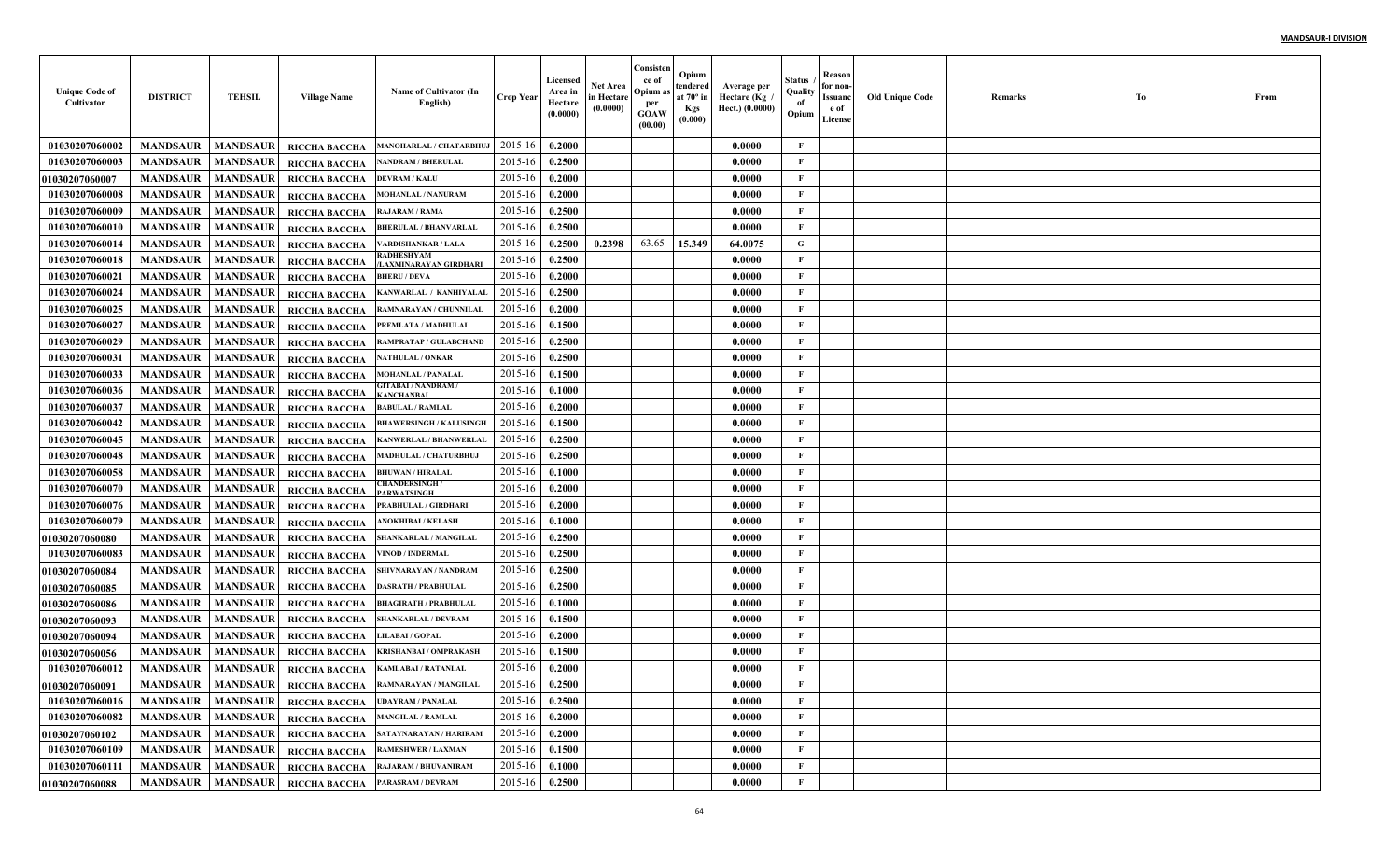| <b>Unique Code of</b><br>Cultivator | <b>DISTRICT</b>     | <b>TEHSIL</b>   | <b>Village Name</b> | Name of Cultivator (In<br>English)         | <b>Crop Year</b> | Licensed<br>Area in<br>Hectare<br>(0.0000) | Net Area<br>in Hectare<br>(0.0000) | Consisten<br>ce of<br>Opium as<br>per<br><b>GOAW</b><br>(00.00) | Opium<br>tendered<br>at $70^\circ$ in<br><b>Kgs</b><br>(0.000) | Average per<br>، Hectare (Kg<br>Hect.) (0.0000) | Status<br>Quality<br>of<br>Opium | Reason<br>for non-<br>Issuanc<br>e of<br>License | <b>Old Unique Code</b> | Remarks | Тo | From |
|-------------------------------------|---------------------|-----------------|---------------------|--------------------------------------------|------------------|--------------------------------------------|------------------------------------|-----------------------------------------------------------------|----------------------------------------------------------------|-------------------------------------------------|----------------------------------|--------------------------------------------------|------------------------|---------|----|------|
| <b>01030207060055</b>               | <b>MANDSAUR</b>     | <b>MANDSAUR</b> | RICCHA BACCHA       | <b>BANSIDAS / RAGHUDAS</b>                 | 2015-16          | 0.2000                                     | 0.1184                             | 70.54                                                           | 4.434                                                          | 37.4493                                         | G                                |                                                  |                        |         |    |      |
| 01030207060104                      | <b>MANDSAUR</b>     | <b>MANDSAUR</b> | RICCHA BACCHA       | <b>NARSINGH / HIRALAL</b>                  | 2015-16          | 0.2000                                     | 0.1881                             | 61.97                                                           | 10.234                                                         | 54,4072                                         | G                                |                                                  |                        |         |    |      |
| 01030207060038                      | <b>MANDSAUR</b>     | <b>MANDSAUR</b> | RICCHA BACCHA       | <b>BHANWARLAL / MAGNIRAM</b>               | 2015-16          | 0.2000                                     |                                    |                                                                 |                                                                | 0.0000                                          | $\mathbf{F}$                     |                                                  |                        |         |    |      |
| 01030207060089                      | <b>MANDSAUR</b>     | <b>MANDSAUR</b> | RICCHA BACCHA       | <b>MADHULAL / BHANWERLAI</b>               | 2015-16          | 0.2500                                     |                                    |                                                                 |                                                                | 0.0000                                          | $\mathbf{F}$                     |                                                  |                        |         |    |      |
| 01030207060115                      | <b>MANDSAUR</b>     | <b>MANDSAUR</b> | RICCHA BACCHA       | <b>SURAJKUNWER /</b><br><b>SHWERSINGH</b>  | 2015-16          | 0.2000                                     |                                    |                                                                 |                                                                | 0.0000                                          | $\mathbf{F}$                     |                                                  |                        |         |    |      |
| 01030207060117                      | <b>MANDSAUR</b>     | <b>MANDSAUR</b> | RICCHA BACCHA       | <b>DIPCHAND / RAMNARAYAN</b>               | 2015-16          | 0.1000                                     |                                    |                                                                 |                                                                | 0.0000                                          | $\mathbf{F}$                     |                                                  |                        |         |    |      |
| 01030207060004                      | <b>MANDSAUR</b>     | <b>MANDSAUR</b> | RICCHA BACCHA       | PRABHULAL / BHERULAL                       | 2015-16          | 0.2000                                     |                                    |                                                                 |                                                                | 0.0000                                          | F                                |                                                  |                        |         |    |      |
| 01030207060046                      | <b>MANDSAUR</b>     | <b>MANDSAUR</b> | RICCHA BACCHA       | MATHURALAL/BHANVARLAL                      | 2015-16          | 0.1000                                     |                                    |                                                                 |                                                                | 0.0000                                          | $\mathbf{F}$                     |                                                  |                        |         |    |      |
| 01030207060068                      | <b>MANDSAUR</b>     | <b>MANDSAUR</b> | RICCHA BACCHA       | <b>BHAWERLAL / BAGDIRAM</b>                | 2015-16          | 0.2000                                     |                                    |                                                                 |                                                                | 0.0000                                          | $\mathbf{F}$                     |                                                  |                        |         |    |      |
| 01030207060077                      | <b>MANDSAUR</b>     | <b>MANDSAUR</b> | RICCHA BACCHA       | <b>DEVILAL / RAMLAL</b>                    | 2015-16          | 0.1000                                     |                                    |                                                                 |                                                                | 0.0000                                          | $\mathbf{F}$                     |                                                  |                        |         |    |      |
| <b>01030207060092</b>               | <b>MANDSAUR</b>     | <b>MANDSAUR</b> | RICCHA BACCHA       | <b>RAMESHWER / NANURAM</b>                 | 2015-16          | 0.2000                                     |                                    |                                                                 |                                                                | 0.0000                                          | $\mathbf{F}$                     |                                                  |                        |         |    |      |
| <b>01030207060019</b>               | <b>MANDSAUR</b>     | <b>MANDSAUR</b> | RICCHA BACCHA       | NIRBHAYRAM / RAMLAL                        | 2015-16          | 0.1000                                     |                                    |                                                                 |                                                                | 0.0000                                          | $\mathbf{F}$                     |                                                  |                        |         |    |      |
| 01030207060087                      | <b>MANDSAUR</b>     | <b>MANDSAUR</b> | RICCHA BACCHA       | PRABHULAL / HIRALAL                        | 2015-16          | 0.1000                                     |                                    |                                                                 |                                                                | 0.0000                                          | $\mathbf{F}$                     |                                                  |                        |         |    |      |
| 01030207060107                      | <b>MANDSAUR</b>     | <b>MANDSAUR</b> | RICCHA BACCHA       | RAMCHANDRAA / MOHAN                        | 2015-16          | 0.2500                                     | 0.1359                             | 56.46                                                           | 7.066                                                          | 51.9941                                         | G                                |                                                  |                        |         |    |      |
| 01030207060030                      | <b>MANDSAUR</b>     | <b>MANDSAUR</b> | RICCHA BACCHA       | <b>MANGIBAI / GANGARAM</b>                 | 2015-16          | 0.2000                                     |                                    |                                                                 |                                                                | 0.0000                                          | $\mathbf{F}$                     |                                                  |                        |         |    |      |
| 01030207060106                      | <b>MANDSAUR</b>     | <b>MANDSAUR</b> | RICCHA BACCHA       | <b>DASHRATH / PRATAPSINGE</b>              | 2015-16          | 0.1000                                     |                                    |                                                                 |                                                                | 0.0000                                          | $\mathbf{F}$                     |                                                  |                        |         |    |      |
| 01030207060116                      | <b>MANDSAUR</b>     | <b>MANDSAUR</b> | RICCHA BACCHA       | <b>MAGANBAI / BHUWAN</b>                   | 2015-16          | 0.1000                                     |                                    |                                                                 |                                                                | 0.0000                                          | $\mathbf{F}$                     |                                                  |                        |         |    |      |
| <b>01030207060032</b>               | <b>MANDSAUR</b>     | <b>MANDSAUR</b> | RICCHA BACCHA       | <b>UMMEDRAM / BAGDIRAM</b>                 | 2015-16          | 0.1000                                     |                                    |                                                                 |                                                                | 0.0000                                          | $\mathbf{F}$                     |                                                  |                        |         |    |      |
| 01030207109009                      | <b>MANDSAUR</b>     | <b>MANDSAUR</b> | <b>SETKHEDI</b>     | <b>OMPRAKASH / BHAGWATILAI</b>             | 2015-16          | 0.2000                                     |                                    |                                                                 |                                                                | 0.0000                                          | $\mathbf N$                      |                                                  |                        |         |    |      |
| 01030207109023                      | <b>MANDSAUR</b>     | <b>MANDSAUR</b> | <b>SETKHEDI</b>     | <b>JAMNALAL/VARDICHANDRA</b>               | 2015-16          | 0.1000                                     |                                    |                                                                 |                                                                | 0.0000                                          | $\mathbf{F}$                     |                                                  |                        |         |    |      |
| 01030207109024                      | <b>MANDSAUR</b>     | <b>MANDSAUR</b> | <b>SETKHEDI</b>     | <b>GOVINDRAM / KISHAN</b>                  | 2015-16          | 0.2000                                     |                                    |                                                                 |                                                                | 0.0000                                          | $\mathbf{F}$                     |                                                  |                        |         |    |      |
| 01030207109041                      | <b>MANDSAUR</b>     | <b>MANDSAUR</b> | <b>SETKHEDI</b>     | <b>RODMAL / RATANLAL</b>                   | 2015-16          | 0.1000                                     |                                    |                                                                 |                                                                | 0.0000                                          | $\mathbf{F}$                     |                                                  |                        |         |    |      |
| 01030207109055                      | <b>MANDSAUR</b>     | <b>MANDSAUR</b> | <b>SETKHEDI</b>     | <b>UDEYRAM / KACHRU</b>                    | 2015-16          | 0.2000                                     |                                    |                                                                 |                                                                | 0.0000                                          | $\mathbf{F}$                     |                                                  |                        |         |    |      |
| 01030207109018                      | <b>MANDSAUR</b>     | <b>MANDSAUR</b> | <b>SETKHEDI</b>     | <b>VERDIBAI / RAMCHAND</b>                 | 2015-16          | 0.1500                                     |                                    |                                                                 |                                                                | 0.0000                                          | $\mathbf{F}$                     |                                                  |                        |         |    |      |
| 01030207109026                      | <b>MANDSAUR</b>     | <b>MANDSAUR</b> | <b>SETKHEDI</b>     | <b>BHUWANIRAM / NANDRAM</b>                | 2015-16          | 0.1000                                     |                                    |                                                                 |                                                                | 0.0000                                          | $\mathbf{F}$                     |                                                  |                        |         |    |      |
| 01030207109035                      | <b>MANDSAUR</b>     | <b>MANDSAUR</b> | <b>SETKHEDI</b>     | <b>SURAJMAL / KANIRAM</b>                  | 2015-16          | 0.1500                                     |                                    |                                                                 |                                                                | 0.0000                                          | $\mathbf{F}$                     |                                                  |                        |         |    |      |
| 01030207109008                      | <b>MANDSAUR</b>     | <b>MANDSAUR</b> | <b>SETKHEDI</b>     | <b>OMPRAKASH / VERDICHAND</b>              | 2015-16          | 0.2500                                     |                                    |                                                                 |                                                                | 0.0000                                          | F                                |                                                  |                        |         |    |      |
| 01030207109001                      | <b>MANDSAUR</b>     | <b>MANDSAUR</b> | <b>SETKHEDI</b>     | <b>BANSHILAL / MANGILAI</b>                | 2015-16          | 0.1000                                     |                                    |                                                                 |                                                                | 0.0000                                          | $\mathbf{F}$                     |                                                  |                        |         |    |      |
| 01030207109011                      | <b>MANDSAUR</b>     | <b>MANDSAUR</b> | <b>SETKHEDI</b>     | <b>GULABCHAND / CHATURBHU</b>              | 2015-16          | 0.1000                                     |                                    |                                                                 |                                                                | 0.0000                                          | $\mathbf{F}$                     |                                                  |                        |         |    |      |
| 01030207109025                      | <b>MANDSAUR</b>     | <b>MANDSAUR</b> | <b>SETKHEDI</b>     | <b>RAMESWER / KARURAM</b>                  | 2015-16          | 0.1000                                     |                                    |                                                                 |                                                                | 0.0000                                          | $\mathbf{F}$                     |                                                  |                        |         |    |      |
| 01030207109028                      | <b>MANDSAUR</b>     | <b>MANDSAUR</b> | <b>SETKHEDI</b>     | SHANKARLAL / RUPNARAYAN                    | 2015-16          | 0.1000                                     |                                    |                                                                 |                                                                | 0.0000                                          | F                                |                                                  |                        |         |    |      |
| 01030207109044                      | <b>MANDSAUR</b>     | <b>MANDSAUR</b> | <b>SETKHED</b>      | <b>MANGILAL / RATANLAL</b>                 | 2015-16          | 0.1000                                     |                                    |                                                                 |                                                                | 0.0000                                          | F                                |                                                  |                        |         |    |      |
| <b>01030207109017</b>               | <b>MANDSAUR</b>     | <b>MANDSAUR</b> | <b>SETKHEDI</b>     | <b>JAGDISH / LAXMINARAYAN</b>              | 2015-16          | 0.1000                                     |                                    |                                                                 |                                                                | 0.0000                                          | F                                |                                                  |                        |         |    |      |
| 01030207063004                      | MANDSAUR   MANDSAUR |                 | <b>SONDHANI</b>     | <b>BHARATSINGH/</b><br><b>BHANVARSINGH</b> | $2015-16$ 0.1000 |                                            |                                    |                                                                 |                                                                | 0.0000                                          | F                                |                                                  |                        |         |    |      |
| 01030207112012                      | <b>MANDSAUR</b>     | <b>MANDSAUR</b> | <b>TAKARDA</b>      | <b>GANGABAI / KACHRU</b>                   | 2015-16          | 0.2000                                     |                                    |                                                                 |                                                                | 0.0000                                          | $\mathbf F$                      |                                                  |                        |         |    |      |
| 01030207112006                      | <b>MANDSAUR</b>     | <b>MANDSAUR</b> | <b>TAKARDA</b>      | <b>SOHAN KUNWAR /</b><br><b>KARUSINGH</b>  | 2015-16          | 0.2000                                     |                                    |                                                                 |                                                                | 0.0000                                          | $\mathbf{F}$                     |                                                  |                        |         |    |      |
| 01030207112010                      | <b>MANDSAUR</b>     | <b>MANDSAUR</b> | <b>TAKARDA</b>      | <b>BALWANTSINGH / FATESINGH</b>            | 2015-16          | 0.1500                                     |                                    |                                                                 |                                                                | 0.0000                                          | $\mathbf{F}$                     |                                                  |                        |         |    |      |
| 01030207114011                      | <b>MANDSAUR</b>     | <b>MANDSAUR</b> | <b>AKYA FATTU</b>   | <b>BASANTIBAI / MOHANLAL</b>               | 2015-16          | 0.1000                                     |                                    |                                                                 |                                                                | 0.0000                                          | $\mathbf{F}$                     |                                                  |                        |         |    |      |
| 01030207114061                      | <b>MANDSAUR</b>     | <b>MANDSAUR</b> | <b>AKYA FATTU</b>   | SATYANARAYAN / KASHIRAM                    | 2015-16          | 0.1000                                     |                                    |                                                                 |                                                                | 0.0000                                          | $\mathbf{F}$                     |                                                  |                        |         |    |      |
| 01030207114032                      | <b>MANDSAUR</b>     | <b>MANDSAUR</b> | <b>AKYA FATTU</b>   | RAMCHANDRA / MOHANLAL                      | 2015-16          | 0.1000                                     |                                    |                                                                 |                                                                | 0.0000                                          | $\mathbf{F}$                     |                                                  |                        |         |    |      |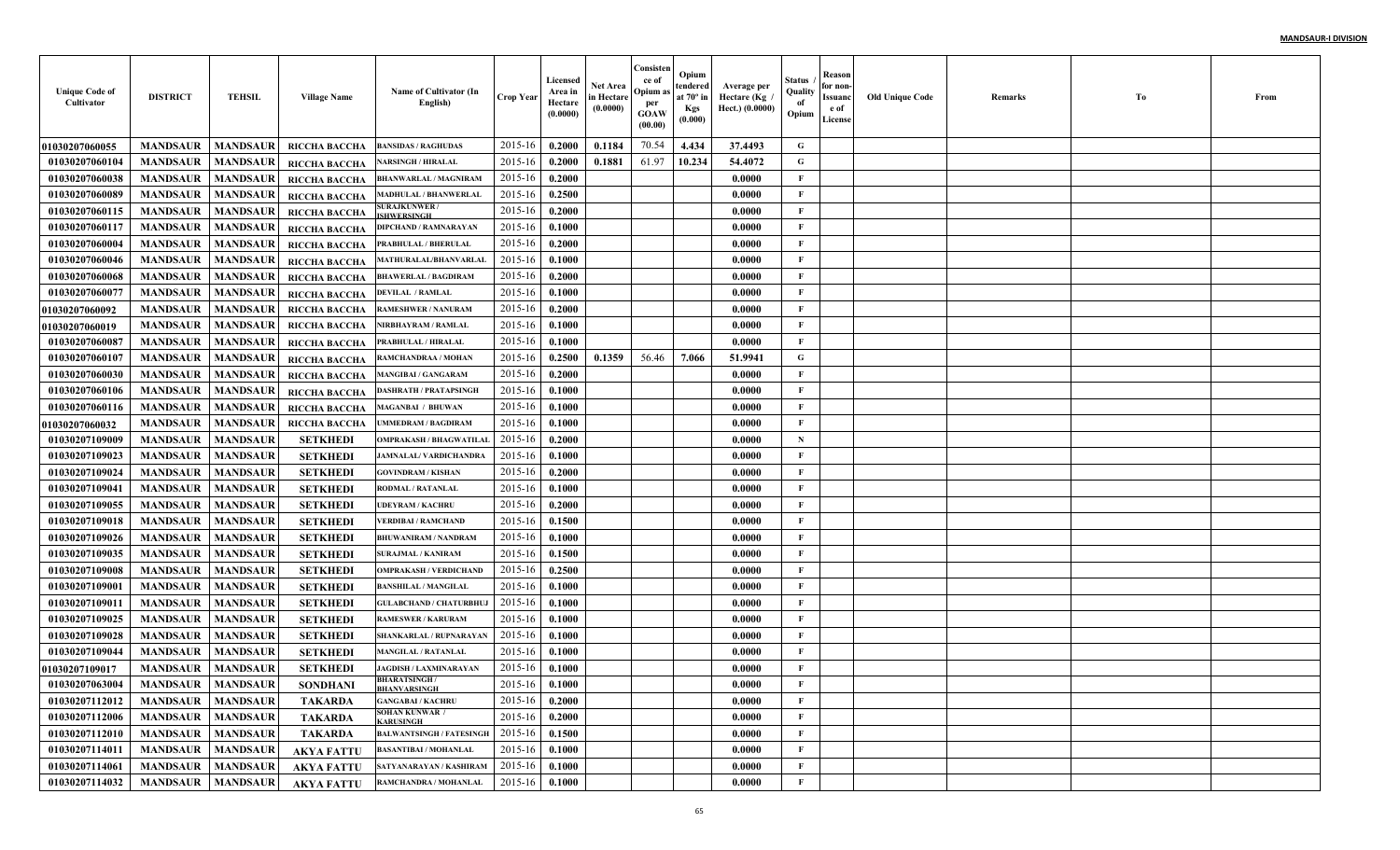| <b>Unique Code of</b><br>Cultivator | <b>DISTRICT</b>                   | <b>TEHSIL</b>   | <b>Village Name</b>                      | Name of Cultivator (In<br>English)        | <b>Crop Year</b> | Licensed<br>Area in<br>Hectare<br>(0.0000) | Net Area<br>in Hectare<br>(0.0000) | Consisten<br>ce of<br>Opium a<br>per<br><b>GOAW</b><br>(00.00) | Opium<br>tendered<br>at $70^\circ$ in<br><b>Kgs</b><br>(0.000) | Average per<br>Hectare (Kg<br>Hect.) (0.0000) | Status<br>Quality<br>of<br>Opium | Reason<br>for non-<br>Issuanc<br>e of<br>License | <b>Old Unique Code</b> | Remarks | Тo | From |
|-------------------------------------|-----------------------------------|-----------------|------------------------------------------|-------------------------------------------|------------------|--------------------------------------------|------------------------------------|----------------------------------------------------------------|----------------------------------------------------------------|-----------------------------------------------|----------------------------------|--------------------------------------------------|------------------------|---------|----|------|
| <b>01030207114058</b>               | <b>MANDSAUR</b>                   | <b>MANDSAUR</b> | <b>AKYA FATTU</b>                        | <b>JAGDISH / GIRDHARI</b>                 | 2015-16          | 0.1000                                     |                                    |                                                                |                                                                | 0.0000                                        | F                                |                                                  |                        |         |    |      |
| <b>01030207114071</b>               | <b>MANDSAUR</b>                   | <b>MANDSAUR</b> | AKYA FATTU                               | KANHAIYALAL / MANGILAL                    | 2015-16          | 0.1000                                     |                                    |                                                                |                                                                | 0.0000                                        | $\mathbf{F}$                     |                                                  |                        |         |    |      |
| 01030207116002                      | <b>MANDSAUR</b>                   | <b>MANDSAUR</b> | <b>BEHKHEDA</b>                          | <b>RAMLAL / BHERULAL</b>                  | 2015-16          | 0.1500                                     |                                    |                                                                |                                                                | 0.0000                                        | $\mathbf{F}$                     |                                                  |                        |         |    |      |
| 01030207116004                      | <b>MANDSAUR</b>                   | <b>MANDSAUR</b> | <b>BEHKHEDA</b>                          | <b>DEUBAI / AMBALAL</b>                   | 2015-16          | 0.2000                                     |                                    |                                                                |                                                                | 0.0000                                        | $\mathbf{F}$                     |                                                  |                        |         |    |      |
| <b>01030207116032</b>               | <b>MANDSAUR</b>                   | <b>MANDSAUR</b> | <b>BEHKHEDA</b>                          | <b>SUHAGBAI / NANDRAM</b>                 | 2015-16          | 0.1000                                     |                                    |                                                                |                                                                | 0.0000                                        | $\mathbf{F}$                     |                                                  |                        |         |    |      |
| 01030207116001                      | <b>MANDSAUR</b>                   | <b>MANDSAUR</b> | <b>BEHKHEDA</b>                          | PRAKASHCHAND /<br><b>D.P.MAGNIRAM</b>     | 2015-16          | 0.1000                                     |                                    |                                                                |                                                                | 0.0000                                        | $\mathbf{F}$                     |                                                  |                        |         |    |      |
| 01030207116034                      | <b>MANDSAUR</b>                   | <b>MANDSAUR</b> | <b>BEHKHEDA</b>                          | <b>RAMSINGH / BHERUSINGE</b>              | 2015-16          | 0.1000                                     |                                    |                                                                |                                                                | 0.0000                                        | $\mathbf{F}$                     |                                                  |                        |         |    |      |
| 01030207116017                      | <b>MANDSAUR</b>                   | <b>MANDSAUR</b> | <b>BEHKHEDA</b>                          | <b>MOHANBAI/UDAYRAM</b>                   | 2015-16          | 0.1000                                     |                                    |                                                                |                                                                | 0.0000                                        | $\mathbf{F}$                     |                                                  |                        |         |    |      |
| 01030207006008                      | <b>MANDSAUR</b>                   | <b>MANDSAUR</b> | <b>BHUKHI ADHARI</b>                     | <b>KALURAM / KANIRAM</b>                  | 2015-16          | 0.1000                                     |                                    |                                                                |                                                                | 0.0000                                        | F                                |                                                  |                        |         |    |      |
| <b>01030207006038</b>               | <b>MANDSAUR</b>                   | <b>MANDSAUR</b> | <b>BHUKHI ADHARI NANURAM/HANSRAJ</b>     |                                           | 2015-16          | 0.1000                                     |                                    |                                                                |                                                                | 0.0000                                        | $\mathbf{F}$                     |                                                  |                        |         |    |      |
| <b>01030207006030</b>               | <b>MANDSAUR</b>                   | <b>MANDSAUR</b> | <b>BHUKHI ADHARI GITABAI/MANGILAL</b>    |                                           | 2015-16          | 0.1000                                     |                                    |                                                                |                                                                | 0.0000                                        | $\mathbf{F}$                     |                                                  |                        |         |    |      |
| <b>01030207006042</b>               | <b>MANDSAUR</b>                   | <b>MANDSAUR</b> | <b>BHUKHI ADHARI GHISIBAI / BAGDIRAM</b> |                                           | 2015-16          | 0.1000                                     |                                    |                                                                |                                                                | 0.0000                                        | $\mathbf{F}$                     |                                                  |                        |         |    |      |
| 01030207006011                      | <b>MANDSAUR</b>                   | <b>MANDSAUR</b> | <b>BHUKHI ADHARI HARKUNVAR / RANGLAI</b> |                                           | 2015-16          | 0.1000                                     |                                    |                                                                |                                                                | 0.0000                                        | $\mathbf{F}$                     |                                                  |                        |         |    |      |
| <b>01030207006049</b>               | <b>MANDSAUR</b>                   | <b>MANDSAUR</b> | <b>BHUKHI ADHARI BHONIBAI/RAMLAL</b>     |                                           | 2015-16          | 0.1000                                     |                                    |                                                                |                                                                | 0.0000                                        | $\mathbf{F}$                     |                                                  |                        |         |    |      |
| <b>01030207119002</b>               | <b>MANDSAUR</b>                   | <b>MANDSAUR</b> | <b>CHIKLIYA</b>                          | <b>MANSINGH / SHIVRAM</b>                 | 2015-16          | 0.1500                                     |                                    |                                                                |                                                                | 0.0000                                        | $\mathbf{F}$                     |                                                  |                        |         |    |      |
| 01030207119007                      | <b>MANDSAUR</b>                   | <b>MANDSAUR</b> | <b>CHIKLIYA</b>                          | <b>CHAGANLAL / BHAWARLAI</b>              | 2015-16          | 0.2500                                     |                                    |                                                                |                                                                | 0.0000                                        | $\mathbf{F}$                     |                                                  |                        |         |    |      |
| <b>01030207119008</b>               | <b>MANDSAUR</b>                   | <b>MANDSAUR</b> | <b>CHIKLIYA</b>                          | RAMCHANDRA / BHANVARLAI                   | 2015-16          | 0.2000                                     |                                    |                                                                |                                                                | 0.0000                                        | $\mathbf{F}$                     |                                                  |                        |         |    |      |
| <b>01030207120001</b>               | <b>MANDSAUR</b>                   | <b>MANDSAUR</b> | <b>DAMDAM</b>                            | <b>PYARCHAND / GORA</b>                   | 2015-16          | 0.1000                                     |                                    |                                                                |                                                                | 0.0000                                        | $\mathbf{F}$                     |                                                  |                        |         |    |      |
| 01030207123001                      | <b>MANDSAUR</b>                   | <b>MANDSAUR</b> | <b>DHIKOLA</b>                           | <b>BHURIBAI / PANNALAL</b>                | 2015-16          | 0.1500                                     |                                    |                                                                |                                                                | 0.0000                                        | $\mathbf{F}$                     |                                                  |                        |         |    |      |
| 01030207123012                      | <b>MANDSAUR</b>                   | <b>MANDSAUR</b> | <b>DHIKOLA</b>                           | <b>RATANLAL / RAMLAL BAD/</b>             | 2015-16          | 0.1000                                     |                                    |                                                                |                                                                | 0.0000                                        | $\mathbf{F}$                     |                                                  |                        |         |    |      |
| 01030207123061                      | <b>MANDSAUR</b>                   | <b>MANDSAUR</b> | <b>DHIKOLA</b>                           | <b>CHAGANLAL / KACHRU</b>                 | 2015-16          | 0.1000                                     |                                    |                                                                |                                                                | 0.0000                                        | $\mathbf{F}$                     |                                                  |                        |         |    |      |
| 01030207123036                      | <b>MANDSAUR</b>                   | <b>MANDSAUR</b> | <b>DHIKOLA</b>                           | MOHANALAL / BHUVANILAL                    | 2015-16          | 0.1000                                     |                                    |                                                                |                                                                | 0.0000                                        | F                                |                                                  |                        |         |    |      |
| <b>01030207123004</b>               | <b>MANDSAUR</b>                   | <b>MANDSAUR</b> | DHIKOLA                                  | <b>RAMLAL / HEMRAJ</b>                    | 2015-16          | 0.1000                                     |                                    |                                                                |                                                                | 0.0000                                        | $\mathbf{F}$                     |                                                  |                        |         |    |      |
| 01030207121079                      | <b>MANDSAUR</b>                   | <b>MANDSAUR</b> | <b>DIGAON MALI</b>                       | KISHANLAL / ONKARLAI                      | 2015-16          | 0.2000                                     |                                    |                                                                |                                                                | 0.0000                                        | $\mathbf{F}$                     |                                                  |                        |         |    |      |
| 01030207121001                      | <b>MANDSAUR</b>                   | <b>MANDSAUR</b> | <b>DIGAON MALI</b>                       | <b>RUGHNATHSINGH/</b><br><b>GISHANLAI</b> | 2015-16          | 0.2000                                     |                                    |                                                                |                                                                | 0.0000                                        | $\mathbf{F}$                     |                                                  |                        |         |    |      |
| 01030207121003                      | <b>MANDSAUR</b>                   | <b>MANDSAUR</b> | <b>DIGAON MALI</b>                       | <b>GOPAL / GOTAM</b>                      | 2015-16          | 0.2500                                     |                                    |                                                                |                                                                | 0.0000                                        | $\mathbf{F}$                     |                                                  |                        |         |    |      |
| 01030207121032                      | <b>MANDSAUR</b>                   | <b>MANDSAUR</b> | <b>DIGAON MALI</b>                       | JIVANSINGH / SUNDARLAI                    | 2015-16          | 0.1500                                     |                                    |                                                                |                                                                | 0.0000                                        | $\mathbf{F}$                     |                                                  |                        |         |    |      |
| 01030207121052                      | <b>MANDSAUR</b>                   | <b>MANDSAUR</b> | <b>DIGAON MALI</b>                       | <b>JAGDISH / NANURAM</b>                  | 2015-16          | 0.2000                                     |                                    |                                                                |                                                                | 0.0000                                        | $\mathbf{F}$                     |                                                  |                        |         |    |      |
| <b>01030207121053</b>               | <b>MANDSAUR</b>                   | <b>MANDSAUR</b> | <b>DIGAON MALI</b>                       | <b>RAGHUNATHSINGH / JAGDISE</b>           | 2015-16          | 0.2000                                     |                                    |                                                                |                                                                | 0.0000                                        | $\mathbf{F}$                     |                                                  |                        |         |    |      |
| 01030207121073                      | <b>MANDSAUR</b>                   | <b>MANDSAUR</b> | <b>DIGAON MALI</b>                       | SHANKARLAL / ONKARLAI                     | 2015-16          | 0.1000                                     |                                    |                                                                |                                                                | 0.0000                                        | $\mathbf{F}$                     |                                                  |                        |         |    |      |
| 01030207121074                      | <b>MANDSAUR</b>                   | <b>MANDSAUR</b> | <b>DIGAON MALI</b>                       | <b>GOPAL / KACHRU</b>                     | 2015-16          | 0.2000                                     |                                    |                                                                |                                                                | 0.0000                                        | $\mathbf{F}$                     |                                                  |                        |         |    |      |
| <b>01030207121090</b>               | <b>MANDSAUR</b>                   | <b>MANDSAUR</b> | <b>DIGAON MALI</b>                       | <b>JAGANNATH / BHANVARLAL</b>             | 2015-16          | 0.1000                                     |                                    |                                                                |                                                                | 0.0000                                        | F                                |                                                  |                        |         |    |      |
| <b>01030207121097</b>               | <b>MANDSAUR</b>                   | <b>MANDSAUR</b> | <b>DIGAON MALI</b>                       | <b>JAGDISH / PRITHVIRAJ</b>               | 2015-16          | 0.2500                                     |                                    |                                                                |                                                                | 0.0000                                        | F                                |                                                  |                        |         |    |      |
| 01030207121150                      | <b>MANDSAUR</b>   <b>MANDSAUR</b> |                 | DIGAON MALI                              | <b>GANPATLAL / BHERULAL</b>               | $2015-16$ 0.2000 |                                            |                                    |                                                                |                                                                | 0.0000                                        | F                                |                                                  |                        |         |    |      |
| 01030207121158                      | <b>MANDSAUR</b>                   | <b>MANDSAUR</b> | DIGAON MALI                              | <b>KANHAIYALAL / JAGDISH</b>              | 2015-16          | 0.2500                                     |                                    |                                                                |                                                                | 0.0000                                        | $\mathbf{F}$                     |                                                  |                        |         |    |      |
| 01030207121161                      | <b>MANDSAUR</b>                   | <b>MANDSAUR</b> | <b>DIGAON MALI</b>                       | VIJAYSINGH / SUNDARLAL                    | 2015-16          | 0.2000                                     |                                    |                                                                |                                                                | 0.0000                                        | $\mathbf{F}$                     |                                                  |                        |         |    |      |
| 01030207121075                      | <b>MANDSAUR</b>                   | <b>MANDSAUR</b> | DIGAON MALI                              | <b>GULAB / BHUVAN</b>                     | 2015-16          | 0.2000                                     |                                    |                                                                |                                                                | 0.0000                                        | $\mathbf F$                      |                                                  |                        |         |    |      |
| 01030207121132                      | <b>MANDSAUR</b>                   | <b>MANDSAUR</b> | <b>DIGAON MALI</b>                       | <b>RAMKANYABAI/</b><br><b>SHANKARLAL</b>  | 2015-16          | 0.1500                                     |                                    |                                                                |                                                                | 0.0000                                        | $\mathbf{F}$                     |                                                  |                        |         |    |      |
| 01030207121024                      | <b>MANDSAUR</b>                   | <b>MANDSAUR</b> | <b>DIGAON MALI</b>                       | MOHANLAL / MANGILAL                       | 2015-16          | 0.1000                                     |                                    |                                                                |                                                                | 0.0000                                        | $\mathbf{F}$                     |                                                  |                        |         |    |      |
| 01030207121084                      | <b>MANDSAUR</b>                   | <b>MANDSAUR</b> | <b>DIGAON MALI</b>                       | <b>GANGABAI / MOHANLAL</b>                | 2015-16          | 0.1500                                     |                                    |                                                                |                                                                | 0.0000                                        | $\mathbf F$                      |                                                  |                        |         |    |      |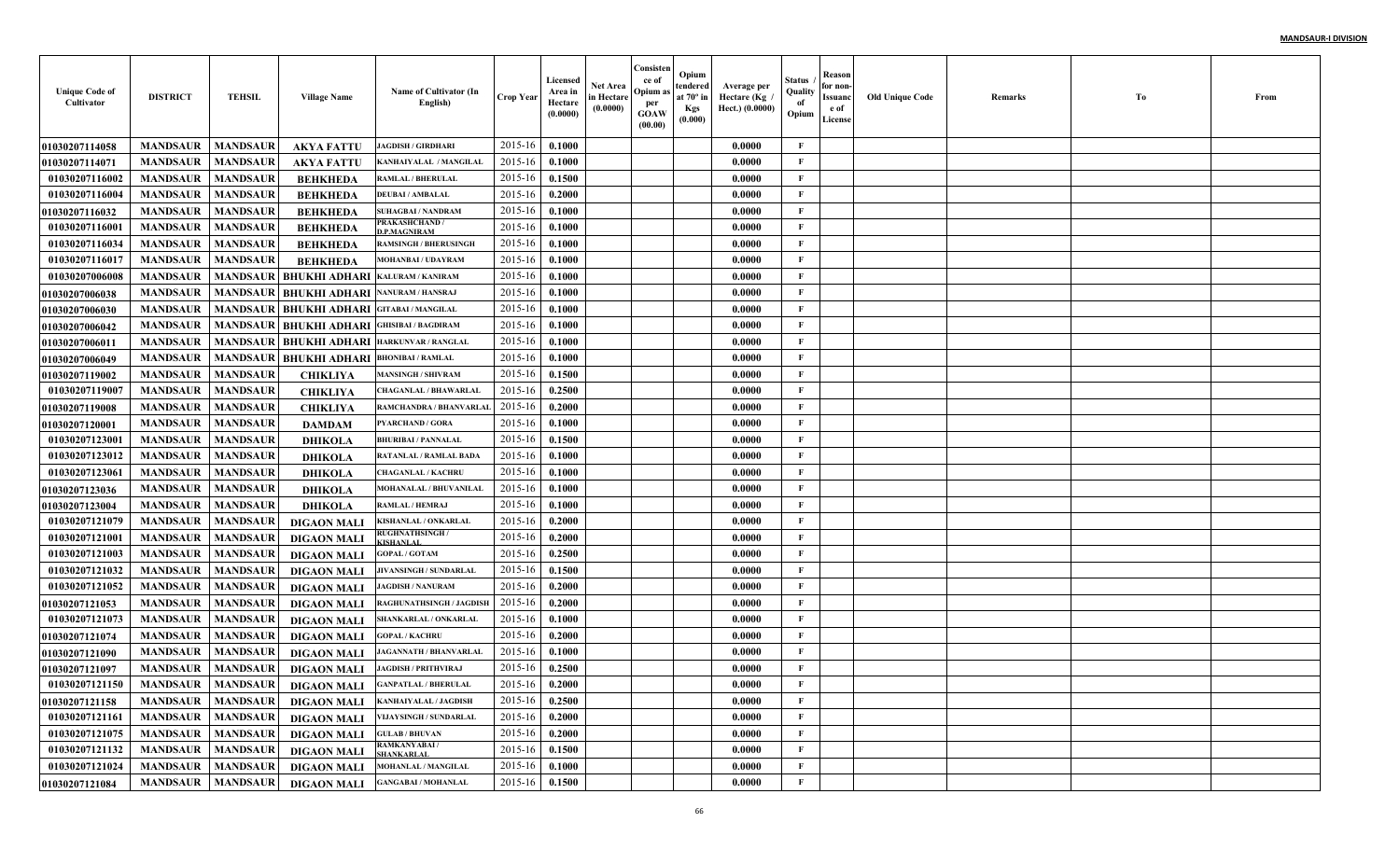| <b>Unique Code of</b><br>Cultivator | <b>DISTRICT</b> | <b>TEHSIL</b>   | <b>Village Name</b>                     | Name of Cultivator (In<br>English)                                   | <b>Crop Year</b> | Licensed<br>Area in<br>Hectare<br>(0.0000) | <b>Net Area</b><br>in Hectare<br>(0.0000) | Consisten<br>ce of<br>Opium as<br>per<br><b>GOAW</b><br>(00.00) | Opium<br>tendered<br>at $70^\circ$ in<br><b>Kgs</b><br>(0.000) | Average per<br>Hectare (Kg)<br>Hect.) (0.0000) | Status<br>Quality<br>of<br>Opium | Reason<br>for non-<br>Issuanc<br>e of<br>License | <b>Old Unique Code</b> | Remarks | Тo | From |
|-------------------------------------|-----------------|-----------------|-----------------------------------------|----------------------------------------------------------------------|------------------|--------------------------------------------|-------------------------------------------|-----------------------------------------------------------------|----------------------------------------------------------------|------------------------------------------------|----------------------------------|--------------------------------------------------|------------------------|---------|----|------|
| 01030207121051                      | <b>MANDSAUR</b> | <b>MANDSAUR</b> | <b>DIGAON MALI</b>                      | <b>NARAYANSINGH / KISHANLAL</b>                                      | 2015-16          | 0.2500                                     |                                           |                                                                 |                                                                | 0.0000                                         | F                                |                                                  |                        |         |    |      |
| 01030207121033                      | <b>MANDSAUR</b> | <b>MANDSAUR</b> | <b>DIGAON MALI</b>                      | SHANTIBAI / RAMLAL                                                   | 2015-16          | 0.2500                                     |                                           |                                                                 |                                                                | 0.0000                                         | F                                |                                                  |                        |         |    |      |
| 01030207121162                      | <b>MANDSAUR</b> | <b>MANDSAUR</b> | <b>DIGAON MALI</b>                      | RAMLAL / HIRALAL                                                     | 2015-16          | 0.1500                                     |                                           |                                                                 |                                                                | 0.0000                                         | $\mathbf{F}$                     |                                                  |                        |         |    |      |
| 01030207121014                      | <b>MANDSAUR</b> | <b>MANDSAUR</b> | <b>DIGAON MALI</b>                      | <b>BHAGIRATH / HARIRAM</b>                                           | 2015-16          | 0.1000                                     |                                           |                                                                 |                                                                | 0.0000                                         | $\mathbf{F}$                     |                                                  |                        |         |    |      |
| <b>01030207121040</b>               | <b>MANDSAUR</b> | <b>MANDSAUR</b> | <b>DIGAON MALI</b>                      | <b>RANCHOD / VAJERAM</b>                                             | 2015-16          | 0.1000                                     |                                           |                                                                 |                                                                | 0.0000                                         | $\mathbf{F}$                     |                                                  |                        |         |    |      |
| 01030207121041                      | <b>MANDSAUR</b> | <b>MANDSAUR</b> | <b>DIGAON MALI</b>                      | PAVAN / BHUVAN                                                       | 2015-16          | 0.1000                                     |                                           |                                                                 |                                                                | 0.0000                                         | $\mathbf{F}$                     |                                                  |                        |         |    |      |
| 01030207121078                      | <b>MANDSAUR</b> | <b>MANDSAUR</b> | <b>DIGAON MALI</b>                      | KACHANBAI / MADANLAI                                                 | 2015-16          | 0.1000                                     |                                           |                                                                 |                                                                | 0.0000                                         | $\mathbf{F}$                     |                                                  |                        |         |    |      |
| 01030207121080                      | <b>MANDSAUR</b> | <b>MANDSAUR</b> | <b>DIGAON MALI</b>                      | NANDLAL / HIRALAL                                                    | 2015-16          | 0.1000                                     |                                           |                                                                 |                                                                | 0.0000                                         | $\mathbf{F}$                     |                                                  |                        |         |    |      |
| 01030207121082                      | <b>MANDSAUR</b> | <b>MANDSAUR</b> | <b>DIGAON MALI</b>                      | <b>MANGUBAI / KACHRU</b>                                             | 2015-16          | 0.1000                                     |                                           |                                                                 |                                                                | 0.0000                                         | $\mathbf{F}$                     |                                                  |                        |         |    |      |
| 01030207121098                      | <b>MANDSAUR</b> | <b>MANDSAUR</b> | <b>DIGAON MALI</b>                      | <b>CHATURBHUJ / ONKAR</b>                                            | 2015-16          | 0.2000                                     | 0.1931                                    | 57.38                                                           | 3.213                                                          | 16.6390                                        | G                                |                                                  |                        |         |    |      |
| 01030207121069                      | <b>MANDSAUR</b> | <b>MANDSAUR</b> | <b>DIGAON MALI</b>                      | <b>BHAGWAN / RUPA JI</b>                                             | 2015-16          | 0.1000                                     |                                           |                                                                 |                                                                | 0.0000                                         | $\mathbf{F}$                     |                                                  |                        |         |    |      |
| 01030207121049                      | <b>MANDSAUR</b> | <b>MANDSAUR</b> | <b>DIGAON MALI</b>                      | <b>VISHRAM / RAMLAL</b>                                              | 2015-16          | 0.1000                                     |                                           |                                                                 |                                                                | 0.0000                                         | $\mathbf{F}$                     |                                                  |                        |         |    |      |
| 01030207121154                      | <b>MANDSAUR</b> | <b>MANDSAUR</b> | <b>DIGAON MALI</b>                      | SHAMBHULAL / BHANVARLAI                                              | 2015-16          | 0.1000                                     |                                           |                                                                 |                                                                | 0.0000                                         | $\mathbf{F}$                     |                                                  |                        |         |    |      |
| 01030207121120                      | <b>MANDSAUR</b> | <b>MANDSAUR</b> | <b>DIGAON MALI</b>                      | <b>CHATURBHUJ / KACHRU</b>                                           | 2015-16          | 0.1000                                     |                                           |                                                                 |                                                                | 0.0000                                         | $\mathbf{F}$                     |                                                  |                        |         |    |      |
| 01030207121071                      | <b>MANDSAUR</b> | <b>MANDSAUR</b> | <b>DIGAON MALI</b>                      | PANNALAL / ONKARLAL                                                  | 2015-16          | 0.1000                                     |                                           |                                                                 |                                                                | 0.0000                                         | $\mathbf{F}$                     |                                                  |                        |         |    |      |
| 01030207121143                      | <b>MANDSAUR</b> | <b>MANDSAUR</b> | <b>DIGAON MALI</b>                      | <b>MANOHARDAS / RUPADAS</b>                                          | 2015-16          | 0.1000                                     |                                           |                                                                 |                                                                | 0.0000                                         | $\mathbf{F}$                     |                                                  |                        |         |    |      |
| 01030207121004                      | <b>MANDSAUR</b> | <b>MANDSAUR</b> | <b>DIGAON MALI</b>                      | <b>DEVILAL / PRABHULAL</b>                                           | 2015-16          | 0.1000                                     |                                           |                                                                 |                                                                | 0.0000                                         | $\mathbf{F}$                     |                                                  |                        |         |    |      |
| 01030207121168                      | <b>MANDSAUR</b> | <b>MANDSAUR</b> | <b>DIGAON MALI</b>                      | KACHRIBAI / GORDHANLAI                                               | 2015-16          | 0.1000                                     |                                           |                                                                 |                                                                | 0.0000                                         | $\mathbf{F}$                     |                                                  |                        |         |    |      |
| 01030207121030                      | <b>MANDSAUR</b> | <b>MANDSAUR</b> | <b>DIGAON MALI</b>                      | <b>KISHANLAL / BHERULAL</b>                                          | 2015-16          | 0.1000                                     |                                           |                                                                 |                                                                | 0.0000                                         | $\mathbf{F}$                     |                                                  |                        |         |    |      |
| 01030207121170                      | <b>MANDSAUR</b> | <b>MANDSAUR</b> | <b>DIGAON MALI</b>                      | <b>KAMLABAI / RAMLAL</b>                                             | 2015-16          | 0.1000                                     |                                           |                                                                 |                                                                | 0.0000                                         | F                                |                                                  |                        |         |    |      |
| 01030207124008                      | <b>MANDSAUR</b> | <b>MANDSAUR</b> | <b>GANDHIGRAM</b>                       | PRABHULAL / SHANKARLAI                                               | 2015-16          | 0.1000                                     |                                           |                                                                 |                                                                | 0.0000                                         | F                                |                                                  |                        |         |    |      |
| 01030207124006                      | <b>MANDSAUR</b> | <b>MANDSAUR</b> | <b>GANDHIGRAM</b>                       | <b>MANOHARSINGH / BHAIRULA</b>                                       | 2015-16          | 0.1000                                     |                                           |                                                                 |                                                                | 0.0000                                         | $\mathbf{F}$                     |                                                  |                        |         |    |      |
| 01030207124004                      | <b>MANDSAUR</b> | <b>MANDSAUR</b> | <b>GANDHIGRAM</b>                       | <b>BHARATSINGH / SHANKARLAI</b>                                      | 2015-16          | 0.1000                                     |                                           |                                                                 |                                                                | 0.0000                                         | $\mathbf{F}$                     |                                                  |                        |         |    |      |
| 01030207124003                      | <b>MANDSAUR</b> | <b>MANDSAUR</b> | <b>GANDHIGRAM</b>                       | <b>HIRALAL / NANDA</b>                                               | 2015-16          | 0.1000                                     |                                           |                                                                 |                                                                | 0.0000                                         | $\mathbf{F}$                     |                                                  |                        |         |    |      |
| <b>01030207124027</b>               | <b>MANDSAUR</b> | <b>MANDSAUR</b> | <b>GANDHIGRAM</b>                       | RAMESHVAR / JAVAHARLAL                                               | 2015-16          | 0.1000                                     |                                           |                                                                 |                                                                | 0.0000                                         | $\mathbf N$                      |                                                  |                        |         |    |      |
| <b>01030207124005</b>               | <b>MANDSAUR</b> | <b>MANDSAUR</b> | <b>GANDHIGRAM</b>                       | <b>GANPATLAL / SHANKARLAI</b>                                        | 2015-16          | 0.1000                                     |                                           |                                                                 |                                                                | 0.0000                                         | $\mathbf{F}$                     |                                                  |                        |         |    |      |
| 01030207128012                      | <b>MANDSAUR</b> | <b>MANDSAUR</b> | JAGGAKHEDI KALA                         | <b>KANKUBAI / SURATRAM</b>                                           | 2015-16          | 0.2000                                     |                                           |                                                                 |                                                                | 0.0000                                         | $\mathbf{F}$                     |                                                  |                        |         |    |      |
| 01030207128013                      | <b>MANDSAUR</b> | <b>MANDSAUR</b> | JAGGAKHEDI KALA                         | KHIMA / CHATURBHUJ                                                   | 2015-16          | 0.2000                                     |                                           |                                                                 |                                                                | 0.0000                                         | $\mathbf{F}$                     |                                                  |                        |         |    |      |
| 01030207128026                      | <b>MANDSAUR</b> | <b>MANDSAUR</b> | <b>JAGGAKHEDI KALA</b>                  | <b>GITABAI / BHERULAL</b>                                            | 2015-16          | 0.2500                                     |                                           |                                                                 |                                                                | 0.0000                                         | $\mathbf{F}$                     |                                                  |                        |         |    |      |
| 01030207128066                      | <b>MANDSAUR</b> | <b>MANDSAUR</b> | <b>JAGGAKHEDI KALA</b>                  | <b>KACHRULAL / NANURAM</b>                                           | 2015-16          | 0.1000                                     |                                           |                                                                 |                                                                | 0.0000                                         | $\mathbf{F}$                     |                                                  |                        |         |    |      |
| 01030207128081                      | <b>MANDSAUR</b> | <b>MANDSAUR</b> | <b>JAGGAKHEDI KALA</b>                  | <b>CHANDMAL / RAMLAL</b>                                             | 2015-16          | 0.2000                                     |                                           |                                                                 |                                                                | 0.0000                                         | F                                |                                                  |                        |         |    |      |
| 01030207128009                      | <b>MANDSAUR</b> | <b>MANDSAUR</b> | <b>JAGGAKHEDI KALA</b>                  | RADHESHYAM / NANDRAM                                                 | 2015-16          | 0.2500                                     |                                           |                                                                 |                                                                | 0.0000                                         | F                                |                                                  |                        |         |    |      |
| 01030207128025                      | <b>MANDSAUR</b> | <b>MANDSAUR</b> |                                         | JAGGAKHEDI KALA HIRABAI / CHAMPALAL                                  | 2015-16          | 0.2500                                     |                                           |                                                                 |                                                                | 0.0000                                         | F                                |                                                  |                        |         |    |      |
| 01030207128017                      |                 |                 |                                         | MANDSAUR   MANDSAUR   JAGGAKHEDI KALA <sup>JAWAHARLAL</sup> /NARAYAN | 2015-16 0.2000   |                                            |                                           |                                                                 |                                                                | 0.0000                                         | F                                |                                                  |                        |         |    |      |
| 01030207128053                      | <b>MANDSAUR</b> |                 |                                         | MANDSAUR JAGGAKHEDI KALA RAMKANYABAI / HIRALAL                       | 2015-16          | 0.2000                                     |                                           |                                                                 |                                                                | 0.0000                                         | $\mathbf F$                      |                                                  |                        |         |    |      |
| 01030207128042                      | <b>MANDSAUR</b> |                 |                                         | MANDSAUR JAGGAKHEDI KALA PUNAMCHANDRA/RATANLAL                       | 2015-16          | 0.2500                                     |                                           |                                                                 |                                                                | 0.0000                                         | $\mathbf{F}$                     |                                                  |                        |         |    |      |
| 01030207128086                      | <b>MANDSAUR</b> |                 |                                         | MANDSAUR JAGGAKHEDI KALA RAMLAL / BHANVARLAL                         | 2015-16          | 0.1000                                     |                                           |                                                                 |                                                                | 0.0000                                         | $\mathbf{F}$                     |                                                  |                        |         |    |      |
| 01030207128006                      | <b>MANDSAUR</b> |                 |                                         | MANDSAUR JAGGAKHEDI KALA RADHESHYAM / RATANLAL                       | 2015-16          | 0.1000                                     |                                           |                                                                 |                                                                | 0.0000                                         | $\mathbf F$                      |                                                  |                        |         |    |      |
| 01030207130004                      | <b>MANDSAUR</b> |                 | MANDSAUR KHANDERIYA MARU LAKSHMICHANDRA | <b>RAMCHANDRA/</b>                                                   | 2015-16          | 0.2500                                     |                                           |                                                                 |                                                                | 0.0000                                         | $\mathbf F$                      |                                                  |                        |         |    |      |
| 01030207130019                      | <b>MANDSAUR</b> |                 |                                         | MANDSAUR KHANDERIYA MARUBHAGIRATH / SHIVLAL                          | $2015 - 16$      | 0.2000                                     |                                           |                                                                 |                                                                | 0.0000                                         | $\mathbf{F}$                     |                                                  |                        |         |    |      |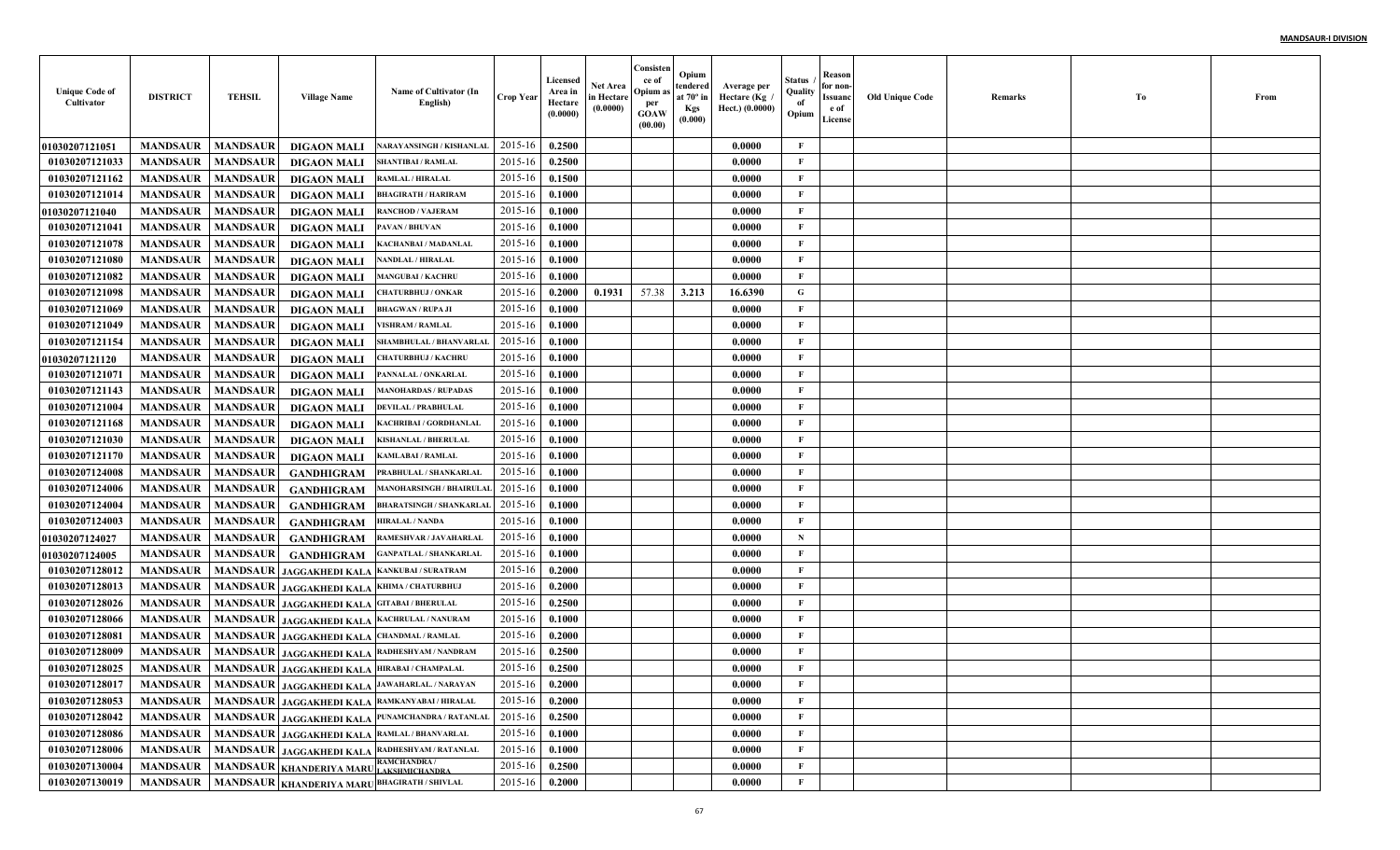| <b>Unique Code of</b><br>Cultivator | <b>DISTRICT</b>          | <b>TEHSIL</b>   | <b>Village Name</b>                        | Name of Cultivator (In<br>English)               | <b>Crop Year</b> | Licensed<br>Area in<br>Hectare<br>(0.0000) | <b>Net Area</b><br>in Hectare<br>(0.0000) | Consisten<br>ce of<br>Opium as<br>per<br><b>GOAW</b><br>(00.00) | Opium<br>tendered<br>at $70^\circ$ in<br><b>Kgs</b><br>(0.000) | Average per<br>Hectare (Kg /<br>Hect.) (0.0000) | Status<br>Quality<br>of<br>Opium | Reason<br>for non-<br>Issuanc<br>e of<br>License | <b>Old Unique Code</b> | Remarks | Tо | From |
|-------------------------------------|--------------------------|-----------------|--------------------------------------------|--------------------------------------------------|------------------|--------------------------------------------|-------------------------------------------|-----------------------------------------------------------------|----------------------------------------------------------------|-------------------------------------------------|----------------------------------|--------------------------------------------------|------------------------|---------|----|------|
| 01030207130045                      | <b>MANDSAUR</b>          |                 | MANDSAUR KHANDERIYA MARU                   | <b>MODIRAM / HAMERA</b>                          | 2015-16          | 0.2000                                     |                                           |                                                                 |                                                                | 0.0000                                          | $\mathbf{F}$                     |                                                  |                        |         |    |      |
| 01030207130055                      | <b>MANDSAUR</b>          | <b>MANDSAUR</b> | KHANDERIYA MARU HEMRAJ / RAMLAL            |                                                  | 2015-16          | 0.2500                                     |                                           |                                                                 |                                                                | 0.0000                                          | F                                |                                                  |                        |         |    |      |
| 01030207130067                      | <b>MANDSAUR</b>          | <b>MANDSAUR</b> | KHANDERIYA MARU MANGILAL / BHAGVAN         |                                                  | 2015-16          | 0.1000                                     |                                           |                                                                 |                                                                | 0.0000                                          | $\mathbf{F}$                     |                                                  |                        |         |    |      |
| 01030207130078                      | <b>MANDSAUR</b>          | <b>MANDSAUR</b> | KHANDERIYA MARUSHIVLAL / MAGNIRAM          |                                                  | 2015-16          | 0.2000                                     |                                           |                                                                 |                                                                | 0.0000                                          | $\mathbf{F}$                     |                                                  |                        |         |    |      |
| <b>01030207130053</b>               | <b>MANDSAUR</b>          | <b>MANDSAUR</b> |                                            | KHANDERIYA MARU KANVARLAL / SHANKARLAL           | 2015-16          | 0.2000                                     |                                           |                                                                 |                                                                | 0.0000                                          | $\mathbf N$                      |                                                  |                        |         |    |      |
| 01030207130041                      | <b>MANDSAUR</b>          | <b>MANDSAUR</b> |                                            | <b>KHANDERIYA MARU BANSHIDAS / GOPALDAS</b>      | 2015-16          | 0.2000                                     |                                           |                                                                 |                                                                | 0.0000                                          | $\mathbf{F}$                     |                                                  |                        |         |    |      |
| 01030207130011                      | <b>MANDSAUR</b>          | <b>MANDSAUR</b> | KHANDERIYA MARU NATHULAL / PANNALAL        |                                                  | 2015-16          | 0.1000                                     |                                           |                                                                 |                                                                | 0.0000                                          | $\mathbf{F}$                     |                                                  |                        |         |    |      |
| 01030207130022                      | <b>MANDSAUR</b>          | <b>MANDSAUR</b> | KHANDERIYA MARU BADRILAL / RAMLAL          |                                                  | 2015-16          | 0.1000                                     |                                           |                                                                 |                                                                | 0.0000                                          | $\mathbf{F}$                     |                                                  |                        |         |    |      |
| <b>01030207130030</b>               | <b>MANDSAUR</b>          |                 | MANDSAUR KHANDERIYA MARU RAMLAL / LAKSHMAN |                                                  | 2015-16          | 0.1000                                     |                                           |                                                                 |                                                                | 0.0000                                          | $\mathbf{F}$                     |                                                  |                        |         |    |      |
| 01030207130058                      | <b>MANDSAUR</b>          | <b>MANDSAUR</b> | KHANDERIYA MARU GANGABAI / KASTURA         |                                                  | 2015-16          | 0.1000                                     |                                           |                                                                 |                                                                | 0.0000                                          | $\mathbf{F}$                     |                                                  |                        |         |    |      |
| <b>01030207130060</b>               | <b>MANDSAUR</b>          | <b>MANDSAUR</b> | KHANDERIYA MARU RAJKUNVAR / KISHOR         |                                                  | 2015-16          | 0.1000                                     |                                           |                                                                 |                                                                | 0.0000                                          | $\mathbf{F}$                     |                                                  |                        |         |    |      |
| 01030207130105                      | <b>MANDSAUR</b>          | <b>MANDSAUR</b> | KHANDERIYA MARU SHIVALAL / KACHRU          |                                                  | 2015-16          | 0.1000                                     |                                           |                                                                 |                                                                | 0.0000                                          | $\mathbf{F}$                     |                                                  |                        |         |    |      |
| 01030207130013                      | <b>MANDSAUR</b>          | <b>MANDSAUR</b> | <b>KHANDERIYA MARU DHANRAJ / GAMER</b>     |                                                  | 2015-16          | 0.1000                                     |                                           |                                                                 |                                                                | 0.0000                                          | $\mathbf{F}$                     |                                                  |                        |         |    |      |
| <b>01030207129013</b>               | <b>MANDSAUR</b>          | <b>MANDSAUR</b> | <b>KOLWA</b>                               | <b>DINESH / RAMCHANDRA</b>                       | 2015-16          | 0.2000                                     |                                           |                                                                 |                                                                | 0.0000                                          | $\mathbf{F}$                     |                                                  |                        |         |    |      |
| 01030207129045                      | <b>MANDSAUR</b>          | <b>MANDSAUR</b> | <b>KOLWA</b>                               | <b>HARIDAS / KAMLADAS</b>                        | 2015-16          | 0.2000                                     |                                           |                                                                 |                                                                | 0.0000                                          | $\mathbf{F}$                     |                                                  |                        |         |    |      |
| 01030207129090                      | <b>MANDSAUR</b>          | <b>MANDSAUR</b> | <b>KOLWA</b>                               | RAMCHAND / GORULAL                               | 2015-16          | 0.2000                                     |                                           |                                                                 |                                                                | 0.0000                                          | $\mathbf{F}$                     |                                                  |                        |         |    |      |
| <b>01030207019007</b>               | <b>MANDSAUR</b>          | <b>MANDSAUR</b> | <b>LALGHATI</b>                            | <b>DEUBAI / KISANLAL</b>                         | 2015-16          | 0.2500                                     |                                           |                                                                 |                                                                | 0.0000                                          | $\mathbf{F}$                     |                                                  |                        |         |    |      |
| 01030207019001                      | <b>MANDSAUR</b>          | <b>MANDSAUR</b> | <b>LALGHATI</b>                            | <b>MANGILAL / KASTURCHAND</b>                    | 2015-16          | 0.2500                                     |                                           |                                                                 |                                                                | 0.0000                                          | $\mathbf{F}$                     |                                                  |                        |         |    |      |
| 01030207019006                      | <b>MANDSAUR</b>          | <b>MANDSAUR</b> | <b>LALGHATI</b>                            | <b>MANGIBAI / PANNALAL</b>                       | 2015-16          | 0.2000                                     |                                           |                                                                 |                                                                | 0.0000                                          | $\mathbf{F}$                     |                                                  |                        |         |    |      |
| 01030207019012                      | <b>MANDSAUR</b>          | <b>MANDSAUR</b> | <b>LALGHATI</b>                            | <b>BANSILAL / MOHANLAL</b>                       | 2015-16          | 0.2500                                     |                                           |                                                                 |                                                                | 0.0000                                          | $\mathbf{F}$                     |                                                  |                        |         |    |      |
| 01030207019013                      | <b>MANDSAUR</b>          | <b>MANDSAUR</b> | <b>LALGHATI</b>                            | <b>SATYNARAYAN / BAPULAI</b>                     | 2015-16          | 0.2000                                     |                                           |                                                                 |                                                                | 0.0000                                          | $\mathbf{F}$                     |                                                  |                        |         |    |      |
| 01030207019021                      | <b>MANDSAUR</b>          | <b>MANDSAUR</b> | <b>LALGHATI</b>                            | <b>BHERULAL / MANGILAL</b>                       | 2015-16          | 0.2500                                     |                                           |                                                                 |                                                                | 0.0000                                          | $\mathbf{F}$                     |                                                  |                        |         |    |      |
| 01030207019023                      | <b>MANDSAUR</b>          | <b>MANDSAUR</b> | <b>LALGHAT</b>                             | <b>GOPAL / MANGILAL</b>                          | 2015-16          | 0.2000                                     |                                           |                                                                 |                                                                | 0.0000                                          | $\mathbf{F}$                     |                                                  |                        |         |    |      |
| 01030207019024                      | <b>MANDSAUR</b>          | <b>MANDSAUR</b> | <b>LALGHAT</b>                             | SHIVNARAYAN / GOPAL                              | 2015-16          | 0.1500                                     |                                           |                                                                 |                                                                | 0.0000                                          | $\mathbf{F}$                     |                                                  |                        |         |    |      |
| 01030207019025                      | <b>MANDSAUR</b>          | <b>MANDSAUR</b> | <b>LALGHATI</b>                            | <b>SURESH / BAPULAL</b>                          | 2015-16          | 0.2500                                     |                                           |                                                                 |                                                                | 0.0000                                          | $\mathbf{F}$                     |                                                  |                        |         |    |      |
| 01030207019035                      | <b>MANDSAUR</b>          | <b>MANDSAUR</b> | <b>LALGHATI</b>                            | PRABHULAL /<br><b>ASTURCHANDRA</b>               | 2015-16          | 0.2000                                     |                                           |                                                                 |                                                                | 0.0000                                          | $\mathbf{F}$                     |                                                  |                        |         |    |      |
| 01030207019045                      | <b>MANDSAUR</b>          | <b>MANDSAUR</b> | <b>LALGHATI</b>                            | KANVARLAL / KANIRAM                              | 2015-16          | 0.1000                                     |                                           |                                                                 |                                                                | 0.0000                                          | $\mathbf{F}$                     |                                                  |                        |         |    |      |
| 01030207019010                      | <b>MANDSAUR</b>          | <b>MANDSAUR</b> | <b>LALGHATI</b>                            | <b>MANGILAL / RAMLAL</b>                         | 2015-16          | 0.1000                                     |                                           |                                                                 |                                                                | 0.0000                                          | $\mathbf{F}$                     |                                                  |                        |         |    |      |
| 01030207019018                      | <b>MANDSAUR</b>          | <b>MANDSAUR</b> | <b>LALGHATI</b>                            | RAMLAL / KISHANLAL                               | 2015-16          | 0.1000                                     |                                           |                                                                 |                                                                | 0.0000                                          | $\mathbf{F}$                     |                                                  |                        |         |    |      |
| 01030207019027                      | <b>MANDSAUR</b>          | <b>MANDSAUR</b> | <b>LALGHAT</b>                             | KANVARLAL / HANSRAJ                              | 2015-16          | 0.1000                                     |                                           |                                                                 |                                                                | 0.0000                                          | $\mathbf{F}$                     |                                                  |                        |         |    |      |
| 01030207019031                      | <b>MANDSAUR</b>          | <b>MANDSAUR</b> | <b>LALGHAT</b>                             | UNKARLAL / UDAYLAL                               | 2015-16          | 0.1000                                     |                                           |                                                                 |                                                                | 0.0000                                          | $\mathbf{F}$                     |                                                  |                        |         |    |      |
| 01030207132030                      | <b>MANDSAUR</b>          | <b>MANDSAUR</b> | <b>LILDA</b>                               | <b>SAJJANSINGH / SHIVSINGE</b>                   | 2015-16          | 0.2500                                     |                                           |                                                                 |                                                                | 0.0000                                          | F                                |                                                  |                        |         |    |      |
| <b>01030207132060</b>               | <b>MANDSAUR</b>          | <b>MANDSAUR</b> | <b>LILDA</b>                               | <b>BALLU / JIVRAJ</b>                            | 2015-16          | 0.1000                                     |                                           |                                                                 |                                                                | 0.0000                                          | F                                |                                                  |                        |         |    |      |
| <b>01030207132001</b>               | <b>MANDSAUR MANDSAUR</b> |                 | <b>LILDA</b>                               | <b>BHAVSINGH / CHANDA</b>                        | $2015-16$ 0.1000 |                                            |                                           |                                                                 |                                                                | 0.0000                                          | F                                |                                                  |                        |         |    |      |
| 01030207132016                      | <b>MANDSAUR</b>          | <b>MANDSAUR</b> | <b>LILDA</b>                               | <b>GOVINDSINGH/</b><br><b>NIRBHAYSINGH</b>       | 2015-16          | 0.1000                                     |                                           |                                                                 |                                                                | 0.0000                                          | $\mathbf F$                      |                                                  |                        |         |    |      |
| 01030207132044                      | <b>MANDSAUR</b>          | <b>MANDSAUR</b> | <b>LILDA</b>                               | <b>MAGANBAI / DULESINGH</b>                      | 2015-16          | 0.1000                                     |                                           |                                                                 |                                                                | 0.0000                                          | $\mathbf{F}$                     |                                                  |                        |         |    |      |
| 01030207132012                      | <b>MANDSAUR</b>          | <b>MANDSAUR</b> | <b>LILDA</b>                               | <b>BHARATSINGH / KARANSINGH</b>                  | 2015-16          | 0.1000                                     |                                           |                                                                 |                                                                | 0.0000                                          | $\mathbf{F}$                     |                                                  |                        |         |    |      |
| 01030207133049                      | <b>MANDSAUR</b>          | <b>MANDSAUR</b> | MALYA KHERKHEDA                            | <b>SUKHLAL / BAGDIRAM</b>                        | 2015-16          | 0.2500                                     |                                           |                                                                 |                                                                | 0.0000                                          | $\mathbf{F}$                     |                                                  |                        |         |    |      |
| 01030207133009                      | <b>MANDSAUR</b>          | <b>MANDSAUR</b> |                                            | MALYA KHERKHEDA BHARATSINGH / KISHANSINGH        | 2015-16          | 0.2000                                     |                                           |                                                                 |                                                                | 0.0000                                          | $\mathbf{F}$                     |                                                  |                        |         |    |      |
| 01030207133015                      | <b>MANDSAUR</b>          |                 |                                            | MANDSAUR   MALYA KHERKHEDA   MOHANLAL / MANNALAL | 2015-16          | 0.2000                                     |                                           |                                                                 |                                                                | 0.0000                                          | $\mathbf{F}$                     |                                                  |                        |         |    |      |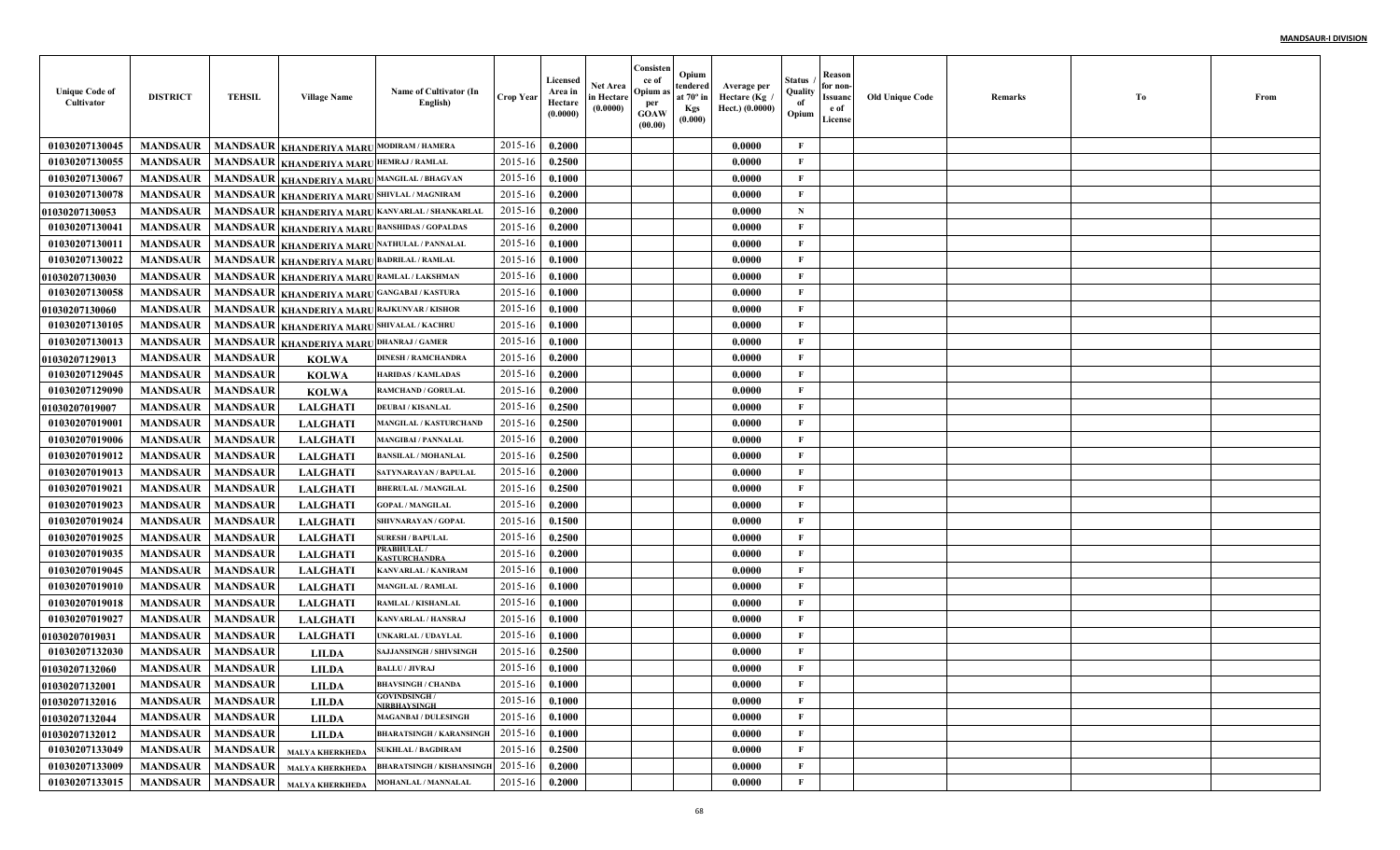| <b>Unique Code of</b><br>Cultivator | <b>DISTRICT</b> | <b>TEHSIL</b>   | <b>Village Name</b>                                    | Name of Cultivator (In<br>English)       | <b>Crop Year</b> | Licensed<br>Area in<br>Hectare<br>(0.0000) | <b>Net Area</b><br>in Hectare<br>(0.0000) | Consisten<br>ce of<br>Opium as<br>per<br><b>GOAW</b><br>(00.00) | Opium<br>tendered<br>at $70^\circ$ in<br><b>Kgs</b><br>(0.000) | Average per<br>Hectare (Kg)<br>Hect.) (0.0000) | Status<br>Quality<br>of<br>Opium | Reason<br>for non-<br>Issuanc<br>e of<br>License | <b>Old Unique Code</b> | Remarks | Tо | From |
|-------------------------------------|-----------------|-----------------|--------------------------------------------------------|------------------------------------------|------------------|--------------------------------------------|-------------------------------------------|-----------------------------------------------------------------|----------------------------------------------------------------|------------------------------------------------|----------------------------------|--------------------------------------------------|------------------------|---------|----|------|
| 01030207133027                      | <b>MANDSAUR</b> | <b>MANDSAUR</b> | <b>MALYA KHERKHEDA</b>                                 | HIRALAL / DEV JI                         | 2015-16          | 0.1000                                     |                                           |                                                                 |                                                                | 0.0000                                         | F                                |                                                  |                        |         |    |      |
| 01030207133031                      | <b>MANDSAUR</b> | <b>MANDSAUR</b> | <b>MALYA KHERKHEDA</b>                                 | <b>SHANKAR / JORJI</b>                   | 2015-16          | 0.2000                                     |                                           |                                                                 |                                                                | 0.0000                                         | F                                |                                                  |                        |         |    |      |
| 01030207133040                      | <b>MANDSAUR</b> | <b>MANDSAUR</b> | <b>MALYA KHERKHEDA</b>                                 | JIVANSINGH / NARAYANSINGI                | 2015-16          | 0.2000                                     |                                           |                                                                 |                                                                | 0.0000                                         | $\mathbf{F}$                     |                                                  |                        |         |    |      |
| 01030207133073                      | <b>MANDSAUR</b> | <b>MANDSAUR</b> | <b>MALYA KHERKHEDA</b>                                 | <b>JAGDISH / BHERULAL</b>                | 2015-16          | 0.2500                                     |                                           |                                                                 |                                                                | 0.0000                                         | $\mathbf{F}$                     |                                                  |                        |         |    |      |
| 01030207133082                      | <b>MANDSAUR</b> | <b>MANDSAUR</b> | <b>MALYA KHERKHEDA</b>                                 | PRABHUBAI / KACHRU                       | 2015-16          | 0.2000                                     |                                           |                                                                 |                                                                | 0.0000                                         | $\mathbf{F}$                     |                                                  |                        |         |    |      |
| 01030207133091                      | <b>MANDSAUR</b> | <b>MANDSAUR</b> | <b>MALYA KHERKHEDA</b>                                 | <b>HEMANTBAI/NARAYAN</b>                 | 2015-16          | 0.1000                                     |                                           |                                                                 |                                                                | 0.0000                                         | F                                |                                                  |                        |         |    |      |
| 01030207133099                      | <b>MANDSAUR</b> | <b>MANDSAUR</b> | <b>MALYA KHERKHEDA</b>                                 | <b>LAKSHMAN / BALU</b>                   | 2015-16          | 0.2000                                     |                                           |                                                                 |                                                                | 0.0000                                         | F                                |                                                  |                        |         |    |      |
| 01030207133100                      | <b>MANDSAUR</b> | <b>MANDSAUR</b> | <b>MALYA KHERKHEDA</b>                                 | <b>KALURAM / KANAJI</b>                  | 2015-16          | 0.2500                                     |                                           |                                                                 |                                                                | 0.0000                                         | $\mathbf{F}$                     |                                                  |                        |         |    |      |
| <b>01030207133112</b>               | <b>MANDSAUR</b> | <b>MANDSAUR</b> | <b>MALYA KHERKHEDA</b>                                 | <b>KAILASH / BADRILAL</b>                | 2015-16          | 0.2500                                     |                                           |                                                                 |                                                                | 0.0000                                         | $\mathbf{F}$                     |                                                  |                        |         |    |      |
| <b>01030207133135</b>               | <b>MANDSAUR</b> | <b>MANDSAUR</b> | <b>MALYA KHERKHEDA</b>                                 | <b>MANGILAL / BHERU</b>                  | 2015-16          | 0.1000                                     |                                           |                                                                 |                                                                | 0.0000                                         | $\mathbf{F}$                     |                                                  |                        |         |    |      |
| 01030207133163                      | <b>MANDSAUR</b> | <b>MANDSAUR</b> | <b>MALYA KHERKHEDA</b>                                 | KANCHANBAI / BAGDIRAM                    | 2015-16          | 0.2000                                     |                                           |                                                                 |                                                                | 0.0000                                         | $\mathbf{F}$                     |                                                  |                        |         |    |      |
| 01030207133175                      | <b>MANDSAUR</b> | <b>MANDSAUR</b> | <b>MALYA KHERKHEDA</b>                                 | <b>DHURIBAI / KACHRU</b>                 | 2015-16          | 0.1500                                     |                                           |                                                                 |                                                                | 0.0000                                         | $\mathbf{F}$                     |                                                  |                        |         |    |      |
| 01030207133176                      | <b>MANDSAUR</b> | <b>MANDSAUR</b> | <b>MALYA KHERKHEDA</b>                                 | <b>JAWAHARLAL / KACHRI</b>               | 2015-16          | 0.1500                                     |                                           |                                                                 |                                                                | 0.0000                                         | $\mathbf{F}$                     |                                                  |                        |         |    |      |
| 01030207133184                      | <b>MANDSAUR</b> | <b>MANDSAUR</b> | <b>MALYA KHERKHEDA</b>                                 | <b>MOHANLAL / FATTA JI</b>               | 2015-16          | 0.2000                                     |                                           |                                                                 |                                                                | 0.0000                                         | $\mathbf{F}$                     |                                                  |                        |         |    |      |
| 01030207133157                      | <b>MANDSAUR</b> | <b>MANDSAUR</b> | <b>MALYA KHERKHEDA</b>                                 | <b>MIRABAI/RAMESWER</b>                  | 2015-16          | 0.2000                                     |                                           |                                                                 |                                                                | 0.0000                                         | $\mathbf{F}$                     |                                                  |                        |         |    |      |
| 01030207133183                      | <b>MANDSAUR</b> | <b>MANDSAUR</b> | <b>MALYA KHERKHEDA</b>                                 | <b>GANPATLAL / SHANKARLA</b> I           | 2015-16          | 0.2500                                     |                                           |                                                                 |                                                                | 0.0000                                         | $\mathbf{F}$                     |                                                  |                        |         |    |      |
| 01030207133214                      | <b>MANDSAUR</b> | <b>MANDSAUR</b> | <b>MALYA KHERKHEDA</b>                                 | <b>AANANDDAS / GARIBDAS</b>              | 2015-16          | 0.1000                                     |                                           |                                                                 |                                                                | 0.0000                                         | $\mathbf{F}$                     |                                                  |                        |         |    |      |
| 01030207133065                      | <b>MANDSAUR</b> | <b>MANDSAUR</b> | <b>MALYA KHERKHEDA</b>                                 | <b>VISHNUDAS / AANANDDAS</b>             | 2015-16          | 0.1000                                     |                                           |                                                                 |                                                                | 0.0000                                         | $\mathbf{F}$                     |                                                  |                        |         |    |      |
| 01030207133017                      | <b>MANDSAUR</b> | <b>MANDSAUR</b> | <b>MALYA KHERKHEDA</b>                                 | <b>MADANLAL / GANGAJI</b>                | 2015-16          | 0.1000                                     |                                           |                                                                 |                                                                | 0.0000                                         | $\mathbf{F}$                     |                                                  |                        |         |    |      |
| 01030207133030                      | <b>MANDSAUR</b> | <b>MANDSAUR</b> | <b>MALYA KHERKHEDA</b>                                 | <b>KACHRU / NATHU</b>                    | 2015-16          | 0.1000                                     |                                           |                                                                 |                                                                | 0.0000                                         | $\mathbf{F}$                     |                                                  |                        |         |    |      |
| 01030207133035                      | <b>MANDSAUR</b> | <b>MANDSAUR</b> | <b>MALYA KHERKHEDA</b>                                 | <b>VARAYANSINGH/</b><br><b>ANESHRAM</b>  | 2015-16          | 0.1000                                     |                                           |                                                                 |                                                                | 0.0000                                         | $\mathbf{F}$                     |                                                  |                        |         |    |      |
| 01030207133044                      | <b>MANDSAUR</b> | <b>MANDSAUR</b> | <b>MALYA KHERKHEDA</b>                                 | <b>SHIVLAL / GOVINDA</b>                 | 2015-16          | 0.1000                                     |                                           |                                                                 |                                                                | 0.0000                                         | $\mathbf{F}$                     |                                                  |                        |         |    |      |
| 01030207133046                      | <b>MANDSAUR</b> | <b>MANDSAUR</b> | <b>MALYA KHERKHEDA</b>                                 | <b>BASANTILAL / MOHANLAI</b>             | 2015-16          | 0.1000                                     |                                           |                                                                 |                                                                | 0.0000                                         | $\mathbf{F}$                     |                                                  |                        |         |    |      |
| 01030207133074                      | <b>MANDSAUR</b> | <b>MANDSAUR</b> | <b>MALYA KHERKHEDA</b>                                 | <b>BADRILAL / MOTILAL</b>                | 2015-16          | 0.1000                                     |                                           |                                                                 |                                                                | 0.0000                                         | $\mathbf{F}$                     |                                                  |                        |         |    |      |
| 01030207133095                      | <b>MANDSAUR</b> | <b>MANDSAUR</b> | <b>MALYA KHERKHEDA</b>                                 | <b>DEVA / NANURAM</b>                    | 2015-16          | 0.1000                                     |                                           |                                                                 |                                                                | 0.0000                                         | $\mathbf{F}$                     |                                                  |                        |         |    |      |
| 01030207133104                      | <b>MANDSAUR</b> | <b>MANDSAUR</b> | <b>MALYA KHERKHEDA</b>                                 | <b>DEVILAL / BALARAM</b>                 | 2015-16          | 0.1000                                     |                                           |                                                                 |                                                                | 0.0000                                         | $\mathbf{F}$                     |                                                  |                        |         |    |      |
| 01030207133106                      | <b>MANDSAUR</b> | <b>MANDSAUR</b> | <b>MALYA KHERKHEDA</b>                                 | <b>BHERULAL / KESHURAM</b>               | 2015-16          | 0.1000                                     |                                           |                                                                 |                                                                | 0.0000                                         | F                                |                                                  |                        |         |    |      |
| 01030207133109                      | <b>MANDSAUR</b> | <b>MANDSAUR</b> | <b>MALYA KHERKHEDA</b>                                 | PRABHULAL / RAMLAL DHOB                  | 2015-16          | 0.1000                                     |                                           |                                                                 |                                                                | 0.0000                                         | $\mathbf{F}$                     |                                                  |                        |         |    |      |
| 01030207133158                      | <b>MANDSAUR</b> | <b>MANDSAUR</b> | <b>MALYA KHERKHEDA</b>                                 | <b>BHANVARLAL / SHANKARLAI</b>           | 2015-16          | 0.1000                                     |                                           |                                                                 |                                                                | 0.0000                                         | $\mathbf{F}$                     |                                                  |                        |         |    |      |
| 01030207133170                      | <b>MANDSAUR</b> | <b>MANDSAUR</b> | <b>MALYA KHERKHEDA</b>                                 | <b>RUGHNATHSINGH / KAILASH</b>           | 2015-16          | 0.1500                                     |                                           |                                                                 |                                                                | 0.0000                                         | $\mathbf{F}$                     |                                                  |                        |         |    |      |
| 01030207133172                      | <b>MANDSAUR</b> | <b>MANDSAUR</b> | <b>MALYA KHERKHEDA</b>                                 | <b>NARAYANDAS / KANHAIYADA</b>           | 2015-16          | 0.1000                                     | 0.0990                                    | 66.58                                                           | 2.530                                                          | 25.5556                                        | G                                |                                                  |                        |         |    |      |
| 01030207133185                      | <b>MANDSAUR</b> | <b>MANDSAUR</b> | <b>MALYA KHERKHEDA</b>                                 | <b>BALURAM / KISHAN JI</b>               | 2015-16          | 0.1000                                     |                                           |                                                                 |                                                                | 0.0000                                         | F                                |                                                  |                        |         |    |      |
| 01030207133189                      | <b>MANDSAUR</b> | <b>MANDSAUR</b> | <b>MALYA KHERKHEDA</b>                                 | <b>BADRILAL / JAVAHARLAL</b>             | 2015-16          | 0.2500                                     |                                           |                                                                 |                                                                | 0.0000                                         | F                                |                                                  |                        |         |    |      |
| <b>01030207133085</b>               |                 |                 | MANDSAUR   MANDSAUR   MALYA KHERKHEDA   MANGATRAM/RUPA |                                          | 2015-16 0.1000   |                                            |                                           |                                                                 |                                                                | 0.0000                                         | F                                |                                                  |                        |         |    |      |
| 01030207133202                      | <b>MANDSAUR</b> | <b>MANDSAUR</b> | <b>MALYA KHERKHEDA</b>                                 | <b>MADANLAL / MADHO JI</b>               | 2015-16          | 0.1000                                     |                                           |                                                                 |                                                                | 0.0000                                         | $\mathbf F$                      |                                                  |                        |         |    |      |
| 01030207133094                      | <b>MANDSAUR</b> | <b>MANDSAUR</b> |                                                        | MALYA KHERKHEDA BHULIBAI / LAKSHMAN      | 2015-16          | 0.1000                                     |                                           |                                                                 |                                                                | 0.0000                                         | $\mathbf{F}$                     |                                                  |                        |         |    |      |
| 01030207133059                      | <b>MANDSAUR</b> | <b>MANDSAUR</b> |                                                        | MALYA KHERKHEDA MANSINGH / BAHADUR SINGH | 2015-16          | 0.1000                                     |                                           |                                                                 |                                                                | 0.0000                                         | $\mathbf{F}$                     |                                                  |                        |         |    |      |
| 01030207134031                      | <b>MANDSAUR</b> | <b>MANDSAUR</b> | NAWANKHEDI                                             | PRABHULAL / NANURAM                      | 2015-16          | 0.2000                                     |                                           |                                                                 |                                                                | 0.0000                                         | $\mathbf{F}$                     |                                                  |                        |         |    |      |
| 01030207134025                      | <b>MANDSAUR</b> | <b>MANDSAUR</b> | NAWANKHEDI                                             | PRABHUBAI / KARULAL                      | 2015-16          | 0.2000                                     |                                           |                                                                 |                                                                | 0.0000                                         | $\mathbf{F}$                     |                                                  |                        |         |    |      |
| 01030207134012                      | <b>MANDSAUR</b> | <b>MANDSAUR</b> |                                                        | NAWANKHEDI KAILASH / BHAGIRATH           | 2015-16          | 0.1000                                     |                                           |                                                                 |                                                                | 0.0000                                         | $\mathbf{F}$                     |                                                  |                        |         |    |      |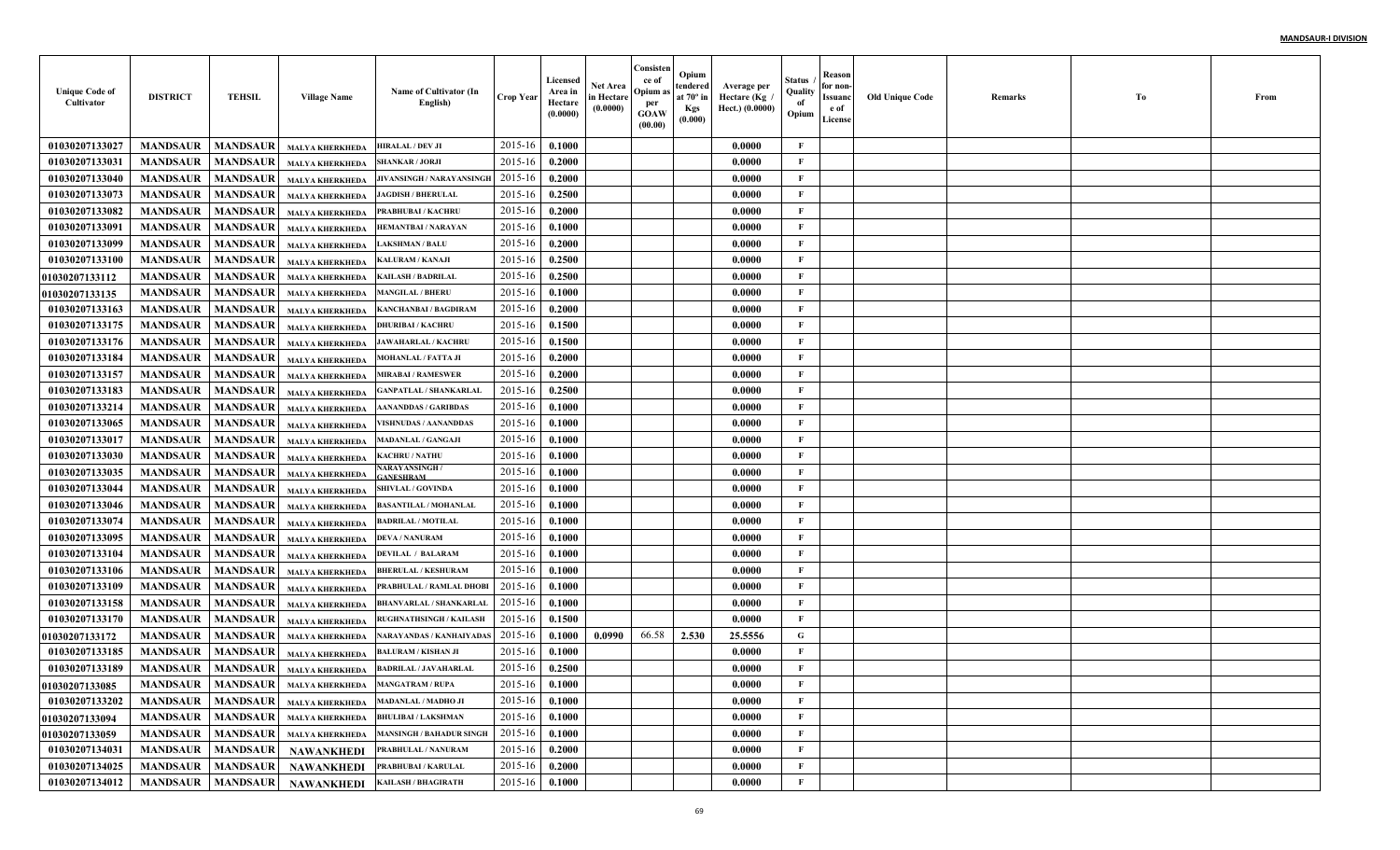| <b>Unique Code of</b><br>Cultivator | <b>DISTRICT</b>            | <b>TEHSIL</b>   | <b>Village Name</b>              | Name of Cultivator (In<br>English)              | <b>Crop Year</b> | Licensed<br>Area in<br>Hectare<br>(0.0000) | Net Area<br>in Hectare<br>(0.0000) | Consisten<br>ce of<br>Opium a<br>per<br><b>GOAW</b><br>(00.00) | Opium<br>tendered<br>at $70^\circ$ in<br><b>Kgs</b><br>(0.000) | Average per<br>Hectare (Kg<br>Hect.) (0.0000) | Status<br>Quality<br>of<br>Opium | Reason<br>for non-<br>Issuanc<br>e of<br>License | <b>Old Unique Code</b> | Remarks | Тo | From |
|-------------------------------------|----------------------------|-----------------|----------------------------------|-------------------------------------------------|------------------|--------------------------------------------|------------------------------------|----------------------------------------------------------------|----------------------------------------------------------------|-----------------------------------------------|----------------------------------|--------------------------------------------------|------------------------|---------|----|------|
| 01030207134034                      | <b>MANDSAUR</b>            | <b>MANDSAUR</b> | NAWANKHEDI                       | SHANTIBAI / SHANKARLAI                          | 2015-16          | 0.1000                                     |                                    |                                                                |                                                                | 0.0000                                        | F                                |                                                  |                        |         |    |      |
| 01030207135039                      | <b>MANDSAUR</b>            | <b>MANDSAUR</b> | <b>NIRDHARI</b>                  | <b>MOHANLAL / KISHANLAI</b>                     | 2015-16          | 0.2500                                     |                                    |                                                                |                                                                | 0.0000                                        | $\mathbf{F}$                     |                                                  |                        |         |    |      |
| 01030207135001                      | <b>MANDSAUR</b>            | <b>MANDSAUR</b> | <b>NIRDHARI</b>                  | <b>RAMDAS / MATHURADAS</b>                      | 2015-16          | 0.2000                                     |                                    |                                                                |                                                                | 0.0000                                        | F                                |                                                  |                        |         |    |      |
| 01030207135003                      | <b>MANDSAUR</b>            | <b>MANDSAUR</b> | <b>NIRDHARI</b>                  | <b>BHANVARDAS / NARSINGDAS</b>                  | 2015-16          | 0.2500                                     |                                    |                                                                |                                                                | 0.0000                                        | $\mathbf{F}$                     |                                                  |                        |         |    |      |
| 01030207135006                      | <b>MANDSAUR</b>            | <b>MANDSAUR</b> | <b>NIRDHARI</b>                  | <b>MANGILAL / BHANWERLAI</b>                    | 2015-16          | 0.2000                                     |                                    |                                                                |                                                                | 0.0000                                        | $\mathbf{F}$                     |                                                  |                        |         |    |      |
| 01030207135010                      | <b>MANDSAUR</b>            | <b>MANDSAUR</b> | <b>NIRDHARI</b>                  | HULASHIBAI / KISHANDAS                          | 2015-16          | 0.2500                                     |                                    |                                                                |                                                                | 0.0000                                        | $\mathbf{F}$                     |                                                  |                        |         |    |      |
| 01030207135014                      | <b>MANDSAUR</b>            | <b>MANDSAUR</b> | <b>NIRDHARI</b>                  | <b>JANIBAI / FAKIRCHAND</b>                     | 2015-16          | 0.2500                                     |                                    |                                                                |                                                                | 0.0000                                        | $\mathbf{F}$                     |                                                  |                        |         |    |      |
| 01030207135016                      | <b>MANDSAUR</b>            | <b>MANDSAUR</b> | <b>NIRDHARI</b>                  | <b>DHAPUBAI / BHAGVAN</b>                       | 2015-16          | 0.2000                                     |                                    |                                                                |                                                                | 0.0000                                        | F                                |                                                  |                        |         |    |      |
| <b>01030207135018</b>               | <b>MANDSAUR</b>            | <b>MANDSAUR</b> | <b>NIRDHARI</b>                  | <b>OMPRAKASH / JAGANNATH</b>                    | 2015-16          | 0.2500                                     |                                    |                                                                |                                                                | 0.0000                                        | F                                |                                                  |                        |         |    |      |
| 01030207135020                      | <b>MANDSAUR</b>            | <b>MANDSAUR</b> | <b>NIRDHARI</b>                  | <b>KALABAI/RAMESHVER</b>                        | 2015-16          | 0.2500                                     |                                    |                                                                |                                                                | 0.0000                                        | $\mathbf{F}$                     |                                                  |                        |         |    |      |
| 01030207135024                      | <b>MANDSAUR</b>            | <b>MANDSAUR</b> | <b>NIRDHARI</b>                  | <b>GITABAI / MANGUDAS</b>                       | 2015-16          | 0.2500                                     |                                    |                                                                |                                                                | 0.0000                                        | $\mathbf{F}$                     |                                                  |                        |         |    |      |
| 01030207135026                      | <b>MANDSAUR</b>            | <b>MANDSAUR</b> | NIRDHARI                         | KAILASH / JAGANNATH                             | 2015-16          | 0.2500                                     |                                    |                                                                |                                                                | 0.0000                                        | $\mathbf{F}$                     |                                                  |                        |         |    |      |
| 01030207135027                      | <b>MANDSAUR</b>            | <b>MANDSAUR</b> | <b>NIRDHARI</b>                  | <b>BARDICHANDRA / BHERULAL</b>                  | 2015-16          | 0.2500                                     |                                    |                                                                |                                                                | 0.0000                                        | $\mathbf{F}$                     |                                                  |                        |         |    |      |
| <b>01030207135031</b>               | <b>MANDSAUR</b>            | <b>MANDSAUR</b> | <b>NIRDHARI</b>                  | <b>SWARUPIBAI / BHANA</b>                       | 2015-16          | 0.2000                                     |                                    |                                                                |                                                                | 0.0000                                        | $\mathbf{F}$                     |                                                  |                        |         |    |      |
| <b>01030207135032</b>               | <b>MANDSAUR</b>            | <b>MANDSAUR</b> | <b>NIRDHARI</b>                  | <b>KARUDAS / UNKARDAS</b>                       | 2015-16          | 0.2500                                     |                                    |                                                                |                                                                | 0.0000                                        | $\mathbf{F}$                     |                                                  |                        |         |    |      |
| 01030207135033                      | <b>MANDSAUR</b>            | <b>MANDSAUR</b> | <b>NIRDHARI</b>                  | <b>BAGDIBAI / BANSILAL</b>                      | 2015-16          | 0.2500                                     |                                    |                                                                |                                                                | 0.0000                                        | $\mathbf{F}$                     |                                                  |                        |         |    |      |
| 01030207135040                      | <b>MANDSAUR</b>            | <b>MANDSAUR</b> | <b>NIRDHARI</b>                  | RAMIBAI / JAGANNATH                             | 2015-16          | 0.2500                                     |                                    |                                                                |                                                                | 0.0000                                        | $\mathbf{F}$                     |                                                  |                        |         |    |      |
| 01030207135041                      | <b>MANDSAUR</b>            | <b>MANDSAUR</b> | <b>NIRDHARI</b>                  | <b>KALURAM / BHERULAL</b>                       | 2015-16          | 0.2500                                     |                                    |                                                                |                                                                | 0.0000                                        | $\mathbf{F}$                     |                                                  |                        |         |    |      |
| 01030207135042                      | <b>MANDSAUR</b>            | <b>MANDSAUR</b> | <b>NIRDHARI</b>                  | <b>MANGIBAI / SALAGRAM</b>                      | 2015-16          | 0.2500                                     |                                    |                                                                |                                                                | 0.0000                                        | $\mathbf{F}$                     |                                                  |                        |         |    |      |
| 01030207135045                      | <b>MANDSAUR</b>            | <b>MANDSAUR</b> | <b>NIRDHARI</b>                  | <b>GOKULSINGH / UDAYSINGI</b>                   | 2015-16          | 0.1500                                     |                                    |                                                                |                                                                | 0.0000                                        | $\mathbf{F}$                     |                                                  |                        |         |    |      |
| 01030207135048                      | <b>MANDSAUR</b>            | <b>MANDSAUR</b> | <b>NIRDHARI</b>                  | <b>BAGDIRAM / KISHANALAI</b>                    | 2015-16          | 0.2500                                     |                                    |                                                                |                                                                | 0.0000                                        | $\mathbf{F}$                     |                                                  |                        |         |    |      |
| 01030207135051                      | <b>MANDSAUR</b>            | <b>MANDSAUR</b> | <b>NIRDHARI</b>                  | <b>GITABAI / BALARAM</b>                        | 2015-16          | 0.2000                                     |                                    |                                                                |                                                                | 0.0000                                        | F                                |                                                  |                        |         |    |      |
| 01030207135055                      | <b>MANDSAUR</b>            | <b>MANDSAUR</b> | <b>NIRDHARI</b>                  | FULKUNWAR / MOHANSINGH                          | 2015-16          | 0.2500                                     |                                    |                                                                |                                                                | 0.0000                                        | $\mathbf{F}$                     |                                                  |                        |         |    |      |
| 01030207135056                      | <b>MANDSAUR</b>            | <b>MANDSAUR</b> | <b>NIRDHARI</b>                  | KANHAIYALAL / DEVJI RAWA                        | 2015-16          | 0.2000                                     |                                    |                                                                |                                                                | 0.0000                                        | $\mathbf{F}$                     |                                                  |                        |         |    |      |
| <b>01030207135059</b>               | <b>MANDSAUR</b>            | <b>MANDSAUR</b> | <b>NIRDHARI</b>                  | <b>RAGHUVIRDAS/</b><br>MATHURADAS               | 2015-16          | 0.2000                                     |                                    |                                                                |                                                                | 0.0000                                        | $\mathbf{F}$                     |                                                  |                        |         |    |      |
| 01030207135061                      | <b>MANDSAUR</b>            | <b>MANDSAUR</b> | <b>NIRDHARI</b>                  | <b>MANNUBAI / AMBARAM</b>                       | 2015-16          | 0.2500                                     |                                    |                                                                |                                                                | 0.0000                                        | $\mathbf{F}$                     |                                                  |                        |         |    |      |
| 01030207135063                      | <b>MANDSAUR</b>            | <b>MANDSAUR</b> | <b>NIRDHARI</b>                  | KANHAIYALAL / DEVILAL<br><b>BANJARA</b>         | 2015-16          | 0.2500                                     |                                    |                                                                |                                                                | 0.0000                                        | $\mathbf{F}$                     |                                                  |                        |         |    |      |
| 01030207135067                      | <b>MANDSAUR</b>            | <b>MANDSAUR</b> | <b>NIRDHARI</b>                  | PREMABAI / DULICHANDR                           | 2015-16          | 0.2500                                     |                                    |                                                                |                                                                | 0.0000                                        | $\mathbf{F}$                     |                                                  |                        |         |    |      |
| 01030207135073                      | <b>MANDSAUR</b>            | <b>MANDSAUR</b> | <b>NIRDHARI</b>                  | <b>BHULIBAI / KAMALDAS</b>                      | 2015-16          | 0.2000                                     |                                    |                                                                |                                                                | 0.0000                                        | $\mathbf{F}$                     |                                                  |                        |         |    |      |
| 01030207135075                      | <b>MANDSAUR</b>            | <b>MANDSAUR</b> | <b>NIRDHARI</b>                  | <b>FAKIRCHAND / MANGILA</b>                     | 2015-16          | 0.2000                                     |                                    |                                                                |                                                                | 0.0000                                        | $\mathbf{F}$                     |                                                  |                        |         |    |      |
| 01030207135076                      | <b>MANDSAUR</b>            | <b>MANDSAUR</b> | <b>NIRDHARI</b>                  | <b>GOPAL / RAMESHVAR</b>                        | 2015-16          | 0.2500                                     |                                    |                                                                |                                                                | 0.0000                                        | $\mathbf{F}$                     |                                                  |                        |         |    |      |
| <b>01030207135080</b>               | <b>MANDSAUR</b>            | <b>MANDSAUR</b> | <b>NIRDHARI</b>                  | <b>RAGHUVIRSINGH/</b><br><b>IDAYSINGH</b>       | 2015-16          | 0.2000                                     |                                    |                                                                |                                                                | 0.0000                                        | F                                |                                                  |                        |         |    |      |
| 01030207135005                      | <b>MANDSAUR</b>            | <b>MANDSAUR</b> | <b>NIRDHARI</b>                  | CHAMPABAI / KHEMRAJ                             | 2015-16          | 0.2500                                     |                                    |                                                                |                                                                | 0.0000                                        | F                                |                                                  |                        |         |    |      |
| 01030207135023                      | <b>MANDSAUR   MANDSAUR</b> |                 | <b>NIRDHARI</b>                  | <b>MISHRILAL / ONKARLAL</b>                     | $2015-16$ 0.2500 |                                            |                                    |                                                                |                                                                | 0.0000                                        | F                                |                                                  |                        |         |    |      |
| 01030207135009                      | <b>MANDSAUR</b>            | <b>MANDSAUR</b> | <b>NIRDHARI</b>                  | <b>KHIMA / BAGDIRAM</b>                         | 2015-16          | 0.1000                                     |                                    |                                                                |                                                                | 0.0000                                        | $\mathbf{F}$                     |                                                  |                        |         |    |      |
| 01030207136013                      | <b>MANDSAUR</b>            |                 |                                  | MANDSAUR PADLIYA MARU TULSIRAM/BHERULAL         | 2015-16          | 0.2000                                     |                                    |                                                                |                                                                | 0.0000                                        | $\mathbf{F}$                     |                                                  |                        |         |    |      |
| 01030207136032                      | <b>MANDSAUR</b>            |                 |                                  | MANDSAUR   PADLIYA MARU HANGAMIBAI/GANGARAM     | 2015-16          | 0.1500                                     |                                    |                                                                |                                                                | 0.0000                                        | $\mathbf F$                      |                                                  |                        |         |    |      |
| 01030207136041                      | <b>MANDSAUR</b>            | <b>MANDSAUR</b> |                                  | PADLIYA MARU BANSHILAL / RAMCHANDRA             | 2015-16          | 0.2000                                     |                                    |                                                                |                                                                | 0.0000                                        | $\mathbf{F}$                     |                                                  |                        |         |    |      |
| 01030207136076                      | <b>MANDSAUR</b>            | <b>MANDSAUR</b> | PADLIYA MARU MANGIBAI / BADRILAL |                                                 | 2015-16          | 0.2000                                     |                                    |                                                                |                                                                | 0.0000                                        | $\mathbf{F}$                     |                                                  |                        |         |    |      |
| 01030207136100                      | <b>MANDSAUR</b>            |                 |                                  | MANDSAUR   PADLIYA MARU  BANSHIDAS / SITARAMDAS | 2015-16          | 0.2000                                     |                                    |                                                                |                                                                | 0.0000                                        | $\mathbf F$                      |                                                  |                        |         |    |      |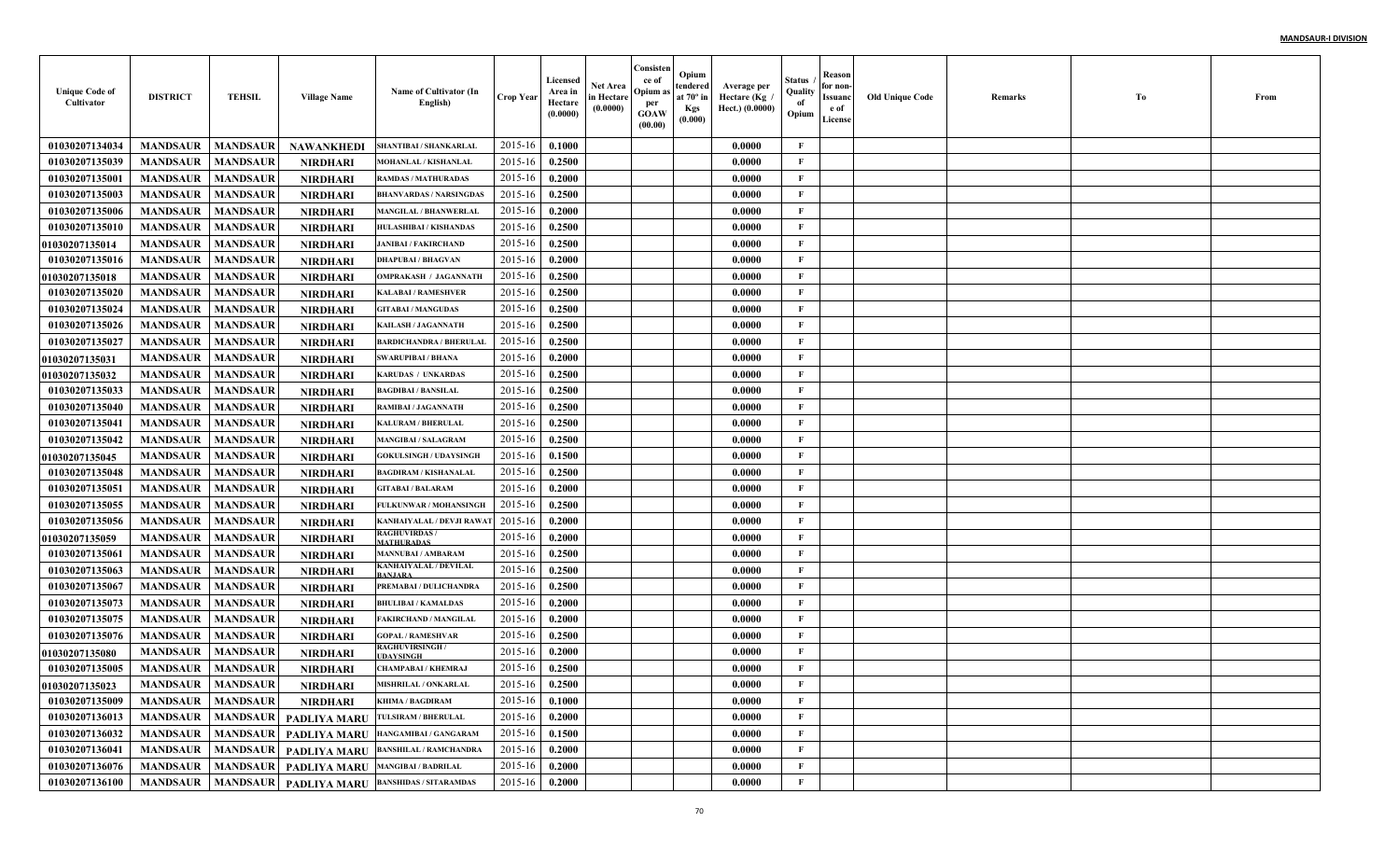| <b>Unique Code of</b><br>Cultivator | <b>DISTRICT</b> | <b>TEHSIL</b>   | <b>Village Name</b>                                | Name of Cultivator (In<br>English)                          | <b>Crop Year</b> | Licensed<br>Area in<br>Hectare<br>(0.0000) | <b>Net Area</b><br>in Hectare<br>(0.0000) | Consisten<br>ce of<br>Opium as<br>per<br><b>GOAW</b><br>(00.00) | Opium<br>tendered<br>at $70^\circ$ in<br><b>Kgs</b><br>(0.000) | Average per<br>، Hectare (Kg<br>Hect.) (0.0000) | Status<br>Quality<br>of<br>Opium | Reason<br>for non-<br>Issuanc<br>e of<br>License | Old Unique Code | Remarks | Тo | From |
|-------------------------------------|-----------------|-----------------|----------------------------------------------------|-------------------------------------------------------------|------------------|--------------------------------------------|-------------------------------------------|-----------------------------------------------------------------|----------------------------------------------------------------|-------------------------------------------------|----------------------------------|--------------------------------------------------|-----------------|---------|----|------|
| 01030207136105                      | <b>MANDSAUR</b> | <b>MANDSAUR</b> | <b>PADLIYA MARU</b>                                | MANOHARLAL / CHUNNILAL                                      | 2015-16          | 0.2000                                     |                                           |                                                                 |                                                                | 0.0000                                          | F                                |                                                  |                 |         |    |      |
| <b>01030207136106</b>               | <b>MANDSAUR</b> | <b>MANDSAUR</b> | <b>PADLIYA MARU</b>                                | RAMGOPAL / CHUNNILAI                                        | 2015-16          | 0.2000                                     |                                           |                                                                 |                                                                | 0.0000                                          | F                                |                                                  |                 |         |    |      |
| 01030207136108                      | <b>MANDSAUR</b> | <b>MANDSAUR</b> | <b>PADLIYA MARU</b>                                | <b>DURGASHANKAR / BAGDIRAM</b>                              | 2015-16          | 0.1500                                     |                                           |                                                                 |                                                                | 0.0000                                          | $\mathbf{F}$                     |                                                  |                 |         |    |      |
| 01030207136124                      | <b>MANDSAUR</b> | <b>MANDSAUR</b> | <b>PADLIYA MARU</b>                                | RATANLAL / ONKARLAI                                         | 2015-16          | 0.2000                                     |                                           |                                                                 |                                                                | 0.0000                                          | $\mathbf{F}$                     |                                                  |                 |         |    |      |
| 01030207136030                      | <b>MANDSAUR</b> | <b>MANDSAUR</b> | PADLIYA MARU                                       | <b>BAPULAL / RAMLAL</b>                                     | 2015-16          | 0.1000                                     |                                           |                                                                 |                                                                | 0.0000                                          | $\mathbf{F}$                     |                                                  |                 |         |    |      |
| 01030207137199                      | <b>MANDSAUR</b> | <b>MANDSAUR</b> | PIPLIYA KARADIYA                                   | <b>RAMNIVAS / SURATRAM</b>                                  | 2015-16          | 0.2500                                     |                                           |                                                                 |                                                                | 0.0000                                          | $\mathbf{F}$                     |                                                  |                 |         |    |      |
| 01030207137002                      | <b>MANDSAUR</b> |                 | MANDSAUR   PIPLIYA KARADIYA MADANLAL / NANDRAM     |                                                             | 2015-16          | 0.2000                                     |                                           |                                                                 |                                                                | 0.0000                                          | $\mathbf{F}$                     |                                                  |                 |         |    |      |
| <b>01030207137009</b>               | <b>MANDSAUR</b> |                 |                                                    | MANDSAUR   PIPLIYA KARADIYA   MADHULAL / LAKSHMAN           | 2015-16          | 0.2500                                     |                                           |                                                                 |                                                                | 0.0000                                          | $\mathbf{F}$                     |                                                  |                 |         |    |      |
| 01030207137026                      | <b>MANDSAUR</b> | <b>MANDSAUR</b> | PIPLIYA KARADIYA SHAMBHUSINNNNG                    | <b>DASHRATHSING</b>                                         | 2015-16          | 0.2000                                     |                                           |                                                                 |                                                                | 0.0000                                          | $\mathbf{F}$                     |                                                  |                 |         |    |      |
| 01030207137044                      | <b>MANDSAUR</b> | <b>MANDSAUR</b> | PIPLIYA KARADIYA                                   | PREMBAI / RAMCHANDRA                                        | 2015-16          | 0.1000                                     |                                           |                                                                 |                                                                | 0.0000                                          | $\mathbf{F}$                     |                                                  |                 |         |    |      |
| 01030207137046                      | <b>MANDSAUR</b> | <b>MANDSAUR</b> |                                                    | PIPLIYA KARADIYA GANESHRAM / ONKARLAL                       | 2015-16          | 0.2500                                     |                                           |                                                                 |                                                                | 0.0000                                          | $\mathbf{F}$                     |                                                  |                 |         |    |      |
| 01030207137051                      | <b>MANDSAUR</b> | <b>MANDSAUR</b> | PIPLIYA KARADIYA JAGDISHRAM / NATHU                |                                                             | 2015-16          | 0.2500                                     |                                           |                                                                 |                                                                | 0.0000                                          | $\mathbf{F}$                     |                                                  |                 |         |    |      |
| 01030207137053                      | <b>MANDSAUR</b> |                 |                                                    | MANDSAUR   PIPLIYA KARADIYA KANHAIYALAL / HIRALAL           | 2015-16          | 0.2500                                     |                                           |                                                                 |                                                                | 0.0000                                          | $\mathbf{F}$                     |                                                  |                 |         |    |      |
| 01030207137054                      | <b>MANDSAUR</b> |                 |                                                    | MANDSAUR   PIPLIYA KARADIYA   RUKMANBAI / JUJHARLAI         | 2015-16          | 0.2500                                     |                                           |                                                                 |                                                                | 0.0000                                          | $\mathbf{F}$                     |                                                  |                 |         |    |      |
| 01030207137055                      | <b>MANDSAUR</b> |                 |                                                    | MANDSAUR   PIPLIYA KARADIYA   RAMNIVAS / BHANVARLAL         | 2015-16          | 0.2500                                     |                                           |                                                                 |                                                                | 0.0000                                          | $\mathbf{F}$                     |                                                  |                 |         |    |      |
| 01030207137063                      | <b>MANDSAUR</b> |                 |                                                    | MANDSAUR   PIPLIYA KARADIYA VARDICHAND / KALURAM            | 2015-16          | 0.2500                                     |                                           |                                                                 |                                                                | 0.0000                                          | $\mathbf{F}$                     |                                                  |                 |         |    |      |
| 01030207137065                      | <b>MANDSAUR</b> |                 | MANDSAUR   PIPLIYA KARADIYA SURATRAM               | RAMESHCHANDRA/                                              | 2015-16          | 0.2500                                     |                                           |                                                                 |                                                                | 0.0000                                          | $\mathbf{F}$                     |                                                  |                 |         |    |      |
| <b>01030207137067</b>               | <b>MANDSAUR</b> |                 |                                                    | MANDSAUR PIPLIYA KARADIYA BASNTILAL / PRABHULAL             | 2015-16          | 0.2500                                     |                                           |                                                                 |                                                                | 0.0000                                          | $\mathbf{F}$                     |                                                  |                 |         |    |      |
| 01030207137069                      | <b>MANDSAUR</b> |                 | MANDSAUR   PIPLIYA KARADIYA  BADRILAL / AASHARAM   |                                                             | 2015-16          | 0.2000                                     |                                           |                                                                 |                                                                | 0.0000                                          | F                                |                                                  |                 |         |    |      |
| 01030207137070                      | <b>MANDSAUR</b> |                 |                                                    | MANDSAUR   PIPLIYA KARADIYA  RAMCHANDBAI / CHAMPALAI        | 2015-16          | 0.2500                                     |                                           |                                                                 |                                                                | 0.0000                                          | F                                |                                                  |                 |         |    |      |
| 01030207137073                      | <b>MANDSAUR</b> |                 | MANDSAUR   PIPLIYA KARADIYA  BARAJUBAI / NANDRAM   |                                                             | 2015-16          | 0.2500                                     |                                           |                                                                 |                                                                | 0.0000                                          | F                                |                                                  |                 |         |    |      |
| 01030207137074                      | <b>MANDSAUR</b> |                 | MANDSAUR   PIPLIYA KARADIYA GITABAI / BHAGATRAM    |                                                             | 2015-16          | 0.1000                                     |                                           |                                                                 |                                                                | 0.0000                                          | $\mathbf{F}$                     |                                                  |                 |         |    |      |
| 01030207137078                      | <b>MANDSAUR</b> |                 | MANDSAUR   PIPLIYA KARADIYA RADHESHYAM / DEVA      |                                                             | 2015-16          | 0.2500                                     |                                           |                                                                 |                                                                | 0.0000                                          | $\mathbf{F}$                     |                                                  |                 |         |    |      |
| 01030207137090                      | <b>MANDSAUR</b> |                 | MANDSAUR   PIPLIYA KARADIYA   DHAPUBAI / JUJHARLAL |                                                             | 2015-16          | 0.1000                                     | 0.0504                                    | 63.79                                                           | 3.025                                                          | 60.0198                                         | G                                |                                                  |                 |         |    |      |
| 01030207137092                      | <b>MANDSAUR</b> |                 | MANDSAUR   PIPLIYA KARADIYA   RATANLAL / NATHULAL  |                                                             | 2015-16          | 0.2500                                     |                                           |                                                                 |                                                                | 0.0000                                          | $\mathbf{F}$                     |                                                  |                 |         |    |      |
| 01030207137041                      | <b>MANDSAUR</b> |                 |                                                    | MANDSAUR   PIPLIYA KARADIYA  BHERULAL / MATHURALAI          | 2015-16          | 0.2500                                     |                                           |                                                                 |                                                                | 0.0000                                          | $\mathbf{F}$                     |                                                  |                 |         |    |      |
| 01030207137125                      | <b>MANDSAUR</b> |                 |                                                    | MANDSAUR   PIPLIYA KARADIYA   MANGIBAI / BHANVARLAI         | 2015-16          | 0.2500                                     |                                           |                                                                 |                                                                | 0.0000                                          | $\mathbf{F}$                     |                                                  |                 |         |    |      |
| 01030207137140                      | <b>MANDSAUR</b> | <b>MANDSAUR</b> | PIPLIYA KARADIYA SALGRAM / RATANLAL                |                                                             | 2015-16          | 0.2000                                     |                                           |                                                                 |                                                                | 0.0000                                          | $\mathbf{F}$                     |                                                  |                 |         |    |      |
| 01030207137141                      | <b>MANDSAUR</b> |                 | MANDSAUR   PIPLIYA KARADIYA RAGHUVIRSINGH          | <b>RAJENDRASINGH/</b>                                       | 2015-16          | 0.1500                                     |                                           |                                                                 |                                                                | 0.0000                                          | $\mathbf{F}$                     |                                                  |                 |         |    |      |
| 01030207137145                      | <b>MANDSAUR</b> | <b>MANDSAUR</b> | PIPLIYA KARADIYA                                   | VIDHYASAGAR / SURATRAM                                      | 2015-16          | 0.2000                                     |                                           |                                                                 |                                                                | 0.0000                                          | $\mathbf{F}$                     |                                                  |                 |         |    |      |
| 01030207137147                      | <b>MANDSAUR</b> | <b>MANDSAUR</b> | PIPLIYA KARADIYA HIRALAL / KALU                    |                                                             | 2015-16          | 0.2000                                     |                                           |                                                                 |                                                                | 0.0000                                          | $\mathbf{F}$                     |                                                  |                 |         |    |      |
| 01030207137159                      | <b>MANDSAUR</b> | <b>MANDSAUR</b> | PIPLIYA KARADIYA                                   | <b>BHANVARBAI / MANGILAI</b>                                | 2015-16          | 0.2500                                     |                                           |                                                                 |                                                                | 0.0000                                          | F                                |                                                  |                 |         |    |      |
| 01030207137171                      | <b>MANDSAUR</b> |                 | MANDSAUR   PIPLIYA KARADIYA PANNALAL / RAMLAL      |                                                             | 2015-16          | 0.2000                                     |                                           |                                                                 |                                                                | 0.0000                                          | F                                |                                                  |                 |         |    |      |
| 01030207137172                      |                 |                 |                                                    | MANDSAUR   MANDSAUR   PIPLIYA KARADIYA BHAGIRATH / LAKSHMAN | 2015-16 0.2500   |                                            |                                           |                                                                 |                                                                | 0.0000                                          | F                                |                                                  |                 |         |    |      |
| 01030207137185                      | <b>MANDSAUR</b> |                 |                                                    | MANDSAUR   PIPLIYA KARADIYA SHYAMLAL / PRITHVIRAJ           | 2015-16          | 0.2500                                     |                                           |                                                                 |                                                                | 0.0000                                          | $\mathbf F$                      |                                                  |                 |         |    |      |
| 01030207137191                      | <b>MANDSAUR</b> |                 | MANDSAUR PIPLIYA KARADIYA UDAYRAM / BHERULAL       |                                                             | 2015-16          | 0.2500                                     |                                           |                                                                 |                                                                | 0.0000                                          | $\mathbf F$                      |                                                  |                 |         |    |      |
| 01030207137195                      | <b>MANDSAUR</b> |                 |                                                    | MANDSAUR PIPLIYA KARADIYA RADHESHYAM / BHERULAL             | 2015-16          | 0.2500                                     |                                           |                                                                 |                                                                | 0.0000                                          | $\mathbf{F}$                     |                                                  |                 |         |    |      |
| 01030207137203                      | <b>MANDSAUR</b> |                 | MANDSAUR   PIPLIYA KARADIYA   JATANKUNWAR          | <b>DEVENDRA / BHERUSHING /</b>                              | 2015-16          | 0.2500                                     |                                           |                                                                 |                                                                | 0.0000                                          | $\mathbf F$                      |                                                  |                 |         |    |      |
| 01030207137207                      | <b>MANDSAUR</b> |                 | MANDSAUR   PIPLIYA KARADIYA  ASHOK/MADHOLAL        |                                                             | 2015-16          | 0.2500                                     |                                           |                                                                 |                                                                | 0.0000                                          | $\mathbf F$                      |                                                  |                 |         |    |      |
| 01030207137208                      | <b>MANDSAUR</b> |                 |                                                    | MANDSAUR   PIPLIYA KARADIYA   OMPRAKASH / SHANTILAL         | $2015 - 16$      | 0.2500                                     |                                           |                                                                 |                                                                | 0.0000                                          | $\mathbf{F}$                     |                                                  |                 |         |    |      |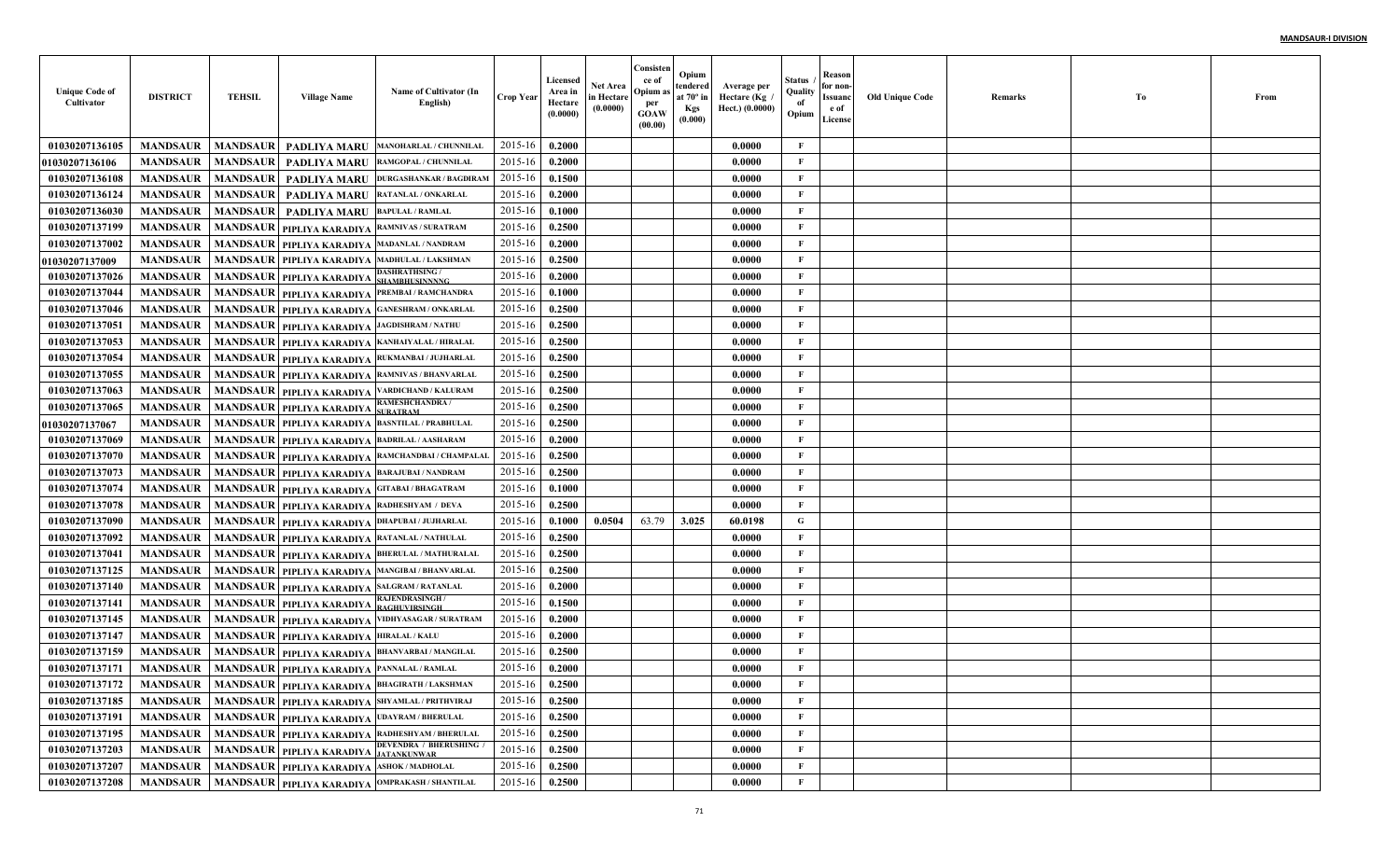| <b>Unique Code of</b><br>Cultivator | <b>DISTRICT</b> | <b>TEHSIL</b>   | <b>Village Name</b>                                      | Name of Cultivator (In<br>English)                    | <b>Crop Year</b> | <b>Licensed</b><br>Area in<br>Hectare<br>(0.0000) | <b>Net Area</b><br>in Hectare<br>(0.0000) | Consisten<br>ce of<br>Opium as<br>per<br><b>GOAW</b><br>(00.00) | Opium<br>tendered<br>at $70^\circ$ in<br><b>Kgs</b><br>(0.000) | Average per<br>، Hectare (Kg<br>Hect.) (0.0000) | Status<br>Quality<br>of<br>Opium | Reason<br>for non-<br>Issuanc<br>e of<br>License | Old Unique Code | Remarks | Tо | From         |
|-------------------------------------|-----------------|-----------------|----------------------------------------------------------|-------------------------------------------------------|------------------|---------------------------------------------------|-------------------------------------------|-----------------------------------------------------------------|----------------------------------------------------------------|-------------------------------------------------|----------------------------------|--------------------------------------------------|-----------------|---------|----|--------------|
| 01030207137217                      | <b>MANDSAUR</b> |                 | MANDSAUR   PIPLIYA KARADIYA                              | KANVARLAL / PRABHULAL                                 | 2015-16          | 0.2500                                            |                                           |                                                                 |                                                                | 0.0000                                          | F                                |                                                  |                 |         |    |              |
| 01030207137066                      | <b>MANDSAUR</b> |                 |                                                          | MANDSAUR PIPLIYA KARADIYA AVANTABAI / KANHAIYALAI     | 2015-16          | 0.1000                                            |                                           |                                                                 |                                                                | 0.0000                                          | F                                |                                                  |                 |         |    |              |
| 01030207137080                      | <b>MANDSAUR</b> |                 | MANDSAUR   PIPLIYA KARADIYA JAYRAM / BHERAJI             |                                                       | 2015-16          | 0.2500                                            |                                           |                                                                 |                                                                | 0.0000                                          | $\mathbf{F}$                     |                                                  |                 |         |    |              |
| 01030207137034                      | <b>MANDSAUR</b> |                 | MANDSAUR PIPLIYA KARADIYA JAGDISH / RAMESHVER            |                                                       | 2015-16          | 0.2500                                            |                                           |                                                                 |                                                                | 0.0000                                          | $\mathbf{F}$                     |                                                  |                 |         |    |              |
| 01030207137100                      | <b>MANDSAUR</b> | <b>MANDSAUR</b> | PIPLIYA KARADIYA BADRILAL / KESHURAM                     |                                                       | 2015-16          | 0.2500                                            |                                           |                                                                 |                                                                | 0.0000                                          | $\mathbf{F}$                     |                                                  |                 |         |    |              |
| 01030207137118                      | <b>MANDSAUR</b> | <b>MANDSAUR</b> | PIPLIYA KARADIYA                                         | PRAHLADSINGH / UDAYSINGH                              | 2015-16          | 0.2500                                            |                                           |                                                                 |                                                                | 0.0000                                          | $\mathbf{F}$                     |                                                  |                 |         |    |              |
| 01030207137122                      | <b>MANDSAUR</b> |                 |                                                          | MANDSAUR   PIPLIYA KARADIYA  SHANKARLAL / RATANLAL    | 2015-16          | 0.2500                                            |                                           |                                                                 |                                                                | 0.0000                                          | $\mathbf{F}$                     |                                                  |                 |         |    |              |
| 01030207137050                      | <b>MANDSAUR</b> | <b>MANDSAUR</b> |                                                          | PIPLIYA KARADIYA MURLIDAS / LAKSHMANDAS               | 2015-16          | 0.2000                                            |                                           |                                                                 |                                                                | 0.0000                                          | $\mathbf{F}$                     |                                                  |                 |         |    |              |
| 01030207137222                      | <b>MANDSAUR</b> | <b>MANDSAUR</b> | PIPLIYA KARADIYA                                         | <b>DHARMENDRA / BALARAM</b>                           | 2015-16          | 0.2500                                            |                                           |                                                                 |                                                                | 0.0000                                          | $\mathbf{F}$                     |                                                  |                 |         |    |              |
| 01030207137082                      | <b>MANDSAUR</b> | <b>MANDSAUR</b> |                                                          | PIPLIYA KARADIYA RAMESHVAR / NANDRAM                  | 2015-16          | 0.2500                                            |                                           |                                                                 |                                                                | 0.0000                                          | $\mathbf{F}$                     |                                                  |                 |         |    |              |
| 01030207137115                      | <b>MANDSAUR</b> | <b>MANDSAUR</b> |                                                          | PIPLIYA KARADIYA  DASHRATH / JAGDISHRAM               | 2015-16          | 0.2500                                            |                                           |                                                                 |                                                                | 0.0000                                          | $\mathbf{F}$                     |                                                  |                 |         |    |              |
| <b>01030207137232</b>               | <b>MANDSAUR</b> |                 | MANDSAUR   PIPLIYA KARADIYA  SHYAMLAL / CHINRAM          |                                                       | 2015-16          | 0.2500                                            |                                           |                                                                 |                                                                | 0.0000                                          | $\mathbf{F}$                     |                                                  |                 |         |    |              |
| 01030207137236                      | <b>MANDSAUR</b> |                 |                                                          | MANDSAUR   PIPLIYA KARADIYA   RADHESHYAM / BHANWARLAI | 2015-16          | 0.2000                                            | 0.0638                                    | 59.18                                                           | 3.475                                                          | 54,4671                                         | G                                |                                                  |                 |         |    |              |
| <b>01030207137210</b>               | <b>MANDSAUR</b> |                 | MANDSAUR PIPLIYA KARADIYA                                | <b>KAILASHKUNVAR/</b><br><b>MARSINGI</b>              | 2015-16          | 0.1000                                            |                                           |                                                                 |                                                                | 0.0000                                          | $\mathbf{F}$                     |                                                  |                 |         |    |              |
| <b>01030207137016</b>               | <b>MANDSAUR</b> |                 | MANDSAUR   PIPLIYA KARADIYA                              | ?APPUSINGH /<br><b>WAKTAVARSINGH</b>                  | 2015-16          | 0.2500                                            |                                           |                                                                 |                                                                | 0.0000                                          | $\mathbf{F}$                     |                                                  |                 |         |    |              |
| 01030207137023                      | <b>MANDSAUR</b> |                 |                                                          | MANDSAUR   PIPLIYA KARADIYA MOHANBAI / PURAN GAYRI    | 2015-16          | 0.2000                                            |                                           |                                                                 |                                                                | 0.0000                                          | $\mathbf{F}$                     |                                                  |                 |         |    |              |
| 01030207137197                      | <b>MANDSAUR</b> |                 | MANDSAUR   PIPLIYA KARADIYA BALURAM / RATANLAL           |                                                       | 2015-16          | 0.2500                                            |                                           |                                                                 |                                                                | 0.0000                                          | $\mathbf{F}$                     |                                                  |                 |         |    |              |
| 01030207137209                      | <b>MANDSAUR</b> | <b>MANDSAUR</b> |                                                          | PIPLIYA KARADIYA CHAGANLAL / SURATRAM                 | 2015-16          | 0.2500                                            |                                           |                                                                 |                                                                | 0.0000                                          | $\mathbf{F}$                     |                                                  |                 |         |    |              |
| 01030207137179                      | <b>MANDSAUR</b> | <b>MANDSAUR</b> | PIPLIYA KARADIYA RAMGOPAL / BADRILAL                     |                                                       | 2015-16          | 0.2500                                            |                                           |                                                                 |                                                                | 0.0000                                          | F                                |                                                  |                 |         |    |              |
| 01030207137212                      | <b>MANDSAUR</b> |                 | MANDSAUR PIPLIYA KARADIYA BAGDUSINGH                     | <b>RAJENDRASINGH/</b>                                 | 2015-16          | 0.2000                                            |                                           |                                                                 |                                                                | 0.0000                                          | F                                |                                                  |                 |         |    |              |
| 01030207137240                      | <b>MANDSAUR</b> |                 | <b>MANDSAUR   PIPLIYA KARADIYA</b>                       | LAXMINARAYAN / HARIRAM                                | 2015-16          | 0.2500                                            |                                           |                                                                 |                                                                | 0.0000                                          | F                                |                                                  |                 |         |    |              |
| 01030207137017                      | <b>MANDSAUR</b> | <b>MANDSAUR</b> | PIPLIYA KARADIYA   WAKTAVARSING                          | <b>SHANKERSING /</b>                                  | 2015-16          | 0.2500                                            |                                           |                                                                 |                                                                | 0.0000                                          | $\mathbf{F}$                     |                                                  |                 |         |    |              |
| 01030207137031                      | <b>MANDSAUR</b> |                 | MANDSAUR   PIPLIYA KARADIYA SHAMBHUSINGH                 | <b>GORDHANSINGH</b>                                   | 2015-16          | 0.1000                                            |                                           |                                                                 |                                                                | 0.0000                                          | $\mathbf{F}$                     |                                                  |                 |         |    |              |
| 01030207137068                      | <b>MANDSAUR</b> |                 | MANDSAUR   PIPLIYA KARADIYA NATHULAL / RAMLAL            |                                                       | 2015-16          | 0.1000                                            |                                           |                                                                 |                                                                | 0.0000                                          | $\mathbf{F}$                     |                                                  |                 |         |    |              |
| 01030207137120                      | <b>MANDSAUR</b> | <b>MANDSAUR</b> |                                                          | PIPLIYA KARADIYA BHANVARLAL / NANDRAM                 | 2015-16          | 0.1000                                            |                                           |                                                                 |                                                                | 0.0000                                          | $\mathbf{F}$                     |                                                  |                 |         |    |              |
| 01030207137123                      | <b>MANDSAUR</b> |                 | MANDSAUR PIPLIYA KARADIYA KACHRU/KALU                    |                                                       | 2015-16          | 0.2000                                            |                                           |                                                                 |                                                                | 0.0000                                          | $\mathbf{F}$                     |                                                  |                 |         |    |              |
| 01030207137132                      | <b>MANDSAUR</b> |                 |                                                          | MANDSAUR   PIPLIYA KARADIYA   UMMEDSINGH / UDAYSINGH  | 2015-16          | 0.2500                                            |                                           |                                                                 |                                                                | 0.0000                                          | $\mathbf{F}$                     |                                                  |                 |         |    |              |
| 01030207137149                      | <b>MANDSAUR</b> | <b>MANDSAUR</b> | PIPLIYA KARADIYA                                         | <b>SAMRATH / MANGILAI</b>                             | 2015-16          | 0.1000                                            |                                           |                                                                 |                                                                | 0.0000                                          | $\mathbf{F}$                     |                                                  |                 |         |    |              |
| 01030207137164                      | <b>MANDSAUR</b> |                 |                                                          | MANDSAUR PIPLIYA KARADIYA BHANWERLAL / TEKCHNDRA      | 2015-16          | 0.1000                                            |                                           |                                                                 |                                                                | 0.0000                                          | $\mathbf{F}$                     |                                                  |                 |         |    |              |
| 01030207137177                      | <b>MANDSAUR</b> | <b>MANDSAUR</b> | PIPLIYA KARADIYA                                         | <b>JANIBAI / BAGDIRAM</b>                             | 2015-16          | 0.2500                                            |                                           |                                                                 |                                                                | 0.0000                                          | $\mathbf{F}$                     |                                                  |                 |         |    |              |
| 01030207137221                      | <b>MANDSAUR</b> | <b>MANDSAUR</b> |                                                          | PIPLIYA KARADIYA GITABAI / KANHAIYALAL                | 2015-16          | 0.2500                                            |                                           |                                                                 |                                                                | 0.0000                                          | $\mathbf{F}$                     |                                                  |                 |         |    |              |
| 01030207137040                      | <b>MANDSAUR</b> | <b>MANDSAUR</b> | PIPLIYA KARADIYA                                         | <b>SHAKUNTALABAI /</b><br><b>BHAGATGIR</b>            | 2015-16          | 0.1000                                            |                                           |                                                                 |                                                                | 0.0000                                          | $\mathbf{F}$                     |                                                  |                 |         |    |              |
| 01030207137060                      | <b>MANDSAUR</b> |                 | MANDSAUR   PIPLIYA KARADIYA LAKSHMINARAYAN               | <b>SHIVNARAYAN/</b>                                   | 2015-16          | 0.1000                                            |                                           |                                                                 |                                                                | 0.0000                                          | $\mathbf{F}$                     |                                                  |                 |         |    |              |
| 01030207137049                      |                 |                 | MANDSAUR   MANDSAUR   PIPLIYA KARADIYA VARDICHAND / KANA |                                                       | 2015-16 0.2500   |                                                   |                                           |                                                                 |                                                                | 0.0000                                          | F                                |                                                  |                 |         |    |              |
| 01030207137181                      | <b>MANDSAUR</b> |                 | MANDSAUR   PIPLIYA KARADIYA MADHU/NAWALJI                |                                                       | 2015-16          | 0.2500                                            |                                           |                                                                 |                                                                | 0.0000                                          | $\mathbf{F}$                     |                                                  |                 |         |    |              |
| 01030207137239                      | <b>MANDSAUR</b> |                 |                                                          | MANDSAUR   PIPLIYA KARADIYA VIJAYSINGH / TEJSINGH     | 2015-16          | 0.2500                                            |                                           |                                                                 |                                                                | 0.0000                                          | $\mathbf{F}$                     |                                                  |                 |         |    |              |
| 01030207137241                      | <b>MANDSAUR</b> |                 |                                                          | MANDSAUR PIPLIYA KARADIYA PUNAMCHAND / KESHURAM       | 2015-16          | 0.1000                                            |                                           |                                                                 |                                                                | 0.0000                                          | $\mathbf{F}$                     |                                                  | 01030207106038  |         |    | <b>PINDA</b> |
| 01030207137213                      | <b>MANDSAUR</b> |                 | MANDSAUR   PIPLIYA KARADIYA MANGILAL / KHIMA             |                                                       | 2015-16          | 0.1000                                            |                                           |                                                                 |                                                                | 0.0000                                          | $\mathbf F$                      |                                                  |                 |         |    |              |
| 01030207137091                      | <b>MANDSAUR</b> |                 | ri i hakhedi                                             | MANDSAUR PIPLIYA KARADIYA SHANTABAI/MOHANDAS          | 2015-16          | 0.1000                                            |                                           |                                                                 |                                                                | 0.0000                                          | $\mathbf F$                      |                                                  |                 |         |    |              |
| 01030207138001                      | <b>MANDSAUR</b> | <b>MANDSAUR</b> | <b>NAHARGARH</b>                                         | <b>MANGILAL / BHAVSINGH</b>                           | $2015 - 16$      | 0.1000                                            |                                           |                                                                 |                                                                | 0.0000                                          | $\mathbf{F}$                     |                                                  |                 |         |    |              |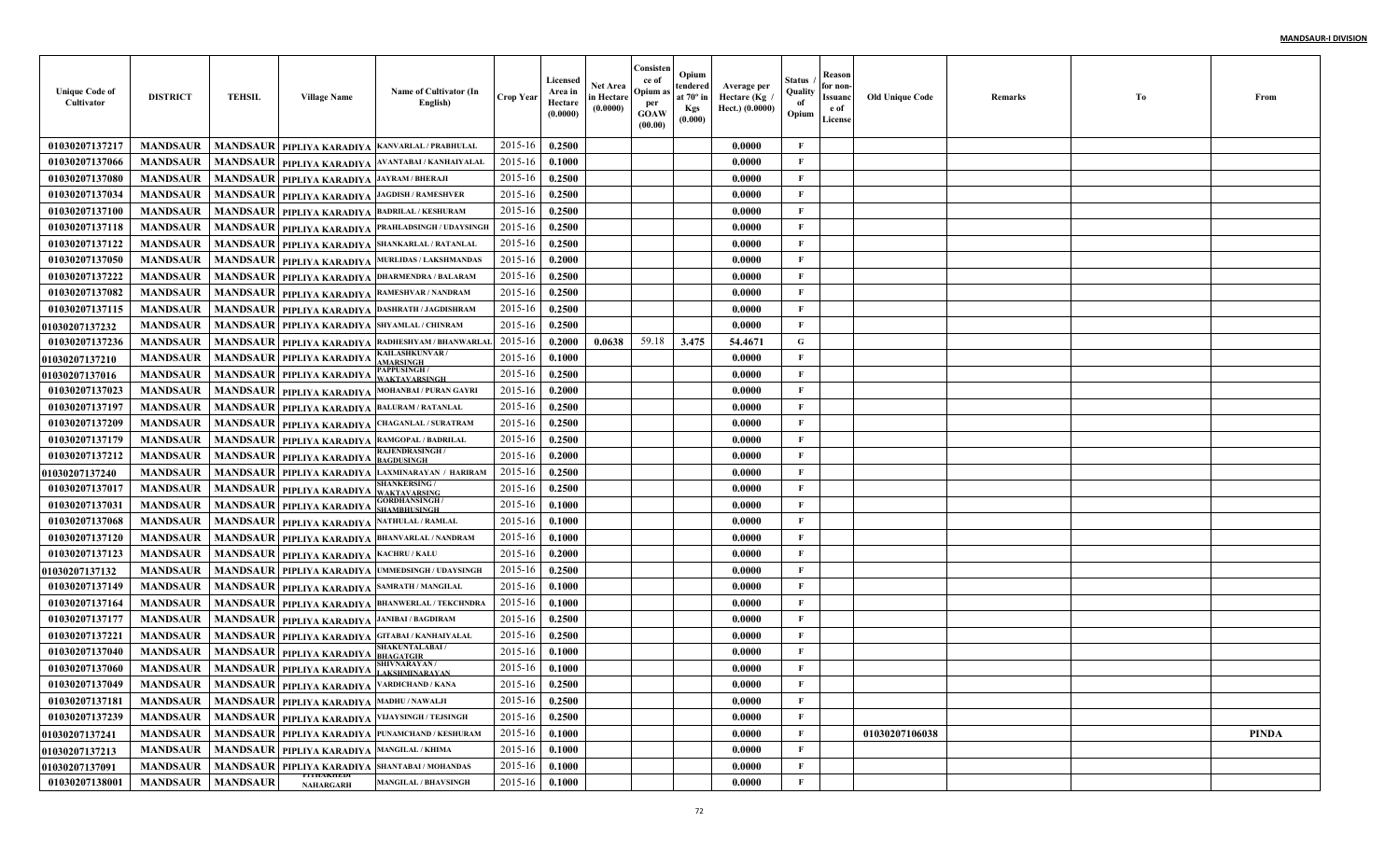| <b>Unique Code of</b><br>Cultivator | <b>DISTRICT</b>            | <b>TEHSIL</b>   | <b>Village Name</b>                   | Name of Cultivator (In<br>English)        | <b>Crop Year</b> | Licensed<br>Area in<br>Hectare<br>(0.0000) | Net Area<br>in Hectare<br>(0.0000) | Consisten<br>ce of<br>Opium:<br>per<br>GOAW<br>(00.00) | Opium<br>tendered<br>at $70^\circ$ in<br><b>Kgs</b><br>(0.000) | Average per<br>Hectare (Kg<br>Hect.) (0.0000) | Status<br>Quality<br>of<br>Opium | Reason<br>for non-<br>Issuanc<br>e of<br>License | <b>Old Unique Code</b> | Remarks | Tо | From |
|-------------------------------------|----------------------------|-----------------|---------------------------------------|-------------------------------------------|------------------|--------------------------------------------|------------------------------------|--------------------------------------------------------|----------------------------------------------------------------|-----------------------------------------------|----------------------------------|--------------------------------------------------|------------------------|---------|----|------|
| 01030207138022                      | <b>MANDSAUR</b>            | <b>MANDSAUR</b> | THANHED<br><b>NAHARGARH</b>           | <b>MANGU / BHAGGA</b>                     | 2015-16          | 0.1000                                     |                                    |                                                        |                                                                | 0.0000                                        | F                                |                                                  |                        |         |    |      |
| 01030207138015                      | <b>MANDSAUR</b>            | <b>MANDSAUR</b> | ri i hakhedi<br>NAHARGARH             | <b>BAGDIRAM / GABBA</b>                   | 2015-16          | 0.1000                                     |                                    |                                                        |                                                                | 0.0000                                        | $\mathbf{F}$                     |                                                  |                        |         |    |      |
| <b>01030207138018</b>               | <b>MANDSAUR</b>            | <b>MANDSAUR</b> | <b>THEORYMOUS</b><br><b>NAHARGARH</b> | <b>MANGILAL / DEVAJI</b>                  | 2015-16          | 0.1000                                     |                                    |                                                        |                                                                | 0.0000                                        | $\mathbf{F}$                     |                                                  |                        |         |    |      |
| <b>01030207138006</b>               | <b>MANDSAUR</b>            | <b>MANDSAUR</b> | пиваацыя<br><b>NAHARGARH</b>          | TEJA / KANIRAM                            | 2015-16          | 0.1000                                     |                                    |                                                        |                                                                | 0.0000                                        | $\mathbf{F}$                     |                                                  |                        |         |    |      |
| 01030207138005                      | <b>MANDSAUR</b>            | <b>MANDSAUR</b> | I I I IIANIIED.<br><b>NAHARGARH</b>   | <b>SURAJMAL / DHURAJI</b>                 | 2015-16          | 0.1000                                     |                                    |                                                        |                                                                | 0.0000                                        | $\mathbf{F}$                     |                                                  |                        |         |    |      |
| 01030207029003                      | <b>MANDSAUR</b>            | <b>MANDSAUR</b> | RUPAWALI KHURD                        | <b>GOPALPURI / MOHANPURI</b>              | 2015-16          | 0.2500                                     |                                    |                                                        |                                                                | 0.0000                                        | $\mathbf{F}$                     |                                                  |                        |         |    |      |
| 01030207140010                      | <b>MANDSAUR</b>            | <b>MANDSAUR</b> | <b>SEMLI</b>                          | <b>GOPAL / PARTHA</b>                     | 2015-16          | 0.2500                                     |                                    |                                                        |                                                                | 0.0000                                        | $\mathbf{F}$                     |                                                  |                        |         |    |      |
| 01030207140009                      | <b>MANDSAUR</b>            | <b>MANDSAUR</b> | <b>SEMLI</b>                          | <b>JAKIR / MOHMMD</b>                     | 2015-16          | 0.2500                                     |                                    |                                                        |                                                                | 0.0000                                        | $\mathbf{F}$                     |                                                  |                        |         |    |      |
| 01030207140011                      | <b>MANDSAUR</b>            | <b>MANDSAUR</b> | <b>SEMLI</b>                          | MOHANLAL / HANSRAJ                        | 2015-16          | 0.2500                                     |                                    |                                                        |                                                                | 0.0000                                        | $\mathbf{F}$                     |                                                  |                        |         |    |      |
| 01030207140036                      | <b>MANDSAUR</b>            | <b>MANDSAUR</b> | <b>SEMLI</b>                          | <b>SUGRABAI / KHAJU</b>                   | 2015-16          | 0.2000                                     |                                    |                                                        |                                                                | 0.0000                                        | $\mathbf{F}$                     |                                                  |                        |         |    |      |
| 01030207140049                      | <b>MANDSAUR</b>            | <b>MANDSAUR</b> | <b>SEMLI</b>                          | <b>GAFFUR / GHASI</b>                     | 2015-16          | 0.2500                                     |                                    |                                                        |                                                                | 0.0000                                        | $\mathbf{F}$                     |                                                  |                        |         |    |      |
| 01030207140065                      | <b>MANDSAUR</b>            | <b>MANDSAUR</b> | <b>SEMLI</b>                          | RADHESHYAM / MANGILAL                     | 2015-16          | 0.2000                                     |                                    |                                                        |                                                                | 0.0000                                        | $\mathbf{F}$                     |                                                  |                        |         |    |      |
| 01030207140069                      | <b>MANDSAUR</b>            | <b>MANDSAUR</b> | <b>SEMLI</b>                          | <b>MOHHMAD HUSAIN/</b><br><b>ALLARAKH</b> | 2015-16          | 0.2000                                     |                                    |                                                        |                                                                | 0.0000                                        | $\mathbf{F}$                     |                                                  |                        |         |    |      |
| 01030207140081                      | <b>MANDSAUR</b>            | <b>MANDSAUR</b> | <b>SEMLI</b>                          | <b>FATMABEE / ALLARAKH</b>                | 2015-16          | 0.1000                                     |                                    |                                                        |                                                                | 0.0000                                        | $\mathbf{F}$                     |                                                  |                        |         |    |      |
| 01030207140029                      | <b>MANDSAUR</b>            | <b>MANDSAUR</b> | <b>SEMLI</b>                          | <b>AHMADNUR / KHAJU</b>                   | 2015-16          | 0.2500                                     |                                    |                                                        |                                                                | 0.0000                                        | $\mathbf{F}$                     |                                                  |                        |         |    |      |
| 01030207140058                      | <b>MANDSAUR</b>            | <b>MANDSAUR</b> | <b>SEMLI</b>                          | <b>AAMIN / KHAJU</b>                      | 2015-16          | 0.2000                                     |                                    |                                                        |                                                                | 0.0000                                        | $\mathbf{F}$                     |                                                  |                        |         |    |      |
| 01030207140046                      | <b>MANDSAUR</b>            | <b>MANDSAUR</b> | <b>SEMLI</b>                          | <b>GATTUBAI / PARTHA</b>                  | 2015-16          | 0.2500                                     |                                    |                                                        |                                                                | 0.0000                                        | $\mathbf{F}$                     |                                                  |                        |         |    |      |
| 01030207140012                      | <b>MANDSAUR</b>            | <b>MANDSAUR</b> | <b>SEMLI</b>                          | <b>KISHOR / PARTHA</b>                    | 2015-16          | 0.2500                                     |                                    |                                                        |                                                                | 0.0000                                        | $\mathbf{F}$                     |                                                  |                        |         |    |      |
| 01030207140040                      | <b>MANDSAUR</b>            | <b>MANDSAUR</b> | <b>SEMLI</b>                          | <b>DHAPUBAI / NAGAJI</b>                  | 2015-16          | 0.2500                                     |                                    |                                                        |                                                                | 0.0000                                        | $\mathbf{F}$                     |                                                  |                        |         |    |      |
| 01030207140047                      | <b>MANDSAUR</b>            | <b>MANDSAUR</b> | <b>SEMLI</b>                          | <b>SALGRAM / DEVBAI</b>                   | 2015-16          | 0.2500                                     |                                    |                                                        |                                                                | 0.0000                                        | $\mathbf{F}$                     |                                                  |                        |         |    |      |
| 01030207140056                      | <b>MANDSAUR</b>            | <b>MANDSAUR</b> | <b>SEMLI</b>                          | <b>MADANLAL / NAGAJI</b>                  | 2015-16          | 0.2500                                     |                                    |                                                        |                                                                | 0.0000                                        | $\mathbf{F}$                     |                                                  |                        |         |    |      |
| 01030207140032                      | <b>MANDSAUR</b>            | <b>MANDSAUR</b> | <b>SEMLI</b>                          | <b>AYYUB / JAMAL</b>                      | $2015 - 16$      | 0.2000                                     |                                    |                                                        |                                                                | 0.0000                                        | F                                |                                                  |                        |         |    |      |
| 01030207140084                      | <b>MANDSAUR</b>            | <b>MANDSAUR</b> | <b>SEMLI</b>                          | <b>SAKEENABAI/SATTAR</b>                  | 2015-16          | 0.2500                                     |                                    |                                                        |                                                                | 0.0000                                        | $\mathbf{F}$                     |                                                  |                        |         |    |      |
| 01030207140090                      | <b>MANDSAUR</b>            | <b>MANDSAUR</b> | <b>SEMLI</b>                          | ASHUBAI / VALIMOHAMMAD                    | 2015-16          | 0.2500                                     |                                    |                                                        |                                                                | 0.0000                                        | $\mathbf{F}$                     |                                                  |                        |         |    |      |
| 01030207140004                      | <b>MANDSAUR</b>            | <b>MANDSAUR</b> | <b>SEMLI</b>                          | LAKSHMINARAYAN / BHUVAN                   | 2015-16          | 0.2000                                     |                                    |                                                        |                                                                | 0.0000                                        | $\mathbf{F}$                     |                                                  |                        |         |    |      |
| 01030207140005                      | <b>MANDSAUR</b>            | <b>MANDSAUR</b> | <b>SEMLI</b>                          | <b>ABBAS / MOHAMMAD</b>                   | 2015-16          | 0.1000                                     |                                    |                                                        |                                                                | 0.0000                                        | $\mathbf{F}$                     |                                                  |                        |         |    |      |
| 01030207140008                      | <b>MANDSAUR</b>            | <b>MANDSAUR</b> | <b>SEMLI</b>                          | PARSRAM / HANSRAJ                         | 2015-16          | 0.1000                                     |                                    |                                                        |                                                                | 0.0000                                        | $\mathbf{F}$                     |                                                  |                        |         |    |      |
| 01030207140015                      | <b>MANDSAUR</b>            | <b>MANDSAUR</b> | <b>SEMLI</b>                          | <b>GANESHRAM / NARAYAN</b>                | 2015-16          | 0.2500                                     |                                    |                                                        |                                                                | 0.0000                                        | $\mathbf{F}$                     |                                                  |                        |         |    |      |
| 01030207140043                      | <b>MANDSAUR</b>            | <b>MANDSAUR</b> | <b>SEMLI</b>                          | <b>HEMRAJ / HANSRAJ</b>                   | 2015-16          | 0.2500                                     |                                    |                                                        |                                                                | 0.0000                                        | $\mathbf{F}$                     |                                                  |                        |         |    |      |
| 01030207140077                      | <b>MANDSAUR</b>            | <b>MANDSAUR</b> | <b>SEMLI</b>                          | <b>MANGILAL / NANDA</b>                   | 2015-16          | 0.1000                                     |                                    |                                                        |                                                                | 0.0000                                        | $\mathbf{F}$                     |                                                  |                        |         |    |      |
| 01030207140021                      | <b>MANDSAUR</b>            | <b>MANDSAUR</b> | <b>SEMLI</b>                          | <b>IBRAHIM / KHANU</b>                    | 2015-16          | 0.1000                                     |                                    |                                                        |                                                                | 0.0000                                        | $\mathbf{F}$                     |                                                  |                        |         |    |      |
| 01030207140068                      | <b>MANDSAUR</b>            | <b>MANDSAUR</b> | <b>SEMLI</b>                          | <b>KANCHANBAI / PYARCHANDR</b>            | 2015-16          | 0.1000                                     |                                    |                                                        |                                                                | 0.0000                                        | $\mathbf{F}$                     |                                                  |                        |         |    |      |
| 01030207140086                      | <b>MANDSAUR</b>            | <b>MANDSAUR</b> | <b>SEMLI</b>                          | <b>SHIVNARAYAN / BHUVAN</b>               | 2015-16          | 0.2500                                     |                                    |                                                        |                                                                | 0.0000                                        | $\mathbf{F}$                     |                                                  |                        |         |    |      |
| 01030207140074                      | <b>MANDSAUR</b>   MANDSAUR |                 | <b>SEMLI</b>                          | PAPPUBAI / RAMRATAN                       | $2015-16$ 0.1000 |                                            |                                    |                                                        |                                                                | 0.0000                                        | F                                |                                                  |                        |         |    |      |
| 01030207140018                      | <b>MANDSAUR</b>            | <b>MANDSAUR</b> | <b>SEMLI</b>                          | <b>RAMNIVAS / NANDA</b>                   | 2015-16          | 0.1000                                     |                                    |                                                        |                                                                | 0.0000                                        | $\mathbf{F}$                     |                                                  |                        |         |    |      |
| 01030207140089                      | <b>MANDSAUR</b>            | <b>MANDSAUR</b> | <b>SEMLI</b>                          | <b>SHANTIBAI / BHANWARLAL</b>             | 2015-16          | 0.1000                                     |                                    |                                                        |                                                                | 0.0000                                        | $\mathbf{F}$                     |                                                  |                        |         |    |      |
| 01030207139014                      | <b>MANDSAUR</b>            | <b>MANDSAUR</b> | <b>SURI</b>                           | PARASRAM / BAPULAL                        | 2015-16          | 0.2000                                     |                                    |                                                        |                                                                | 0.0000                                        | $\mathbf{F}$                     |                                                  |                        |         |    |      |
| 01030207139016                      | <b>MANDSAUR</b>            | <b>MANDSAUR</b> | <b>SURI</b>                           | PRAHALAD / RAMSUKH                        | 2015-16          | 0.2500                                     |                                    |                                                        |                                                                | 0.0000                                        | $\mathbf{F}$                     |                                                  |                        |         |    |      |
| 01030207139020                      | <b>MANDSAUR</b>            | <b>MANDSAUR</b> | <b>SURI</b>                           | <b>MANGILAL / BHERULAL</b>                | 2015-16          | 0.2500                                     |                                    |                                                        |                                                                | 0.0000                                        | $\mathbf{F}$                     |                                                  |                        |         |    |      |
| 01030207139021                      | <b>MANDSAUR</b>            | <b>MANDSAUR</b> | <b>SURI</b>                           | <b>JAGDISH / RAMSUKH</b>                  | 2015-16          | 0.2500                                     |                                    |                                                        |                                                                | 0.0000                                        | $\mathbf F$                      |                                                  |                        |         |    |      |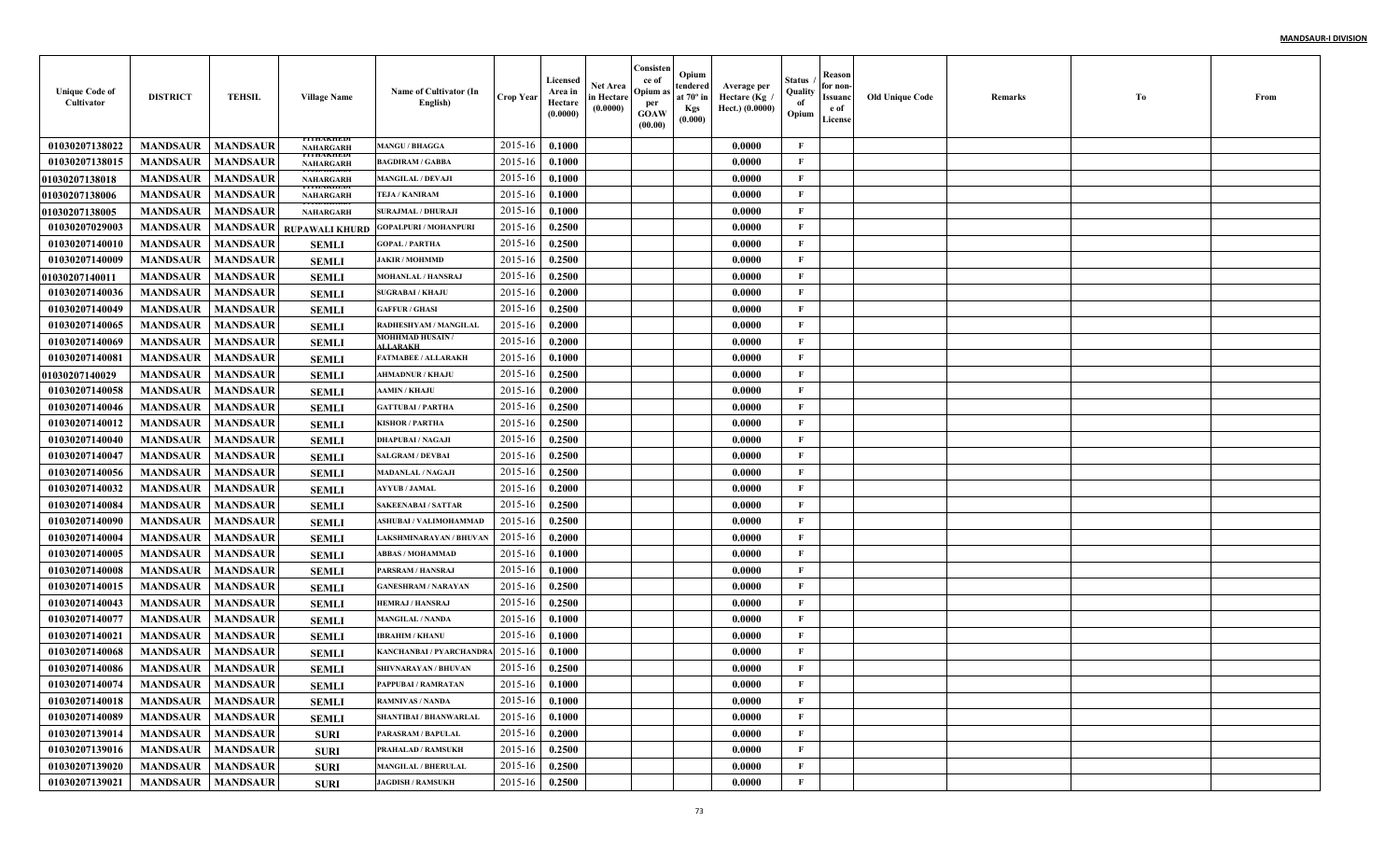| <b>Unique Code of</b><br>Cultivator | <b>DISTRICT</b>     | <b>TEHSIL</b>   | <b>Village Name</b> | Name of Cultivator (In<br>English)                 | <b>Crop Year</b> | Licensed<br>Area in<br>Hectare<br>(0.0000) | <b>Net Area</b><br>in Hectare<br>(0.0000) | Consisten<br>ce of<br>Opium as<br>per<br><b>GOAW</b><br>(00.00) | Opium<br>tendered<br>at $70^\circ$ in<br><b>Kgs</b><br>(0.000) | Average per<br>Hectare (Kg /<br>Hect.) (0.0000) | Status<br>Quality<br>of<br>Opium | Reason<br>for non-<br>Issuanc<br>e of<br>License | Old Unique Code | Remarks | Tо | From |
|-------------------------------------|---------------------|-----------------|---------------------|----------------------------------------------------|------------------|--------------------------------------------|-------------------------------------------|-----------------------------------------------------------------|----------------------------------------------------------------|-------------------------------------------------|----------------------------------|--------------------------------------------------|-----------------|---------|----|------|
| 01030207139025                      | <b>MANDSAUR</b>     | <b>MANDSAUR</b> | <b>SURI</b>         | <b>KESHURAM / PRABHULAL</b>                        | 2015-16          | 0.2500                                     |                                           |                                                                 |                                                                | 0.0000                                          | $\mathbf{F}$                     |                                                  |                 |         |    |      |
| 01030207139041                      | <b>MANDSAUR</b>     | <b>MANDSAUR</b> | <b>SURI</b>         | <b>TULSIBAI / JAGNNATH</b>                         | 2015-16          | 0.2500                                     |                                           |                                                                 |                                                                | 0.0000                                          | F                                |                                                  |                 |         |    |      |
| 01030207139055                      | <b>MANDSAUR</b>     | <b>MANDSAUR</b> | <b>SURI</b>         | LAKSHMINARAYAN / RAMLAI                            | 2015-16          | 0.2500                                     |                                           |                                                                 |                                                                | 0.0000                                          | $\mathbf{F}$                     |                                                  |                 |         |    |      |
| 01030207139057                      | <b>MANDSAUR</b>     | <b>MANDSAUR</b> | <b>SURI</b>         | <b>KANVARLAL / BHERULAI</b>                        | 2015-16          | 0.2500                                     |                                           |                                                                 |                                                                | 0.0000                                          | $\mathbf{F}$                     |                                                  |                 |         |    |      |
| 01030207139078                      | <b>MANDSAUR</b>     | <b>MANDSAUR</b> | <b>SURI</b>         | KANHEYALAL / MANNALAI                              | 2015-16          | 0.2000                                     |                                           |                                                                 |                                                                | 0.0000                                          | $\mathbf{F}$                     |                                                  |                 |         |    |      |
| 01030207139085                      | <b>MANDSAUR</b>     | <b>MANDSAUR</b> | <b>SURI</b>         | <b>BANSHILAL / MANNALAL</b>                        | 2015-16          | 0.2000                                     |                                           |                                                                 |                                                                | 0.0000                                          | $\mathbf{F}$                     |                                                  |                 |         |    |      |
| 01030207139100                      | <b>MANDSAUR</b>     | <b>MANDSAUR</b> | <b>SURI</b>         | SITABAI / JAGDISH                                  | 2015-16          | 0.1500                                     |                                           |                                                                 |                                                                | 0.0000                                          | F                                |                                                  |                 |         |    |      |
| 01030207139108                      | <b>MANDSAUR</b>     | <b>MANDSAUR</b> | <b>SURI</b>         | SHANTILAL / KISHANLAI                              | 2015-16          | 0.2000                                     |                                           |                                                                 |                                                                | 0.0000                                          | $\mathbf{F}$                     |                                                  |                 |         |    |      |
| 01030207139013                      | <b>MANDSAUR</b>     | <b>MANDSAUR</b> | <b>SURI</b>         | <b>DEVILAL / NANURAM</b>                           | 2015-16          | 0.2500                                     |                                           |                                                                 |                                                                | 0.0000                                          | $\mathbf{F}$                     |                                                  |                 |         |    |      |
| 01030207139018                      | <b>MANDSAUR</b>     | <b>MANDSAUR</b> | <b>SURI</b>         | <b>NAGESHVAR / DEVILAL /</b><br><b>NANURAM</b>     | 2015-16          | 0.2500                                     |                                           |                                                                 |                                                                | 0.0000                                          | $\mathbf{F}$                     |                                                  |                 |         |    |      |
| 01030207139022                      | <b>MANDSAUR</b>     | <b>MANDSAUR</b> | <b>SURI</b>         | <b>DOLATRAM / RAMNIVAS</b>                         | 2015-16          | 0.1500                                     |                                           |                                                                 |                                                                | 0.0000                                          | $\mathbf{F}$                     |                                                  |                 |         |    |      |
| 01030207139037                      | <b>MANDSAUR</b>     | <b>MANDSAUR</b> | <b>SURI</b>         | <b>KANVARLAL / NANURAM</b>                         | 2015-16          | 0.2500                                     |                                           |                                                                 |                                                                | 0.0000                                          | $\mathbf{F}$                     |                                                  |                 |         |    |      |
| 01030207139039                      | <b>MANDSAUR</b>     | <b>MANDSAUR</b> | <b>SURI</b>         | PRAKASHCHAND / MANGILAL<br><b>CHENRAM</b>          | 2015-16          | 0.2500                                     |                                           |                                                                 |                                                                | 0.0000                                          | $\mathbf{F}$                     |                                                  |                 |         |    |      |
| 01030207139048                      | <b>MANDSAUR</b>     | <b>MANDSAUR</b> | <b>SURI</b>         | KANVARLAL / KISHANLAI                              | 2015-16          | 0.2500                                     |                                           |                                                                 |                                                                | 0.0000                                          | $\mathbf{F}$                     |                                                  |                 |         |    |      |
| 01030207139049                      | <b>MANDSAUR</b>     | <b>MANDSAUR</b> | <b>SURI</b>         | RAMDAYAL / NANURAM                                 | 2015-16          | 0.2500                                     |                                           |                                                                 |                                                                | 0.0000                                          | $\mathbf{F}$                     |                                                  |                 |         |    |      |
| 01030207139082                      | <b>MANDSAUR</b>     | <b>MANDSAUR</b> | <b>SURI</b>         | SAGARKUNVAR / MULCHAND                             | 2015-16          | 0.2000                                     |                                           |                                                                 |                                                                | 0.0000                                          | $\mathbf{F}$                     |                                                  |                 |         |    |      |
| 01030207139091                      | <b>MANDSAUR</b>     | <b>MANDSAUR</b> | <b>SURI</b>         | RADHESHYAM / RAMNARAYA                             | 2015-16          | 0.2500                                     |                                           |                                                                 |                                                                | 0.0000                                          | $\mathbf{F}$                     |                                                  |                 |         |    |      |
| 01030207139114                      | <b>MANDSAUR</b>     | <b>MANDSAUR</b> | <b>SURI</b>         | SHARDABAI / NIRBHAYRAM                             | 2015-16          | 0.1000                                     |                                           |                                                                 |                                                                | 0.0000                                          | $\mathbf{F}$                     |                                                  |                 |         |    |      |
| 01030207139115                      | <b>MANDSAUR</b>     | <b>MANDSAUR</b> | <b>SURI</b>         | <b>KAMLABAI / NATHULAL</b>                         | 2015-16          | 0.2000                                     |                                           |                                                                 |                                                                | 0.0000                                          | $\mathbf{F}$                     |                                                  |                 |         |    |      |
| 01030207139034                      | <b>MANDSAUR</b>     | <b>MANDSAUR</b> | <b>SURI</b>         | <b>BADRILAL / BHERULAL</b>                         | 2015-16          | 0.2000                                     |                                           |                                                                 |                                                                | 0.0000                                          | $\mathbf{F}$                     |                                                  |                 |         |    |      |
| 01030207139011                      | <b>MANDSAUR</b>     | <b>MANDSAUR</b> | <b>SURI</b>         | <b>MANOHARLAL / DEVILAI</b>                        | 2015-16          | 0.1500                                     |                                           |                                                                 |                                                                | 0.0000                                          | $\mathbf{F}$                     |                                                  |                 |         |    |      |
| 01030207139063                      | <b>MANDSAUR</b>     | <b>MANDSAUR</b> | <b>SURI</b>         | <b>BHAGWANTIBAI / GANGARAM</b>                     | 2015-16          | 0.2000                                     |                                           |                                                                 |                                                                | 0.0000                                          | $\mathbf{F}$                     |                                                  |                 |         |    |      |
| 01030207139117                      | <b>MANDSAUR</b>     | <b>MANDSAUR</b> | <b>SURI</b>         | LAKHMINARAYAN / KANIRAM                            | 2015-16          | 0.1000                                     |                                           |                                                                 |                                                                | 0.0000                                          | $\mathbf{F}$                     |                                                  |                 |         |    |      |
| 01030207139040                      | <b>MANDSAUR</b>     | <b>MANDSAUR</b> | <b>SURI</b>         | <b>RAMSINGH / DULESINGH</b><br>BHANWARSINGH        | 2015-16          | 0.2000                                     |                                           |                                                                 |                                                                | 0.0000                                          | $\mathbf{F}$                     |                                                  |                 |         |    |      |
| 01030207139047                      | <b>MANDSAUR</b>     | <b>MANDSAUR</b> | <b>SURI</b>         | <b>GOPAL / CHAMPALAL</b>                           | 2015-16          | 0.1000                                     |                                           |                                                                 |                                                                | 0.0000                                          | $\mathbf{F}$                     |                                                  |                 |         |    |      |
| 01030207139008                      | <b>MANDSAUR</b>     | <b>MANDSAUR</b> | <b>SURI</b>         | <b>OMAPRAKASH / RAMLAL</b>                         | 2015-16          | 0.1000                                     |                                           |                                                                 |                                                                | 0.0000                                          | $\mathbf{F}$                     |                                                  |                 |         |    |      |
| 01030207139027                      | <b>MANDSAUR</b>     | <b>MANDSAUR</b> | <b>SURI</b>         | <b>BAPULAL / KACHRU</b>                            | 2015-16          | 0.1000                                     |                                           |                                                                 |                                                                | 0.0000                                          | F                                |                                                  |                 |         |    |      |
| 01030207139033                      | <b>MANDSAUR</b>     | <b>MANDSAUR</b> | <b>SURI</b>         | <b>RAMNARAYAN / DHANNA</b>                         | 2015-16          | 0.1000                                     |                                           |                                                                 |                                                                | 0.0000                                          | $\mathbf{F}$                     |                                                  |                 |         |    |      |
| 01030207139043                      | <b>MANDSAUR</b>     | <b>MANDSAUR</b> | <b>SURI</b>         | VASHIBAI / KARULAL                                 | 2015-16          | 0.1000                                     |                                           |                                                                 |                                                                | 0.0000                                          | $\mathbf{F}$                     |                                                  |                 |         |    |      |
| 01030207139045                      | <b>MANDSAUR</b>     | <b>MANDSAUR</b> | <b>SURI</b>         | <b>SHAMBHU / BHUVAN</b>                            | 2015-16          | 0.1000                                     |                                           |                                                                 |                                                                | 0.0000                                          | $\mathbf{F}$                     |                                                  |                 |         |    |      |
| 01030207139056                      | <b>MANDSAUR</b>     | <b>MANDSAUR</b> | <b>SURI</b>         | KANHAIYALAL / KALURAM                              | 2015-16          | 0.1000                                     |                                           |                                                                 |                                                                | 0.0000                                          | F                                |                                                  |                 |         |    |      |
| 01030207139076                      | <b>MANDSAUR</b>     | <b>MANDSAUR</b> | <b>SURI</b>         | <b>JAMNABAI / PRABHULAL</b>                        | 2015-16          | 0.2500                                     |                                           |                                                                 |                                                                | 0.0000                                          | $\mathbf{F}$                     |                                                  |                 |         |    |      |
| 01030207139083                      | <b>MANDSAUR</b>     | <b>MANDSAUR</b> | <b>SURI</b>         | SOHANBAI / NANDRAM                                 | 2015-16          | 0.1000                                     |                                           |                                                                 |                                                                | 0.0000                                          | $\mathbf{F}$                     |                                                  |                 |         |    |      |
| 01030207139092                      | MANDSAUR   MANDSAUR |                 | <b>SURI</b>         | PANNALAL / NANURAM                                 | 2015-16 0.2000   |                                            |                                           |                                                                 |                                                                | 0.0000                                          | F                                |                                                  |                 |         |    |      |
| 01030207139097                      | <b>MANDSAUR</b>     | <b>MANDSAUR</b> | <b>SURI</b>         | PRAKASHCHAND / MADANLAL                            | 2015-16          | 0.1000                                     |                                           |                                                                 |                                                                | 0.0000                                          | $\mathbf{F}$                     |                                                  |                 |         |    |      |
| 01030207139106                      | <b>MANDSAUR</b>     | <b>MANDSAUR</b> | <b>SURI</b>         | <b>GANESH / BHERULAL</b>                           | 2015-16          | 0.1000                                     |                                           |                                                                 |                                                                | 0.0000                                          | $\mathbf{F}$                     |                                                  |                 |         |    |      |
| 01030207139030                      | <b>MANDSAUR</b>     | <b>MANDSAUR</b> | <b>SURI</b>         | <b>AATMARAM / RAMLAL</b>                           | 2015-16          | 0.1000                                     |                                           |                                                                 |                                                                | 0.0000                                          | $\mathbf{F}$                     |                                                  |                 |         |    |      |
| 01030207139035                      | <b>MANDSAUR</b>     | <b>MANDSAUR</b> | <b>SURI</b>         | <b>SHOBHARAM / UDA</b>                             | $2015 - 16$      | 0.1000                                     |                                           |                                                                 |                                                                | 0.0000                                          | $\mathbf{F}$                     |                                                  |                 |         |    |      |
| 01030207139067                      | <b>MANDSAUR</b>     | <b>MANDSAUR</b> | <b>SURI</b>         | <b>DILIP KUMAR / BADRILAL /</b><br><b>SURAJBAI</b> | $2015 - 16$      | 0.2000                                     |                                           |                                                                 |                                                                | 0.0000                                          | $\mathbf{F}$                     |                                                  |                 |         |    |      |
| 01030207139087                      | <b>MANDSAUR</b>     | <b>MANDSAUR</b> | <b>SURI</b>         | SITARAM / KISHAN                                   | 2015-16          | 0.1000                                     |                                           |                                                                 |                                                                | 0.0000                                          | $\mathbf{F}$                     |                                                  |                 |         |    |      |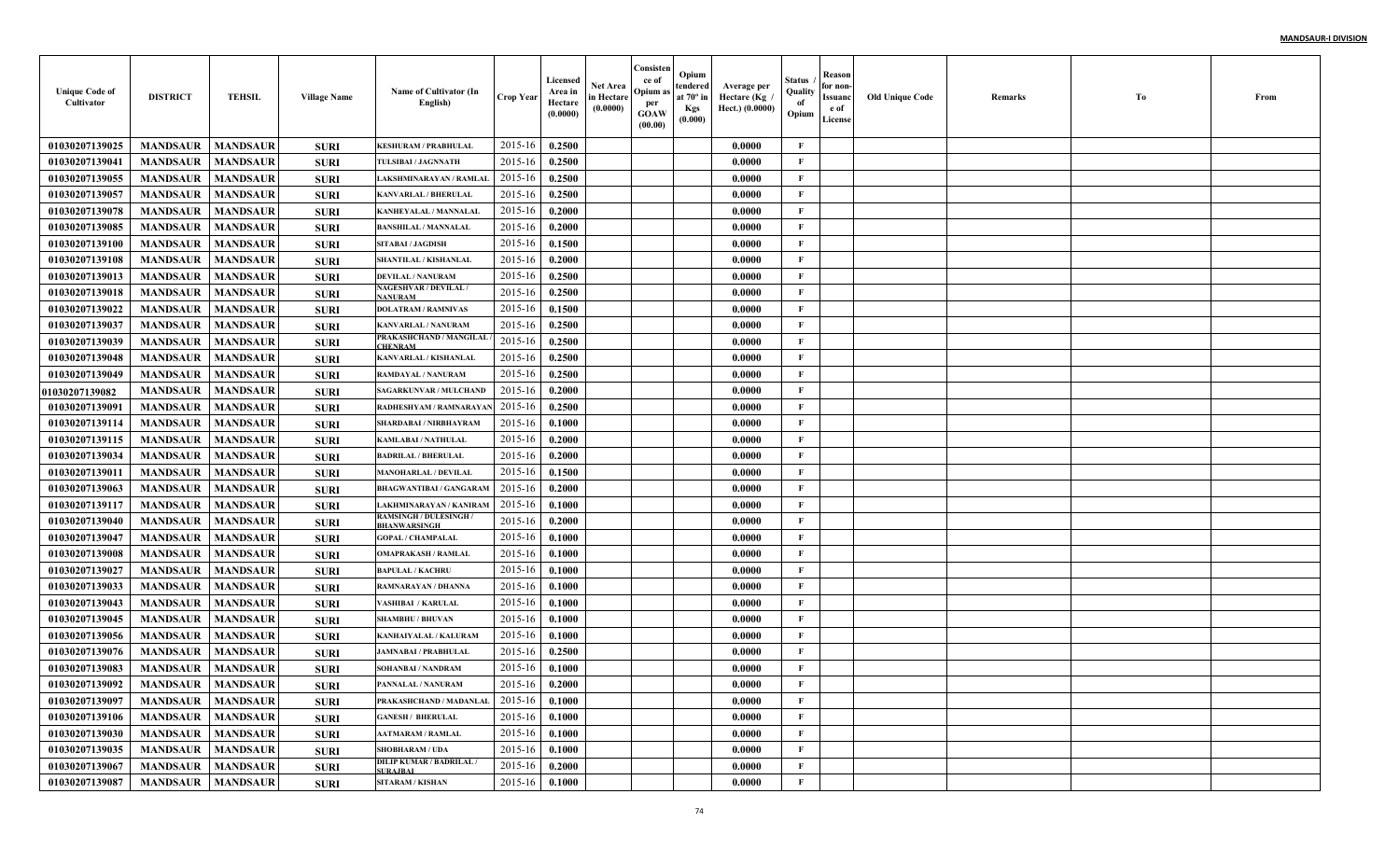| <b>Unique Code of</b><br>Cultivator | <b>DISTRICT</b> | <b>TEHSIL</b>   | <b>Village Name</b>                                    | Name of Cultivator (In<br>English)       | <b>Crop Year</b> | Licensed<br>Area in<br>Hectare<br>(0.0000) | Net Area<br>in Hectare<br>(0.0000) | Consisten<br>ce of<br>Opium:<br>per<br><b>GOAW</b><br>(00.00) | Opium<br>tendered<br>at $70^\circ$ in<br><b>Kgs</b><br>(0.000) | Average per<br>Hectare (Kg<br>Hect.) (0.0000) | Status<br>Quality<br>of<br>Opium | Reason<br>for non-<br>Issuanc<br>e of<br>License | <b>Old Unique Code</b> | Remarks | Тo | From           |
|-------------------------------------|-----------------|-----------------|--------------------------------------------------------|------------------------------------------|------------------|--------------------------------------------|------------------------------------|---------------------------------------------------------------|----------------------------------------------------------------|-----------------------------------------------|----------------------------------|--------------------------------------------------|------------------------|---------|----|----------------|
| 01030207139036                      | <b>MANDSAUR</b> | <b>MANDSAUR</b> | <b>SURI</b>                                            | <b>RAMESHVER / GANGARAM</b>              | 2015-16          | 0.2000                                     |                                    |                                                               |                                                                | 0.0000                                        | F                                |                                                  |                        |         |    |                |
| 01030207139123                      | <b>MANDSAUR</b> | <b>MANDSAUR</b> | <b>SURI</b>                                            | <b>GITABAI/SALGRAM</b>                   | 2015-16          | 0.1000                                     |                                    |                                                               |                                                                | 0.0000                                        | $\mathbf{F}$                     |                                                  |                        |         |    |                |
| 01030207139059                      | <b>MANDSAUR</b> | <b>MANDSAUR</b> | <b>SURI</b>                                            | SAMPATBAI / RADHESHYAM                   | 2015-16          | 0.1000                                     |                                    |                                                               |                                                                | 0.0000                                        | $\mathbf{F}$                     |                                                  |                        |         |    |                |
| 01030207139099                      | <b>MANDSAUR</b> | <b>MANDSAUR</b> | <b>SURI</b>                                            | <b>GANESH / ONKAR</b>                    | 2015-16          | 0.1000                                     |                                    |                                                               |                                                                | 0.0000                                        | $\mathbf{F}$                     |                                                  |                        |         |    |                |
| 01030207139093                      | <b>MANDSAUR</b> | <b>MANDSAUR</b> | <b>SURI</b>                                            | SALGRAM / SHANKARLAI                     | 2015-16          | 0.1000                                     |                                    |                                                               |                                                                | 0.0000                                        | $\mathbf{F}$                     |                                                  |                        |         |    |                |
| 01030207139116                      | <b>MANDSAUR</b> | <b>MANDSAUR</b> | <b>SURI</b>                                            | <b>GOBARIYA / UNKARLAL</b>               | 2015-16          | 0.1000                                     |                                    |                                                               |                                                                | 0.0000                                        | $\mathbf{F}$                     |                                                  |                        |         |    |                |
| <b>01030207139060</b>               | <b>MANDSAUR</b> | <b>MANDSAUR</b> | <b>SURI</b>                                            | RAMLAL / MOTILAL                         | 2015-16          | 0.1000                                     |                                    |                                                               |                                                                | 0.0000                                        | $\mathbf{F}$                     |                                                  |                        |         |    |                |
| 01030207143007                      | <b>MANDSAUR</b> | <b>MANDSAUR</b> | <b>UDPURA</b>                                          | PARASARAM / NANDARAM                     | 2015-16          | 0.1000                                     |                                    |                                                               |                                                                | 0.0000                                        | $\mathbf{F}$                     |                                                  |                        |         |    |                |
| 01030207143025                      | <b>MANDSAUR</b> | <b>MANDSAUR</b> | <b>UDPURA</b>                                          | <b>DEVILAL / BHANVARLAL</b>              | 2015-16          | 0.2500                                     |                                    |                                                               |                                                                | 0.0000                                        | $\mathbf{F}$                     |                                                  |                        |         |    |                |
| 01030207143030                      | <b>MANDSAUR</b> | <b>MANDSAUR</b> | <b>UDPURA</b>                                          | <b>AMBALAL / MOTILAL</b>                 | 2015-16          | 0.1500                                     |                                    |                                                               |                                                                | 0.0000                                        | $\mathbf{F}$                     |                                                  |                        |         |    |                |
| 01030207143032                      | <b>MANDSAUR</b> | <b>MANDSAUR</b> | <b>UDPURA</b>                                          | <b>RAMESHLAL / BALU</b>                  | 2015-16          | 0.1000                                     |                                    |                                                               |                                                                | 0.0000                                        | $\mathbf{F}$                     |                                                  |                        |         |    |                |
| <b>01030207143052</b>               | <b>MANDSAUR</b> | <b>MANDSAUR</b> | <b>UDPURA</b>                                          | <b>BALAKDAS / MANSHARAMDAS</b>           | 2015-16          | 0.1000                                     |                                    |                                                               |                                                                | 0.0000                                        | $\mathbf{F}$                     |                                                  |                        |         |    |                |
| <b>01030207143060</b>               | <b>MANDSAUR</b> | <b>MANDSAUR</b> | <b>UDPURA</b>                                          | <b>BAGDIRAM / NANDA TELI</b>             | 2015-16          | 0.2000                                     |                                    |                                                               |                                                                | 0.0000                                        | $\mathbf{F}$                     |                                                  |                        |         |    |                |
| 01030207143076                      | <b>MANDSAUR</b> | <b>MANDSAUR</b> | UDPURA                                                 | PRABHULAL / DEVRAM                       | 2015-16          | 0.2000                                     |                                    |                                                               |                                                                | 0.0000                                        | $\mathbf{F}$                     |                                                  |                        |         |    |                |
| 01030207143080                      | <b>MANDSAUR</b> | <b>MANDSAUR</b> | <b>UDPURA</b>                                          | <b>BAPULAL / BHERULAL</b>                | 2015-16          | 0.1500                                     |                                    |                                                               |                                                                | 0.0000                                        | $\mathbf{F}$                     |                                                  |                        |         |    |                |
| <b>01030207143083</b>               | <b>MANDSAUR</b> | <b>MANDSAUR</b> | <b>UDPURA</b>                                          | <b>GANESHRAM / BAGDIRAM</b>              | 2015-16          | 0.1500                                     |                                    |                                                               |                                                                | 0.0000                                        | $\mathbf{F}$                     |                                                  |                        |         |    |                |
| 01030207143084                      | <b>MANDSAUR</b> | <b>MANDSAUR</b> | <b>UDPURA</b>                                          | RAMLAL / MOHANLAL                        | 2015-16          | 0.2000                                     |                                    |                                                               |                                                                | 0.0000                                        | $\mathbf{F}$                     |                                                  |                        |         |    |                |
| <b>01030207143100</b>               | <b>MANDSAUR</b> | <b>MANDSAUR</b> | <b>UDPURA</b>                                          | NIRBHAYRAM / PRABHULAL                   | 2015-16          | 0.1000                                     |                                    |                                                               |                                                                | 0.0000                                        | $\mathbf{F}$                     |                                                  |                        |         |    |                |
| 01030207143008                      | <b>MANDSAUR</b> | <b>MANDSAUR</b> | <b>UDPURA</b>                                          | <b>RAMESHPURI / RATANPURI</b>            | 2015-16          | 0.2500                                     |                                    |                                                               |                                                                | 0.0000                                        | $\mathbf{F}$                     |                                                  |                        |         |    |                |
| 01030207143037                      | <b>MANDSAUR</b> | <b>MANDSAUR</b> | <b>UDPURA</b>                                          | <b>BHERULAL / NANURAM</b>                | 2015-16          | 0.1000                                     |                                    |                                                               |                                                                | 0.0000                                        | $\mathbf{F}$                     |                                                  |                        |         |    |                |
| 01030207143018                      | <b>MANDSAUR</b> | <b>MANDSAUR</b> | <b>UDPURA</b>                                          | <b>MANGILAL / SHIVLAL</b>                | 2015-16          | 0.1000                                     |                                    |                                                               |                                                                | 0.0000                                        | $\mathbf{F}$                     |                                                  |                        |         |    |                |
| 01030207143019                      | <b>MANDSAUR</b> | <b>MANDSAUR</b> | <b>UDPURA</b>                                          | <b>SHIVKALABAI / RATANLAI</b>            | 2015-16          | 0.1000                                     |                                    |                                                               |                                                                | 0.0000                                        | F                                |                                                  |                        |         |    |                |
| <b>01030207143026</b>               | <b>MANDSAUR</b> | <b>MANDSAUR</b> | <b>UDPURA</b>                                          | <b>BADRILAL / BHANVARLAI</b>             | 2015-16          | 0.1000                                     |                                    |                                                               |                                                                | 0.0000                                        | $\mathbf{F}$                     |                                                  |                        |         |    |                |
| 01030207143074                      | <b>MANDSAUR</b> | <b>MANDSAUR</b> | <b>UDPURA</b>                                          | <b>RAMESHCHAND /</b><br>RADHAKISHAN      | 2015-16          | 0.1000                                     |                                    |                                                               |                                                                | 0.0000                                        | $\mathbf{F}$                     |                                                  |                        |         |    |                |
| 01030207143088                      | <b>MANDSAUR</b> | <b>MANDSAUR</b> | <b>UDPURA</b>                                          | <b>RATANLAL / UDAYRAM</b>                | 2015-16          | 0.1000                                     | 0.0999                             | 47.84                                                         | 0.813                                                          | 8.1381                                        | G                                |                                                  |                        |         |    |                |
| 01030207143095                      | <b>MANDSAUR</b> | <b>MANDSAUR</b> | <b>UDPURA</b>                                          | <b>BADRILAL / NARAYAN</b>                | 2015-16          | 0.1000                                     |                                    |                                                               |                                                                | 0.0000                                        | $\mathbf{F}$                     |                                                  |                        |         |    |                |
| 01030207143064                      | <b>MANDSAUR</b> | <b>MANDSAUR</b> | <b>UDPURA</b>                                          | VINOD / MANGILAL                         | 2015-16          | 0.1000                                     |                                    |                                                               |                                                                | 0.0000                                        | $\mathbf F$                      |                                                  |                        |         |    |                |
| 01030207144012                      | <b>MANDSAUR</b> | <b>MANDSAUR</b> | <b>AFZALPUR</b>                                        | MADHOSINGH / NANURAM                     | 2015-16          | 0.2000                                     |                                    |                                                               |                                                                | 0.0000                                        | $\mathbf{F}$                     |                                                  |                        |         |    |                |
| 01030207144014                      | <b>MANDSAUR</b> | <b>MANDSAUR</b> | <b>AFZALPUR</b>                                        | CHATARIBAI / DEVILAL                     | 2015-16          | 0.1000                                     |                                    |                                                               |                                                                | 0.0000                                        | $\mathbf{F}$                     |                                                  |                        |         |    |                |
| 01030207145003                      | <b>MANDSAUR</b> | <b>MANDSAUR</b> | ARNIYA NIZAMUDDIN SUGRABAI / FAKRU                     |                                          | 2015-16          | 0.1500                                     |                                    |                                                               |                                                                | 0.0000                                        | $\mathbf{F}$                     |                                                  |                        |         |    |                |
| 01030207145066                      | <b>MANDSAUR</b> | <b>MANDSAUR</b> | ARNIYA NIZAMUDDIN FAKRUDIN / NASRUDIN                  |                                          | 2015-16          | 0.2500                                     |                                    |                                                               |                                                                | 0.0000                                        | $\mathbf{F}$                     |                                                  |                        |         |    |                |
| 01030207145047                      | <b>MANDSAUR</b> | <b>MANDSAUR</b> |                                                        | ARNIYA NIZAMUDDIN HURABAI / NYAJMOHAMMAD | 2015-16          | 0.1000                                     |                                    |                                                               |                                                                | 0.0000                                        | F                                |                                                  |                        |         |    |                |
| 01030207145069                      | <b>MANDSAUR</b> | <b>MANDSAUR</b> | ARNIYA NIZAMUDDIN ISMAIL / JAMA                        |                                          | 2015-16          | 0.2000                                     |                                    |                                                               |                                                                | 0.0000                                        | $\mathbf{F}$                     |                                                  |                        |         |    |                |
| 01030207145027                      |                 |                 | MANDSAUR   MANDSAUR   ARNIYA NIZAMUDDIN LALIBAI / LALU |                                          | $2015-16$ 0.1000 |                                            |                                    |                                                               |                                                                | 0.0000                                        | F                                |                                                  |                        |         |    |                |
| 01030207150015                      | <b>MANDSAUR</b> | <b>MANDSAUR</b> | <b>BHATANA</b>                                         | <b>SOHANBAI / BANSHILAL</b>              | 2015-16          | 0.2000                                     |                                    |                                                               |                                                                | 0.0000                                        | $\mathbf{F}$                     |                                                  | 01030207166120         |         |    | <b>RATHANA</b> |
| 01030207150019                      | <b>MANDSAUR</b> | <b>MANDSAUR</b> | <b>BHATANA</b>                                         | <b>JAGDISH / VARDA</b>                   | 2015-16          | 0.2000                                     |                                    |                                                               |                                                                | 0.0000                                        | $\mathbf{F}$                     |                                                  | 01030207166121         |         |    | <b>RATHANA</b> |
| 01030207147012                      | <b>MANDSAUR</b> | <b>MANDSAUR</b> | <b>BANSAKHEDI</b>                                      | <b>CHAMPALAL / KALULAL</b>               | 2015-16          | 0.1000                                     |                                    |                                                               |                                                                | 0.0000                                        | $\mathbf{F}$                     |                                                  |                        |         |    |                |
| 01030207147033                      | <b>MANDSAUR</b> | <b>MANDSAUR</b> | <b>BANSAKHEDI</b>                                      | <b>CHAMPALAL / GOTAM</b>                 | 2015-16          | 0.1500                                     |                                    |                                                               |                                                                | 0.0000                                        | $\mathbf{F}$                     |                                                  |                        |         |    |                |
| 01030207147039                      | <b>MANDSAUR</b> | <b>MANDSAUR</b> | <b>BANSAKHEDI</b>                                      | NONDRAM / DHURALAL                       | 2015-16          | 0.1000                                     |                                    |                                                               |                                                                | 0.0000                                        | $\mathbf{F}$                     |                                                  |                        |         |    |                |
| 01030207147042                      | <b>MANDSAUR</b> | <b>MANDSAUR</b> | <b>BANSAKHEDI</b>                                      | UNKARLAL / NANURAM                       | 2015-16          | 0.1000                                     |                                    |                                                               |                                                                | 0.0000                                        | $\mathbf F$                      |                                                  |                        |         |    |                |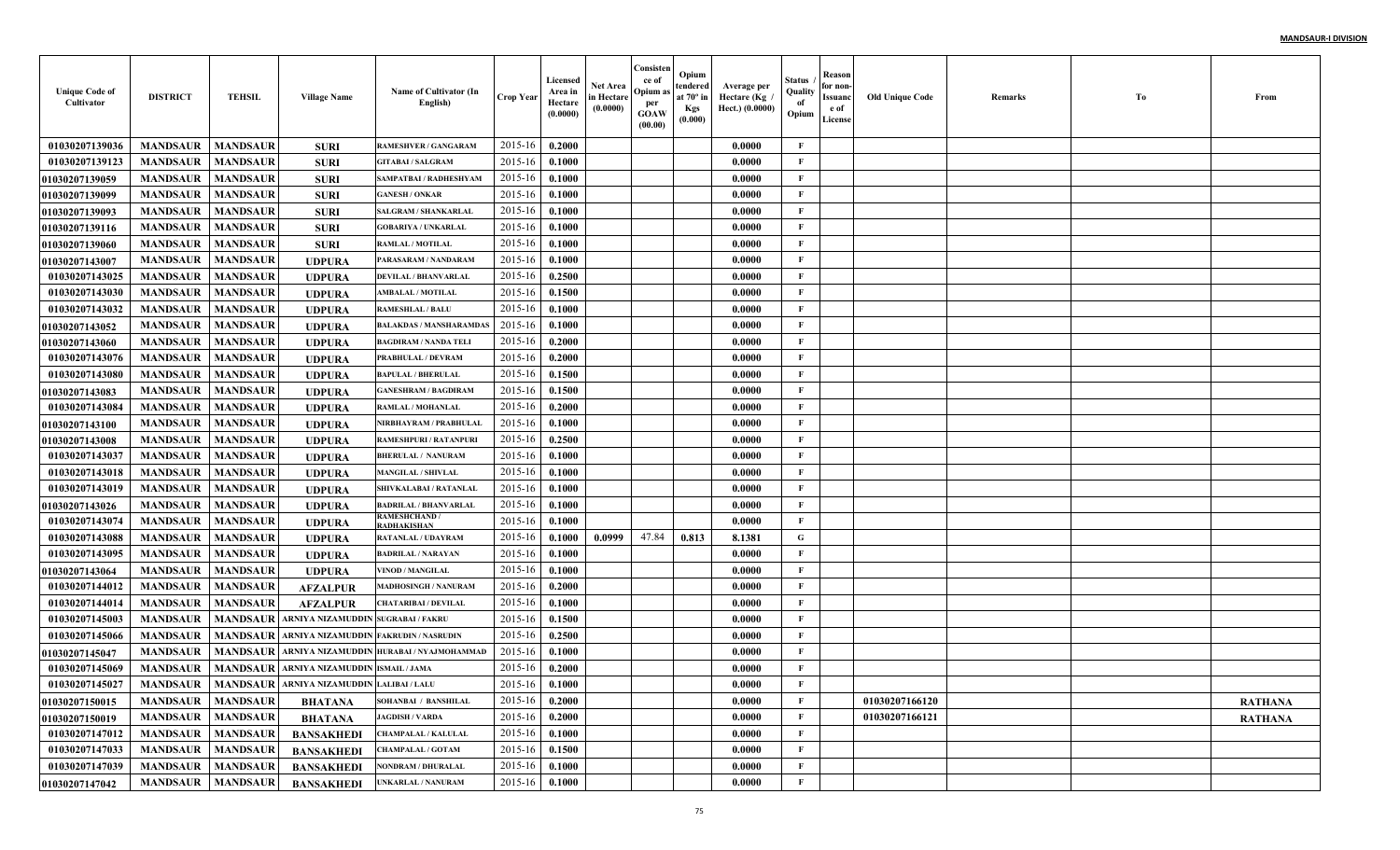| <b>Unique Code of</b><br>Cultivator | <b>DISTRICT</b>     | <b>TEHSIL</b>   | <b>Village Name</b> | Name of Cultivator (In<br>English)          | <b>Crop Year</b> | Licensed<br>Area in<br>Hectare<br>(0.0000) | <b>Net Area</b><br>in Hectare<br>(0.0000) | Consister<br>ce of<br>Opium a<br>per<br><b>GOAW</b><br>(00.00) | Opium<br>tendered<br>at 70° iı<br><b>Kgs</b><br>(0.000) | Average per<br>Hectare (Kg<br>Hect.) (0.0000) | Status<br>Quality<br>of<br>Opium | <b>Reason</b><br>for non<br><b>Issuanc</b><br>e of<br>License | <b>Old Unique Code</b> | Remarks | To | From             |
|-------------------------------------|---------------------|-----------------|---------------------|---------------------------------------------|------------------|--------------------------------------------|-------------------------------------------|----------------------------------------------------------------|---------------------------------------------------------|-----------------------------------------------|----------------------------------|---------------------------------------------------------------|------------------------|---------|----|------------------|
| 01030207147010                      | <b>MANDSAUR</b>     | <b>MANDSAUR</b> | <b>BANSAKHEDI</b>   | <b>BHERULAL / ONKARLAL</b>                  | 2015-16          | 0.1000                                     |                                           |                                                                |                                                         | 0.0000                                        | F                                |                                                               |                        |         |    |                  |
| 01030207147032                      | <b>MANDSAUR</b>     | <b>MANDSAUR</b> | <b>BANSAKHEDI</b>   | AGATRAM / PANALAL                           | $2015 - 16$      | 0.1000                                     |                                           |                                                                |                                                         | 0.0000                                        | F                                |                                                               |                        |         |    |                  |
| <b>01030207147050</b>               | <b>MANDSAUR</b>     | <b>MANDSAUR</b> | <b>BANSAKHEDI</b>   | <b>SHOK KUMAR/MANGILA</b>                   | $2015 - 16$      | 0.1000                                     |                                           |                                                                |                                                         | 0.0000                                        | F                                |                                                               |                        |         |    |                  |
| 01030207147031                      | <b>MANDSAUR</b>     | <b>MANDSAUR</b> | <b>BANSAKHEDI</b>   | BHARATRAM / PANALAI                         | $2015 - 16$      | 0.2000                                     |                                           |                                                                |                                                         | 0.0000                                        | F                                |                                                               |                        |         |    |                  |
| 01030207147049                      | <b>MANDSAUR</b>     | <b>MANDSAUR</b> | <b>BANSAKHEDI</b>   | <b>KISHORKUMAR / MANGILAL</b>               | $2015-16$        | 0.1500                                     |                                           |                                                                |                                                         | 0.0000                                        | $\mathbf{F}$                     |                                                               |                        |         |    |                  |
| 01030207147034                      | <b>MANDSAUR</b>     | <b>MANDSAUR</b> | <b>BANSAKHEDI</b>   | RAMSINGH / MANGILAL                         | 2015-16          | 0.1000                                     |                                           |                                                                |                                                         | 0.0000                                        | $\mathbf{F}$                     |                                                               |                        |         |    |                  |
| <b>01030207147053</b>               | <b>MANDSAUR</b>     | <b>MANDSAUR</b> | <b>BANSAKHEDI</b>   | KALABAI / BHERULAL                          | 2015-16          | 0.1000                                     |                                           |                                                                |                                                         | 0.0000                                        | F                                |                                                               | 01030207152023         |         |    | <b>DHATURIYA</b> |
| 01030207148014                      | <b>MANDSAUR</b>     | <b>MANDSAUR</b> | <b>BARDIYAKHEDI</b> | <b>SUKHLAL / MOHANLAL</b>                   | 2015-16          | 0.2500                                     |                                           |                                                                |                                                         | 0.0000                                        | F                                |                                                               |                        |         |    |                  |
| 01030207148051                      | <b>MANDSAUR</b>     | <b>MANDSAUR</b> | <b>BARDIYAKHEDI</b> | <b>MOTILAL / GULALB</b>                     | 2015-16          | 0.1000                                     |                                           |                                                                |                                                         | 0.0000                                        | $\mathbf{F}$                     |                                                               |                        |         |    |                  |
| 01030207148030                      | <b>MANDSAUR</b>     | <b>MANDSAUR</b> | <b>BARDIYAKHEDI</b> | <b>RAMESHVER / RUPA</b>                     | 2015-16          | 0.1500                                     |                                           |                                                                |                                                         | 0.0000                                        | $\mathbf{F}$                     |                                                               |                        |         |    |                  |
| 01030207148020                      | <b>MANDSAUR</b>     | <b>MANDSAUR</b> | <b>BARDIYAKHEDI</b> | KACHRU / CHAMPALAL                          | 2015-16          | 0.2500                                     |                                           |                                                                |                                                         | 0.0000                                        | F                                |                                                               |                        |         |    |                  |
| 01030207148047                      | <b>MANDSAUR</b>     | <b>MANDSAUR</b> | <b>BARDIYAKHEDI</b> | KANCHANBAI / HIRALAI                        | 2015-16          | 0.1000                                     |                                           |                                                                |                                                         | 0.0000                                        | F                                |                                                               |                        |         |    |                  |
| 01030207148008                      | <b>MANDSAUR</b>     | <b>MANDSAUR</b> | <b>BARDIYAKHEDI</b> | KANCHANBAI / BAGDIRAM                       | 2015-16          | 0.1000                                     |                                           |                                                                |                                                         | 0.0000                                        | $\mathbf{F}$                     |                                                               |                        |         |    |                  |
| 01030207148037                      | <b>MANDSAUR</b>     | <b>MANDSAUR</b> | <b>BARDIYAKHEDI</b> | SARAJUBAI/PUNUMCHAND                        | 2015-16          | 0.1000                                     |                                           |                                                                |                                                         | 0.0000                                        | F                                |                                                               |                        |         |    |                  |
| 01030207148038                      | <b>MANDSAUR</b>     | <b>MANDSAUR</b> | <b>BARDIYAKHEDI</b> | <b>RUPA/GOTAM</b>                           | 2015-16          | 0.1000                                     |                                           |                                                                |                                                         | 0.0000                                        | $\mathbf{F}$                     |                                                               |                        |         |    |                  |
| 01030207148046                      | <b>MANDSAUR</b>     | <b>MANDSAUR</b> | <b>BARDIYAKHEDI</b> | <b>GANGABAI / CHAGANLAL</b>                 | 2015-16          | 0.1000                                     |                                           |                                                                |                                                         | 0.0000                                        | $\mathbf{F}$                     |                                                               |                        |         |    |                  |
| 01030207148057                      | <b>MANDSAUR</b>     | <b>MANDSAUR</b> | <b>BARDIYAKHED</b>  | <b><i>KAMLABAI / KACHRU</i></b>             | 2015-16          | 0.1000                                     |                                           |                                                                |                                                         | 0.0000                                        | $\mathbf{F}$                     |                                                               |                        |         |    |                  |
| 01030207148002                      | <b>MANDSAUR</b>     | <b>MANDSAUR</b> | <b>BARDIYAKHEDI</b> | <b>MANDALAL / GANESHRAM</b>                 | 2015-16          | 0.1000                                     |                                           |                                                                |                                                         | 0.0000                                        | $\mathbf N$                      |                                                               |                        |         |    |                  |
| <b>01030207148003</b>               | <b>MANDSAUR</b>     | <b>MANDSAUR</b> | <b>BARDIYAKHED</b>  | <b>KAILASH / KARULAL</b>                    | 2015-16          | 0.1000                                     |                                           |                                                                |                                                         | 0.0000                                        | F                                |                                                               |                        |         |    |                  |
| 01030207088023                      | <b>MANDSAUR</b>     | <b>MANDSAUR</b> | <b>CHIPLANA</b>     | PANNALAL / MOTILAL                          | 2015-16          | 0.2000                                     |                                           |                                                                |                                                         | 0.0000                                        | $\mathbf N$                      |                                                               |                        |         |    |                  |
| 01030207088031                      | <b>MANDSAUR</b>     | <b>MANDSAUR</b> | <b>CHIPLANA</b>     | <b>CHUNNILAL / UDA JI</b>                   | $2015 - 16$      | 0.2000                                     |                                           |                                                                |                                                         | 0.0000                                        | F                                |                                                               |                        |         |    |                  |
| 01030207088035                      | <b>MANDSAUR</b>     | <b>MANDSAUR</b> | <b>CHIPLANA</b>     | RAMNARAYAN / MANGILAI                       | $2015 - 16$      | 0.1500                                     |                                           |                                                                |                                                         | 0.0000                                        | $\mathbf{F}$                     |                                                               |                        |         |    |                  |
| 01030207088043                      | <b>MANDSAUR</b>     | <b>MANDSAUR</b> | <b>CHIPLANA</b>     | <b>GANESH / DHNNA</b>                       | $2015 - 16$      | 0.2500                                     |                                           |                                                                |                                                         | 0.0000                                        | $\mathbf{F}$                     |                                                               |                        |         |    |                  |
| 01030207088047                      | <b>MANDSAUR</b>     | <b>MANDSAUR</b> | <b>CHIPLANA</b>     | <b>GOPAL / BHERULAL</b>                     | $2015 - 16$      | 0.2000                                     |                                           |                                                                |                                                         | 0.0000                                        | $\mathbf{F}$                     |                                                               |                        |         |    |                  |
| 01030207088053                      | <b>MANDSAUR</b>     | <b>MANDSAUR</b> | <b>CHIPLANA</b>     | RADHESHYAM / BHANVARLAI                     | $2015 - 16$      | 0.2000                                     |                                           |                                                                |                                                         | 0.0000                                        | F                                |                                                               |                        |         |    |                  |
| 01030207088057                      | <b>MANDSAUR</b>     | <b>MANDSAUR</b> | <b>CHIPLANA</b>     | <b>LAKSHMANSINGH</b><br><b>BHIJVANSINGH</b> | $2015 - 16$      | 0.2000                                     |                                           |                                                                |                                                         | 0.0000                                        | $\mathbf{F}$                     |                                                               |                        |         |    |                  |
| <b>01030207088059</b>               | <b>MANDSAUR</b>     | <b>MANDSAUR</b> | <b>CHIPLANA</b>     | <b>DILIPSINGH/SOHANSINGH</b>                | $2015 - 16$      | 0.1500                                     |                                           |                                                                |                                                         | 0.0000                                        | $\mathbf{F}$                     |                                                               |                        |         |    |                  |
| 01030207088083                      | <b>MANDSAUR</b>     | <b>MANDSAUR</b> | <b>CHIPLANA</b>     | <b>BANUSINGH / SOHANASINGE</b>              | $2015 - 16$      | 0.1000                                     |                                           |                                                                |                                                         | 0.0000                                        | $\mathbf{F}$                     |                                                               |                        |         |    |                  |
| 01030207088091                      | <b>MANDSAUR</b>     | <b>MANDSAUR</b> | <b>CHIPLANA</b>     | RAMDAYAL / KANCHANBAI                       | $2015 - 16$      | 0.2000                                     |                                           |                                                                |                                                         | 0.0000                                        | $\mathbf{F}$                     |                                                               |                        |         |    |                  |
| 01030207088104                      | <b>MANDSAUR</b>     | <b>MANDSAUR</b> | <b>CHIPLANA</b>     | <b>DASHRATH / BAPULAL</b>                   | $2015 - 1$       | 0.1000                                     |                                           |                                                                |                                                         | 0.0000                                        | $\mathbf{F}$                     |                                                               |                        |         |    |                  |
| 01030207088112                      | <b>MANDSAUR</b>     | <b>MANDSAUR</b> | <b>CHIPLANA</b>     | ISHWARSINGH / FATTESINGH                    | $2015 - 16$      | 0.2000                                     |                                           |                                                                |                                                         | 0.0000                                        | F                                |                                                               |                        |         |    |                  |
| 01030207088095                      | <b>MANDSAUR</b>     | <b>MANDSAUR</b> | <b>CHIPLANA</b>     | <b>BHAGUBAI / RAMLAL</b>                    | $2015 - 16$      | 0.2000                                     |                                           |                                                                |                                                         | 0.0000                                        | F                                |                                                               |                        |         |    |                  |
| 01030207088085                      | <b>MANDSAUR</b>     | <b>MANDSAUR</b> | <b>CHIPLANA</b>     | <b>SANATKUMAR / GOPAL</b>                   | 2015-16          | 0.2000                                     | 0.1949                                    | 61.98                                                          | 3.524                                                   | 18.0811                                       | G                                |                                                               |                        |         |    |                  |
| 01030207088032                      | MANDSAUR   MANDSAUR |                 | <b>CHIPLANA</b>     | <b>BALARAM / DHANNA</b>                     | 2015-16 0.1000   |                                            |                                           |                                                                |                                                         | 0.0000                                        | -F                               |                                                               |                        |         |    |                  |
| <b>01030207088101</b>               | <b>MANDSAUR</b>     | <b>MANDSAUR</b> | <b>CHIPLANA</b>     | <b>MOTILAL / KACHRULAL</b>                  | 2015-16          | 0.2000                                     |                                           |                                                                |                                                         | 0.0000                                        | $\mathbf{F}$                     |                                                               |                        |         |    |                  |
| 01030207088088                      | <b>MANDSAUR</b>     | <b>MANDSAUR</b> | <b>CHIPLANA</b>     | RAJMAL / KANHAIYALAL                        | 2015-16          | 0.2000                                     |                                           |                                                                |                                                         | 0.0000                                        | $\mathbf{F}$                     |                                                               |                        |         |    |                  |
| 01030207088064                      | <b>MANDSAUR</b>     | <b>MANDSAUR</b> | <b>CHIPLANA</b>     | <b>MAHESH KUMAR / RAJMAL</b>                | 2015-16          | 0.2000                                     |                                           |                                                                |                                                         | 0.0000                                        | $\mathbf{F}$                     |                                                               |                        |         |    |                  |
| 01030207088012                      | <b>MANDSAUR</b>     | <b>MANDSAUR</b> | <b>CHIPLANA</b>     | VARDICHAND / KESHURAM                       | 2015-16          | 0.1000                                     |                                           |                                                                |                                                         | 0.0000                                        | $\mathbf{F}$                     |                                                               |                        |         |    |                  |
| 01030207088025                      | <b>MANDSAUR</b>     | <b>MANDSAUR</b> | <b>CHIPLANA</b>     | PREMASINGH /<br>DUNGARASINGH                | 2015-16          | 0.1000                                     |                                           |                                                                |                                                         | 0.0000                                        | $\mathbf{F}$                     |                                                               |                        |         |    |                  |
| 01030207088036                      | <b>MANDSAUR</b>     | <b>MANDSAUR</b> | <b>CHIPLANA</b>     | <b>SHANTIBAI / NANURAM</b>                  | $2015 - 16$      | 0.1000                                     |                                           |                                                                |                                                         | 0.0000                                        | $\mathbf{F}$                     |                                                               |                        |         |    |                  |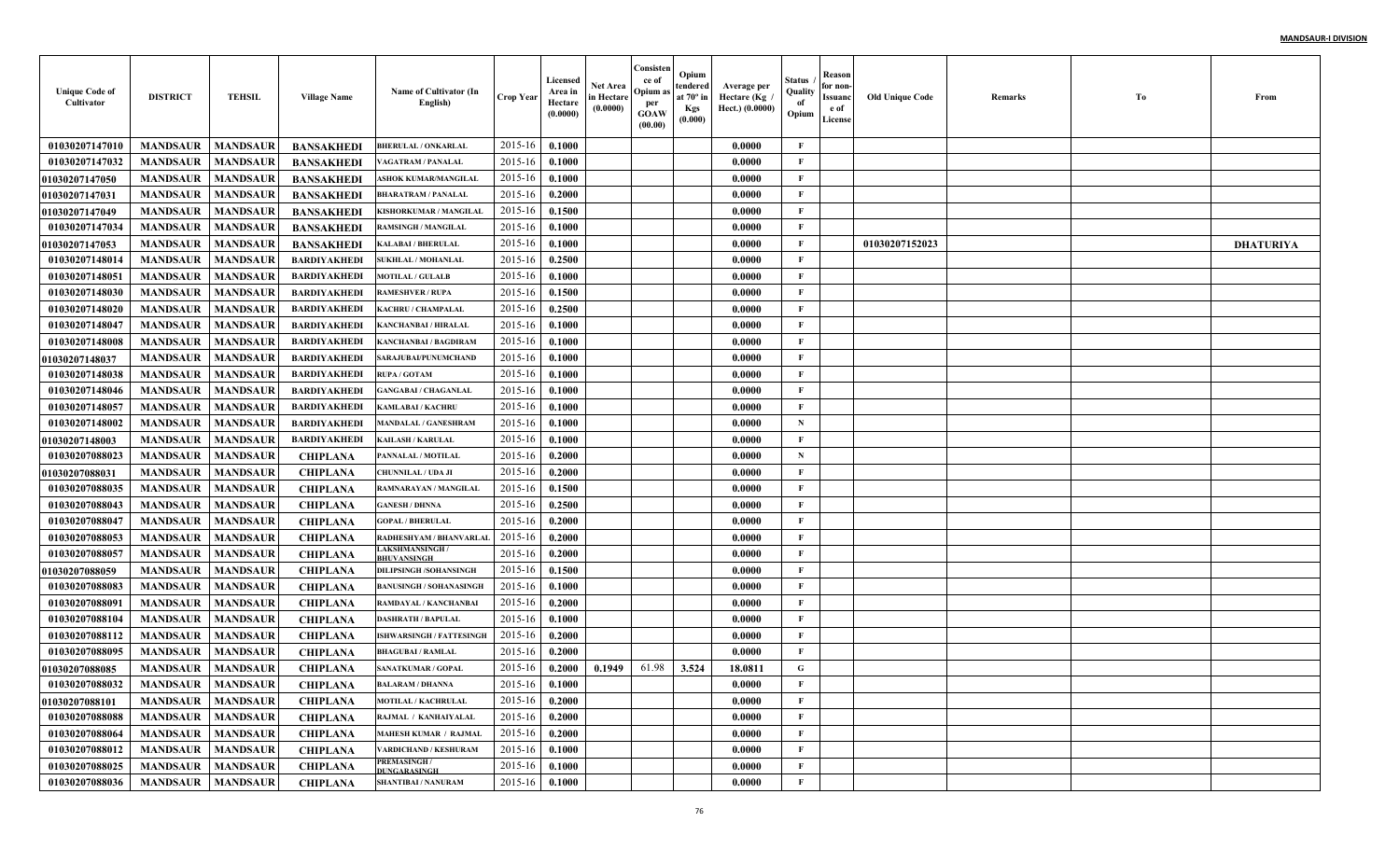| <b>Unique Code of</b><br>Cultivator | <b>DISTRICT</b> | <b>TEHSIL</b>   | <b>Village Name</b>                    | Name of Cultivator (In<br>English)                    | <b>Crop Year</b> | Licensed<br>Area in<br>Hectare<br>(0.0000) | <b>Net Area</b><br>in Hectare<br>(0.0000) | Consisten<br>ce of<br>Opium as<br>per<br><b>GOAW</b><br>(00.00) | Opium<br>tendered<br>at $70^\circ$ in<br><b>Kgs</b><br>(0.000) | Average per<br>، Hectare (Kg<br>Hect.) (0.0000) | Status<br>Quality<br>of<br>Opium | Reason<br>for non-<br>Issuanc<br>e of<br>License | <b>Old Unique Code</b> | Remarks | Тo | From |
|-------------------------------------|-----------------|-----------------|----------------------------------------|-------------------------------------------------------|------------------|--------------------------------------------|-------------------------------------------|-----------------------------------------------------------------|----------------------------------------------------------------|-------------------------------------------------|----------------------------------|--------------------------------------------------|------------------------|---------|----|------|
| 01030207088049                      | <b>MANDSAUR</b> | <b>MANDSAUR</b> | <b>CHIPLANA</b>                        | RAJKUNWAR / HIMMATSINGH                               | 2015-16          | 0.1500                                     |                                           |                                                                 |                                                                | 0.0000                                          | $\mathbf{F}$                     |                                                  |                        |         |    |      |
| 01030207088073                      | <b>MANDSAUR</b> | <b>MANDSAUR</b> | <b>CHIPLANA</b>                        | RAMESHCHAND / MANGILAI                                | 2015-16          | 0.1000                                     |                                           |                                                                 |                                                                | 0.0000                                          | F                                |                                                  |                        |         |    |      |
| 01030207088082                      | <b>MANDSAUR</b> | <b>MANDSAUR</b> | <b>CHIPLANA</b>                        | <b>KRISHNADAS / MOHANDAS</b>                          | 2015-16          | 0.1000                                     |                                           |                                                                 |                                                                | 0.0000                                          | $\mathbf{F}$                     |                                                  |                        |         |    |      |
| 01030207088093                      | <b>MANDSAUR</b> | <b>MANDSAUR</b> | <b>CHIPLANA</b>                        | <b>SURAJBAI / BHULIBAI</b>                            | 2015-16          | 0.1000                                     |                                           |                                                                 |                                                                | 0.0000                                          | $\mathbf{F}$                     |                                                  |                        |         |    |      |
| 01030207088098                      | <b>MANDSAUR</b> | <b>MANDSAUR</b> | <b>CHIPLANA</b>                        | <b>RATANKUNVAR / ARJUNSINGI</b>                       | 2015-16          | 0.1500                                     |                                           |                                                                 |                                                                | 0.0000                                          | $\mathbf{F}$                     |                                                  |                        |         |    |      |
| 01030207088119                      | <b>MANDSAUR</b> | <b>MANDSAUR</b> | <b>CHIPLANA</b>                        | <b>KAMLABAI / CHUNNILAL</b>                           | 2015-16          | 0.1000                                     |                                           |                                                                 |                                                                | 0.0000                                          | F                                |                                                  |                        |         |    |      |
| 01030207088028                      | <b>MANDSAUR</b> | <b>MANDSAUR</b> | <b>CHIPLANA</b>                        | LILA BAI / LAXMINARAYAN                               | 2015-16          | 0.1000                                     |                                           |                                                                 |                                                                | 0.0000                                          | F                                |                                                  |                        |         |    |      |
| <b>01030207088089</b>               | <b>MANDSAUR</b> | <b>MANDSAUR</b> | <b>CHIPLANA</b>                        | <b>GANGADAS / BAGDIRAMDAS</b>                         | 2015-16          | 0.1000                                     |                                           |                                                                 |                                                                | 0.0000                                          | $\mathbf{F}$                     |                                                  |                        |         |    |      |
| 01030207151007                      | <b>MANDSAUR</b> | <b>MANDSAUR</b> | <b>CHIRMOLIYA</b>                      | KANIRAM / BHERULAL                                    | 2015-16          | 0.1500                                     |                                           |                                                                 |                                                                | 0.0000                                          | $\mathbf{F}$                     |                                                  |                        |         |    |      |
| 01030207151019                      | <b>MANDSAUR</b> | <b>MANDSAUR</b> | <b>CHIRMOLIYA</b>                      | <b>MEGHA / MANGILAL</b>                               | 2015-16          | 0.1000                                     |                                           |                                                                 |                                                                | 0.0000                                          | $\mathbf{F}$                     |                                                  |                        |         |    |      |
| 01030207151029                      | <b>MANDSAUR</b> | <b>MANDSAUR</b> | <b>CHIRMOLIYA</b>                      | <b>BASANTILAL / PRABHULAI</b>                         | 2015-16          | 0.1500                                     |                                           |                                                                 |                                                                | 0.0000                                          | $\mathbf{F}$                     |                                                  |                        |         |    |      |
| 01030207151043                      | <b>MANDSAUR</b> | <b>MANDSAUR</b> | <b>CHIRMOLIYA</b>                      | <b>BHAGIRATH / HIRALAL</b>                            | 2015-16          | 0.1500                                     |                                           |                                                                 |                                                                | 0.0000                                          | $\mathbf{F}$                     |                                                  |                        |         |    |      |
| 01030207151071                      | <b>MANDSAUR</b> | <b>MANDSAUR</b> | <b>CHIRMOLIYA</b>                      | <b>GATTUBAI / KISHANLAI</b>                           | 2015-16          | 0.1500                                     |                                           |                                                                 |                                                                | 0.0000                                          | $\mathbf{F}$                     |                                                  |                        |         |    |      |
| 01030207151083                      | <b>MANDSAUR</b> | <b>MANDSAUR</b> | <b>CHIRMOLIYA</b>                      | PRABHULAL / HEMRAJ                                    | 2015-16          | 0.1000                                     |                                           |                                                                 |                                                                | 0.0000                                          | $\mathbf{F}$                     |                                                  |                        |         |    |      |
| 01030207151012                      | <b>MANDSAUR</b> | <b>MANDSAUR</b> | <b>CHIRMOLIYA</b>                      | <b>SHAVRAM / RAJAJRAM</b>                             | 2015-16          | 0.2000                                     |                                           |                                                                 |                                                                | 0.0000                                          | $\mathbf{F}$                     |                                                  |                        |         |    |      |
| 01030207151093                      | <b>MANDSAUR</b> | <b>MANDSAUR</b> | <b>CHIRMOLIYA</b>                      | KALU / BAGDIRAM                                       | 2015-16          | 0.1500                                     |                                           |                                                                 |                                                                | 0.0000                                          | $\mathbf{F}$                     |                                                  |                        |         |    |      |
| 01030207151011                      | <b>MANDSAUR</b> | <b>MANDSAUR</b> | <b>CHIRMOLIYA</b>                      | <b>BADRILAL / JUJHARLAI</b>                           | 2015-16          | 0.1500                                     |                                           |                                                                 |                                                                | 0.0000                                          | $\mathbf{F}$                     |                                                  |                        |         |    |      |
| 01030207151047                      | <b>MANDSAUR</b> | <b>MANDSAUR</b> | <b>CHIRMOLIYA</b>                      | <b>BASANTILAL / RAMLAL</b>                            | 2015-16          | 0.2000                                     |                                           |                                                                 |                                                                | 0.0000                                          | $\mathbf{F}$                     |                                                  |                        |         |    |      |
| 01030207151017                      | <b>MANDSAUR</b> | <b>MANDSAUR</b> | <b>CHIRMOLIYA</b>                      | <b>BAGDIRAM / BHUVANIRAM</b>                          | 2015-16          | 0.1000                                     |                                           |                                                                 |                                                                | 0.0000                                          | $\mathbf{F}$                     |                                                  |                        |         |    |      |
| 01030207151044                      | <b>MANDSAUR</b> | <b>MANDSAUR</b> | <b>CHIRMOLIYA</b>                      | <b>RAMSINGH / KARULAL</b>                             | 2015-16          | 0.1000                                     |                                           |                                                                 |                                                                | 0.0000                                          | $\mathbf{F}$                     |                                                  |                        |         |    |      |
| 01030207151063                      | <b>MANDSAUR</b> | <b>MANDSAUR</b> | <b>CHIRMOLIYA</b>                      | <b>BHERULAL / GOPAL</b>                               | 2015-16          | 0.1000                                     |                                           |                                                                 |                                                                | 0.0000                                          | $\mathbf{F}$                     |                                                  |                        |         |    |      |
| 01030207151059                      | <b>MANDSAUR</b> | <b>MANDSAUR</b> | <b>CHIRMOLIYA</b>                      | PANABAI / RAGHUNATH                                   | 2015-16          | 0.1000                                     |                                           |                                                                 |                                                                | 0.0000                                          | $\mathbf{F}$                     |                                                  |                        |         |    |      |
| 01030207151095                      | <b>MANDSAUR</b> | <b>MANDSAUR</b> | <b>CHIRMOLIYA</b>                      | SATYANRAYAN /<br><b>PRATHVIDAS</b>                    | 2015-16          | 0.1000                                     |                                           |                                                                 |                                                                | 0.0000                                          | $\mathbf{F}$                     |                                                  |                        |         |    |      |
| <b>01030207151003</b>               | <b>MANDSAUR</b> | <b>MANDSAUR</b> | <b>CHIRMOLIYA</b>                      | JHUJHAR / MANGALU                                     | 2015-16          | 0.1000                                     |                                           |                                                                 |                                                                | 0.0000                                          | $\mathbf{F}$                     |                                                  |                        |         |    |      |
| <b>01030207151060</b>               | <b>MANDSAUR</b> | <b>MANDSAUR</b> | <b>CHIRMOLIYA</b>                      | KASTURIBAI / BHUWANIRAM                               | 2015-16          | 0.1000                                     |                                           |                                                                 |                                                                | 0.0000                                          | $\mathbf{F}$                     |                                                  |                        |         |    |      |
| <b>01030207151025</b>               | <b>MANDSAUR</b> | <b>MANDSAUR</b> | <b>CHIRMOLIYA</b>                      | <b>BAPULAL / CHUNNILAL</b>                            | 2015-16          | 0.1000                                     |                                           |                                                                 |                                                                | 0.0000                                          | $\mathbf{F}$                     |                                                  |                        |         |    |      |
| 01030207152006                      | <b>MANDSAUR</b> | <b>MANDSAUR</b> | <b>DHATURIYA</b>                       | <b>HIRALAL / KACHRU</b>                               | 2015-16          | 0.2000                                     |                                           |                                                                 |                                                                | 0.0000                                          | F                                |                                                  |                        |         |    |      |
| 01030207152019                      | <b>MANDSAUR</b> | <b>MANDSAUR</b> | <b>DHATURIYA</b>                       | <b>BAGDIBAI / NAGU</b>                                | 2015-16          | 0.2000                                     |                                           |                                                                 |                                                                | 0.0000                                          | $\mathbf{F}$                     |                                                  |                        |         |    |      |
| 01030207152003                      | <b>MANDSAUR</b> | <b>MANDSAUR</b> | <b>DHATURIYA</b>                       | HARKUNVARBAI / RAMSINGH                               | 2015-16          | 0.1000                                     |                                           |                                                                 |                                                                | 0.0000                                          | $\mathbf{F}$                     |                                                  |                        |         |    |      |
| 01030207152009                      | <b>MANDSAUR</b> | <b>MANDSAUR</b> | <b>DHATURIYA</b>                       | <b>BHAGIRATH / KARULAL</b><br>URJAR <sup>:</sup>      | 2015-16          | 0.1000                                     |                                           |                                                                 |                                                                | 0.0000                                          | $\mathbf{F}$                     |                                                  |                        |         |    |      |
| 01030207152017                      | <b>MANDSAUR</b> | <b>MANDSAUR</b> | <b>DHATURIYA</b>                       | <b>/AGATRAM / ONKAR</b>                               | 2015-16          | 0.1000                                     |                                           |                                                                 |                                                                | 0.0000                                          | F                                |                                                  |                        |         |    |      |
| 01030207153185                      | <b>MANDSAUR</b> | <b>MANDSAUR</b> | <b>GURJARBARDIYA</b>                   | <b>MANSINGH / BASNTILAI</b>                           | 2015-16          | 0.2500                                     |                                           |                                                                 |                                                                | 0.0000                                          | F                                |                                                  |                        |         |    |      |
| 01030207153014                      | <b>MANDSAUR</b> | <b>MANDSAUR</b> | <b>GURJARBARDIYA</b>                   | <b>GANGABAI / KARULAL</b>                             | 2015-16          | 0.2000                                     |                                           |                                                                 |                                                                | 0.0000                                          | F                                |                                                  |                        |         |    |      |
| 01030207153057                      |                 |                 |                                        | MANDSAUR   MANDSAUR   GURJARBARDIYA BALURAM/GANESHRAM | 2015-16 0.2000   |                                            |                                           |                                                                 |                                                                | 0.0000                                          | F                                |                                                  |                        |         |    |      |
| 01030207153061                      | <b>MANDSAUR</b> | <b>MANDSAUR</b> |                                        | GURJARBARDIYA LAXMINARAYAN / BADRILAL                 | 2015-16          | 0.2000                                     |                                           |                                                                 |                                                                | 0.0000                                          | $\mathbf{F}$                     |                                                  |                        |         |    |      |
| 01030207153070                      | <b>MANDSAUR</b> | <b>MANDSAUR</b> |                                        | GURJARBARDIYA SAGARMAL / RAMNIVAS                     | 2015-16          | 0.2500                                     |                                           |                                                                 |                                                                | 0.0000                                          | $\mathbf{F}$                     |                                                  |                        |         |    |      |
| 01030207153105                      | <b>MANDSAUR</b> | <b>MANDSAUR</b> | GURJARBARDIYA GOPAL/NATHULAL           |                                                       | 2015-16          | 0.2000                                     |                                           |                                                                 |                                                                | 0.0000                                          | $\mathbf{F}$                     |                                                  |                        |         |    |      |
| 01030207153119                      | <b>MANDSAUR</b> |                 | MANDSAUR GURJARBARDIYA UDAYLAL/KARU    |                                                       | 2015-16          | 0.1000                                     |                                           |                                                                 |                                                                | 0.0000                                          | $\mathbf F$                      |                                                  |                        |         |    |      |
| 01030207153140                      | <b>MANDSAUR</b> |                 | MANDSAUR GURJARBARDIYA SAMPATBAI/NATHU |                                                       | $2015 - 16$      | 0.2000                                     |                                           |                                                                 |                                                                | 0.0000                                          | $\mathbf F$                      |                                                  |                        |         |    |      |
| 01030207153171                      | <b>MANDSAUR</b> |                 | MANDSAUR GURJARBARDIYA RODIBAI/KASTURA |                                                       | $2015 - 16$      | 0.1000                                     |                                           |                                                                 |                                                                | 0.0000                                          | $\mathbf{F}$                     |                                                  |                        |         |    |      |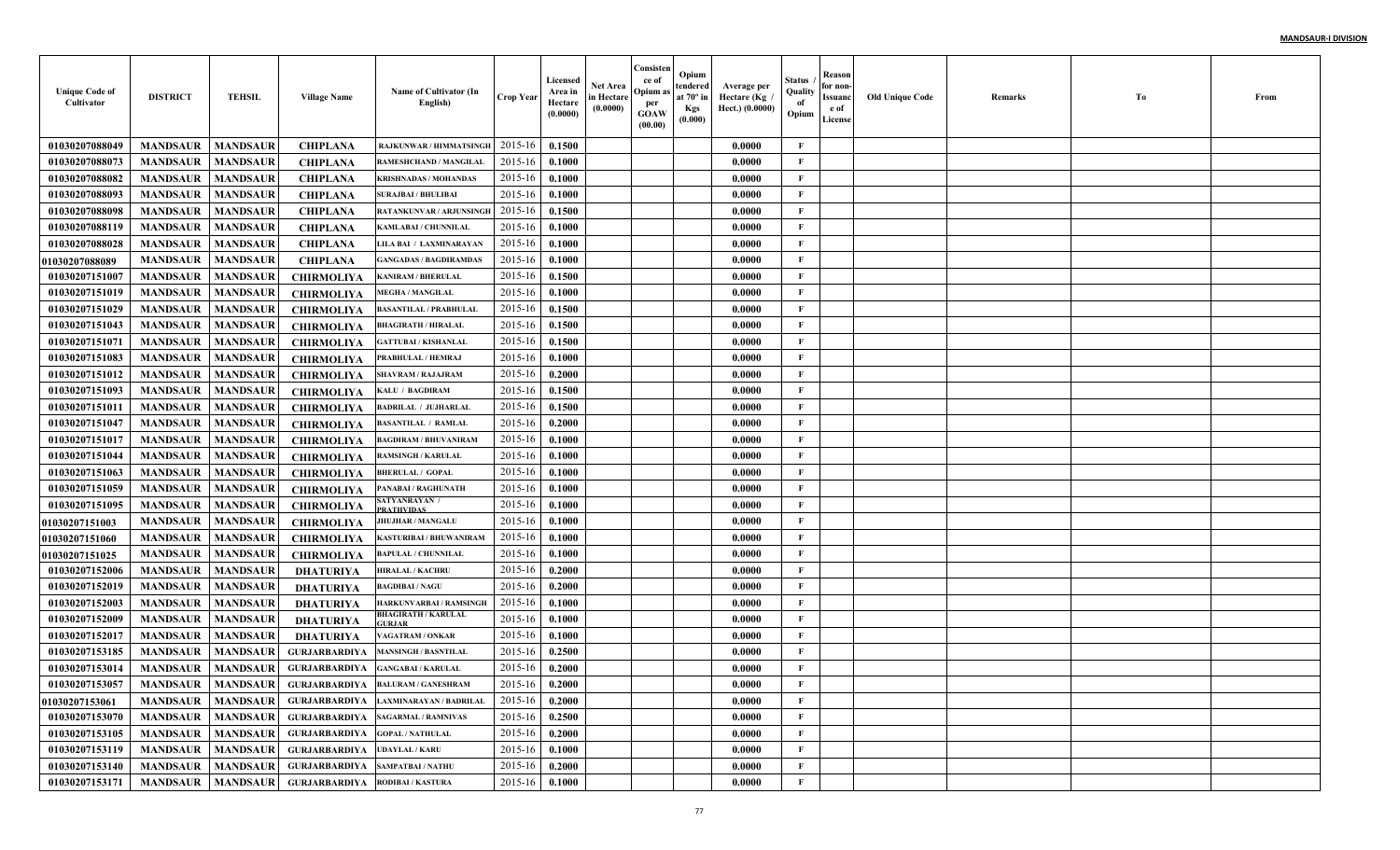| <b>Unique Code of</b><br>Cultivator | <b>DISTRICT</b> | <b>TEHSIL</b>   | <b>Village Name</b>                   | Name of Cultivator (In<br>English)                       | <b>Crop Year</b> | Licensed<br>Area in<br>Hectare<br>(0.0000) | <b>Net Area</b><br>in Hectare<br>(0.0000) | Consisten<br>ce of<br>Opium as<br>per<br><b>GOAW</b><br>(00.00) | Opium<br>tendered<br>at $70^\circ$ in<br><b>Kgs</b><br>(0.000) | Average per<br>Hectare (Kg<br>Hect.) (0.0000) | Status<br>Quality<br>of<br>Opium | Reason<br>for non-<br>Issuanc<br>e of<br>License | <b>Old Unique Code</b> | Remarks | Тo | From |
|-------------------------------------|-----------------|-----------------|---------------------------------------|----------------------------------------------------------|------------------|--------------------------------------------|-------------------------------------------|-----------------------------------------------------------------|----------------------------------------------------------------|-----------------------------------------------|----------------------------------|--------------------------------------------------|------------------------|---------|----|------|
| 01030207153184                      | <b>MANDSAUR</b> | <b>MANDSAUR</b> | <b>GURJARBARDIYA</b>                  | <b>BAGDIRAM / AMRITRAM</b>                               | 2015-16          | 0.2000                                     |                                           |                                                                 |                                                                | 0.0000                                        | $\mathbf{F}$                     |                                                  |                        |         |    |      |
| 01030207153189                      | <b>MANDSAUR</b> | <b>MANDSAUR</b> | <b>GURJARBARDIYA</b>                  | <b>JAGADISH / KACHRULAL</b>                              | 2015-16          | 0.1000                                     |                                           |                                                                 |                                                                | 0.0000                                        | F                                |                                                  |                        |         |    |      |
| 01030207153222                      | <b>MANDSAUR</b> | <b>MANDSAUR</b> | <b>GURJARBARDIYA</b>                  | <b>GOPILAL / RAMLAL</b>                                  | 2015-16          | 0.2000                                     |                                           |                                                                 |                                                                | 0.0000                                        | $\mathbf{F}$                     |                                                  |                        |         |    |      |
| 01030207153264                      | <b>MANDSAUR</b> | <b>MANDSAUR</b> | <b>GURJARBARDIYA</b>                  | DAYARAM / RADHAKISHAN                                    | 2015-16          | 0.2000                                     |                                           |                                                                 |                                                                | 0.0000                                        | $\mathbf{F}$                     |                                                  |                        |         |    |      |
| <b>01030207153267</b>               | <b>MANDSAUR</b> | <b>MANDSAUR</b> | <b>GURJARBARDIYA</b>                  | VINOD KUMAR / KHEMRAJ                                    | 2015-16          | 0.1000                                     |                                           |                                                                 |                                                                | 0.0000                                        | $\mathbf{F}$                     |                                                  |                        |         |    |      |
| 01030207153295                      | <b>MANDSAUR</b> | <b>MANDSAUR</b> | <b>GURJARBARDIYA</b>                  | <b>DEUBAI / BHANVARLAL</b>                               | 2015-16          | 0.2000                                     |                                           |                                                                 |                                                                | 0.0000                                        | $\mathbf{F}$                     |                                                  |                        |         |    |      |
| 01030207153179                      | <b>MANDSAUR</b> | <b>MANDSAUR</b> | <b>GURJARBARDIYA</b>                  | <b>FULCHAND / BHANWARBAI</b>                             | 2015-16          | 0.2000                                     |                                           |                                                                 |                                                                | 0.0000                                        | $\mathbf{F}$                     |                                                  |                        |         |    |      |
| 01030207153210                      | <b>MANDSAUR</b> | <b>MANDSAUR</b> | <b>GURJARBARDIYA</b>                  | <b>JETRAM / BHANVARLAL</b>                               | 2015-16          | 0.2500                                     |                                           |                                                                 |                                                                | 0.0000                                        | $\mathbf{F}$                     |                                                  |                        |         |    |      |
| 01030207153300                      | <b>MANDSAUR</b> | <b>MANDSAUR</b> | <b>GURJARBARDIYA</b>                  | <b>RAJARAM / BASANTILAI</b>                              | 2015-16          | 0.2000                                     |                                           |                                                                 |                                                                | 0.0000                                        | $\mathbf{F}$                     |                                                  |                        |         |    |      |
| 01030207153113                      | <b>MANDSAUR</b> | <b>MANDSAUR</b> | <b>GURJARBARDIYA</b>                  | <b>NANDLAL / JAGANNATH</b>                               | 2015-16          | 0.2000                                     |                                           |                                                                 |                                                                | 0.0000                                        | $\mathbf{F}$                     |                                                  |                        |         |    |      |
| <b>01030207153173</b>               | <b>MANDSAUR</b> | <b>MANDSAUR</b> | <b>GURJARBARDIYA</b>                  | <b>RUGHNATH / GOTAM</b>                                  | 2015-16          | 0.1500                                     |                                           |                                                                 |                                                                | 0.0000                                        | $\mathbf{F}$                     |                                                  |                        |         |    |      |
| 01030207153298                      | <b>MANDSAUR</b> | <b>MANDSAUR</b> | <b>GURJARBARDIYA</b>                  | SHYAMLAL / MOTILAL                                       | 2015-16          | 0.2000                                     |                                           |                                                                 |                                                                | 0.0000                                        | $\mathbf{F}$                     |                                                  |                        |         |    |      |
| <b>01030207153006</b>               | <b>MANDSAUR</b> | <b>MANDSAUR</b> | <b>GURJARBARDIYA</b>                  | <b>SUKHLAL / DEVRAM</b>                                  | 2015-16          | 0.1500                                     |                                           |                                                                 |                                                                | 0.0000                                        | $\mathbf{F}$                     |                                                  |                        |         |    |      |
| 01030207153245                      | <b>MANDSAUR</b> | <b>MANDSAUR</b> | <b>GURJARBARDIYA</b>                  | HANWARBAI /<br><b>HUWANIRAM</b>                          | 2015-16          | 0.1500                                     |                                           |                                                                 |                                                                | 0.0000                                        | $\mathbf{F}$                     |                                                  |                        |         |    |      |
| 01030207153044                      | <b>MANDSAUR</b> | <b>MANDSAUR</b> | <b>GURJARBARDIYA</b>                  | <b>BALMUKAND / AMRITRAM</b>                              | 2015-16          | 0.2000                                     |                                           |                                                                 |                                                                | 0.0000                                        | $\mathbf{F}$                     |                                                  |                        |         |    |      |
| <b>01030207153051</b>               | <b>MANDSAUR</b> | <b>MANDSAUR</b> | <b>GURJARBARDIYA</b>                  | <b>SURESH / HAJARILAL</b>                                | 2015-16          | 0.1500                                     |                                           |                                                                 |                                                                | 0.0000                                        | $\mathbf{F}$                     |                                                  |                        |         |    |      |
| <b>01030207153145</b>               | <b>MANDSAUR</b> | <b>MANDSAUR</b> | <b>GURJARBARDIYA</b>                  | <b>BHAGATRAM / BHERULAL</b>                              | 2015-16          | 0.2000                                     |                                           |                                                                 |                                                                | 0.0000                                        | $\mathbf{F}$                     |                                                  |                        |         |    |      |
| 01030207153156                      | <b>MANDSAUR</b> | <b>MANDSAUR</b> | <b>GURJARBARDIYA</b>                  | <b>RUKAMANIBAI / BASANTILAL</b>                          | 2015-16          | 0.1500                                     |                                           |                                                                 |                                                                | 0.0000                                        | $\mathbf{F}$                     |                                                  |                        |         |    |      |
| 01030207153081                      | <b>MANDSAUR</b> | <b>MANDSAUR</b> | <b>GURJARBARDIYA</b>                  | <b>BADRILAL / RAMCHANDRA</b>                             | 2015-16          | 0.2000                                     |                                           |                                                                 |                                                                | 0.0000                                        | $\mathbf{F}$                     |                                                  |                        |         |    |      |
| 01030207153293                      | <b>MANDSAUR</b> | <b>MANDSAUR</b> | <b>GURJARBARDIYA</b>                  | HARISHANKAR / MADHULAL                                   | 2015-16          | 0.2000                                     |                                           |                                                                 |                                                                | 0.0000                                        | $\mathbf{F}$                     |                                                  |                        |         |    |      |
| 01030207153067                      | <b>MANDSAUR</b> | <b>MANDSAUR</b> | <b>GURJARBARDIYA</b>                  | <b>KARULAL / MANGILAL</b>                                | 2015-16          | 0.2000                                     |                                           |                                                                 |                                                                | 0.0000                                        | $\mathbf{F}$                     |                                                  |                        |         |    |      |
| 01030207153286                      | <b>MANDSAUR</b> | <b>MANDSAUR</b> | <b>GURJARBARDIYA</b>                  | SHYAMUBAI / MANNALAI                                     | 2015-16          | 0.2000                                     |                                           |                                                                 |                                                                | 0.0000                                        | $\mathbf{F}$                     |                                                  |                        |         |    |      |
| 01030207153158                      | <b>MANDSAUR</b> | <b>MANDSAUR</b> | <b>GURJARBARDIYA</b>                  | <b>HANVARBAI/</b><br><b>AKSHMINARAYAN</b>                | 2015-16          | 0.2000                                     |                                           |                                                                 |                                                                | 0.0000                                        | $\mathbf{F}$                     |                                                  |                        |         |    |      |
| 01030207153278                      | <b>MANDSAUR</b> | <b>MANDSAUR</b> | <b>GURJARBARDIYA</b>                  | <b>BALMUKAND / RADHAKISHAN</b>                           | 2015-16          | 0.1000                                     |                                           |                                                                 |                                                                | 0.0000                                        | $\mathbf{F}$                     |                                                  |                        |         |    |      |
| 01030207153011                      | <b>MANDSAUR</b> | <b>MANDSAUR</b> | <b>GURJARBARDIYA</b>                  | <b>JAVAHARLAL / UDAYRAM</b>                              | 2015-16          | 0.1000                                     |                                           |                                                                 |                                                                | 0.0000                                        | $\mathbf{F}$                     |                                                  |                        |         |    |      |
| 01030207153017                      | <b>MANDSAUR</b> | <b>MANDSAUR</b> | <b>GURJARBARDIYA</b>                  | <b>KARULAL / KISHANLAL</b>                               | 2015-16          | 0.1000                                     |                                           |                                                                 |                                                                | 0.0000                                        | $\mathbf{F}$                     |                                                  |                        |         |    |      |
| 01030207153045                      | <b>MANDSAUR</b> | <b>MANDSAUR</b> | <b>GURJARBARDIYA</b>                  | RAMLAL/LAXMINARAYAN                                      | 2015-16          | 0.2000                                     |                                           |                                                                 |                                                                | 0.0000                                        | $\mathbf{F}$                     |                                                  |                        |         |    |      |
| 01030207153123                      | <b>MANDSAUR</b> | <b>MANDSAUR</b> | <b>GURJARBARDIYA</b>                  | ARDIBAI / DEVICHANDRA                                    | 2015-16          | 0.1000                                     |                                           |                                                                 |                                                                | 0.0000                                        | $\mathbf{F}$                     |                                                  |                        |         |    |      |
| 01030207153024                      | <b>MANDSAUR</b> | <b>MANDSAUR</b> | <b>GURJARBARDIYA</b>                  | <b>KESHARBAI / KAMALSINGI</b>                            | 2015-16          | 0.1000                                     |                                           |                                                                 |                                                                | 0.0000                                        | $\mathbf{F}$                     |                                                  |                        |         |    |      |
| 01030207153149                      | <b>MANDSAUR</b> | <b>MANDSAUR</b> | <b>GURJARBARDIYA</b>                  | SITABAI / KANWERLAL                                      | 2015-16          | 0.2500                                     |                                           |                                                                 |                                                                | 0.0000                                        | $\mathbf{F}$                     |                                                  |                        |         |    |      |
| 01030207153177                      | <b>MANDSAUR</b> | <b>MANDSAUR</b> | <b>GURJARBARDIYA</b>                  | PARVATIBAI / LAKSHMAN                                    | 2015-16          | 0.1000                                     |                                           |                                                                 |                                                                | 0.0000                                        | F                                |                                                  |                        |         |    |      |
| 01030207153183                      | <b>MANDSAUR</b> | <b>MANDSAUR</b> | <b>GURJARBARDIYA</b>                  | <b>GOPAL / GANESHRAM</b>                                 | 2015-16          | 0.1000                                     |                                           |                                                                 |                                                                | 0.0000                                        | F                                |                                                  |                        |         |    |      |
| 01030207153187                      | <b>MANDSAUR</b> | <b>MANDSAUR</b> | <b>GURJARBARDIYA</b>                  | <b>GHANSHYAM / BAGDIRAM</b>                              | 2015-16          | 0.1000                                     |                                           |                                                                 |                                                                | 0.0000                                        | F                                |                                                  |                        |         |    |      |
| 01030207153255                      |                 |                 |                                       | MANDSAUR   MANDSAUR   GURJARBARDIYA RAMKUNVARBAI/BABULAL | 2015-16 0.2500   |                                            |                                           |                                                                 |                                                                | 0.0000                                        | F                                |                                                  |                        |         |    |      |
| 01030207153288                      | <b>MANDSAUR</b> | <b>MANDSAUR</b> |                                       | <b>GURJARBARDIYA CHANDBEE / NATHE KHAN</b>               | 2015-16          | 0.1000                                     |                                           |                                                                 |                                                                | 0.0000                                        | $\mathbf{F}$                     |                                                  |                        |         |    |      |
| 01030207153290                      | <b>MANDSAUR</b> |                 |                                       | MANDSAUR GURJARBARDIYA SHAMBULAL/SHIVNARAYAN             | 2015-16          | 0.1000                                     |                                           |                                                                 |                                                                | 0.0000                                        | $\mathbf{F}$                     |                                                  |                        |         |    |      |
| 01030207153294                      | <b>MANDSAUR</b> |                 |                                       | MANDSAUR GURJARBARDIYA RADHESHYAM / RAMNIVAS             | 2015-16          | 0.2000                                     |                                           |                                                                 |                                                                | 0.0000                                        | $\mathbf{F}$                     |                                                  |                        |         |    |      |
| 01030207153182                      | <b>MANDSAUR</b> |                 |                                       | MANDSAUR GURJARBARDIYA BHAGATRAM / DEVRAM BADA           | 2015-16          | 0.2000                                     |                                           |                                                                 |                                                                | 0.0000                                        | $\mathbf F$                      |                                                  |                        |         |    |      |
| 01030207153282                      | <b>MANDSAUR</b> |                 |                                       | MANDSAUR GURJARBARDIYA MANGIBAI / MANGUDAS               | 2015-16          | 0.1500                                     |                                           |                                                                 |                                                                | 0.0000                                        | $\mathbf F$                      |                                                  |                        |         |    |      |
| 01030207153032                      | <b>MANDSAUR</b> |                 | MANDSAUR GURJARBARDIYA KOMAL/MANGILAL |                                                          | $2015 - 16$      | 0.1000                                     |                                           |                                                                 |                                                                | 0.0000                                        | $\mathbf{F}$                     |                                                  |                        |         |    |      |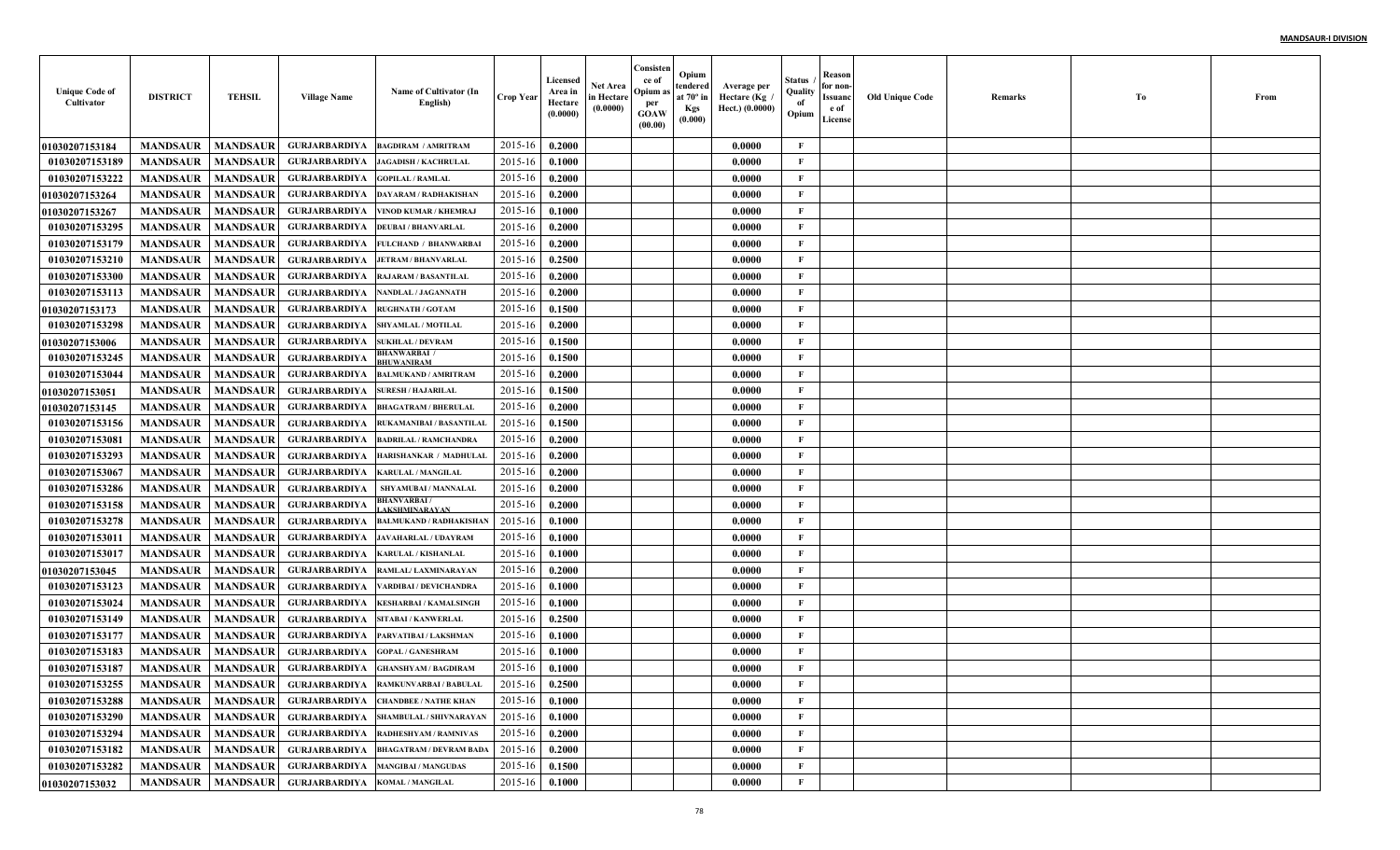| <b>Unique Code of</b><br>Cultivator | <b>DISTRICT</b> | <b>TEHSIL</b>   | <b>Village Name</b>                                 | Name of Cultivator (In<br>English)                          | <b>Crop Year</b> | <b>Licensed</b><br>Area in<br>Hectare<br>(0.0000) | <b>Net Area</b><br>in Hectare<br>(0.0000) | Consisten<br>ce of<br>Opium a:<br>per<br><b>GOAW</b><br>(00.00) | Opium<br>tendered<br>at $70^\circ$ in<br><b>Kgs</b><br>(0.000) | Average per<br>، Hectare (Kg<br>Hect.) (0.0000) | Status<br>Quality<br>of<br>Opium | Reason<br>for non-<br>Issuanc<br>e of<br>License | <b>Old Unique Code</b> | Remarks | Тo | From |
|-------------------------------------|-----------------|-----------------|-----------------------------------------------------|-------------------------------------------------------------|------------------|---------------------------------------------------|-------------------------------------------|-----------------------------------------------------------------|----------------------------------------------------------------|-------------------------------------------------|----------------------------------|--------------------------------------------------|------------------------|---------|----|------|
| 01030207153037                      | <b>MANDSAUR</b> | <b>MANDSAUR</b> | <b>GURJARBARDIYA</b>                                | <b>SHANTILAL / RAMLAL</b>                                   | 2015-16          | 0.1000                                            |                                           |                                                                 |                                                                | 0.0000                                          | F                                |                                                  |                        |         |    |      |
| 01030207154012                      | <b>MANDSAUR</b> | <b>MANDSAUR</b> | <b>ISHAKPUR</b>                                     | <b>BHARATSINGH / KALURAM</b>                                | 2015-16          | 0.1500                                            |                                           |                                                                 |                                                                | 0.0000                                          | F                                |                                                  |                        |         |    |      |
| 01030207154018                      | <b>MANDSAUR</b> | <b>MANDSAUR</b> | <b>ISHAKPUR</b>                                     | <b>BANSHILAL / DEVILAL</b>                                  | 2015-16          | 0.1000                                            |                                           |                                                                 |                                                                | 0.0000                                          | $\mathbf{F}$                     |                                                  |                        |         |    |      |
| 01030207154007                      | <b>MANDSAUR</b> | <b>MANDSAUR</b> | <b>ISHAKPUR</b>                                     | <b>OMPRAKASH / MANGILAI</b>                                 | 2015-16          | 0.1500                                            |                                           |                                                                 |                                                                | 0.0000                                          | $\mathbf{F}$                     |                                                  |                        |         |    |      |
| 01030207154062                      | <b>MANDSAUR</b> | <b>MANDSAUR</b> | <b>ISHAKPUR</b>                                     | <b>JETRAM / BRADILAL</b>                                    | 2015-16          | 0.2500                                            |                                           |                                                                 |                                                                | 0.0000                                          | $\mathbf{F}$                     |                                                  |                        |         |    |      |
| 01030207154003                      | <b>MANDSAUR</b> | <b>MANDSAUR</b> | <b>ISHAKPUR</b>                                     | <b>GITABAI / SUKHLAL</b>                                    | 2015-16          | 0.1000                                            |                                           |                                                                 |                                                                | 0.0000                                          | $\mathbf{F}$                     |                                                  |                        |         |    |      |
| 01030207154051                      | <b>MANDSAUR</b> | <b>MANDSAUR</b> | <b>ISHAKPUR</b>                                     | <b>BHANVARLAL / KHEMRAJ</b>                                 | 2015-16          | 0.1000                                            |                                           |                                                                 |                                                                | 0.0000                                          | $\mathbf{F}$                     |                                                  |                        |         |    |      |
| 01030207155005                      | <b>MANDSAUR</b> | <b>MANDSAUR</b> | <b>KAMALPURA</b>                                    | KISHANLAL / GANESHRAM                                       | 2015-16          | 0.1000                                            |                                           |                                                                 |                                                                | 0.0000                                          | $\mathbf{F}$                     |                                                  |                        |         |    |      |
| 01030207155033                      | <b>MANDSAUR</b> | <b>MANDSAUR</b> | <b>KAMALPURA</b>                                    | <b>DEVISINGH / BAHADURSINGH</b>                             | 2015-16          | 0.1000                                            |                                           |                                                                 |                                                                | 0.0000                                          | $\mathbf{F}$                     |                                                  |                        |         |    |      |
| 01030207156026                      | <b>MANDSAUR</b> | <b>MANDSAUR</b> | <b>LACCHAKHEDI</b>                                  | <b>BHERULAL / BHAGATRAM</b>                                 | 2015-16          | 0.1500                                            | 0.0502                                    | 63.50                                                           | 3.211                                                          | 63.9641                                         | G                                |                                                  |                        |         |    |      |
| <b>01030207156001</b>               | <b>MANDSAUR</b> | <b>MANDSAUR</b> | <b>LACCHAKHEDI</b>                                  | <b>SHANTILAL / HIRALAL</b>                                  | 2015-16          | 0.2500                                            |                                           |                                                                 |                                                                | 0.0000                                          | $\mathbf{F}$                     |                                                  |                        |         |    |      |
| 01030207156005                      | <b>MANDSAUR</b> | <b>MANDSAUR</b> | <b>LACCHAKHEDI</b>                                  | VISHNULAL / CHAMPALAI                                       | 2015-16          | 0.2000                                            |                                           |                                                                 |                                                                | 0.0000                                          | $\mathbf{F}$                     |                                                  |                        |         |    |      |
| 01030207156010                      | <b>MANDSAUR</b> | <b>MANDSAUR</b> | <b>LACCHAKHEDI</b>                                  | <b>MANSINGH / BHANVARLAI</b>                                | 2015-16          | 0.2500                                            |                                           |                                                                 |                                                                | 0.0000                                          | $\mathbf{F}$                     |                                                  |                        |         |    |      |
| 01030207156018                      | <b>MANDSAUR</b> | <b>MANDSAUR</b> | <b>LACCHAKHEDI</b>                                  | RAMKANYABAI / RAMGOPAL                                      | 2015-16          | 0.1000                                            |                                           |                                                                 |                                                                | 0.0000                                          | $\mathbf{F}$                     |                                                  |                        |         |    |      |
| <b>01030207156019</b>               | <b>MANDSAUR</b> | <b>MANDSAUR</b> | <b>LACCHAKHEDI</b>                                  | MEHATABSINGH / ONKARLAL                                     | 2015-16          | 0.2500                                            |                                           |                                                                 |                                                                | 0.0000                                          | $\mathbf{F}$                     |                                                  |                        |         |    |      |
| 01030207156024                      | <b>MANDSAUR</b> | <b>MANDSAUR</b> | <b>LACCHAKHEDI</b>                                  | <b>BALDEV / MOHANLAL</b>                                    | 2015-16          | 0.2500                                            |                                           |                                                                 |                                                                | 0.0000                                          | $\mathbf{F}$                     |                                                  |                        |         |    |      |
| <b>01030207156035</b>               | <b>MANDSAUR</b> | <b>MANDSAUR</b> | <b>LACCHAKHEDI</b>                                  | <b>KARULAL / NIRBHAYRAM</b>                                 | 2015-16          | 0.2500                                            |                                           |                                                                 |                                                                | 0.0000                                          | $\mathbf{F}$                     |                                                  |                        |         |    |      |
| 01030207156040                      | <b>MANDSAUR</b> | <b>MANDSAUR</b> | <b>LACCHAKHEDI</b>                                  | <b>JHAMKUBAI / KANA</b>                                     | 2015-16          | 0.2000                                            | 0.0598                                    | 66.11                                                           | 3.882                                                          | 64.9164                                         | G                                |                                                  |                        |         |    |      |
| 01030207156043                      | <b>MANDSAUR</b> | <b>MANDSAUR</b> | <b>LACCHAKHEDI</b>                                  | <b>KARULAL / KISHANLAL</b>                                  | 2015-16          | 0.2000                                            | 0.1932                                    | 70.41                                                           | 6.065                                                          | 31.3923                                         | G                                |                                                  |                        |         |    |      |
| 01030207156047                      | <b>MANDSAUR</b> | <b>MANDSAUR</b> | <b>LACCHAKHEDI</b>                                  | RAMCHANDRA / BHAGVAN                                        | 2015-16          | 0.1000                                            |                                           |                                                                 |                                                                | 0.0000                                          | F                                |                                                  |                        |         |    |      |
| 01030207156050                      | <b>MANDSAUR</b> | <b>MANDSAUR</b> | <b>LACCHAKHEDI</b>                                  | <b>BADRILAL / BHERULAL</b>                                  | 2015-16          | 0.2000                                            |                                           |                                                                 |                                                                | 0.0000                                          | $\mathbf{F}$                     |                                                  |                        |         |    |      |
| 01030207156053                      | <b>MANDSAUR</b> | <b>MANDSAUR</b> | <b>LACCHAKHEDI</b>                                  | RAMKANYABAI /<br><b><i>FULCHANDRA</i></b>                   | 2015-16          | 0.2000                                            | 0.0272                                    | 62.80                                                           | 1.884                                                          | 69.2647                                         | G                                |                                                  |                        |         |    |      |
| 01030207156056                      | <b>MANDSAUR</b> | <b>MANDSAUR</b> | <b>LACCHAKHEDI</b>                                  | <b>HUDIBAI / BHABHUTGIR</b>                                 | 2015-16          | 0.2000                                            |                                           |                                                                 |                                                                | 0.0000                                          | $\mathbf{F}$                     |                                                  |                        |         |    |      |
| 01030207156059                      | <b>MANDSAUR</b> | <b>MANDSAUR</b> | <b>LACCHAKHEDI</b>                                  | <b>MOHANLAL / BHERULAL</b>                                  | 2015-16          | 0.2000                                            |                                           |                                                                 |                                                                | 0.0000                                          | $\mathbf{F}$                     |                                                  |                        |         |    |      |
| <b>01030207156065</b>               | <b>MANDSAUR</b> | <b>MANDSAUR</b> | <b>LACCHAKHEDI</b>                                  | <b>MOHANBAI/ JUJHARSINGE</b>                                | 2015-16          | 0.2000                                            |                                           |                                                                 |                                                                | 0.0000                                          | $\mathbf{F}$                     |                                                  |                        |         |    |      |
| 01030207156066                      | <b>MANDSAUR</b> | <b>MANDSAUR</b> | <b>LACCHAKHEDI</b>                                  | AKARAMKHAN / AAJAD KHAN                                     | 2015-16          | 0.2000                                            |                                           |                                                                 |                                                                | 0.0000                                          | $\mathbf{F}$                     |                                                  |                        |         |    |      |
| 01030207156072                      | <b>MANDSAUR</b> | <b>MANDSAUR</b> | <b>LACCHAKHEDI</b>                                  | <b>MOHANLAL / BHERULAL</b><br>3ADA)                         | 2015-16          | 0.2000                                            |                                           |                                                                 |                                                                | 0.0000                                          | $\mathbf{F}$                     |                                                  |                        |         |    |      |
| 01030207156078                      | <b>MANDSAUR</b> | <b>MANDSAUR</b> | <b>LACCHAKHEDI</b>                                  | <b>KAILASH / BHERULAL</b>                                   | 2015-16          | 0.2000                                            |                                           |                                                                 |                                                                | 0.0000                                          | $\mathbf{F}$                     |                                                  |                        |         |    |      |
| 01030207156064                      | <b>MANDSAUR</b> | <b>MANDSAUR</b> | <b>LACCHAKHEDI</b>                                  | <b>BHAGATRAM / SHIVLAL</b>                                  | 2015-16          | 0.1500                                            |                                           |                                                                 |                                                                | 0.0000                                          | $\mathbf{F}$                     |                                                  |                        |         |    |      |
| 01030207156074                      | <b>MANDSAUR</b> | <b>MANDSAUR</b> | <b>LACCHAKHEDI</b>                                  | MANGIBAI / RAJARAM                                          | 2015-16          | 0.2500                                            |                                           |                                                                 |                                                                | 0.0000                                          | $\mathbf{F}$                     |                                                  |                        |         |    |      |
| 01030207156077                      | <b>MANDSAUR</b> | <b>MANDSAUR</b> | <b>LACCHAKHEDI</b>                                  | <b>ADAVCHANDRA</b>                                          | 2015-16          | 0.2000                                            |                                           |                                                                 |                                                                | 0.0000                                          | F                                |                                                  |                        |         |    |      |
| 01030207156011                      | <b>MANDSAUR</b> | <b>MANDSAUR</b> | <b>LACCHAKHEDI</b>                                  | <b>BALARAM / BAPULAL</b>                                    | 2015-16          | 0.2000                                            |                                           |                                                                 |                                                                | 0.0000                                          | F                                |                                                  |                        |         |    |      |
| 01030207156012                      | <b>MANDSAUR</b> | <b>MANDSAUR</b> | <b>LACCHAKHEDI</b>                                  | <b>BALMUKAND / BHAGATRAM</b>                                | 2015-16          | 0.2000                                            |                                           |                                                                 |                                                                | 0.0000                                          | F                                |                                                  |                        |         |    |      |
| 01030207156015                      |                 |                 |                                                     | MANDSAUR   MANDSAUR   LACCHAKHEDI   BHAGVATILAL / JAGANNATH | 2015-16 0.2000   |                                                   |                                           |                                                                 |                                                                | 0.0000                                          | F                                |                                                  |                        |         |    |      |
| 01030207156020                      | <b>MANDSAUR</b> |                 | MANDSAUR LACCHAKHEDI DEVILAL/BHERULAL               |                                                             | 2015-16          | 0.2000                                            |                                           |                                                                 |                                                                | 0.0000                                          | $\mathbf{F}$                     |                                                  |                        |         |    |      |
| 01030207156029                      | <b>MANDSAUR</b> |                 | MANDSAUR LACCHAKHEDI HUDIBAI/BABULAL                |                                                             | 2015-16          | 0.2500                                            |                                           |                                                                 |                                                                | 0.0000                                          | $\mathbf{F}$                     |                                                  |                        |         |    |      |
| 01030207156031                      | <b>MANDSAUR</b> |                 |                                                     | MANDSAUR LACCHAKHEDI BHERULAL / CHUNNILAL                   | 2015-16          | 0.1000                                            |                                           |                                                                 |                                                                | 0.0000                                          | $\mathbf{F}$                     |                                                  |                        |         |    |      |
| 01030207156033                      | <b>MANDSAUR</b> | <b>MANDSAUR</b> |                                                     | LACCHAKHEDI KANHAIYALAL/UDAYRAM                             | 2015-16          | 0.2000                                            | 0.2000                                    | 70.18                                                           | 4.572                                                          | 22.8600                                         | $\mathbf G$                      |                                                  |                        |         |    |      |
| 01030207156034                      | <b>MANDSAUR</b> |                 |                                                     | MANDSAUR LACCHAKHEDI DHURILAL / BHAVANIRAM                  | 2015-16          | 0.1000                                            |                                           |                                                                 |                                                                | 0.0000                                          | $\mathbf F$                      |                                                  |                        |         |    |      |
| 01030207156048                      |                 |                 | MANDSAUR   MANDSAUR   LACCHAKHEDI   RAGHUVIR/KISHAN |                                                             | $2015 - 16$      | 0.2000                                            |                                           |                                                                 |                                                                | 0.0000                                          | $\mathbf{F}$                     |                                                  |                        |         |    |      |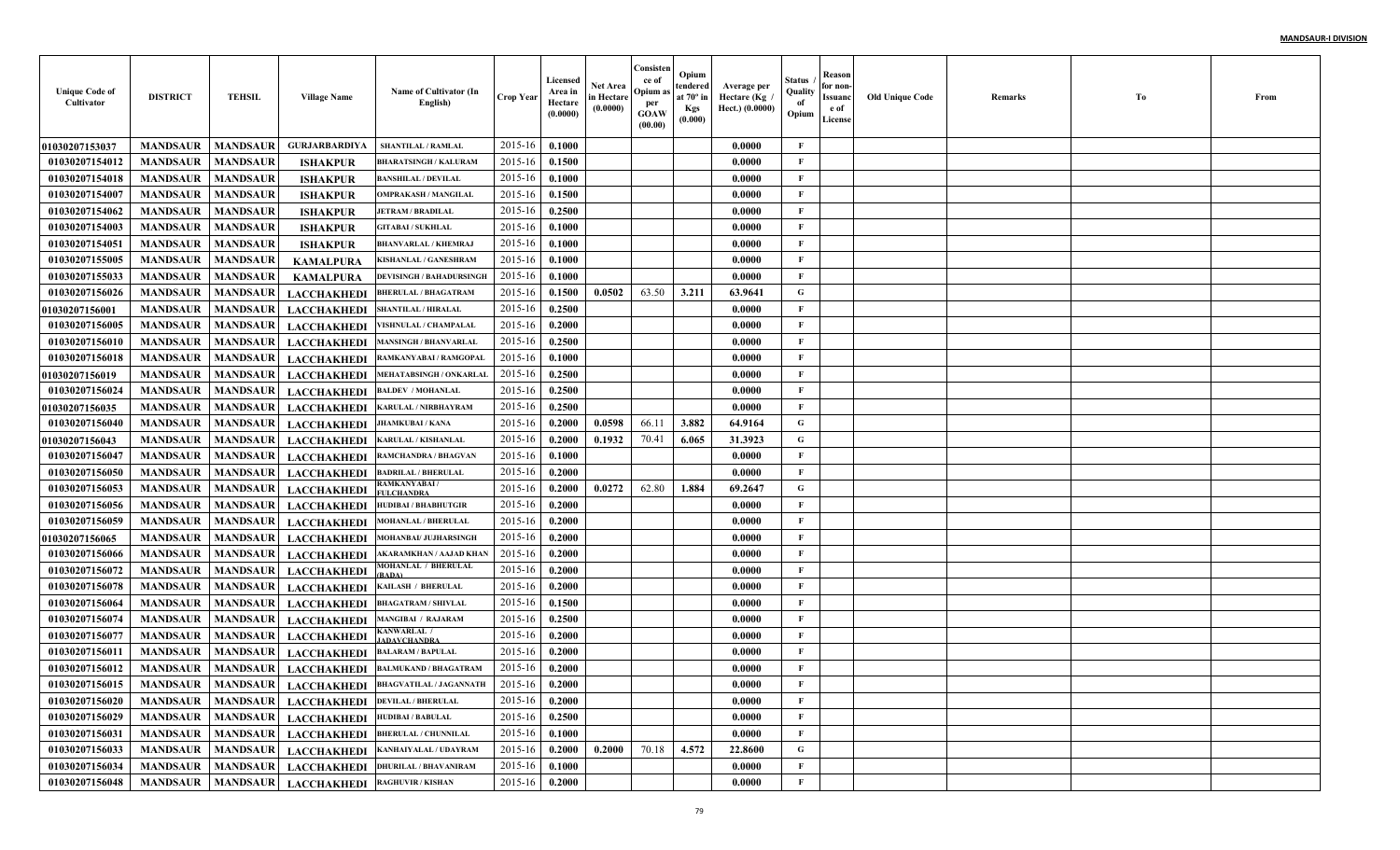| <b>Unique Code of</b><br>Cultivator | <b>DISTRICT</b>     | <b>TEHSIL</b>   | <b>Village Name</b> | Name of Cultivator (In<br>English) | <b>Crop Year</b> | Licensed<br>Area in<br>Hectare<br>(0.0000) | <b>Net Area</b><br>in Hectare<br>(0.0000) | Consisten<br>ce of<br>Opium as<br>per<br><b>GOAW</b><br>(00.00) | Opium<br>tendered<br>at $70^\circ$ in<br><b>Kgs</b><br>(0.000) | Average per<br>، Hectare (Kg<br>Hect.) (0.0000) | Status<br>Quality<br>of<br>Opium | Reason<br>for non-<br>Issuanc<br>e of<br>License | <b>Old Unique Code</b> | Remarks | Tо | From |
|-------------------------------------|---------------------|-----------------|---------------------|------------------------------------|------------------|--------------------------------------------|-------------------------------------------|-----------------------------------------------------------------|----------------------------------------------------------------|-------------------------------------------------|----------------------------------|--------------------------------------------------|------------------------|---------|----|------|
| 01030207156061                      | <b>MANDSAUR</b>     | <b>MANDSAUR</b> | <b>LACCHAKHEDI</b>  | <b>DHURILAL / HARDEVRAM</b>        | 2015-16          | 0.1000                                     | 0.0240                                    | 61.88                                                           | 1.538                                                          | 64.0833                                         | G                                |                                                  |                        |         |    |      |
| 01030207156009                      | <b>MANDSAUR</b>     | <b>MANDSAUR</b> | <b>LACCHAKHEDI</b>  | <b>GANPATLAL / DHURILAI</b>        | 2015-16          | 0.2500                                     |                                           |                                                                 |                                                                | 0.0000                                          | F                                |                                                  |                        |         |    |      |
| 01030207156004                      | <b>MANDSAUR</b>     | <b>MANDSAUR</b> | <b>LACCHAKHEDI</b>  | <b>ASHOK / RAMESHVAR</b>           | 2015-16          | 0.2000                                     |                                           |                                                                 |                                                                | 0.0000                                          | $\mathbf{F}$                     |                                                  |                        |         |    |      |
| 01030207156007                      | <b>MANDSAUR</b>     | <b>MANDSAUR</b> | <b>LACCHAKHEDI</b>  | SHANTILAL / KARULAL                | 2015-16          | 0.2000                                     |                                           |                                                                 |                                                                | 0.0000                                          | $\mathbf{F}$                     |                                                  |                        |         |    |      |
| 01030207156008                      | <b>MANDSAUR</b>     | <b>MANDSAUR</b> | <b>LACCHAKHEDI</b>  | SHIVNARAYAN / KARULAI              | 2015-16          | 0.1500                                     | 0.1443                                    | 61.83                                                           | 2.411                                                          | 16.7082                                         | G                                |                                                  |                        |         |    |      |
| 01030207156068                      | <b>MANDSAUR</b>     | <b>MANDSAUR</b> | <b>LACCHAKHEDI</b>  | <b>KAMLESH / BHERULAL</b>          | 2015-16          | 0.2000                                     |                                           |                                                                 |                                                                | 0.0000                                          | F                                |                                                  |                        |         |    |      |
| 01030207156052                      | <b>MANDSAUR</b>     | <b>MANDSAUR</b> | <b>LACCHAKHEDI</b>  | <b>BALARAM / BHANVARLAI</b>        | 2015-16          | 0.1000                                     | 0.0486                                    | 60.99                                                           | 2.910                                                          | 59.8765                                         | G                                |                                                  |                        |         |    |      |
| 01030207156063                      | <b>MANDSAUR</b>     | <b>MANDSAUR</b> | <b>LACCHAKHEDI</b>  | <b>KARULAL / HARDEVRAM</b>         | 2015-16          | 0.2000                                     | 0.1916                                    | 60.05                                                           | 2.754                                                          | 14.3737                                         | G                                |                                                  |                        |         |    |      |
| 01030207156070                      | <b>MANDSAUR</b>     | <b>MANDSAUR</b> | <b>LACCHAKHEDI</b>  | RAMESHWAR / HARDEYRAM              | 2015-16          | 0.2500                                     |                                           |                                                                 |                                                                | 0.0000                                          | $\mathbf{F}$                     |                                                  |                        |         |    |      |
| 01030207156071                      | <b>MANDSAUR</b>     | <b>MANDSAUR</b> | <b>LACCHAKHEDI</b>  | SATAYNARAYAN / KALURAM             | 2015-16          | 0.2000                                     |                                           |                                                                 |                                                                | 0.0000                                          | $\mathbf{F}$                     |                                                  |                        |         |    |      |
| 01030207156006                      | <b>MANDSAUR</b>     | <b>MANDSAUR</b> | <b>LACCHAKHEDI</b>  | JUJHARLAL / MANGILAL               | 2015-16          | 0.1500                                     |                                           |                                                                 |                                                                | 0.0000                                          | $\mathbf{F}$                     |                                                  |                        |         |    |      |
| 01030207157003                      | <b>MANDSAUR</b>     | <b>MANDSAUR</b> | <b>LASUDI</b>       | <b>RAMESHVAR / BHERULAL</b>        | 2015-16          | 0.2500                                     |                                           |                                                                 |                                                                | 0.0000                                          | $\mathbf{F}$                     |                                                  |                        |         |    |      |
| 01030207158027                      | <b>MANDSAUR</b>     | <b>MANDSAUR</b> | <b>LODH</b>         | RAMCHANDRA / RATANLAI              | 2015-16          | 0.1000                                     |                                           |                                                                 |                                                                | 0.0000                                          | $\mathbf{F}$                     |                                                  |                        |         |    |      |
| 01030207158014                      | <b>MANDSAUR</b>     | <b>MANDSAUR</b> | <b>LODH</b>         | SANTOSHBAI / KAILASH               | 2015-16          | 0.2000                                     |                                           |                                                                 |                                                                | 0.0000                                          | $\mathbf{F}$                     |                                                  |                        |         |    |      |
| 01030207158015                      | <b>MANDSAUR</b>     | <b>MANDSAUR</b> | <b>LODH</b>         | PRABHULAL / KISHAN                 | 2015-16          | 0.2500                                     |                                           |                                                                 |                                                                | 0.0000                                          | $\mathbf{F}$                     |                                                  |                        |         |    |      |
| 01030207158028                      | <b>MANDSAUR</b>     | <b>MANDSAUR</b> | <b>LODH</b>         | <b>NATHULAL / BHANVARLAI</b>       | 2015-16          | 0.2000                                     |                                           |                                                                 |                                                                | 0.0000                                          | $\mathbf{F}$                     |                                                  |                        |         |    |      |
| 01030207158035                      | <b>MANDSAUR</b>     | <b>MANDSAUR</b> | <b>LODH</b>         | <b>MOHANLAL / GOBAR</b>            | 2015-16          | 0.2500                                     |                                           |                                                                 |                                                                | 0.0000                                          | $\mathbf{F}$                     |                                                  |                        |         |    |      |
| 01030207158044                      | <b>MANDSAUR</b>     | <b>MANDSAUR</b> | <b>LODH</b>         | <b>BHERULAL / AMRATRAM</b>         | 2015-16          | 0.1000                                     |                                           |                                                                 |                                                                | 0.0000                                          | $\mathbf{F}$                     |                                                  |                        |         |    |      |
| 01030207158048                      | <b>MANDSAUR</b>     | <b>MANDSAUR</b> | <b>LODH</b>         | RAMNARAYAN / KISHANLAL             | 2015-16          | 0.2000                                     |                                           |                                                                 |                                                                | 0.0000                                          | $\mathbf{F}$                     |                                                  |                        |         |    |      |
| <b>01030207158070</b>               | <b>MANDSAUR</b>     | <b>MANDSAUR</b> | <b>LODH</b>         | SATAYNARAYAN / FULCHAND            | 2015-16          | 0.2000                                     |                                           |                                                                 |                                                                | 0.0000                                          | $\mathbf{F}$                     |                                                  |                        |         |    |      |
| 01030207158154                      | <b>MANDSAUR</b>     | <b>MANDSAUR</b> | <b>LODH</b>         | <b>AMARSINGH / GOTAMSINGH</b>      | 2015-16          | 0.2000                                     |                                           |                                                                 |                                                                | 0.0000                                          | $\mathbf{F}$                     |                                                  |                        |         |    |      |
| 01030207158026                      | <b>MANDSAUR</b>     | <b>MANDSAUR</b> | <b>LODH</b>         | <b>RAMESHVAR / BHAGAVAN</b>        | 2015-16          | 0.2000                                     |                                           |                                                                 |                                                                | 0.0000                                          | $\mathbf{F}$                     |                                                  |                        |         |    |      |
| 01030207158116                      | <b>MANDSAUR</b>     | <b>MANDSAUR</b> | <b>LODH</b>         | <b>BANSHILAL / CHAMPALAI</b>       | 2015-16          | 0.2000                                     |                                           |                                                                 |                                                                | 0.0000                                          | $\mathbf{F}$                     |                                                  |                        |         |    |      |
| 01030207158006                      | <b>MANDSAUR</b>     | <b>MANDSAUR</b> | <b>LODH</b>         | <b>MANGILAL / SHRILAL</b>          | 2015-16          | 0.1500                                     |                                           |                                                                 |                                                                | 0.0000                                          | $\mathbf{F}$                     |                                                  |                        |         |    |      |
| 01030207158061                      | <b>MANDSAUR</b>     | <b>MANDSAUR</b> | <b>LODH</b>         | <b>JETRAM / AMRITRAM</b>           | 2015-16          | 0.1000                                     |                                           |                                                                 |                                                                | 0.0000                                          | $\mathbf{F}$                     |                                                  |                        |         |    |      |
| 01030207158056                      | <b>MANDSAUR</b>     | <b>MANDSAUR</b> | <b>LODH</b>         | <b>KANCHANBAI / BHAVARLAI</b>      | 2015-16          | 0.1000                                     |                                           |                                                                 |                                                                | 0.0000                                          | $\mathbf{F}$                     |                                                  |                        |         |    |      |
| 01030207158125                      | <b>MANDSAUR</b>     | <b>MANDSAUR</b> | <b>LODH</b>         | <b>ASHOKKUMAR / MANGILAI</b>       | 2015-16          | 0.1500                                     |                                           |                                                                 |                                                                | 0.0000                                          | $\mathbf{F}$                     |                                                  |                        |         |    |      |
| 01030207158064                      | <b>MANDSAUR</b>     | <b>MANDSAUR</b> | <b>LODH</b>         | <b>DEVILAL / HEMRAJ</b>            | 2015-16          | 0.1500                                     |                                           |                                                                 |                                                                | 0.0000                                          | $\mathbf{F}$                     |                                                  |                        |         |    |      |
| 01030207158217                      | <b>MANDSAUR</b>     | <b>MANDSAUR</b> | <b>LODH</b>         | <b>JAYSINGH / SHOBHARAM</b>        | 2015-16          | 0.2000                                     |                                           |                                                                 |                                                                | 0.0000                                          | $\mathbf{F}$                     |                                                  |                        |         |    |      |
| 01030207158002                      | <b>MANDSAUR</b>     | <b>MANDSAUR</b> | <b>LODH</b>         | <b>BANSHILAL / RATANLAL</b>        | 2015-16          | 0.1000                                     |                                           |                                                                 |                                                                | 0.0000                                          | $\mathbf{F}$                     |                                                  |                        |         |    |      |
| 01030207158030                      | <b>MANDSAUR</b>     | <b>MANDSAUR</b> | <b>LODH</b>         | <b>BHANVARIBAI / GANGARAM</b>      | 2015-16          | 0.1000                                     |                                           |                                                                 |                                                                | 0.0000                                          | $\mathbf{F}$                     |                                                  |                        |         |    |      |
| 01030207158059                      | <b>MANDSAUR</b>     | <b>MANDSAUR</b> | LODH                | <b>RATANLAL / HIRALAL GAYAR</b>    | 2015-16          | 0.1000                                     |                                           |                                                                 |                                                                | 0.0000                                          | F                                |                                                  |                        |         |    |      |
| 01030207158067                      | <b>MANDSAUR</b>     | <b>MANDSAUR</b> | <b>LODH</b>         | <b>SHYAMBAI / BHERULAL</b>         | 2015-16          | 0.1000                                     |                                           |                                                                 |                                                                | 0.0000                                          | F                                |                                                  |                        |         |    |      |
| 01030207158163                      | MANDSAUR   MANDSAUR |                 | <b>LODH</b>         | <b>DULESINGH / NATHUSINGH</b>      | 2015-16 0.1000   |                                            |                                           |                                                                 |                                                                | 0.0000                                          | F                                |                                                  |                        |         |    |      |
| 01030207158072                      | <b>MANDSAUR</b>     | <b>MANDSAUR</b> | <b>LODH</b>         | <b>DHAPUBAI / MANGILAL</b>         | 2015-16          | 0.1000                                     |                                           |                                                                 |                                                                | 0.0000                                          | $\mathbf{F}$                     |                                                  |                        |         |    |      |
| 01030207158033                      | <b>MANDSAUR</b>     | <b>MANDSAUR</b> | <b>LODH</b>         | <b>DASHRATH / NAGULAL</b>          | 2015-16          | 0.1000                                     |                                           |                                                                 |                                                                | 0.0000                                          | $\mathbf{F}$                     |                                                  |                        |         |    |      |
| 01030207158099                      | <b>MANDSAUR</b>     | <b>MANDSAUR</b> | <b>LODH</b>         | <b>KACHRIBAI / RAMLAL</b>          | 2015-16          | 0.1000                                     |                                           |                                                                 |                                                                | 0.0000                                          | $\mathbf{F}$                     |                                                  |                        |         |    |      |
| 01030207158051                      | <b>MANDSAUR</b>     | <b>MANDSAUR</b> | <b>LODH</b>         | RAMCHANDRA/ RATANLAL               | 2015-16          | 0.2000                                     |                                           |                                                                 |                                                                | 0.0000                                          | $\mathbf F$                      |                                                  |                        |         |    |      |
| 01030207158021                      | <b>MANDSAUR</b>     | <b>MANDSAUR</b> | <b>LODH</b>         | RAMNARAYAN / NATHULAL              | 2015-16          | 0.1500                                     |                                           |                                                                 |                                                                | 0.0000                                          | $\mathbf{F}$                     |                                                  |                        |         |    |      |
| 01030207158025                      | <b>MANDSAUR</b>     | <b>MANDSAUR</b> | <b>LODH</b>         | <b>BALURAM / RAMCHANDRA</b>        | 2015-16          | 0.2000                                     |                                           |                                                                 |                                                                | 0.0000                                          | $\mathbf{F}$                     |                                                  |                        |         |    |      |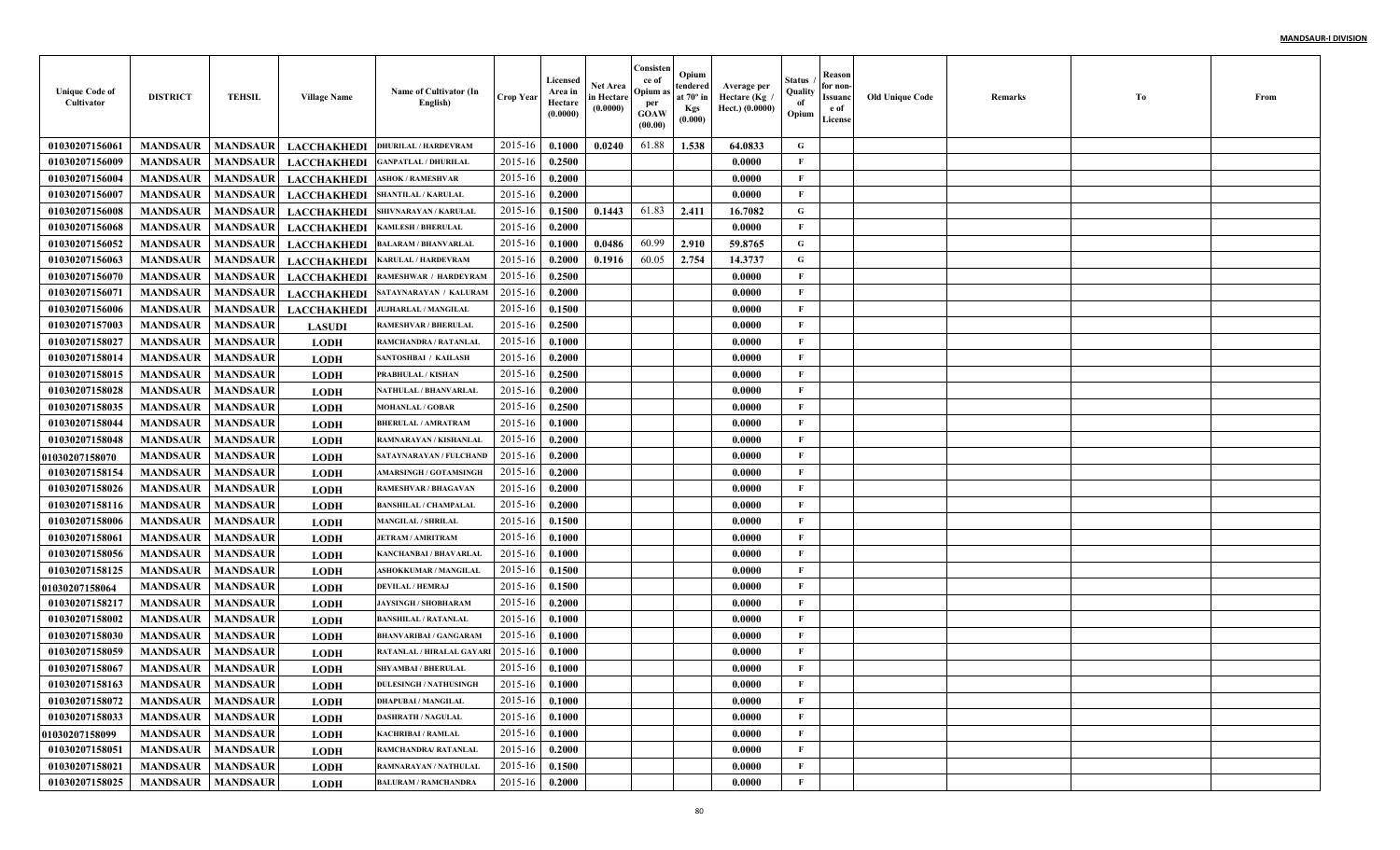| <b>Unique Code of</b><br>Cultivator | <b>DISTRICT</b>            | <b>TEHSIL</b>   | <b>Village Name</b> | Name of Cultivator (In<br>English)        | <b>Crop Year</b> | Licensed<br>Area in<br>Hectare<br>(0.0000) | Net Area<br>in Hectare<br>(0.0000) | Consisten<br>ce of<br>Opium:<br>per<br><b>GOAW</b><br>(00.00) | Opium<br>tendered<br>at $70^\circ$ in<br><b>Kgs</b><br>(0.000) | Average per<br>Hectare (Kg<br>Hect.) (0.0000) | Status<br>Quality<br>of<br>Opium | Reason<br>for non-<br>Issuanc<br>e of<br>License | <b>Old Unique Code</b> | Remarks | Тo | From |
|-------------------------------------|----------------------------|-----------------|---------------------|-------------------------------------------|------------------|--------------------------------------------|------------------------------------|---------------------------------------------------------------|----------------------------------------------------------------|-----------------------------------------------|----------------------------------|--------------------------------------------------|------------------------|---------|----|------|
| 01030207158090                      | <b>MANDSAUR</b>            | <b>MANDSAUR</b> | <b>LODH</b>         | <b>GANGABAI / BHANVARLAL</b>              | 2015-16          | 0.1000                                     |                                    |                                                               |                                                                | 0.0000                                        | F                                |                                                  |                        |         |    |      |
| 01030207158018                      | <b>MANDSAUR</b>            | <b>MANDSAUR</b> | <b>LODH</b>         | <b>BHANVARLAL / SHANKARLAL</b>            | 2015-16          | 0.1500                                     |                                    |                                                               |                                                                | 0.0000                                        | $\mathbf{F}$                     |                                                  |                        |         |    |      |
| 01030207158071                      | <b>MANDSAUR</b>            | <b>MANDSAUR</b> | <b>LODH</b>         | <b>BHANVARLAL / RATANLAL</b>              | 2015-16          | 0.2000                                     |                                    |                                                               |                                                                | 0.0000                                        | $\mathbf{F}$                     |                                                  |                        |         |    |      |
| 01030207158213                      | <b>MANDSAUR</b>            | <b>MANDSAUR</b> | <b>LODH</b>         | <b>BHAGWATILAL /</b><br><b>BHANVARLAL</b> | 2015-16          | 0.1500                                     |                                    |                                                               |                                                                | 0.0000                                        | $\mathbf{F}$                     |                                                  |                        |         |    |      |
| 01030207158078                      | <b>MANDSAUR</b>            | <b>MANDSAUR</b> | <b>LODH</b>         | <b>DHAPUBAI / DHANNALAL</b>               | 2015-16          | 0.2000                                     |                                    |                                                               |                                                                | 0.0000                                        | $\mathbf{F}$                     |                                                  |                        |         |    |      |
| 01030207158145                      | <b>MANDSAUR</b>            | <b>MANDSAUR</b> | <b>LODH</b>         | SHIVANARAYAN / BHAGIRATI                  | 2015-16          | 0.1000                                     |                                    |                                                               |                                                                | 0.0000                                        | $\mathbf{F}$                     |                                                  |                        |         |    |      |
| 01030207158156                      | <b>MANDSAUR</b>            | <b>MANDSAUR</b> | <b>LODH</b>         | <b>MANGILAL / RAMLAL</b>                  | 2015-16          | 0.1000                                     |                                    |                                                               |                                                                | 0.0000                                        | $\mathbf{F}$                     |                                                  |                        |         |    |      |
| 01030207158053                      | <b>MANDSAUR</b>            | <b>MANDSAUR</b> | <b>LODH</b>         | RAMCHANDRA / GANESHRAM                    | 2015-16          | 0.1000                                     |                                    |                                                               |                                                                | 0.0000                                        | $\mathbf{F}$                     |                                                  |                        |         |    |      |
| 01030207158066                      | <b>MANDSAUR</b>            | <b>MANDSAUR</b> | <b>LODH</b>         | <b>DASHRATH / BADRILAL</b>                | 2015-16          | 0.1000                                     |                                    |                                                               |                                                                | 0.0000                                        | $\mathbf{F}$                     |                                                  |                        |         |    |      |
| 01030207158019                      | <b>MANDSAUR</b>            | <b>MANDSAUR</b> | <b>LODH</b>         | <b>OMPRAKASH / RAMCHANDRA</b>             | 2015-16          | 0.1000                                     |                                    |                                                               |                                                                | 0.0000                                        | $\mathbf{F}$                     |                                                  |                        |         |    |      |
| <b>0103020715818</b> 4              | <b>MANDSAUR</b>            | <b>MANDSAUR</b> | <b>LODH</b>         | <b>DAYARAM / RAMCHANDRA</b>               | 2015-16          | 0.1000                                     |                                    |                                                               |                                                                | 0.0000                                        | $\mathbf{F}$                     |                                                  |                        |         |    |      |
| 01030207158041                      | <b>MANDSAUR</b>            | <b>MANDSAUR</b> | <b>LODH</b>         | <b>KARULAL / RATANLAL</b>                 | 2015-16          | 0.1000                                     |                                    |                                                               |                                                                | 0.0000                                        | $\mathbf{F}$                     |                                                  |                        |         |    |      |
| <b>01030207158202</b>               | <b>MANDSAUR</b>            | <b>MANDSAUR</b> | <b>LODH</b>         | <b>ISHVARSINGH / FATEHSINGH</b>           | 2015-16          | 0.1000                                     |                                    |                                                               |                                                                | 0.0000                                        | $\mathbf{F}$                     |                                                  |                        |         |    |      |
| <b>01030207158057</b>               | <b>MANDSAUR</b>            | <b>MANDSAUR</b> | <b>LODH</b>         | <b>BALURAM / KESHURAM</b>                 | 2015-16          | 0.1000                                     |                                    |                                                               |                                                                | 0.0000                                        | $\mathbf{F}$                     |                                                  |                        |         |    |      |
| 01030207158075                      | <b>MANDSAUR</b>            | <b>MANDSAUR</b> | <b>LODH</b>         | <b>KESHARSINGH / ONKARSINGE</b>           | 2015-16          | 0.1000                                     |                                    |                                                               |                                                                | 0.0000                                        | $\mathbf{F}$                     |                                                  |                        |         |    |      |
| 01030207158032                      | <b>MANDSAUR</b>            | <b>MANDSAUR</b> | <b>LODH</b>         | <b>BHAGATRAM / MANGILAL</b>               | 2015-16          | 0.1000                                     |                                    |                                                               |                                                                | 0.0000                                        | $\mathbf{F}$                     |                                                  |                        |         |    |      |
| 01030207158031                      | <b>MANDSAUR</b>            | <b>MANDSAUR</b> | <b>LODH</b>         | <b>SURESH / RAMCHANDRA</b>                | 2015-16          | 0.1000                                     |                                    |                                                               |                                                                | 0.0000                                        | $\mathbf{F}$                     |                                                  |                        |         |    |      |
| <b>01030207158216</b>               | <b>MANDSAUR</b>            | <b>MANDSAUR</b> | <b>LODH</b>         | <b>RANCHORDAS / MOHANDAS</b>              | 2015-16          | 0.1000                                     |                                    |                                                               |                                                                | 0.0000                                        | $\mathbf{F}$                     |                                                  |                        |         |    |      |
| <b>01030207160004</b>               | <b>MANDSAUR</b>            | <b>MANDSAUR</b> | <b>NETAWALI</b>     | <b>RAMSINGH</b> /<br>RAGHUNATHSINGH       | 2015-16          | 0.2000                                     |                                    |                                                               |                                                                | 0.0000                                        | $\mathbf{F}$                     |                                                  |                        |         |    |      |
| 01030207160067                      | <b>MANDSAUR</b>            | <b>MANDSAUR</b> | <b>NETAWAL</b>      | <b>RUGANATH / MOD JI</b>                  | 2015-16          | 0.2000                                     |                                    |                                                               |                                                                | 0.0000                                        | $\mathbf{F}$                     |                                                  |                        |         |    |      |
| 01030207162006                      | <b>MANDSAUR</b>            | <b>MANDSAUR</b> | <b>PALDI</b>        | <b>RAMESHVAR / DEVILAL</b>                | 2015-16          | 0.2000                                     |                                    |                                                               |                                                                | 0.0000                                        | $\mathbf{F}$                     |                                                  |                        |         |    |      |
| 01030207162019                      | <b>MANDSAUR</b>            | <b>MANDSAUR</b> | <b>PALDI</b>        | RADHESHYAM / MOHANLAI                     | 2015-16          | 0.2000                                     |                                    |                                                               |                                                                | 0.0000                                        | F                                |                                                  |                        |         |    |      |
| 01030207162030                      | <b>MANDSAUR</b>            | <b>MANDSAUR</b> | <b>PALDI</b>        | <b>MANGIBAI / VARDICHANDRA</b>            | 2015-16          | 0.2000                                     |                                    |                                                               |                                                                | 0.0000                                        | $\mathbf{F}$                     |                                                  |                        |         |    |      |
| <b>01030207162031</b>               | <b>MANDSAUR</b>            | <b>MANDSAUR</b> | <b>PALDI</b>        | PARASRAM / MOTILAL                        | 2015-16          | 0.2000                                     |                                    |                                                               |                                                                | 0.0000                                        | $\mathbf{F}$                     |                                                  |                        |         |    |      |
| 01030207162009                      | <b>MANDSAUR</b>            | <b>MANDSAUR</b> | <b>PALDI</b>        | PUSHPABAI / GOPAL                         | 2015-16          | 0.2000                                     |                                    |                                                               |                                                                | 0.0000                                        | $\mathbf{F}$                     |                                                  |                        |         |    |      |
| 01030207162010                      | <b>MANDSAUR</b>            | <b>MANDSAUR</b> | <b>PALDI</b>        | <b>BABULAL / DEVILAL</b>                  | 2015-16          | 0.1000                                     |                                    |                                                               |                                                                | 0.0000                                        | $\mathbf{F}$                     |                                                  |                        |         |    |      |
| 01030207162013                      | <b>MANDSAUR</b>            | <b>MANDSAUR</b> | <b>PALDI</b>        | <b>RATANLAL / BHANVARLAI</b>              | 2015-16          | 0.1000                                     |                                    |                                                               |                                                                | 0.0000                                        | $\mathbf F$                      |                                                  |                        |         |    |      |
| 01030207162017                      | <b>MANDSAUR</b>            | <b>MANDSAUR</b> | <b>PALDI</b>        | <b>RAMESHVAR / MOTILAL</b>                | 2015-16          | 0.1000                                     |                                    |                                                               |                                                                | 0.0000                                        | $\mathbf{F}$                     |                                                  |                        |         |    |      |
| 01030207162033                      | <b>MANDSAUR</b>            | <b>MANDSAUR</b> | <b>PALDI</b>        | <b>MANGILAL / RAMESHWAF</b>               | 2015-16          | 0.1000                                     |                                    |                                                               |                                                                | 0.0000                                        | $\mathbf{F}$                     |                                                  |                        |         |    |      |
| 01030207162040                      | <b>MANDSAUR</b>            | <b>MANDSAUR</b> | <b>PALDI</b>        | <b>BAGDIBAI / BALARAM</b>                 | 2015-16          | 0.1000                                     |                                    |                                                               |                                                                | 0.0000                                        | $\mathbf{F}$                     |                                                  |                        |         |    |      |
| 01030207162028                      | <b>MANDSAUR</b>            | <b>MANDSAUR</b> | <b>PALDI</b>        | <b>BALARAM / NATHULAL</b>                 | 2015-16          | 0.1000                                     | 0.0900                             | 64.76                                                         | 5.320                                                          | 59.1111                                       | $\bf{I}$                         |                                                  |                        |         |    |      |
| 01030207162032                      | <b>MANDSAUR</b>            | <b>MANDSAUR</b> | <b>PALDI</b>        | <b>RADHESHYAM / NATHULAI</b>              | 2015-16          | 0.1000                                     |                                    |                                                               |                                                                | 0.0000                                        | $\mathbf{F}$                     |                                                  |                        |         |    |      |
| 01030207163007                      | <b>MANDSAUR</b>            | <b>MANDSAUR</b> | <b>PANPUR</b>       | <b>BAGDIBAI / LAKSHMAN</b>                | 2015-16          | 0.2000                                     |                                    |                                                               |                                                                | 0.0000                                        | F                                |                                                  |                        |         |    |      |
| 01030207163018                      | <b>MANDSAUR</b>   MANDSAUR |                 | <b>PANPUR</b>       | <b>HAMERIBAI / MOHANLAL</b>               | $2015-16$ 0.2500 |                                            |                                    |                                                               |                                                                | 0.0000                                        | F                                |                                                  |                        |         |    |      |
| 01030207163003                      | <b>MANDSAUR</b>            | <b>MANDSAUR</b> | <b>PANPUR</b>       | <b>SHANIBAI / JAYRAM</b>                  | 2015-16          | 0.2000                                     |                                    |                                                               |                                                                | 0.0000                                        | $\mathbf{F}$                     |                                                  |                        |         |    |      |
| 01030207163072                      | <b>MANDSAUR</b>            | <b>MANDSAUR</b> | <b>PANPUR</b>       | <b>HIRASINGH / JAYRAM</b>                 | 2015-16          | 0.2000                                     |                                    |                                                               |                                                                | 0.0000                                        | $\mathbf{F}$                     |                                                  |                        |         |    |      |
| 01030207163101                      | <b>MANDSAUR</b>            | <b>MANDSAUR</b> | <b>PANPUR</b>       | NIRMALABAI / RADHESHYAM                   | 2015-16          | 0.2500                                     |                                    |                                                               |                                                                | 0.0000                                        | $\mathbf{F}$                     |                                                  |                        |         |    |      |
| 01030207163030                      | <b>MANDSAUR</b>            | <b>MANDSAUR</b> | <b>PANPUR</b>       | ISHWARLAL / MOHANLAL                      | 2015-16          | 0.1000                                     |                                    |                                                               |                                                                | 0.0000                                        | $\mathbf{F}$                     |                                                  |                        |         |    |      |
| 01030207163074                      | <b>MANDSAUR</b>            | <b>MANDSAUR</b> | <b>PANPUR</b>       | <b>GIRDHARI / KACHRUMAL</b>               | 2015-16          | 0.1000                                     |                                    |                                                               |                                                                | 0.0000                                        | $\mathbf{F}$                     |                                                  |                        |         |    |      |
| 01030207163080                      | <b>MANDSAUR</b>            | <b>MANDSAUR</b> | <b>PANPUR</b>       | <b>CHENRAM / GOVINDRAM</b>                | 2015-16          | 0.1500                                     |                                    |                                                               |                                                                | 0.0000                                        | $\mathbf F$                      |                                                  |                        |         |    |      |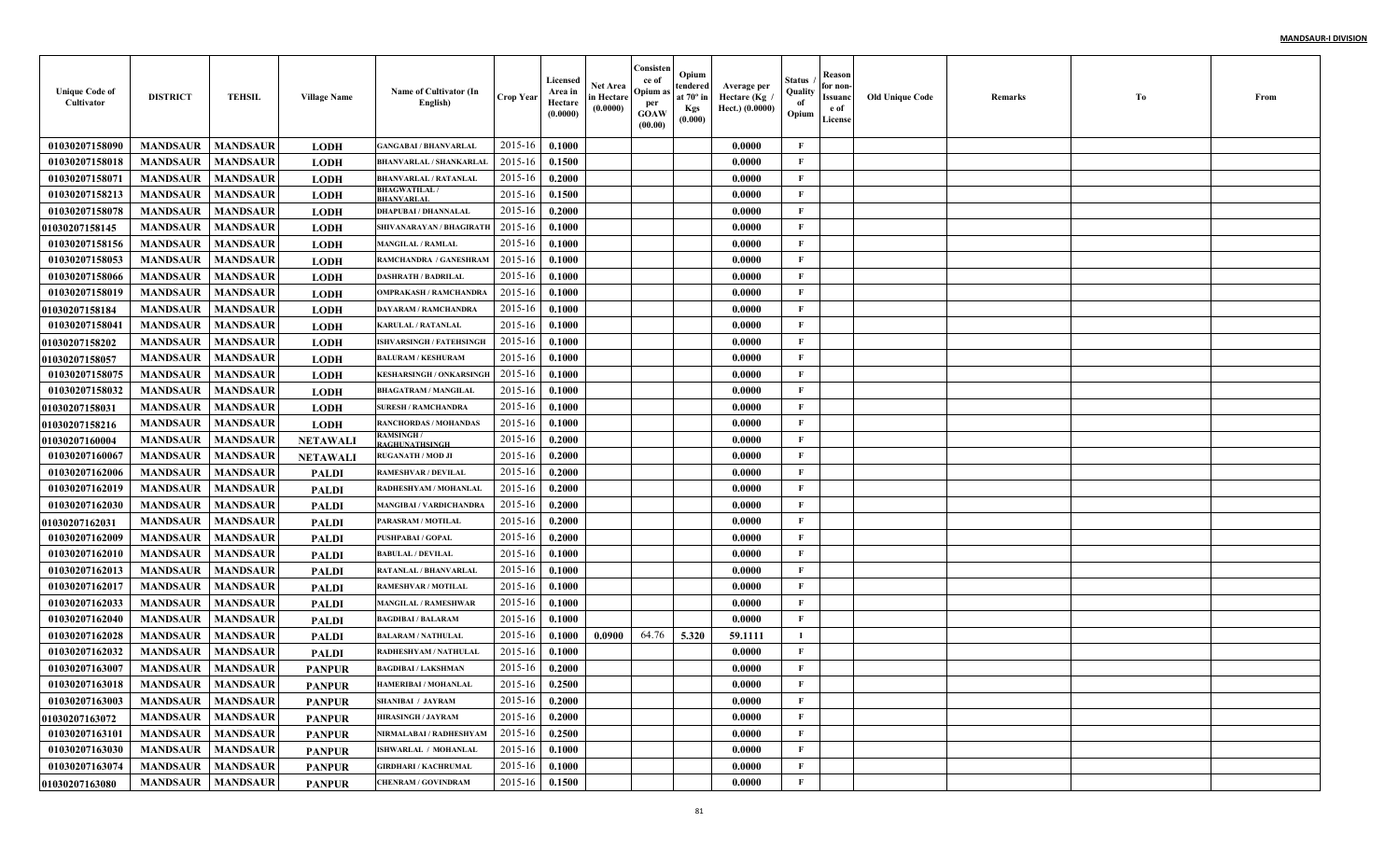| <b>Unique Code of</b><br>Cultivator | <b>DISTRICT</b>   | <b>TEHSIL</b>   | <b>Village Name</b> | Name of Cultivator (In<br>English)         | <b>Crop Year</b> | Licensed<br>Area in<br>Hectare<br>(0.0000) | <b>Net Area</b><br>in Hectare<br>(0.0000) | Consisten<br>ce of<br>Opium as<br>per<br><b>GOAW</b><br>(00.00) | Opium<br>tendered<br>at $70^\circ$ in<br><b>Kgs</b><br>(0.000) | Average per<br>، Hectare (Kg<br>Hect.) (0.0000) | Status<br>Quality<br>of<br>Opium | Reason<br>for non-<br>Issuanc<br>e of<br>License | <b>Old Unique Code</b> | Remarks | Тo | From |
|-------------------------------------|-------------------|-----------------|---------------------|--------------------------------------------|------------------|--------------------------------------------|-------------------------------------------|-----------------------------------------------------------------|----------------------------------------------------------------|-------------------------------------------------|----------------------------------|--------------------------------------------------|------------------------|---------|----|------|
| 01030207163083                      | <b>MANDSAUR</b>   | <b>MANDSAUR</b> | <b>PANPUR</b>       | KANHAIYALAL / GOVINDRAM                    | 2015-16          | 0.2000                                     |                                           |                                                                 |                                                                | 0.0000                                          | $\mathbf{F}$                     |                                                  |                        |         |    |      |
| <b>01030207163077</b>               | <b>MANDSAUR</b>   | <b>MANDSAUR</b> | <b>PANPUR</b>       | <b>BHARAT / PYARA</b>                      | 2015-16          | 0.1000                                     |                                           |                                                                 |                                                                | 0.0000                                          | F                                |                                                  |                        |         |    |      |
| <b>01030207163037</b>               | <b>MANDSAUR</b>   | <b>MANDSAUR</b> | <b>PANPUR</b>       | <b>RATANLAL / HANSRAJ</b>                  | 2015-16          | 0.1000                                     |                                           |                                                                 |                                                                | 0.0000                                          | $\mathbf{F}$                     |                                                  |                        |         |    |      |
| <b>01030207163031</b>               | <b>MANDSAUR</b>   | <b>MANDSAUR</b> | <b>PANPUR</b>       | KAMLABAI / RAMLAL                          | 2015-16          | 0.1000                                     |                                           |                                                                 |                                                                | 0.0000                                          | $\mathbf{F}$                     |                                                  |                        |         |    |      |
| 01030207164002                      | <b>MANDSAUR</b>   | <b>MANDSAUR</b> | PIPALKHUNTA         | PRABHULAL / BHUWAN                         | 2015-16          | 0.1000                                     |                                           |                                                                 |                                                                | 0.0000                                          | $\mathbf{F}$                     |                                                  |                        |         |    |      |
| 01030207164012                      | <b>MANDSAUR</b>   | <b>MANDSAUR</b> | <b>PIPALKHUNTA</b>  | <b>DEVILAL / LALA</b>                      | 2015-16          | 0.2500                                     |                                           |                                                                 |                                                                | 0.0000                                          | $\mathbf{F}$                     |                                                  |                        |         |    |      |
| 01030207164018                      | <b>MANDSAUR</b>   | <b>MANDSAUR</b> | <b>PIPALKHUNTA</b>  | <b>KANWERLAL / GANESHRAM</b>               | 2015-16          | 0.1500                                     |                                           |                                                                 |                                                                | 0.0000                                          | $\mathbf{F}$                     |                                                  |                        |         |    |      |
| 01030207164016                      | <b>MANDSAUR</b>   | <b>MANDSAUR</b> | <b>PIPALKHUNTA</b>  | <b>ROSHANBAI / KANWERLAI</b>               | 2015-16          | 0.1000                                     |                                           |                                                                 |                                                                | 0.0000                                          | $\mathbf{F}$                     |                                                  |                        |         |    |      |
| 01030207164020                      | <b>MANDSAUR</b>   | <b>MANDSAUR</b> | PIPALKHUNTA         | <b>JANIBAI / AMRATRAM</b>                  | 2015-16          | 0.1000                                     |                                           |                                                                 |                                                                | 0.0000                                          | $\mathbf{F}$                     |                                                  |                        |         |    |      |
| 01030207164028                      | <b>MANDSAUR</b>   | <b>MANDSAUR</b> | PIPALKHUNTA         | RODIBAI / MANNALAL                         | 2015-16          | 0.1000                                     |                                           |                                                                 |                                                                | 0.0000                                          | $\mathbf{F}$                     |                                                  |                        |         |    |      |
| 01030207165001                      | <b>MANDSAUR</b>   | <b>MANDSAUR</b> | <b>RANAKHEDA</b>    | <b>BHANWERLAL / DEVICHAND</b>              | 2015-16          | 0.2000                                     |                                           |                                                                 |                                                                | 0.0000                                          | $\mathbf{F}$                     |                                                  |                        |         |    |      |
| 01030207165008                      | <b>MANDSAUR</b>   | <b>MANDSAUR</b> | <b>RANAKHEDA</b>    | <b>BADRILAL / CHAMPALAL</b>                | 2015-16          | 0.1500                                     |                                           |                                                                 |                                                                | 0.0000                                          | $\mathbf{F}$                     |                                                  |                        |         |    |      |
| 01030207165016                      | <b>MANDSAUR</b>   | <b>MANDSAUR</b> | <b>RANAKHEDA</b>    | <b>FAKIRCHAND / RAMCHAND</b>               | 2015-16          | 0.2500                                     |                                           |                                                                 |                                                                | 0.0000                                          | $\mathbf{F}$                     |                                                  |                        |         |    |      |
| 01030207165017                      | <b>MANDSAUR</b>   | <b>MANDSAUR</b> | <b>RANAKHEDA</b>    | <b>JAGDISH / KACHRULAL</b>                 | 2015-16          | 0.2500                                     |                                           |                                                                 |                                                                | 0.0000                                          | $\mathbf{F}$                     |                                                  |                        |         |    |      |
| 01030207165028                      | <b>MANDSAUR</b>   | <b>MANDSAUR</b> | <b>RANAKHEDA</b>    | <b>NANDLAL / KACHRU</b>                    | 2015-16          | 0.2500                                     |                                           |                                                                 |                                                                | 0.0000                                          | $\mathbf{F}$                     |                                                  |                        |         |    |      |
| 01030207165032                      | <b>MANDSAUR</b>   | <b>MANDSAUR</b> | <b>RANAKHEDA</b>    | <b>BALMUKAND / LAKHMICHANI</b>             | 2015-16          | 0.2000                                     |                                           |                                                                 |                                                                | 0.0000                                          | $\mathbf{F}$                     |                                                  |                        |         |    |      |
| 01030207165038                      | <b>MANDSAUR</b>   | <b>MANDSAUR</b> | <b>RANAKHEDA</b>    | <b>NANDLAL / PARSRAM</b>                   | 2015-16          | 0.2500                                     |                                           |                                                                 |                                                                | 0.0000                                          | $\mathbf{F}$                     |                                                  |                        |         |    |      |
| 01030207165040                      | <b>MANDSAUR</b>   | <b>MANDSAUR</b> | <b>RANAKHEDA</b>    | <b>MOHANLAL / RAMESHWAR</b>                | 2015-16          | 0.2500                                     |                                           |                                                                 |                                                                | 0.0000                                          | $\mathbf{F}$                     |                                                  |                        |         |    |      |
| 01030207165047                      | <b>MANDSAUR</b>   | <b>MANDSAUR</b> | <b>RANAKHEDA</b>    | DEVKANYABAI / ANOKHILAI                    | 2015-16          | 0.2500                                     |                                           |                                                                 |                                                                | 0.0000                                          | $\mathbf{F}$                     |                                                  |                        |         |    |      |
| 01030207165048                      | <b>MANDSAUR</b>   | <b>MANDSAUR</b> | <b>RANAKHEDA</b>    | <b>)ASRATHSINGH /</b><br><b>UJHARSINGH</b> | 2015-16          | 0.2500                                     |                                           |                                                                 |                                                                | 0.0000                                          | F                                |                                                  |                        |         |    |      |
| <b>01030207165071</b>               | <b>MANDSAUR</b>   | <b>MANDSAUR</b> | <b>RANAKHEDA</b>    | DEVILAL / SHANKARLAL                       | 2015-16          | 0.1000                                     |                                           |                                                                 |                                                                | 0.0000                                          | $\mathbf{F}$                     |                                                  |                        |         |    |      |
| <b>0103020716507</b> 4              | <b>MANDSAUR</b>   | <b>MANDSAUR</b> | <b>RANAKHEDA</b>    | PARSRAM / KACHRU                           | 2015-16          | 0.2500                                     |                                           |                                                                 |                                                                | 0.0000                                          | $\mathbf{F}$                     |                                                  |                        |         |    |      |
| <b>01030207165078</b>               | <b>MANDSAUR</b>   | <b>MANDSAUR</b> | <b>RANAKHEDA</b>    | ARDICHAND / TULSIRAM                       | 2015-16          | 0.2500                                     |                                           |                                                                 |                                                                | 0.0000                                          | $\mathbf{F}$                     |                                                  |                        |         |    |      |
| 01030207165080                      | <b>MANDSAUR</b>   | <b>MANDSAUR</b> | <b>RANAKHEDA</b>    | RAMESWER / LAXMICHANI                      | 2015-16          | 0.2000                                     |                                           |                                                                 |                                                                | 0.0000                                          | $\mathbf{F}$                     |                                                  |                        |         |    |      |
| 01030207165088                      | <b>MANDSAUR</b>   | <b>MANDSAUR</b> | <b>RANAKHEDA</b>    | SANTOSHBAI / CHAMPALAI                     | 2015-16          | 0.2500                                     |                                           |                                                                 |                                                                | 0.0000                                          | $\mathbf{F}$                     |                                                  |                        |         |    |      |
| 01030207165091                      | <b>MANDSAUR</b>   | <b>MANDSAUR</b> | <b>RANAKHEDA</b>    | <b>SHANKARLAL / NANDA</b>                  | 2015-16          | 0.2500                                     |                                           |                                                                 |                                                                | 0.0000                                          | $\mathbf{F}$                     |                                                  |                        |         |    |      |
| 01030207165093                      | <b>MANDSAUR</b>   | <b>MANDSAUR</b> | <b>RANAKHEDA</b>    | <b>/INODLAL / KARULAL</b><br>HASIRAM       | 2015-16          | 0.2500                                     |                                           |                                                                 |                                                                | 0.0000                                          | $\mathbf{F}$                     |                                                  |                        |         |    |      |
| 01030207165094                      | <b>MANDSAUR</b>   | <b>MANDSAUR</b> | <b>RANAKHEDA</b>    | <b>SHWERLAL / KAVERIBAI</b>                | 2015-16          | 0.2000                                     |                                           |                                                                 |                                                                | 0.0000                                          | $\mathbf{F}$                     |                                                  |                        |         |    |      |
| 01030207165095                      | <b>MANDSAUR</b>   | <b>MANDSAUR</b> | <b>RANAKHEDA</b>    | KAILASHBAI / RAMESHVAI                     | 2015-16          | 0.2500                                     |                                           |                                                                 |                                                                | 0.0000                                          | $\mathbf{F}$                     |                                                  |                        |         |    |      |
| <b>01030207165098</b>               | <b>MANDSAUR</b>   | <b>MANDSAUR</b> | <b>RANAKHEDA</b>    | RAMSUKHIBAI / RAMCHAND                     | 2015-16          | 0.2500                                     |                                           |                                                                 |                                                                | 0.0000                                          | $\mathbf{F}$                     |                                                  |                        |         |    |      |
| 01030207165099                      | <b>MANDSAUR</b>   | <b>MANDSAUR</b> | <b>RANAKHEDA</b>    | RAMLAL / JADAWCHAND                        | 2015-16          | 0.2500                                     |                                           |                                                                 |                                                                | 0.0000                                          | F                                |                                                  |                        |         |    |      |
| 01030207165102                      | <b>MANDSAUR</b>   | <b>MANDSAUR</b> | <b>RANAKHEDA</b>    | <b>BADRILAL / TULSIRAM</b>                 | 2015-16          | 0.2500                                     |                                           |                                                                 |                                                                | 0.0000                                          | F                                |                                                  |                        |         |    |      |
| 01030207165104                      | <b>MANDSAUR</b>   | <b>MANDSAUR</b> | <b>RANAKHEDA</b>    | <b>BHERULAL / BHANWERLAI</b>               | 2015-16          | 0.2000                                     |                                           |                                                                 |                                                                | 0.0000                                          | F                                |                                                  |                        |         |    |      |
| 01030207165105                      | MANDSAUR MANDSAUR |                 | <b>RANAKHEDA</b>    | <b>MOHANLAL / ASHARAM</b>                  | 2015-16 0.2500   |                                            |                                           |                                                                 |                                                                | 0.0000                                          | F                                |                                                  |                        |         |    |      |
| 01030207165106                      | <b>MANDSAUR</b>   | <b>MANDSAUR</b> | <b>RANAKHEDA</b>    | NANDIBAI / UDAYRAM                         | 2015-16          | 0.2000                                     |                                           |                                                                 |                                                                | 0.0000                                          | $\mathbf{F}$                     |                                                  |                        |         |    |      |
| 01030207165112                      | <b>MANDSAUR</b>   | <b>MANDSAUR</b> | RANAKHEDA           | <b>GITABAI / HIRALAL</b>                   | 2015-16          | 0.2000                                     |                                           |                                                                 |                                                                | 0.0000                                          | $\mathbf{F}$                     |                                                  |                        |         |    |      |
| 01030207165115                      | <b>MANDSAUR</b>   | <b>MANDSAUR</b> | <b>RANAKHEDA</b>    | <b>DEVILAL / DHURA</b>                     | 2015-16          | 0.2000                                     |                                           |                                                                 |                                                                | 0.0000                                          | $\mathbf{F}$                     |                                                  |                        |         |    |      |
| 01030207165131                      | <b>MANDSAUR</b>   | <b>MANDSAUR</b> | <b>RANAKHEDA</b>    | HARIRAM / AMRATRAM                         | 2015-16          | 0.2000                                     |                                           |                                                                 |                                                                | 0.0000                                          | $\mathbf{F}$                     |                                                  |                        |         |    |      |
| 01030207165133                      | <b>MANDSAUR</b>   | <b>MANDSAUR</b> | <b>RANAKHEDA</b>    | RODSINGH/ ANOPSINGH                        | 2015-16          | 0.2500                                     |                                           |                                                                 |                                                                | 0.0000                                          | $\mathbf{F}$                     |                                                  |                        |         |    |      |
| 01030207165134                      | <b>MANDSAUR</b>   | <b>MANDSAUR</b> | RANAKHEDA           | <b>NARAYAN / TORIRAM</b>                   | $2015 - 16$      | 0.1000                                     |                                           |                                                                 |                                                                | 0.0000                                          | $\mathbf{F}$                     |                                                  |                        |         |    |      |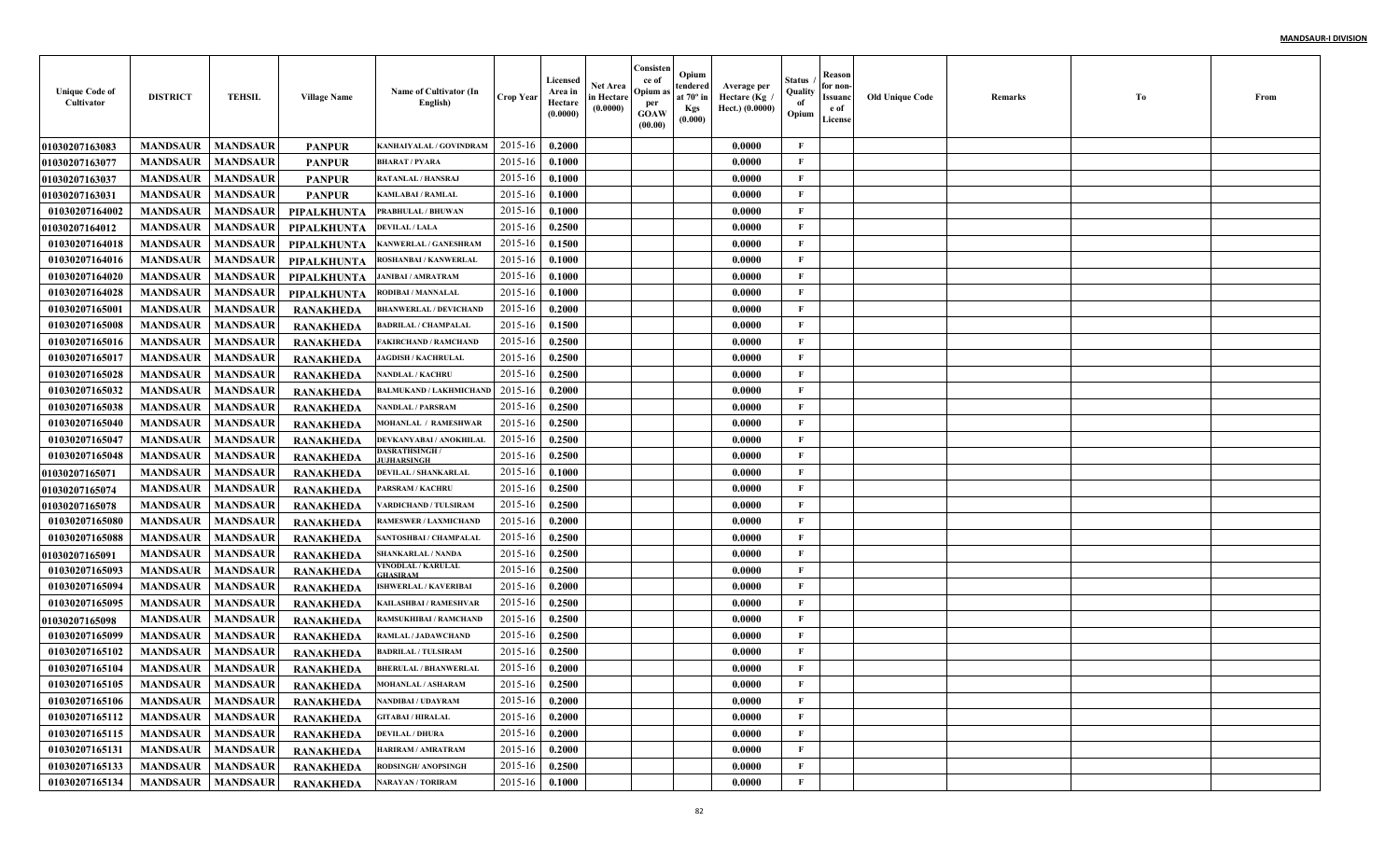| <b>Unique Code of</b><br>Cultivator | <b>DISTRICT</b>            | <b>TEHSIL</b>   | <b>Village Name</b> | Name of Cultivator (In<br>English)           | <b>Crop Year</b> | Licensed<br>Area in<br>Hectare<br>(0.0000) | Net Area<br>in Hectare<br>(0.0000) | Consisten<br>ce of<br>Opium:<br>per<br>GOAW<br>(00.00) | Opium<br>tendered<br>at $70^\circ$ in<br><b>Kgs</b><br>(0.000) | Average per<br>Hectare (Kg<br>Hect.) (0.0000) | Status<br>Quality<br>of<br>Opium | Reason<br>for non-<br>Issuanc<br>e of<br>License | <b>Old Unique Code</b> | Remarks | Тo | From |
|-------------------------------------|----------------------------|-----------------|---------------------|----------------------------------------------|------------------|--------------------------------------------|------------------------------------|--------------------------------------------------------|----------------------------------------------------------------|-----------------------------------------------|----------------------------------|--------------------------------------------------|------------------------|---------|----|------|
| 01030207165011                      | <b>MANDSAUR</b>            | <b>MANDSAUR</b> | <b>RANAKHEDA</b>    | <b>DINESHCHAND / VERDICHAND</b>              | 2015-16          | 0.2500                                     |                                    |                                                        |                                                                | 0.0000                                        | F                                |                                                  |                        |         |    |      |
| 01030207165013                      | <b>MANDSAUR</b>            | <b>MANDSAUR</b> | <b>RANAKHEDA</b>    | <b>MUKESH / BADRILAL</b>                     | 2015-16          | 0.2500                                     |                                    |                                                        |                                                                | 0.0000                                        | $\mathbf{F}$                     |                                                  |                        |         |    |      |
| 01030207165043                      | <b>MANDSAUR</b>            | <b>MANDSAUR</b> | <b>RANAKHEDA</b>    | <b>KARULAL / GHASIRAM</b>                    | 2015-16          | 0.2500                                     |                                    |                                                        |                                                                | 0.0000                                        | $\mathbf{F}$                     |                                                  |                        |         |    |      |
| 01030207165116                      | <b>MANDSAUR</b>            | <b>MANDSAUR</b> | <b>RANAKHEDA</b>    | <b>BHULIBAI / ASHARAM</b>                    | 2015-16          | 0.2500                                     |                                    |                                                        |                                                                | 0.0000                                        | $\mathbf{F}$                     |                                                  |                        |         |    |      |
| 01030207165118                      | <b>MANDSAUR</b>            | <b>MANDSAUR</b> | <b>RANAKHEDA</b>    | SHANKARLAL / AMRATRAM                        | 2015-16          | 0.2000                                     |                                    |                                                        |                                                                | 0.0000                                        | $\mathbf{F}$                     |                                                  |                        |         |    |      |
| 01030207165022                      | <b>MANDSAUR</b>            | <b>MANDSAUR</b> | <b>RANAKHEDA</b>    | SHYAMLAL / LAXMINARAYAN                      | 2015-16          | 0.2000                                     |                                    |                                                        |                                                                | 0.0000                                        | $\mathbf{F}$                     |                                                  |                        |         |    |      |
| 01030207165019                      | <b>MANDSAUR</b>            | <b>MANDSAUR</b> | <b>RANAKHEDA</b>    | KACHRULAL / HARIRAM                          | 2015-16          | 0.2500                                     |                                    |                                                        |                                                                | 0.0000                                        | $\mathbf{F}$                     |                                                  |                        |         |    |      |
| 01030207165085                      | <b>MANDSAUR</b>            | <b>MANDSAUR</b> | <b>RANAKHEDA</b>    | <b>GOKUL / KACHRULAL</b>                     | 2015-16          | 0.2500                                     |                                    |                                                        |                                                                | 0.0000                                        | $\mathbf{F}$                     |                                                  |                        |         |    |      |
| 01030207165010                      | <b>MANDSAUR</b>            | <b>MANDSAUR</b> | <b>RANAKHEDA</b>    | <b>DILIP / SUNDARLAL</b>                     | 2015-16          | 0.2500                                     |                                    |                                                        |                                                                | 0.0000                                        | F                                |                                                  |                        |         |    |      |
| <b>01030207165082</b>               | <b>MANDSAUR</b>            | <b>MANDSAUR</b> | <b>RANAKHEDA</b>    | <b>SUNDERLAL / LAKHMICHAND</b>               | 2015-16          | 0.2500                                     |                                    |                                                        |                                                                | 0.0000                                        | $\mathbf{F}$                     |                                                  |                        |         |    |      |
| 01030207165087                      | <b>MANDSAUR</b>            | <b>MANDSAUR</b> | RANAKHEDA           | <b>CHATURBHUJ / KANIRAM</b>                  | 2015-16          | 0.2500                                     |                                    |                                                        |                                                                | 0.0000                                        | $\mathbf{F}$                     |                                                  |                        |         |    |      |
| <b>01030207165100</b>               | <b>MANDSAUR</b>            | <b>MANDSAUR</b> | <b>RANAKHEDA</b>    | KANHIYALAL / VARDA                           | 2015-16          | 0.2000                                     |                                    |                                                        |                                                                | 0.0000                                        | $\mathbf{F}$                     |                                                  |                        |         |    |      |
| <b>01030207165141</b>               | <b>MANDSAUR</b>            | <b>MANDSAUR</b> | <b>RANAKHEDA</b>    | <b>SHAMBHU SINGH / BEGAM</b><br><b>SINGH</b> | 2015-16          | 0.2000                                     |                                    |                                                        |                                                                | 0.0000                                        | $\mathbf{F}$                     |                                                  |                        |         |    |      |
| 01030207165064                      | <b>MANDSAUR</b>            | <b>MANDSAUR</b> | <b>RANAKHEDA</b>    | <b>HIRALAL / PRABHULAL</b>                   | 2015-16          | 0.1000                                     |                                    |                                                        |                                                                | 0.0000                                        | $\mathbf{F}$                     |                                                  |                        |         |    |      |
| 01030207165075                      | <b>MANDSAUR</b>            | <b>MANDSAUR</b> | <b>RANAKHEDA</b>    | <b>MUNNALAL / HARIRAM</b>                    | 2015-16          | 0.1000                                     |                                    |                                                        |                                                                | 0.0000                                        | $\mathbf{F}$                     |                                                  |                        |         |    |      |
| 01030207165083                      | <b>MANDSAUR</b>            | <b>MANDSAUR</b> | <b>RANAKHEDA</b>    | <b>MANGILAL / JAGANATH</b>                   | 2015-16          | 0.1000                                     |                                    |                                                        |                                                                | 0.0000                                        | $\mathbf{F}$                     |                                                  |                        |         |    |      |
| 01030207165092                      | <b>MANDSAUR</b>            | <b>MANDSAUR</b> | <b>RANAKHEDA</b>    | <b>JUJHARSINGH / KALUSINGH</b>               | 2015-16          | 0.1000                                     |                                    |                                                        |                                                                | 0.0000                                        | $\mathbf{F}$                     |                                                  |                        |         |    |      |
| 01030207165128                      | <b>MANDSAUR</b>            | <b>MANDSAUR</b> | <b>RANAKHEDA</b>    | <b>NAHARSINGH / HEMSINGH</b>                 | 2015-16          | 0.1000                                     |                                    |                                                        |                                                                | 0.0000                                        | $\mathbf{F}$                     |                                                  |                        |         |    |      |
| 01030207165129                      | <b>MANDSAUR</b>            | <b>MANDSAUR</b> | <b>RANAKHEDA</b>    | <b>BHERULAL / MANNA</b>                      | 2015-16          | 0.1000                                     |                                    |                                                        |                                                                | 0.0000                                        | $\mathbf{F}$                     |                                                  |                        |         |    |      |
| 01030207165012                      | <b>MANDSAUR</b>            | <b>MANDSAUR</b> | <b>RANAKHEDA</b>    | <b>KAMLASHANKER / DEVILAL</b>                | 2015-16          | 0.1000                                     |                                    |                                                        |                                                                | 0.0000                                        | $\mathbf{F}$                     |                                                  |                        |         |    |      |
| 01030207165067                      | <b>MANDSAUR</b>            | <b>MANDSAUR</b> | <b>RANAKHEDA</b>    | <b>KAMALSINGH / NAHARSINGH</b>               | 2015-16          | 0.1000                                     |                                    |                                                        |                                                                | 0.0000                                        | $\mathbf{F}$                     |                                                  |                        |         |    |      |
| 01030207165058                      | <b>MANDSAUR</b>            | <b>MANDSAUR</b> | <b>RANAKHEDA</b>    | RAMCHANDRA / NATHU                           | 2015-16          | 0.1000                                     |                                    |                                                        |                                                                | 0.0000                                        | F                                |                                                  |                        |         |    |      |
| 01030207165068                      | <b>MANDSAUR</b>            | <b>MANDSAUR</b> | <b>RANAKHEDA</b>    | <b>BHANWERLAL / LAXMICHAND</b>               | 2015-16          | 0.1000                                     |                                    |                                                        |                                                                | 0.0000                                        | $\mathbf{F}$                     |                                                  |                        |         |    |      |
| 01030207165123                      | <b>MANDSAUR</b>            | <b>MANDSAUR</b> | RANAKHEDA           | PRABHULAL / TULSIRAM                         | 2015-16          | 0.1000                                     |                                    |                                                        |                                                                | 0.0000                                        | $\mathbf{F}$                     |                                                  |                        |         |    |      |
| <b>01030207165138</b>               | <b>MANDSAUR</b>            | <b>MANDSAUR</b> | <b>RANAKHEDA</b>    | KISHANKUNWER/<br><b>UJHARSINGH</b>           | 2015-16          | 0.1000                                     |                                    |                                                        |                                                                | 0.0000                                        | $\mathbf{F}$                     |                                                  |                        |         |    |      |
| <b>01030207165037</b>               | <b>MANDSAUR</b>            | <b>MANDSAUR</b> | RANAKHEDA           | PRABHULAL / KISHAN                           | 2015-16          | 0.1000                                     |                                    |                                                        |                                                                | 0.0000                                        | $\mathbf{F}$                     |                                                  |                        |         |    |      |
| <b>01030207165096</b>               | <b>MANDSAUR</b>            | <b>MANDSAUR</b> | <b>RANAKHEDA</b>    | <b>KACHRU / SHAVRAM</b>                      | 2015-16          | 0.1000                                     |                                    |                                                        |                                                                | 0.0000                                        | $\mathbf{F}$                     |                                                  |                        |         |    |      |
| 01030207165046                      | <b>MANDSAUR</b>            | <b>MANDSAUR</b> | <b>RANAKHEDA</b>    | PARSRAM / VARDA                              | 2015-16          | 0.1000                                     |                                    |                                                        |                                                                | 0.0000                                        | $\mathbf{F}$                     |                                                  |                        |         |    |      |
| 01030207166002                      | <b>MANDSAUR</b>            | <b>MANDSAUR</b> | <b>RATHANA</b>      | SHOBHRAM / RATANLAI                          | 2015-16          | 0.2000                                     |                                    |                                                        |                                                                | 0.0000                                        | $\mathbf{F}$                     |                                                  |                        |         |    |      |
| 01030207166030                      | <b>MANDSAUR</b>            | <b>MANDSAUR</b> | <b>RATHANA</b>      | NATHULAL / JUJHARLAI                         | 2015-16          | 0.2000                                     |                                    |                                                        |                                                                | 0.0000                                        | $\mathbf{F}$                     |                                                  |                        |         |    |      |
| 01030207166044                      | <b>MANDSAUR</b>            | <b>MANDSAUR</b> | <b>RATHANA</b>      | <b>MANGILAL / DEVA</b>                       | 2015-16          | 0.1000                                     |                                    |                                                        |                                                                | 0.0000                                        | $\mathbf{F}$                     |                                                  |                        |         |    |      |
| 01030207166045                      | <b>MANDSAUR</b>            | <b>MANDSAUR</b> | RATHANA             | <b>GITABAI / PRBHULAL</b>                    | 2015-16          | 0.2000                                     |                                    |                                                        |                                                                | 0.0000                                        | F                                |                                                  |                        |         |    |      |
| 01030207166048                      | <b>MANDSAUR</b>            | <b>MANDSAUR</b> | RATHANA             | <b>GULABSINGH</b> /<br>RUGHNATHSINGH         | 2015-16          | 0.2500                                     |                                    |                                                        |                                                                | 0.0000                                        | F                                |                                                  |                        |         |    |      |
| <b>01030207166096</b>               | <b>MANDSAUR</b>   MANDSAUR |                 | RATHANA             | <b>AMRATRAM / DUNGA</b>                      | $2015-16$ 0.2000 |                                            |                                    |                                                        |                                                                | 0.0000                                        | F                                |                                                  |                        |         |    |      |
| 01030207166104                      | <b>MANDSAUR</b>            | <b>MANDSAUR</b> | <b>RATHANA</b>      | RAMDAYAL / DOLATRAM                          | 2015-16          | 0.2000                                     | 0.1027                             | 68.51                                                  | 6.597                                                          | 64.2356                                       | $\mathbf G$                      |                                                  |                        |         |    |      |
| 01030207166111                      | <b>MANDSAUR</b>            | <b>MANDSAUR</b> | <b>RATHANA</b>      | <b>KAILASHBAI / DEVRAM</b>                   | 2015-16          | 0.2500                                     |                                    |                                                        |                                                                | 0.0000                                        | $\mathbf{F}$                     |                                                  |                        |         |    |      |
| 01030207166086                      | <b>MANDSAUR</b>            | <b>MANDSAUR</b> | <b>RATHANA</b>      | <b>KANWERLAL / PRABHULAL</b>                 | 2015-16          | 0.2500                                     |                                    |                                                        |                                                                | 0.0000                                        | $\mathbf{F}$                     |                                                  |                        |         |    |      |
| <b>01030207166021</b>               | <b>MANDSAUR</b>            | <b>MANDSAUR</b> | <b>RATHANA</b>      | <b>KARULAL / UDERAM</b>                      | 2015-16          | 0.1000                                     |                                    |                                                        |                                                                | 0.0000                                        | $\mathbf{F}$                     |                                                  |                        |         |    |      |
| 01030207108002                      | <b>MANDSAUR</b>            | <b>MANDSAUR</b> | <b>RINDA</b>        | <b>BASNTILAL / NANDLAL</b>                   | 2015-16          | 0.1000                                     |                                    |                                                        |                                                                | 0.0000                                        | $\mathbf{F}$                     |                                                  |                        |         |    |      |
| 01030207108014                      | <b>MANDSAUR</b>            | <b>MANDSAUR</b> | <b>RINDA</b>        | <b>MANGILAL / KACHRU</b>                     | 2015-16          | 0.2000                                     |                                    |                                                        |                                                                | 0.0000                                        | $\mathbf F$                      |                                                  |                        |         |    |      |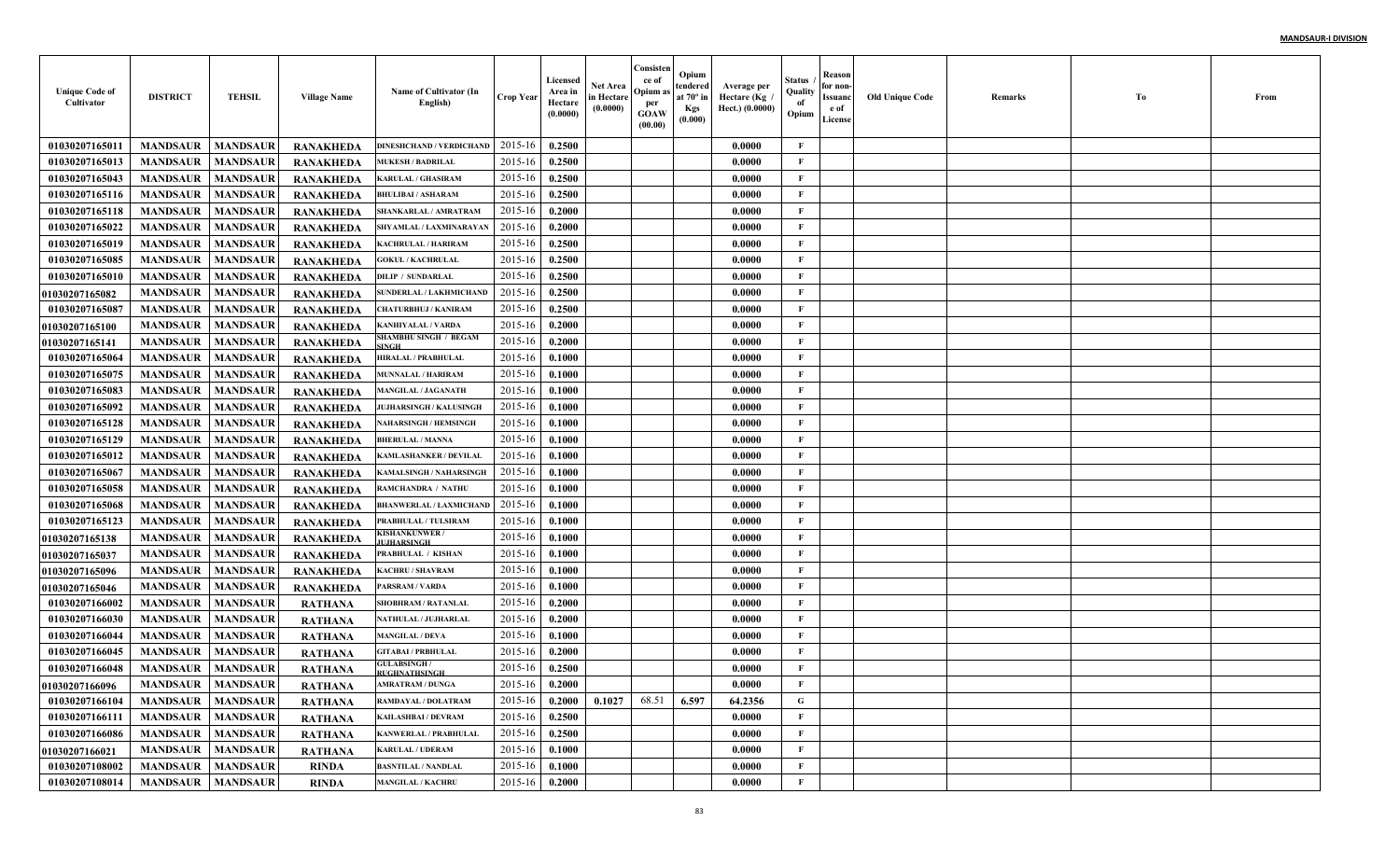| <b>Unique Code of</b><br>Cultivator | <b>DISTRICT</b>            | <b>TEHSIL</b>   | <b>Village Name</b> | Name of Cultivator (In<br>English)        | <b>Crop Year</b> | Licensed<br>Area in<br>Hectare<br>(0.0000) | <b>Net Area</b><br>in Hectare<br>(0.0000) | Consisten<br>ce of<br>Opium as<br>per<br>GOAW<br>(00.00) | Opium<br>tendered<br>at $70^\circ$ in<br><b>Kgs</b><br>(0.000) | Average per<br>، Hectare (Kg<br>Hect.) (0.0000) | Status<br>Quality<br>of<br>Opium | Reason<br>for non-<br>Issuanc<br>e of<br>License | <b>Old Unique Code</b> | Remarks | Tо | From |
|-------------------------------------|----------------------------|-----------------|---------------------|-------------------------------------------|------------------|--------------------------------------------|-------------------------------------------|----------------------------------------------------------|----------------------------------------------------------------|-------------------------------------------------|----------------------------------|--------------------------------------------------|------------------------|---------|----|------|
| 01030207108038                      | <b>MANDSAUR</b>            | <b>MANDSAUR</b> | RINDA               | <b>KARULAL / BHERULAL</b>                 | 2015-16          | 0.2000                                     |                                           |                                                          |                                                                | 0.0000                                          | $\mathbf{F}$                     |                                                  |                        |         |    |      |
| 01030207108066                      | <b>MANDSAUR</b>            | <b>MANDSAUR</b> | RINDA               | <b>SAMPATBAI / RAMLAL</b>                 | 2015-16          | 0.1000                                     |                                           |                                                          |                                                                | 0.0000                                          | F                                |                                                  |                        |         |    |      |
| 01030207108076                      | <b>MANDSAUR</b>            | <b>MANDSAUR</b> | <b>RINDA</b>        | KISHANLAL / BHERULAL                      | 2015-16          | 0.2000                                     |                                           |                                                          |                                                                | 0.0000                                          | $\mathbf{F}$                     |                                                  |                        |         |    |      |
| 01030207108189                      | <b>MANDSAUR</b>            | <b>MANDSAUR</b> | RINDA               | <b>GOPAL / BHUWANISHANKEF</b>             | 2015-16          | 0.1000                                     |                                           |                                                          |                                                                | 0.0000                                          | $\mathbf{F}$                     |                                                  |                        |         |    |      |
| 01030207108192                      | <b>MANDSAUR</b>            | <b>MANDSAUR</b> | RINDA               | RAJMAL / HIRALAL                          | 2015-16          | 0.2500                                     |                                           |                                                          |                                                                | 0.0000                                          | $\mathbf{F}$                     |                                                  |                        |         |    |      |
| 01030207108209                      | <b>MANDSAUR</b>            | <b>MANDSAUR</b> | <b>RINDA</b>        | <b>LALPURI / SHAMBHUPURI</b>              | 2015-16          | 0.1000                                     |                                           |                                                          |                                                                | 0.0000                                          | $\mathbf{F}$                     |                                                  |                        |         |    |      |
| <b>01030207108222</b>               | <b>MANDSAUR</b>            | <b>MANDSAUR</b> | <b>RINDA</b>        | <b>BALARAM / SITARAM</b>                  | 2015-16          | 0.2000                                     |                                           |                                                          |                                                                | 0.0000                                          | $\mathbf{F}$                     |                                                  |                        |         |    |      |
| 01030207108015                      | <b>MANDSAUR</b>            | <b>MANDSAUR</b> | <b>RINDA</b>        | <b>RAMNIWAS / PRBHULAL</b>                | 2015-16          | 0.2500                                     |                                           |                                                          |                                                                | 0.0000                                          | $\mathbf{F}$                     |                                                  |                        |         |    |      |
| 01030207108020                      | <b>MANDSAUR</b>            | <b>MANDSAUR</b> | <b>RINDA</b>        | SATAYNARAYAN / MANNALAI                   | 2015-16          | 0.2000                                     |                                           |                                                          |                                                                | 0.0000                                          | $\mathbf{F}$                     |                                                  |                        |         |    |      |
| <b>01030207108040</b>               | <b>MANDSAUR</b>            | <b>MANDSAUR</b> | RINDA               | <b>SHIVLAL / BHANWERLAL</b>               | 2015-16          | 0.1500                                     |                                           |                                                          |                                                                | 0.0000                                          | $\mathbf{F}$                     |                                                  |                        |         |    |      |
| 01030207108080                      | <b>MANDSAUR</b>            | <b>MANDSAUR</b> | RINDA               | KACHRULAL / BHUWANILAL                    | 2015-16          | 0.2000                                     |                                           |                                                          |                                                                | 0.0000                                          | $\mathbf{F}$                     |                                                  |                        |         |    |      |
| 01030207108083                      | <b>MANDSAUR</b>            | <b>MANDSAUR</b> | RINDA               | PRBHULAL / BHANWERLAL                     | 2015-16          | 0.2000                                     |                                           |                                                          |                                                                | 0.0000                                          | $\mathbf{F}$                     |                                                  |                        |         |    |      |
| 01030207108085                      | <b>MANDSAUR</b>            | <b>MANDSAUR</b> | RINDA               | <b>BHUWANILAL / SURATRAM</b>              | 2015-16          | 0.2000                                     |                                           |                                                          |                                                                | 0.0000                                          | $\mathbf{F}$                     |                                                  |                        |         |    |      |
| 01030207108152                      | <b>MANDSAUR</b>            | <b>MANDSAUR</b> | RINDA               | UMA BAI RAMKISHAN                         | 2015-16          | 0.2000                                     |                                           |                                                          |                                                                | 0.0000                                          | $\mathbf{F}$                     |                                                  |                        |         |    |      |
| 01030207108191                      | <b>MANDSAUR</b>            | <b>MANDSAUR</b> | <b>RINDA</b>        | SAMPATBAI / JHUJHARLAL                    | 2015-16          | 0.2000                                     |                                           |                                                          |                                                                | 0.0000                                          | $\mathbf{F}$                     |                                                  |                        |         |    |      |
| 01030207108201                      | <b>MANDSAUR</b>            | <b>MANDSAUR</b> | <b>RINDA</b>        | <b>SHIVLAL / BALARAM</b>                  | 2015-16          | 0.1500                                     |                                           |                                                          |                                                                | 0.0000                                          | $\mathbf{F}$                     |                                                  |                        |         |    |      |
| 01030207108206                      | <b>MANDSAUR</b>            | <b>MANDSAUR</b> | RINDA               | <b>MOHANLAL / SALAGRAM</b>                | 2015-16          | 0.2000                                     |                                           |                                                          |                                                                | 0.0000                                          | $\mathbf{F}$                     |                                                  |                        |         |    |      |
| 01030207108210                      | <b>MANDSAUR</b>            | <b>MANDSAUR</b> | <b>RINDA</b>        | PRAHLAD / MANNALAL                        | 2015-16          | 0.2000                                     |                                           |                                                          |                                                                | 0.0000                                          | $\mathbf{F}$                     |                                                  |                        |         |    |      |
| 01030207108001                      | <b>MANDSAUR</b>            | <b>MANDSAUR</b> | <b>RINDA</b>        | <b>RAMLAL / BHERULAL</b>                  | 2015-16          | 0.2000                                     |                                           |                                                          |                                                                | 0.0000                                          | $\mathbf{F}$                     |                                                  |                        |         |    |      |
| 01030207108009                      | <b>MANDSAUR</b>            | <b>MANDSAUR</b> | <b>RINDA</b>        | <b>ISHWERLAL/</b><br>BHUVANISHANKER       | 2015-16          | 0.2500                                     |                                           |                                                          |                                                                | 0.0000                                          | $\mathbf{F}$                     |                                                  |                        |         |    |      |
| 01030207108052                      | <b>MANDSAUR</b>            | <b>MANDSAUR</b> | <b>RINDA</b>        | LAXMINARAYAN / SURATRAM                   | 2015-16          | 0.1000                                     |                                           |                                                          |                                                                | 0.0000                                          | $\mathbf{F}$                     |                                                  |                        |         |    |      |
| 01030207108058                      | <b>MANDSAUR</b>            | <b>MANDSAUR</b> | <b>RINDA</b>        | <b>JHAMKUBAI / KARULAL</b>                | 2015-16          | 0.1000                                     |                                           |                                                          |                                                                | 0.0000                                          | $\mathbf{F}$                     |                                                  |                        |         |    |      |
| 01030207108064                      | <b>MANDSAUR</b>            | <b>MANDSAUR</b> | RINDA               | <b>GOPALBAI/</b><br><b>BHUWANISHANKER</b> | 2015-16          | 0.2000                                     |                                           |                                                          |                                                                | 0.0000                                          | $\mathbf{F}$                     |                                                  |                        |         |    |      |
| 01030207108096                      | <b>MANDSAUR</b>            | <b>MANDSAUR</b> | <b>RINDA</b>        | KALAWATI / NANDRAM                        | 2015-16          | 0.2000                                     |                                           |                                                          |                                                                | 0.0000                                          | $\mathbf{F}$                     |                                                  |                        |         |    |      |
| 01030207108123                      | <b>MANDSAUR</b>            | <b>MANDSAUR</b> | RINDA               | <b>LILABAI / MATHURADAS</b>               | 2015-16          | 0.2000                                     |                                           |                                                          |                                                                | 0.0000                                          | $\mathbf{F}$                     |                                                  |                        |         |    |      |
| 01030207108134                      | <b>MANDSAUR</b>            | <b>MANDSAUR</b> | <b>RINDA</b>        | <b>NANDA / BHERAJI</b>                    | 2015-16          | 0.1000                                     |                                           |                                                          |                                                                | 0.0000                                          | $\mathbf{F}$                     |                                                  |                        |         |    |      |
| 01030207108135                      | <b>MANDSAUR</b>            | <b>MANDSAUR</b> | <b>RINDA</b>        | <b>ANOKIHILAL /</b><br><b>AXMINARAYAN</b> | 2015-16          | 0.1000                                     |                                           |                                                          |                                                                | 0.0000                                          | F                                |                                                  |                        |         |    |      |
| 01030207108142                      | <b>MANDSAUR</b>            | <b>MANDSAUR</b> | RINDA               | <b>GANGABAI / NATHULAL</b>                | 2015-16          | 0.2000                                     | 0.1968                                    | 59.78                                                    | 1.793                                                          | 9.1108                                          | G                                |                                                  |                        |         |    |      |
| 01030207108215                      | <b>MANDSAUR</b>            | <b>MANDSAUR</b> | RINDA               | <b>SHIVDAS / TULSIDAS</b>                 | 2015-16          | 0.1000                                     |                                           |                                                          |                                                                | 0.0000                                          | $\mathbf{F}$                     |                                                  |                        |         |    |      |
| 01030207108010                      | <b>MANDSAUR</b>            | <b>MANDSAUR</b> | RINDA               | <b>SHIVLAL / HIRALAL</b>                  | 2015-16          | 0.1000                                     |                                           |                                                          |                                                                | 0.0000                                          | $\mathbf{F}$                     |                                                  |                        |         |    |      |
| 01030207108226                      | <b>MANDSAUR</b>            | <b>MANDSAUR</b> | RINDA               | <b>RAMESHCHAND / BHERULAI</b>             | 2015-16          | 0.1000                                     |                                           |                                                          |                                                                | 0.0000                                          | $\mathbf{F}$                     |                                                  |                        |         |    |      |
| 01030207108042                      | <b>MANDSAUR</b>            | <b>MANDSAUR</b> | RINDA               | <b>GOPAL / BHUWANIRAM</b>                 | 2015-16          | 0.1000                                     |                                           |                                                          |                                                                | 0.0000                                          | $\mathbf{F}$                     |                                                  |                        |         |    |      |
| 01030207108051                      | <b>MANDSAUR</b>            | <b>MANDSAUR</b> | RINDA               | TULSIBAI / GANESHRAM                      | 2015-16          | 0.1000                                     |                                           |                                                          |                                                                | 0.0000                                          | F                                |                                                  |                        |         |    |      |
| 01030207108090                      | <b>MANDSAUR   MANDSAUR</b> |                 | <b>RINDA</b>        | <b>GITABAI / MANGILAL</b>                 | 2015-16 0.1000   |                                            |                                           |                                                          |                                                                | 0.0000                                          | F                                |                                                  |                        |         |    |      |
| 01030207108099                      | <b>MANDSAUR</b>            | <b>MANDSAUR</b> | <b>RINDA</b>        | <b>KANWERLAL / BHERULAL</b>               | 2015-16          | 0.2000                                     |                                           |                                                          |                                                                | 0.0000                                          | $\mathbf{F}$                     |                                                  |                        |         |    |      |
| 01030207108172                      | <b>MANDSAUR</b>            | <b>MANDSAUR</b> | <b>RINDA</b>        | RAMCHAND / BHUWANIRAM                     | 2015-16          | 0.1000                                     |                                           |                                                          |                                                                | 0.0000                                          | $\mathbf{F}$                     |                                                  |                        |         |    |      |
| 01030207108202                      | <b>MANDSAUR</b>            | <b>MANDSAUR</b> | <b>RINDA</b>        | SHANKERLAL / RADHESHYAM                   | 2015-16          | 0.1000                                     |                                           |                                                          |                                                                | 0.0000                                          | $\mathbf{F}$                     |                                                  |                        |         |    |      |
| 01030207108247                      | <b>MANDSAUR</b>            | <b>MANDSAUR</b> | <b>RINDA</b>        | <b>SAREKUNWER / HIRALAL</b>               | 2015-16          | 0.1500                                     |                                           |                                                          |                                                                | 0.0000                                          | $\mathbf F$                      |                                                  |                        |         |    |      |
| 01030207108168                      | <b>MANDSAUR</b>            | <b>MANDSAUR</b> | <b>RINDA</b>        | <b>RAMESHWER / JAGANNATH</b>              | 2015-16          | $\boldsymbol{0.1000}$                      |                                           |                                                          |                                                                | 0.0000                                          | $\mathbf{F}$                     |                                                  |                        |         |    |      |
| 01030207108188                      | <b>MANDSAUR</b>            | <b>MANDSAUR</b> | <b>RINDA</b>        | <b>RAMESHWER / BIHARILAL</b>              | $2015 - 16$      | 0.1000                                     |                                           |                                                          |                                                                | 0.0000                                          | $\mathbf{F}$                     |                                                  |                        |         |    |      |